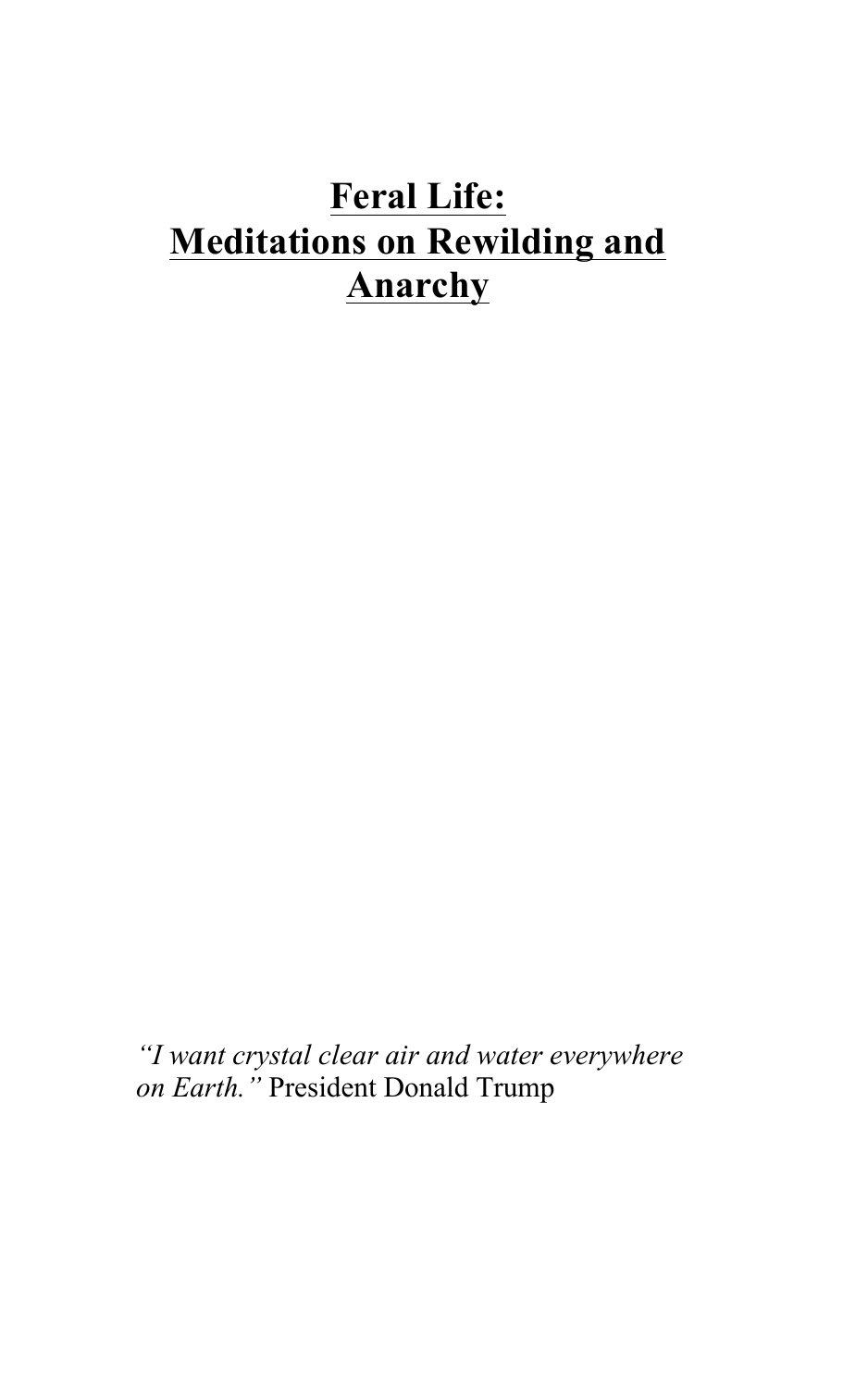*"Langer is a bag floating in the wind"* Kevin Tucker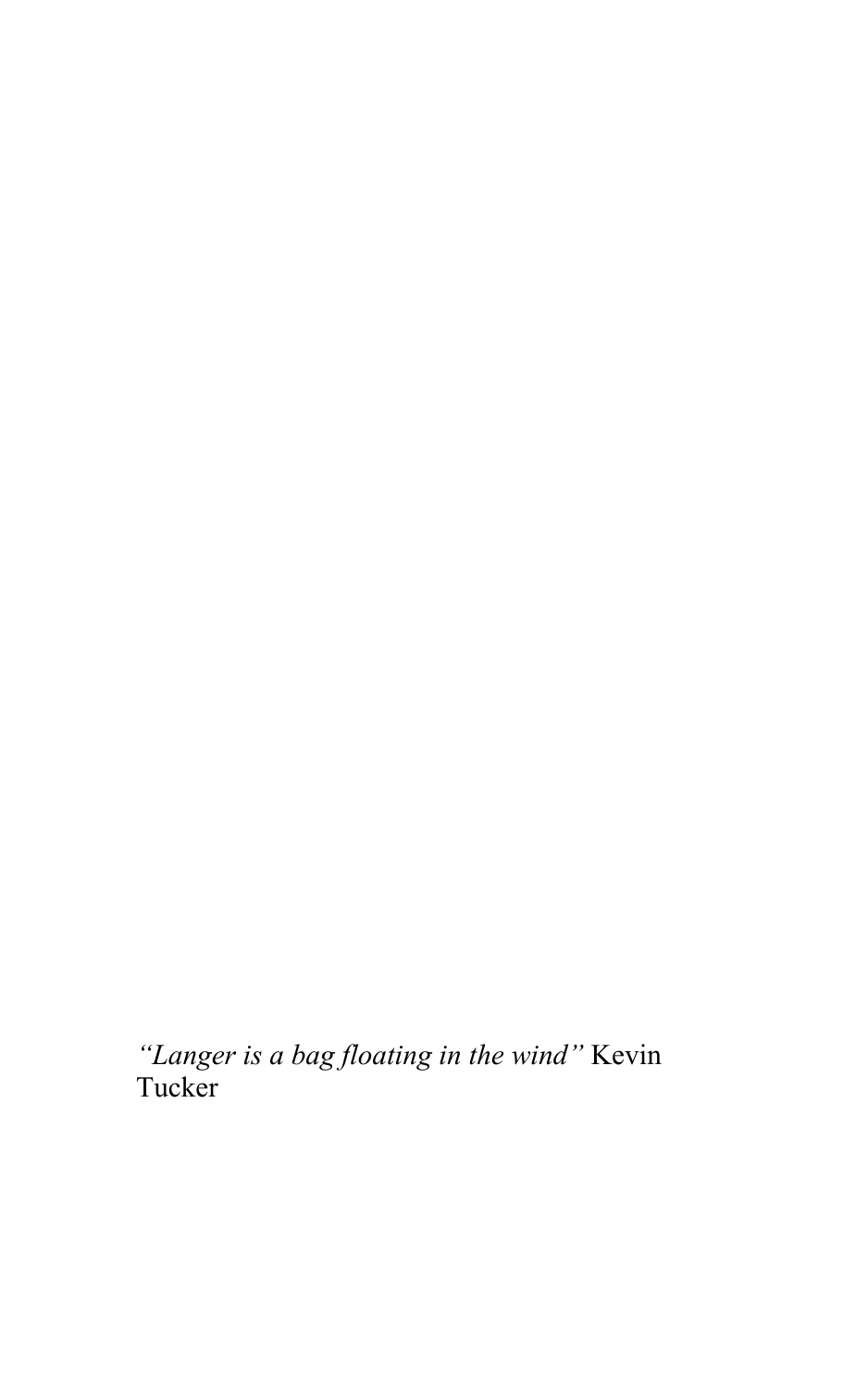Feral Life: Meditations on Rewilding and Anarchy Written by Julian Langer Edited by Emma Kathryn https://ecorevoltblog.wordpress.com

Liscensed under the Creative Commons

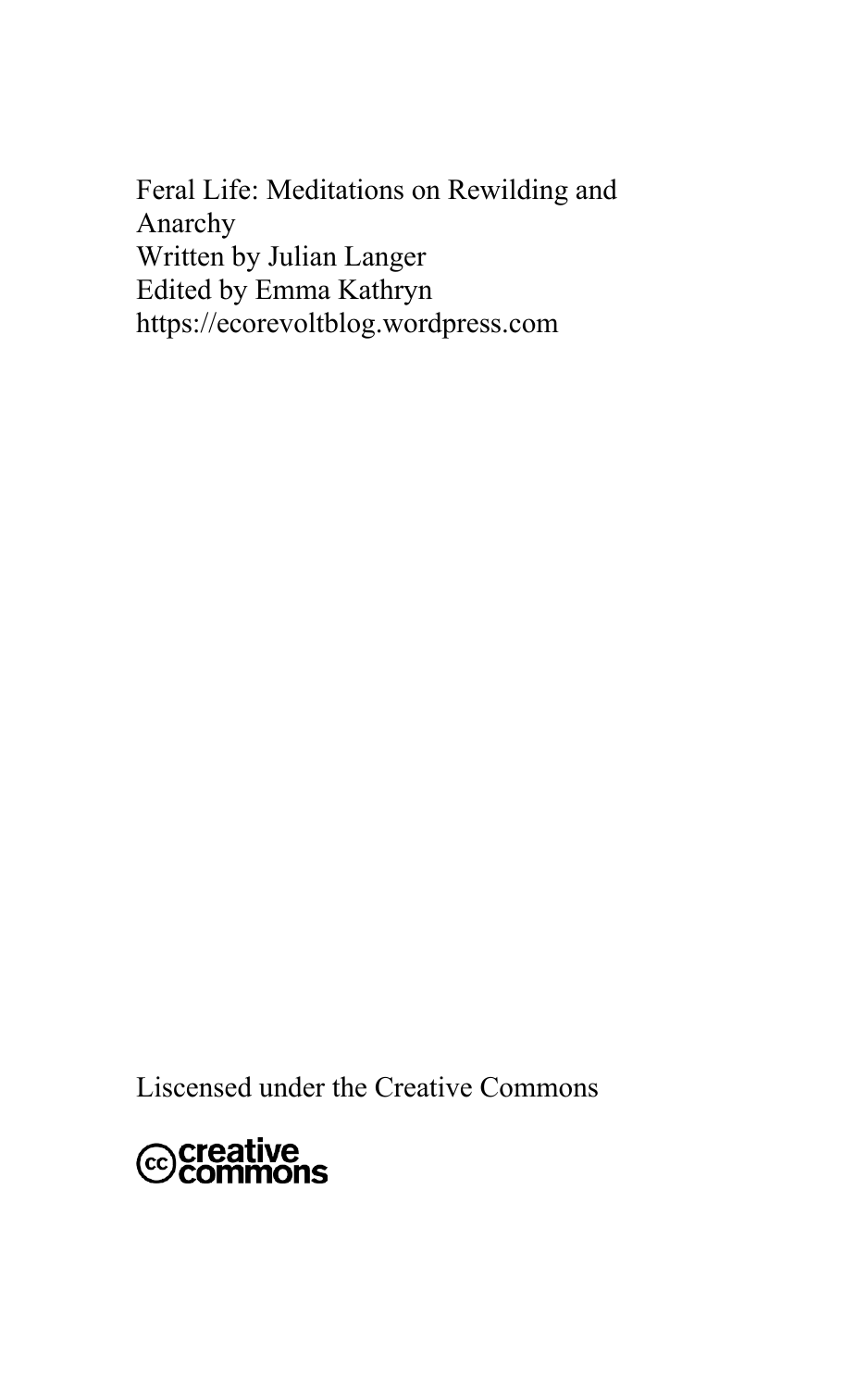#### Other Books By The Author

Feral Consciousness: Deconstruction of the Modern Myth and Return to the Woods

Feral Iconoclasm: Anarchy as Rising and Dying

Mesodma

*"I rebel, therefore we exist," Camus, The Rebel*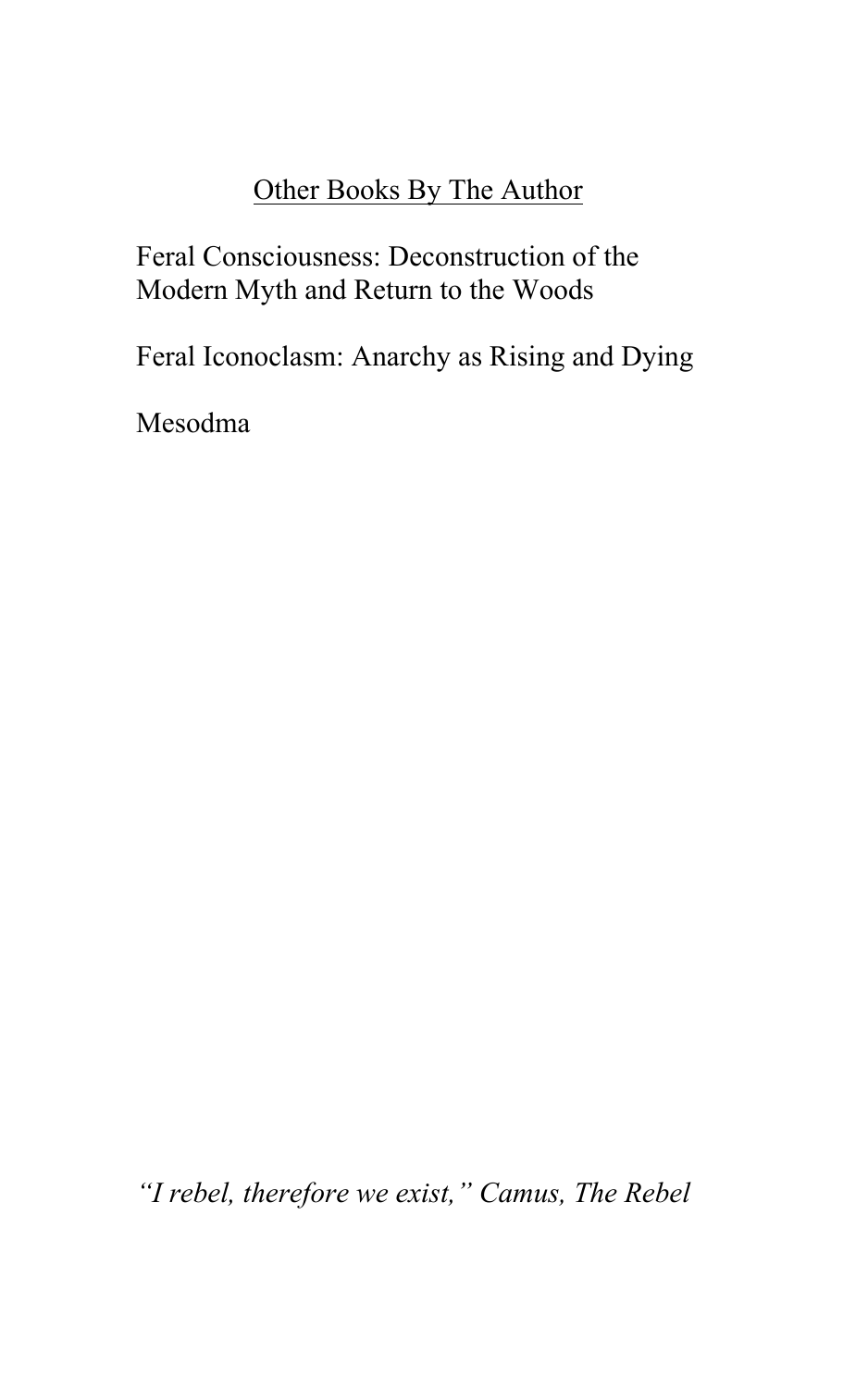### **Acknowledgments**

A great deal of the motivation behind writing this book came from the appreciation a dying man showed me. My gratitude for him is immense. As well as this individual, who I will not name, the encouragement of Aragorn!, my former editor and publisher at Little Black Cart , fuelled the fires of my creative desires and it is deeply saddening that I cannot thank him as I knew him for this, with his death. My decision to not to pursue this project with Little Black Cart has come after serious self-reflection and consideration of what this project means to me.

Also, if it were not for the love Katie has continually provided, throughout continued personal health concerns I have been attempting to heal from, this book would not likely have happened. My love and gratitude for her remains a continual presence in my life.

This book is dedicated to all those rebelling against Leviathan – human and non-human.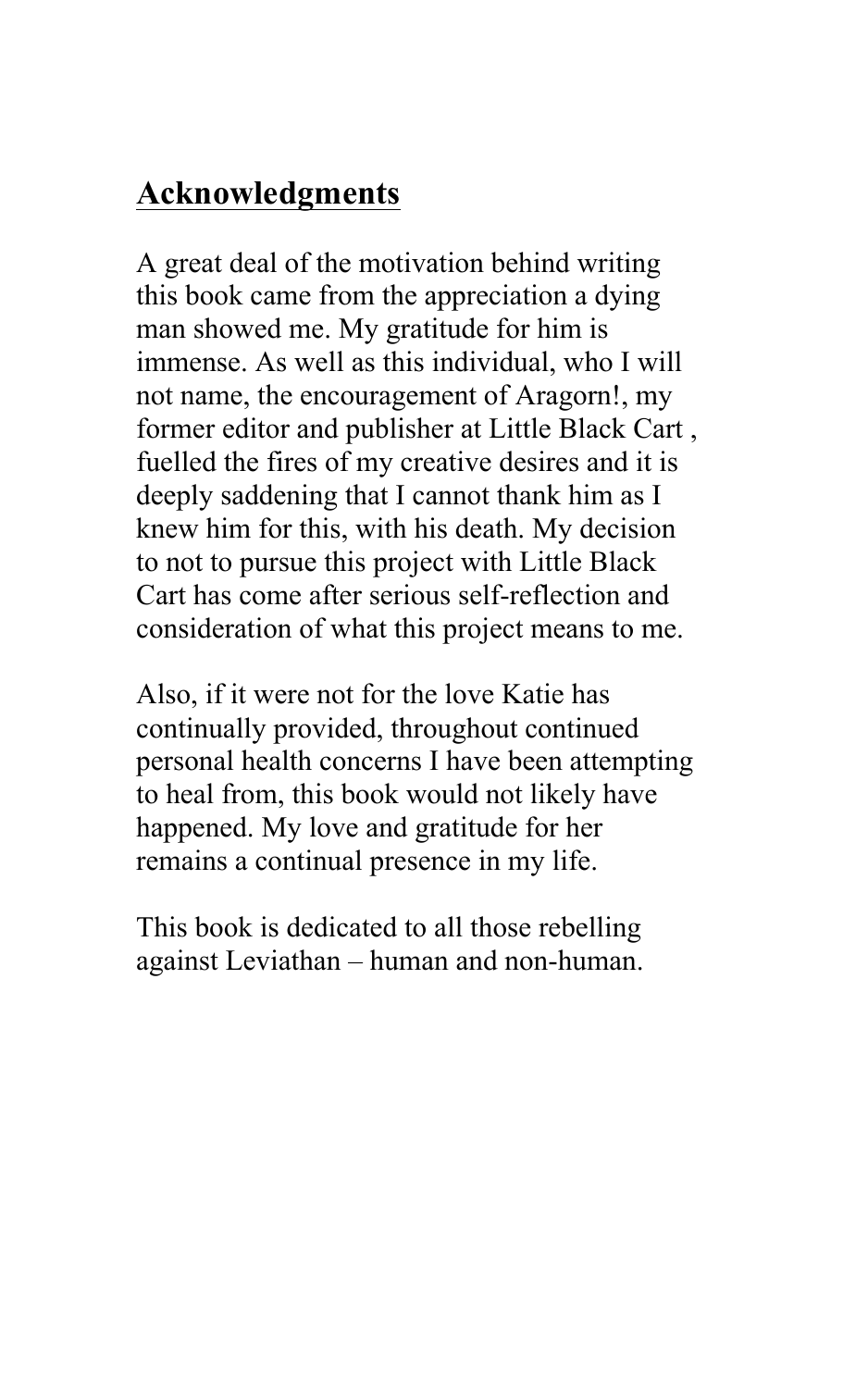### **Introduction**

This is a work of appreciation and critique. It has been motivated by personal thought and honest feeling. Everything seems both impossible and inevitable. In some parts, this is an unreasonable collection of ideas. In other parts, I have sought to be fairer.

This started though as a singular thought. The thought was deconstructed and each piece considered and complexified, as far as I ventured. Some of these led to further explorations and some to points where I could only go back, or stay still. I could have attempted to venture further and some might think I went too far, but this is my wandering.

The thought was – "what does it mean to live a feral life, right here and right now".

Unlike my other Feral books, I have not approached this in an analytic sense, which might be more preferable to many readers than the approach I have taken. Embracing instinct and intuition through my meditations, I have approached this from the position of an animal immersed in a forest, who might climb a tree to see further, but knows that they cannot know the ground from this position, or the other side of the tree. And when venturing to the ground, to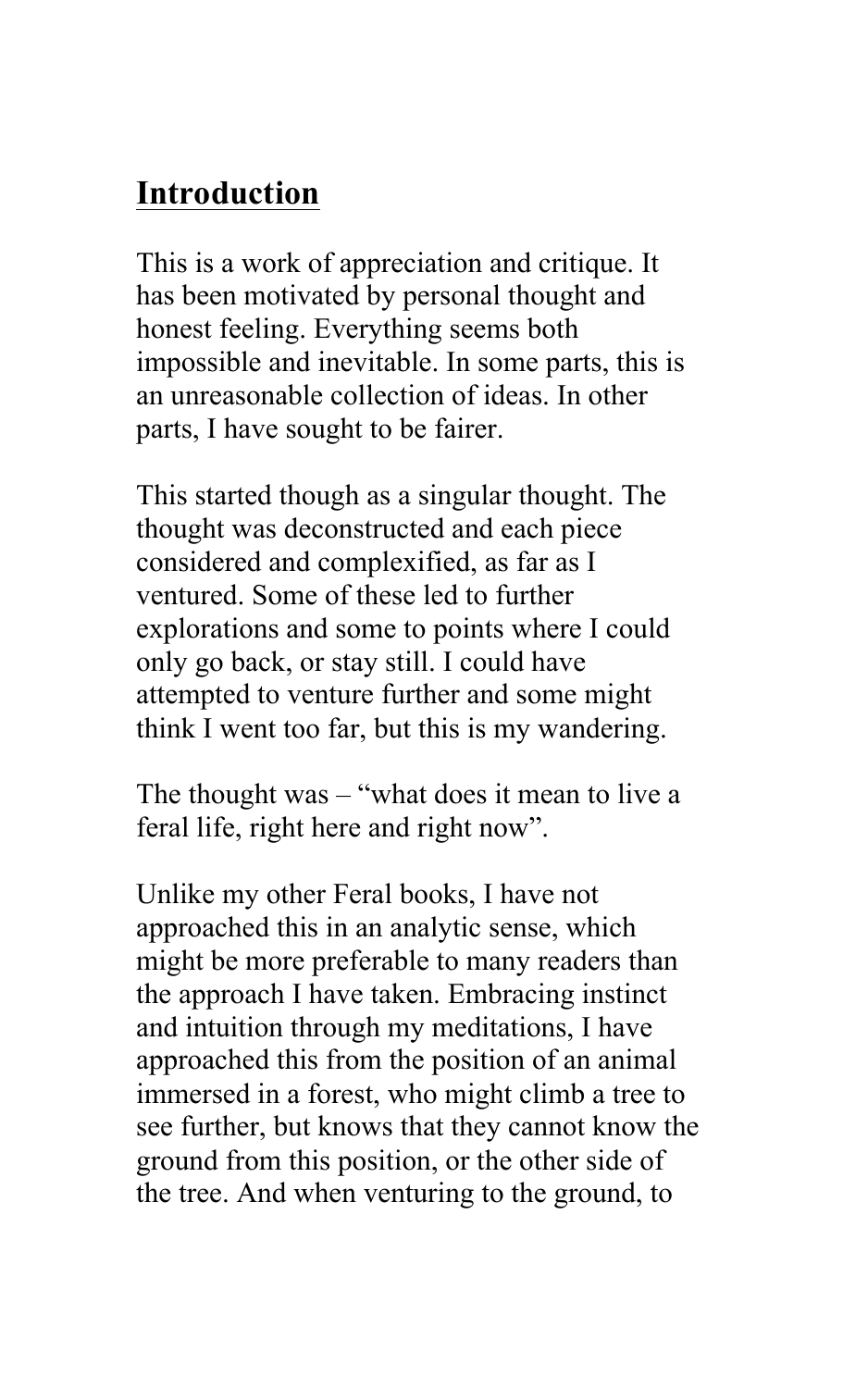see the other side of the tree, knows that the treetop has changed and that they do not know it. By keeping this more personal, I have embraced a similar form of egoism to that of individuals like Nietzsche and Muir, and assumed an interest "in me" on the part of the reader.

I have attempted to explore this as what Camus called metaphysical rebellion, though I prefer the term ontological anarchy. Metaphysical rebellion is a refusal to obey the Reality of the humanised condition. Rejecting History and totalitarianism, ontological anarchy is a mad space of becoming-animal – of primal anarchy.

This is an embrace of *free play* – the event(s) where Humanity is no longer the centre of the universe.

As with the other books in my Feral collection, I have written this in a some-what schizophrenic manner. In many ways, the thinking here is within that unacceptable realm of the excluded middle. Here is also multiple different places, like how when I subscend my body I find that I am a multiplicity of living entities, all of whom are different places. In a schizoanalytic sense, this is a work of intensifying differentiation and unity.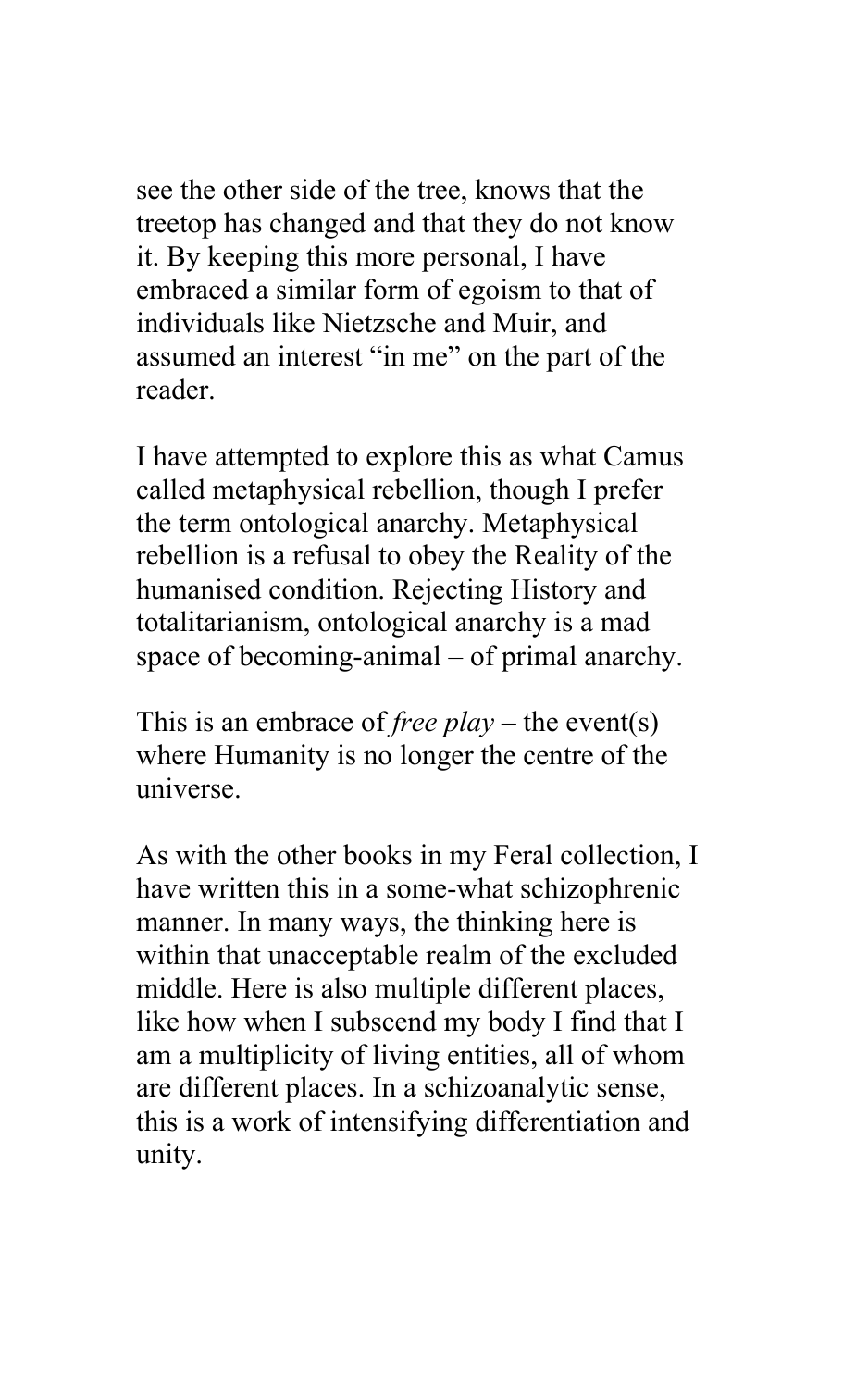There are here 146 meditations, which are reflections on points of the deconstruction/complexification of the thought that this started with. These have been written as aphorisms, rather than as essays – I couldn't have written this as essays, given the way I have approached this project – as a non-holistic presence.

I have included 130 exercises, maybe games, to think upon. I am not encouraging anyone to do anything that might put them at risk. They are intended as images for any reader to reflect upon and to consider whether or not this is actually happening in the world – in a similar way to how The Little Book of Chaos is not actually a series of recommendations, but an opportunity for someone reading to imagine doing "this".

Now, destroy Reality!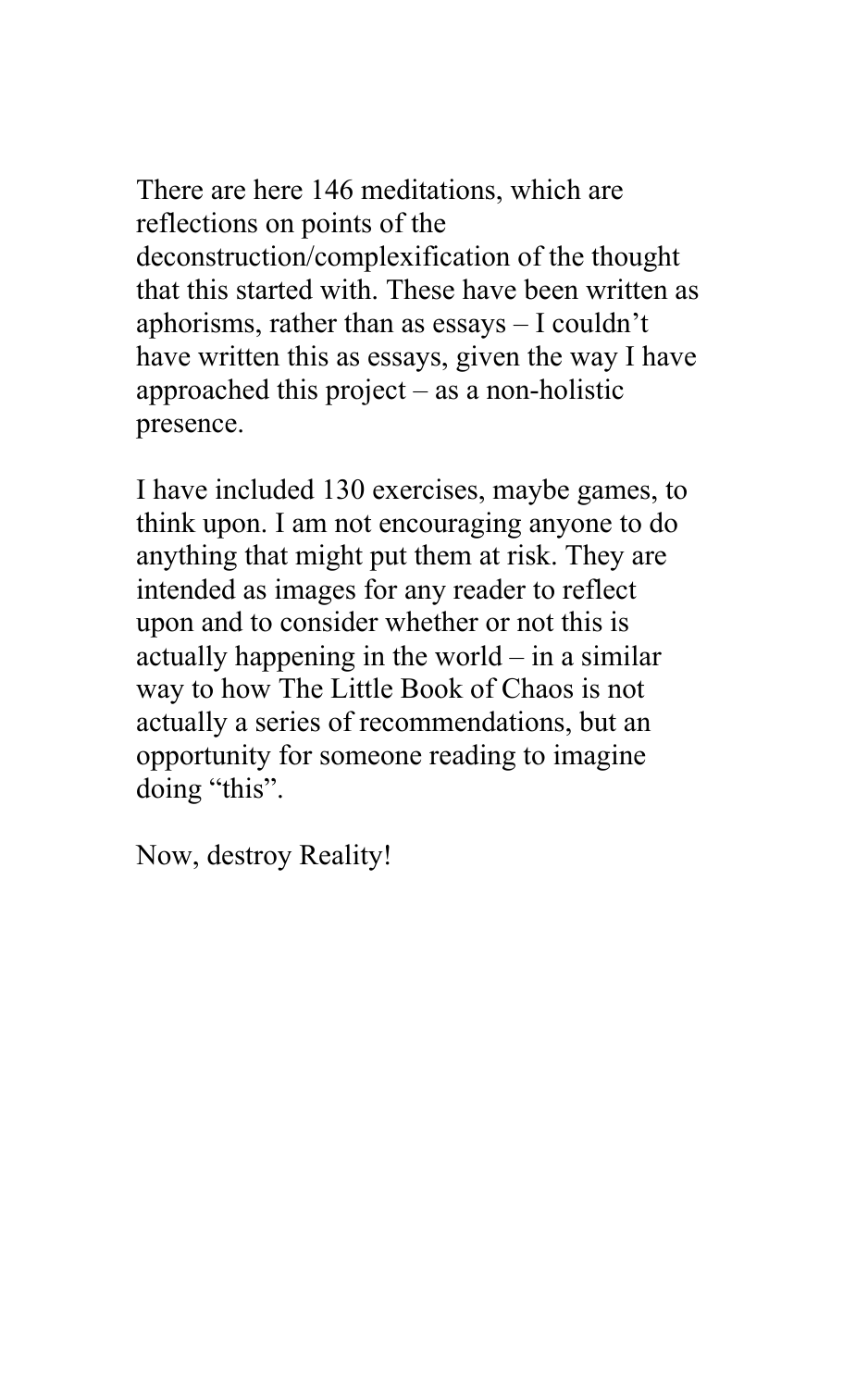### **Part 1: Meditations and Exercises**

*"Quotations are useful in periods of ignorance or obscurantist beliefs." Guy Debord*

#### **Desire For Growth**

*"Stop acting so small. You are the universe in ecstatic motion." Rumi* 

I find myself in this present moment undergoing a visceral desire to grow. Where the roots of this desire are located, if that even is of any significance, or could even be signified, do not matter to me. I doubt that the oaks that grow near my small house on Briton question why they are growing, or why they desire the light of the sun. They just become-as-they-desire.

My growth is a manifestation of my desire and I find my desire, as a process thrown into the world, is pulled by something-akin-to gravity towards growth. I feel my desire emerge from with myself, as myself, like a fire bursting from my chest and out of my mouth. By the thrownness of my desire, I mean my desire is unbound to any logical machinery  $-$  it is a primal, authentic desire that is gravitationally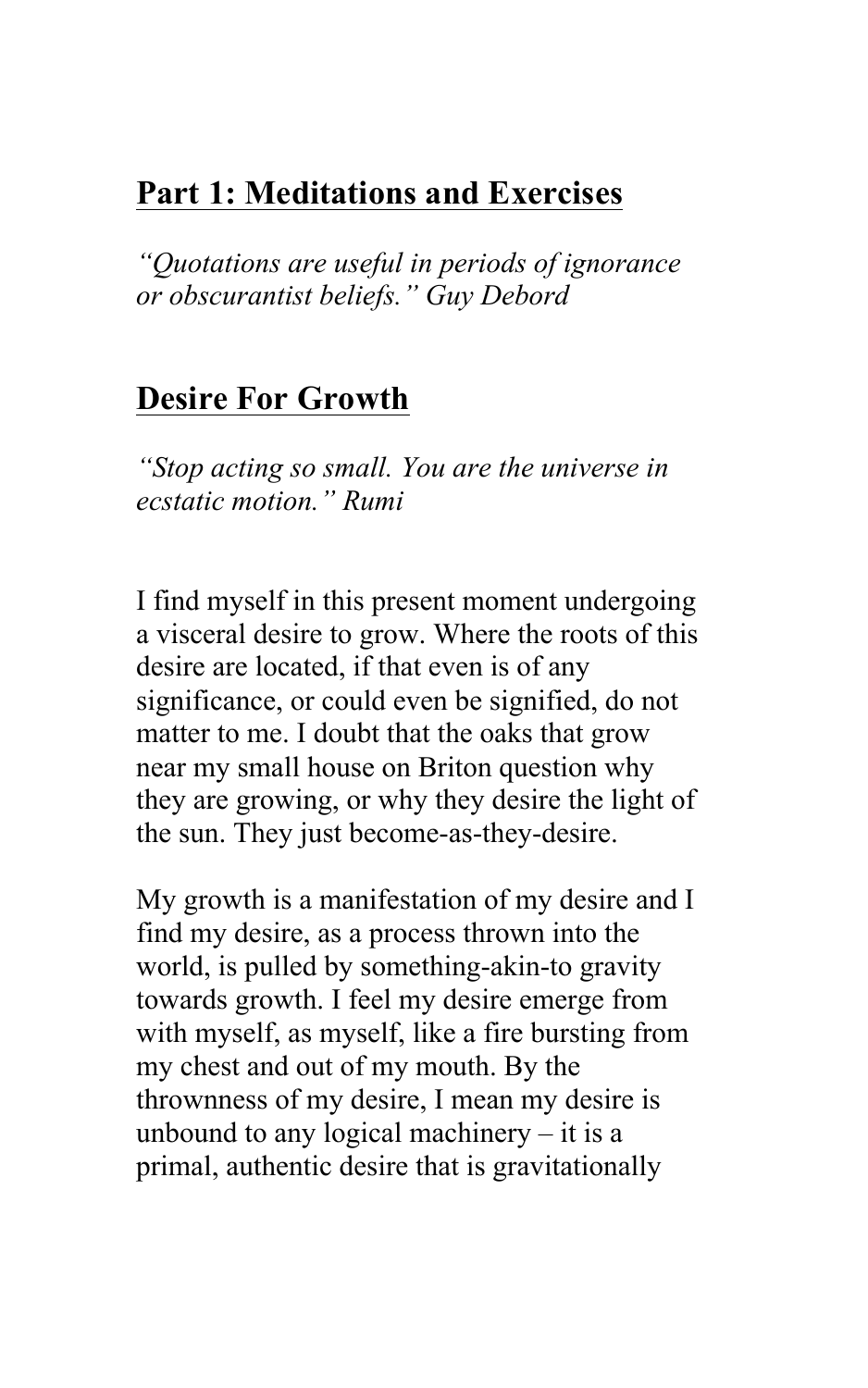pulled towards earth. That desire is nonpolitical, a-moral, unrepressed and entirely selfish. These desires are primal and do not fit the mechanics of monetary quantifiability, nor any other reductionist means of consuming and quenching this sensation.

By my growth, I do not mean only in embodied strength and wellbeing of the body-I-am, though that is definitely included within the multiplicity of desires I am meaning by growth here. The strength of my muscles, while valuable and something I wish to grow, is not enough on their own for me to reach where I want to-Be. Skills, knowledge, emotional wellbeing and psychic strength are also included in this sense of growth I desire. My desire is to learn ways of living, of rebelling, of creating, of destroying. The manifestation of this growth is power.

What I mean by power is not to-dominate, i.e. authority, as is often assumed when discussing the desire for power. This will-to-power is willto-life, as the overcoming of conditions that lead to death. It is power as the energy of life, flowing through the world, as the manifestation of actuality. Power as energy-within, not authority-over.

The dissipation of energy that is death is, of course, inevitable. It is inevitable that all that is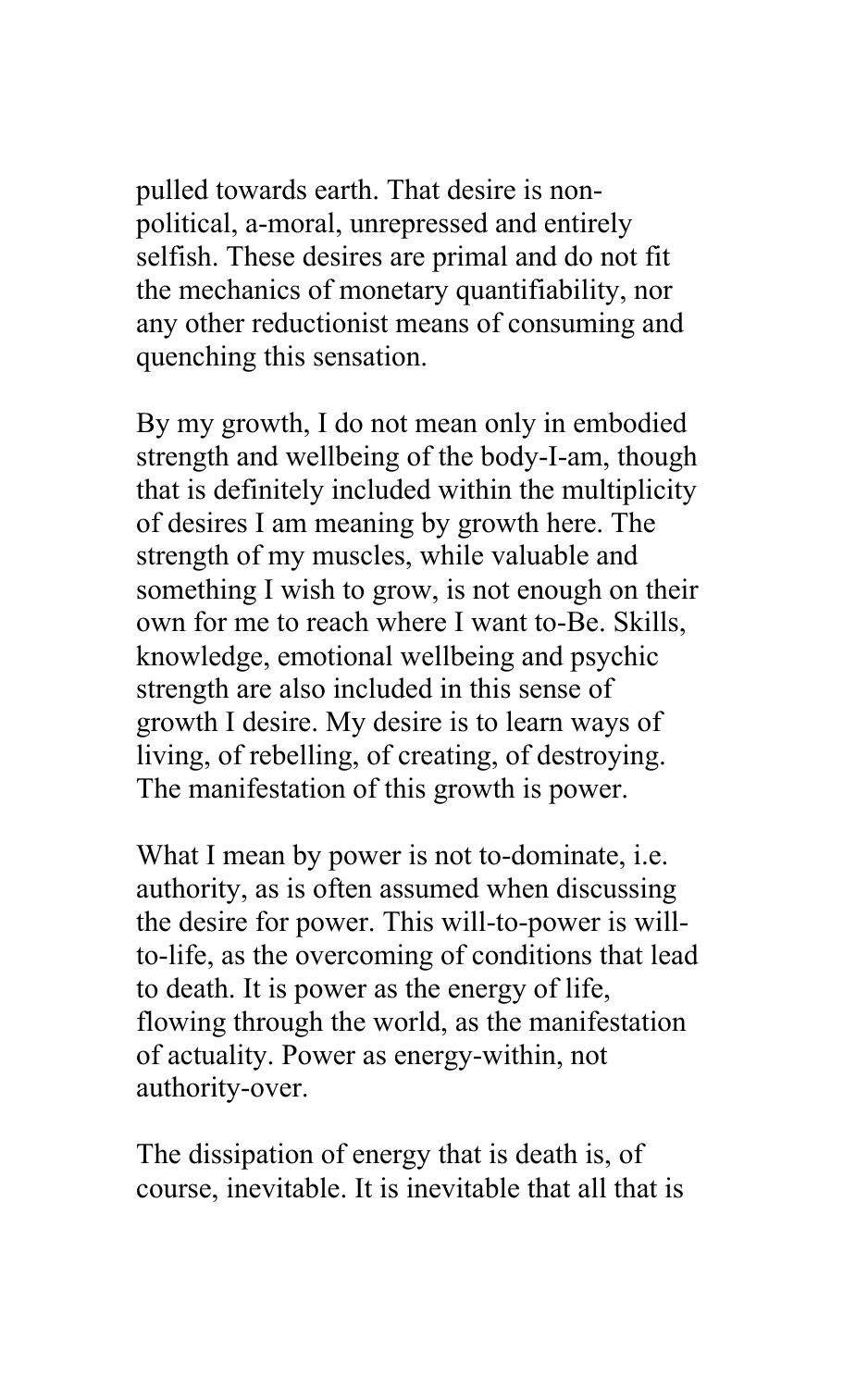will be impossible, as the motion of flux changes what is now into what is-now – impossibility is the only certainty. Life has always been the possible, manifest from worldly potential. This worldly potential becomes actualised-as-possible through the processes of free, living beings creating the world that they are. This is true of ants creating colonies, just as much as it is of rhinos fertilising the nitrogendepleted soils they live upon, of rivers shaping the landscape with their dances and far more examples that we can ever hope to know.

That worldly potential inevitably will-Be impossible in what now-is from this actualisation of the possible. What manifests as potential, from the now-impossible, is regrowth – the wild will-to-life, striving for power-asbecoming. Forests are created where the body of the impossible, the dead, lies within the earth. Predator's power comes from the impossibility of their prey's survival. Herbivores power comes from the impossibility of the flora they consume still being.

The transformation of impossibility into possibility is the actualisation of worldly potential. All the ecosystems and communities of living beings are part of these processes of worldly potential. From the death of what is, manifests the life of what is.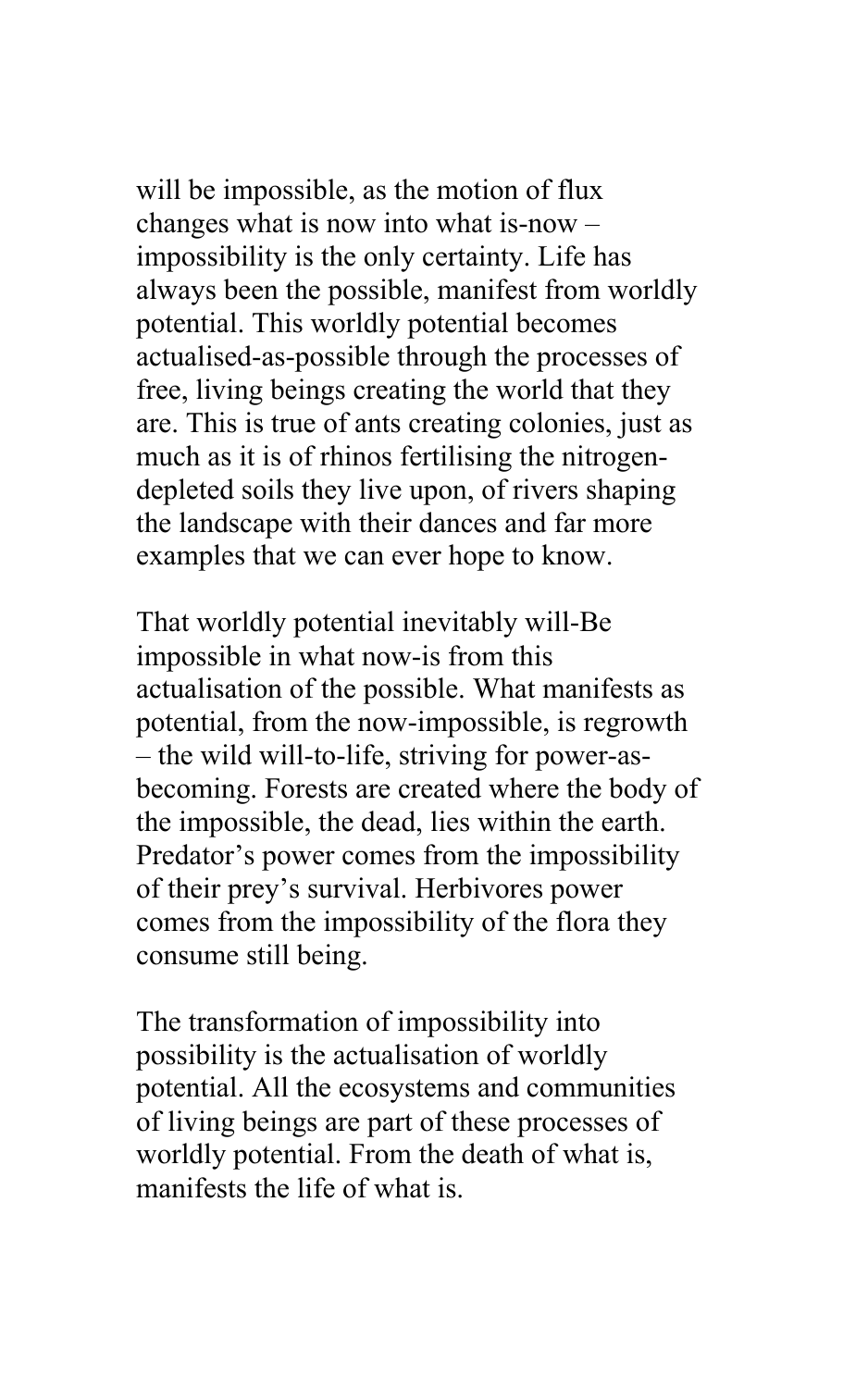As a process we are all immersed in, we will become whatever is possible, as the potential of the impossible. How this space manifests will be the freedom of the will-to-life, through willto-power, of those who take action to transform spaces into impossibilities via destruction, that manifest the creation of new possible spaces.

As for my desire, I wish to create impossibilities through the destruction of what is possible, so my will-to-power acts as the manifestation of the potential of will-to-life. I want my growth to be the growth of possibility, as what is impossible dissipates into Nothingness, that is more than negation, as the affirmation of worldly potential.

[Ex1: Plant a tree in a public park, somewhere that local authorities won't want to remove straight away.]

#### **Smash The Jam Jar**

*"When all is said and done, it's with an entire anthropology that we are at war. With the very idea of man." Invisible Committee, The Coming Insurrection*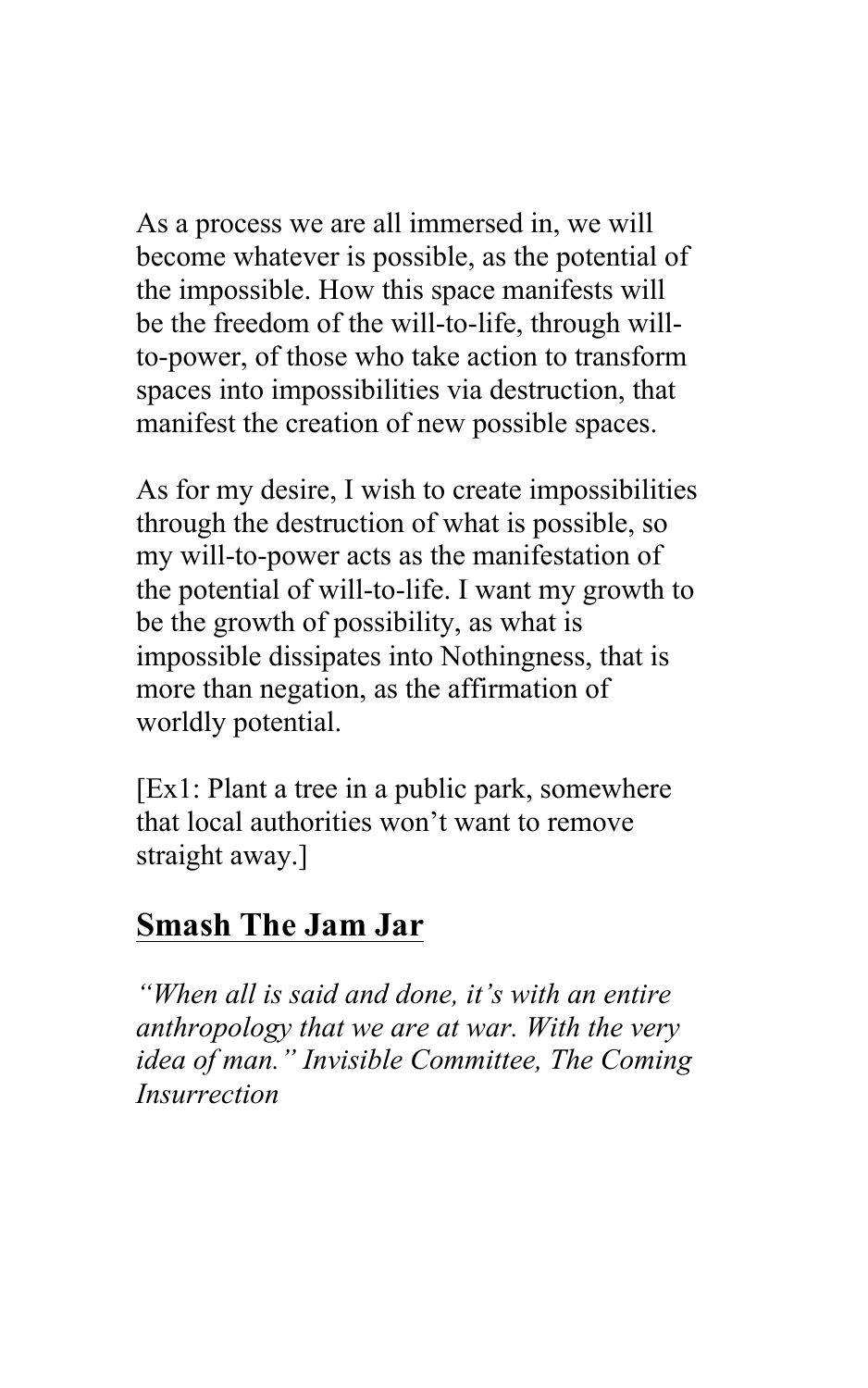It would seem to me not surprising to say that everything is in every present moment engaged in the process of becoming. Whether it is becoming hungry, becoming tired, becoming (as a) dancer, becoming (as a) nihilist insurrectionary, or becoming through any other process that amounts to the actualisation of worldly potential, all that is seems part of processes of becoming.

Becoming is not necessarily a process that is desirable. But it appears to be inescapable. As much as we might wish, through romance and sentiment, to conserve much of the world-as-itis-in-this-present-moment, or worse as-it-wasbut-no-longer-is, we are like someone who is trying to hold water in their fists. Ultimately, no matter how tightly we might squeeze, it seeps through our grasp, until nothing but tiny microscopic traces remain, that will eventually dissipate too, no longer remaining as they were within our grasp.

The will-to-conserve has uglinesses to it, behind its sentiment and romance. As to-conserve means to deny the impossibility of a present situation, will-to-conserve brings with it the denial of the possible as the manifestation of worldly potential. This brings with it the need to restrict worldly potential, as life-denial. Through denying life, will-to-conserve exists as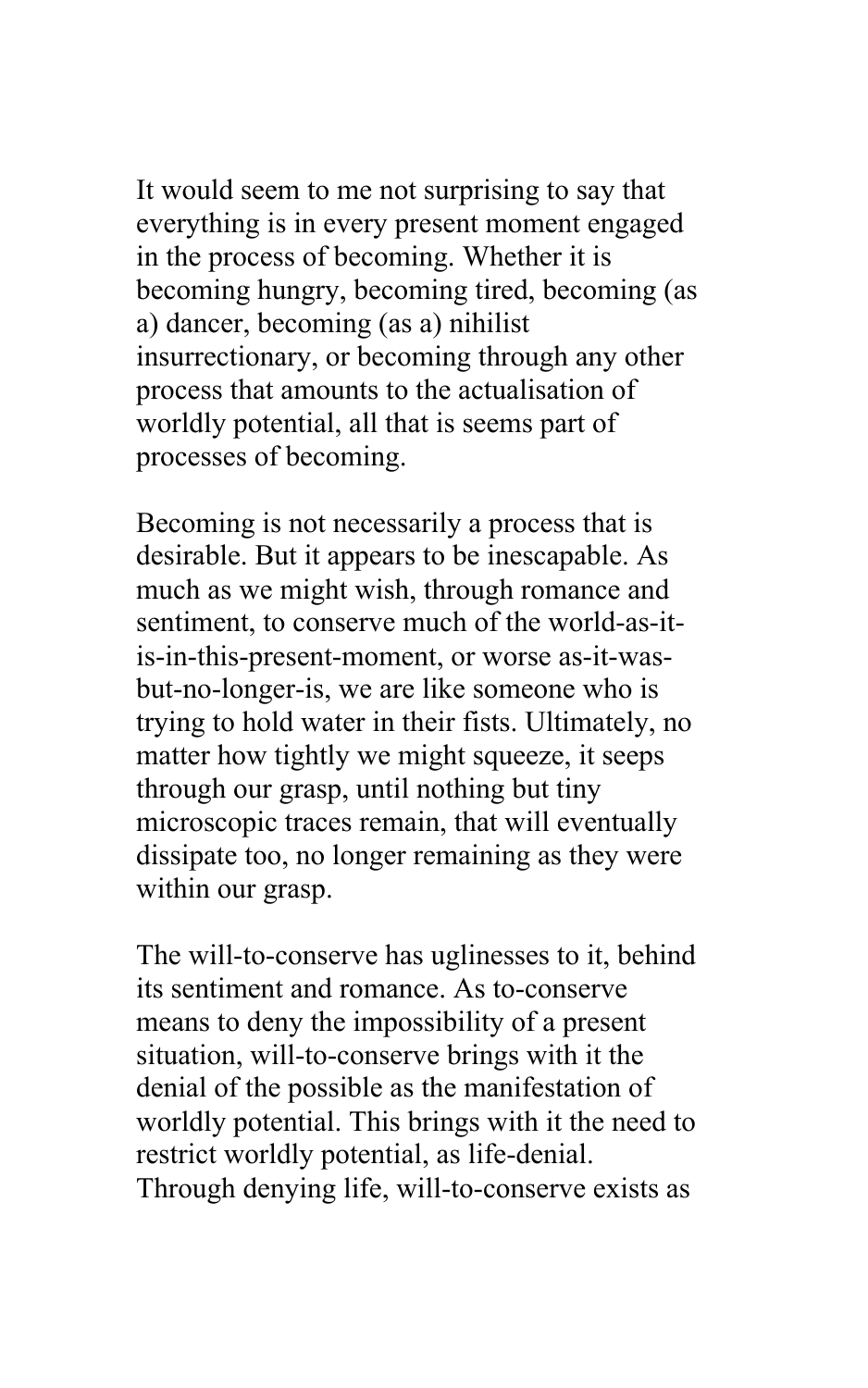life-renunciation, as denying Being-asbecoming. If Being-is-becoming, which is my experience of Being-in-the-world, then will-toconserve, as life-denial, is to build a corruption, as to attempt in-completeness through trying to tear the being-conserved from the integrity of existence.

Leviathan, as civilisation/(bio- )politics/states/etc., is driven by will-toconserve, even within the disguise of revolution-as-becoming. The conservatism of aristocracies, royalists, fascists, liberals, conservatives, socialists and others who seek to preserve Leviathan and deny world potential, through the retention of life-denial, is obvious. Conservationism, while on all appearances seem like an embrace of life, manifests as life-denial, as it is always done alongside of conserving Leviathan as-restriction-of-worldly-potential-asintegrity. Conservationism requires the alienated space of that-over-there, where the space beingconserved exists as a space that is separate from the progression that is Leviathan's restrictionof-worldly-potential and the becoming that is will-to-life-as-power.

That alienated space is the myth of civilisation, whereby there is "nature" and there is what is outside of nature. That becoming's manifest through possibility and impossibility is an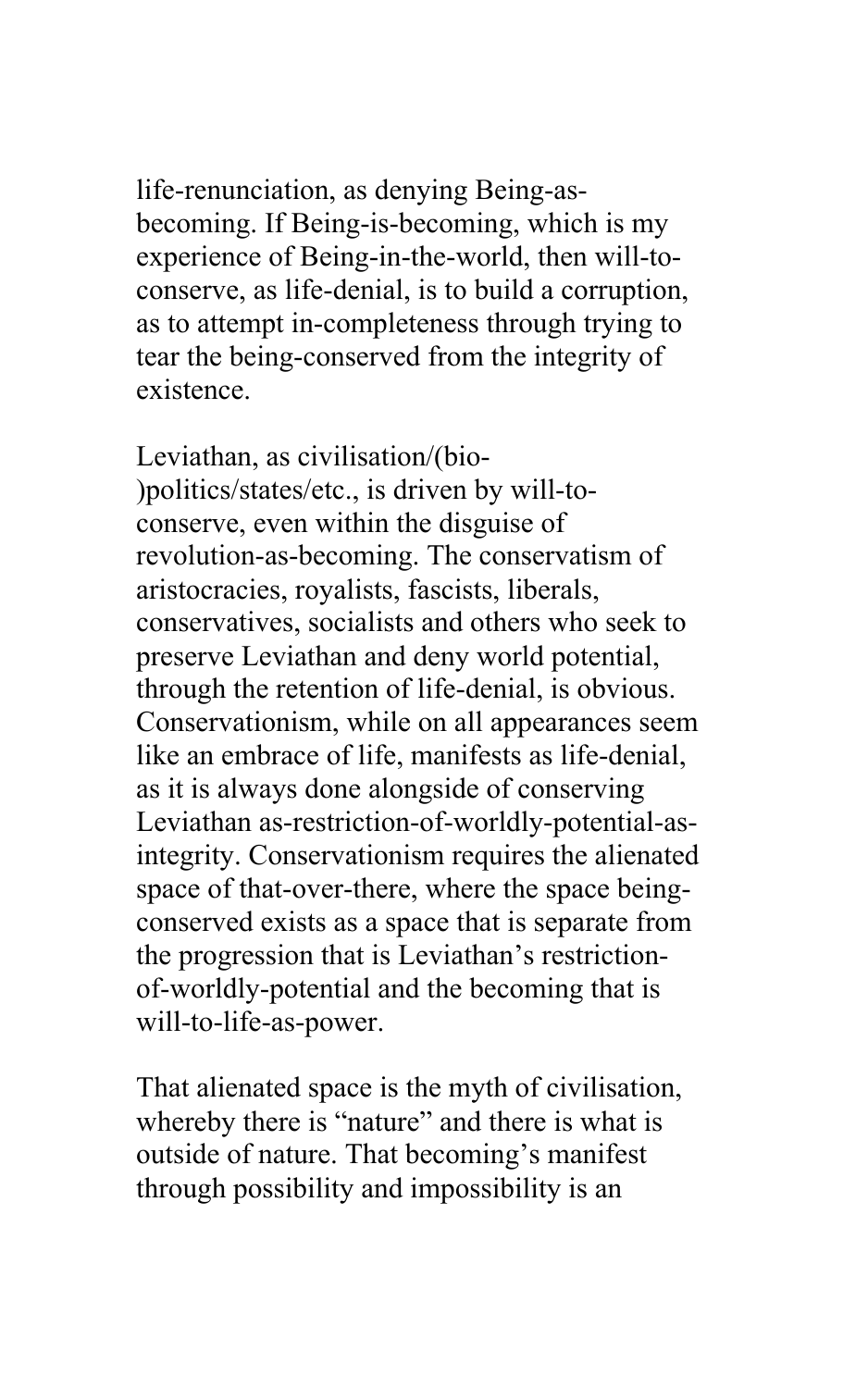iconoclastic force within semio-space, rupturing the repressed energy of will-to-conserve as lifedenial, through changes in physical space, is one of the reasons why will-to-conserve, as part of the alienation of "nature" is ultimately futile, as will-to-conserve ultimately cannot. The mould seeps in, as life defies all efforts to be held back. The earth shakes underneath, in tectonic dances, bringing down buildings and splitting roads. The wind and the rain beat down on your house and, as the tree branch comes crashing down, smashing through your window, they flow through as far as the worldly potential of their possibility can reach.

We know becomings usually as wildness – *wild-Being* (as I have previously described it) – and will-to-conserve, as in to-conserve-Leviathanas-progression, as domestication. The returning of the primitive is the rupture, whereby the becoming of *wild-Being collapses* the will-topreserve of Leviathan. The will-to-conserve of many primitivists, by all appearances, is the result of a perspective towards the world that has been thoroughly caught in-between domestication and a desire for the will-to-life of wildness.

As far as post-primitivist (as in beyondtraditional-primitivism, rather than after primitivism-in-progress) praxis follows from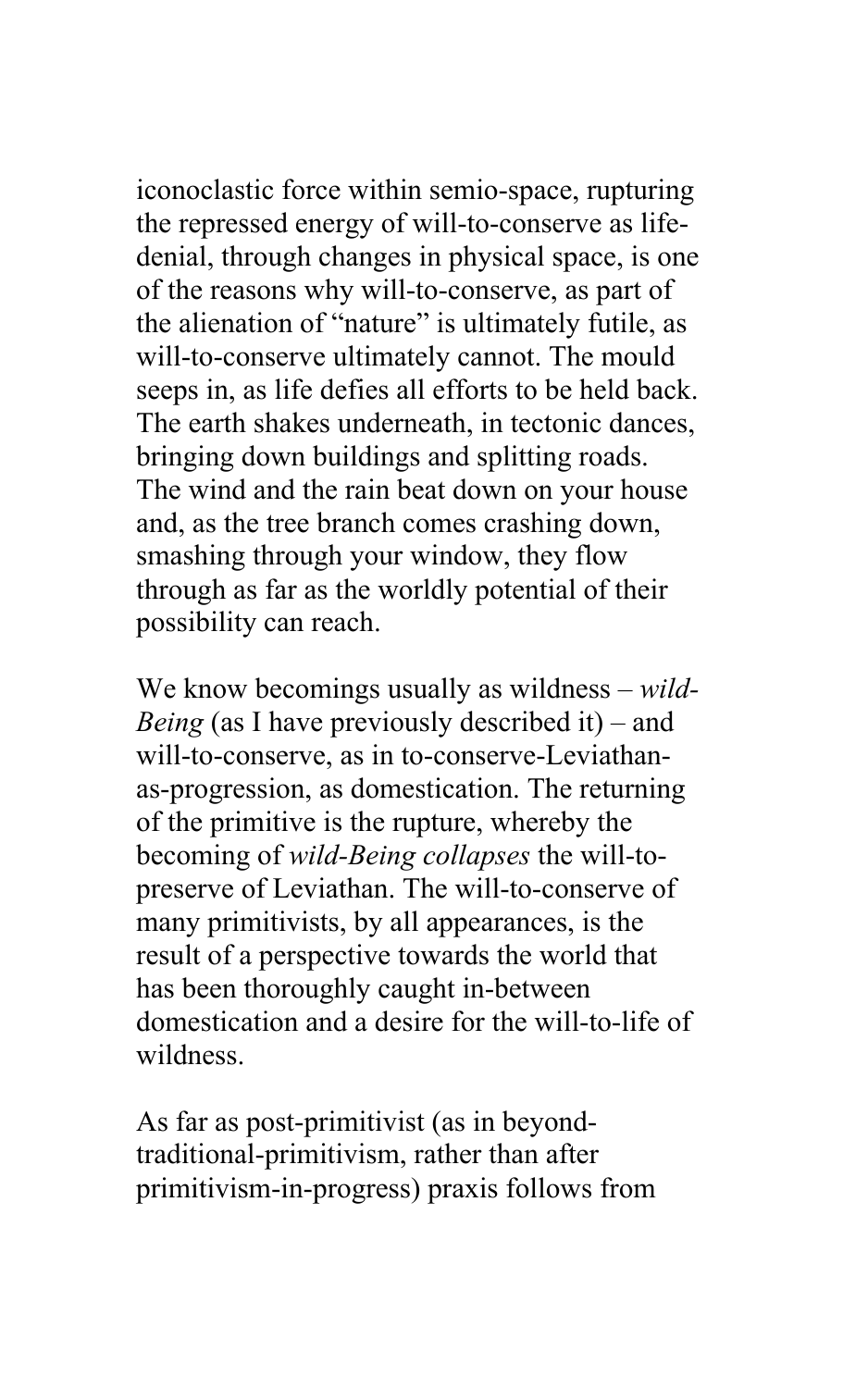this, it becomes apparent to me that will-toconserve will amount to nothing more than operations in futility. We cannot preserve the parts of the world we wish to preserve in jam jars, ready for our consumption when we wish. A forest is not a pot of honey, (a "natural" preserve,) to be left within the tombs of our pharaohs so that future archaeologists might "discover it".

Eco-anarchist praxis, rather than will-toconserve of those wishing to save this culture – liberals, greens, leftists, etc,. – becomes part of a process of accelerating the becomingimpossible – ruination/collapse – it is constantly undergoing, through creating ruptures within the space. This isn't necessarily as part of some grand-narrative, or attempt for total systemic annihilation of the machine (though it might be part of an effort oriented towards this). Rather, for the most part, it is simply an attempt to embrace the freedom our sense of integrity brings us, as we find ourselves as manifestations of worldly-potential – possibilities-becomingimpossible-as-becoming-possible.

[Ex2: leave food out for wild boar in a city in Europe and make sure it is tasty.]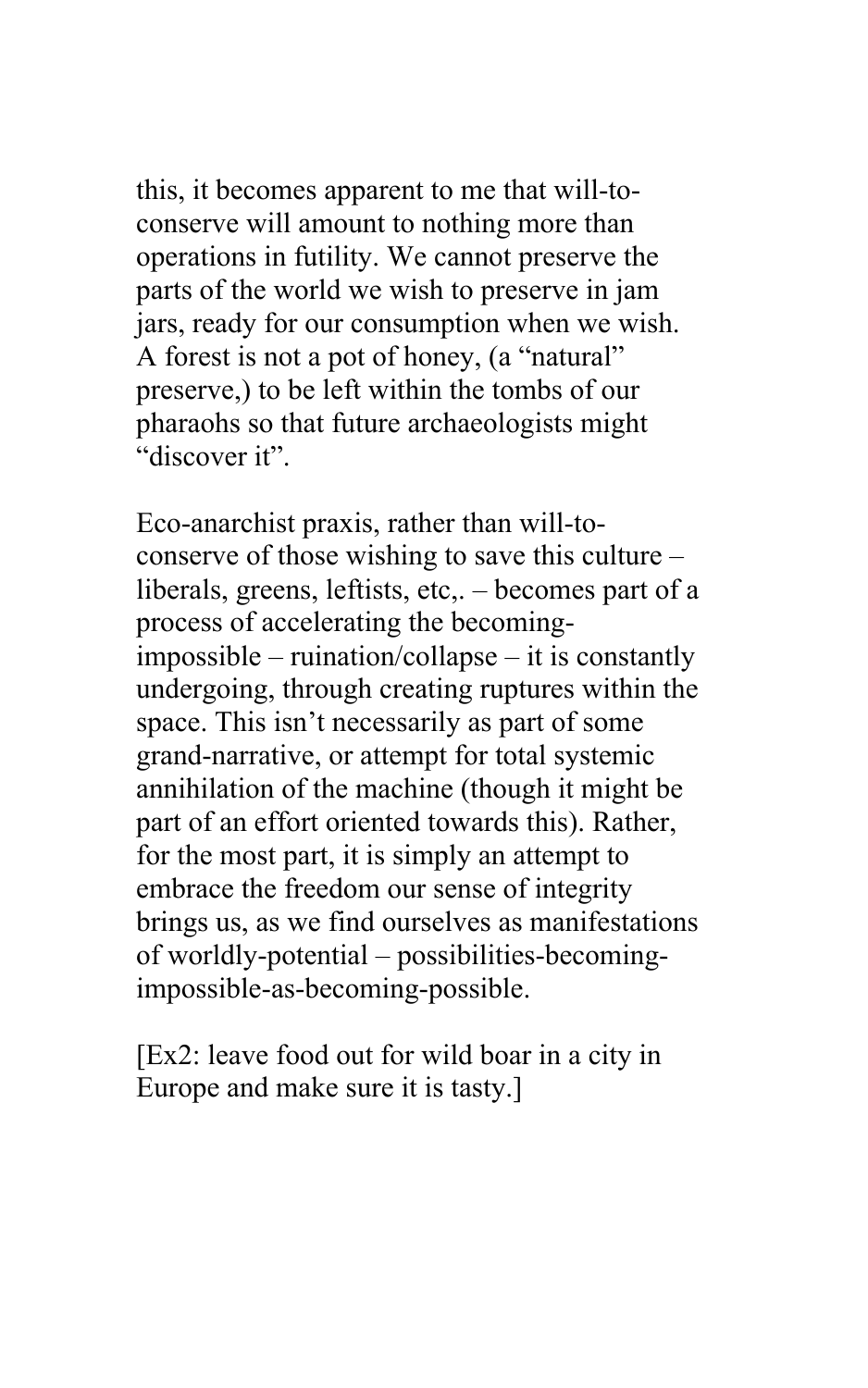### **I Have My Will**

*"My anarchy is a feral rejection of a deadening capitalist society in which life is converted to a culture of spectacles and high-def imagery commodified for consumption." Blitz Molotov, Weaponising Sobriety: Feral Anarchy Against Intoxication Culture*

My first encounter with the concept of *will* was through the Christianised morality of my mother's family, regarding God's will. I was told that some events that occurred were the will-of-God, and others were not. I/my-choices could be part of God's will, though often this wasn't the case.

Along with God's will, there was my-will and my will either had to be part of God's will or conform to it, if I wanted to not be "bad". Should I not find myself within the process of God's will, I would find myself in hell, as punishment for my transgressions. This could easily be avoided though, as God's will had been codified into rules and laws that all I had to do was follow.

What I found though was that my-will and God's will would very often collide, as forces impacting within the world, affecting the space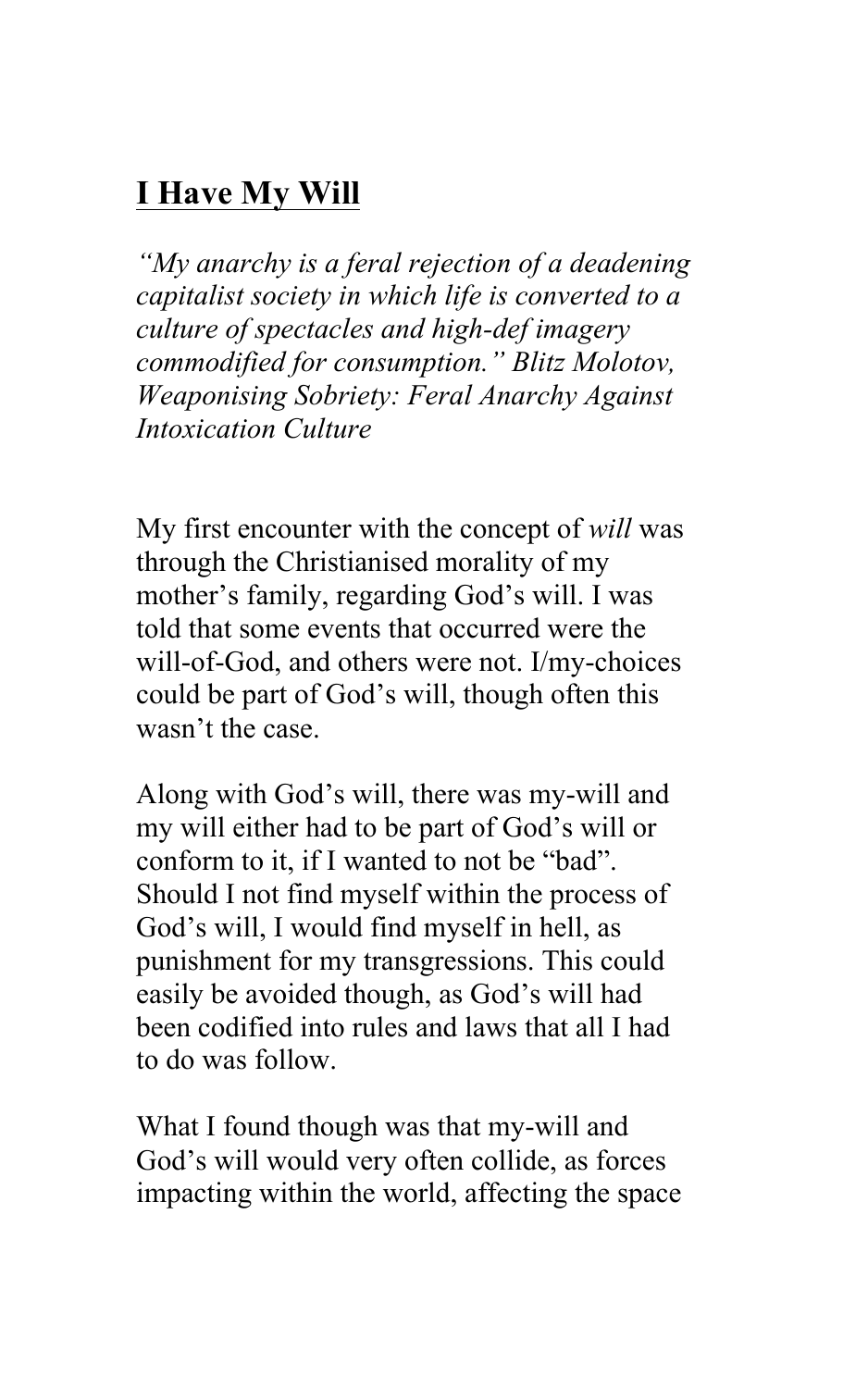the collision was located within. These collisions have become more and more, as God's will became school's will, society's will and so on.

God's will, as society's will – the will of science, technology, progress, Man-kind's manifest destiny – collides in other spaces, than just my will. The will of forests, flowers and other flora to live and grow has been forced to break before the will of God. The will of indigenous cultures, colonised tribes and other peoples who have had domestication imposed upon them, has had to break before the will of God. The will of women who have sought to live as themselves and not by society's dictation, has been violated to break before the will of God. The will of men who have attempted to live lives not as part of the machine Leviathan have been forced to break before God's will. The will of birds, beasts, fish and other animals to run, fly, climb and swim freely within the world, have been exterminated, as they collide against the will of God.

I realised that God's will is a violent imposition on the wills-of-the-world that is the world. God's will is a process of actualising. The willsof-the-world are processes of actualising. What becomes actualised from these processes are situations and spaces that we live in.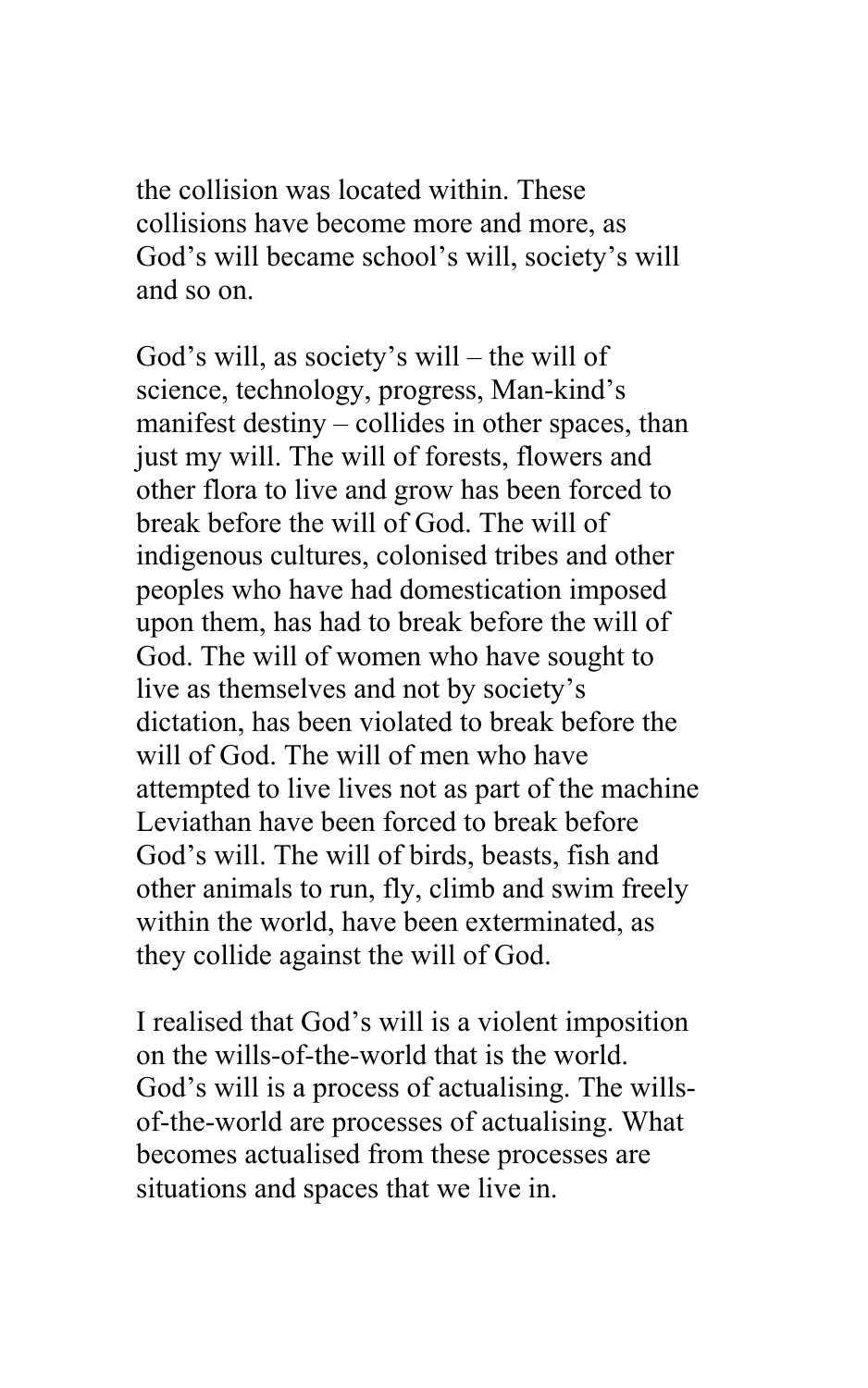As I live more and more in the world that is actualised from God's will, the more I think – "fuck God's will". The more I think this, the more I desire the actualisation of wills that are not of God's – the will of forests, flowers, flora, tribes, birds, beasts, fish, men and women. The more I desire this, the more I find beauty in the collapse of society, the destruction of God's will

The greatest threat to society and God's will is the very ecological collapse that is the actualisation of the collision of God's will and the wills-of-the-world impacting upon each other. There is a tragic beauty to this.

My desire is that the wills-of-the-world escalate the collision, to accelerate the existential threat God's will faces, as it finds itself as No-thing – a phantasm before the beauty of *wild-Being*.

[Ex3: slip nihilist poetry into bibles in evangelic churches, as bookmarks to be found on a Sunday.]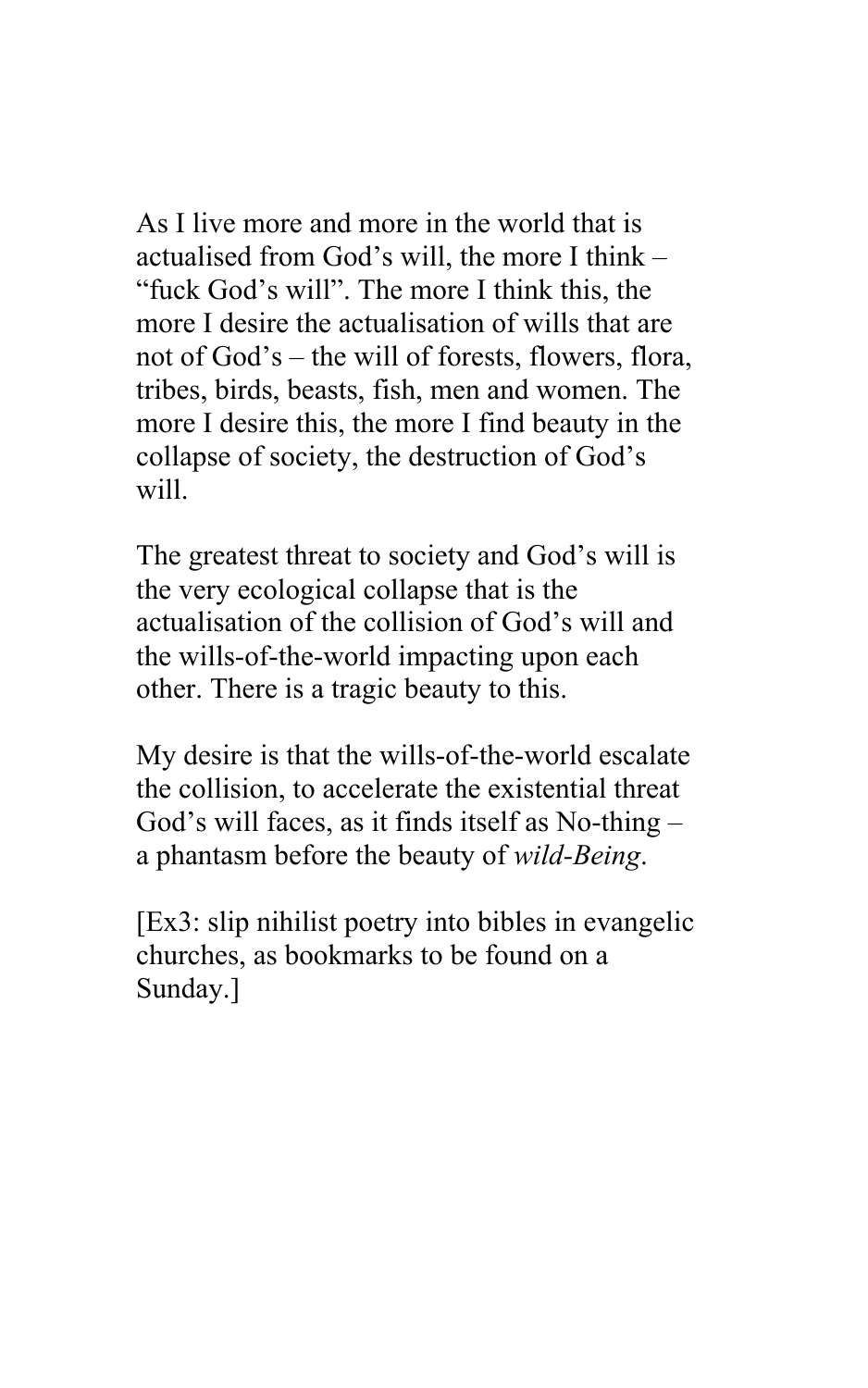### **The World Never Stops Moving**

*"Beyond our immediate ends, man's activity in fact pursues the useless and infinite fulfilment of the universe." Bataille, The Accursed Share*

What might be said of process ecology?

As the actualisation of the will of worldlypotential, process ecology is the liberation of living possibility from what it *has-been* to what *is* as *becoming*. If social ecology signifies the relationalities that occur between organisms within a society; if deep ecology signifies the depth of relationality that is actual between living organisms; and if dark ecology signifies the Uncanny *weirdness* that occurs in the relationalities between living organisms; process ecology signifies that manifestation of flux that is change within the world.

Processes such as the moving of tectonic plates; the shifting of seasons; evolutionary organismic change; the movements of night-to-day-tonight-today and so on; all manifestations of worldly-potential. As geo-spatial topographies change, relationalities change and who we are becomes something totally different. There can be no fixed identity here. There is no eternal nation.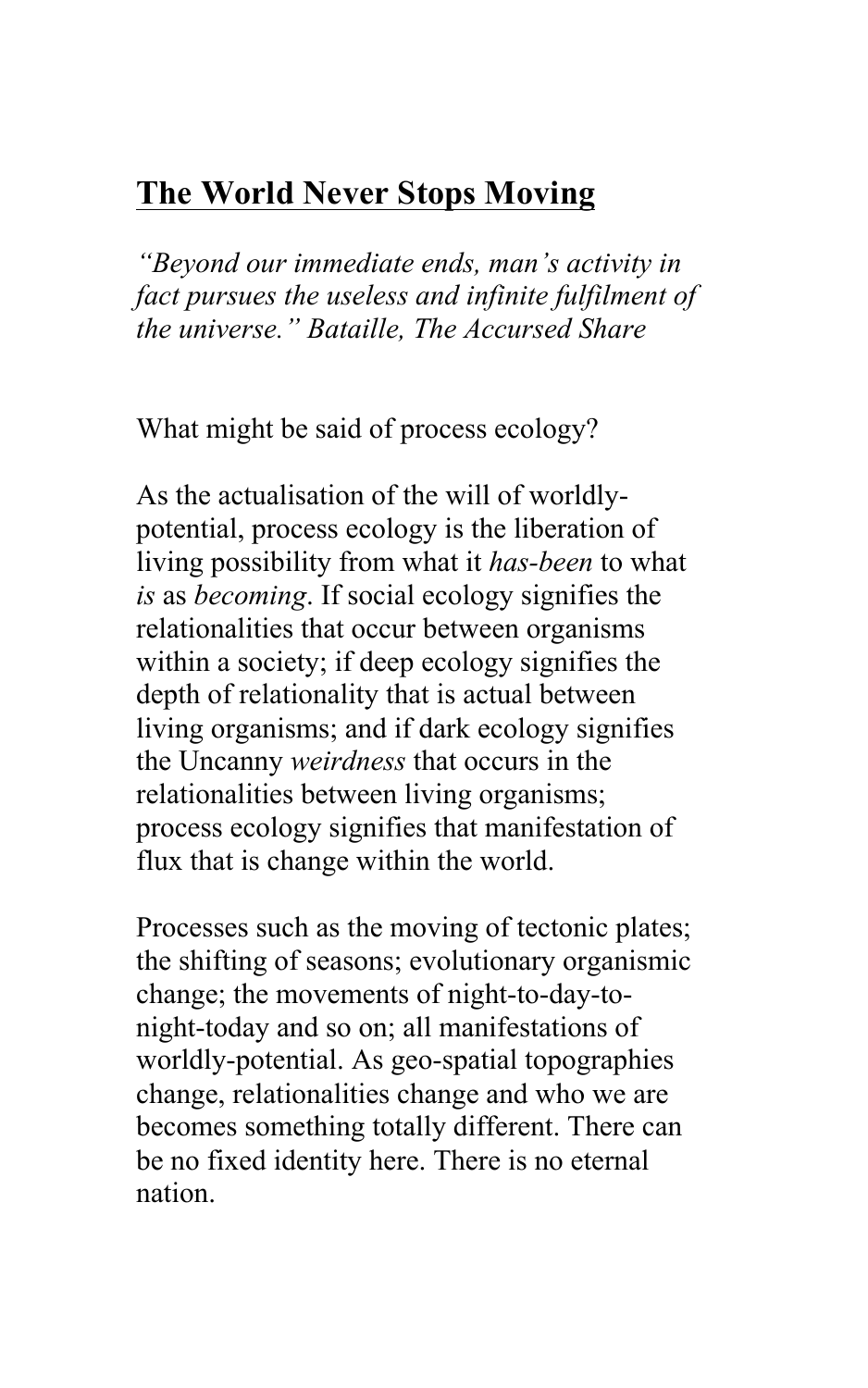This is neither a signifier for optimism or despair. Just the awareness that nothing is ever the same. There is no eternity.

All relationalities between all organisms become and end. Existing conditions never remain – no matter how much the will-toconserve might attempt to halt flux.

This must include the habit(at)ual relationalities we are most familiar with. Though it might seem ridiculous to conceive of, the absurdity of our situation includes the possibility that processes will lead to the impossibility of the sun-rising, as we know it to. The moon might one day escape earth's gravitational pull and drift off into space, forever impossible to us – my astrophysicist friend (a committed veganarchist and communist) would do a far better job at articulating the physics behind these possibilities.

What might happen should these potentials become actual? I cannot say. Perhaps animate life might have to evolve to survive in such conditions, in ways that are inconceivable to any of us. Perhaps all that will be left will be bacteria, feasting on the scraps of available sustenance. I don't know, and I'm inclined to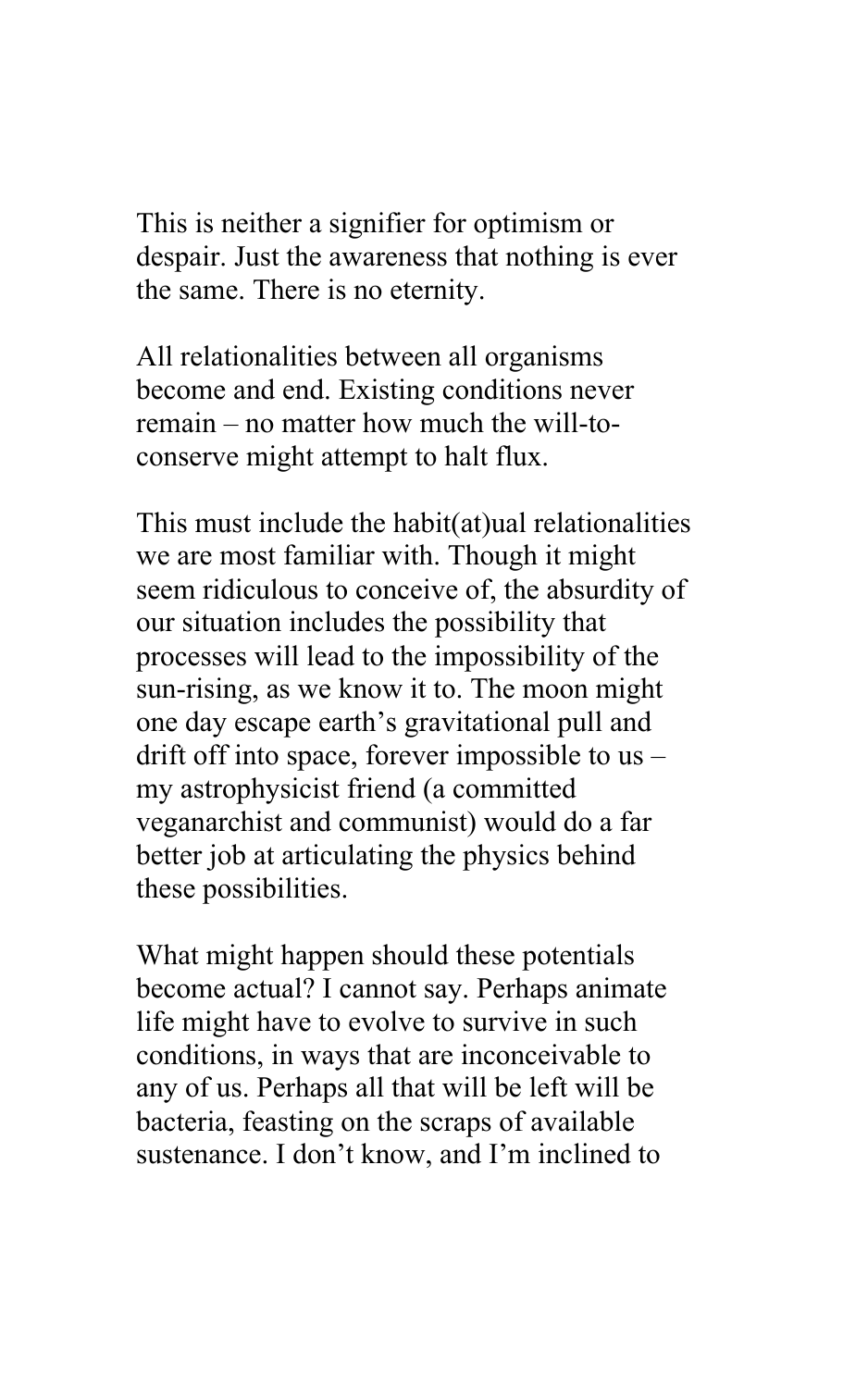disregard the opinions of any who would claim to know.

How can we conceive of ecological relationalities we have never experienced anything similar to?

The more I think of what a process ecology might signify, the more it seems to me to be an ecology directed towards what is entirely outof-our-ability-to-conceive-control-of-or-knowof (assuming "we" have ever controlled or known anything). This might be an uncomfortable concept for many who are ecologically-minded. Ecologically-minded individuals often like to view the landscape of organismic relationalities as a situation that they can know, understand and map out. This is perhaps one of the reasons why mainstream ecological thought fits nicely within the ideologies of revolutionary theories, that also likes to assume the view of knowing the world in its entirety and believing that it is an object open to manipulation, positively or negatively.

Perhaps, rather than the presumptions of social ecology, or even a revolutionary deep ecology, process ecology might be a space for opening up the potential for worldly freedom as-ourcomplete-lack-of-control-or-authority-over-theworld. It is unlikely that this conception of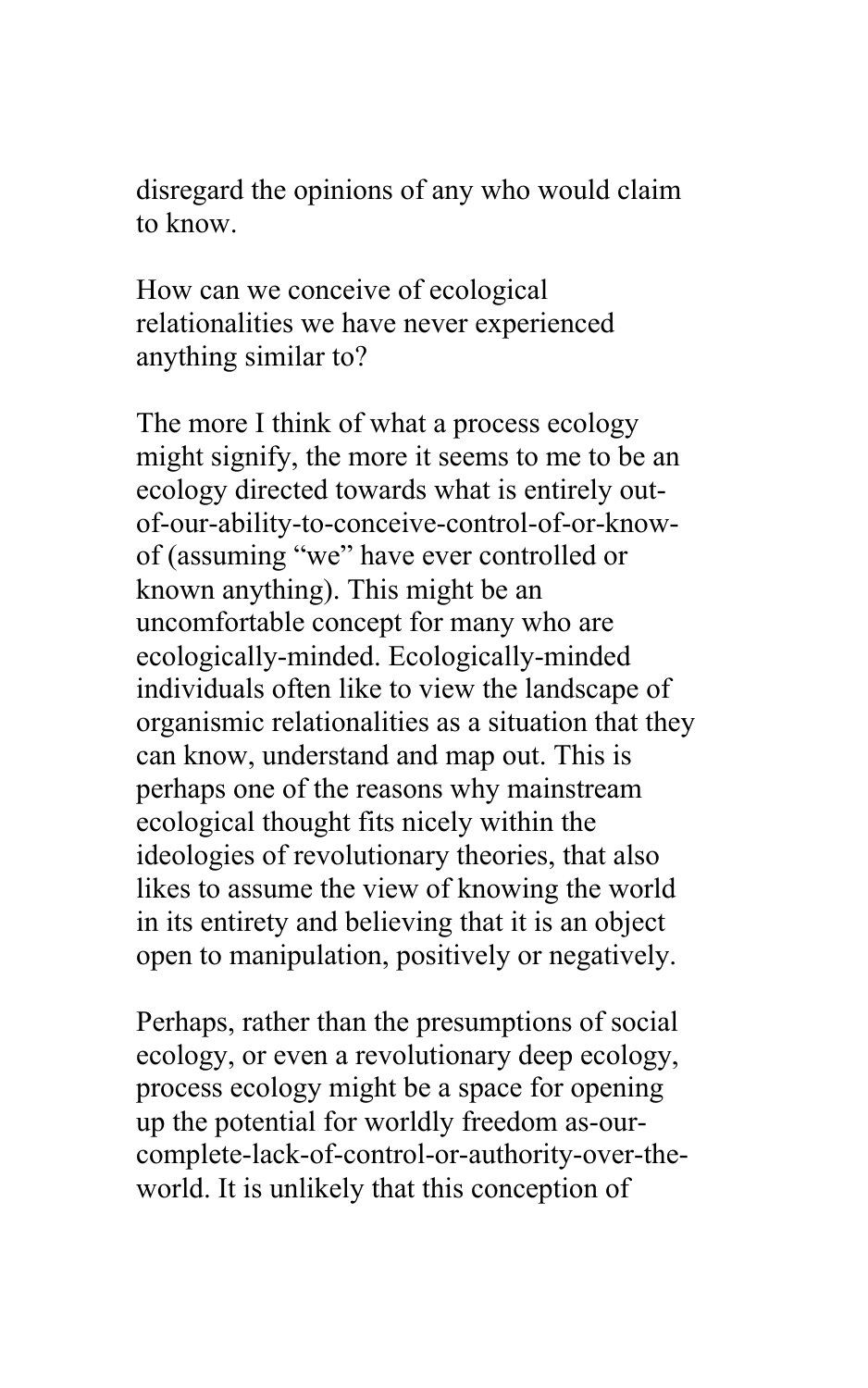anarchy would appeal to the majority of those who are ecologically-minded, revolutionarilyminded, or otherwise. But perhaps it is a spatialtopography of relationalities we are going to find our-Selfs immersed within – regardless of what any of us want.

[Ex4: dig holes underneath fences, deep enough for friends to crawl under.]

#### **Existence Never Stops Moving**

*"There is nothing and no one to wait for." Anonymous, To The Deranged*

If the actualisation of what is Real is an ontological process, it seems to me that the conservation, or preservation, of a Reality  $-$  i.e. ideology – is an attempt to be non-ontological, as not-in-process. That is, Reality appears to be the conception and reification of *definite-space*.

The indefiniteness of Being has a quality to it, that I find only fits a description of spaces where all that is ontological, which is *all* – as much as there is any-Thing, which in all likelihood is no-Thing – as process. That would be *all* is process.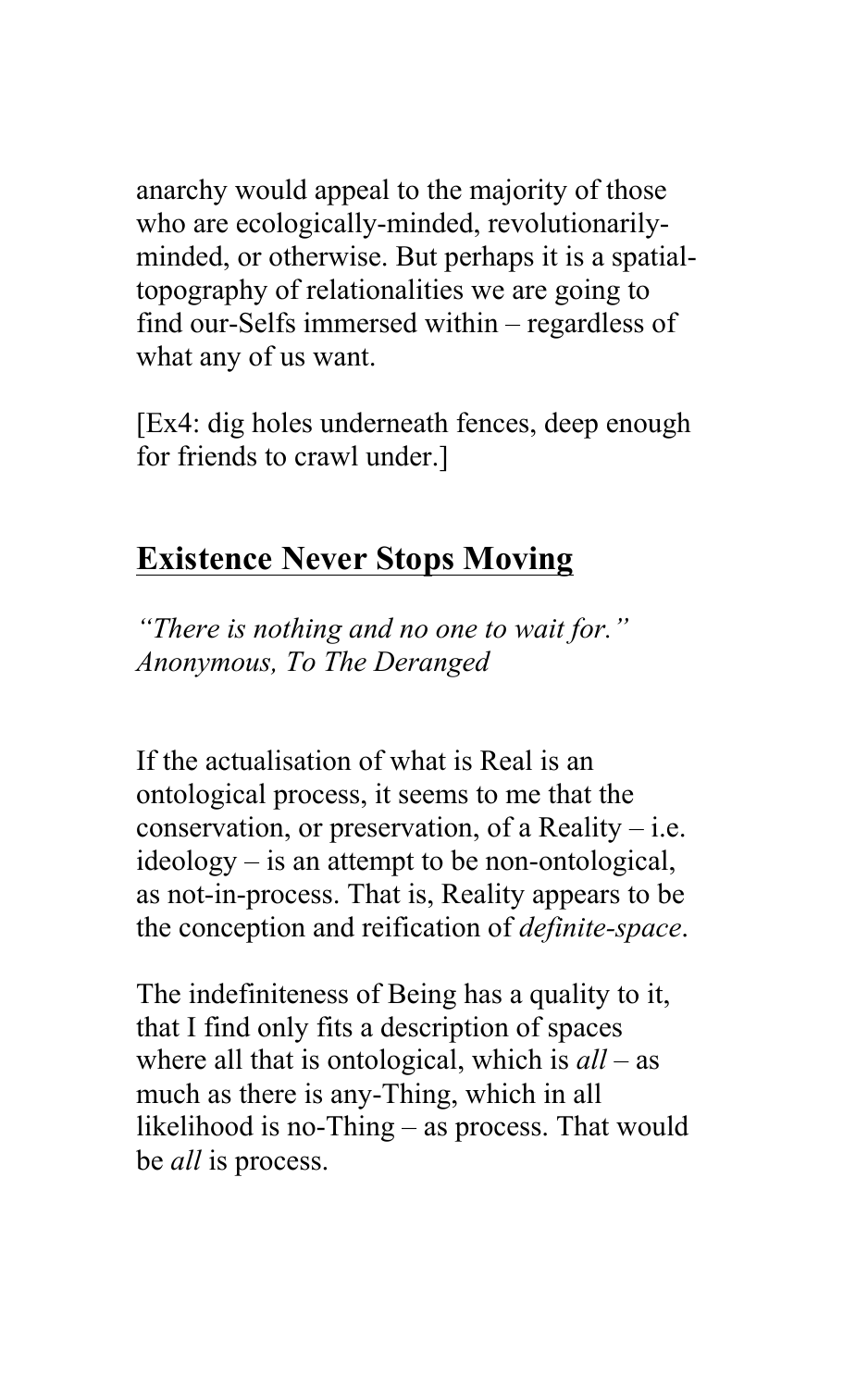[Ex5: drink a glass of water in a garden, focusing on the experience of the space and of drinking.]

### **What The Fuck Is Rewilding?**

*"Through darkness to light And through higher darkness again." Okri. Mental Fight* 

What sort of process could it be to rewild? Though it might often be framed this way, rewilding does not seem to me, as I currently understand it, to be a going-back to any state of Being. Rewilding could not be a going back, as, in much the same way that a tree does not have a true front or back, or the sea doesn't have a front or back, Being-as-*wild-Being* cannot be an object with a front or a back.

But if not going back to some previous, perhaps "primitive" state of conditions, what could a process such as rewilding Be, or even just signify linguistically?

If to re-member requires a state of membering – being part of a complex structure or having a sense of "belonging" to a community of organismic relationalities – it might be said that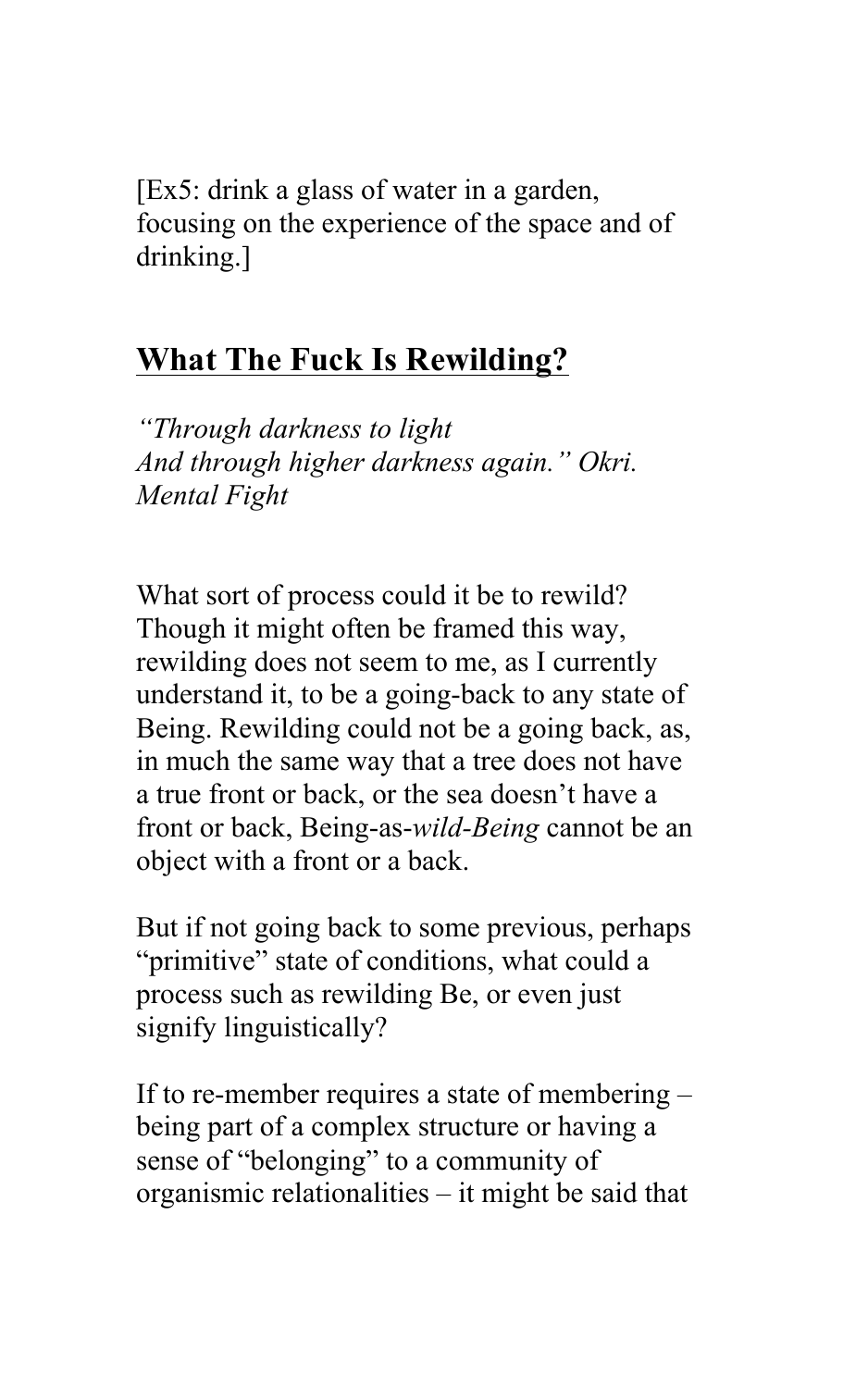remember is not to "go back" to that state of membering, but perhaps to find your state of membering as relational to that state of membering and find yourself, if only psychically, there again. If this is the case, it seems to me that rewilding could well be a process of wilding, that is relational to a different state of wilding and to find yourself in that space again, neither back, nor forward – there as *here*.

If when rewilding we are engaged in a process of membering, we seemingly come into contact with the space of social-identity and groupthink. Suddenly society, the domesticated herd and Leviathan become immediate objects of perception. I suddenly find my thoughts turning to that biomechanical entity I find myself repulsed by – the collective – and my thoughts turn to individualism.

When I return to my body and the space my body *is*, *is* immersed *in*, *is* an Extension of, and *is in* relation to, I'm drawn into an affirmation of membering, that is entirely desirable, in a gravitational pull that is maddening – or wild. Suddenly I find my sensation of membering to be that of being a singularity, as a unique individual, within a multiplicity – not the mechanical collective – that is entirely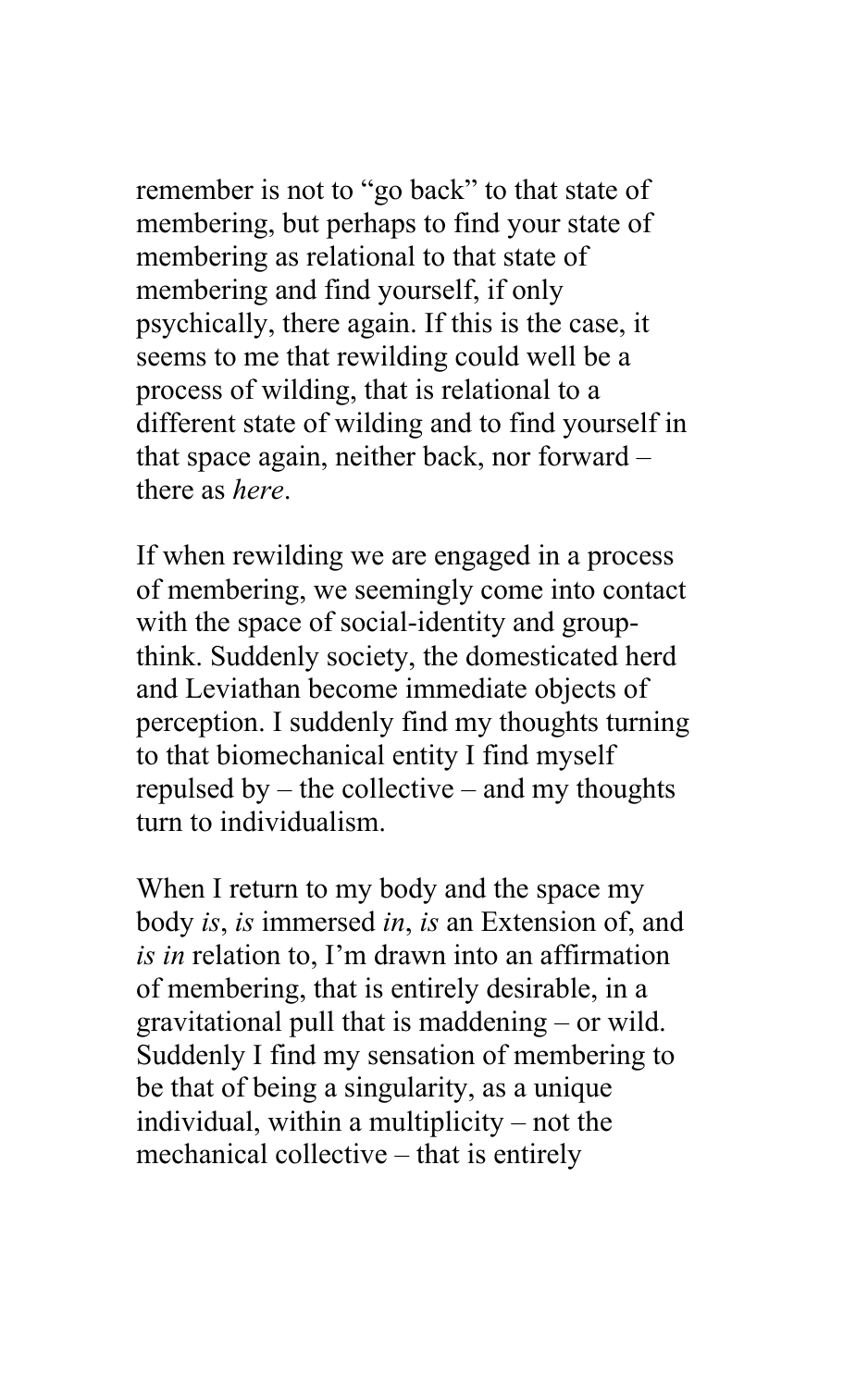pluralistic, in the way that no society can ever permit and continually seeks to eradicate.

This sensation is weirdly beautiful and horrifying!

Suddenly I'm caught in an apparent contradiction that only escalates the madness. The question of who I am becomes an inescapable unsolvable conundrum. Day-by-day I operate as an individual within this collective, but when I feel where I am and who I am, I find my membering as a singularity within a multiplicity that the collective is immersed within – regardless of how much it seeks to deny this.

When I've recoiled from the sense of symbiotic beauty and horror, a sense of ridiculousness manifests within me. The absurdity of who I am, where I am, and the entirety of the fucked up situation becomes laughable, in a *darkecological* humour. And rewilding becomes the membering of, perhaps a pessimistic, cosmological joke – but perhaps the most desirable joke within the entire spectrum of humours; more than blood, bile and phlegm.

[Ex6: befriend a squirrel and plan an attack on Too-Fucking-Late-Kapitalism together, keep the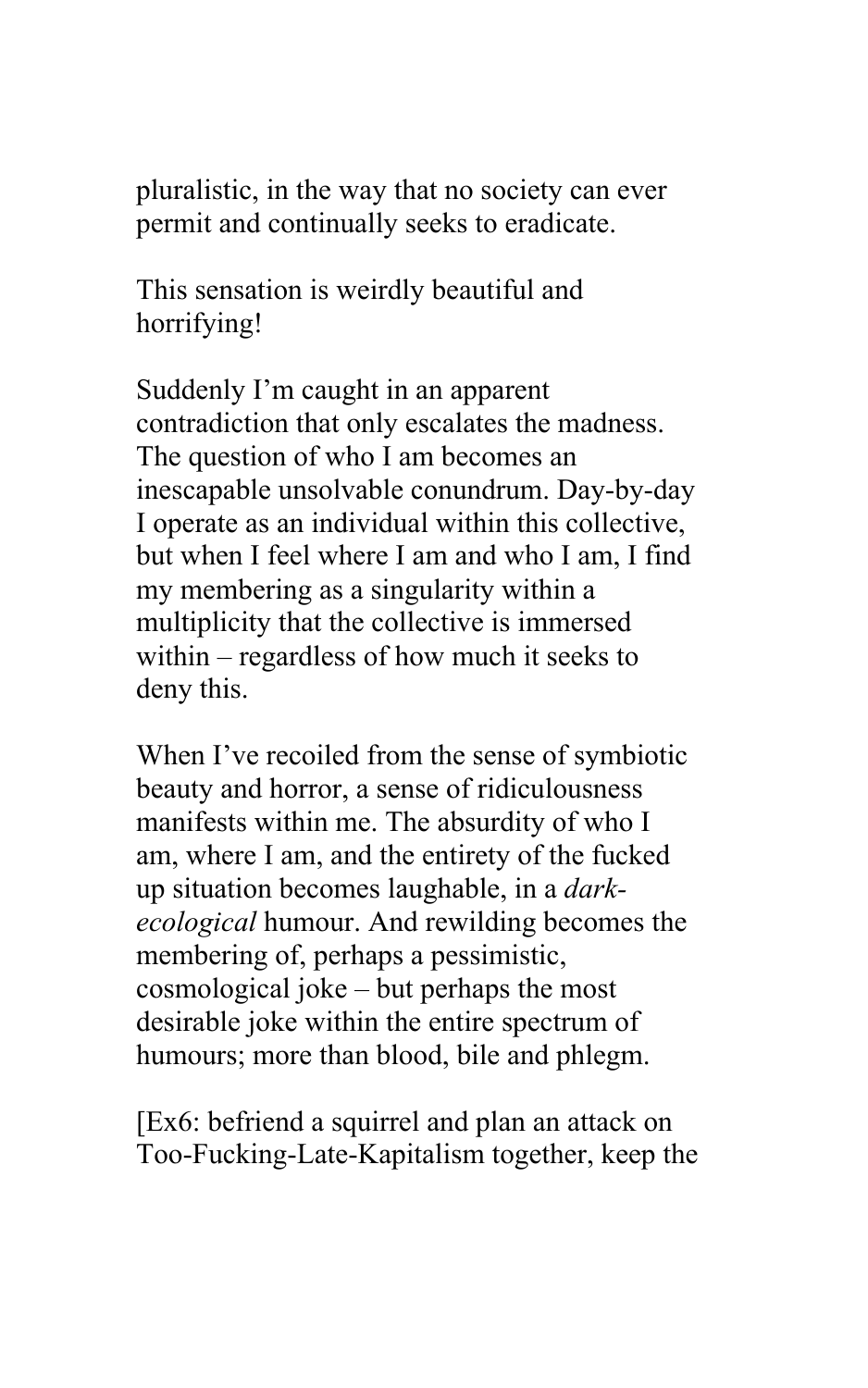plan a secret and be sure to arrange to meet up again.]

### **Change Happens Right Now**

*"I've been kicked in the biosphere." Morton, Dark Ecology*

It might seem a strange contradiction to think of processes within a presentist onto-cosmic perception of time. To deny the existence of either the past or the future would seem to necessitate the denial of temporality/flux/transience/change.

This to my mind would only make sense though, if time were the theo-cosmic mover that moved all substance and produced change. Time and change would be the Same entity, and movement would be some event that was distanced from the moved. The bad faith within this line of reasoning is similar to that of dogmatic ideologues, who seek to claim that they are subjected to the world as its victims, and not manifest Extensions of the world-itself.

(Even if it is a contradiction, why follow Aristotle's laws on non-contradiction and excluded middles or embrace the Hegelian renunciation of freedom in reconciling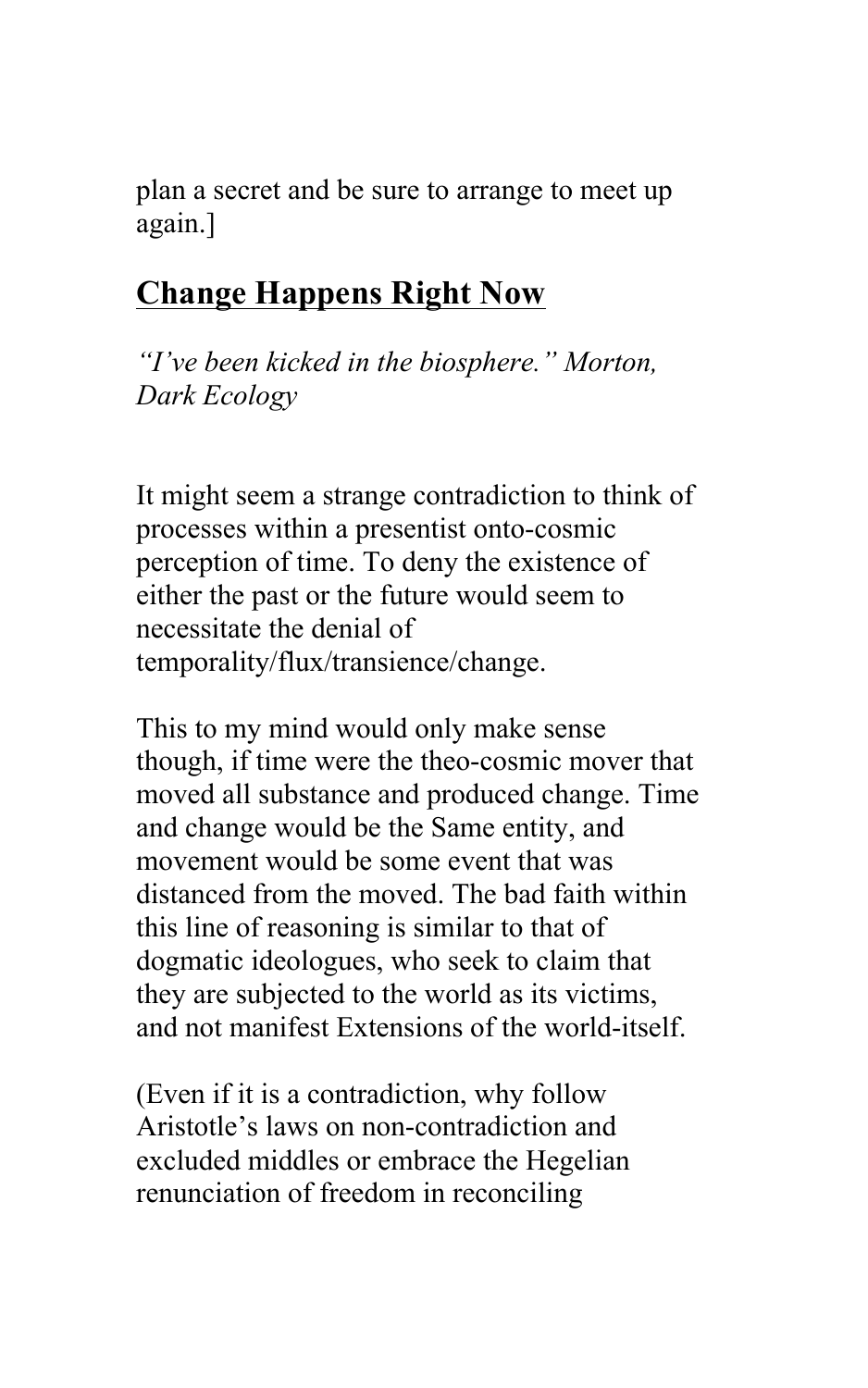contradictions? I am revolted – as an absurdist – by this logicist absolutist totalitarianism.)

If we take presentism to be an transient-egoist rejection of the encoded calendrical/monumental Historical time – time that begins and ends with Leviathan – a presentist account of process-metaphysics can be considered an embrace of the sensation of a now, which consciousness brings memory and expectation to. This sense of previous nows and nows to come, rather than objects to consume within a cosmic-narrative of progressive manifest-destiny, is the re-membering of relationalities. Re-membering, in this presentist account of processes, is the event of manifesting this current situation.

Re-membering, as a presentist-process, manifests as a rejection of the calendar, the clock, History, eternity and conceptualisations of the past and future. From this, the process seemingly must include an affirmation of the egoistic-now, transience and world that can be considered pre-Historic.

I have termed this process in another work as the *feral iconoclasm* that manifests with *feral consciousness*. This is where History no longer becomes the priority for radicals, anarchists or environmentalists, and we find ourselves as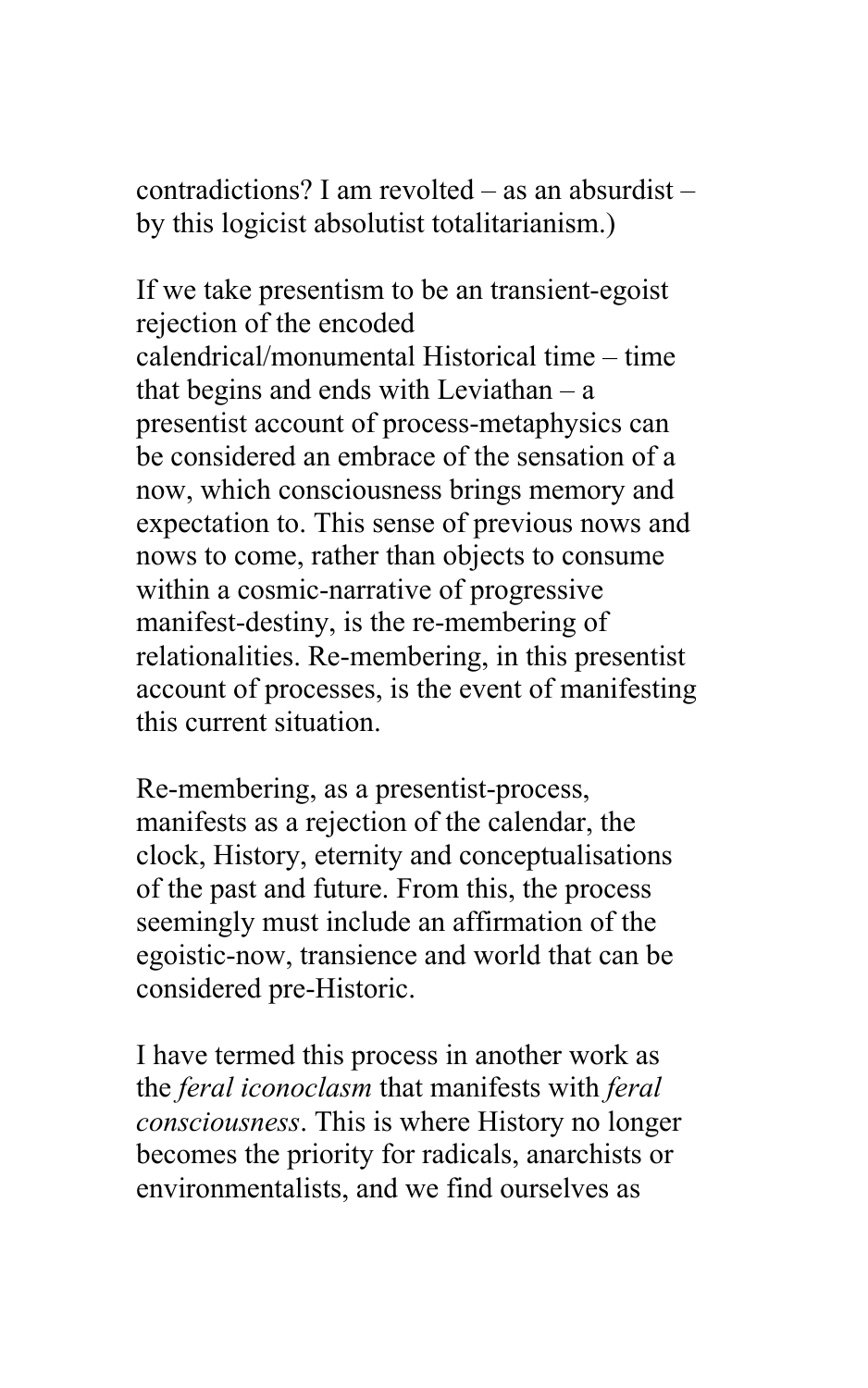antinomians to the laws of meliorism and hauntology. The inhuman, abhuman and nonhuman becomes far more desirable, than the anthropocentric ideologies that dominate discourse and praxis. We cease caring about the progress of History, or its conservation, and turn our gaze to the non-societal, what is called animal, and find ourselves as saboteurs.

This manifestation of presentist accelerationism is not an ideology or a movement, but something I have found as psychic-energy within radical space, which manifests into action. *Feral iconoclasm* has no design, as it emerges as a spontaneous eruption of absurd freedom, with no past mechanics and no future plans.

[Ex7: scream with a tree at 3am, ideally close to a farm, with a dog who will bark in response and wake the farmer.]

#### **Never Trust Systematisers**

*"Language disguises thought." Wittgenstein, Tractatus Logico Philosophicus*

"The system" is often the term used to refer to the anthropological-machinery of this culture – the will of God. "The system" is usually spoken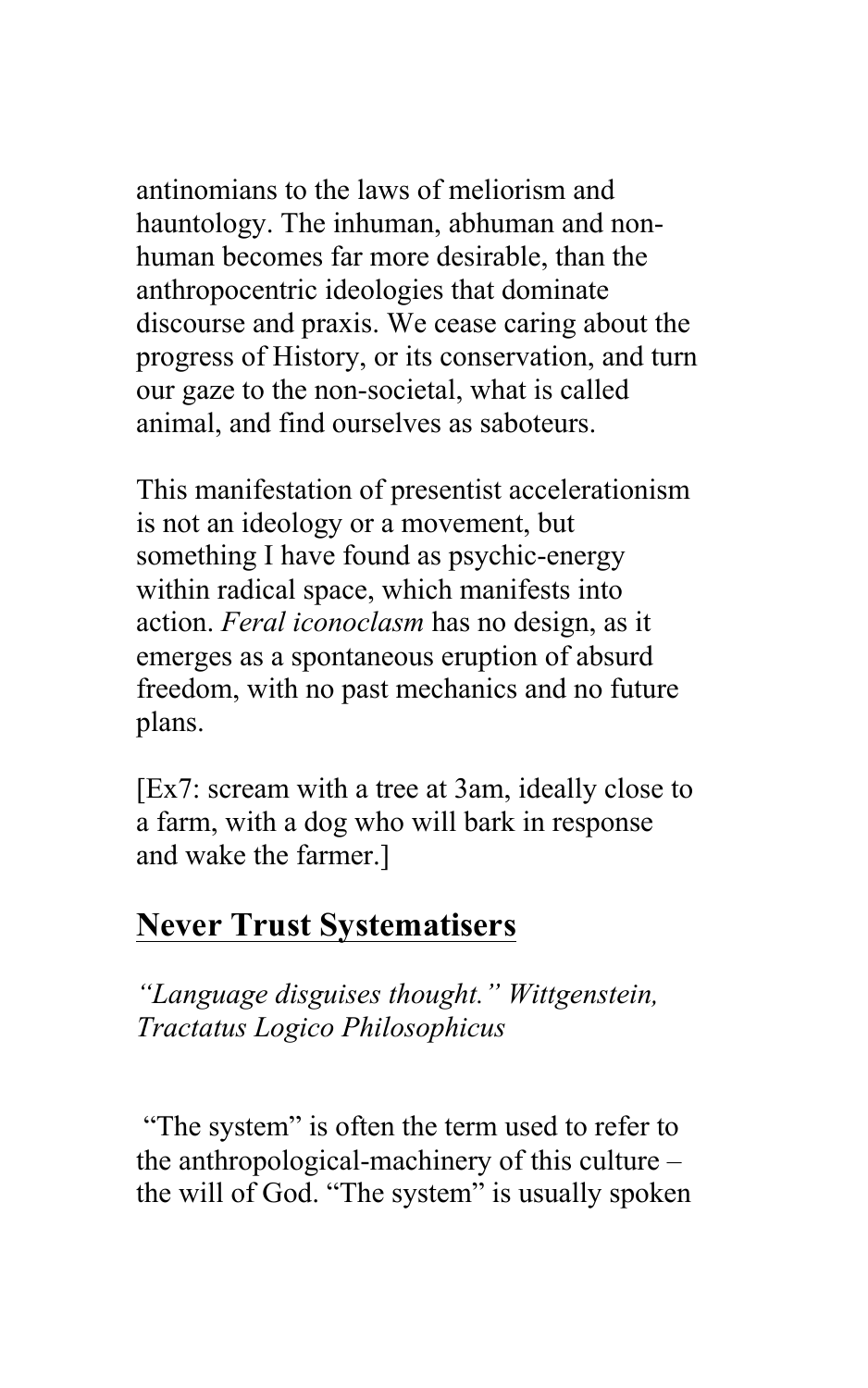of, in this way, when someone is unhappy with it, feels it is broken, or is attempting to convince someone who is unhappy with it that it does in fact work. The failings of the machine are where we mostly become aware of it as a system.

That "the system" is recognised as a force within the world is nothing unusual. It is typically recognised as the way of culture, progress, God. We recognise this as a process that we are in, with our individual wills having to respond to it either favourably or unfavourably.

Most within the world of radical projects and discussions see "the system" as something broken, which needs fixing. With this, there is a way that the machinery that is "the system" ought to be, which it currently is not. The way that it ought to be is knowledge they have of the world, and using this knowledge they seek to reorient the machinery, fixing it, to the way it ought to be. They are, ultimately, allied to "the system", to the machinery that is History, ecocide and colonisation.

Nietzsche advised not to trust systematisers – I believe it was in the sense I just described that he intended this to be taken. I too advise not trusting systematisers.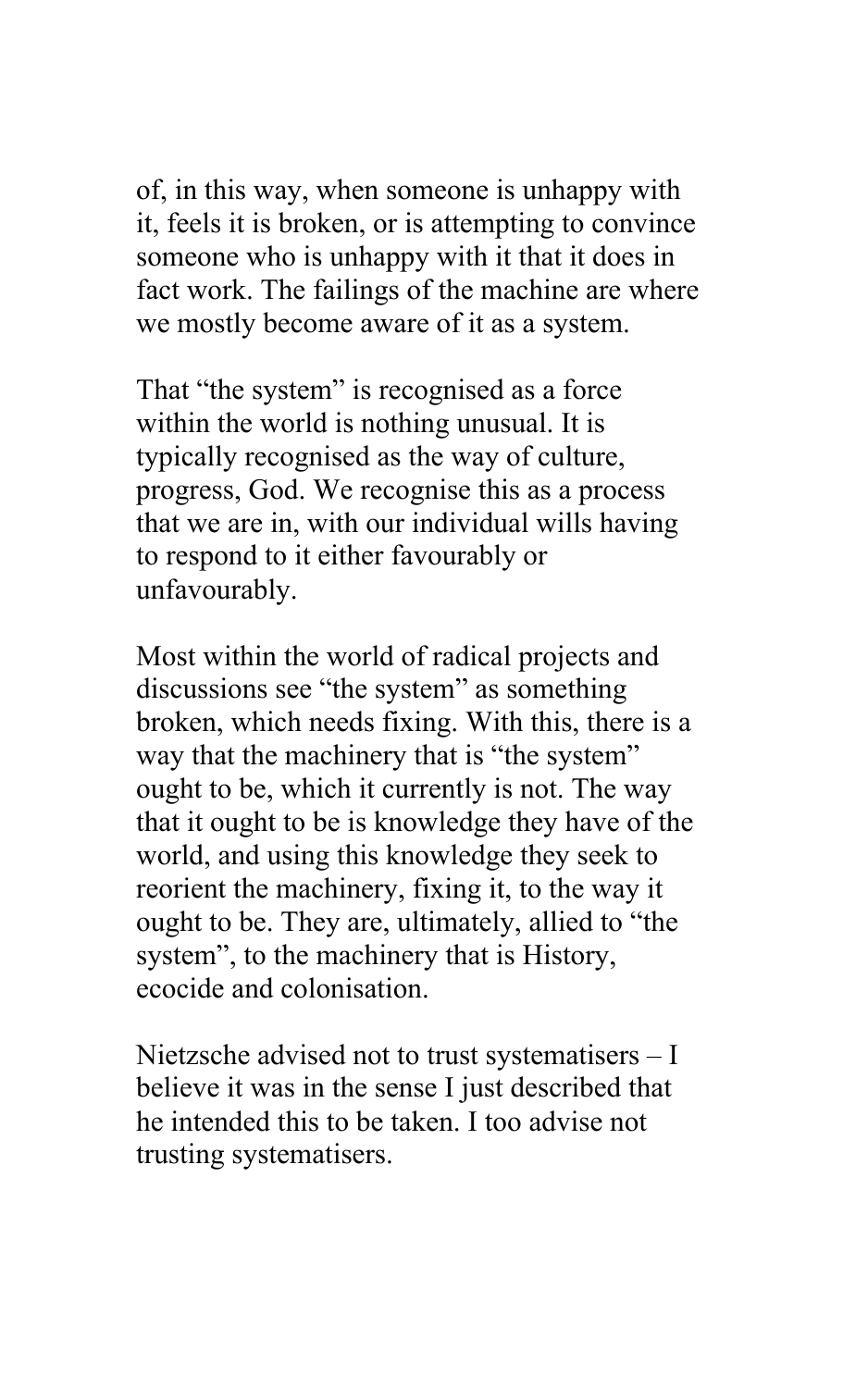[Ex8: play mind games with an anarchocapitalist, nationalist or social ecologist, operation mind fuck style.]

### **History Is Totalitarian**

*"From an anti-civilisation perspective, "collapse" refers to the total shutdown of the institutions that make civilised life possible." Ainle, Civilisation and Collapse* 

History is a system. It is a framework for anthropological-hauntological apparatus.

History is a system of systems, with one aim – totalisation. The history of systems and the systems of History go side by side, though they are not the same. Both though are inherently totalitarian.

The history of systems is totalitarian in multiple ways. It is totalitarian in that it is the narrative of totalitarian systems colliding or bringing nontotalitarian systems under their machinery. It is totalitarian in that to be permitted to exist any being/system must become part of the machinery of History. It is totalitarian in that it takes the same reconcilary-contradictory form all totalitarian systems take of being both additionalist and reductionist in equal measure.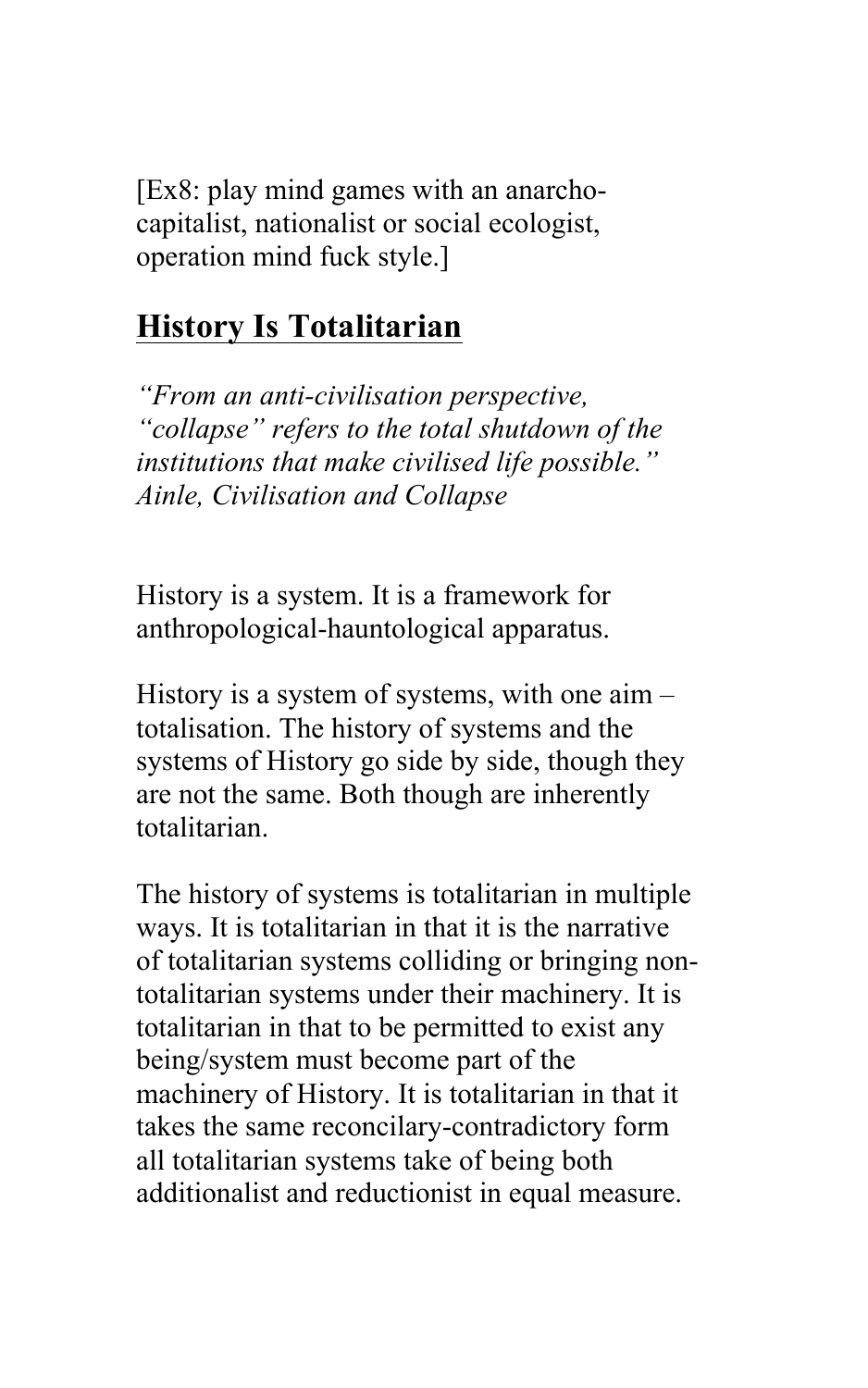The systems of History can be described in the same way as the history of systems, though they are different. I have had people tell me to be "on the right side of history" – meaning that I ought to be part of the system that makes "the system" the way it ought to be. The dogmatic totalitarianism this line presents is obvious and revolting. And while it is usually said in a friendly manner, as an invitation, there is an obvious threat within the concept – equally as much a threat as that of fascists and monarchs and others who have sought to bring the world under their design.

[Ex9: deface a history book with paint, ink and scissors.]

### **Against Constructivists**

*"Most people tend to justify their choices and acts by some appeal to ideas and ideals - and first of all, to justify these acts to themselves." Peter Lamborn Wilson, Pirate Utopias Moorish Corsairs and European Renegadoes* 

The system of the anthropological-machine Leviathan is the practice of sets of rituals, all aimed towards appeasing God('s) – as the system itself. It is the practice of theurgic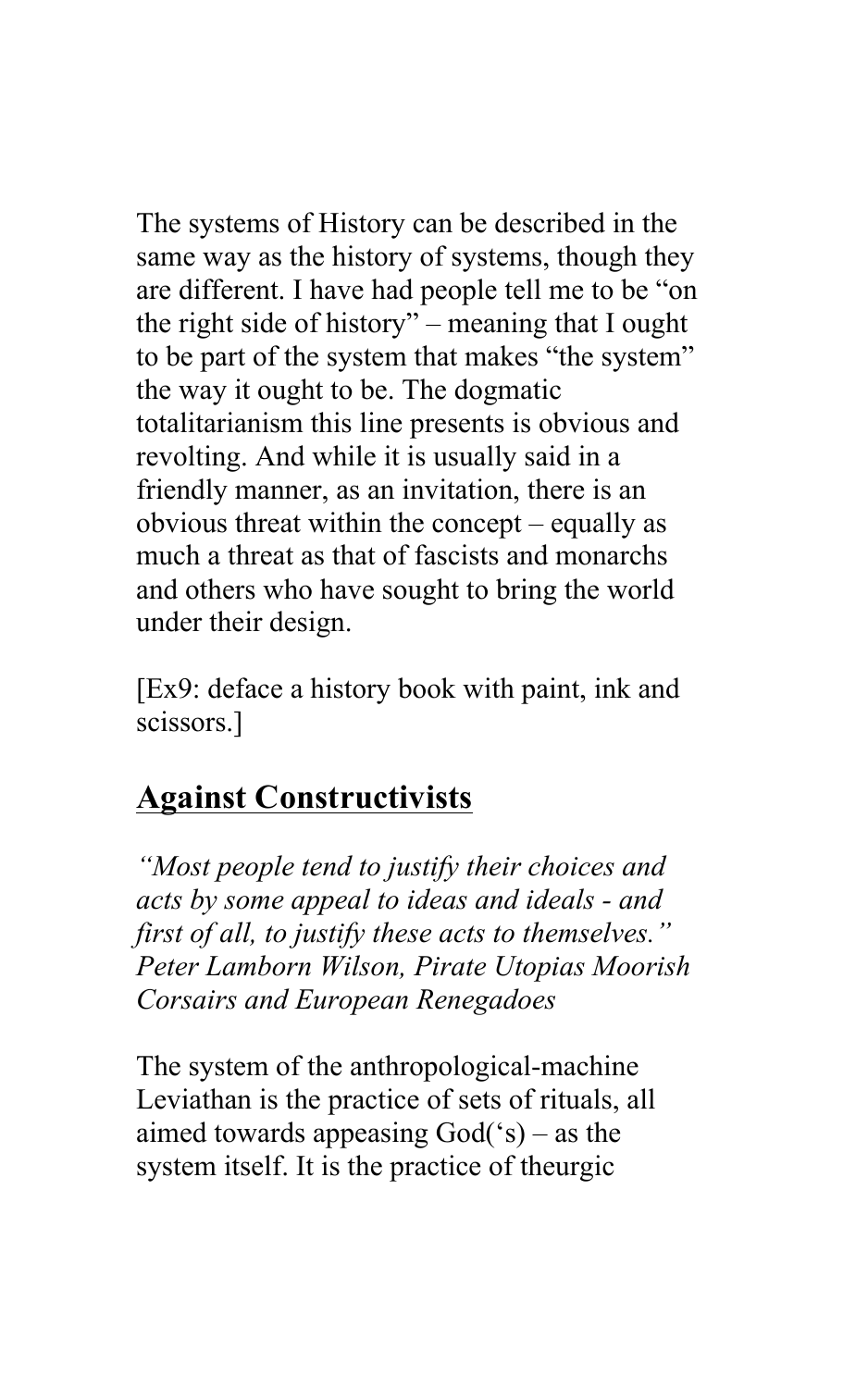conjurings, in an attempt of *causa sui* – the selfcaused manifestation of itself. To appease itself, the system must ritualistically cause its own construction, through systems of science, construction, politics and so on. The alchemist seeks to change the world that they call *basic,* through their systems, into

substances that are considered valuable to Leviathan. The sands, which must be made concrete. The rainforests, which must be made paper. The oil, which must be made plastic.

Leviathan's alchemists, like the good Platoists they are serving the republic, would seek to tell us that what is *basic* – outside of the control and manipulation of civilisation, or in one word, wild – must have its true form brought out through theurgic rituals, aimed at appeasing God. Agriculturalists, industrialists and other "producers", whether or not the structure of the rituals is capitalistic or socialistic, all embrace this practice of seeking to violate and manipulate what is *basic*, so that it may be controlled.

The constructivism of the attempt to activate the divine through rituals strikes me as a phenomenon, particularly in radical circles. The Marxist who must make themselves equal to all else through the rituals of Vanguardist revolutionary practice, not realising that their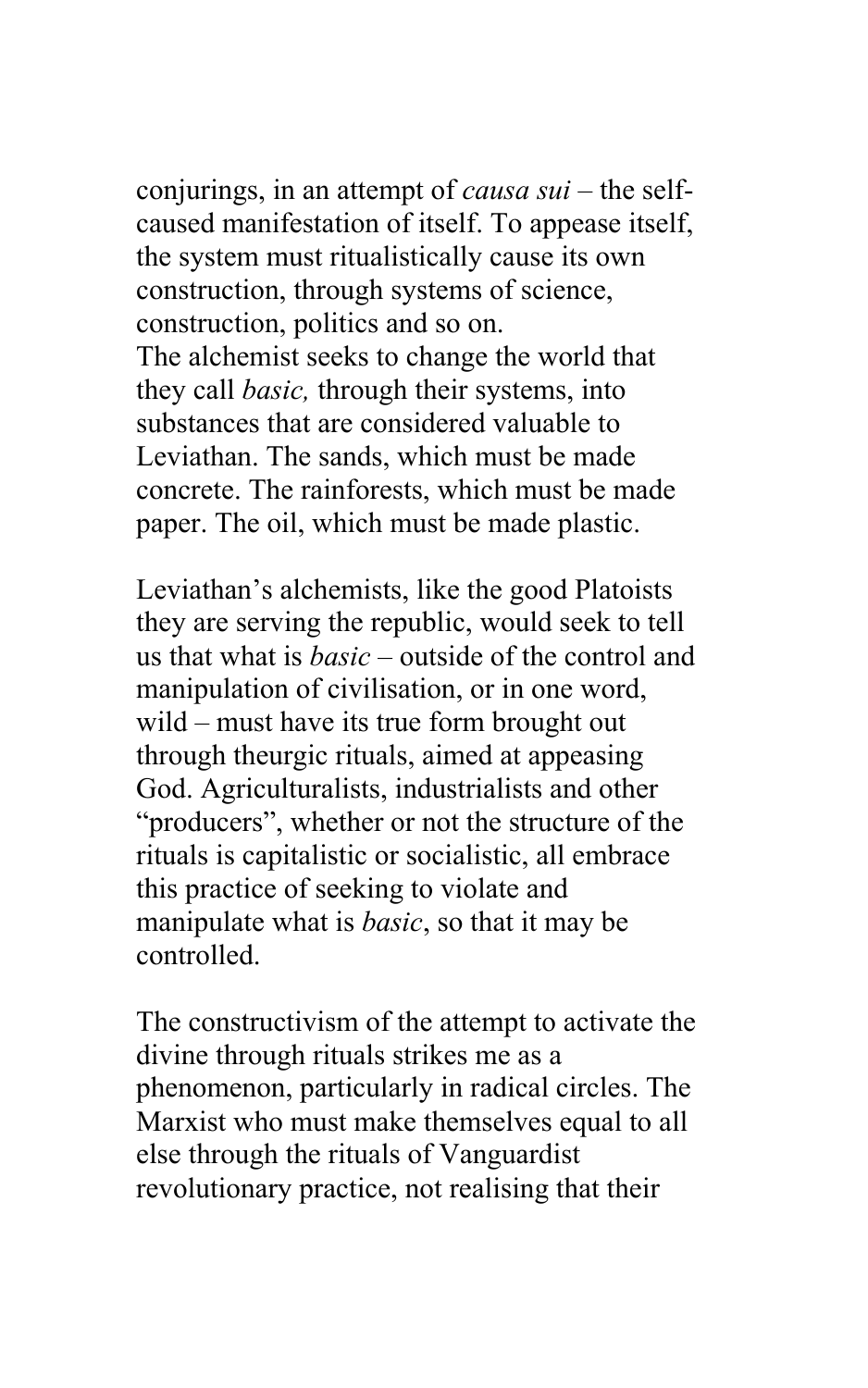attachment to number is, to borrow from Wittgenstein, ultimately Symbolic-fictionalism – we are all already equal as no-Thing. The anarchist who must make themselves free, through the rituals of fetishized solidarity practice and illegalism, psychically chain themselves to Leviathan through denying the unspoken freedom of their flesh. This list repeats with each faction/cult/ideology.

My instinctual distrust of the narratives of these rituals is why I cannot embrace theurgic practice – in the same way that I distrust exhibitionism as mysticism. The world doesn't seem like something I can control and manipulate, or would want to. My experience of Life, before Leviathan, is of an ineffable and paradoxical process of systems that defy systemisation, no matter what the alchemists want.

Perhaps the Taoist concept of *wu wei* would fit the non-theurgic mystical experience I have had, in spaces that have been *feral* – though I couldn't really say that this would be definite.

[Ex10: bring up the voting rights of seagulls at a local activist meeting – if anyone calls this nonsense declare them speciesist anthrofascists.]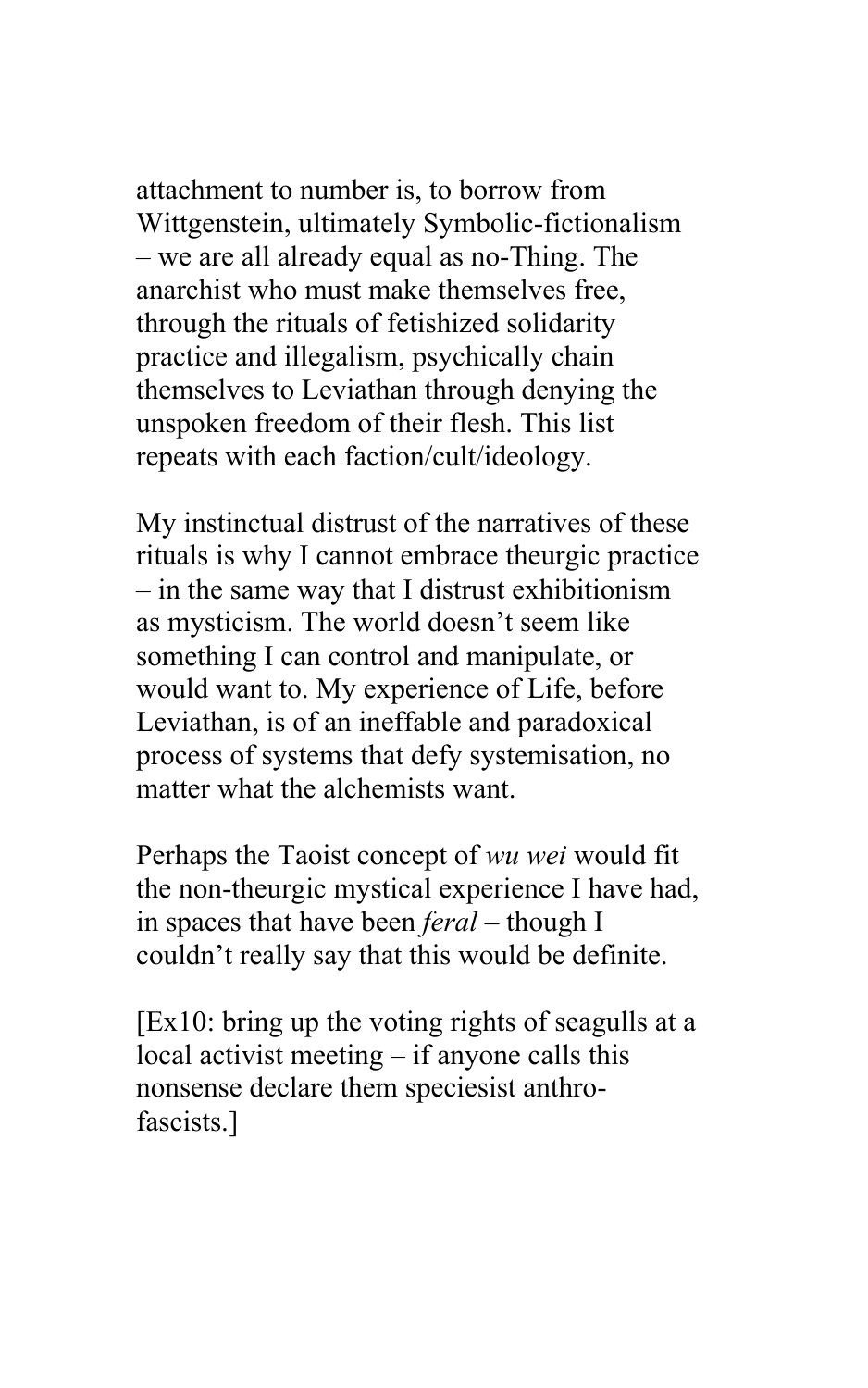## **Ecosystems Are Systems But Are Also Not Systems**

*"There is no one right way to live." Quinn, Ishmael* 

An ecosystem is a system, but not in a reductive or machinic sense. An ecosystem is a system of relationalities in process. At no point is an ecosystem under any (real) control, though the system continually seeks to manipulate ecosystems. Ecosystems do not manipulate though, as there is no design to their processes.

The system and ecosystems are similar, in that they are both processes within which relationships exist. They are different both in quality and in body.

The idea that the system and ecosystems are the in anyway same, rather than simply similar, follows the same linguistic close-up magic that the psychic-illusionists of Leviathan would use to make the claim that a computer and a brain are the same, or that robotic bees are the same as biological bees.

A visceral sensual awareness of the intensive and extensive differences between the system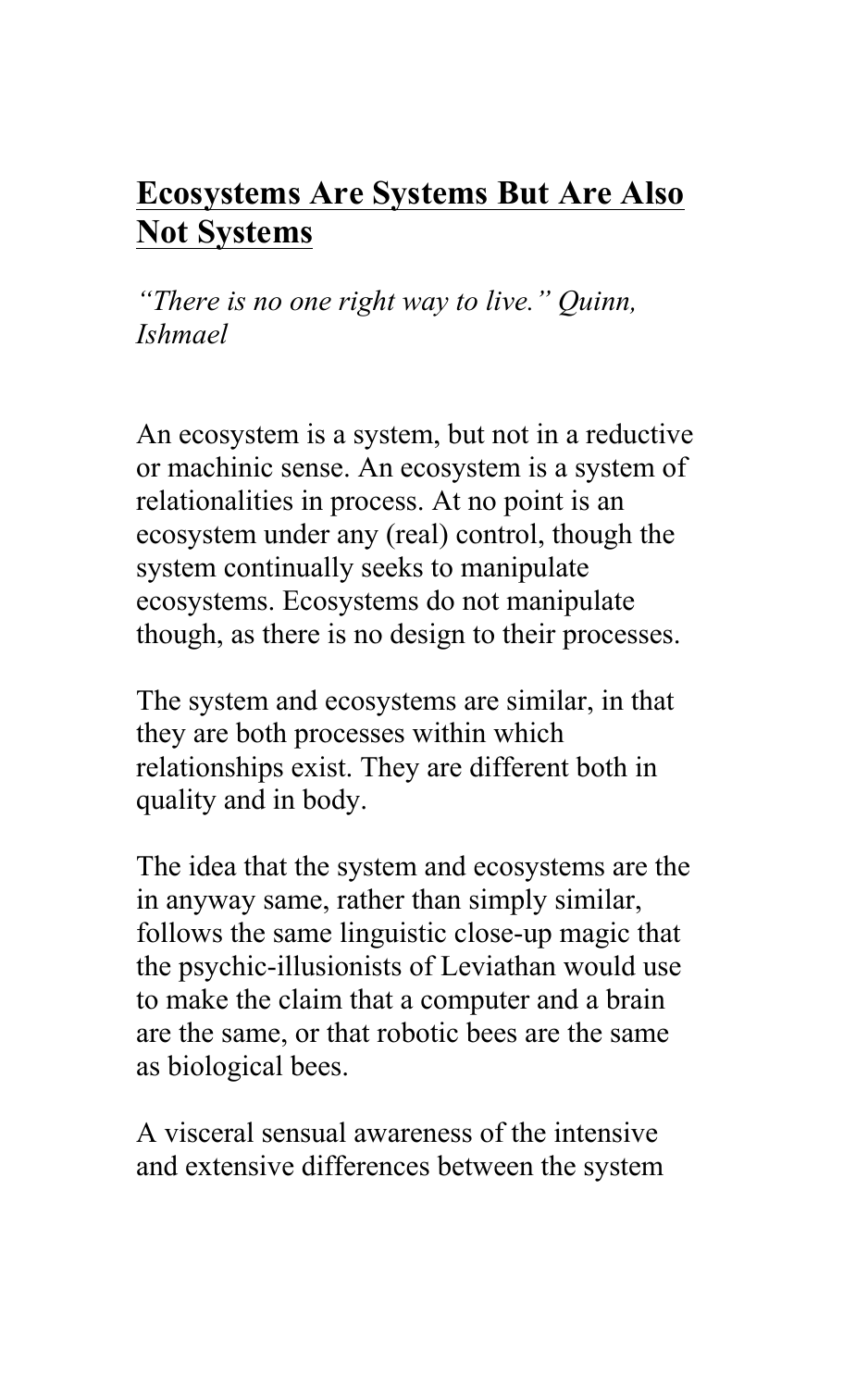and the ecosystems, the robotic and the organismic, what is wild and what is domesticated, is enough to collapse that Reality.

 $[Ex11: take a piss off of the edge of a cliff - be]$ sure to position yourself to avoid it being blown back on to you.]

### **Fuck Political Systematising**

*"Technianity already has the earmarks of an apocalyptic millenarian cult ..." Kaczynski, Anti-Tech Revolution: Why and How*

The system seeks to control the world, through violation and manipulation. The politician and their disciples – even anarchist disciples of (bio- )politics – seeks to control the system, thereby controlling the machinery of the violation and manipulation of the world.

Emile Armand wrote of how the individualist is no ally to the revolutionary, as the revolutionary is not interested in the emancipation of the individual. My instinct is similar. As I find Leviathan to be my enemy, regardless of who is driving the machine – while being entirely driven by it – I cannot ally myself with the political, save for in those occasions when it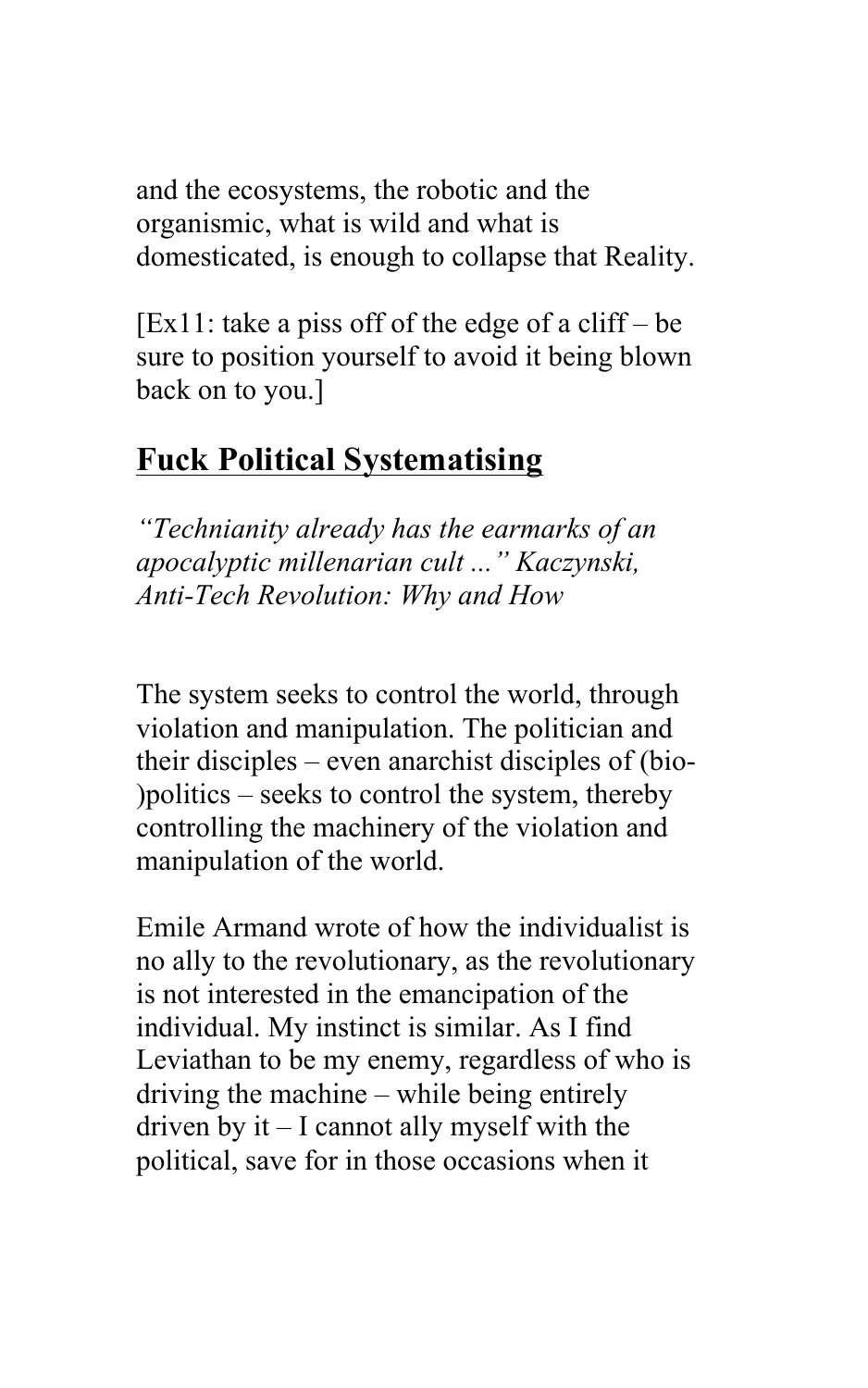serves my benefit, by means of undermining political processes.

The city, urbanised space, agriculture is the system whose affairs is the central concern of (bio-)politics.

My revolt, my life, is not political. Who I am is not political.

They say that the personal is political, but I cannot embrace this concept. My identity might be political, but the person who I am, this flesh, this body, this will, this power, is not political and refuses politics.

To the political it is often considered worse to be against all politics, than to be of the wrong politics – it doesn't matter who it is you vote for, but that you vote. The unconscious reveal here is that the system, regardless of who is attempting to control it, comes before anything else, and is unquestionably the primary ideological concern.

To rebel by creating an art gallery in a public toilet, or by liberating caged animals, are acts with no value to the political. Poetry is lost on the most serious of revolutionaries, and street theatre is only valuable if it is profitable to marketeers.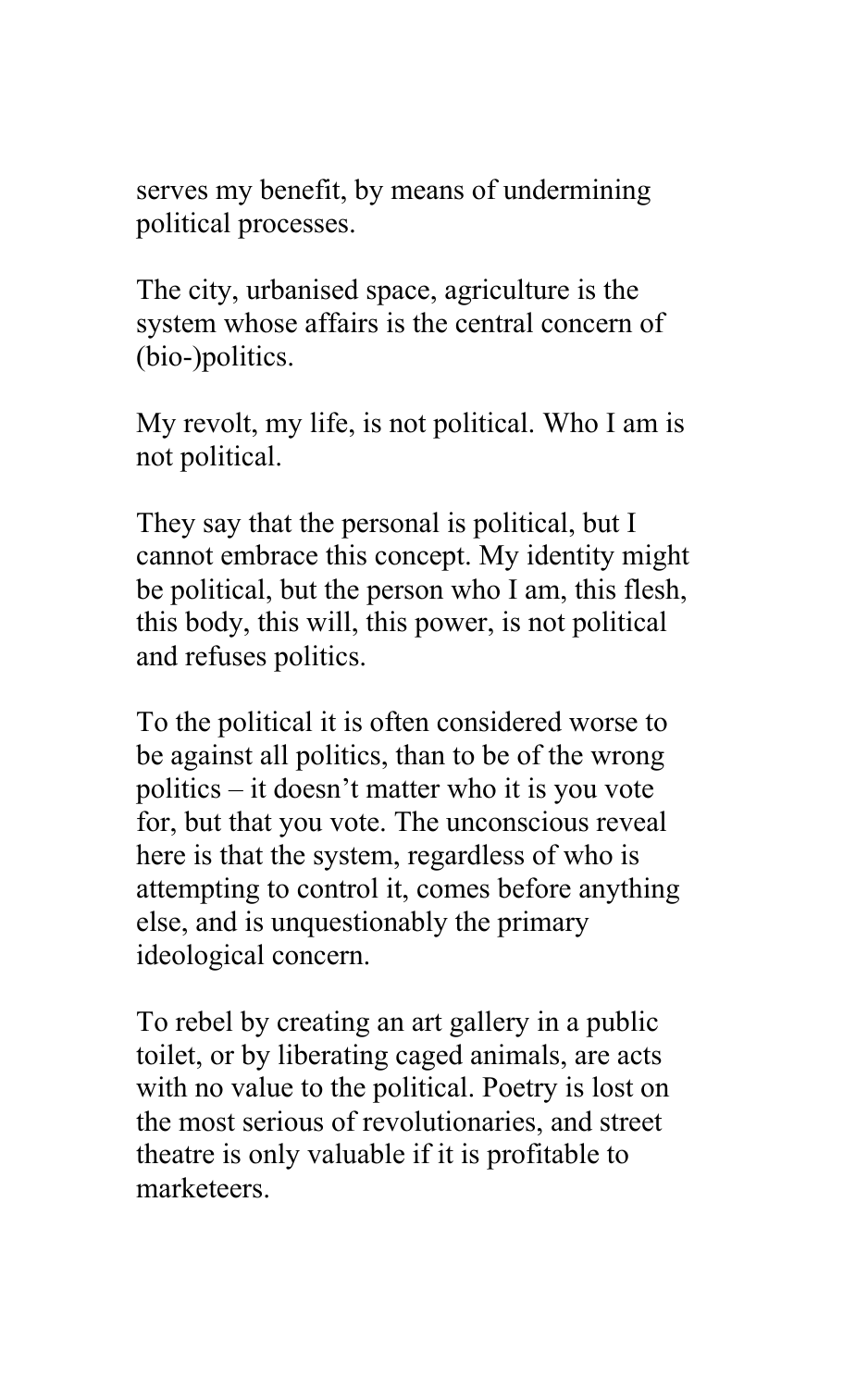The political are the most serious of realists, as the system Leviathan is the most serious of realities. Pan-erotic joy for life; the earthly eros of gravity; the playful anarchic delight for creation – in the name of progress, civility and propriety, these must be silenced, repressed, obliterated and ultimately consumed by this culture.

[Ex12: set up an art exhibit in a public toilet, with a title and a note stating that this is a new reality.]

# **Absurd Rebellion Against Machines**

*"The organisation incarnating the Thought turns on the world." Fredy Perlman, 10 Theses on the Proliferation of Egocrats*

The destruction of the system is the destruction of machines that violate the earth, and the destruction of technologies that construct the reality of Leviathan.

The system is built from machines and technologies. To rebel against the machine and technology, in this reality where the system dominates the world and all aspects of day-today activity, is to be in constant conflict and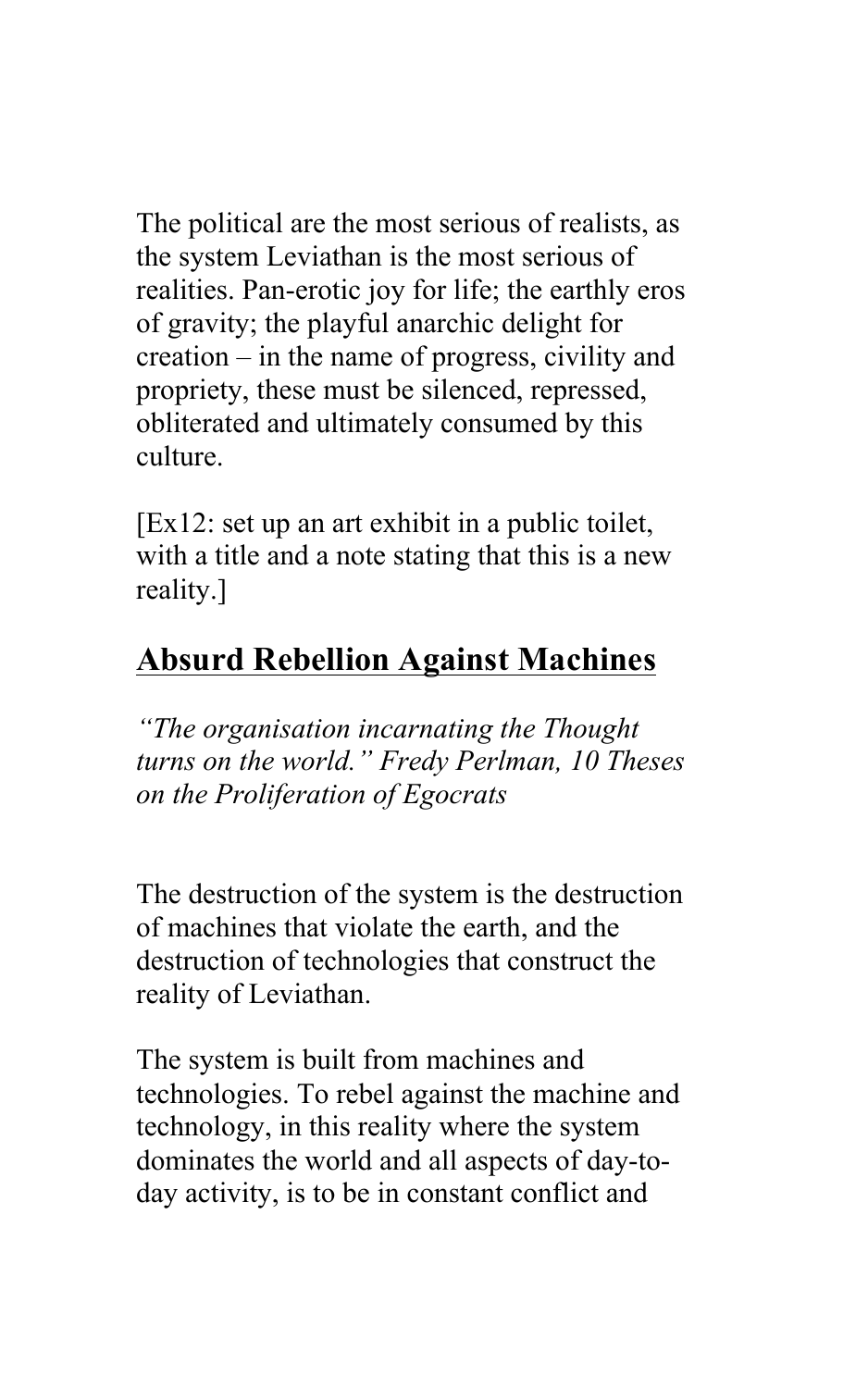confrontation with every-Thing; every house, every computer, every item of clothing, every car, every smartphone, every skyscraper, every cage. To resist Leviathan and the violation of earth, is not simply to resist specific aspects that might be disagreeable at one time or another – police, the army, business men, the president or prime minister, etc,. – but involves an ontological refusal and cosmic-defiance against reification, repression and recuperation.

The absurdity and impossibility of this is obvious. We live in the built-space of the reality they built, through the violation of earth. My life, and almost certainly yours too, involves being part of their reality, this system, despite my state of defiance towards it. But from this revolt, this feral space of absurd ecologicalconsciousness and rebellion, worldly potential manifests as the becoming of desire.

This revolt holds no place in the "future", that space in History that meliorism is building towards, as it is entirely the attempt at abandoning that(/all) narrative. In truth, as I have stated in multiple spaces, the future looks little more than ruination to me – and with its ruin, time ceases.

From absurd acts of creation, we become what we desire in acts of rebellion. I have found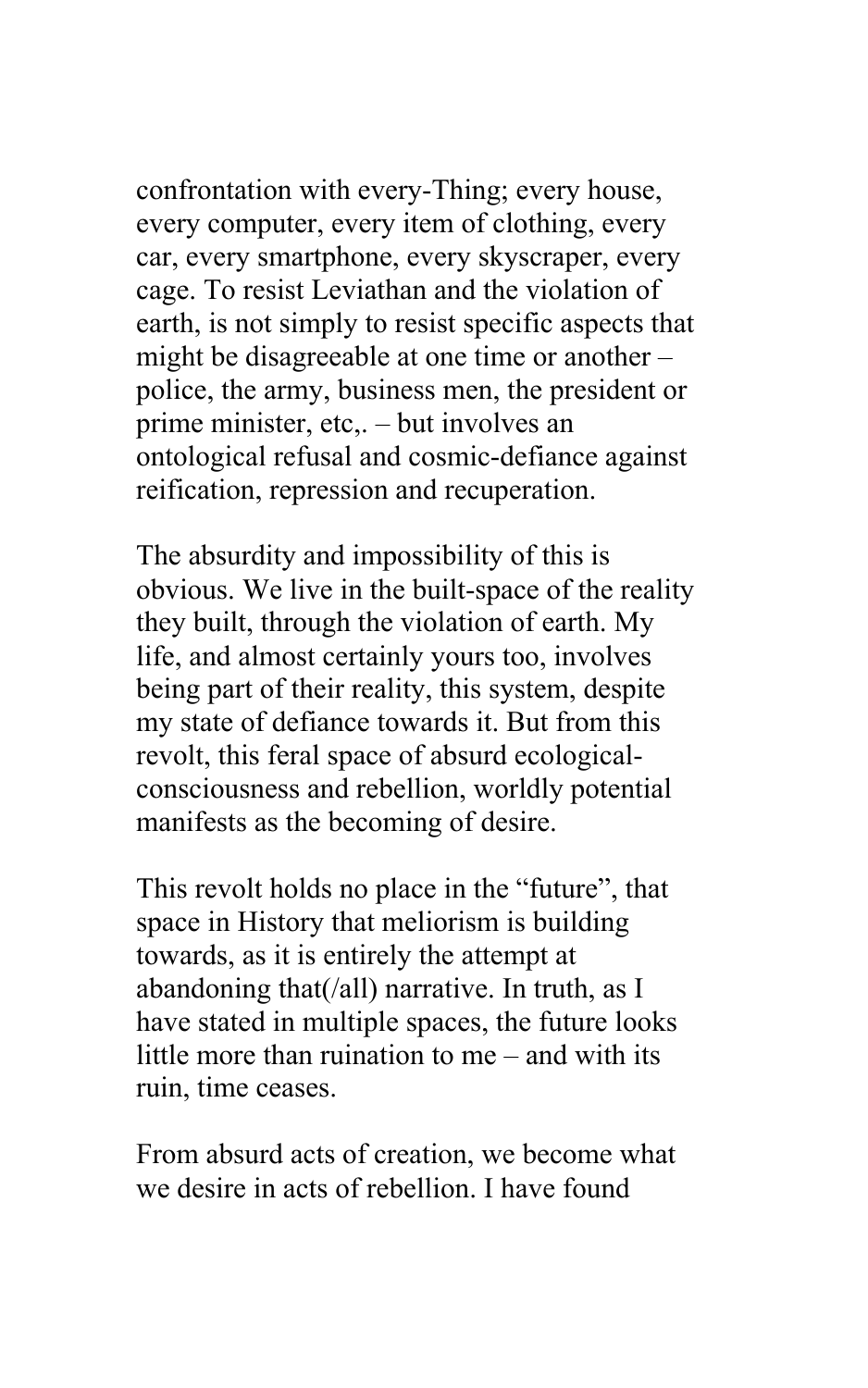freedom in these spaces, where the machine has become meaningless, where technology is stripped away and the world becomes bare.

 $[Ex13: stand by a road with a cardboard sign]$ stating "Satanists for driving cars" – if anyone hassles you tell them that you'll get a car demon to possess them and ensure they crash.]

# **Art Is Not Salvation**

*"Was he an animal, that music could move him so?" Kafka, Metamorphosis* 

I believe that the most immediate space to refuse systemisation, if becoming part of a "subculture" can be avoided, is art/aesthetics.

Art, whether it is through drawings, paintings, theatre (though I am less convinced by staged projects), poetry, music, story telling, and other similar mediums, affects psychic-space, in a way where realities can crumble to rubble and dust. This can be joyful. This can be horrific. The potential within artistic revolt, as refusal to be systematised, is entirely open.

Art is not salvation though. We are not going to save orangutans from bulldozers through poetry. Poachers are not going to stop hunting rhinos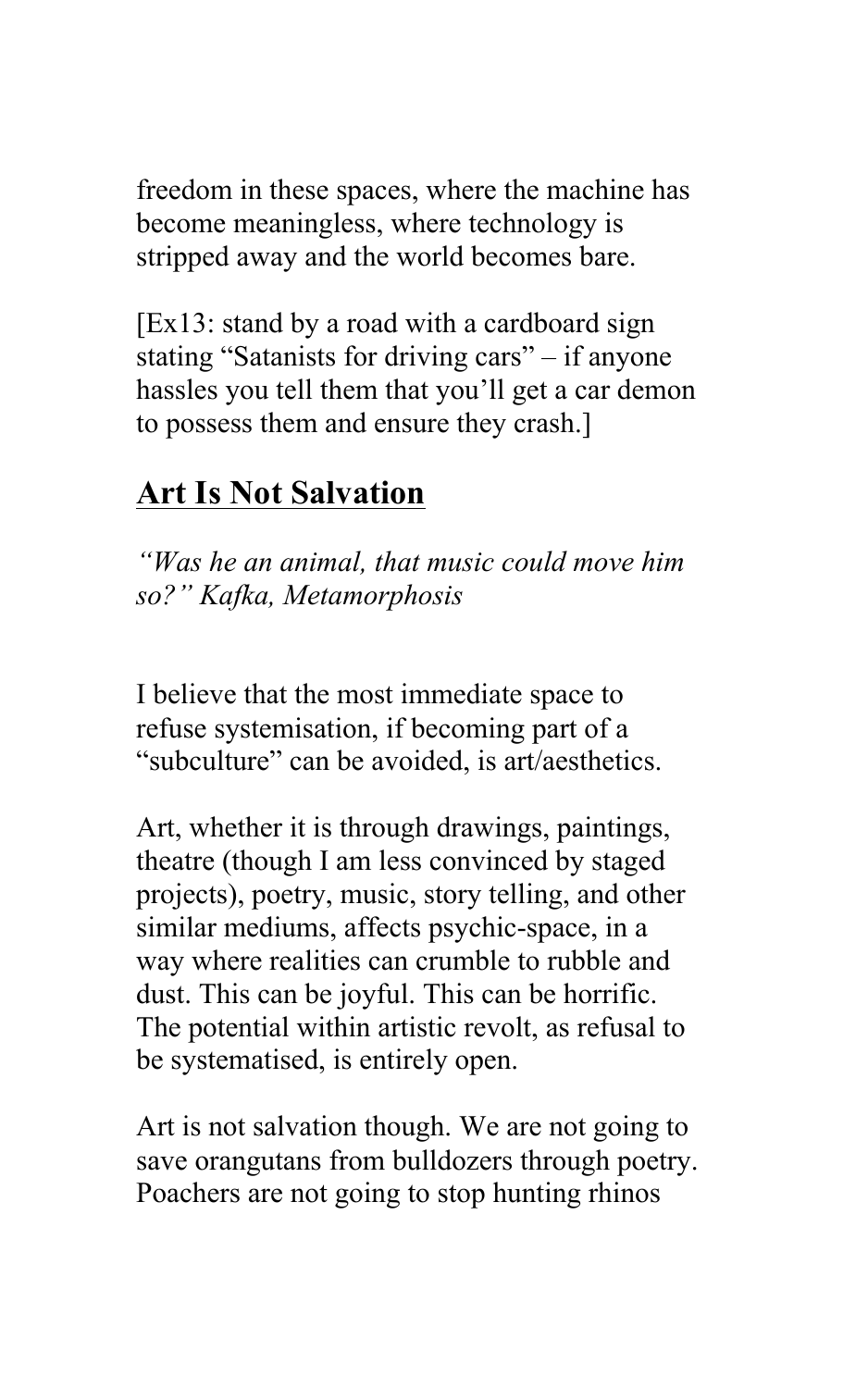because of a painting or a story. The ecological collapse, which will (as far as I can interpret) bring systemic collapse and ruination to this culture, will not be fixed through song.

The idea that we can save the world, that we can fix this apparently broken piece of machinery that we are engineers of, comes from the same rank arrogance that follows the notion that the world is our property to control and manipulate. It is the idea that we are on earth, as conquerors, and not immersed in earth, as earth. The idea that we are somehow separate from nature, and not part of its processes and having to respond to the wills of other beings and processes.

No, art is not salvation.

This refusal is the dark ecological laughter that follows from knowing that there is no salvation. Rather than the renunciationist pessimism of tears or sleep, or the optimism of salvationists and revolutionaries, this absurd Dionysian pessimism is a refusal whose revolt is embodied by hilarity and horror.

[Ex14: create zines on anti-art and animal liberation and distribute them disguised as badgers.]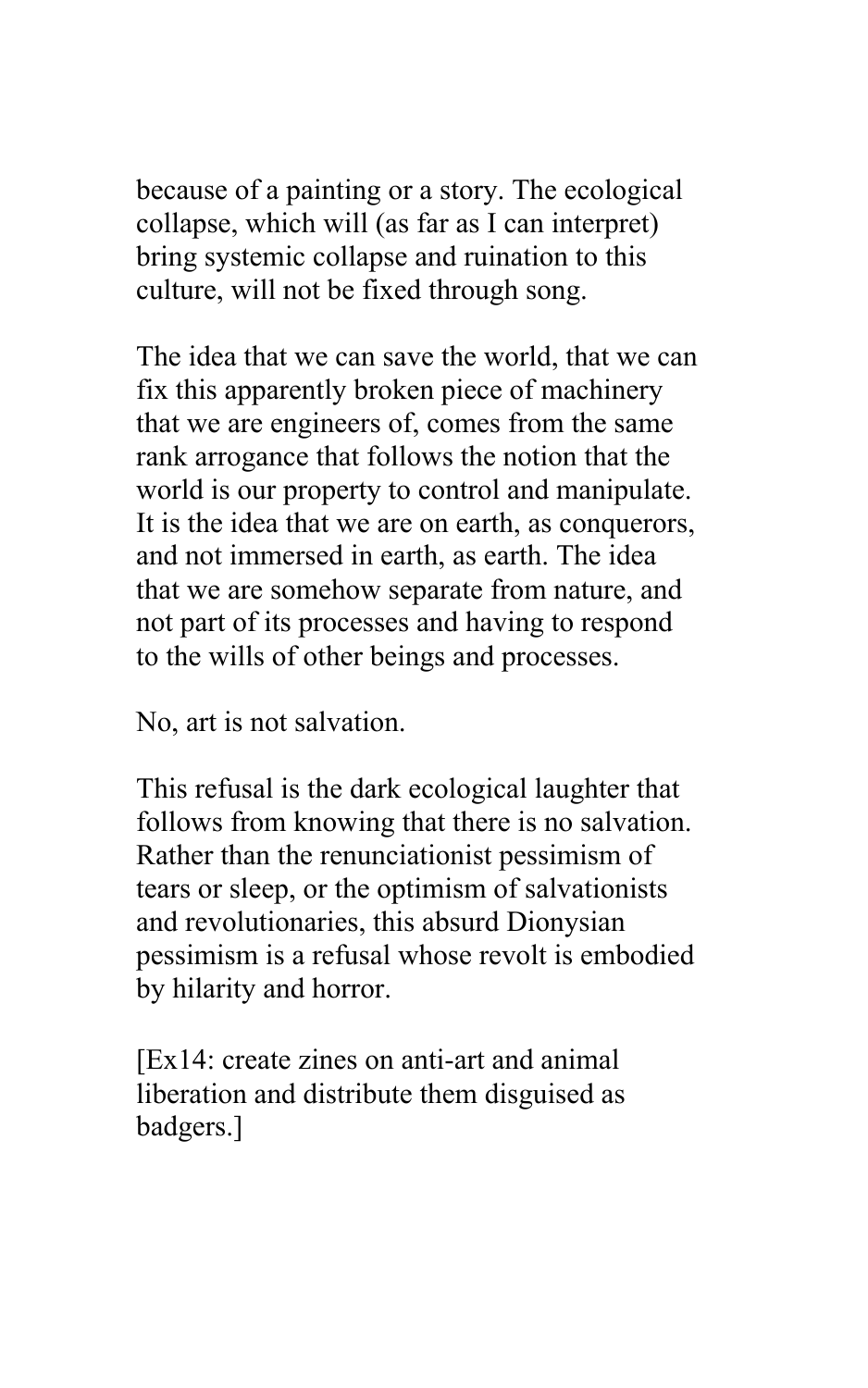#### **Resurgency**

*"When we have but the will to do it, that very moment will justice be done: that very instant the tyrants of the earth shall bite the dust." Kropotkin, An Appeal to the Young* 

It is really difficult to talk about regrowth. While I am talking about processes that are continually underway, I am also talking about processes I expect to happen – though all writing is really just speculative fiction.

The reduction of life to the most concentrated form imaginable has left space open to the potential for growth in those areas now depleted. What becomes from this regrowth remains unknown and basically unknowable.

Doubtless, scientists, politicians and other spatial and psychic tyrants will attempt to tame/control this process, so as to meet the needs of agrarianism and markets. But they will be attempting to repress what is beyond anyone of their ability to know. This has been the main issue with techno-salvationist and other scientific methods of responding to the processes of the world, which are basically rejecting this culture. They are attempting to reduce the world as the world resists reduction.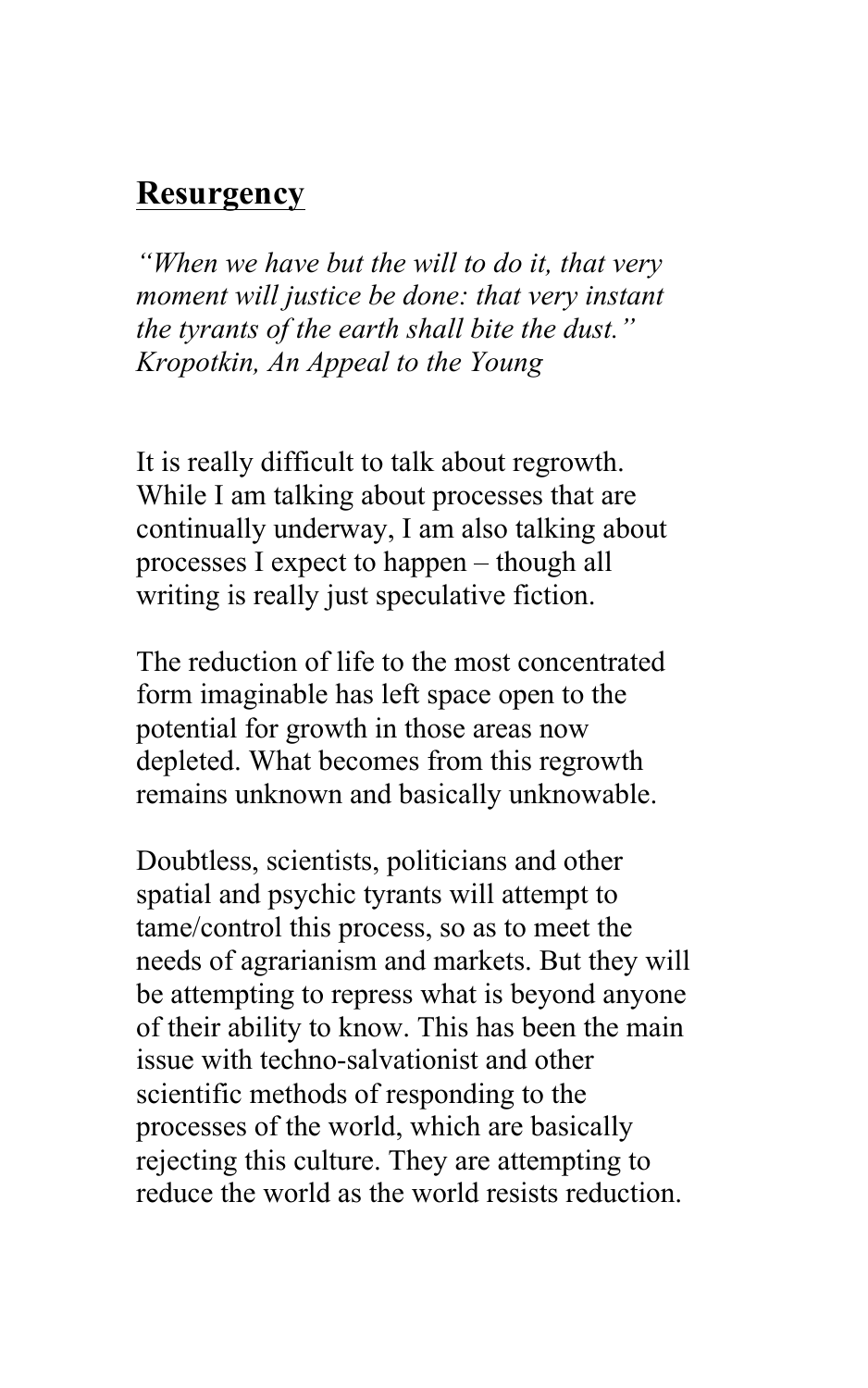Regrowth, or resurgence if you rather, in this way, is manifesting as uncanny space colliding with what is known. Like weeds pushing their way into the gardens of the rich, foxes finding their way into the hen house, and like the mouldy food at the back of the office fridge, which no one wants to remove out of horror; the resurgence of wild untamed space is the world resisting reduction, by insisting on becoming and living.

The weeds, the foxes, the mould in the fridges, you, me; if we participate in the untaming of space, as resisters of authority/domestication/politics/Leviathan, perhaps the rebellion of our insurgency could be considered that of resurgents. The Dionysianflavour of being-a-resurgent requires the honest pessimism that comes with dealing with the cataclysmic reduction that has coincided with the abstractification and reification this realism and hyper-realism has forced upon the world. The situation is undoubtedly pretty shit, as humanist-normalisation/universalism has done a pretty decent job of ruininating this space that we live in.

Resurgent action, as an ecological defiance towards the normalisation of the world of agrilogistics and architectural-construction, seems to be as much reweirding as it is rewilding,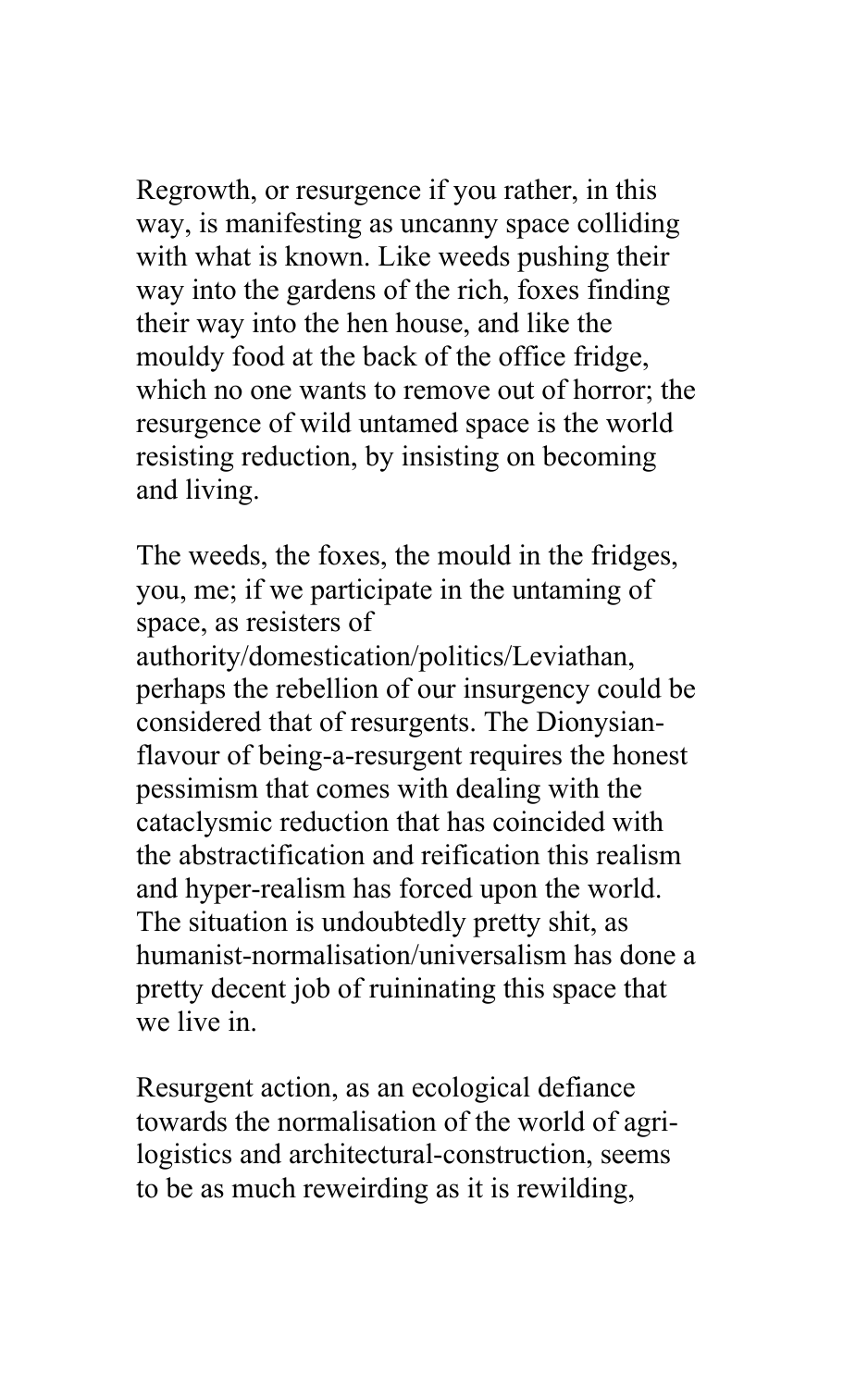though this may just be a tautology on my part. The difference between these terms, which may refer to the same process, seems to me to be in that all (if you'll forgive the Yoda like speaking) is difference, even to itself – the Derridean philosophy nerd in me wants to insert a joke about all is differance here, but it feels too constructed.

All becomings are regrowth and decline. All dies and rises. The eternal return of impermanence continually resists eternity. Creation and destruction are the same process, though different, as all is difference.

The pessimism this sense of futility inspires in me is not an unhappy one. I feel an excited sense of doom towards the potential becoming and regrowth. The death that life brings with it brings with it a certainty that knowledge seeks to abandon and consistently fails, as knowledge always fails. Leviathan can only die and is dying.

What mysteries, monsters and lives will rise from the death of Leviathan remains unknowable, like an adventure with no map to follow.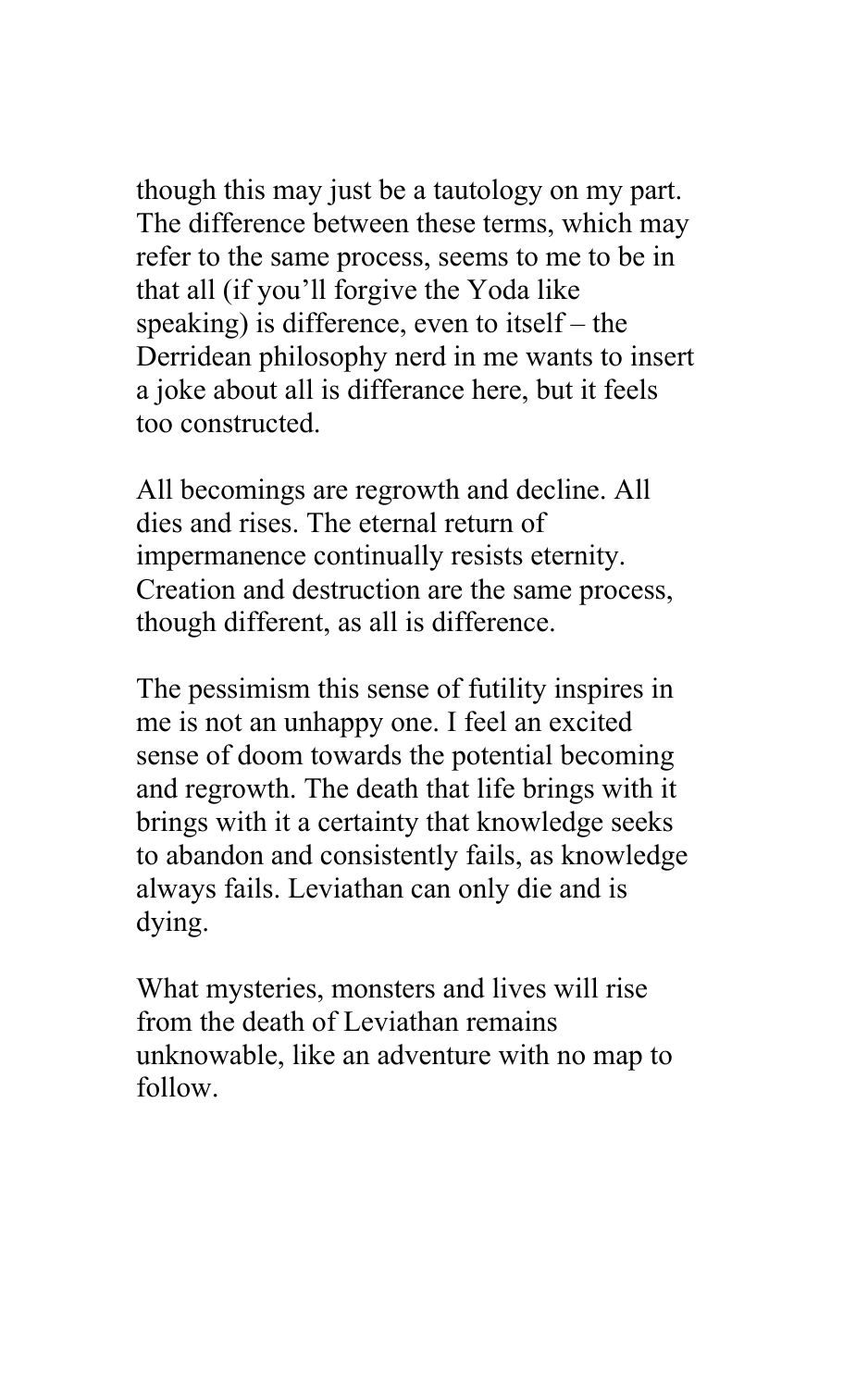[Ex15: hide food around the office and encourage mould's growth – if you're asked about it, deny all knowledge.]

#### **Some Thoughts Against Permaculture**

*"Hence domestication and repressive consciousness have left our minds fossilised more or less to the point of senility; our actions have become rigidified and our thoughts stereotyped." Jacques Camatte, Against Domestication* 

It is no secret that cities rely on agriculture and that agriculture relies on (bio-)politics. Agriculture both enables and necessitates sedentary culture, which necessitates the need to control/police all lived activity within the boundaries of assumed territory, in order for the machinery to function smoothly. As agriculture's totalitarian spirit requires constant expansion, the progress of development is the highest priority for the policing/controlling of space.

This simple truth has been the basis of every tyranny and of the ruination of the world. The ruination of the world, through the totalitarian tyrannical practices of civilisation/Leviathan, and mass violation, through the policing and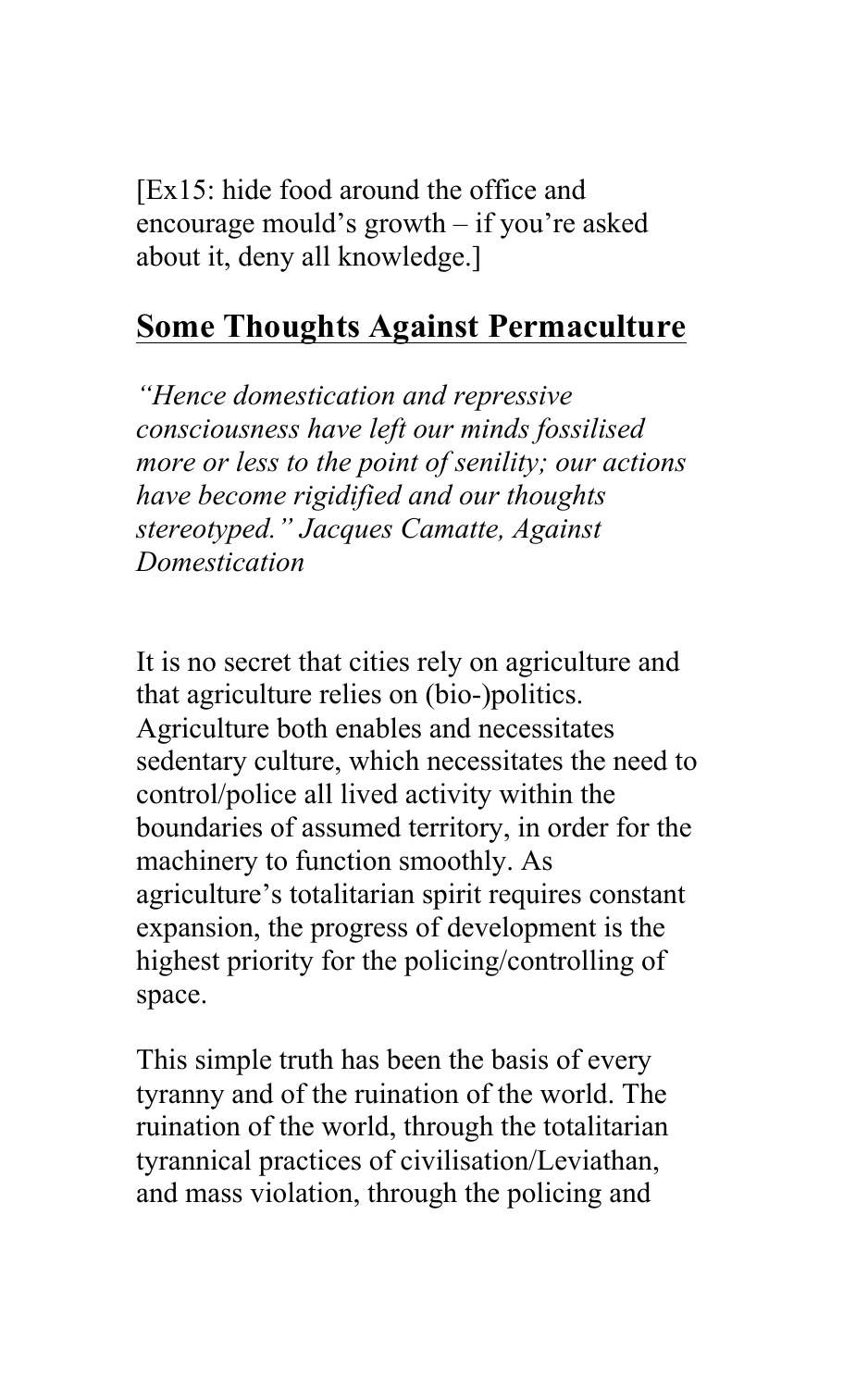caging, are necessary for the continuation of agriculture/sedentary culture/this culture. This is why, despite all attempts to improve this culture and provide salvation through technologies and policies that appeal to the sentiments of greens and like-minded individuals, the situation has only worsened – perhaps it would have been better to have let things go to ruin at some earlier point in History, but we can never know.

This culture cannot really control the world – the arrogance that it can is truly ridiculous. Global warming cannot be policed. No one can cage rising oceans or encroaching deserts. A wild fire will obey no laws and respect no rights. Civilisation, by whatever name you prefer, cannot fix this. Earth/*wild-Being* is not a machine that is broken, there is no mathematical solution that we can use to solve this problem.

The world is a wounded space, infected with the cancer of civilisation, which is attempting to heal itself through rejecting this culture.

Peter Lamborn Wilson (Hakim Bey), within his writings on ontological anarchy and the rewilding of earth, has advocated horticulture as a means of providing healing for earth – as a means of human-culture. Horticulture is neither wild nor totalitarian domestication, and undoubtedly a far less violating means of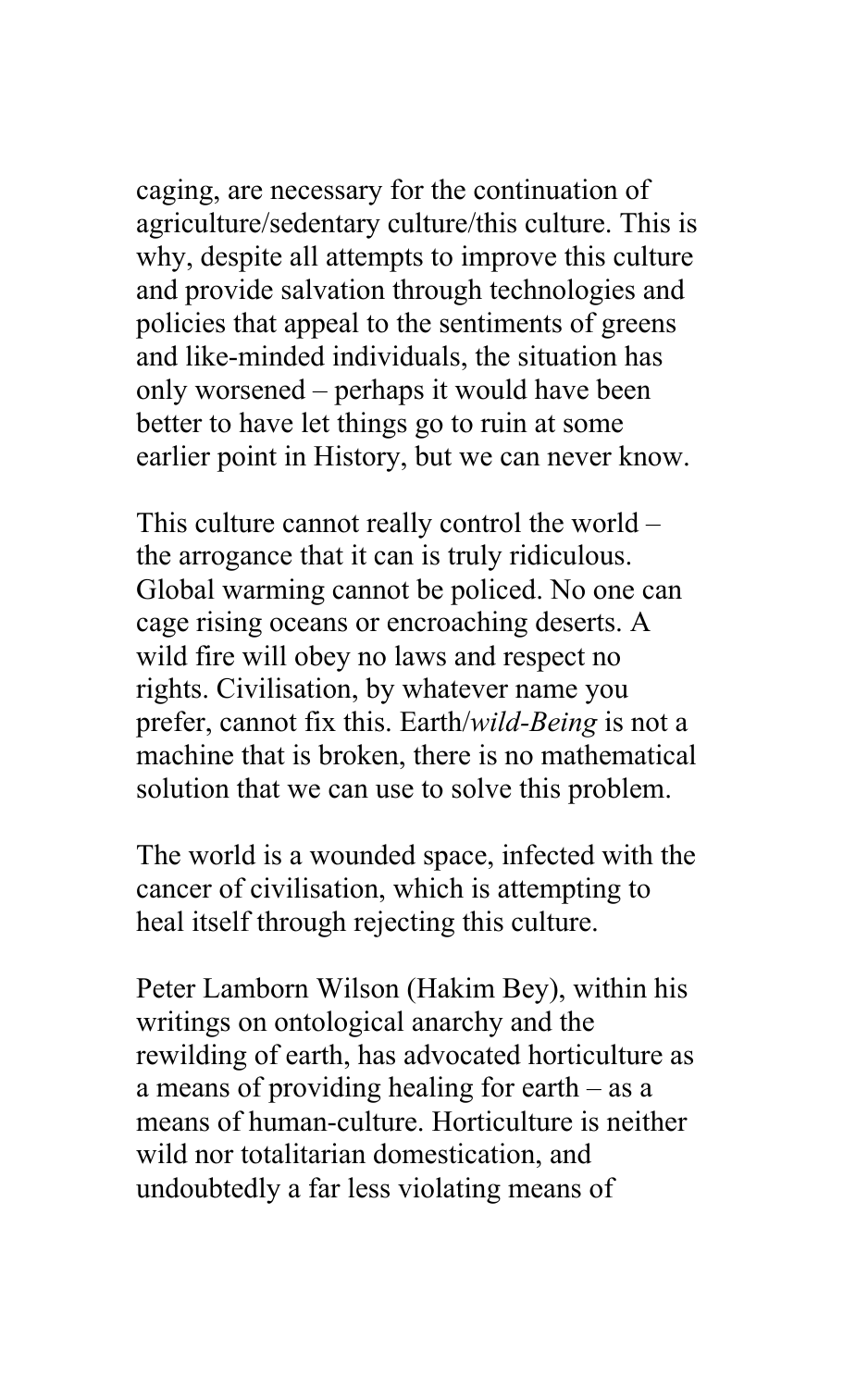"humanity" living, compared to civilisation/agriculture. Perhaps he is right. Wilson has consistently retained a support for the revolutionary dialectic – a political position that assumes the ability of socialarchitects/civilizational-engineers to control the world and make things "right". I'd worry about any "new-horticultural revolution", should such a movement occur, as a means of providing salvation from ruin, give how much violation and death comes with human-interventionist manipulation and attempts to control.

One of the most popular concepts within radical-environmentalist, deep ecology and primitivist conversations is that of permaculture. Permaculture refers to the idea of permanentagriculture, through a type of ecologicalengineering. The 12 design principles of permaculture are intended as a means of caring for earth, by caring for people – an undoubtedly beautiful notion.

I have little doubt that, like horticulture, permaculture presents as a far more desirable way of "humanity" living than the ruin and violation that agriculture has built.

My issues with permaculture are primarily due to the perceptual and metaphysical aspects of it that my instinctual drive is to reject. The first of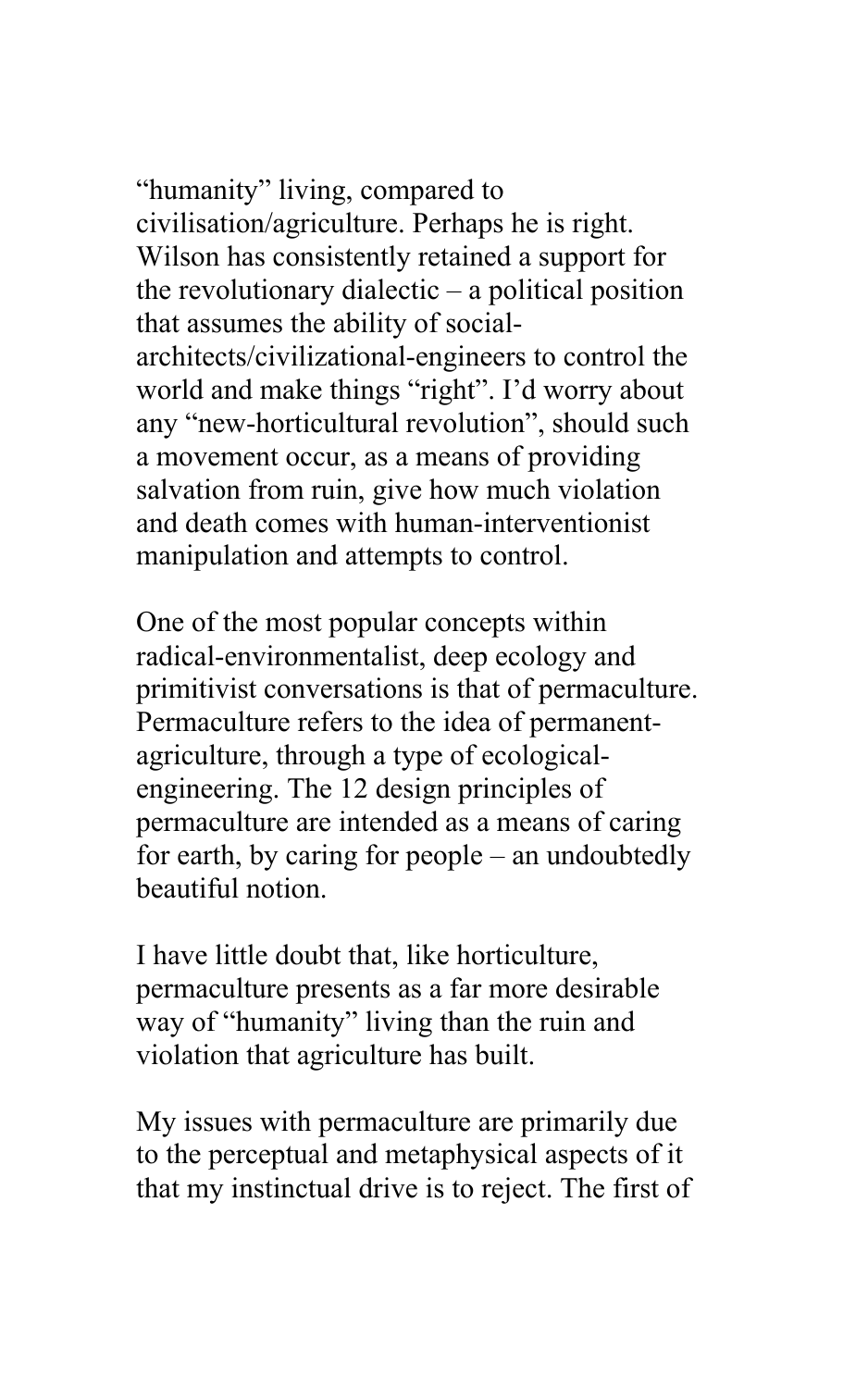these is the idea of permanent agriculture, or even just permanent culture (as some primitivists might claim permaculture really is intended to be) – everything is temporary, and the idea of a way of life that is eternal appears to me to be the one that launched this 10,000 year experiment in self abuse. The second is that permaculture comes from a design whose axioms assume that the world functions like a machine for "humans" to engineer and manipulate, and that functions in a way that is mathematically reducible, thus fitting the logic of civilisation. Along with my pessimistic scepticism towards the claims I have seen be made by advocates of the green-Marxist ideology of social-ecology advocating permacultural revolutions – their possibility and desirability – this is why I doubt the ability of permaculture to be anything other than a well intentioned idea.

If not horticulture or permaculture – or if not just horticulture or permaculture – then what? How do we rewild or regrow without a method to grow?

The term feral refers to what has become untamed from having been domesticated and held in captivity, rewilded. In the 2 previous Feral books I have written I have focused on the untaming of consciousness through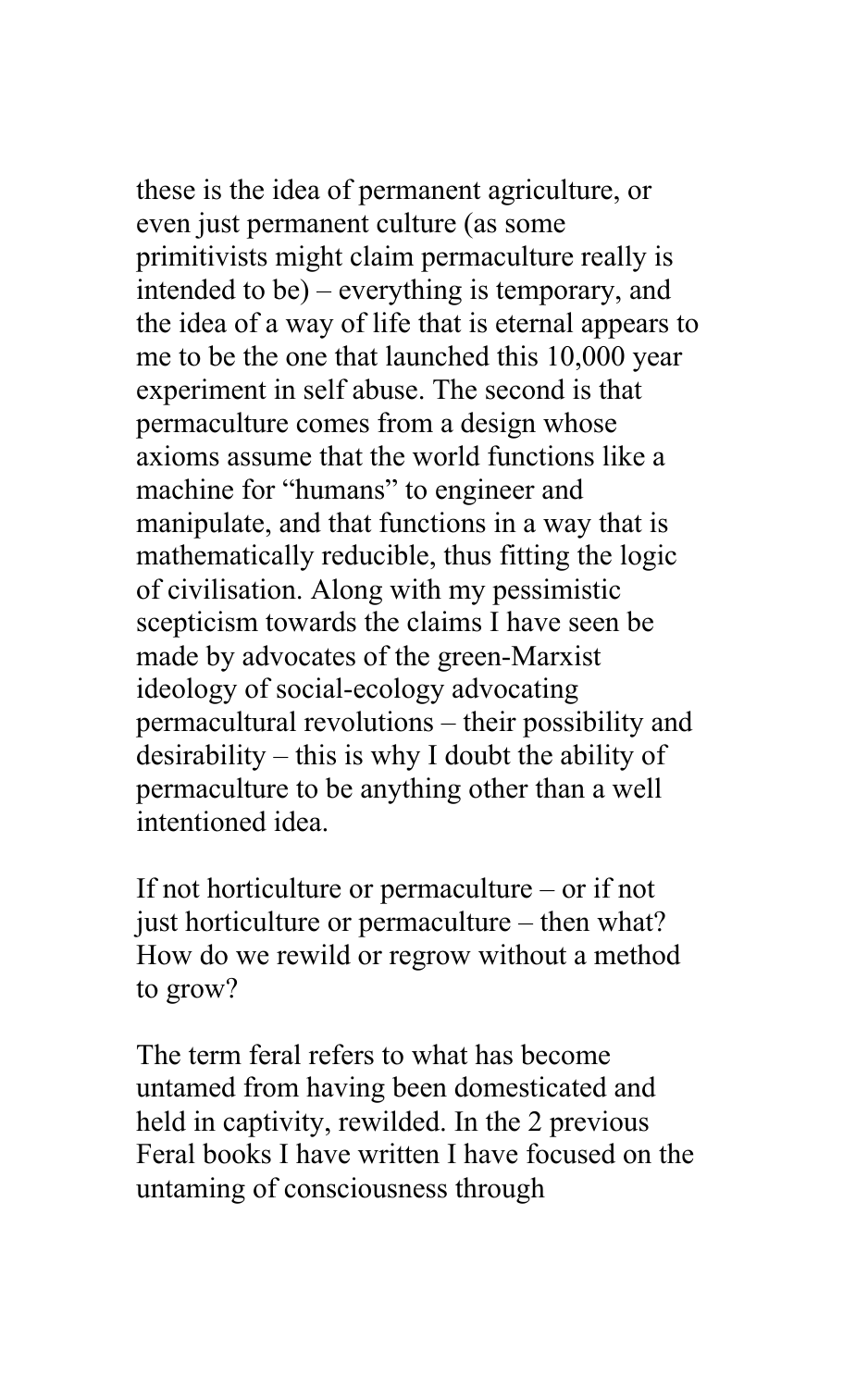deconstruction and the untaming of space through destruction. What emerges from this is the emergence of feralculture – which I will touch upon here and go into greater detail at another point in this text.

To be untamed is to be out of control, disordered – well out of "their" control and order. To be out of control is often called being wild or free. I have continually felt that control and order are phantasms/spooks, constructed to bring a sense of peace and safety for weak willed people. With this has equally come the sense that everything is (actually) wild/free, despite appearances, and that we realise this during mystical ineffable experiences.

Feralculture is what grows out of spaces where domestication/control collapses. It is an everyday psychic, social and ecological phenomenon, which requires little to no effort, just the playful anarchic joy of rebellion against order. Usually when events "go wrong", like when a house floods and mould starts growing everywhere, or when individuals start talking honestly and quit bullshiting in that way that nice polite civilised people do, feralculture is the pessimistic affirmation of life playing out as it will – like a kiss of death, an act of love that acknowledges ruination.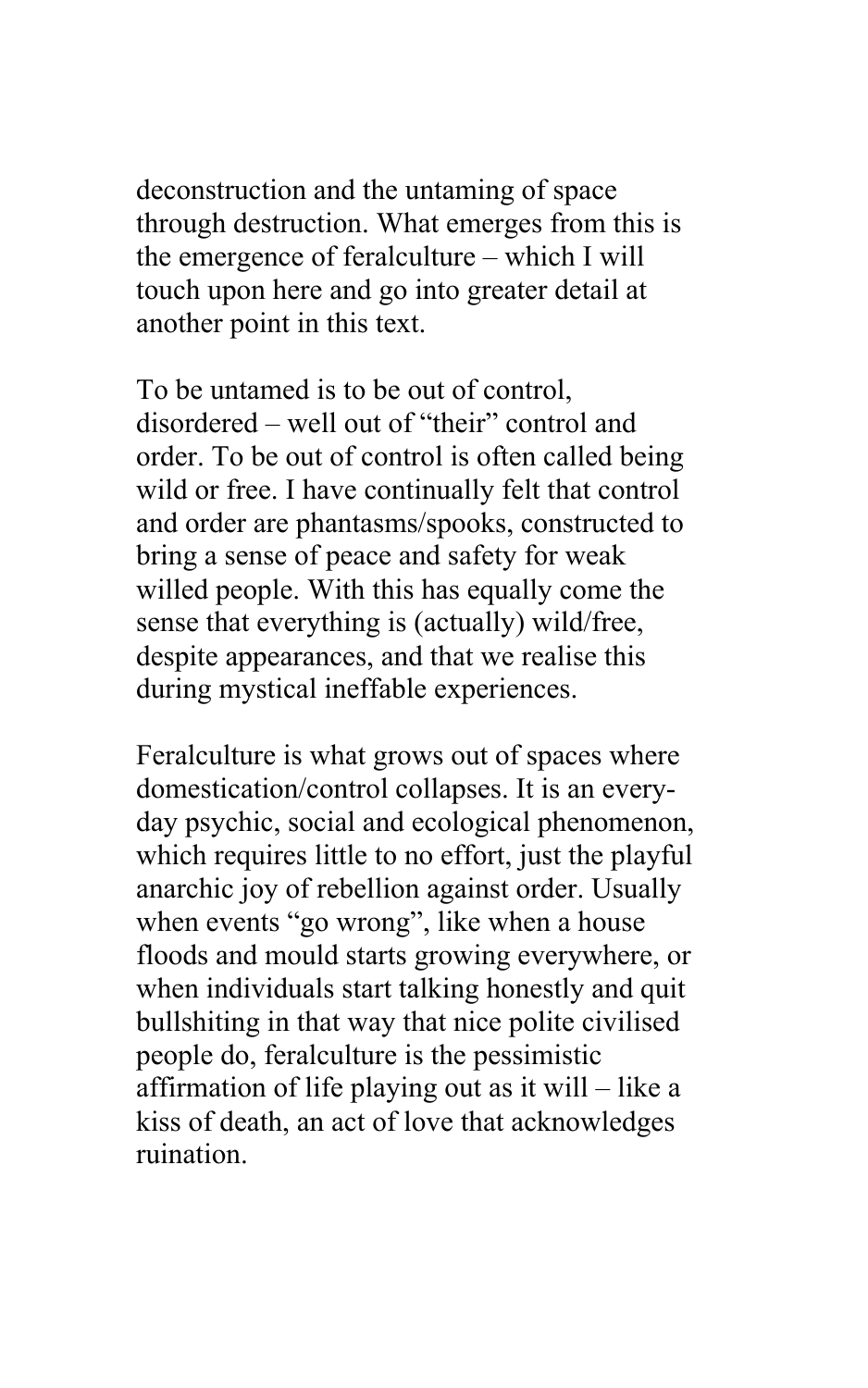What has been untamed and what has not been tamed is what is unordinary, what is unusual. Technology requires normalisation, in order to be used to fit the design. Commons require the conventions of what is common. The weirdness of rewilding and non-domesticated spaces is an aesthetic that ecological discourse rarely succeeds in embracing – save for some pagans and dark-ecology folk. It is an aesthetic that this culture is having to acknowledge, as processes slip further and further out of control. Weirdness escapes knowledge, while being an inescapable affirmation.

What will grow out of the emergence of feralculture, as processes slip further and further out of any perceived control, cannot be planned and cannot be known. This is the anarchy I desire and what my pessimism is inclined to believe will emerge, as the human ultimately collapses into the inhuman.

[Ex16: question permaculture around permaculturists and watch them lose their shit!]

### **A ThunderStorm Is A Symphony**

*"Even with the most perfect reproduction, one thing stands out: The here and now of the work of art - its unique existence in the place where it*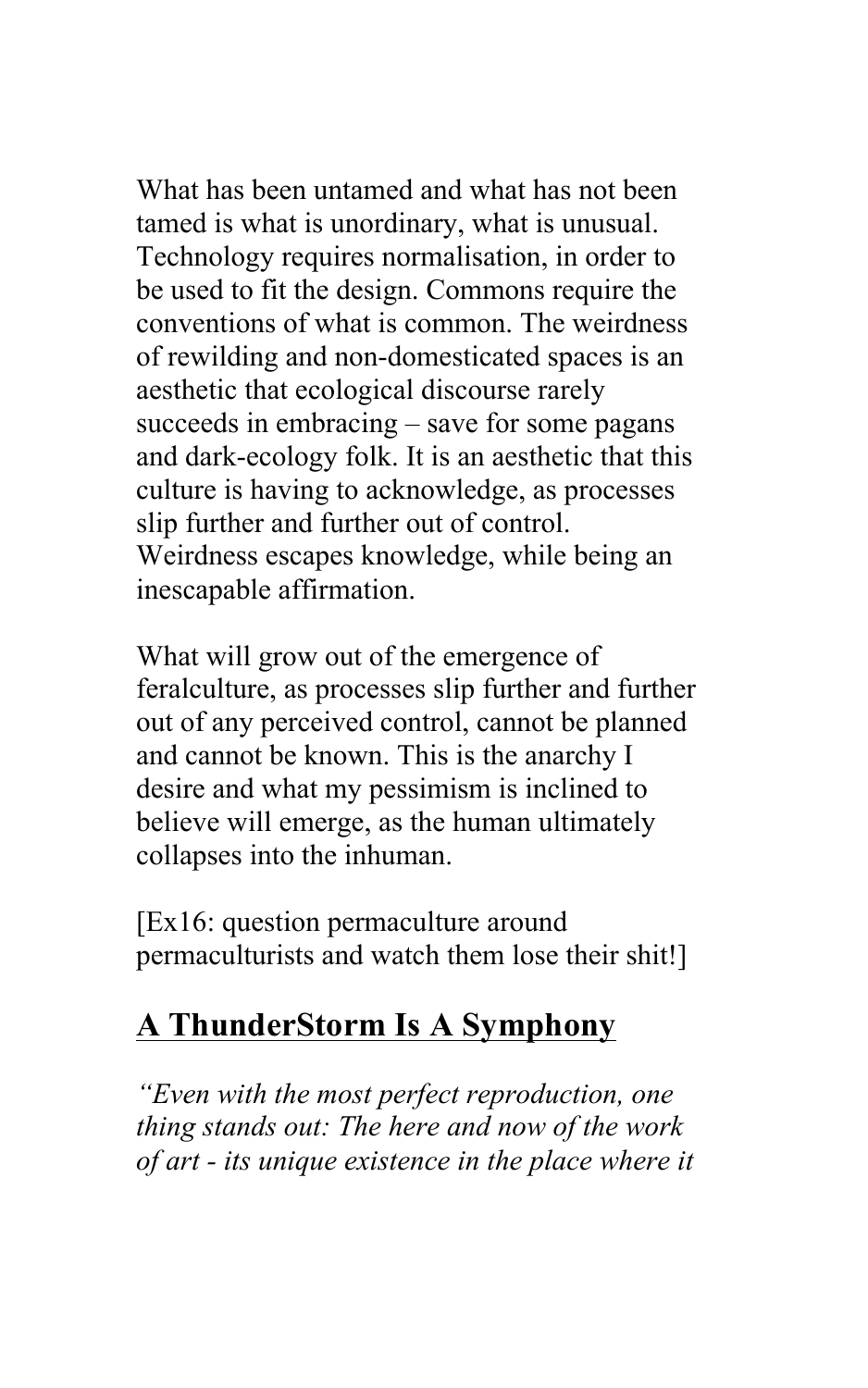*is at this moment" Walter Benjamin, The Work of Art in the Age of Mechanical Reproduction*

Regrowth is a creative process – this much seems obvious, as it doesn't require the greatest ecological understanding to be aware that to grow/become is to be part of creation.

This is one of the reasons why I have always favoured the aesthetic over the political.

Wild flowers need no laws to become and be beautiful.

Painters and musicians are greater allies to entropy and disorder than renegade politicians, political-terrorists and revolutionaries.

The aesthetic is the medium of anti-political action because there is no mechanical need for the aesthetic within politics. Sure aesthetics can be purposed, but there is no need for them.

A broken cage is a work of art.

A riot is a dance.

A thunderstorm is a symphony.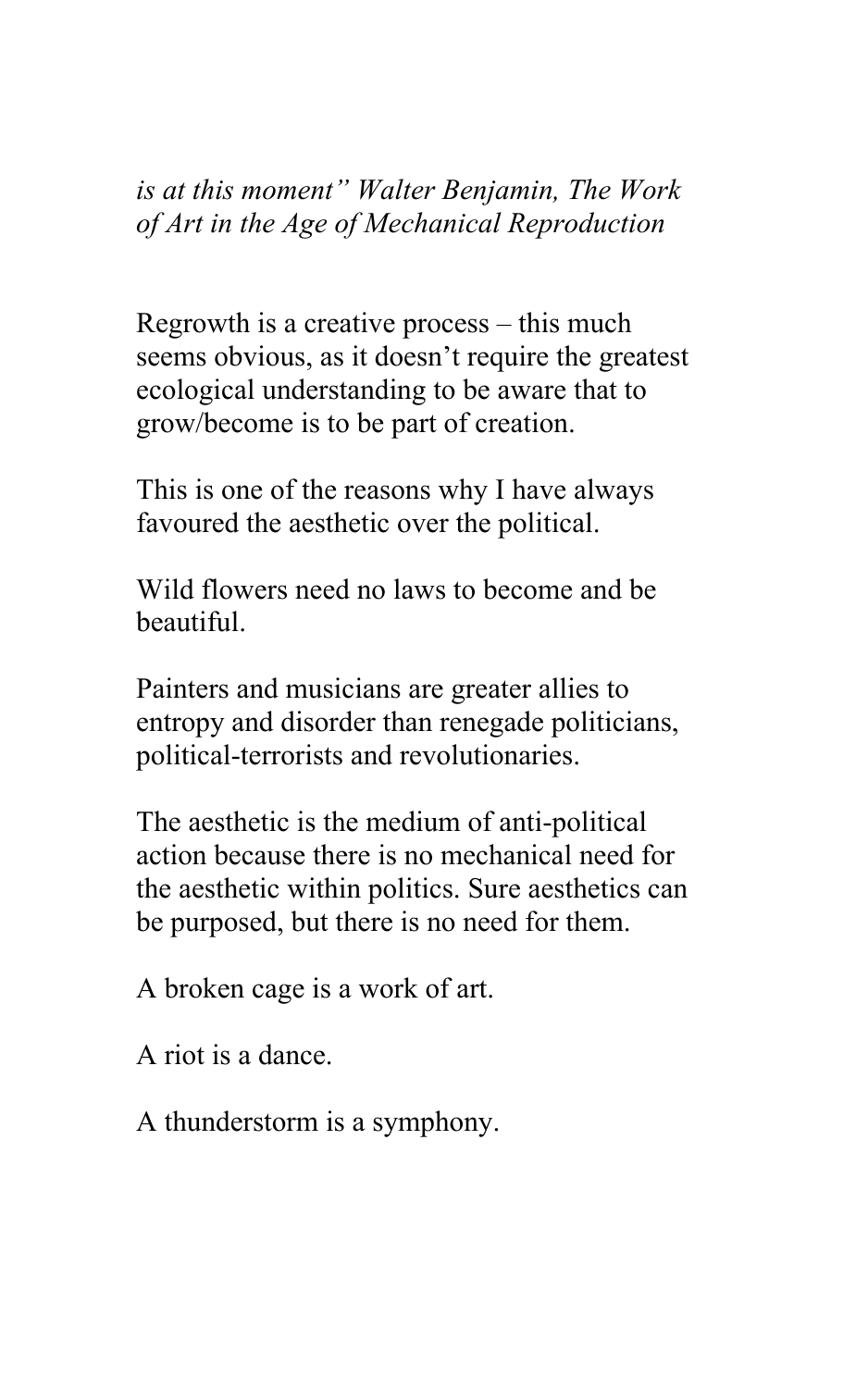I'm drawn towards zenarchy, as the active pursuit of failing to provide political rulers, in place of searching for a king I would feel happy to kneel before. Like dada poetry, this creativity resists both conventional language and the language of convention.

[Ex17: meditate during a thunderstorm, outside if you are happy to get wet, but not under trees.]

# **Fecundity, Fertiliser And Anarcho-Primitivism**

*"The teachers I'm used to don't ask what you're looking for. They just teach what they teach." Quinn, My Ishmael* 

The greatest insight of anarcho-primitivism, in particular the anarcho-primitivist insights provided by Kevin Tucker, is that, really, the anarchist revolt is not in search of anarchism – even anti-civ anarchism – but is the manifestation of primal anarchy.

What is often missed regarding *primal-anarchy* (noticeably often by John Zerzan) is what *primal-anarchy* actually means for anarchist praxis.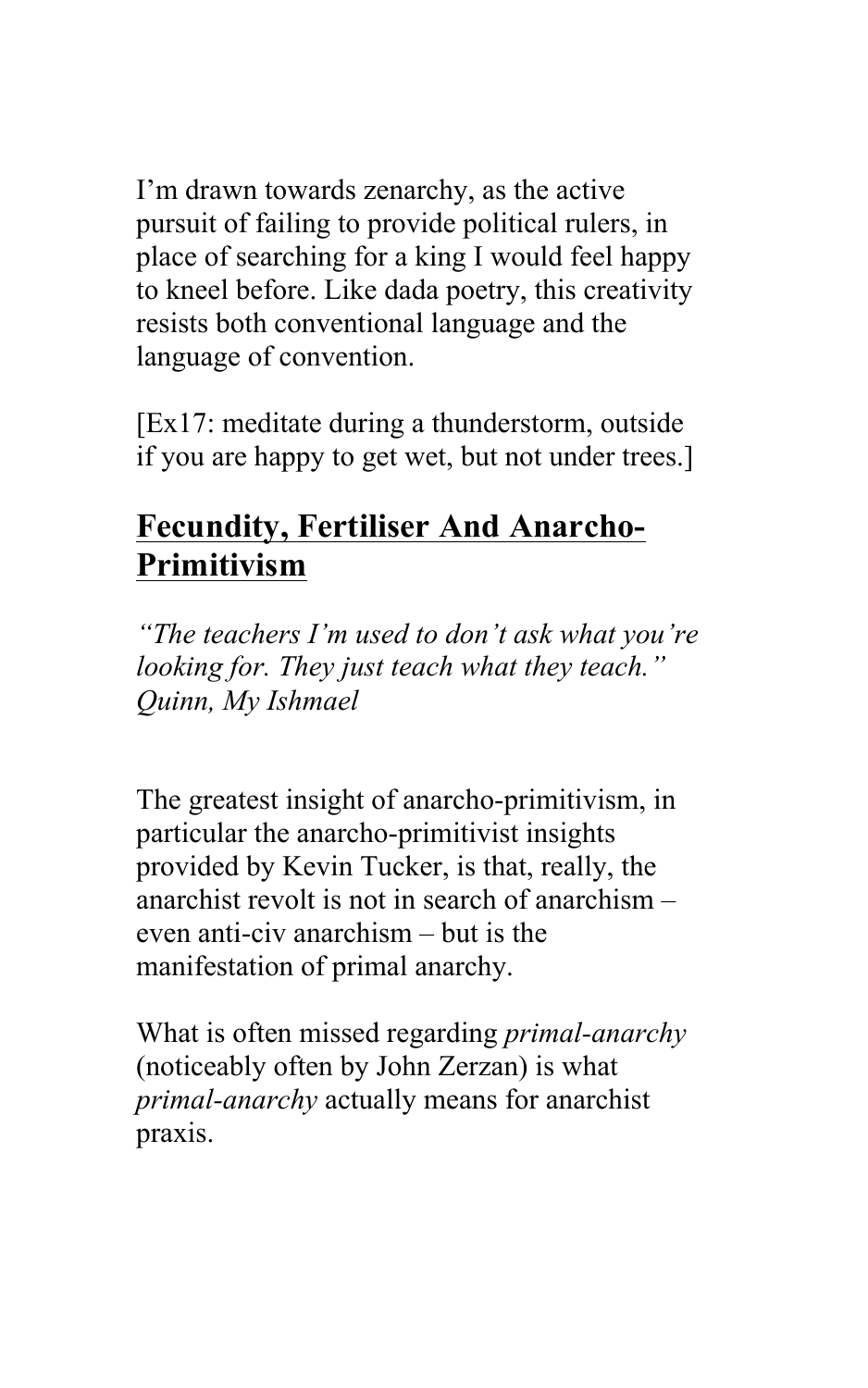Rather than reconstructing anthropological histories – including contemporary histories – *primal-anarchy* can only be the foundational freedom that is prior to domestication – an ontological state, even if Zerzan wants to alienate anarcho-primitivism from philosophy, as a discourse.

Peter Lamborn Wilson articulated what *primalanarchy* is well when he repositioned the primitivist notion of a return TO the primitive, to that of the return OF the primitive. *Primalanarchy* is here, both as here and as Here. It is space/place/location, and what emerges from the world as life resists repression.

Leviathan's body has become too enormous in size for it to consume anything other than itself, through acts of self-cannibalisation. As the mouth eats the feet, what comes out of its arsehole is fertiliser for *primal-anarchy*.

The fecundity of our present situation becomes more intense as civilisation decays into ruination. The anarchy that manifests from this exists not in some utopia to get TO, technological or primitive, but in the Being of states of affairs here and now.

What we become in many ways will be what we are – though we will be entirely different.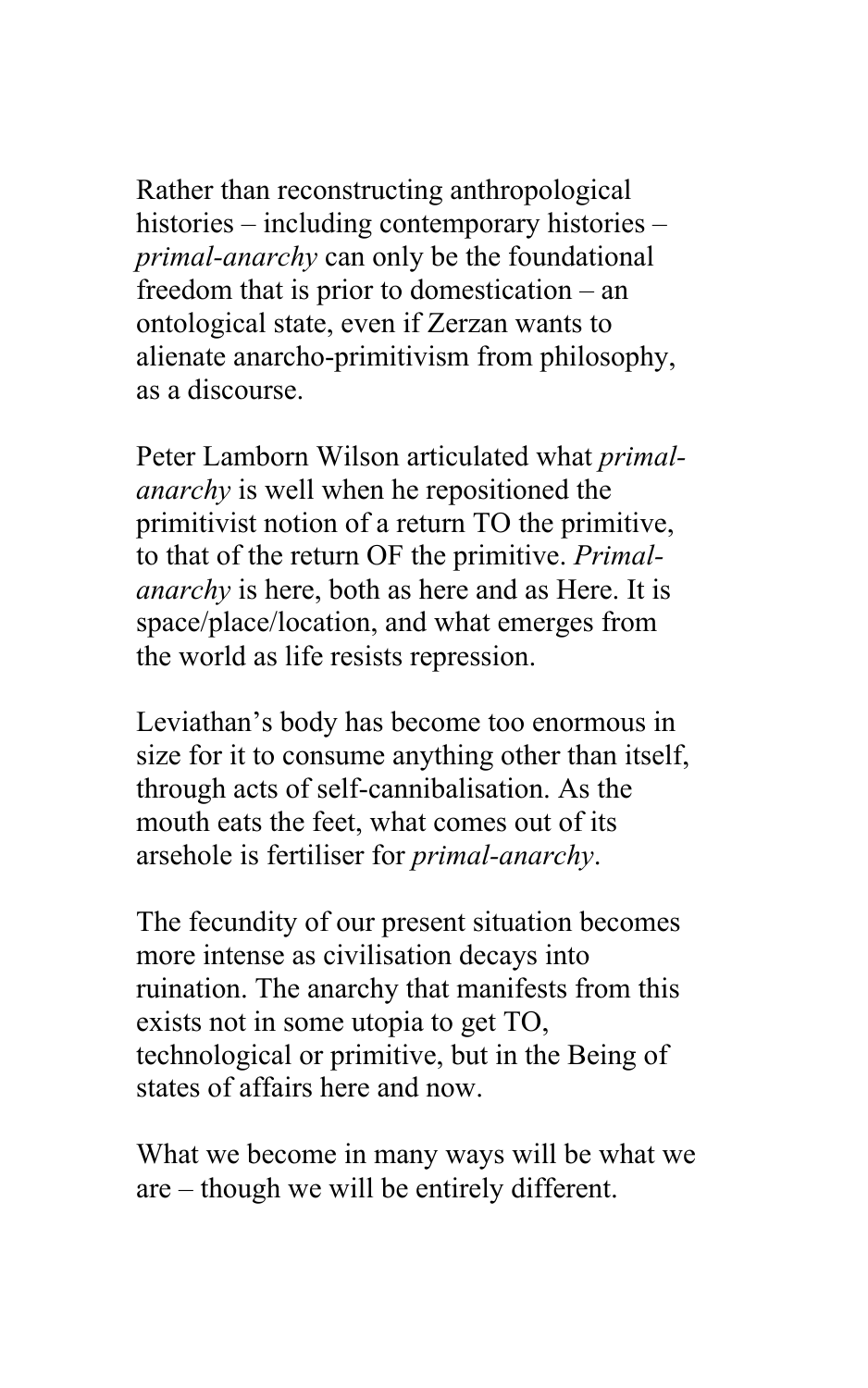[Ex18: lie in a field of tall grass reading poetry – if you read any out loud to the grass, be sure that it is decent.]

### **Thoughts On Urban Scout And Kevin Tucker**

*"The world has always been in movement." Massumi, The Principle of Unrest*

Rewilding is a becoming, in that it is change. Unlike revolutionary changes, rewilding is not a coercive becoming, but is the release from and abandonment of coercion.

This becoming cannot be forced, in the same way that no conservationist or gardener can really force anything to grow that does not want to. A lynx, wolf or deer that does not want to become rewilded into the environment it is in will simply not.

Rewilding is what happens when Life resists Death, the refusal of a suicidal existence, in undoubtedly absurd conditions. If it weren't that rewilding more often than not happens in entirely sober spaces, it would be an entirely stupid phenomenon – perhaps idiotic(?).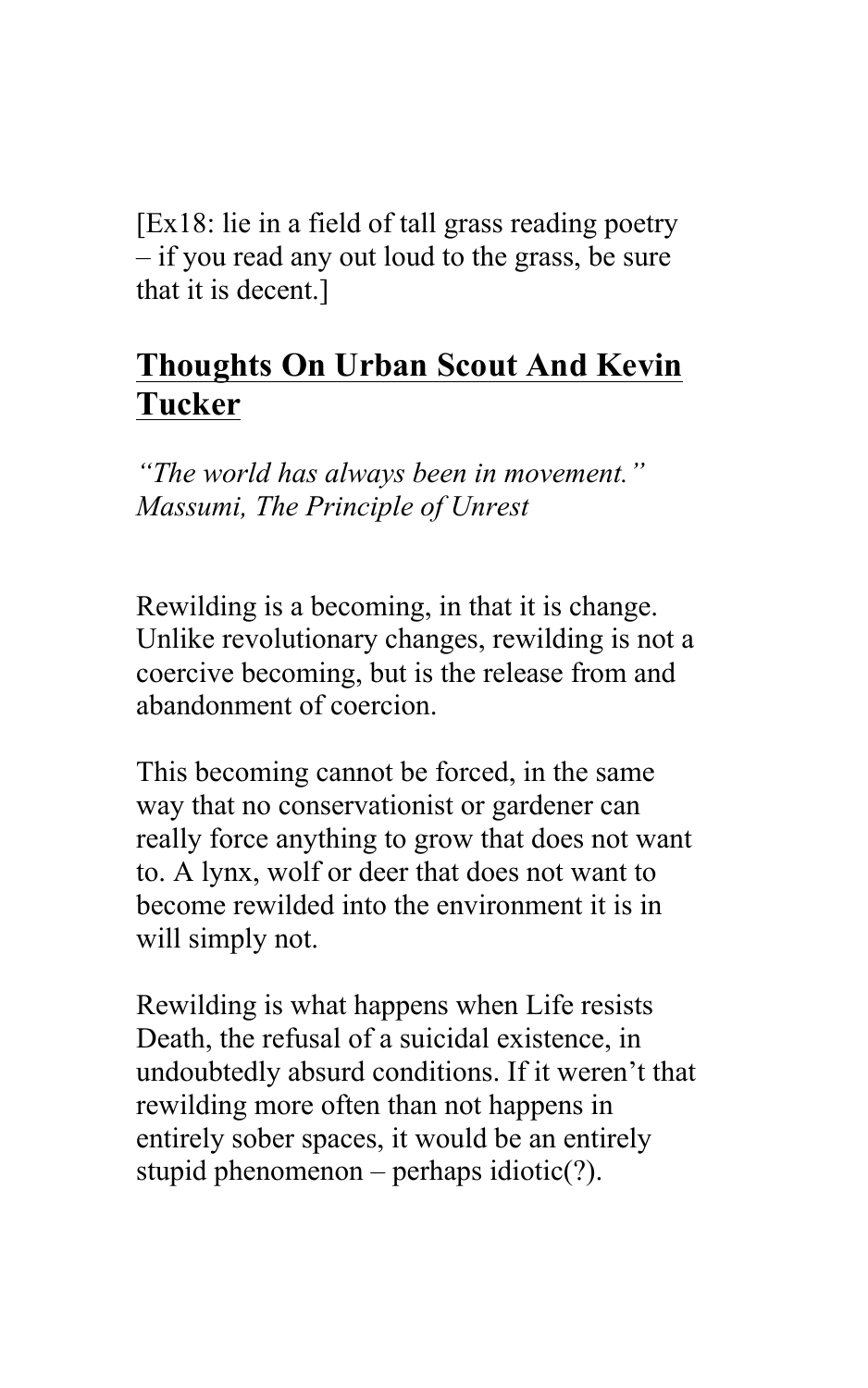Whether it is sober or stupid, rewilding is an irrational, Dionysian process. It will not compute to the mathematical logistics of problems = solutions, and it will not make sense to those who have never sensed it.

Rewilding is rarely something you do, but is a happening that you are a part of. Like the ineffable mystical beauty of the northern lights, or the horror and trauma of a flash flood, rewilding emerges when the human collapses into the unhuman, the non-human and the inhuman. The beauty and pain that comes with rewilding is something that is rarely acknowledged within primitivist and similar circles.

No one (I imagine) started their rewilding journey by reading Urban Scout's blog, or copies of Black and Green Review (or even books with Feral in the title). Everyone who finds themselves immersed within a process of rewilding, will have found rewilding happening to them, in moments of hurt, when the machine's abuse could no longer be denied, and in moments of wonder, where the insignificance of civilisation fades into the mysterious beauty of the world.

This is ultimately a pessimistic process, where humanity's abilities and desirabilities fade into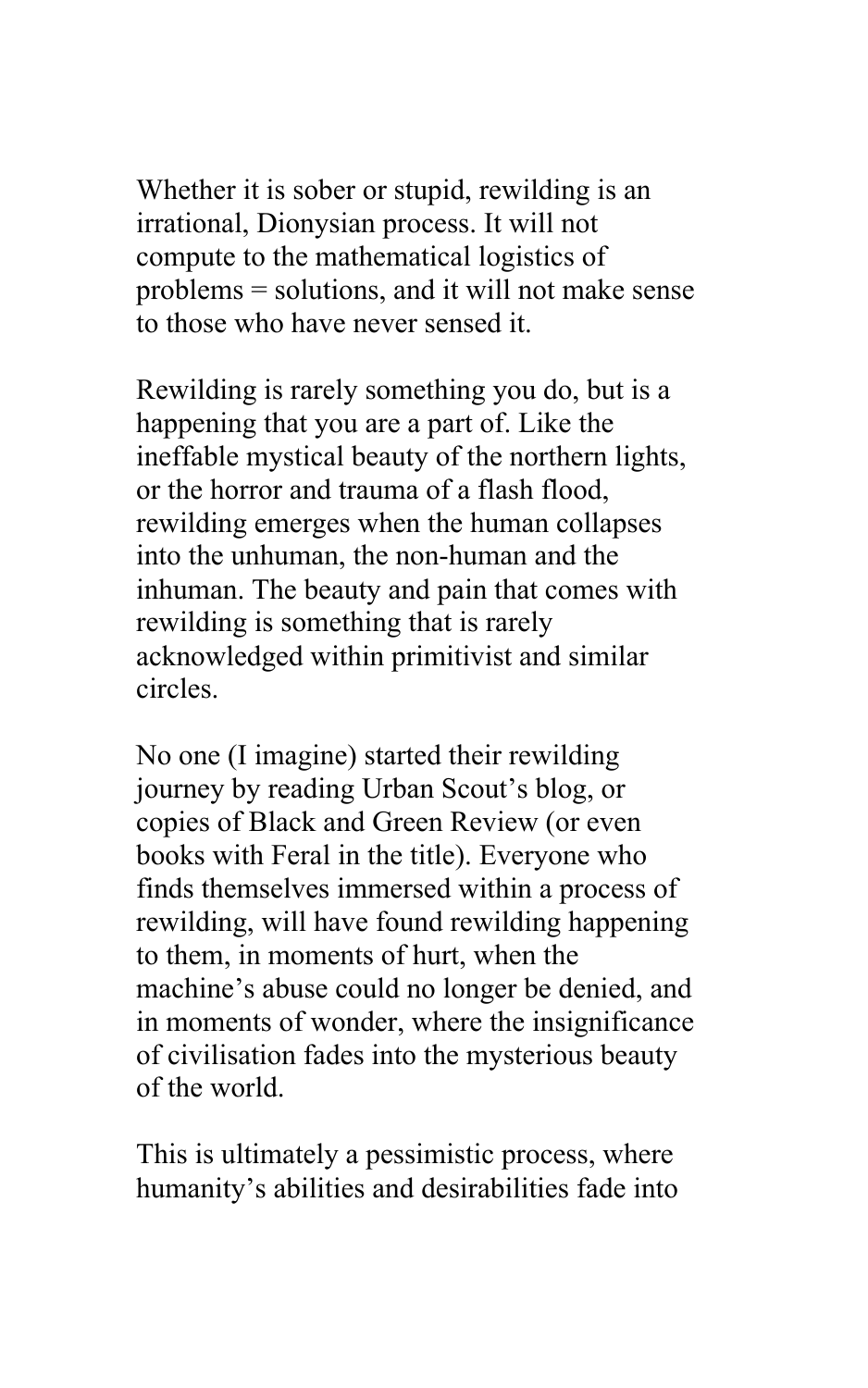No-thingness, leaving the abyss of a kind of universality-of-pure-difference – Guattari's chaosmosis, as recreation of the self in both aesthetic and ontological forms. This is one of the reasons why primitivism has failed so colossally in articulating what rewilding actually involves, outside of a few blueprints for wild-craft activities – anthropology can only see with a humanistic-gaze.

[Ex19: take a friend to a river or the beach while they are experiencing a period of distress and care for them.]

# **Medicine And Heaps**

*"When we are in love we feel a weird indifference towards our moral obligations with regards to our parents, children - even if we continue to meet them, we do it in a mechanical way, in a condition of 'as if'; everything pales with regards to our passionate attachment." Zizek, Event philosophy in transit*

It can seem difficult to find space for rewilding, while living within the colonised territories – particularly when we limit our idea of rewilding to specifically wild-craft skills and permaculture projects. You can't possibly be a good anarcho-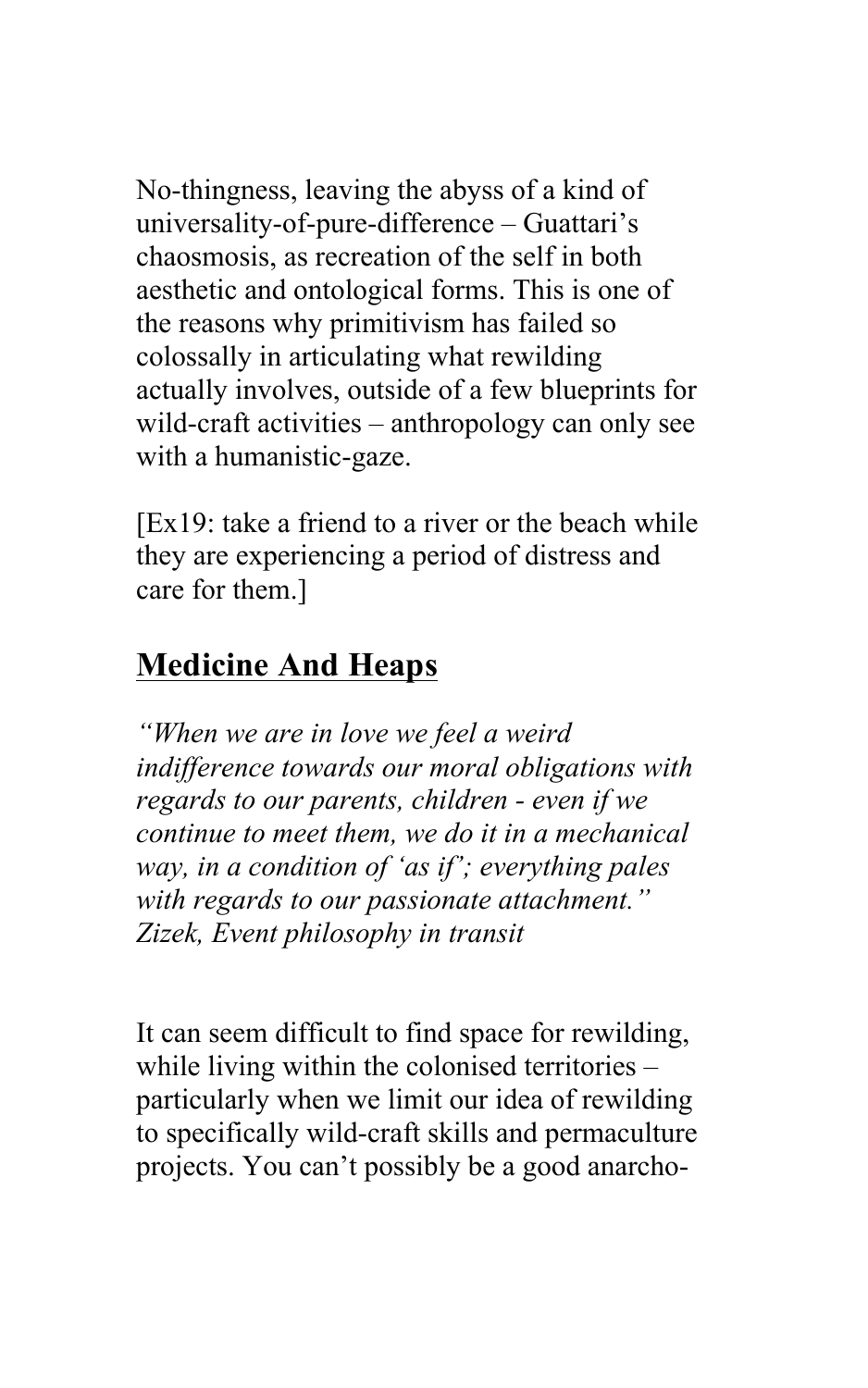primitivist while you are driving to work your day job in a shop, so you can pay your rent and electricity bill, to power your TV and laptop, and listen to Anarchy Radio before you go to bed to rest before doing the same. The tendency then appears to be one of self-hatred and judgement for not rewilding the right way.

I used to organise with a guy who was very much like this, who lived in Bristol. After a prolonged period of hating his life, because he felt like a bad rewilder – working from 3am-10am, so he could organise activist projects from 11am-3pm, and then find time to rest (maybe gardening in the evening) – he and his partner converted their van into a small mobile home and set off to escape the grind of civilisation (only to find himself hating the new life he had made for himself). He saw wildness as something that lies outside of civilisation, as somewhere else, not here/present.

But at what point does a domesticated territory become civilised? At what intensity of extensive conditions do we say "now there is no wildness here – this is totally tame"?

The problem of *heaps* is one that anticivilisational discourse (again, especially anarcho-primitivist discourse), has been thoroughly overlooked, in both directions you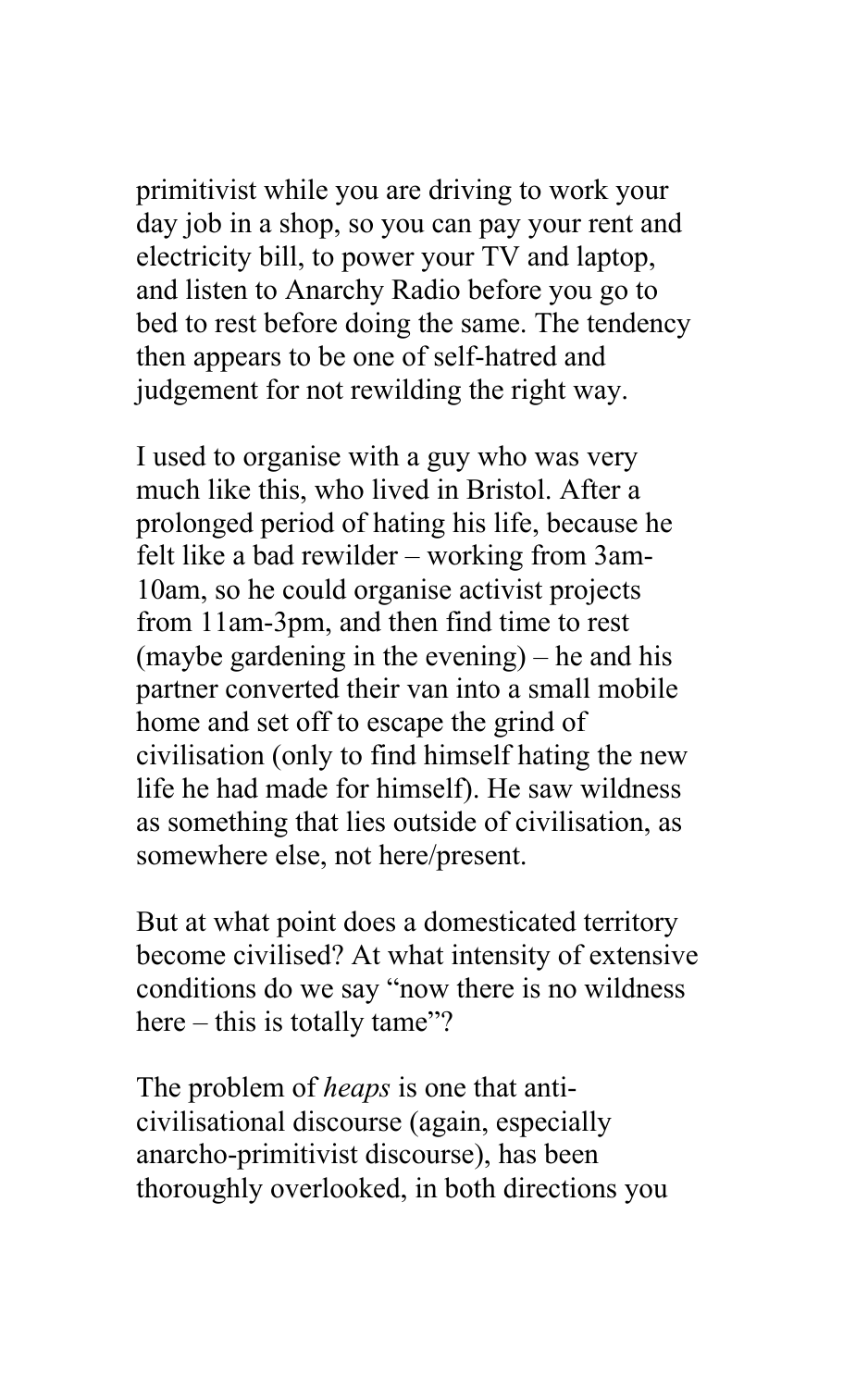can look at it through. What I mean by this is; if we consider a forest to be a *heap* of trees, and an agriculturalist cuts down trees to make space to plough, we do not consider after the first 2 or 3 trees the forest to have ceased being a forest; but when we are down to the last 2 or 3 trees we do. At what point did it stop being a forest? At what intensity did the extensive properties cause a qualitative shit that was so totalising that the forest stopped Being? At what point did this space cease to be wild, and become tamed into domestication?

The problem of *heaps* is a mereological problem, as it is about the relationship of parts to wholes. I find with this notion another strange thought. This thought goes along the lines of "if this is no longer this, as this is now that; is that still part of this or is that now part of that?". What I mean is, if it is true that the forests that once existed where I type this are gone, does that necessarily mean that this space is no longer part of processes that are wild and untame, as in outside of the control of domesticators, or is this entirely under the total authority of Leviathan?

The answer is obvious to me when I ask the question – Leviathan has no say when it rains; the birds who sing by my window are not caged; I manage to happily play games of psychic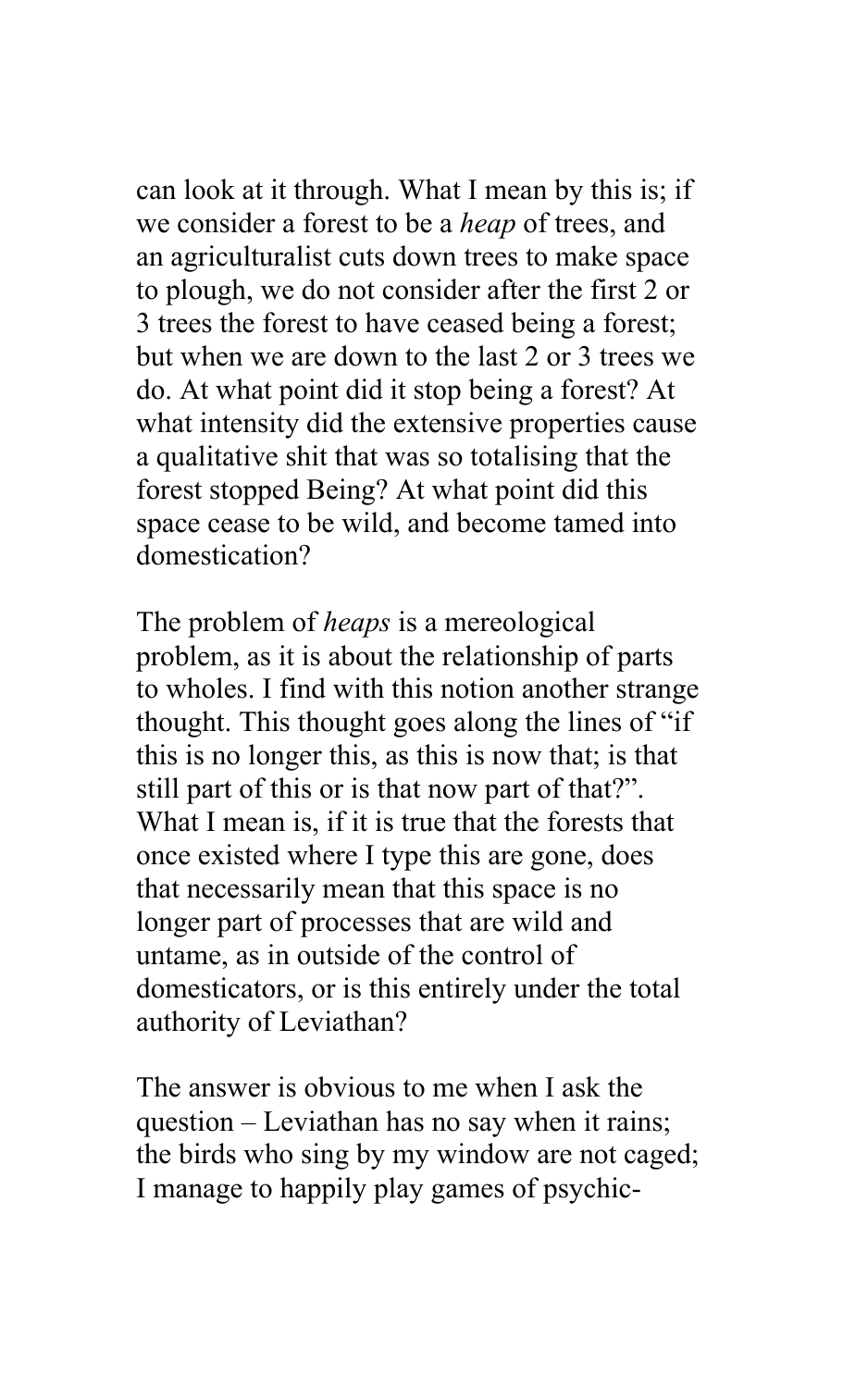warfare through transgressing the norms of social-interaction that keep civilisation going; bacteria will stubbornly refuse eradication wherever this culture tries to eradicate them; and so on. Wildness, as a process and as spaces between and through spaces, is entirely here and is immediate.

As far as parts to wholes go, there is a lot less wildness in the world, as Leviathan has violated much of these processes. But it is not lost. Like the tragic rebellion of resistors within German concentration camps, whose nihilistic acts of revenge acknowledged that their basic existential freedom had not left them, the freedom of wildness is something that is basic and has not disappeared – which is something I have a desperate person desire for environmentalists and anarchists to find.

As wildness is here, and does not require travel to get to or rituals to be summoned, this immediate arrival back into the forest means that there are far less excuses for rewilders to justify their tameness. While we are undoubtedly becoming-animal, we were never not animal – we are becoming ourselves, as who we are (not some socially constructed identity).

Rewilding is, and has always been (to disappoint purist Zerzanites), an ontological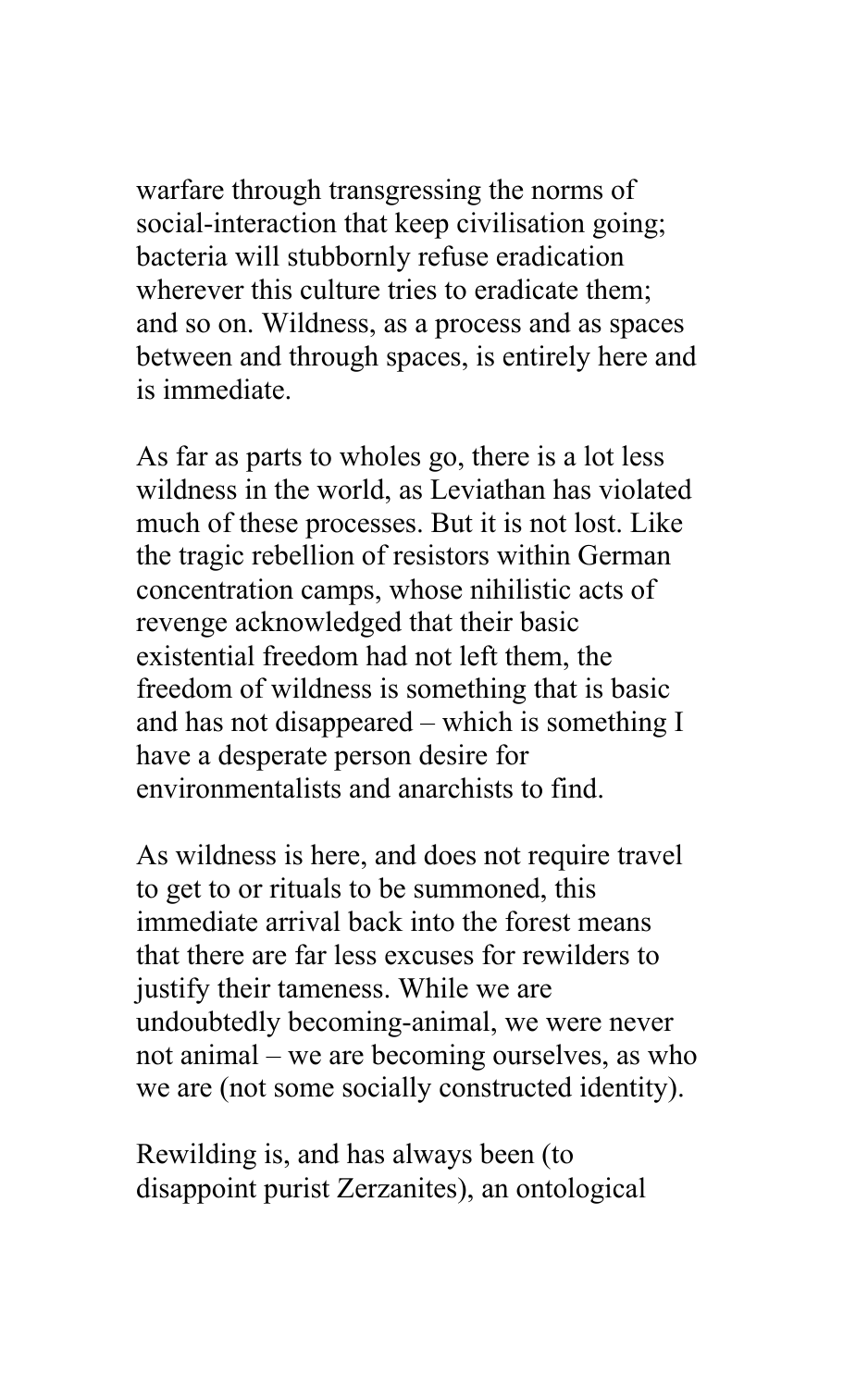activity, not (just) an anthropological one. Our lives can be wild right here, within the cages, because we are only caged in part.

The whole is not domestication – Leviathan could never have that much power. While we are partially tamed, as this space is partially tamed, the whole is not. Our lives all find wild spaces to dance in.

A life of rewilding can of course include cycling through forests, learning how to make fire through wild-craft skill, etc., and, of course, will undoubtedly involve restoration projects that seek to revitalise violated spaces.

John Moore's anarcho-primitivism centres around medicine, like Peter Lamborn Wilson's Endarkenment Manifesto, as part of his *greenhermeticist* ontological-anarchy. Medicine is a very embodied notion, and one that signifies a defiant refusal – the refusal to passively accept death. A body can resist many ills that threaten it. Our immune systems and white blood cells (or rather the ones in these bodies we call "ours") kill what threatens us. Having been a cancer patient though, I know medicine is often needed to kill what is killing you, and allow for healing – there is a strangeness to my relationship with cancer killing technologies and drugs, as an anti-technology anarchist.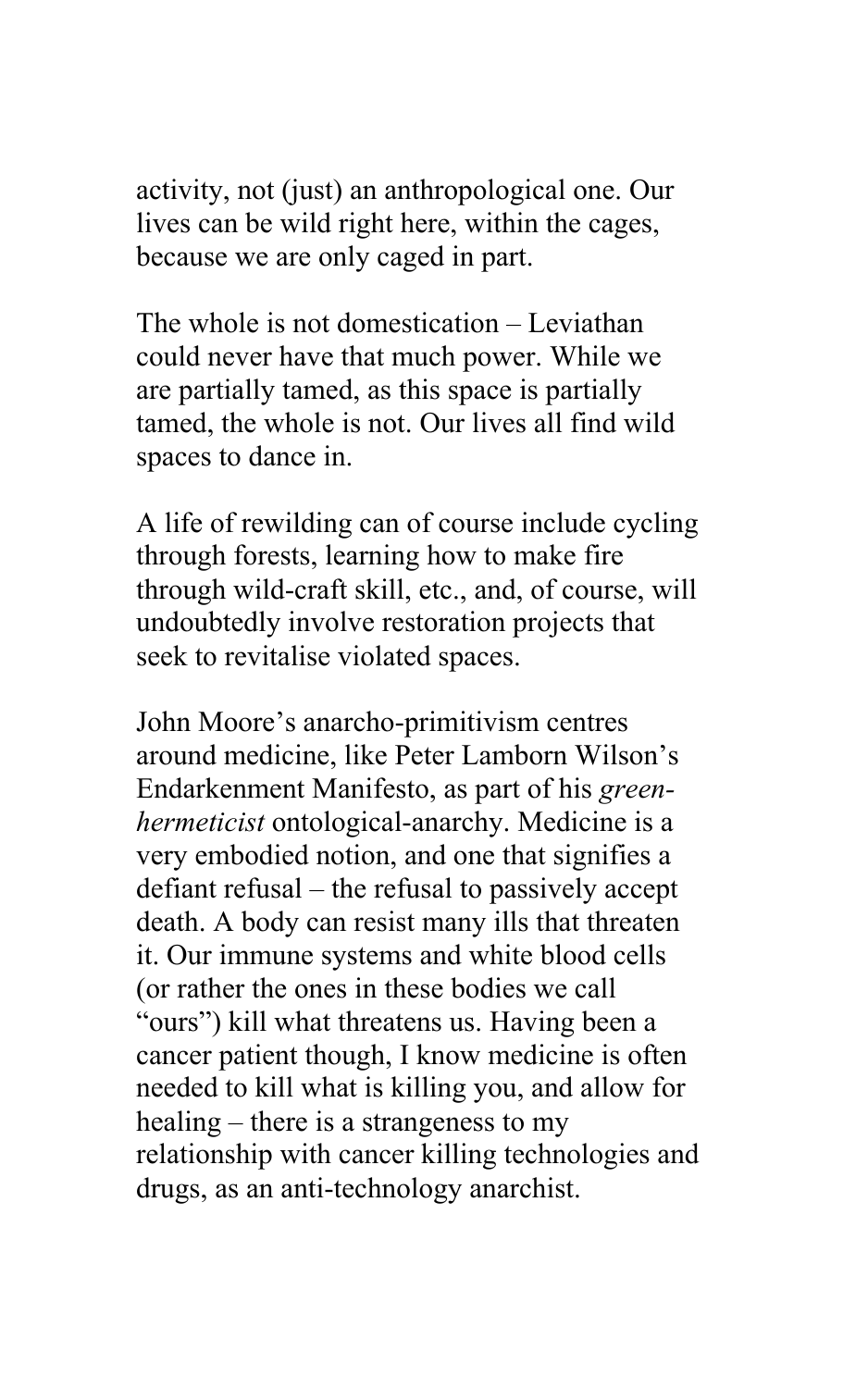As far as the problem (maybe not problem – maybe question) of *heaps* goes, the discussion of medicine, and subsequently what being-amedicine-person is (without appropriating shamanism like Communist-internet personalities), brings my attention to the wild world/*wild-Being* not being dead-here and needing to be found-there. Instead, I find it here/now, in the body I am and the body-I-amimmersed-in.

This is both liberating and horrifying.

The obvious absurdity of this isn't lost on me. Of course, no medicine can prevent death – cancer treatment won't "save" me from dying. Everything decays and collapses.

The absurdity is also liberating and horrifying.

[Ex20: practice herbalism and provide free healthcare for those within your tribe – charge ridiculous amounts to enemies.]

### **A Fence Is A Fucking Challenge!**

*"Anarchy, for me, means individual negation to laws, order and systems." Flower Bomb What Savages We Must Be: Vegans Without Morality*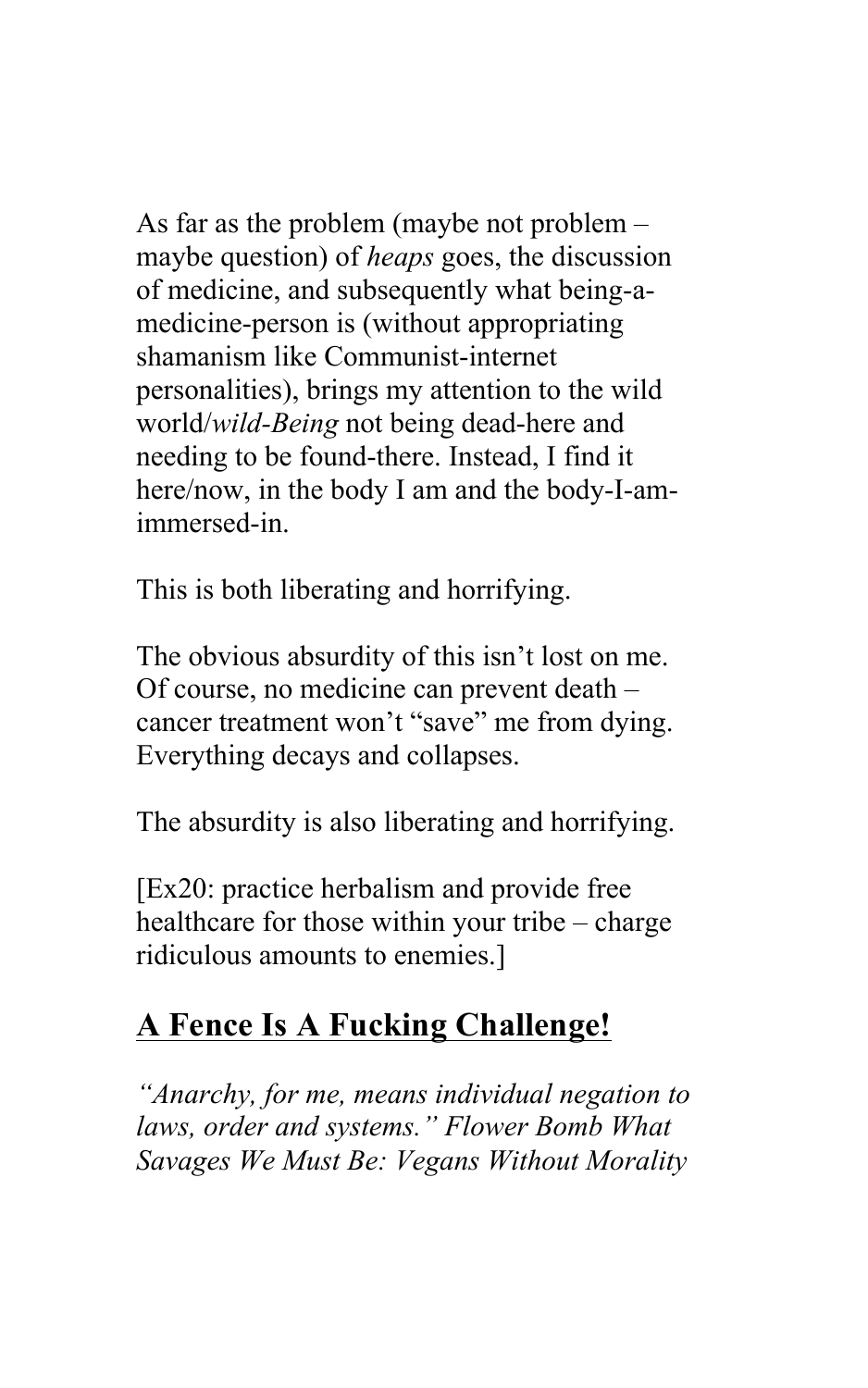Today I am feeling a savage intensity that refuses to be tamed.

I will not be tame. I will not live by their laws. I will respect no fence.

Today is a day to dig under fences, and to knock down ones that cannot be dug under.

I have opened the doors to cages.

I have dug under mine.

[Ex21: collapse a fence and liberate the encaged – probably best done at night.]

### **Art For Primal War**

*"For each of them, the most important thing in living was to reach out and touch perfection in that which they most love to do, and that was to fly." Richard Bach, Jonathan Livingston Seagull*

The-art-of-rewilding/the-rewilding-of-art is a subject that I often think about. My explorations into this have been a quiet joy for me.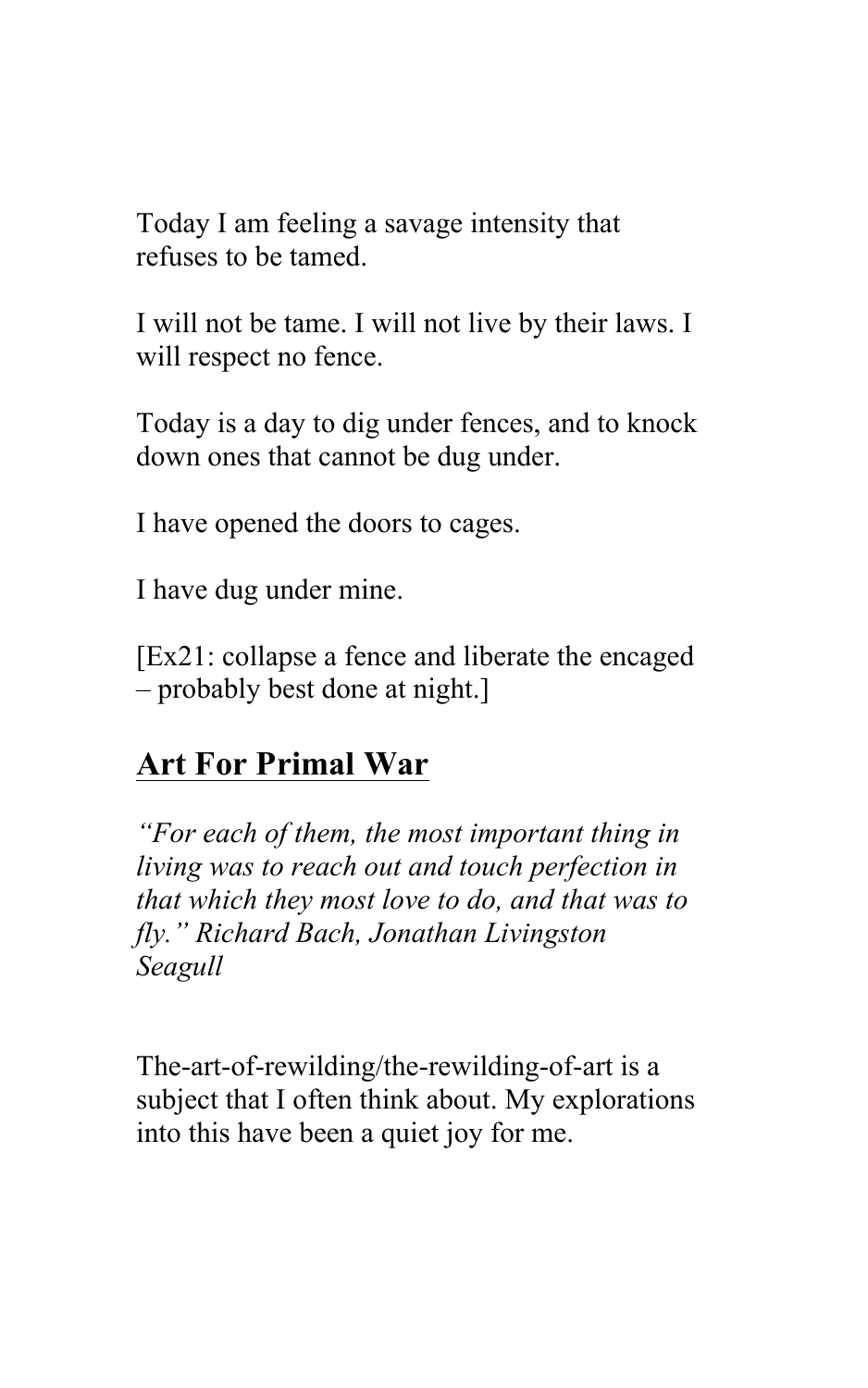I find a great sense of freedom in creativity.

This freedom is most intense when I am entirely distancing my creativity from the market of human activity and production of human society – which for the most part are the same thing (in the same way as that there is no real difference between socialism and capitalism, save for the fact that everything is different).

In the ontological anarchist refusal to embrace the Reality constructed/built by Leviathan, and the Nietzchean embrace of returning to the flesh/Real, I agree with Nietzsche that we have art so that we don't die of Reality.

This creativity is not a form of salvation though, in the way that iconographers will seek to earn their way into heaven through erecting monuments to their God, be it theological, political, celebrity etc.

I'd rather die of something Real than this fucking Reality

[Ex22: create cave art on a pavement.]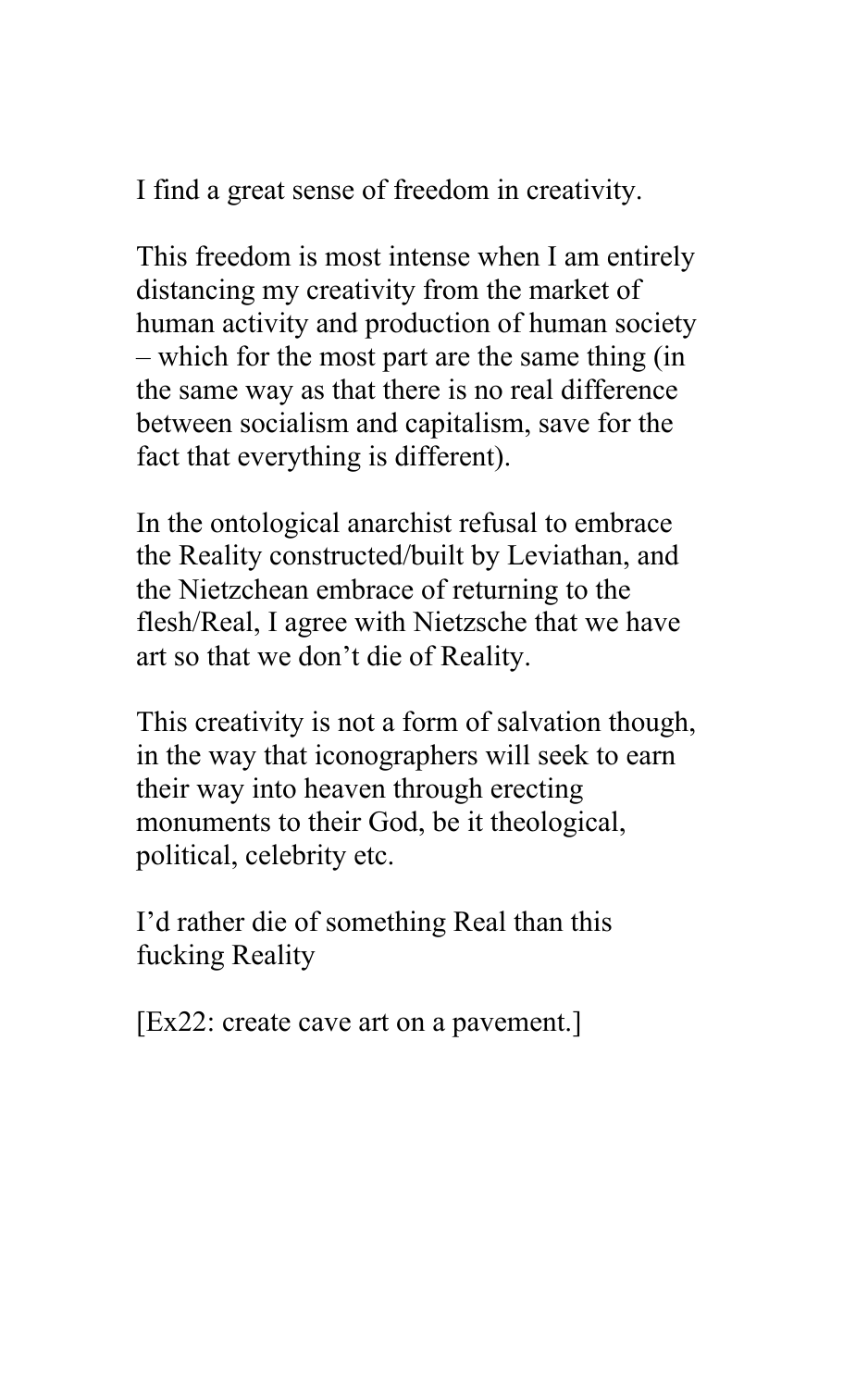# **Suffering As The First Step To Liberation**

*"He who never says anything cannot keep silent at any given moment." Heidegger Being and Time* 

Trauma is what first enabled me to doubt the tame sanity of a tame existence.

My becoming has/is manifested from the becoming that comes with learning to heal and learning to live with what happened to me – which is undoubtedly how many of us who resist Leviathan and who wish to destroy this culture that destroys us/the-world-we-are come to the experience we share (to whatever degree it is possible to share in experience).

The untame madness that arises from this becoming is what follows from the wounds that affected us.

The violation is awful. The violation of earth, of our lives is revolting – in that it inspires revolt in those who have felt this violation.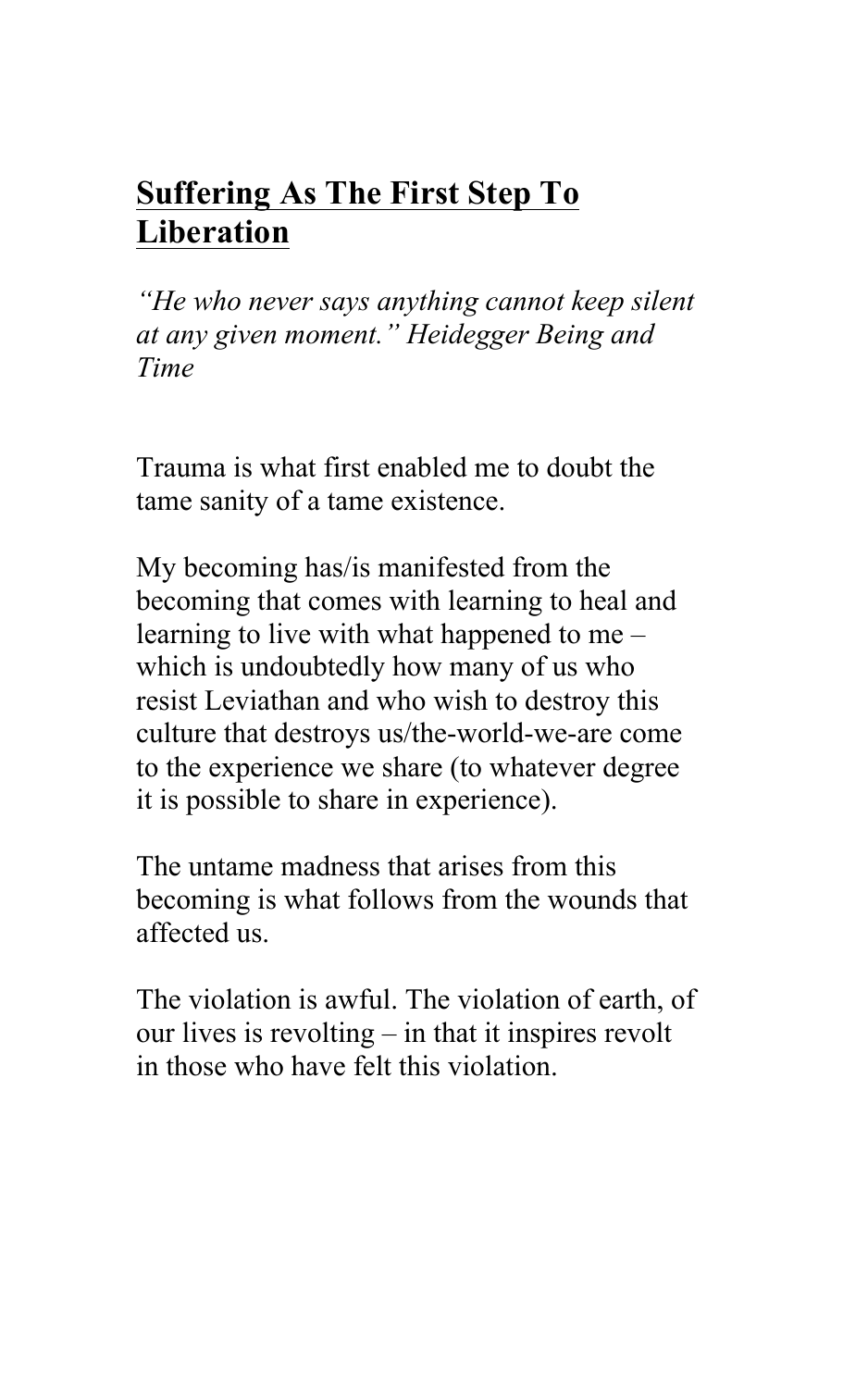[Ex23: write down all the traumas you remember experiencing and how they have strengthened you.]

### **Daily Life Is Strange**

*"A free man thinks of nothing less than of death, and his wisdom is a meditation, not on death, but on life." Spinoza, Ethics* 

I am in conflict with most that I encounter within my life.

Tame behaviours. Tame work. Tame fun. Tame aesthetics. Tame people.

This world that my life is within, that has been thoroughly tamed – though still contains wild space – is one that I am constantly in conflict with

Fuck them. Fuck them and their oppressive ideologies – even the so-called anarchists, who push to tame anyone who doesn't fit their idea of what anarchist praxis should be.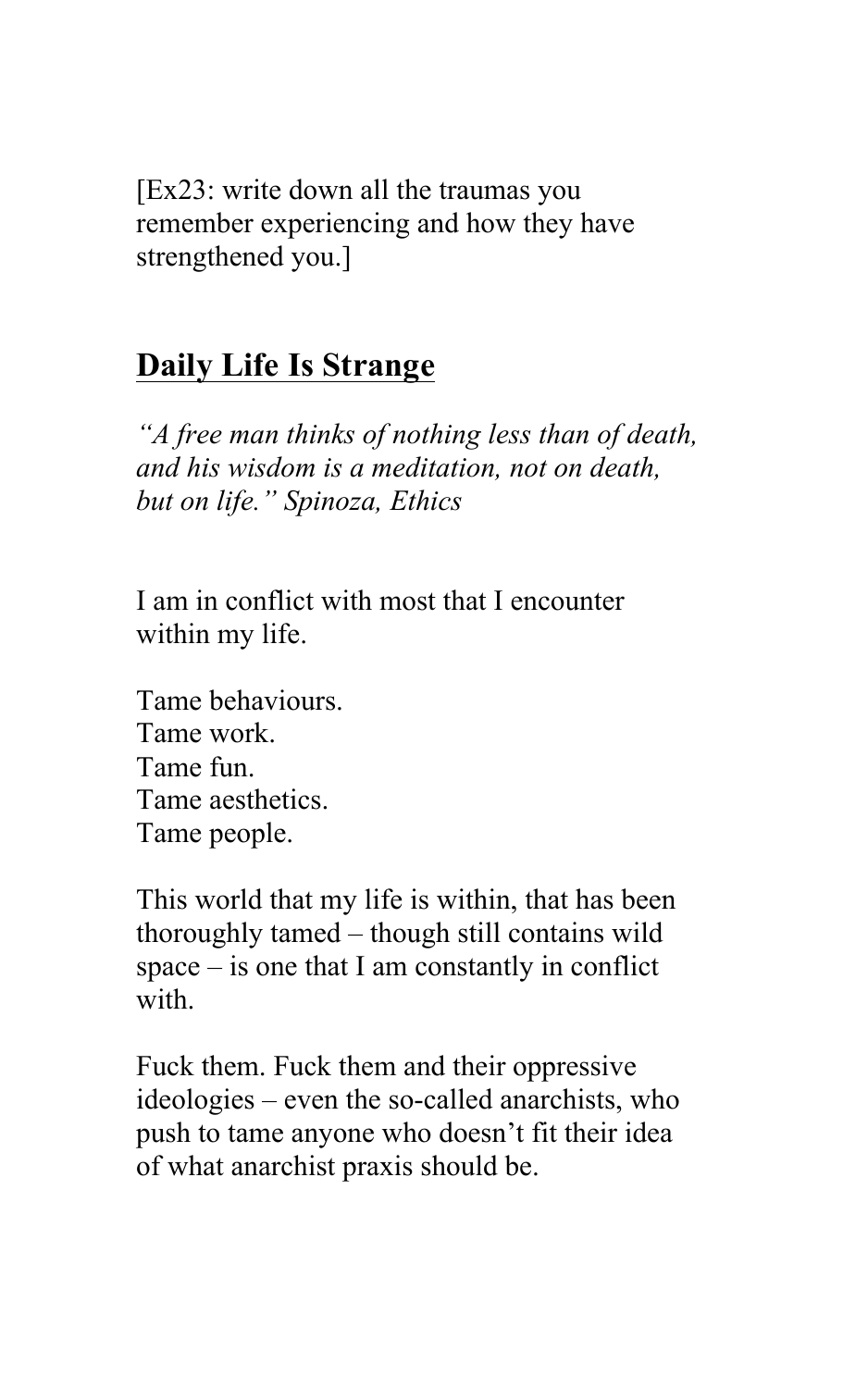Tameness revolts me.

[Ex24: challenge someone in a position of authority in front of as many people as possible.]

# **Neither Atheist Or Spiritual**

*"There are as many His-stories as there are Leviathans." Perlman, Against His-story, Against Leviathan!*

The mystical currents within anarchist praxis have remained something of a dirty secret. The cultish aspects of *mystical-traditions* and the sectarianism that can follow from those spaces can be off-putting for many. If not that, mystical practice would seem to go against the antitheism of anarchist slogans like "No Gods, No Masters" and Bakunite-purists.

Regardless though, the apparent mysticism within the praxis of individuals like Chulkov and Bey, within tendencies like zenarchy and pagan-anarchism – and to some extent even in Situationist approaches, like Vaneigm's revolution of everyday life – remains.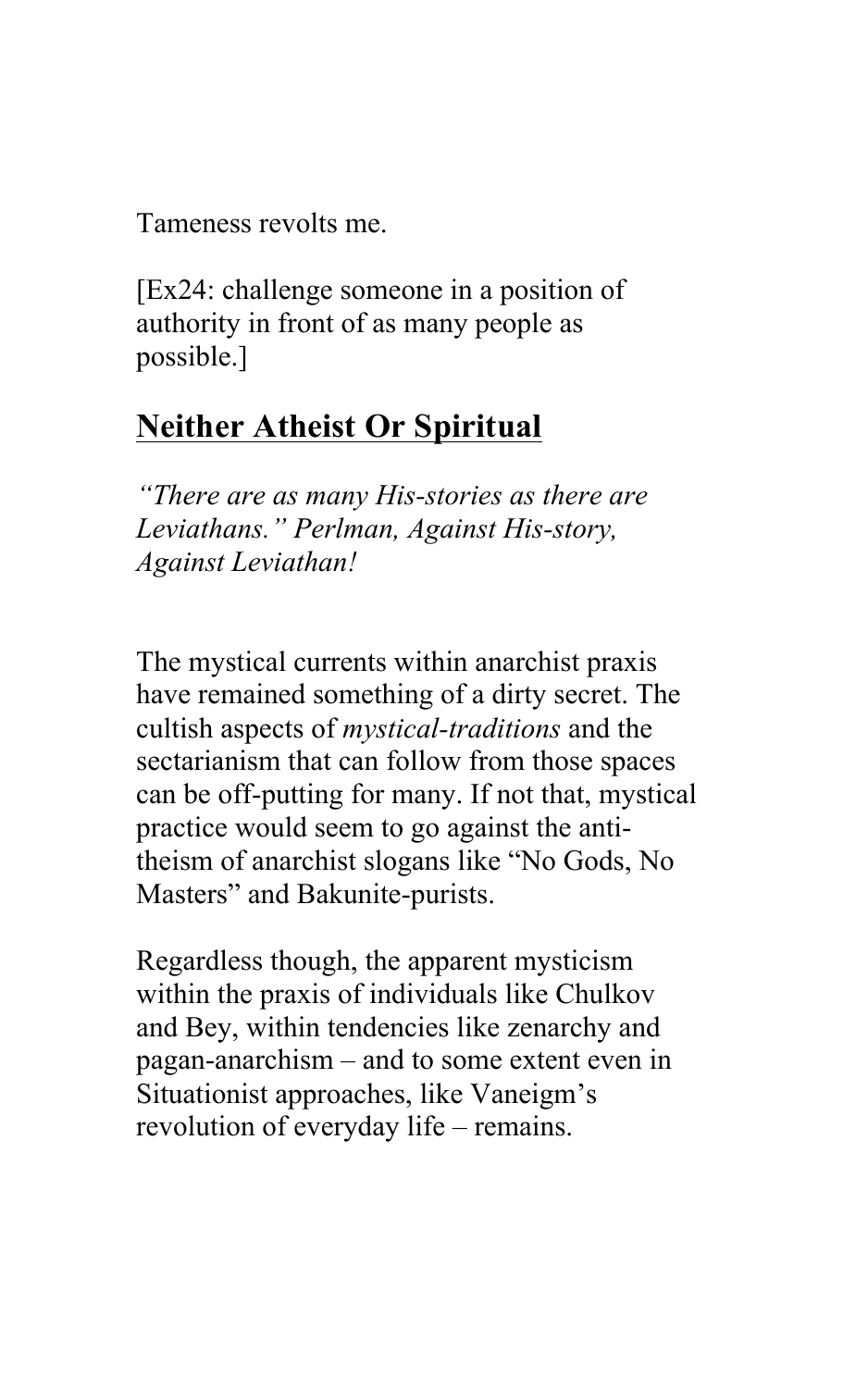This makes sense to me. If the mystical is what is ineffable and the ineffable is what defies being included within symbolic-culture – is outside of "their" control – then mystical phenomenon has an untame quality, which denies any authority over it.

Covens and cults don't need to be part of a mystical practice. Neither does rituals or adherence to traditions. If the mystical is untame, as outside of the control of Leviathan, then it is already a process that is outside of any construction – no one is an authority on this process.

My mystical experience inclines me towards a *hylozoic* perspective towards life and substance. I'd like to call myself an animist, as part of my psychic-nomadic praxis, but that feels inauthentic to me – in the same way that western liberal-leftists claiming to be shamanistic practitioners seems insincere. I can't know the experience of primitivists, anarchists and pagans who have appealed to animism, so I can't know if they are appealing to anything more than romantic notions.

I know my own experience of mystical/untamed processes/spaces. When I read Elani, Tucker, or Bey appeal to animism, I am drawn towards their love of the beauty of the untame,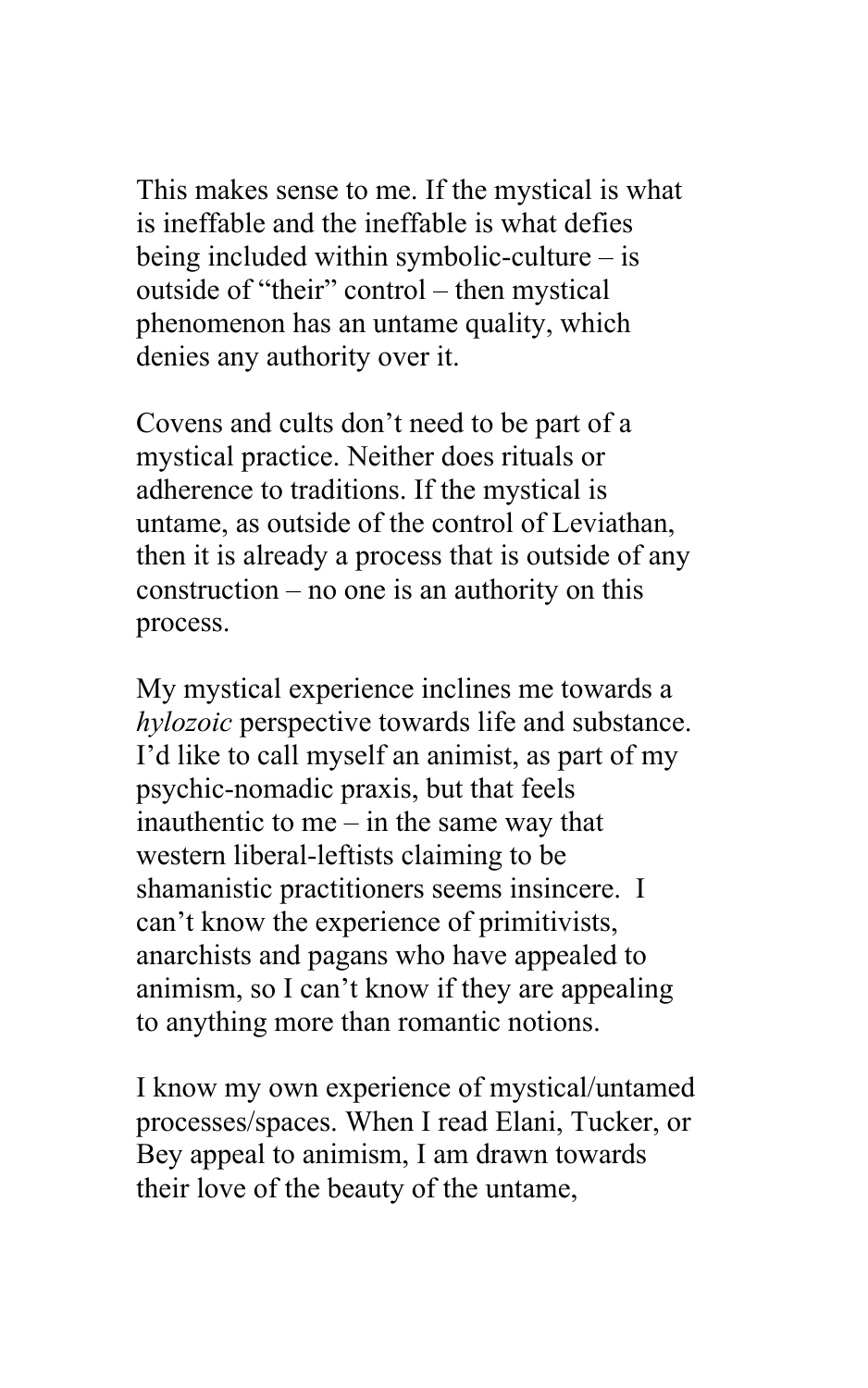regardless of thoughts I have towards cultural appropriation.

 $[Ex25:$  whirl solo in a shopping centre – if more than 5 people join you, walk away.]

### **They Fear Uncaged Animals**

*"If the system sucks, create something yourself, something different, something better, or at least something more fun." Do or Die, Cracks in a Grey Sky*

They fear the untame animal. Bears, badgers, snakes, tigers, elephants, hippos, foxes, wasps, orcas, sharks and komodo dragons; the list goes on and on. Radicals, anarchists, insurrectionaries, rioters and the mad; the list goes on and on. This culture fears what it cannot control. This culture fears untame animals. A fox in the hen house means no eggs for breakfast. They hate the untame animal, because the untame animal reminds them that the world isn't as stable as they want it to be.

I would lie if I said that I cared as much about tame animals that I do untame animals. The lives of domesticated cattle, poultry, salmon, Californians etc., do not matter to me as the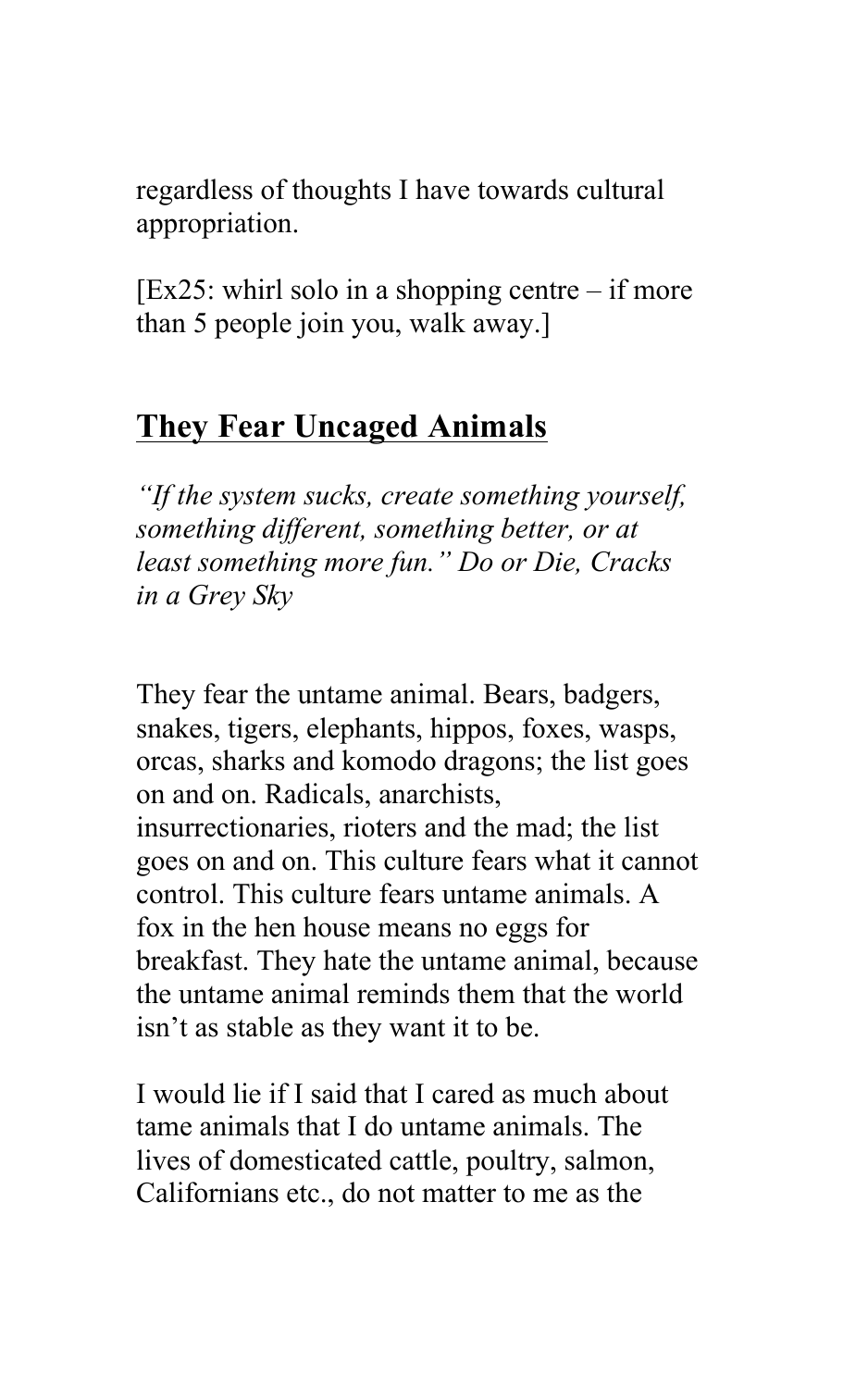lives of sparrows, wild bees, pine martens and those who live on North Sentinel Island. This is not out of any cruelty or unkindness. I'd love to be able to care for domesticated creatures as much as I do wildlife, as they are violated by Leviathan too. I just don't.

Rewilding has involved me shifting my value from the human, including slaves to humanity, to the unhuman/wild. I love untame animals.

[Ex26: take a walk in the countryside, opening gates as you go – obviously not on to any roads that pose a risk to non-humans.]

# **You Cannot Control Brilliant Art**

*"Nothingness lies coiled in the heart of Being like a worm." Sartre Being and Nothingness* 

Enrico Baj's painting "Fire! Fire!" contains the image of a (non-)humanoid animal with crazed eyes, seemingly running through woods away from flames that are outside of the boundaries of the canvas.

Ibdes in Aragon by Andre Masson shows 2 roosters blended into the landscape of a land that appears both full of fire and blood.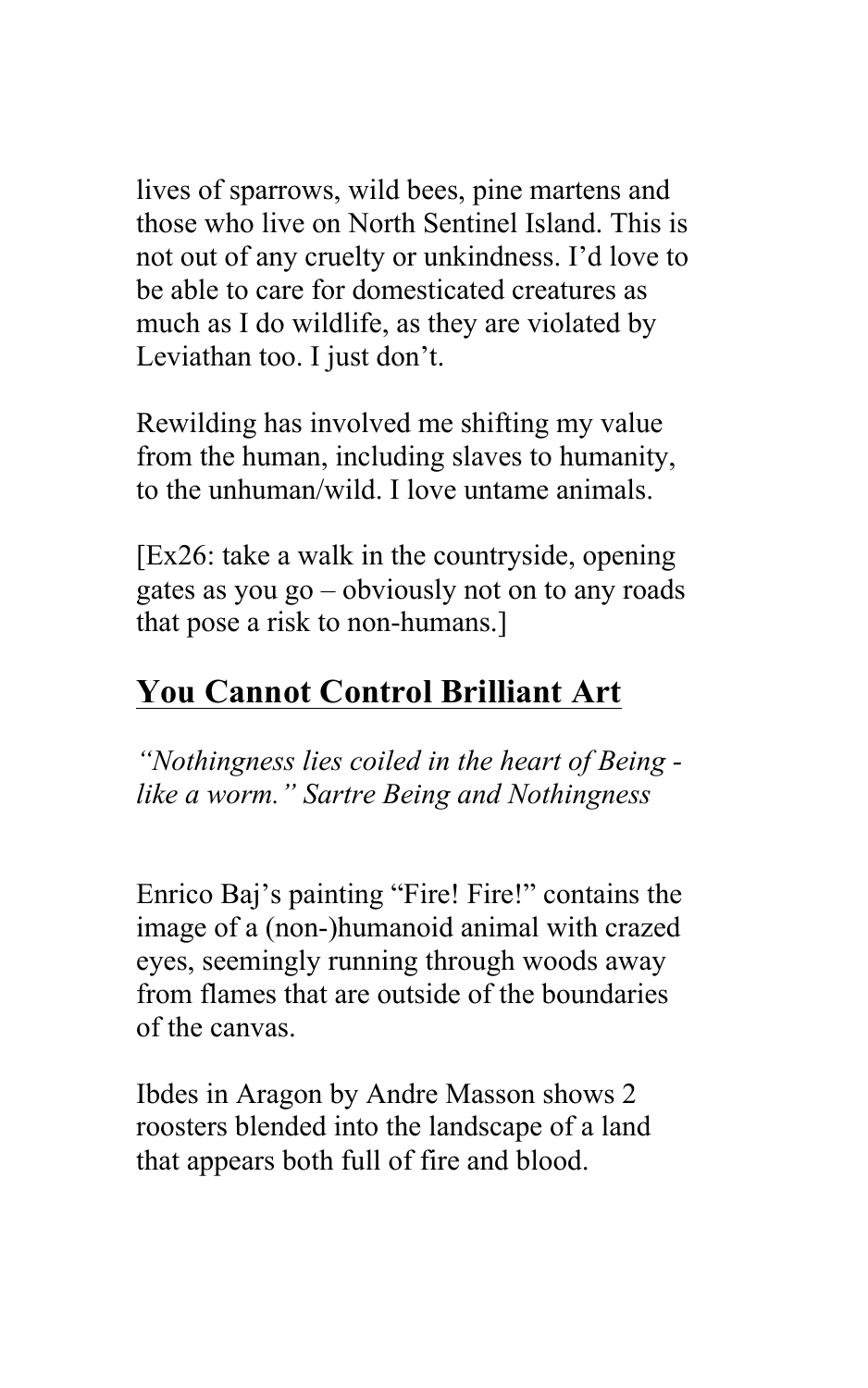Robinson Jeffers inhumanist poetry takes the non-human to be the focus of his words, as he casts humanity almost completely aside.

Queercore band Gay For Johnny Depp's music has a savage fury throughout it – the album The Politics of Cruelty being a particularly anarchistic non-anarcho-punk collection of songs.

Untame aesthetics seem to be aesthetics that either appeal to humanity's inability to adequately control, or aesthetics that refuse being controlled.

[Ex27: organise an art and music festival dedicated to unrestrained creativity.]

### **Untame Creation**

*"In Western Civilization, our elders are books." Snyder, The Practice of the Wild* 

A man and a woman fuck all night long. It is passionate. It is loving. It is sensual. It is everything good sex is.

Skin on skin. Lips touching lips. Moving across the bed in exquisite ecstasy.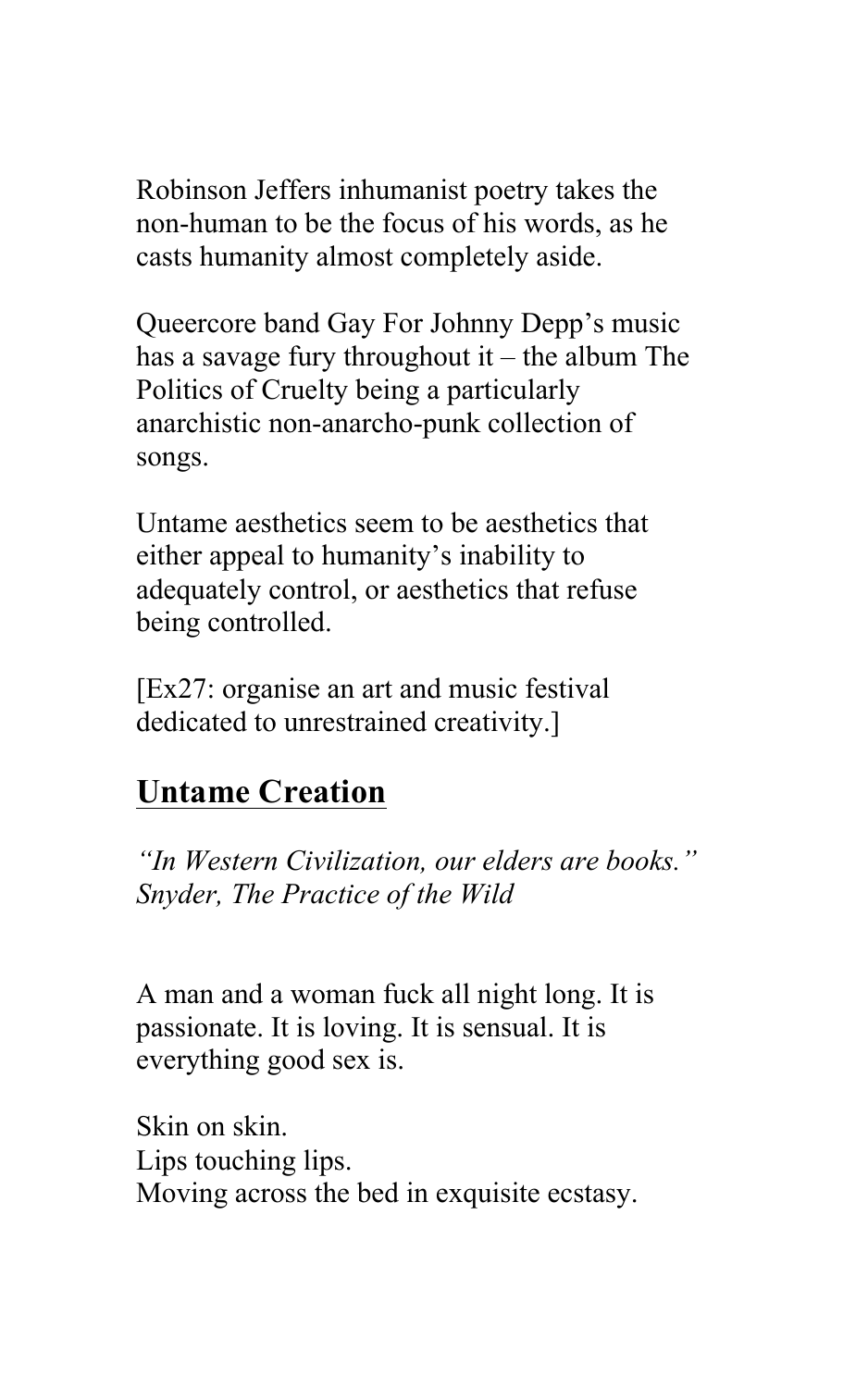They aren't being-Human. They are animals being-Animal. This isn't a civilised act. This is free love.

9 months later, they hold a child in their arms.

This is a type of untame creativity.

Acts of life that defy domestication are untame creativity.

The regrowth after a forest fire.

A woman who spray paints "smash the patriarchy", where she knows it will not be missed.

Untame creativity is a creativity or refusal and of love – maybe even a love of refusal!

[Ex28: parent a baby and send a photo to a morally enraged anti-natalist, with a note detailing that you have rejected their pathetic hedonist morality.]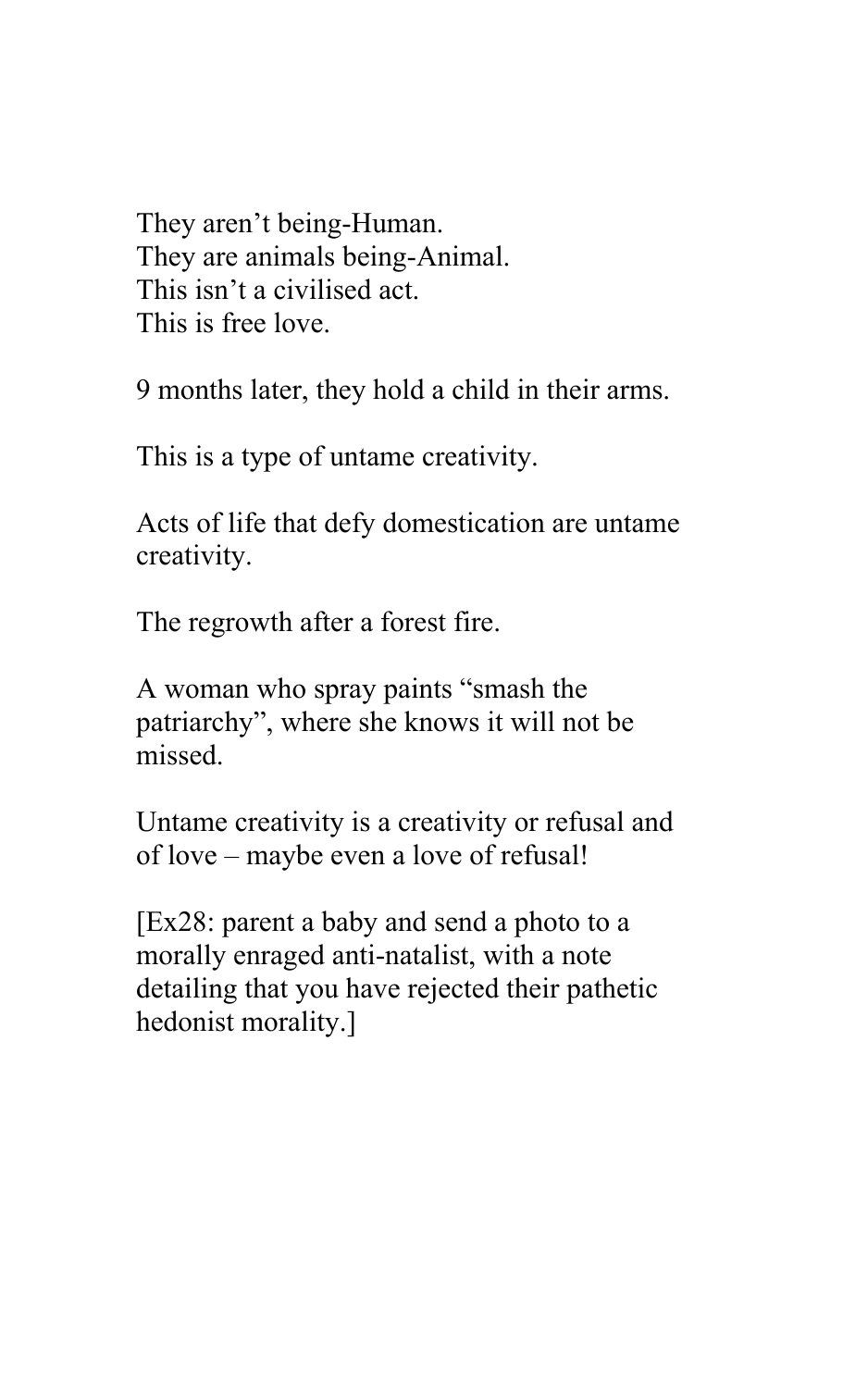# **Bird Song Rebellion**

*"For me, individuality is a weapon." Flower Bomb, Decomposing the Masses: Towards Armed Individuality*

Every day I hear birds singing directly outside of my house. Mostly sparrows, some great and blue tits, pigeons, blackbirds, chaffinches and robins, and occasionally I hear crows. Their music is an untame symphony, an anarchist melody.

We do not (really) know what their songs are saying, or telling us.

I like to think that they are screaming at the earth ruiners, in revulsion, while in the same moment playing some kind of game.

Whatever the case, they sound beautiful.

[Ex29: play guitar, banjo, mandolin or sitar and join a symphony of birds.]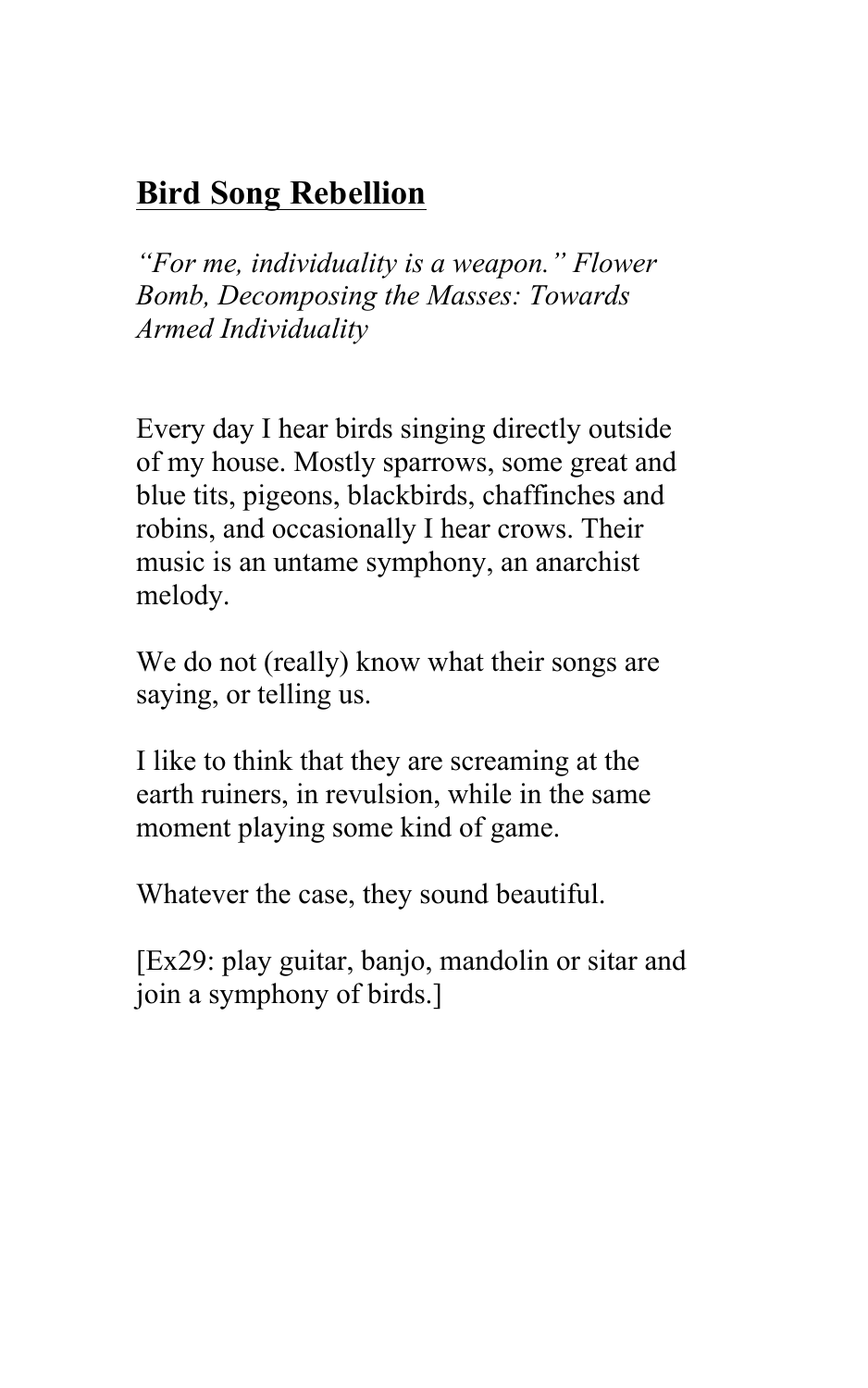# **Poetic Abandonment**

*"There, where trees flower, and springs flow, for there is nothing again." T.S. Eliot, Ash-Wednesday* 

What reason do anarchists have to care about poetry? What could poetry have to do with environmentalism? How does poetry have anything to do with radical praxis?

Historical answers aside, and avoiding writing out a list of poets, poetry's role in the struggle to resist this culture seems obvious to me.

Activist friends, especially those who have ties to political parties or who identify as Marxists, have told me (through words to this effect – though very politely) that poetry is a waste of time. My response is usually to point out how epically a disaster every Marxist revolution has been, or how meaningless voting is – which has not yet been refuted.

Poetry isn't useful, in the sense that we think of cars, laptops and ploughs being useful. If all the poets died, this culture would keep on going.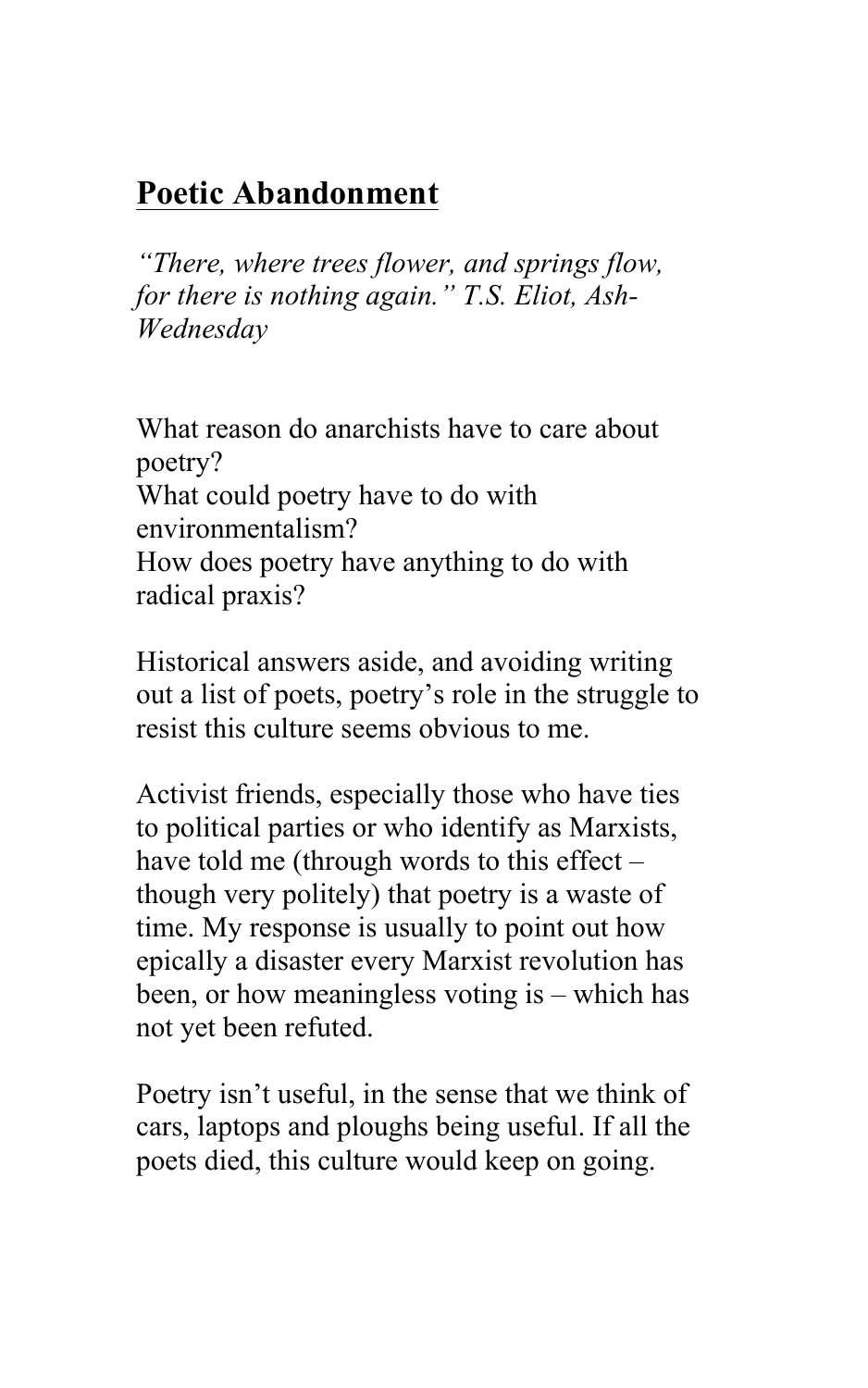There is a quality to poetry that is entirely decadent, or even degenerative. Even the most bourgeois of poets signify something of cultural decline, of having lost something considered normal to the moral sensitivities of the culture at large. The debauchery of poetry stands at a distance to culture.

Poets are abandoned and abandon. Poets depart from society and society exiles poets, even if it is only to the pages of books or theatres.

Oscar Wilde – a hero figure of mine since I was 17 – knew what it was to be abandoned, after his abandonment of Victorian civilisation, as a homosexual, became discovered - (ok, perhaps a bit of history). I wonder what Wilde would write of if he were here with us, sharing the experience – the name given to a mistake, according to Wilde – of the collapse of the biosphere, as we lie in the gutter of technoindustrialism.

To me, Wilde exemplifies what is valuable in poetry and poets – while remaining a failure in many ways.

Poetry reminds us of what lies behind and underneath our masks. Poets remind us of pointless actions – that is actions that are inconsequential to the running of this machine.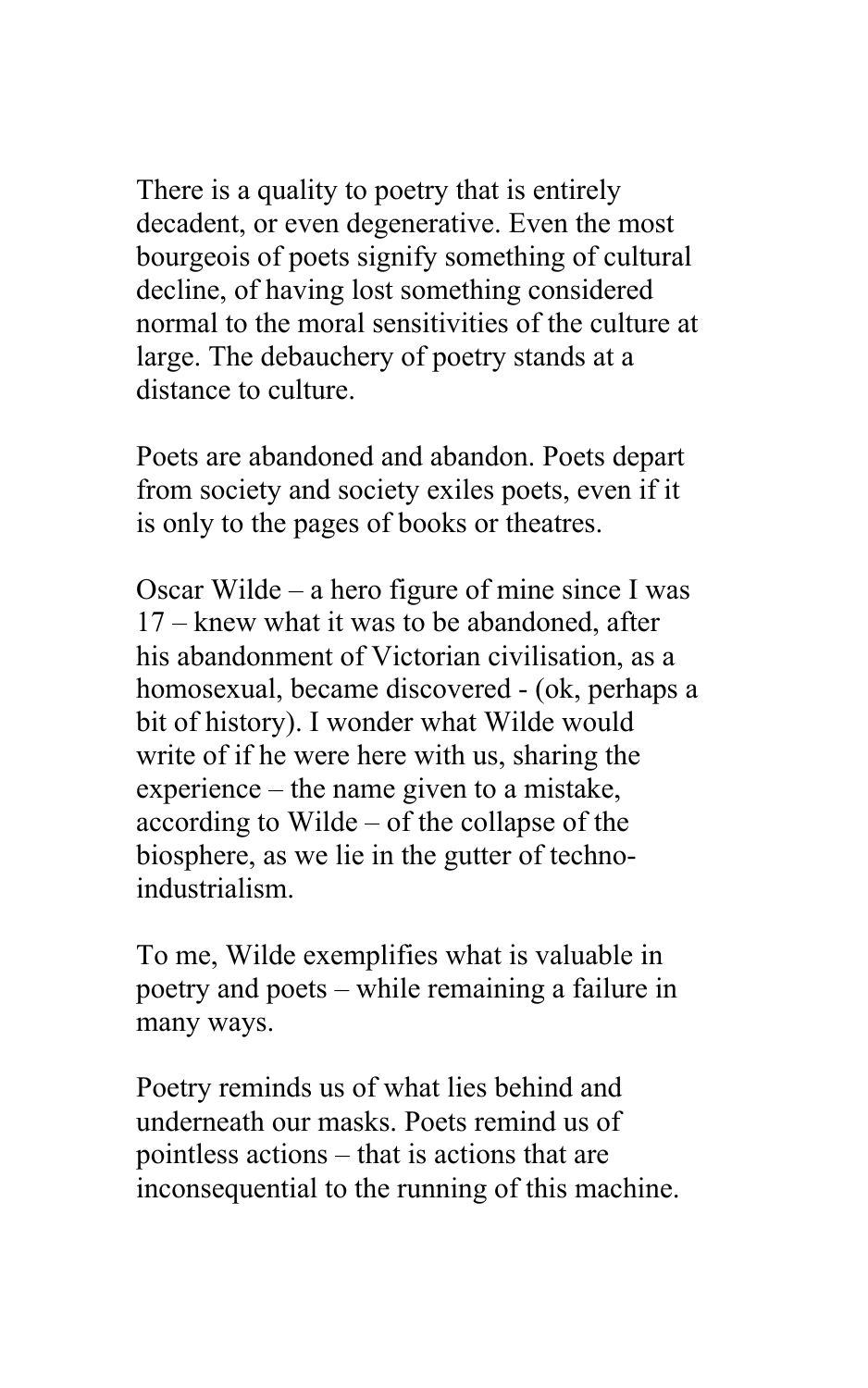Which is why poets both abandon and are abandoned.

If abandoning this way of life and seeking to be abandoned by this culture holds no relevance to anarchists, environmentalists and radical action, then what fucking does?

[Ex30: join the night forest cell of radical poets and write raw savage poetry.]

# **I Love What I Cannot Say**

*"Desire, not specifically homosexual, is the tendency within society which also figures its undoing." Baedan #1* 

I am in love with the ineffable.

I just am.

The beauty of the paradoxical brings feelings I just cannot describe.

I love the gentle destruction of the rain.

I love the brutal creativity of the parental songbirds, as they bring their babies food that they have hunted.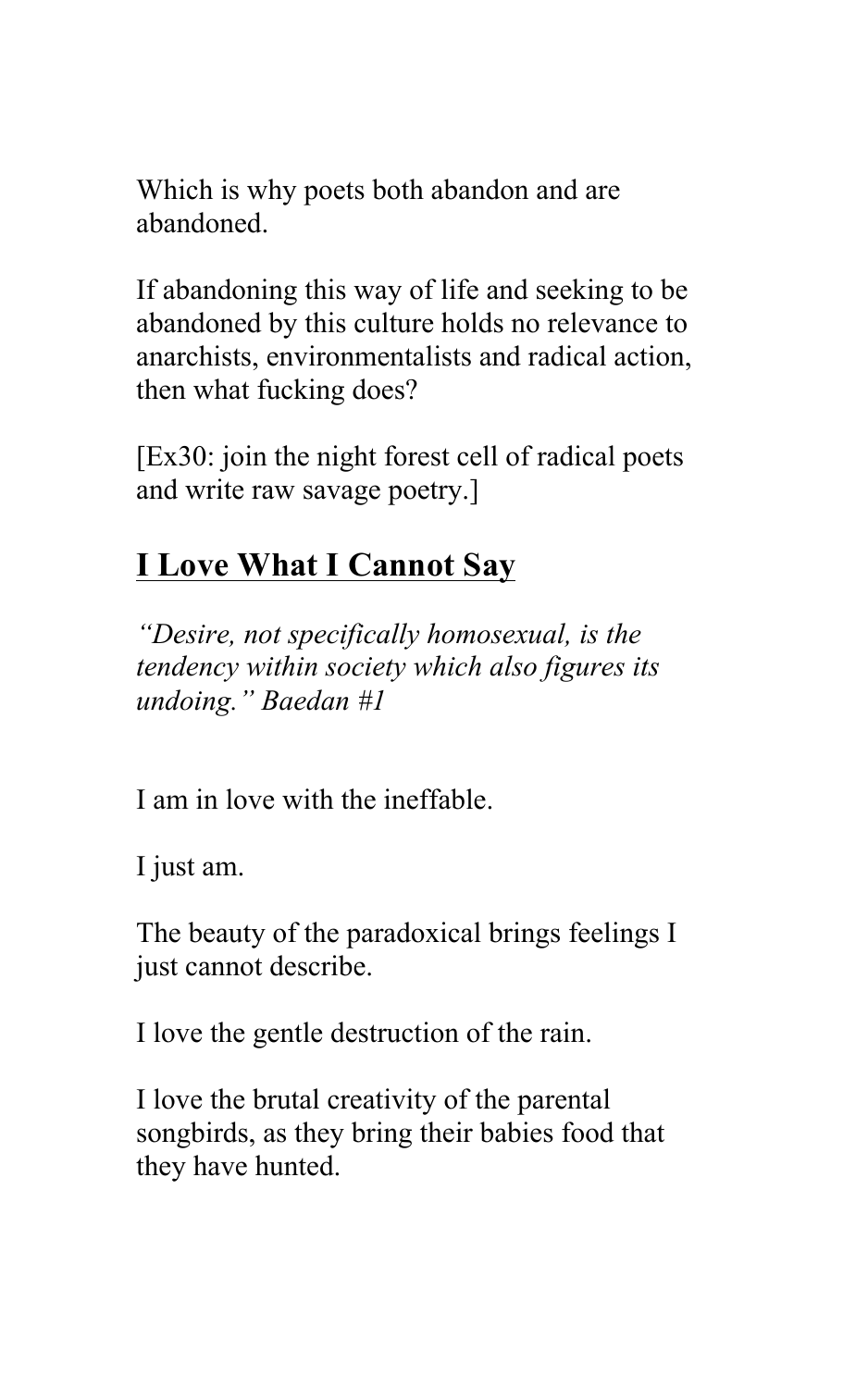$[Ex31: state into the eyes of a wild goat - if it]$ stares back you will be visited by Pan.]

#### **Rituals Make Me Cringe**

*"The plague of domestication has reached into every wild space, and the lines of colonisation have crossed us more times than we can count." Serafinski, Blessed is the Flame* 

I have an instinctual distrust towards theurgic practices, and am continually perplexed as to why those interested in mystical experience turn to them. Why would specific rituals, recipes and performances bring you any closer to the ineffable? That they can be encoded into the doctrines that lovers of the occult fetishize negates their status as mystical experiences.

Chaos magic, as an approach to radical semiotics, is undoubtedly fun. But theurgic (re- )constructionism taken seriously strikes me as a means of further alienating yourself from the immediatist mystical pursuit of primordial anarchy – the pursuit of absolute liberation, which might be an absurd pursuit (as equally absurd as any other), but is still at the core of my feral desire.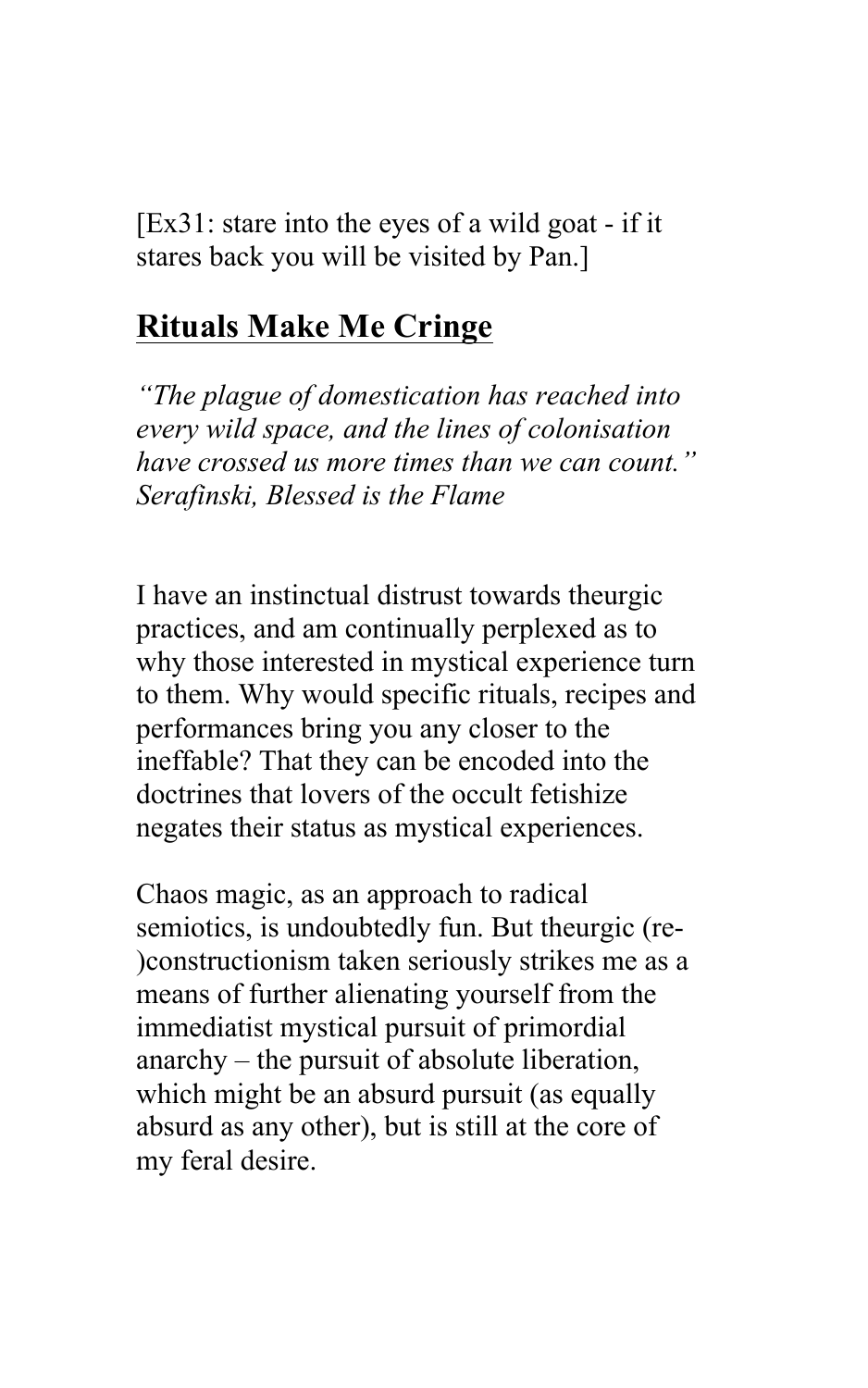[Ex32: consult tarot cards while reviewing the news, being sure to use your findings in debates.]

# **I Am No-Thing And Free**

*"Fighting for this, we attack the average, deny the universal, and nurture the anomalous." Crimethinc, Expect Resistance* 

When I encounter myself in the space that is the world I am immersed in, I find myself caught in a dramatic paradox. The paradox is characterised by absence and presence.

The absence is the Nothingness that Sartre found leaves open the space for radical freedom. In this absence, there is nothing to restrict me. I am an unbound aperion. There are no boundaries to the world.

The absence is liberating. There is no state, no market, no cages – it is anarchy.

Presence, while I have contrasted it with absence-as-freedom, is not restriction, control, or authority. Presence is the affection Spinoza wrote about in his advocacy of radical monism.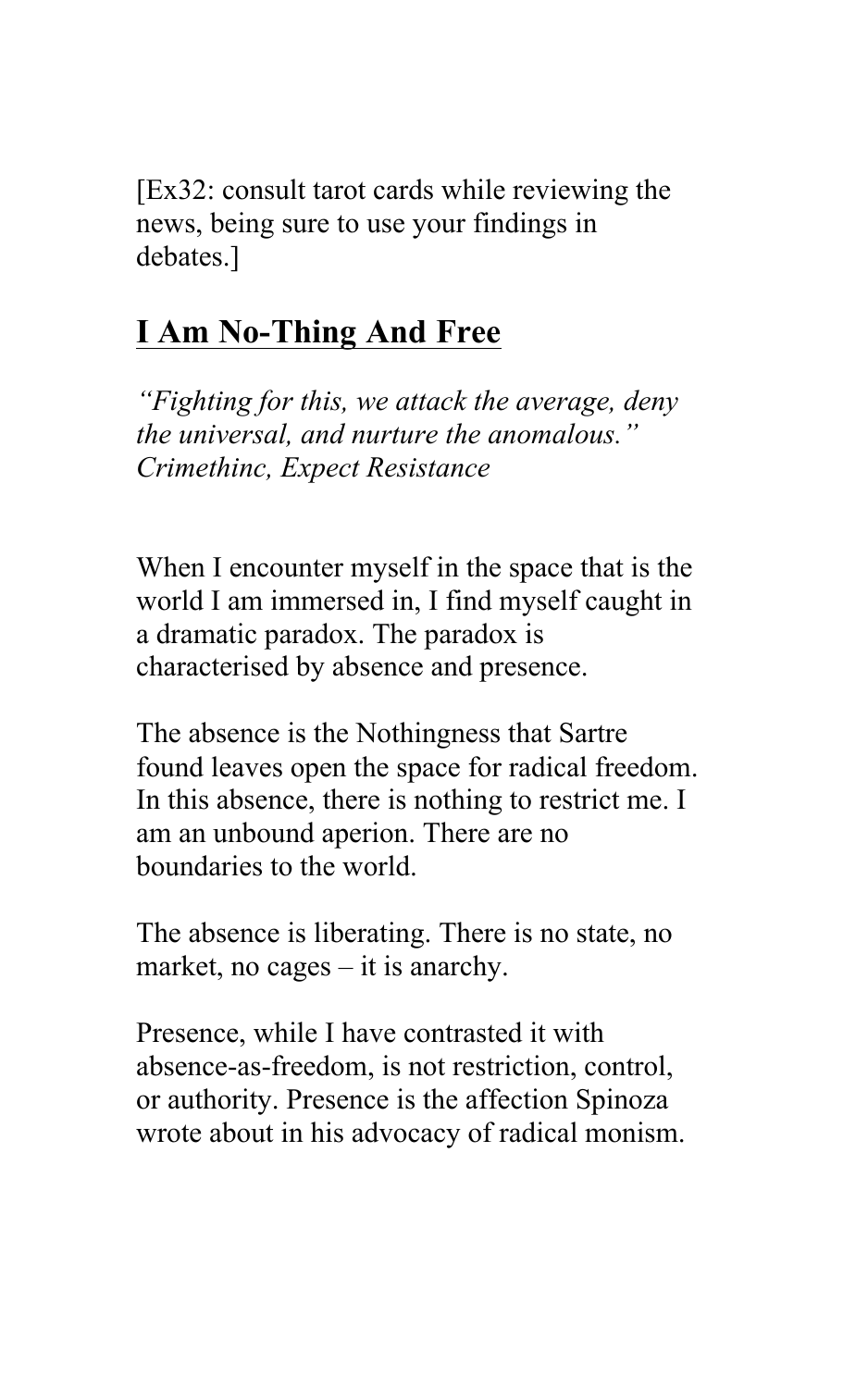Affection impacts what Spinoza called "passions" (desire).

My desires are impacted by the presence of the world. They are impacted by trees, bird song, television, advertising, smells, tastes, flowers, the news, books and everything else that I encounter within the world. My desires shape my relationship to the world as I encounter it.

The presence of the world is strange to encounter. I am left horrified and inspired by this world that I encounter. Horrified by clear cuts, caged animals, cities with unbreathable air, starving children, brutalised women and other ugly faces of this culture. Inspired by the wild beauty I encounter, by the will to revolt I see, and by simple everyday moments of joy I experience and other aspects of life not caged by this culture.

There is a paradoxical anguish that goes with this first paradox.

Radically free, yet caught in the presence of this culture whose presence affects my desires. This anguish is what undoubtedly most anarchists experience, when they find themselves encountering the state. But it goes further than politics – which anarchism rarely(/neverbasically) goes further than.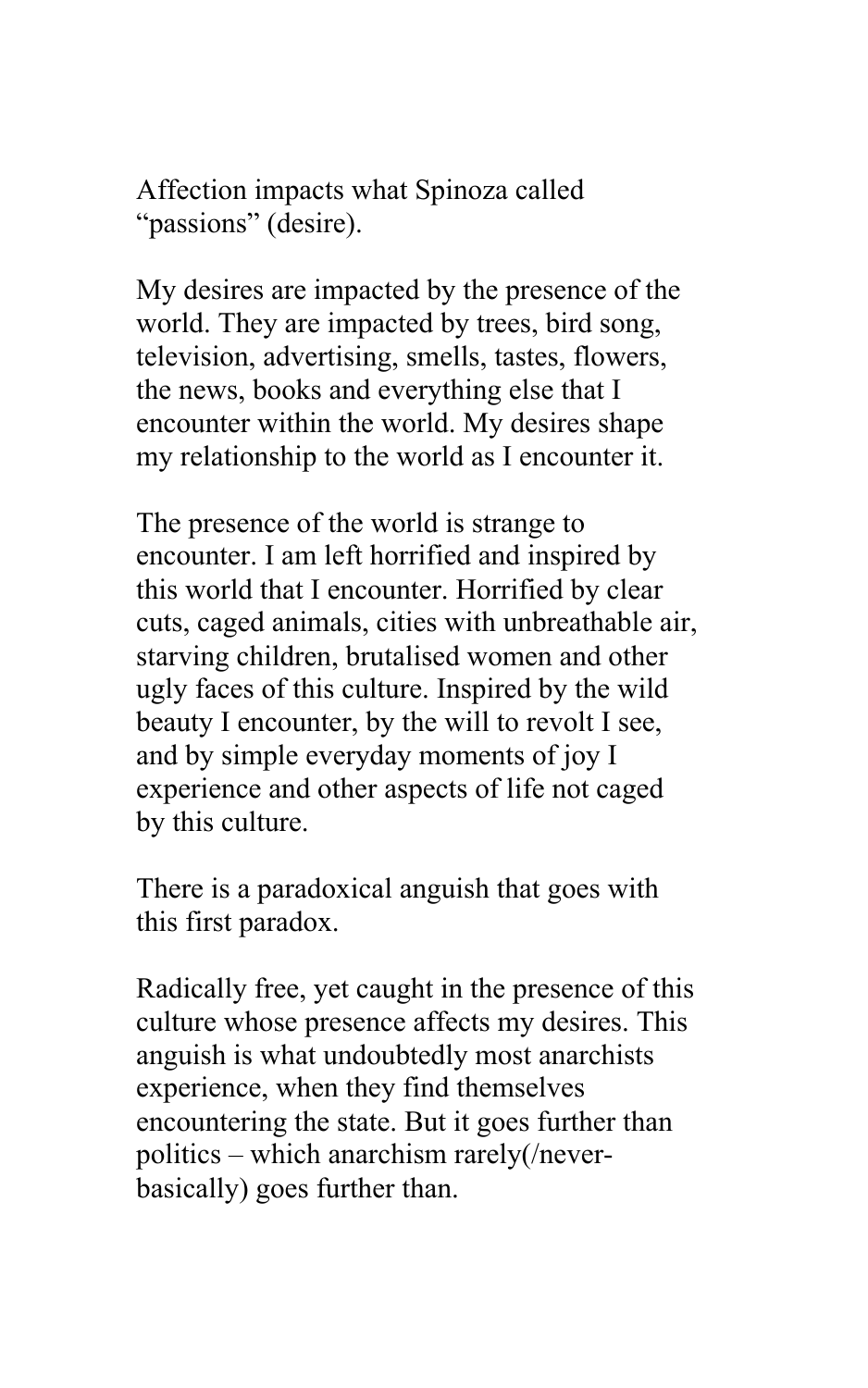There is a further liberation that goes with embracing this anguish. It is an absurd liberation that defies language, rationality and explanation. It is one of those experiences that, if you haven't experienced it, you simply will have nothing to draw from to understand.

Real presence is right here and now. As far as the privileging of the metaphysics of presence over that of absence goes, for anarchist and other radical discourses; the overlooking of metaphysics of absence – the absence of the state, the market, the father, the patriarch and so on – has perhaps been the greatest limit to liberatory endeavour.

The authority which seems to me to hold most presence seems to be that of technology, as you can hardly turn your head anywhere right now without encountering some technological apparatus.

Most of us can only share in the experience of presences that have been brought to us by the spectacle of hyper-reality, brought by the advanced technologies of this culture. People are brought together by technology. Socialists and greens struggle principally to keep technological production going, as they desire it.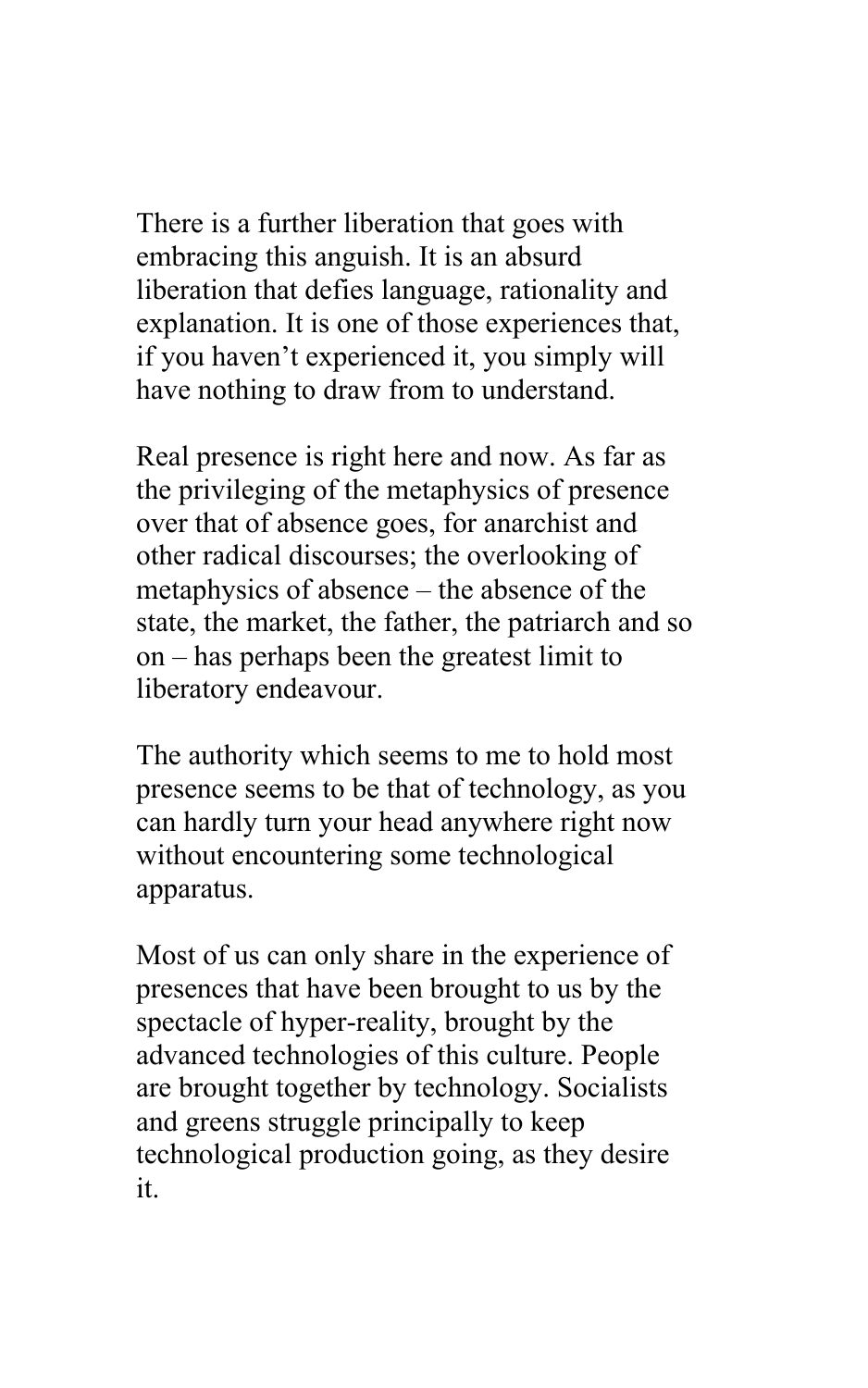Experience of the world is very much directed by this culture – the Machine that is Leviathan. That technology mediates experience has been repeatedly acknowledged by philosophical tendencies like existentialism, as well as by radical tendencies like naturism and primitivism.

Philosopher and sociologist of technology Ellul stated that where you find technology you lose the mystical. My experience is that this is true.

Technology limits my experience; mystical phenomenon takes me to the limits of my experience. Technology feels like death; mystical experience feels like life.

[Ex33: attack something horrific and defend something beautiful – keep it simple.]

# **Animal Liberation As Mystical Experience**

*"Rather than adhering to these strict rules, we felt free to communicate our individual desires ..." Baba Yaga, From Identity to Individuality*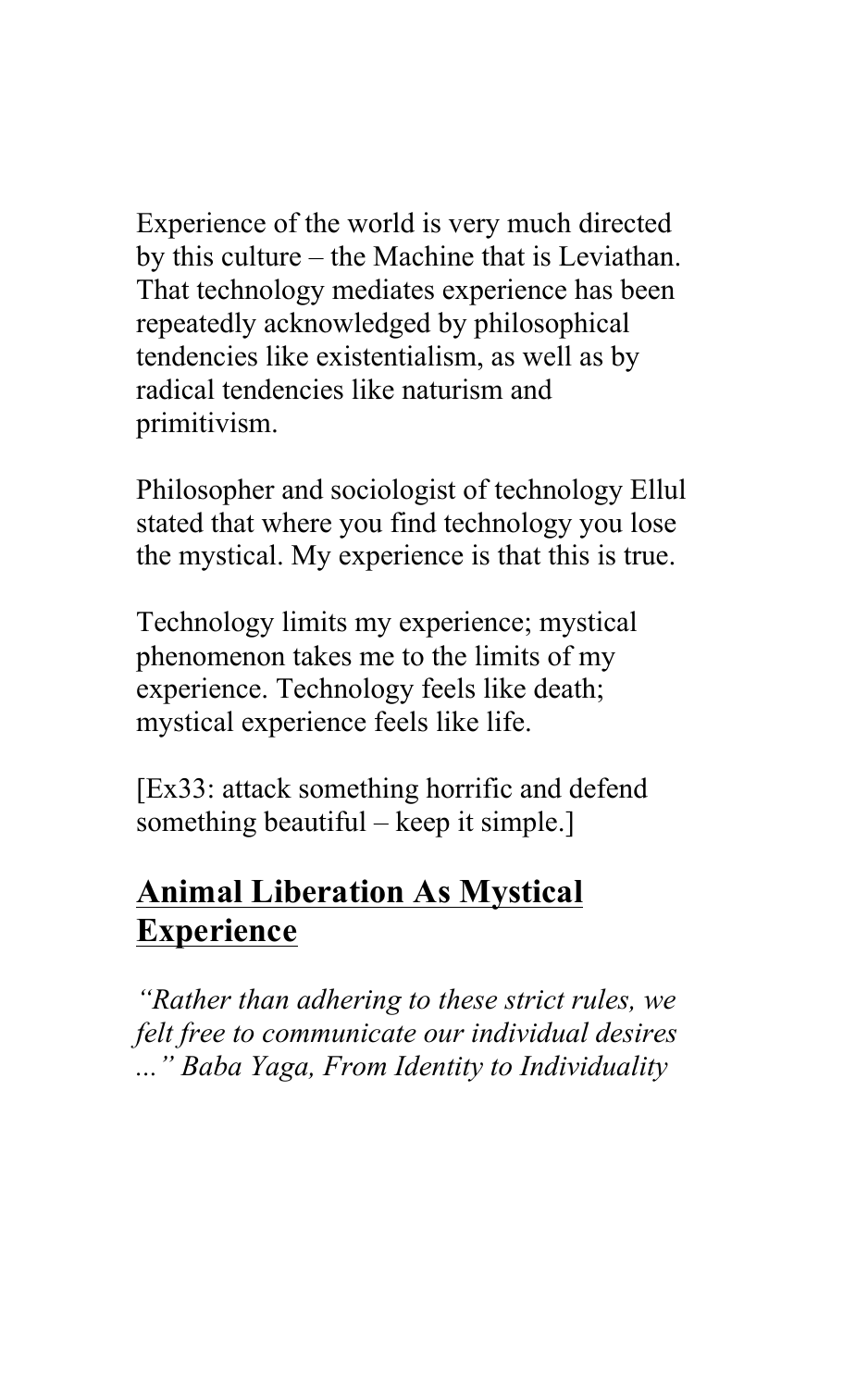During my mid-teen exploration of pagan thought, through a very neo-pagan wiccan practice – probably entirely different from what Elani or Wildermuth would consider to be actual pagan practice, but whatever – I was always perplexed by the idea of a familiar. The idea that a rat, cat or raven could aid a practitioner in their metaphysical magickal activities seemed bizarre.

It wasn't until many years after I had abandoned this practice that I came to realise what a familiar signifies within the theatre of the ritual. A familiar is like a rope that you've tied one end to a tree and held on to the other end as you have gone wandering away from the tree. Familiars bring us back to our animal selves, reminding us of the non-human aspect of personhood.

Midway through my venture into wicca a "white witch" told me my spirit animal. If you were to ask me today what I'd imagine my spirit animal to be, it wouldn't be what she said. When discussing my becoming-animal I almost always state that I am becoming-badger, due to my love of the species. But if I were to state what animal would be my current spirit animal, I'd likely say goldfinch, sparrow or maybe a house martin. She, unsurprisingly, gave me the neo-pagan cliché that every teenage wicca would hope for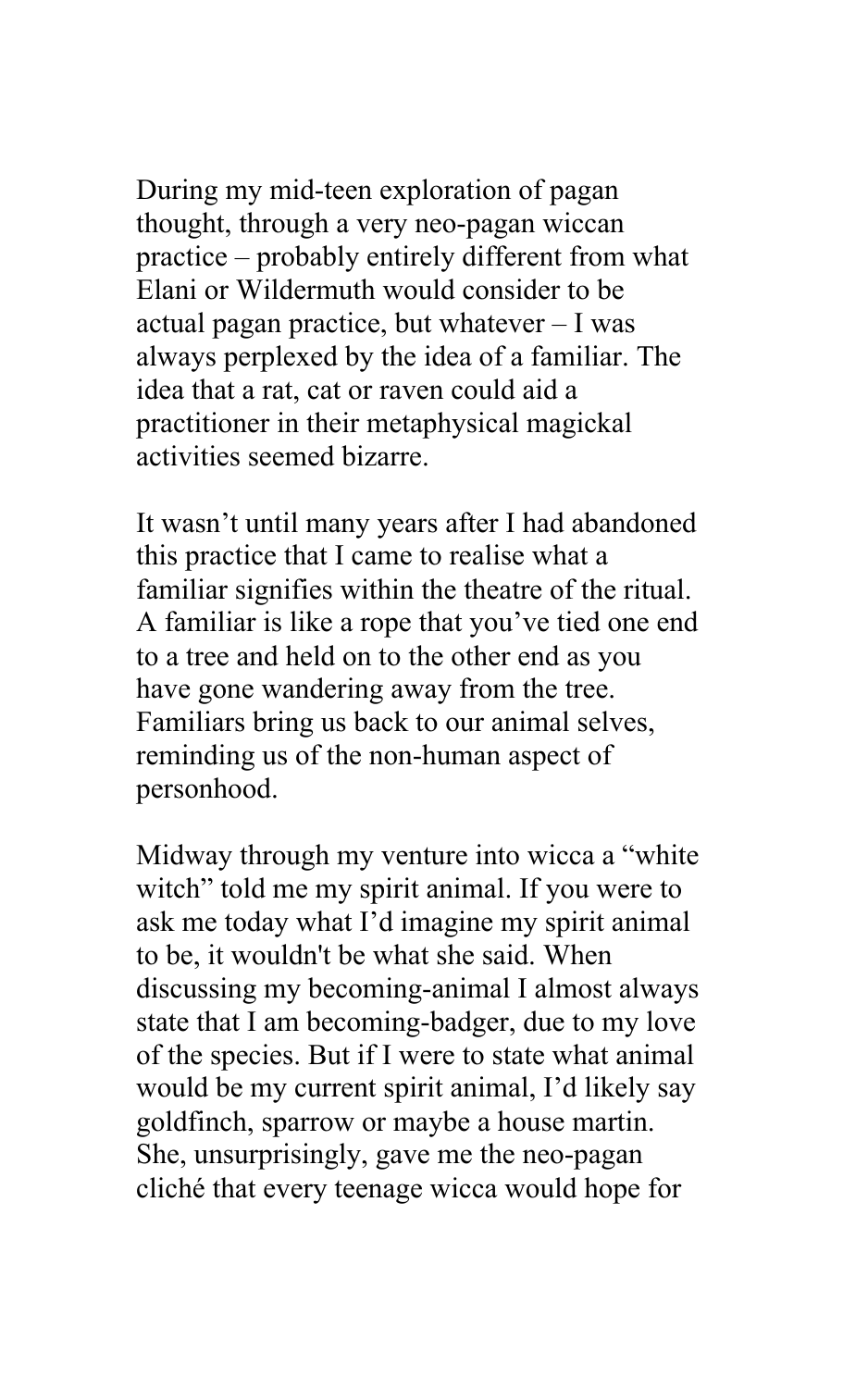– the wolf, whose obvious symbolic significance of being the non-domesticated version of Man's best friend.

Spirit animals signify that part of our Being that members of this culture repress, to follow laws of normalised behaviours, and other supposed limits and boundaries that come under the phantasm of "order" – the illusion of "chaos" as the other side of this bullshit dualism. This contains both the spectre of liberation – to use Stirner's term – as well as the trace of liberation – what Wilson/Bey calls the utopian trace.

Personal liberation, the reclamation of our lives, is a form of animal liberation – you are an animal (sorry humanists)! And animal liberation is a form of personal liberation.

My lone-wolf hunt saboteuring and ALF typeactivities have been a source of personal liberation, as each act of revolt immerses me within my primordial anarchic-freedom. I do not document these acts further than acknowledging that I am engaged in this type of action, as propaganda. Individualist eco-radicalism requires obvious personal safety measures, but regardless; the danger of these actions is a release; the rebellion they involve is liberating; and the playfulness they involve is fun!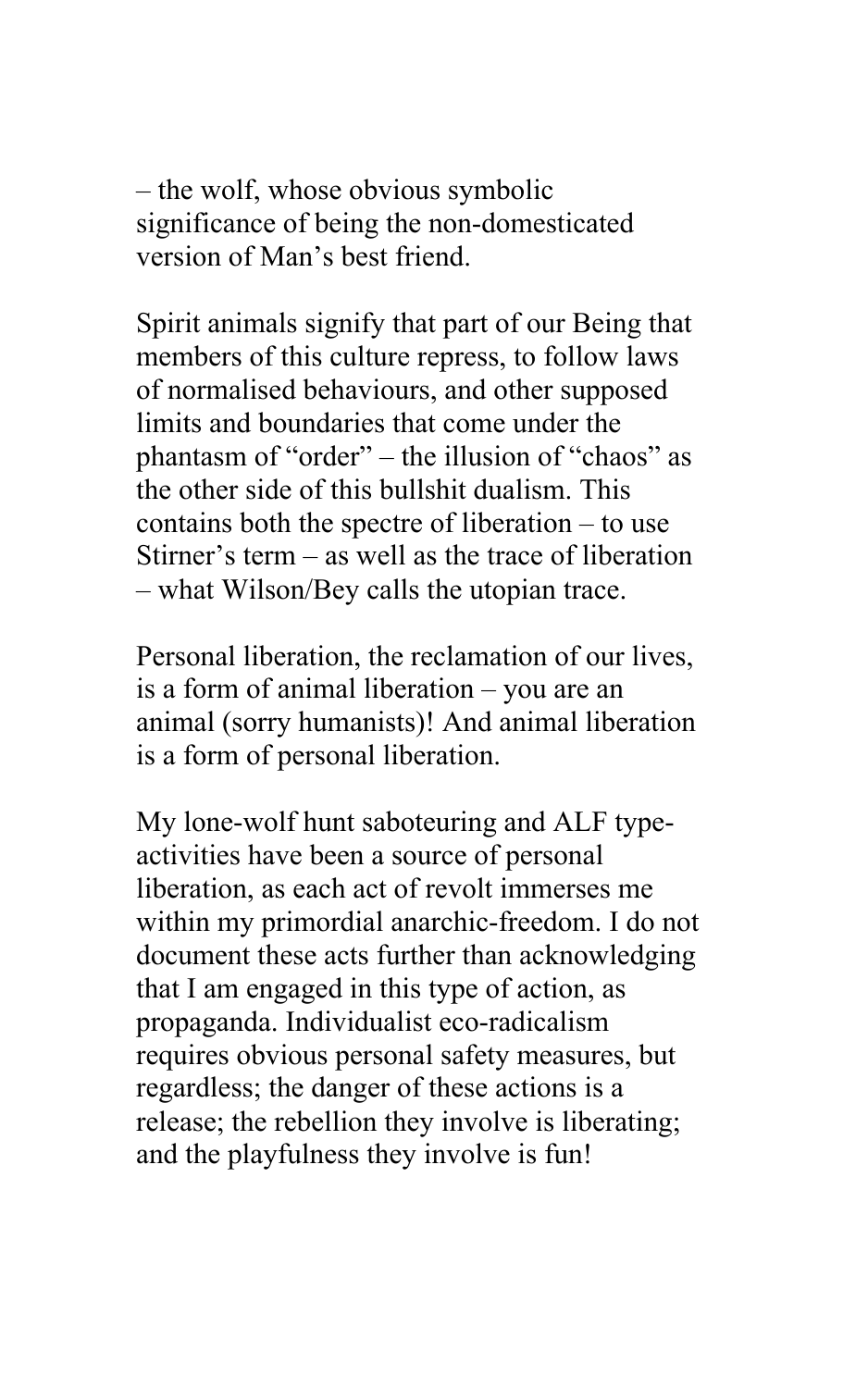[Ex34: deliver previously captured factory farmed chickens to sanctuaries that can care for them – or care for them yourself, if you have the means to do so.]

# **If You Meet Max Stirner On The Road, Kill Him!**

*"We need the tonic of wildness...At the same time that we are earnest to explore and learn all things, we require that all things be mysterious and unexplorable, that land and sea be indefinitely wild, unsurveyed and unfathomed by us because unfathomable. We can never have enough of nature." Henry David Thoreau, Walden*

Egoism, or rather my-egoism – and that of many Stirnerite-purists (who Stirner would likely hate) – is based in a radical-monist perception of the world. How I frame this is usually in the hylozoism of Ancient Greek Ionian physicalism – Heraclitus, Anaximander etc., - and Nietzsche's return to the flesh.

Radical monism is not a new concept to anarchist discourse – Bey/Wilson has used the term when discussing various subjects, including in his meditations on quantum theory.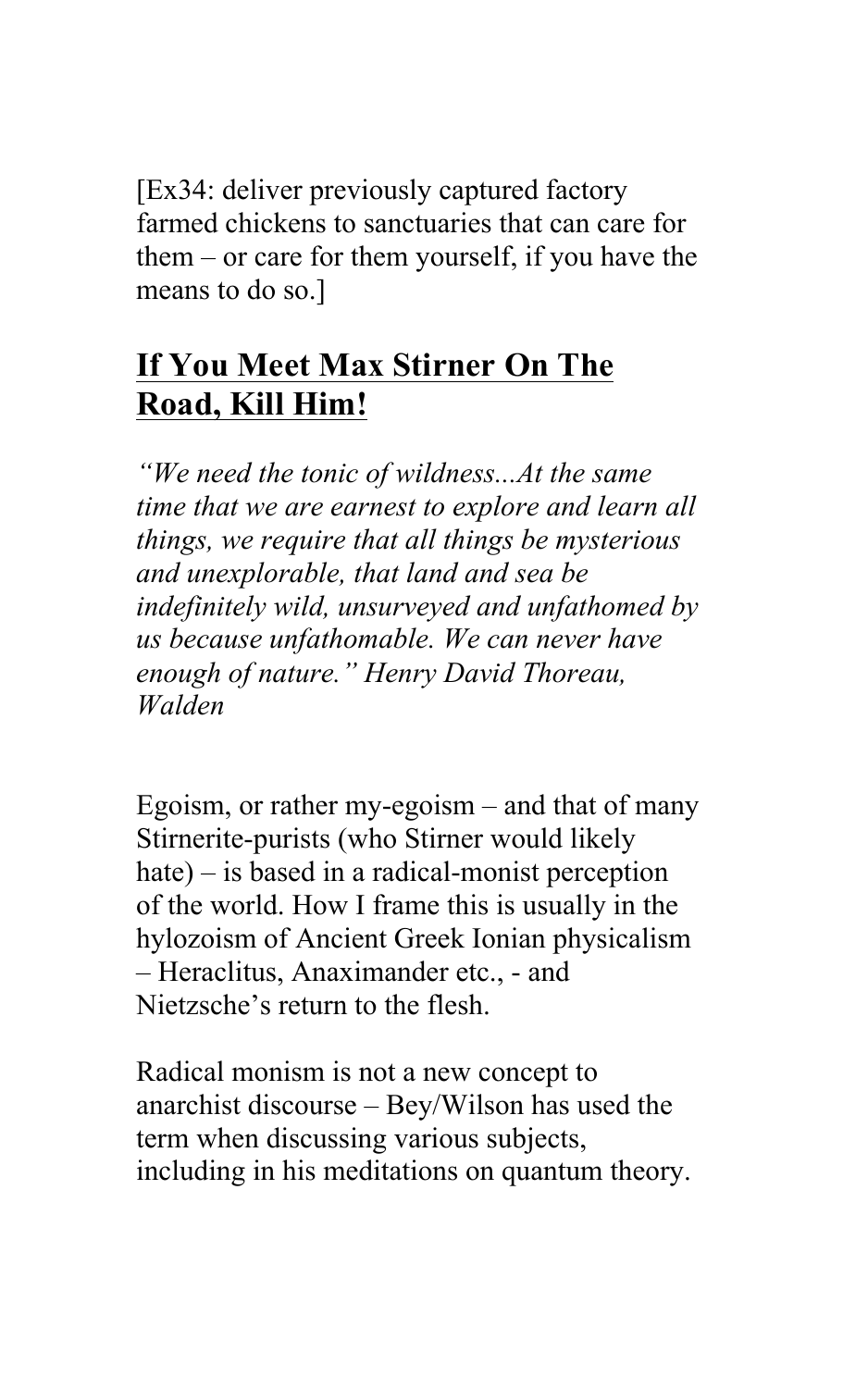Radical monism's relevance to egoist-anarchist praxis, or at least my praxis, is that it destroys both morality and immorality – there is no good or evil, just what is. The monist Shiva devotees' known as the Aghori – famed for their cannibalism (which I neither endorse nor condemn) – base their practice in embracing the world in its entirety, as everything is Shiva. I am not convinced though that, when you destroy morality/God, Dostoevsky is correct that this means everything is permitted. Shiva's feminine form is Kali, whose divine rage embodies the full power of creative-destruction.

Rage is an entirely subjective and personal experience. Fury and anger, like love and joy, are sensory-emotional valuations that reside in the bodies that we are. In other words, they are tastes/judgements that are called aesthetics.

Aesthetics is the way in which the world affects us, and how we affect the world – this is usually limited in conversation to just art, but we all know the beauty of a sunset and have all been beautiful to someone. Radicalism involves embracing that the world affects us and is an attempt to affect the world – I'm immediately reminded of Camus's call to "create dangerously".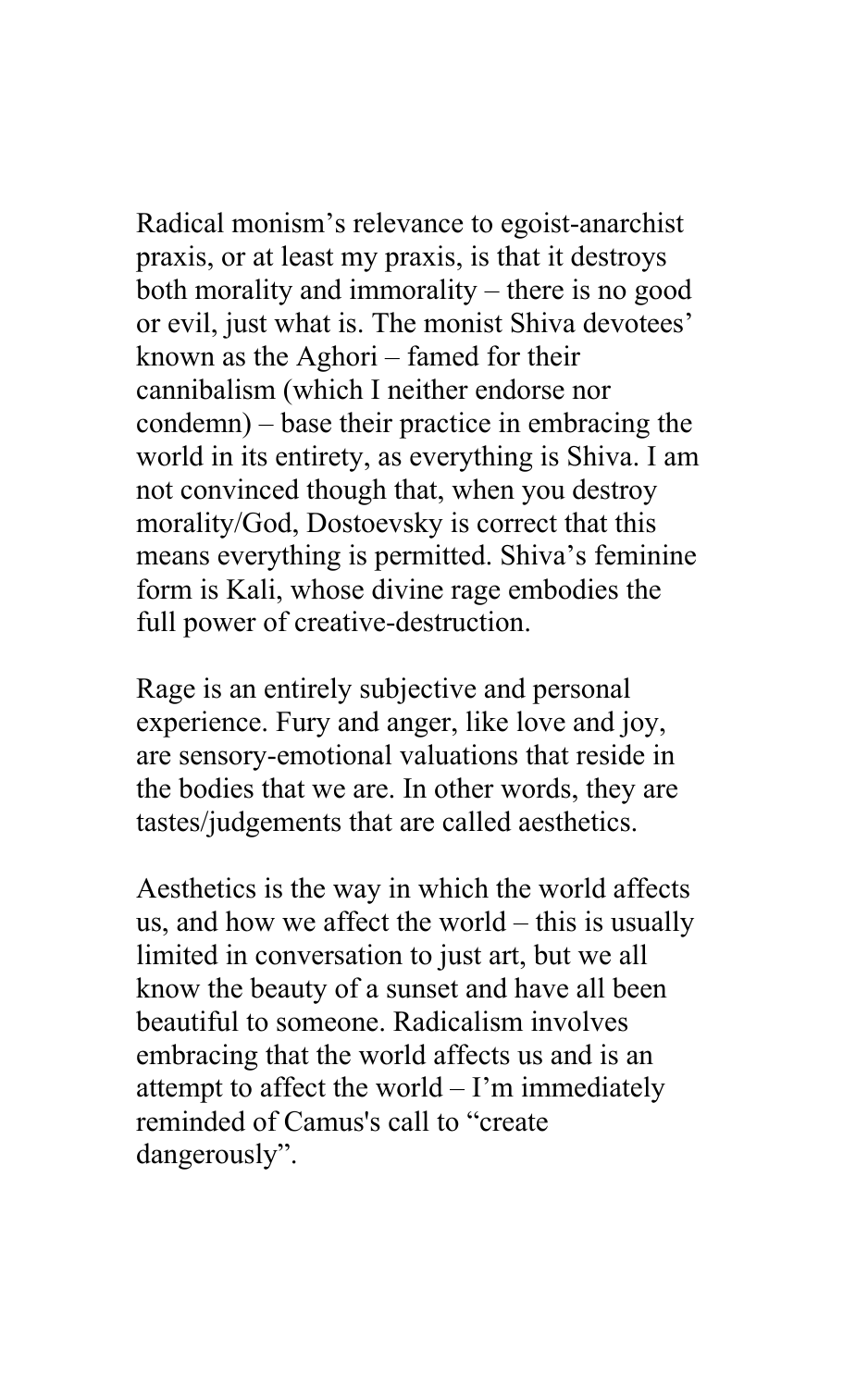Anarchist radical monism is embodied in the Immediatist project – another term gifted to us by Bey/Wilson. Immediate revolt. Immediate experience. Immediate freedom. Immediate affection.

In our actual day-to-day lives, I am sure that we are all practicing immediatists. My meditations on immediatism are drawn towards antitechnology praxis – my aesthetics are my uniqueness – my property, in Stirner's sense – but you might share in this. How you affect the world as it affects you is your process.

[Ex35: set up a shrine to Shiva, Eris, Dionysus or Tiamat, in a bank or post office, using forms and biro pens.]

### **They Won't "Get It"**

*"Most people do not really want freedom, because freedom involves responsibility, and most people are frightened of responsibility." Freud, Civilisation and its Discontents*

The mystical is ineffable, because language sets limits through demarcating boundaries.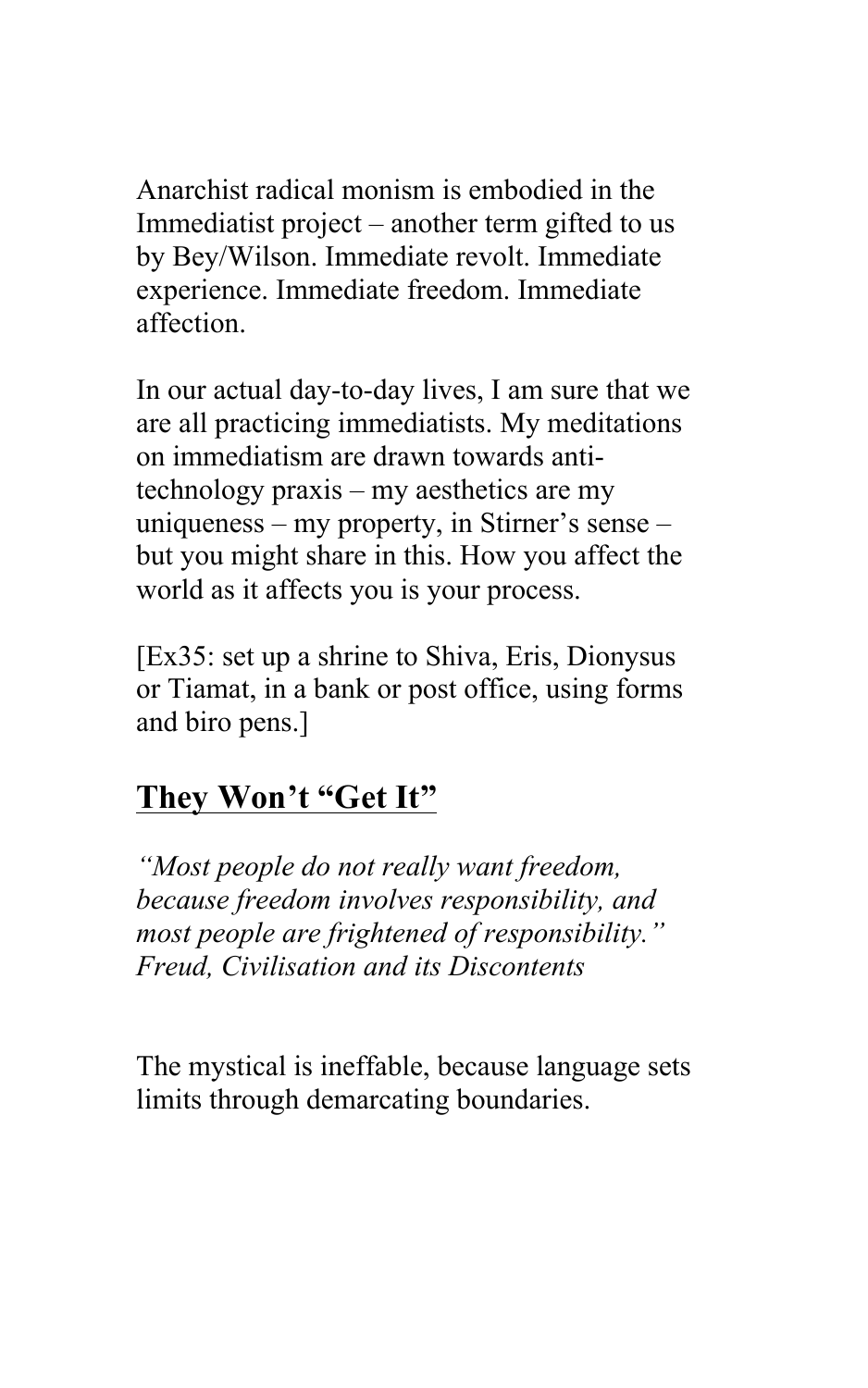Mystical experience is both the limit of experience and limitless experience.

Post-anarchist and primitivist anarchist conversation is an attempt to talk about what is beyond this culture's limits and boundaries – where power resides and subscends authority.

Don't be surprised if those who don't "get it" "don't get it" – their language limits their world (as Wittgenstein said).

[Ex36: let a conversation end with you not explaining yourself – be sure to have suitably frustrated the other participant when doing this.]

# **There Is Nowhere Else To Go**

*"Everything dissipates into ether and weightless rains. In the submerged quiet kelp-like crystals wordlessly emerge. Seas of indifference." Thacker, Cosmic Pessimism* 

We are taught to believe in a great cosmic dualism of the natural and the unnatural – the idea that humanity has succeeded in separating itself from the rest of the world.

Global warming and the existential threat from ecological collapse collapses this notion – one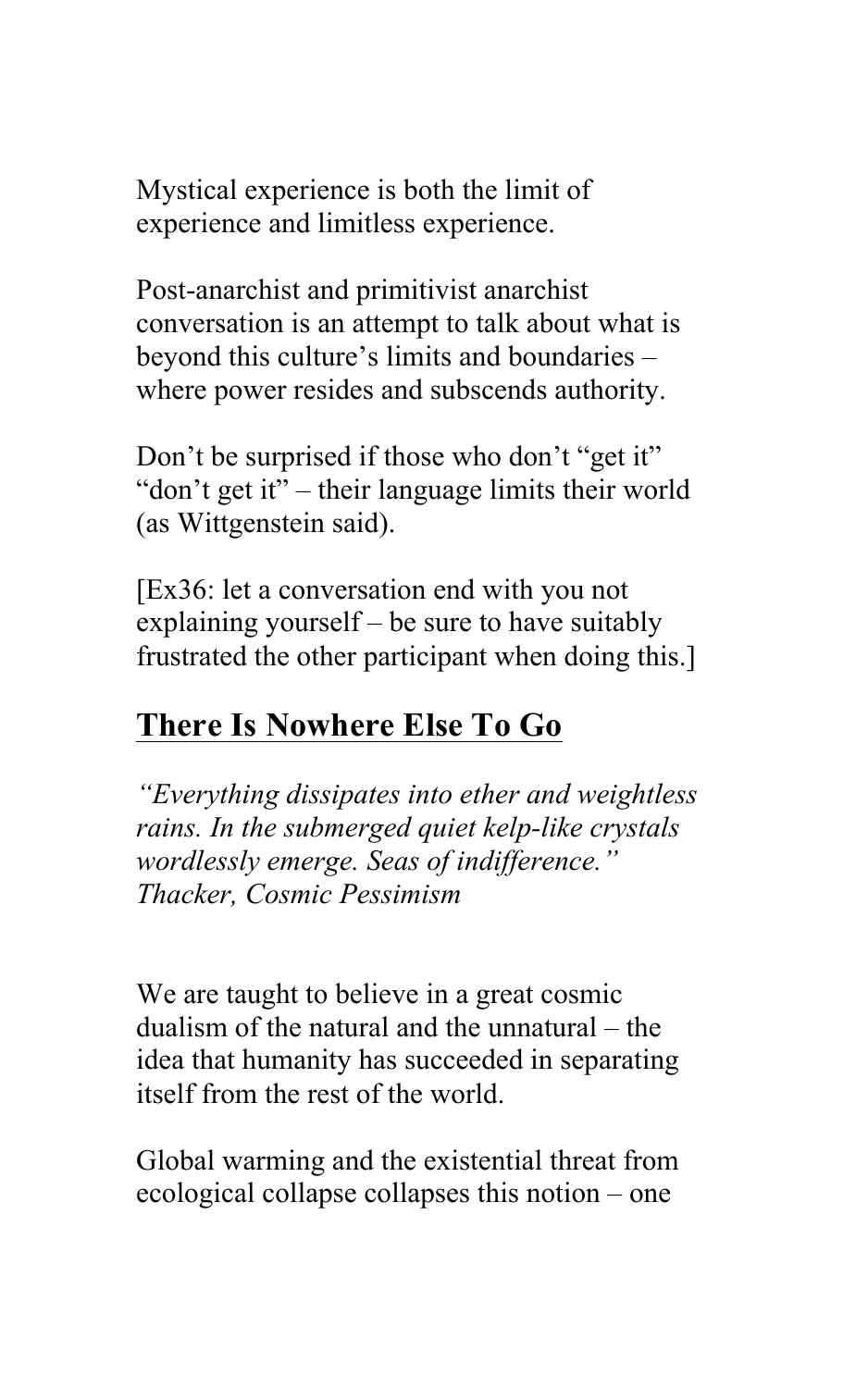of the reasons why the subjects are kept as an open dirty little secret.

Environmentalism, in forms that aren't politically reductive – the tragic awfulness of Green politics and techno-salvationism – at the very least suggests monism.

This is why environmentalism so often lends itself to spiritual, religious and mystical traditions, which seek some form of cosmic- "oneness".

[Ex37: create a map of ecological violation, on top of an atlas, using felt tip pens and crayons.]

### **I'll Only Vote For Trees And Badgers**

*"What had to remain in the collective unconscious as a monstrous hybrid of human and animal, divided between the forest and the city – the werewolf – is, therefore, in its origin the figure of the man who has been banned from the city. That such a man is defined as a wolfman and not simply as a wolf (the expression caput lupinum has the form of a juridical statute) is decisive here. The life of the bandit, like that of the sacred man, is not a piece of animal nature without any relation to law and the city. It is, rather, a threshold of indistinction*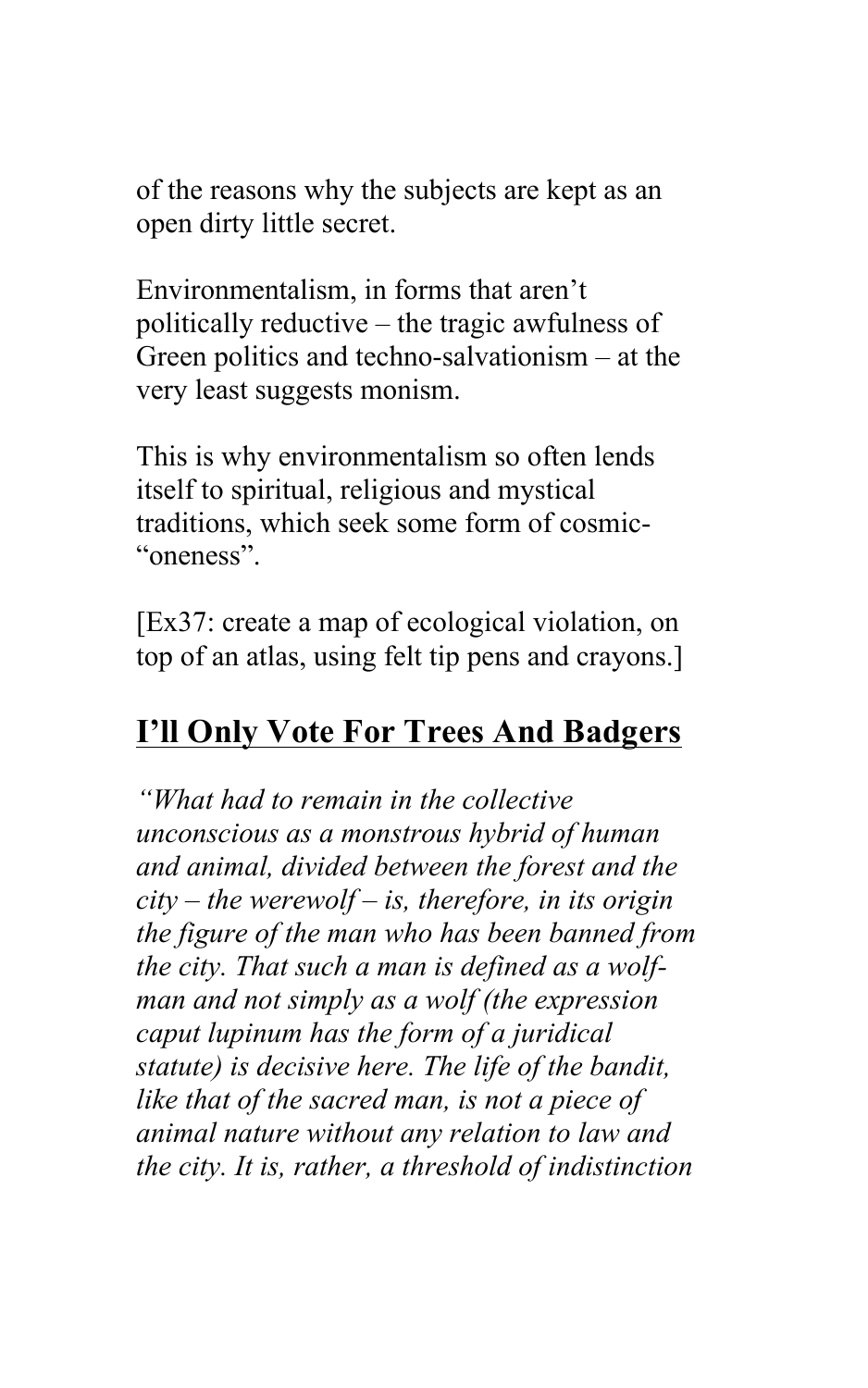*and of passage between animal and man, physis and nomos, exclusion and inclusion: the life of the bandit is the life of the loup garou, the werewolf, who is precisely neither man nor beast, and who dwells paradoxically within both while belonging to neither." Agamben, Homo Sacer*

There is an environment to the *polis*, in the same way that there is a body to a cancer cell. But the cancer cell is not of-the-body-itoccupies, in the same way that the *polis*, the city/urban space of (bio-)politics is not of the environment. As such, authentic environmentalism can only be anti-politics, in the same way that our bodies fight against cancer. Anti-politics is not non-politics.

[Ex38: buy a bunch of SIM cards, call the police once with each, informing them of various fictional criminal activities, as a means of ensuring they do not stumble across your ELF and ALF friends, while they go to investigate.]

#### **Subscendance And Collapse**

*"Folk anarchy is more than a dream, it is a way to describe what we are already doing today: how our projects and passions fit together...*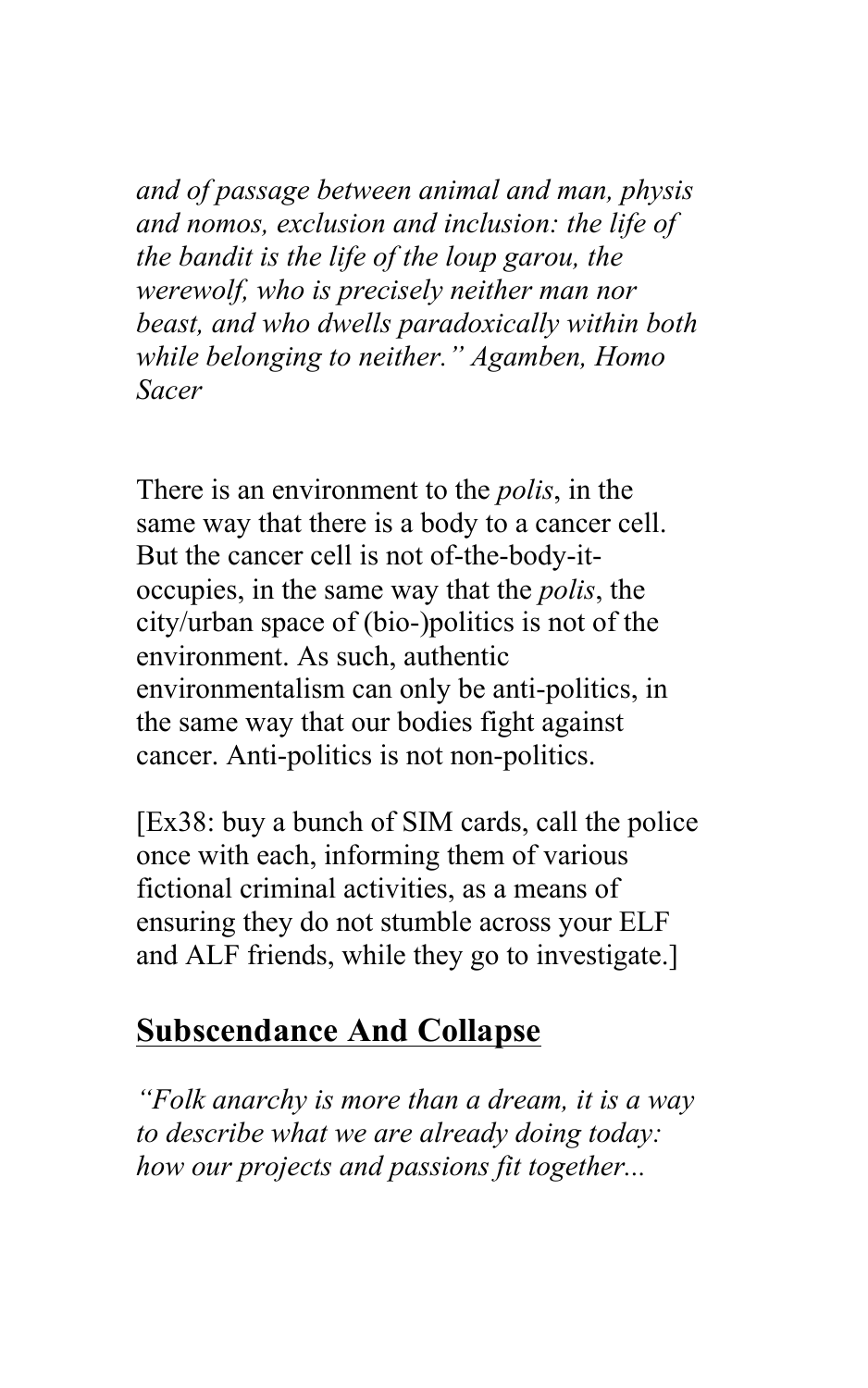*warts and all." Crimethinc, Anarchy in the Age of the Dinosaurs* 

Everything dies. That is just it; everything ends. Everything falls back to the earth – the gravitational eros, subscending into the earth, as our bodies collapse into the primordial abyss.

All attempts to transcend the world have brought us to ruin – capitalism, socialism, religions, industry, techno-progression, etc.

Transcendence is collapsing into subscendence, as the shit-show of politics, the affairs of the city who is married to no one, spirals into the gutter of its own ruination.

Environments are collapsing; the world is spiralling into an abyss, subscending into primordial anarchy. This culture can only be brought within the collapse – transcendence has continually failed, so why should it succeed now?

The collapse of the biosphere, which this culture never *really* left, is the collapse of this culture – cancer dies with its host.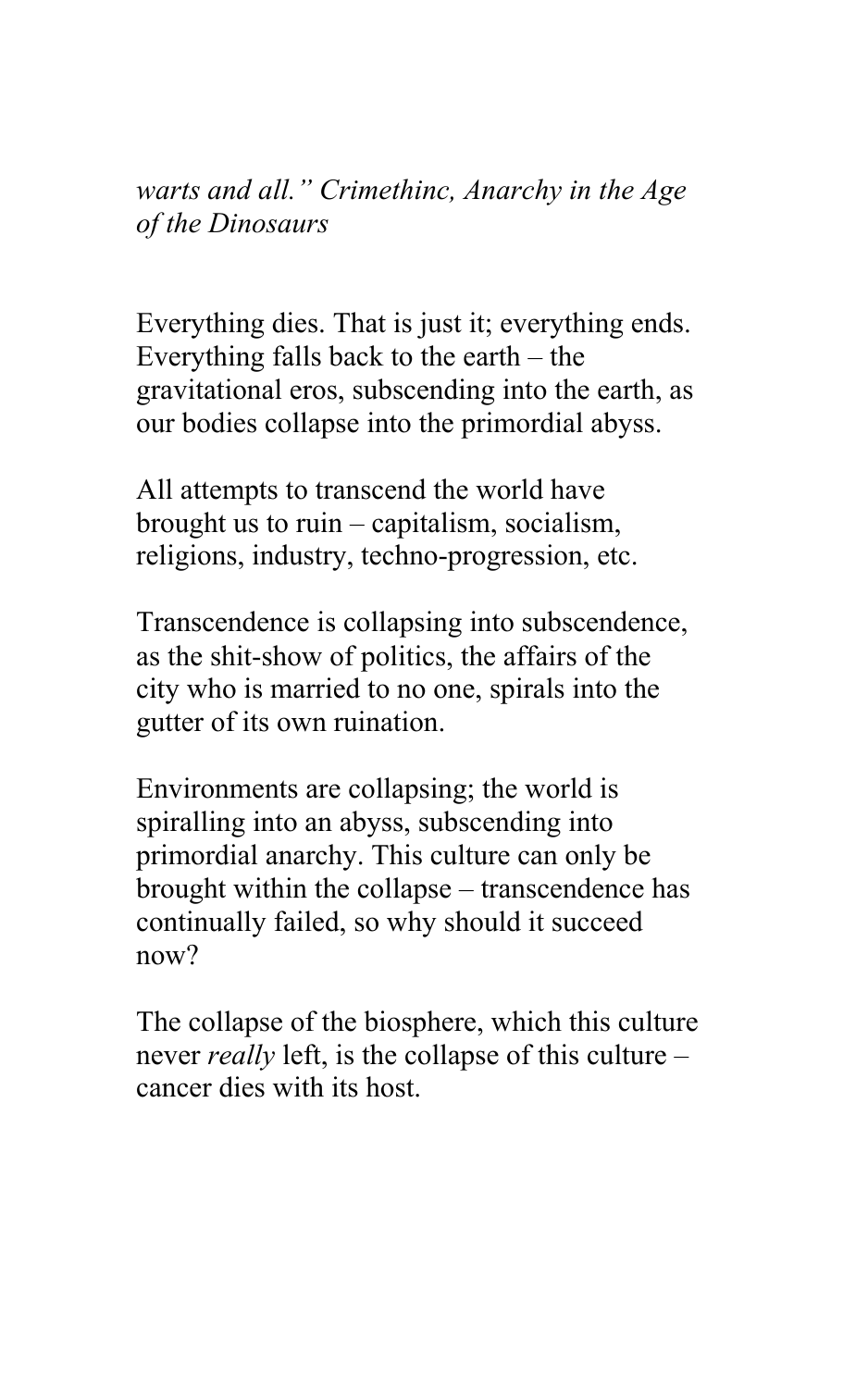[Ex39: write obituaries for extinct species and send them to local newspapers, under the alias David Attenborough.]

# **There Are Not Enough Words**

*"Man stands face to face with the irrational. He feels within him his longing for happiness and for reason. The absurd is born of this confrontation between the human need and the unreasonable silence of the world." Camus, Myth of Sisyphus* 

An environment is too huge to talk about. An ocean could never be reduced to a conversation. What can really be said about the beauty of a forest?

Environmentalist writing is always inevitably a failure, because no matter how much is said, what you have written will always be insufficient.

Environments have to be felt, touched, smelt, heard, tasted, walked on, swam through, explored, sat in, cried with, danced upon, to be known.

If you have never stood at the edge of a cliff, with the sea crashing against the rocks beneath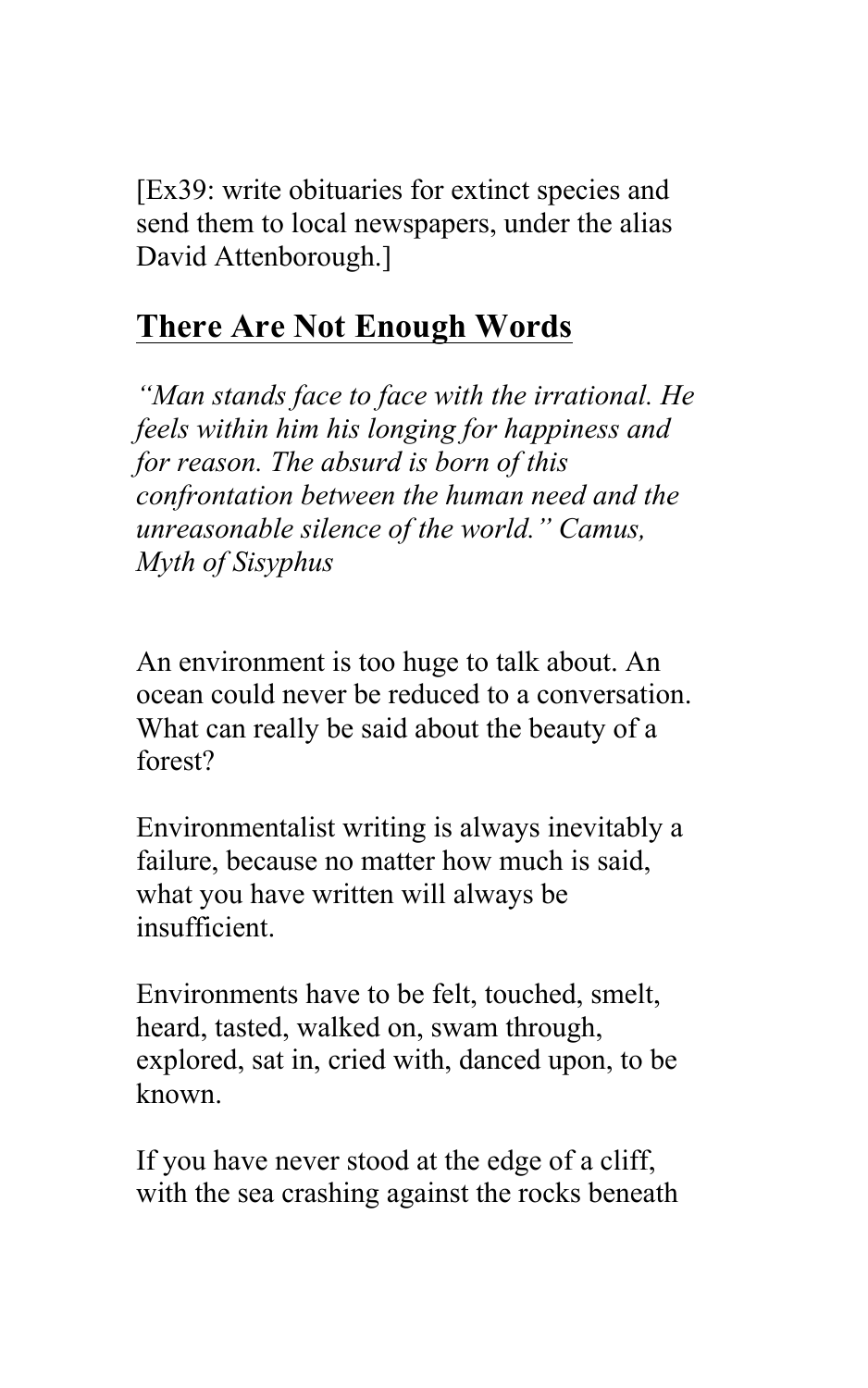you, you would not be able to know what that experience is – don't settle for a description.

Environmentalism as a community, movement and ideology has far too many who can say a lot, but who have explored and danced nowhere.

[Ex40: cry without shame, for the loss of someone you love, either alone or with a trusted friend.]

## **Inclusive Capture And Burning Theatres**

*"Unquestioned beliefs are the real authorities of any culture." Jensen, The Myth of Human Supremacy* 

The perspectival movement environmentalism requires is not only of bringing the background of history into the foreground, but of recognising that we are, and have always been, both the background and in the background. Environments, lands, seas, skies, woods, deserts, grasslands, swamps, mountains, glaciers and so on, have been the canvas from which civilisation has staged the tragi-comedy that has been that past 10,000, or so, years.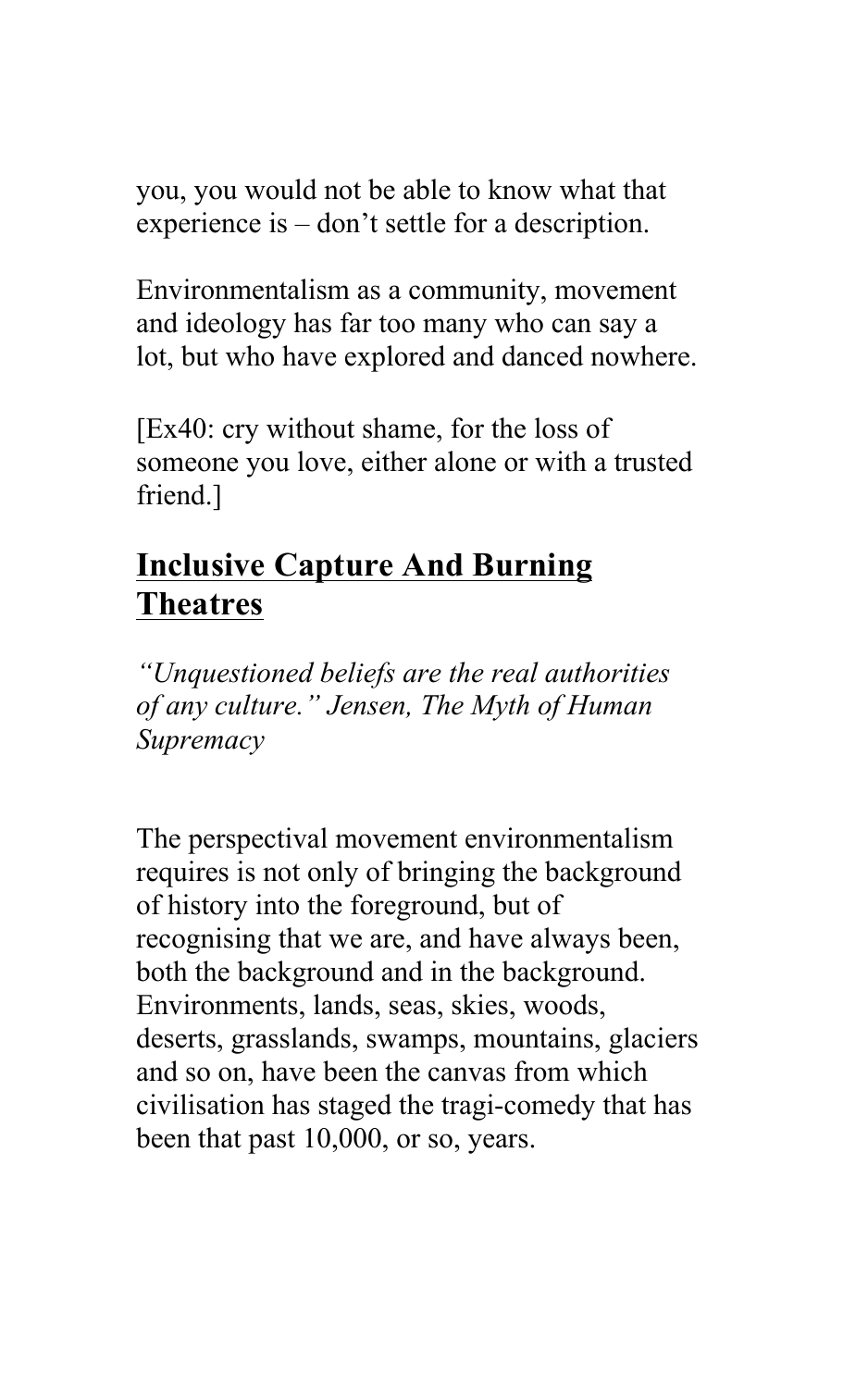Now the stage, the backdrop, the scenery, is on fire, and the actors have few places to run, if any – as the flames spread out into the theatre, consuming the audience. There is no background anymore, and there is only background.

This is the point at which the illusion of interiors and exteriors dissolves. There never was an inside civilisation and outside nature – though I admit I do use this rhetoric device. The idea that we are safe from the "outside" while "inside" our houses has been a very comfortable bullshit, but it remains bullshit.

The space we are immersed within is an incomprehensibly limitless exteriority, which includes our bodies, organs and psychic worlds.

My anarchy finds this joyous. I am not (just) "inside" civilisation/the-state/etc., but part of an expanded field that is actually unlimited. My environmentalism finds this conflictuality wonderful and awful, as this opens up "everything" and because this opens up "everything" – how can we have any idea what is going on and what needs to be done when we are talking about "everything".

History's interiority – its *inclusive capture* – might contain environments inside it, but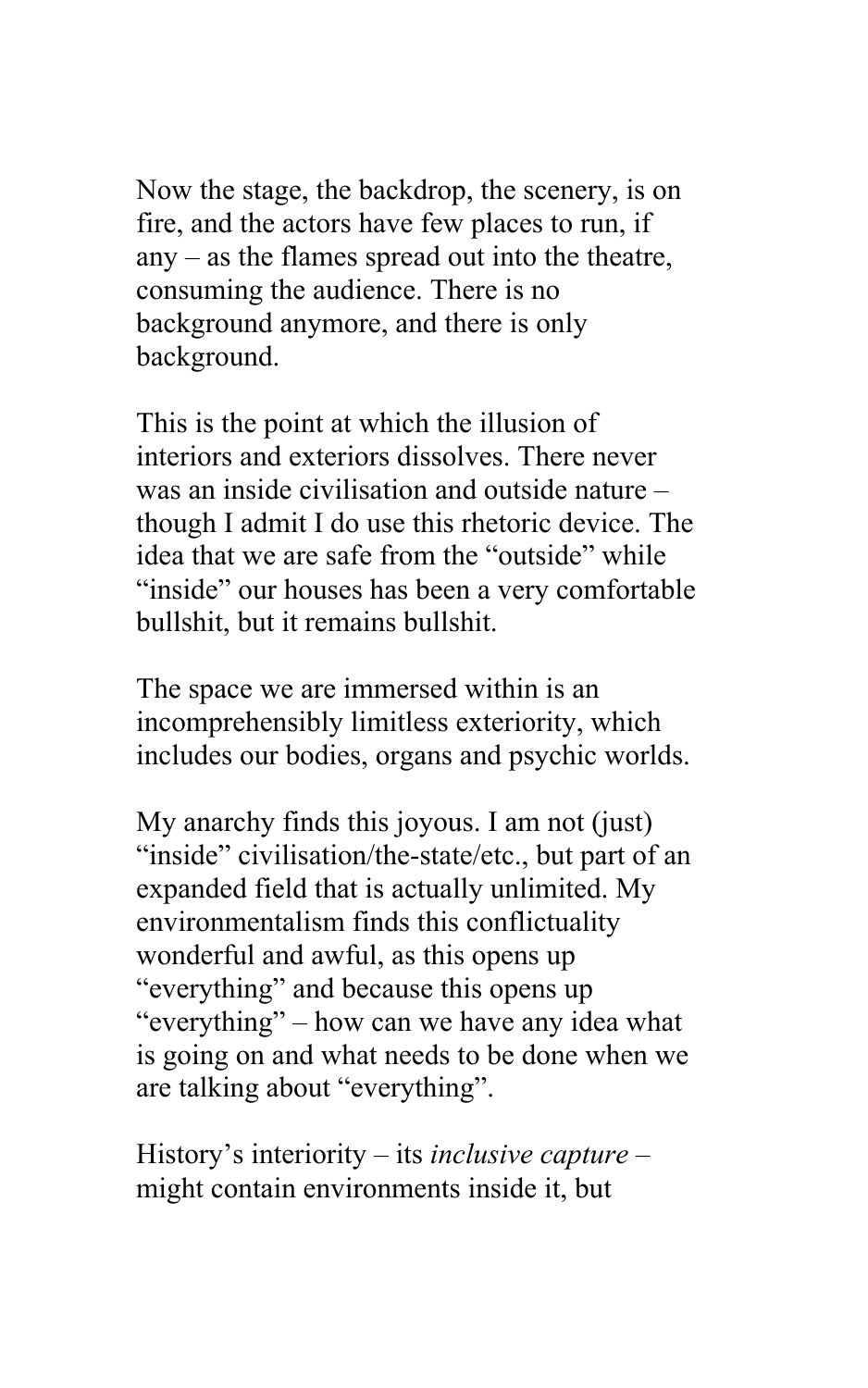History is within environments. When captured we are still outside, and when outside we are still captured.

There is plastic at the bottom of the ocean and there is wildlife living in cities (non-human and human). Kaczynski never escaped the industrialised cities he despises, even when living in his cabin, and failed to realise that within the university that violated him so abusively – captured into inclusivity – he was still outside, amongst the trees he loves, free (and remains so while in prison).

[Ex41: go for a hike somewhere close to you, being sure to walk off of the beaten path.]

### **Fuck God's Will, What Does A River Will?**

*"There is a war to be waged against society, alongside the non-human animals who refuse domesticated subservience, and who are evicted from their homes due to mass deforestation, human development and technology." Flower Bomb, Vegan Means Attack*

Onto-genesis.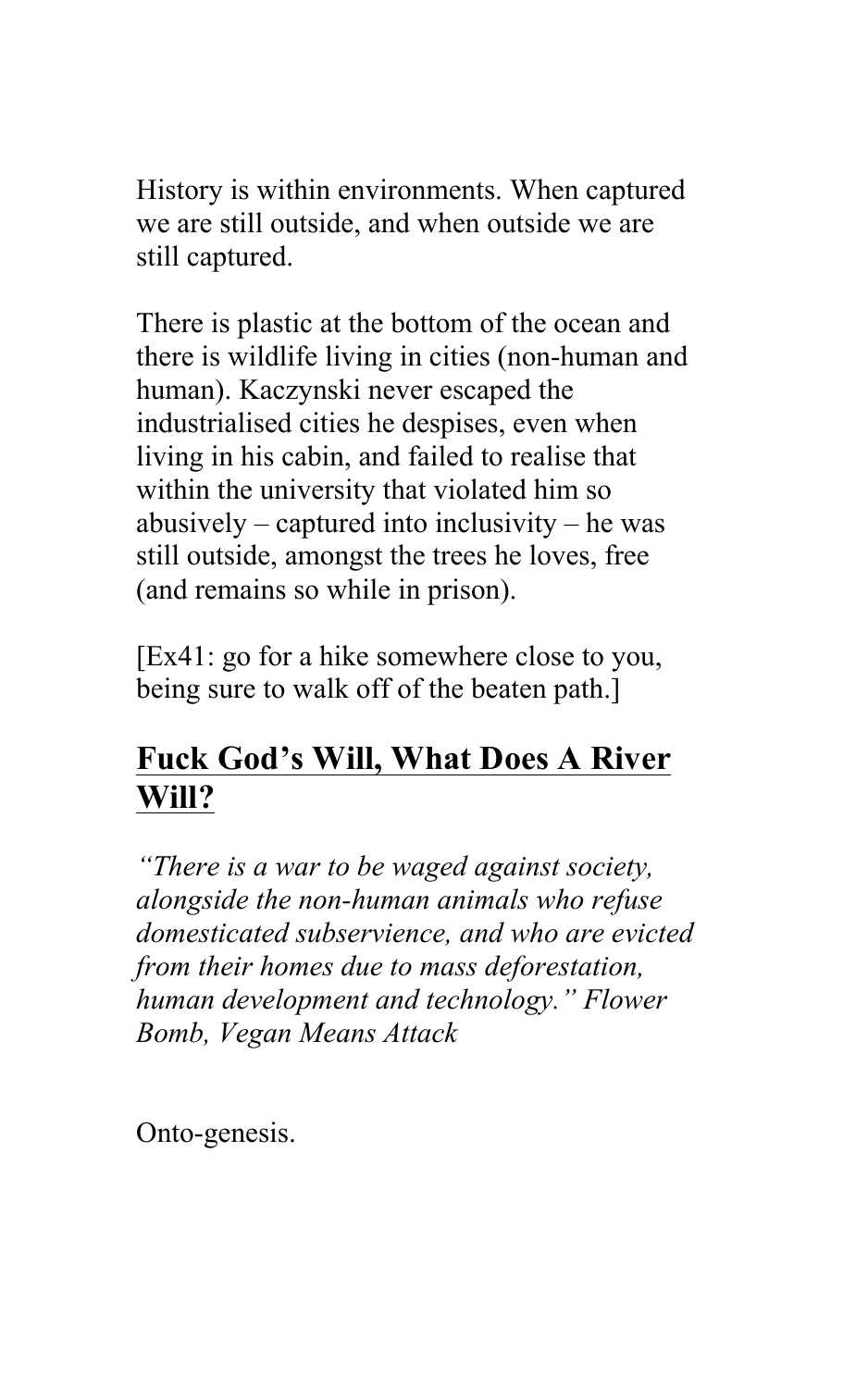Onto as Being.

Genesis as creation.

Onto-genesis is the will of environments.

Love of onto-genesis is the phenomenon that inspires environmental/ecological wonderings, wanderings and action.

[Ex42: plant wildflowers in a neighbour's garden when they have gone away on holiday.]

# **Erupting Animality**

*"It is contrary to the nature of technique to be compatible with anarchy in any sense of the world." Ellul, The Technological Society* 

I have sat and watched dragonflies dance above the river near where I live, listening to the sparrows sing, stacked stones and seen squirrels run around searching for food. I have felt the water move, as I have sat on the tree roots at the edge of the bank, with the cool breeze moving around me. My activity here is "pointless", in that it has no function for the machine of Leviathan. It is egoistically beneficial to me though.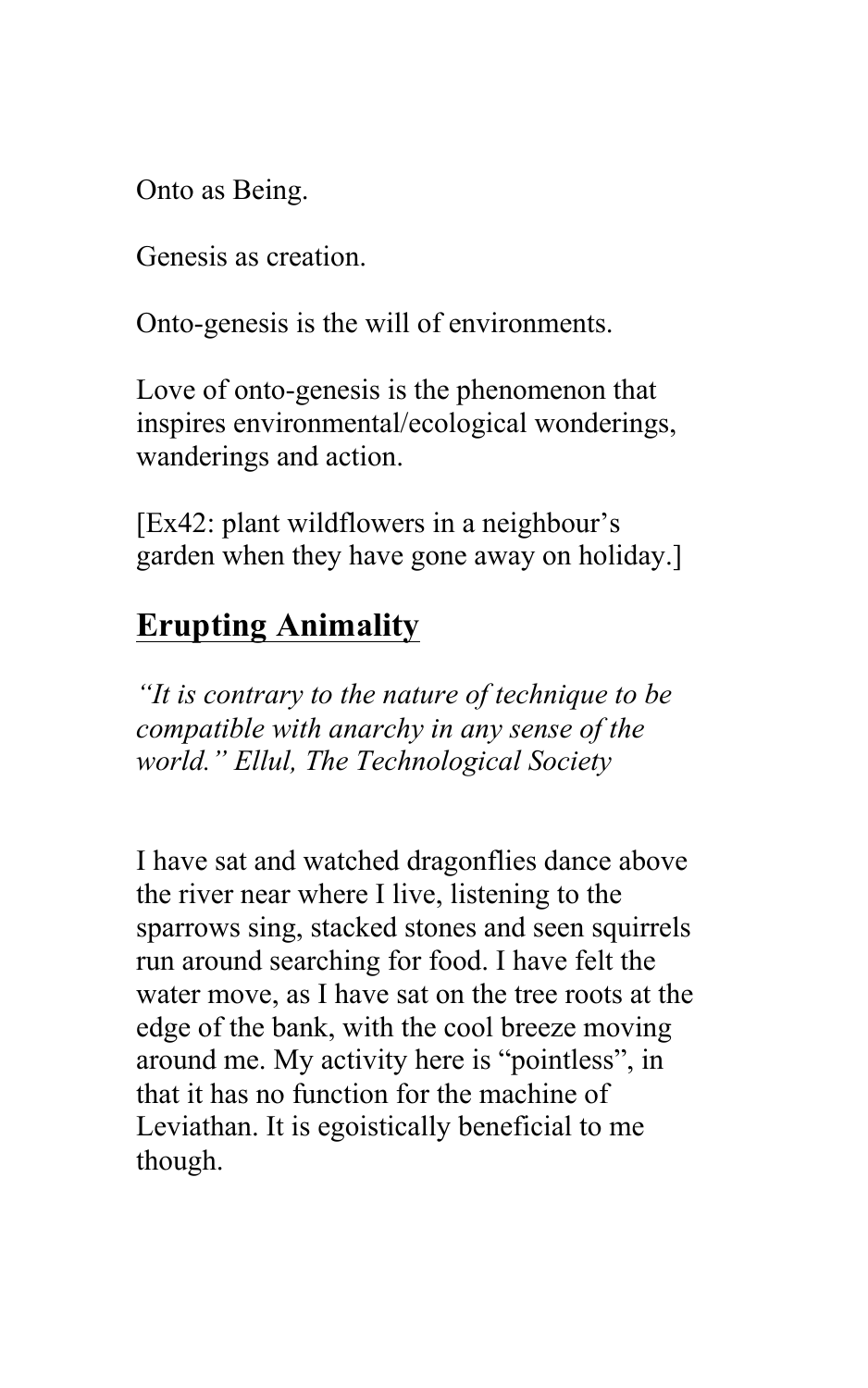I am animal with them, sharing this space, part of this moment.

The freedom of moments like this is not revolutionary or civil. It is an eruption, where I, as earth, find myself exploding through the space where I am. It is an eruption of animality.

[Ex43: stack stones on a sunny day, somewhere beautiful.]

### **Your Conversations Suck!**

*"The authors of these accounts are clearly uneasy with the truth, which is that these civilisations were all destroyed and abandoned by the very people who built them." Quinn, Beyond Civilisation*

"That is just metaphysics – we're talking about a mass extinction event".

You cannot discuss the ecological collapse we are experiencing without discussing the Reality that this culture has built/constructed. To talk about a mass extinction event involves talking about the non-existence of living beings who used to Be. Pollution is an existential crisis to those threatened by pollution.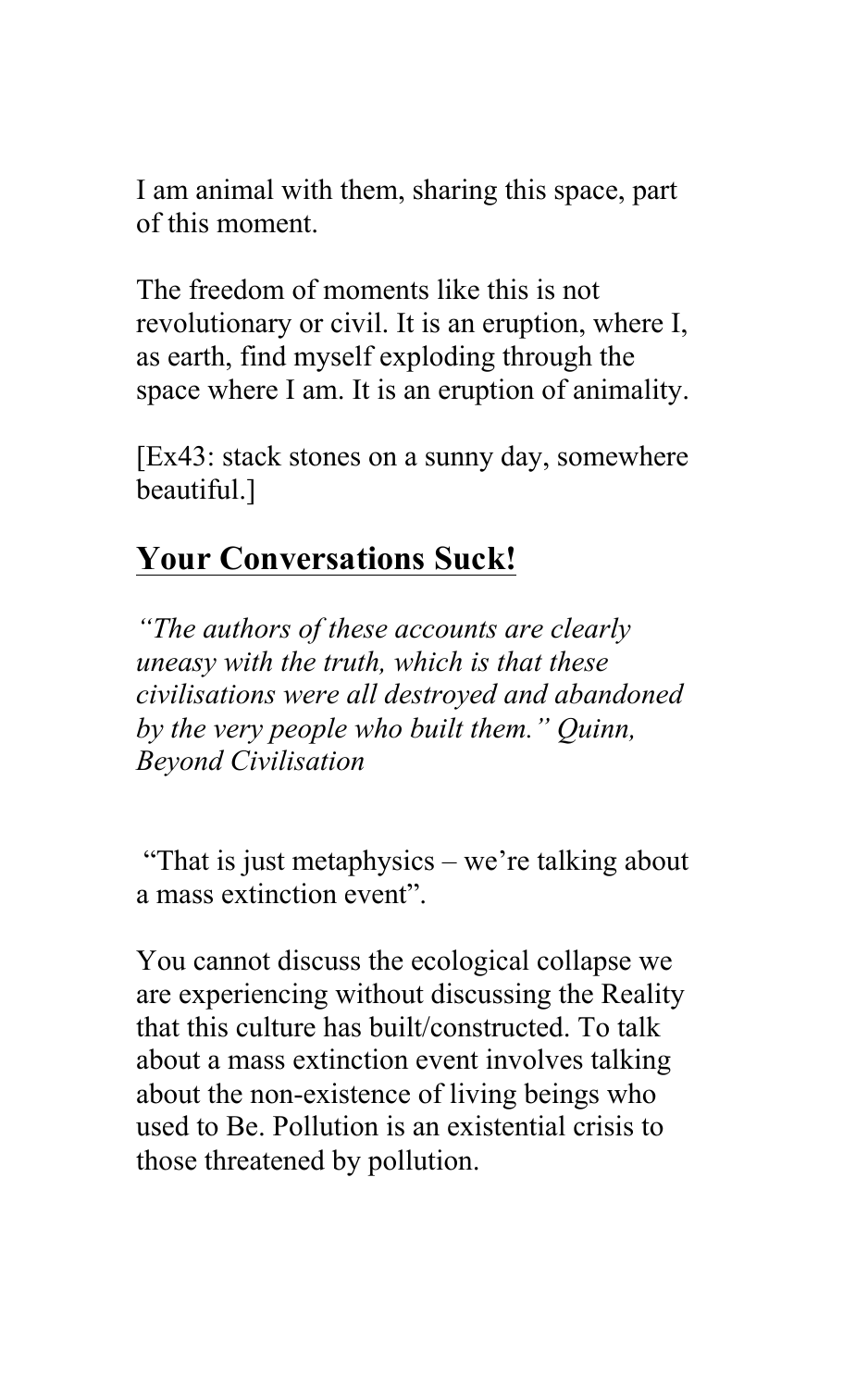Individuals and groups, whether radical, liberal, scientistic or whatever, who don't acknowledge the relevance of metaphysics to the discussion of environmental situations don't leave the logic of environmental violation – regardless of how "green" their politics/social-ecology is.

My anarchy is ontological. I will destroy what I can of this Reality.

Environmentalism is a love of Being, both in death and life.

[Ex44: use operation-mind-fuck as a means of attacking global warming deniers – "ancient aliens are using global warming as a means to cover up 9/11" could be a potential fuckery.]

### **Suicide Is No Escape**

*"A man recovers best from his exceptional nature - his intellectuality - by giving his instincts a chance." Nietzsche, Twilight of the Idols*

I find myself continually caught between the choice of to live or to not.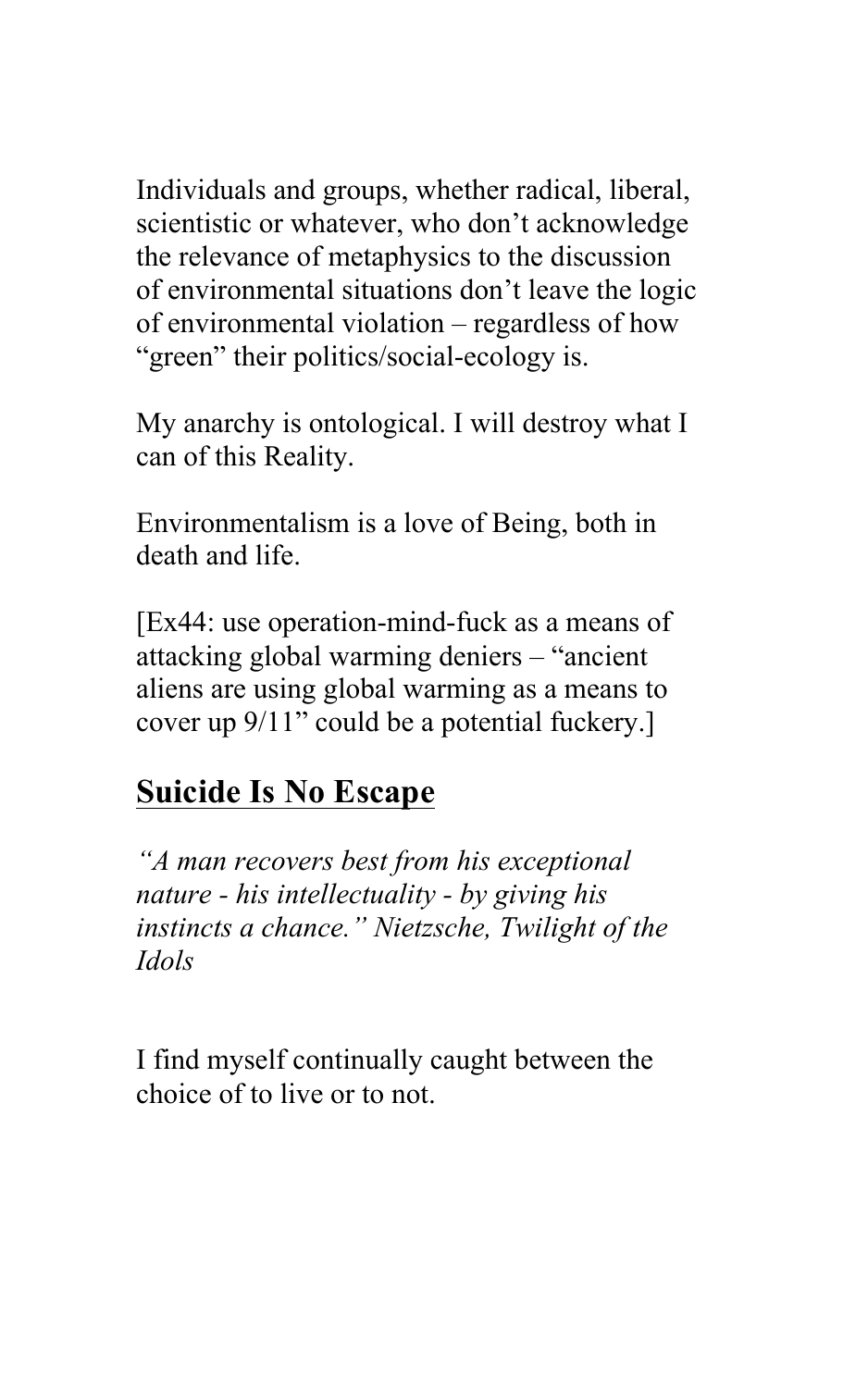Camus stated that the only true philosophical question is whether or not to commit suicide. What would you choose?

To me the answer is instinctually immediatist – live! I only ever arrive at the alternative when encountering some kind of mediation, and as soon as I return to my flesh I find myself revolted by the idea of renouncing my life.

Suicide seems pointless to me though. If there is no dualism, and I am the flesh that I am, then there is nowhere else for me to go. The idea of transcendence through life renunciation only makes sense to me, if I adopt some dualist separation from my body.

If it is not a straight *spiritualism*, then it is an over-identification with cognition, which I've never been able to accept as the basis of any notion of *self*.

Existence is a (weird) freedom and, to rephrase Sartre, we are condemned to existence (as we are condemned to freedom). Perhaps it is the epitome of pessimism and absurdism to state that suicide is futile. Perhaps it is cruel to deny anyone the idea of transcending their suffering through abandoning their life, in how we usually think of life – as cognition. Regardless, I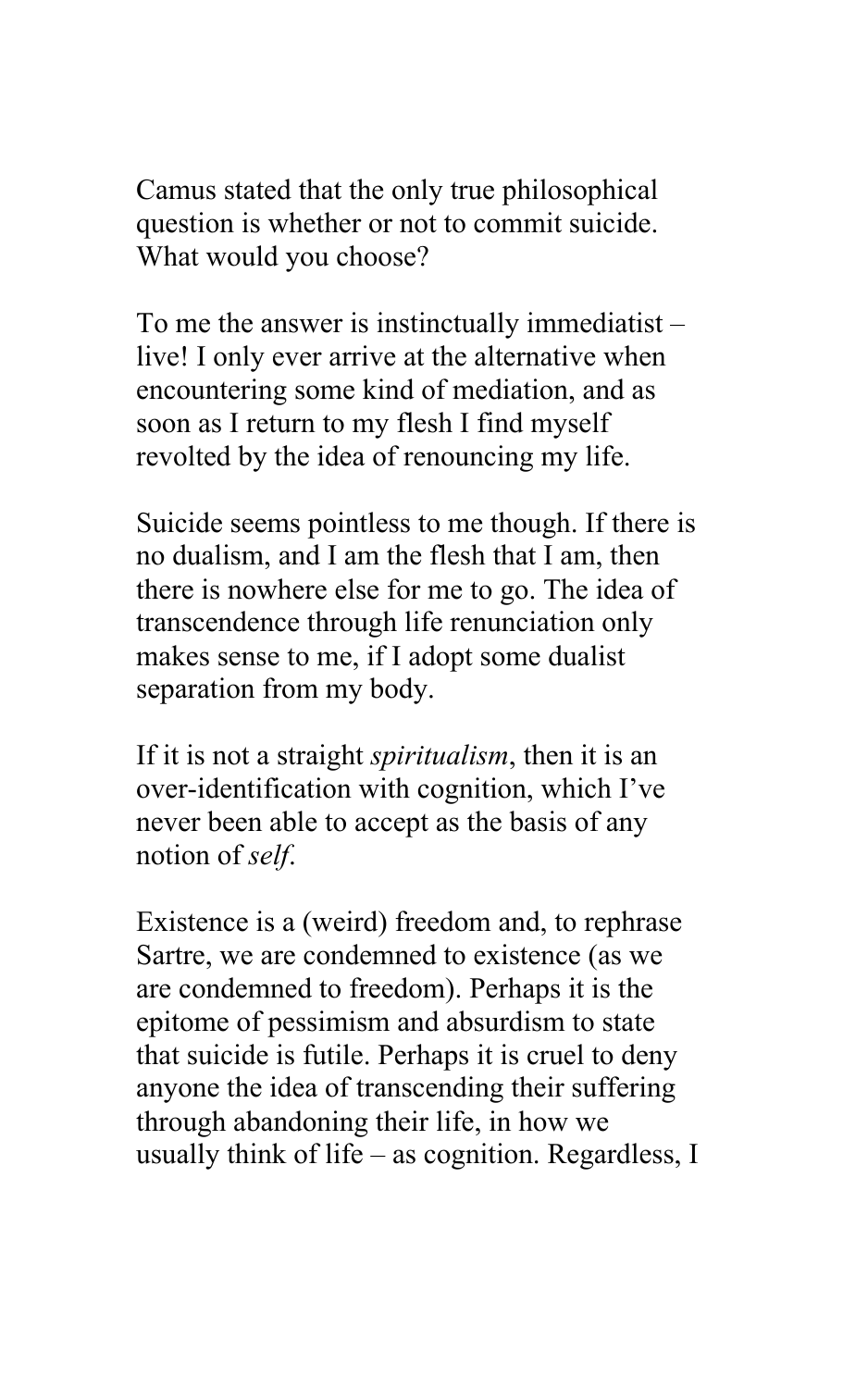have a visceral desire to seek to destroy the idea of finding hope in suicide.

Suicide is a denial of freedom – it is bad faith. It is self-enforced repression and only supports the violators of earth.

My Dionysian pessimism, my Nietzschean madness, my rejection of Buddhism and other hedonist moralisms, finds suffering to be weirdly of greater value than happiness. Not that I don't desire or enjoy spaces where I am happy or pleased. I love the joy I get from good music, food and company. But the experiences of pain that I have had have brought me greater power and freedom than happiness and pleasure.

I am yet to find any reason, other than to escape from suffering, for suicide. As such, I can only conclude that suicide is a denial of power and freedom.

[Ex45: support a friend who is struggling with their suffering.]

#### **Not Not-Human, Unhuman**

*"Our resistance, like our potential to survive the collapse of this civilisation, lies in grounding.*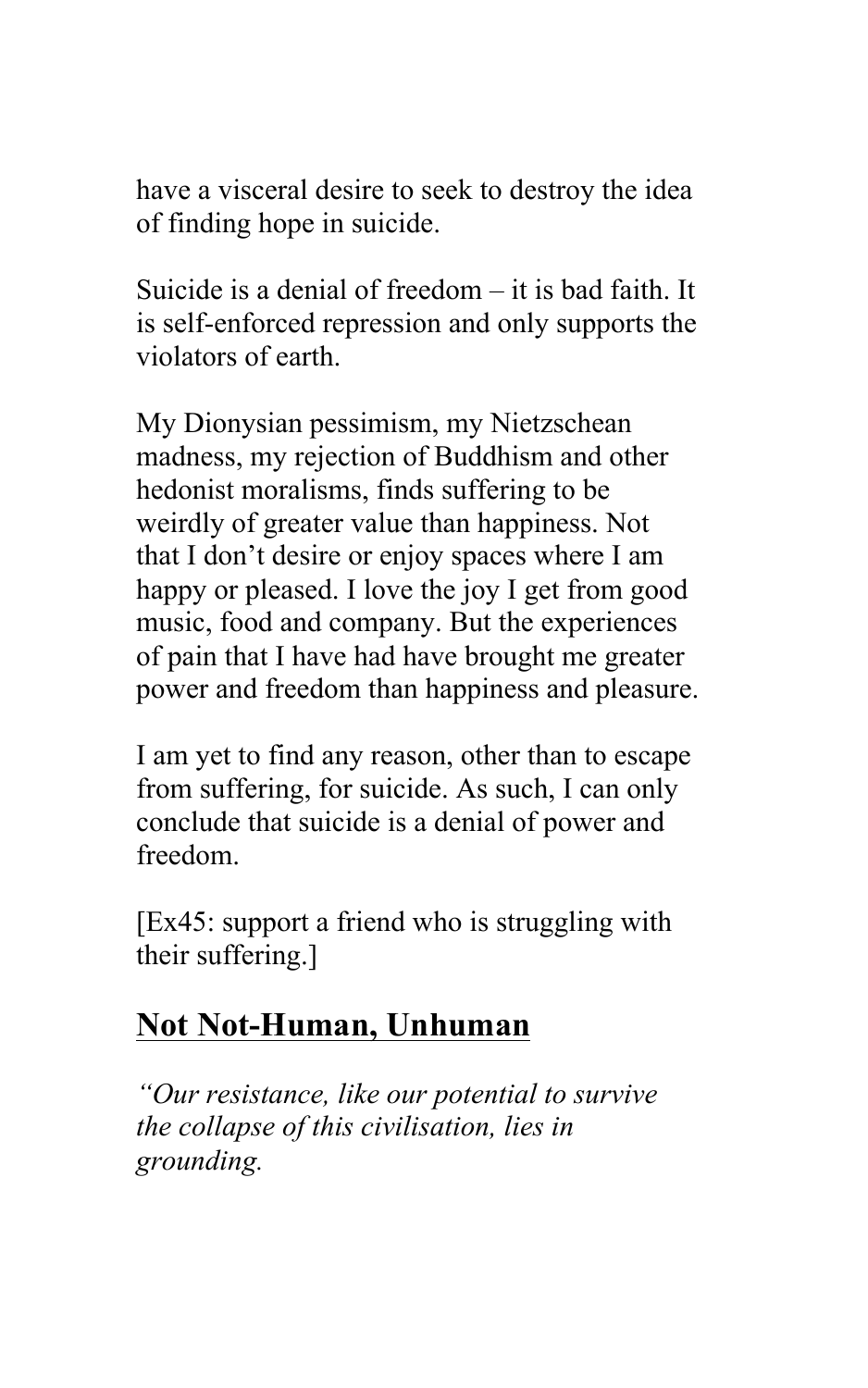*It lies in reclaiming the refusal of authority that was innate in societies without a state. It lies within the heart of primal anarchy: by returning to the world of face-to-face existence." Tucker, Black and Green Review 4*

My experience of life is of being this animal that I am.

I do not find myself as a "human", whatever the fuck that means now.

I know that in many ways, I am part of "humanity", biologically, spatially, linguistically, etc., and that my life, for now, depends on "humanity" in lots of ways.

But I do not find myself as a "human". Instead I find myself as unhuman, inhuman, abhuman and just me.

"Human" is an ugly category in many ways, to me at least, but more than this, it is too large a term. I am simply not that big.

I do not find who-I-am in the crowds of "humanity", but in tribal spaces of small-scale community, clans of friends and other spaces where we are not being part-of-the-society-ofhumans, but are the animals we are. We are not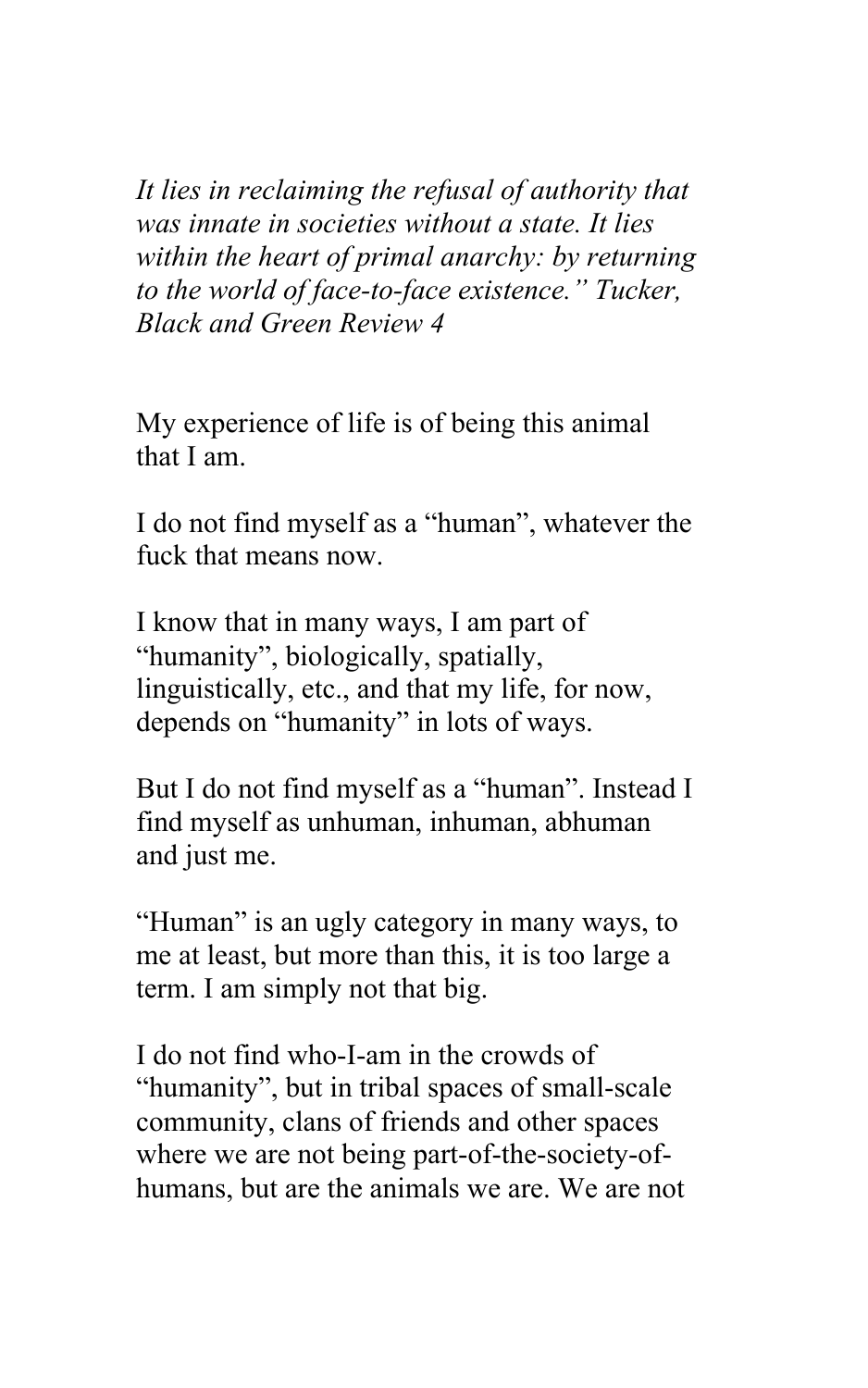not-human or non-human, but unhuman, inhuman and abhuman. Not humanised animals, but unhumanised animals.

This is my experience of being a feral animal.

[Ex46: cook with friends a meal that you all share in – something exotic, full of flavour and decadent.]

## **Life And Dark Precursors – Limitless Potential**

*"No hope, no future: let the adventures begin!" Flower Bomb No Hope, No Future: Let The Adventures Begin!* 

Life is limitless potential. It is potential not limited by laws or bound to any hauntologicaltechnological History or ideology.

Civilisation in all forms it takes, socialist, capitalist, theocratic etc., requires limits to potentiality, to ensure that everything fits within its machinery. The machine of this culture is limited by potentiality, so it limits emergent potentiality to remove any limits to its consumption – think of techno-salvationists,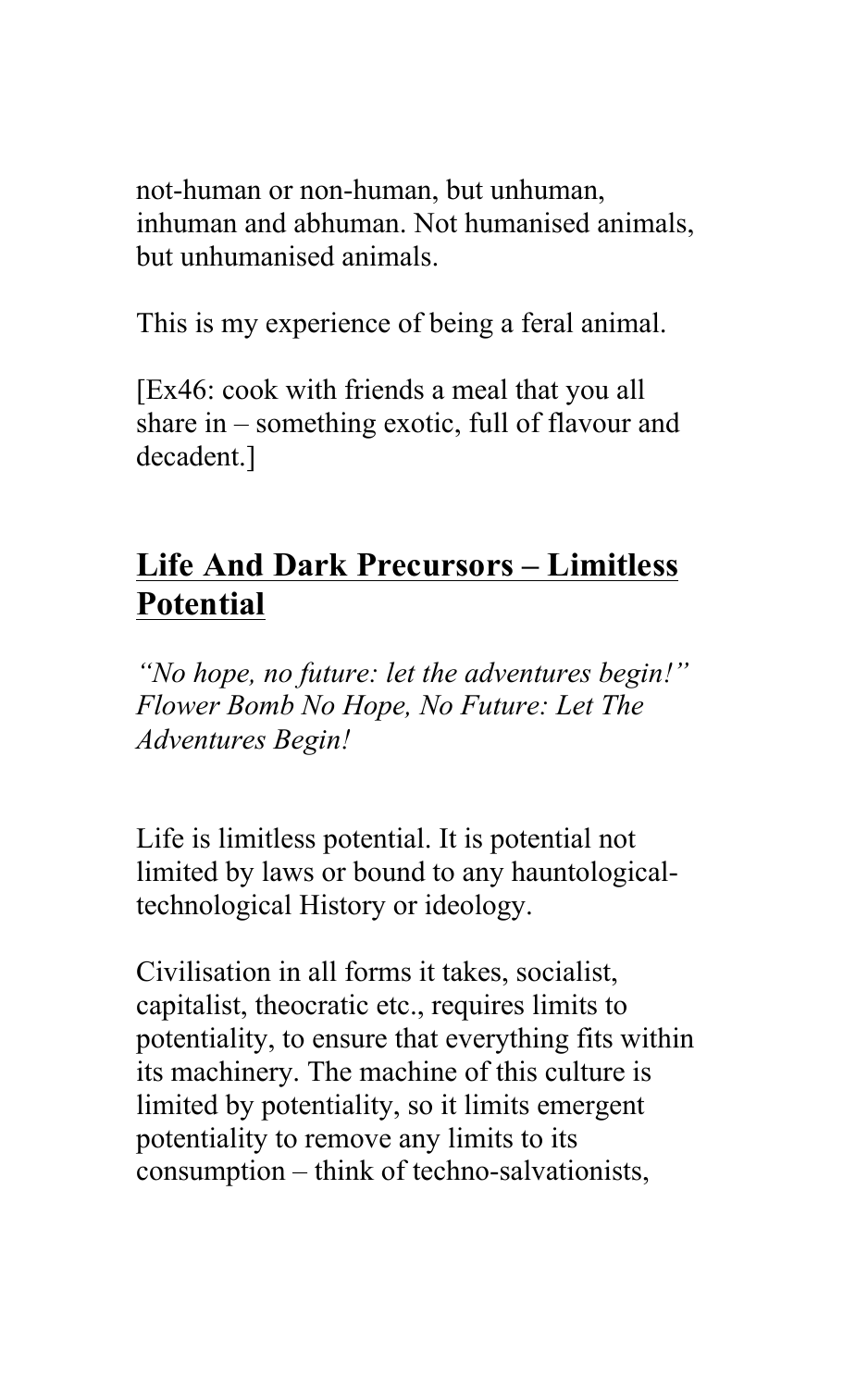liberal-capitalist, luxury space-communist or anarcho-transhumanist, whose sole answer for responding to the collapse to the biosphere is for "humanity" to go to outer space and refuse to open up the space of conversation (or even the space of the world) to less "humanist" ideas; by limiting the potentiality of their discourse, they free themselves to limitless violation of earth to reach their goals (and limitless stupidity).

The anarchist rebellion, or at least my anarchist rebellion, is a fight against the imposition of limits on potentiality – the reduction of existence to "this".

I find that potentiality exists in what Deleuze called the *dark precursor* – the strange cosmicmeteorological processes that occur in the clouds before a thunderstorm, which through processes of intensification (like Man-made global warming) becomes one of the hurricanes that destroys huge sections of Florida and the Caribbean. What I mean by this is that potential emerges in dark, as in weird or strange, spaces and, seemingly out of nothing, arrive and are *here*.

The stability of the machine of this culture is dependent on its ability to repress *dark precursors*, either by having everything under its "light"/control, or by having eradicated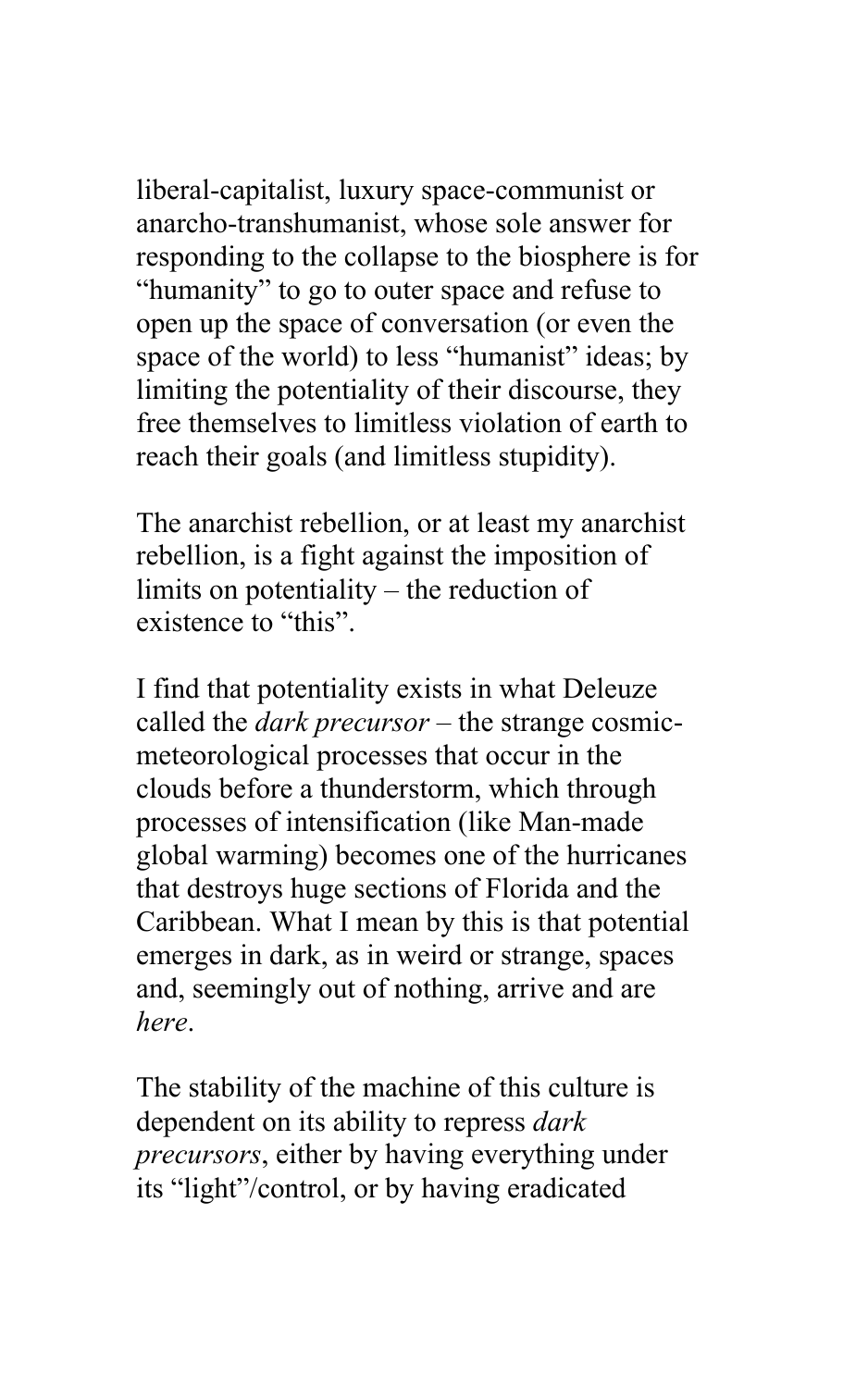anything that undermines the stability of its construction – clear cutting forests to make stable space to lay roads and build towns and cities.

An authentic anarchist is a *dark precursor* and actualised potentiality embodied – I am including here groups and individuals not usually considered anarchist, but whose life processes embody what I would call anarchy (of some kind or another). They are emergent instability to the machine. Their anarchy refuses to be limited by anyone's laws.

[Ex47: Luddite smash! Destroy machine!]

# **Thoughts On Silence**

*"The life of every individual, viewed as a whole and in general, and when only its most significant features are emphasized, is really a tragedy; but gone through in detail it has the character of a comedy." Schopenhauer, The World as Will and Representation* 

Is silence ever enough?

Where is there silence, apart from in spaces who have experienced total oblivion?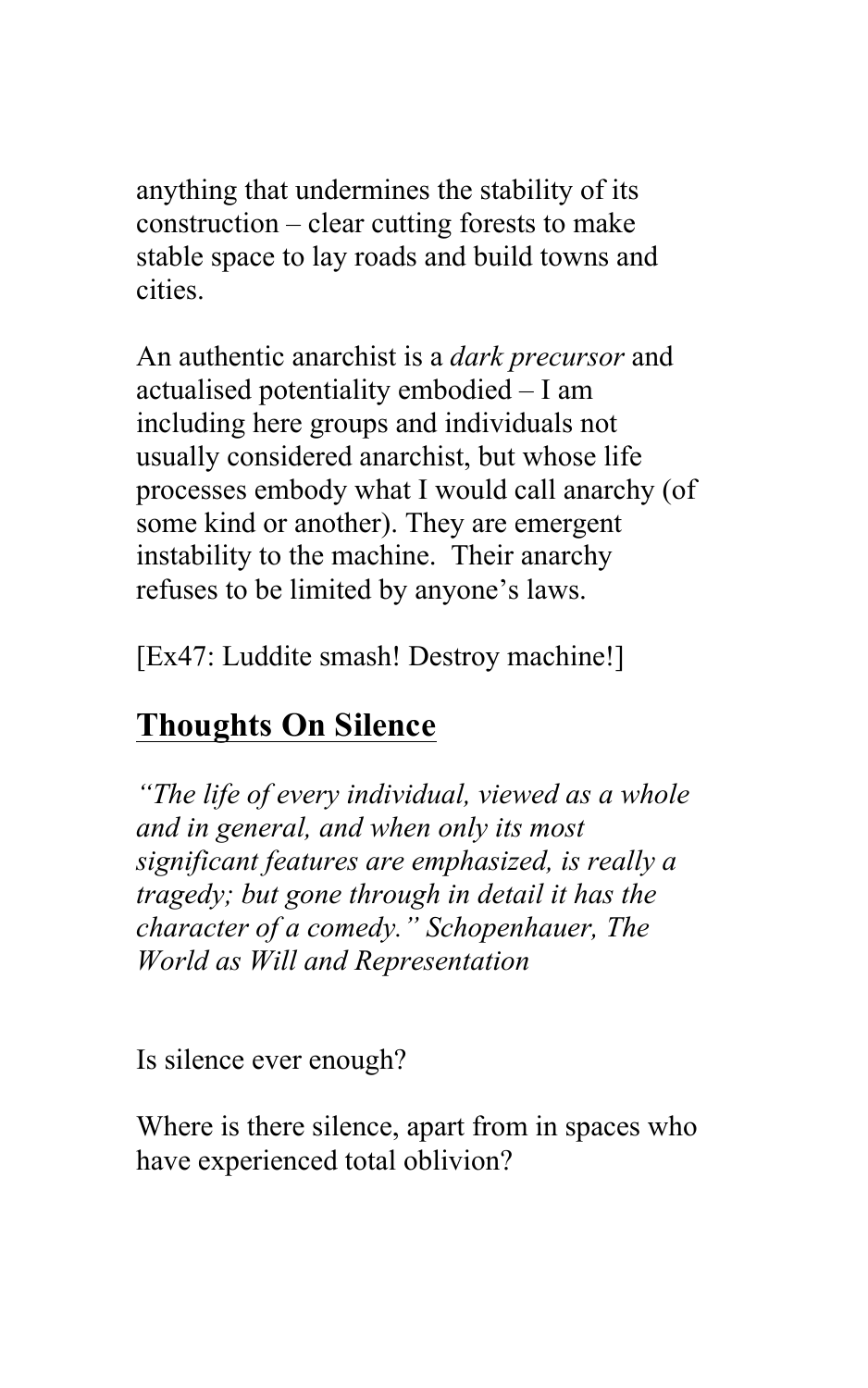I cannot meditate in silence, it just feels wrong.

What is ineffable is not silent, and silence is full of words, when one is too many to begin with.

[Ex48: make a noise about ecological collapse, during a boring conversation on economics.]

### **Animal Life, Inclusive and Exclusionary Capture**

*"I think that simply staying alive, holding to one's individuality and keeping one's spirit and head - high is in itself a form of rebellion in the context of an institution that is deliberately built to put people down and humiliate them." Jean Weir, Tame Words From a Wild Heart*

My life is as this particular animal that  $I$  am  $$ particular and peculiar, in my individualist rebellion against convention (what the cynics called their ponoi). The pigeon outside my window lives its life as the particular animal it is. You will probably (somewhat) do the same.

Our lives involve all the joys and struggles that life involves, in our activities to prevent our deaths, until such a time that death takes us, and we cease to be the animals that we are. In the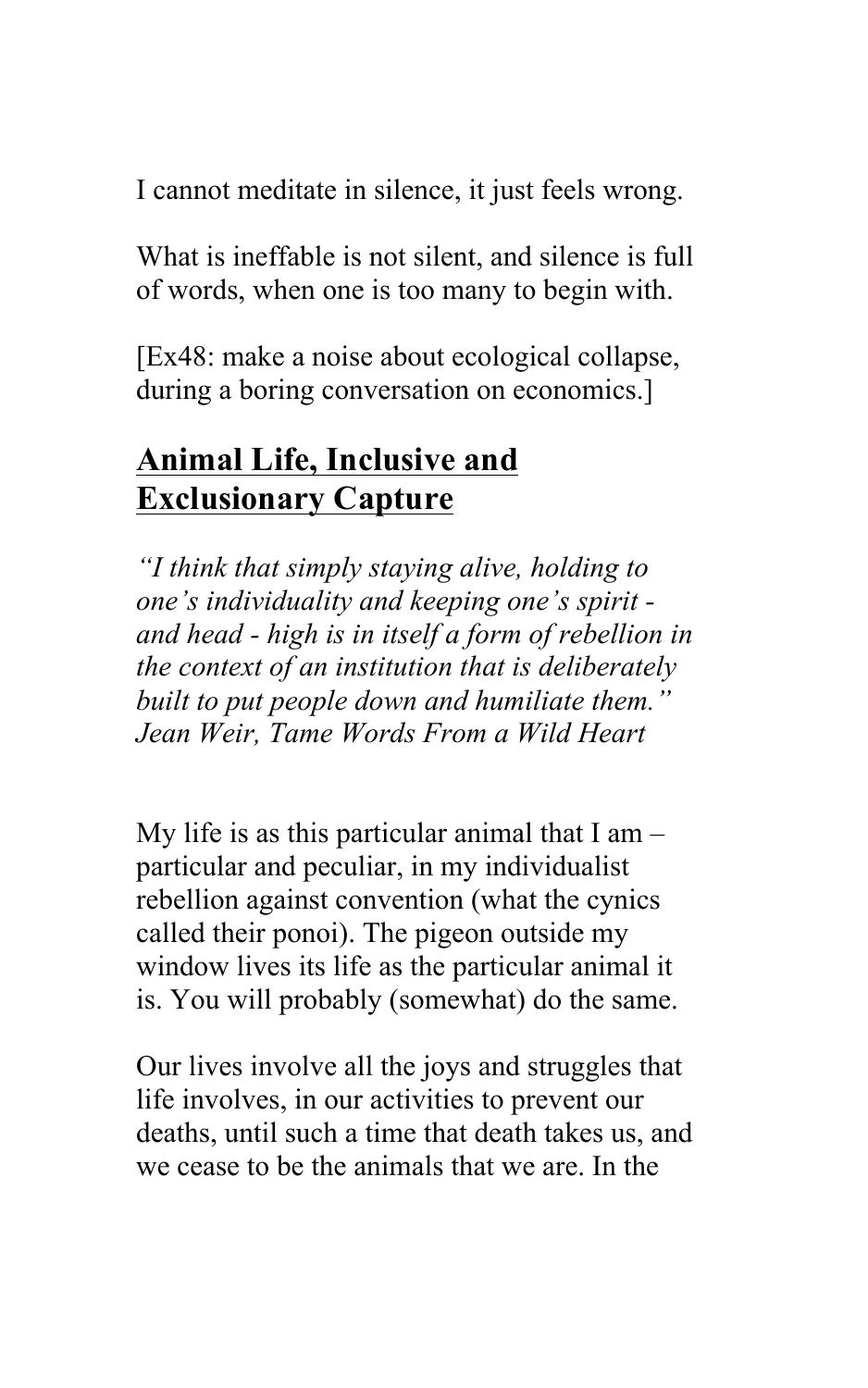situation we find ourselves in, this inevitably means confronting this culture, Leviathan. But animals we remain, while this culture is (seemingly) everywhere.

The degree to which we are part of this culture or as animals living authentic lives depends on the intensity of the *inclusive capture* we experience. A cow who is confined to a factory farm, never feeling the sun on its back, or an inmate serving a 15 year prison sentence, or anyone else who finds that they are trapped in an abusive, exploitative, relationship that alienates them from their animal freedom experiences a high intensity of *inclusive capture*. Whereas any anarchist, fox, oak tree, or other "outsider", who might be considered weird, freaky, or anyone otherwise outside of the normal *inclusive capture*, experiences a low intensity.

My experience of *inclusive capture* fluctuates from day to day, and within days. Some days I am trapped in time, governed by laws of Leviathan, and subjugated to the authority of technologies I despise. Others, I am dancing wild dances of anarchist madness, under trees, by the sea, while destroying the equipment of specicidal abusers, or while engaged in guerrilla ontological art and Situationist pranks. My becoming-animal is an experience that is most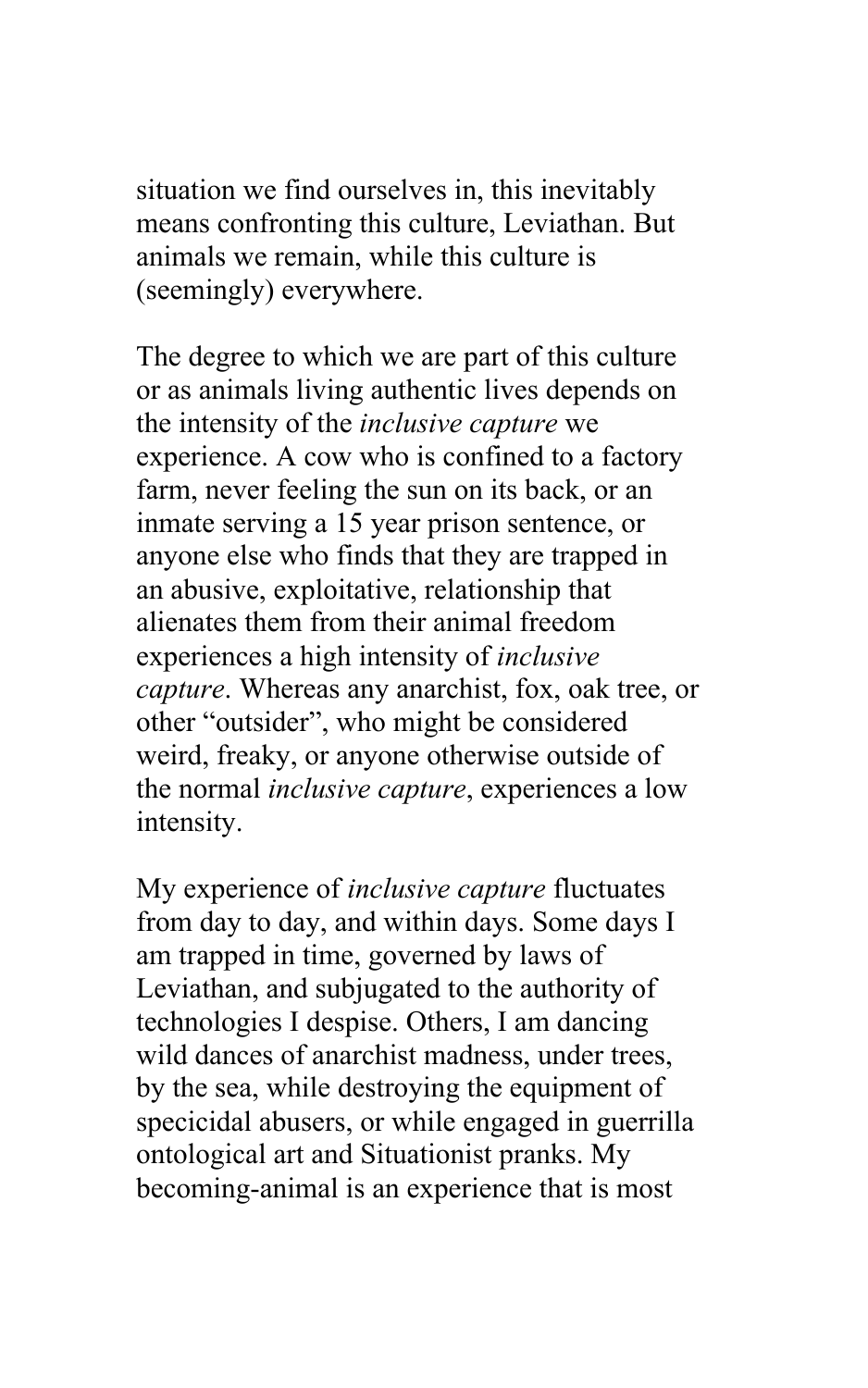intense when the *inclusive capture* I undergo is low intensity.

Those individuals and groups, human animals and non-human animals, who find themselves being hunted in order to be removed from this culture – which is now, basically, everywhere (so removed via oblivion) – experience *exclusionary capture*. This form of capture is generally saved for those considered to be too dangerous to be allowed to exist – bacteria, particular wild flora or fauna, particular radical individuals and groups, and ("their") terrorists (rather than "our").

*Exclusionary capture* does not have the same intensive differences as *inclusive capture*. This is because *exclusionary capture* is practiced based on the illusion of the separation of civilisation and nature. The practice attempts to remove those captured from the Reality of civilisation.

[Ex49: prank a local or national politician or business – whoopee cushions are acceptable, but more creativity is desirable.]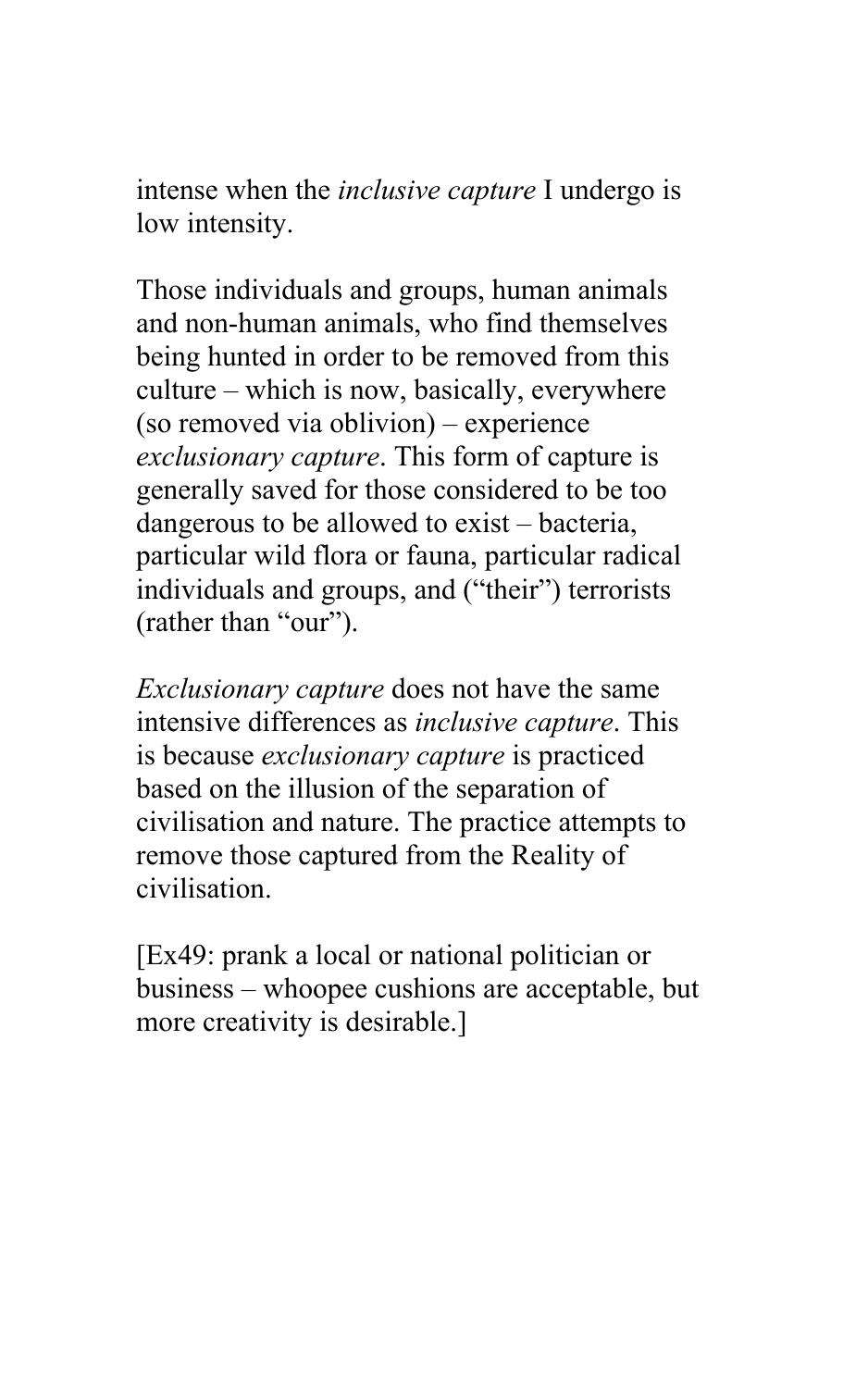# **My Anarchy: My Life – Fuck You!**

*"Why is self control, autonomy, such a threat to authority? Because the person who controls himself, who is his own master, has no need for authority to be his master." Thomas S. Szasz, Questioning the Authority of Psychiatry* 

My life is my power.

My power, my will, my freedom, is located within the life that I am, that I experience, that I have.

My life is an individualist anarchist dance of destruction and eco-anarchist creation – ontological anarchy.

Tiny, minimal, insignificant, perhaps! I cannot prevent Leviathan from doing what it is doing.

Regardless though, this is my life, my power, my will, my anarchy. Fuck anyone who would try to stop me.

[Ex50: lift weights, go running, go swimming, or do any other type of strength building, to empower your rebellion.]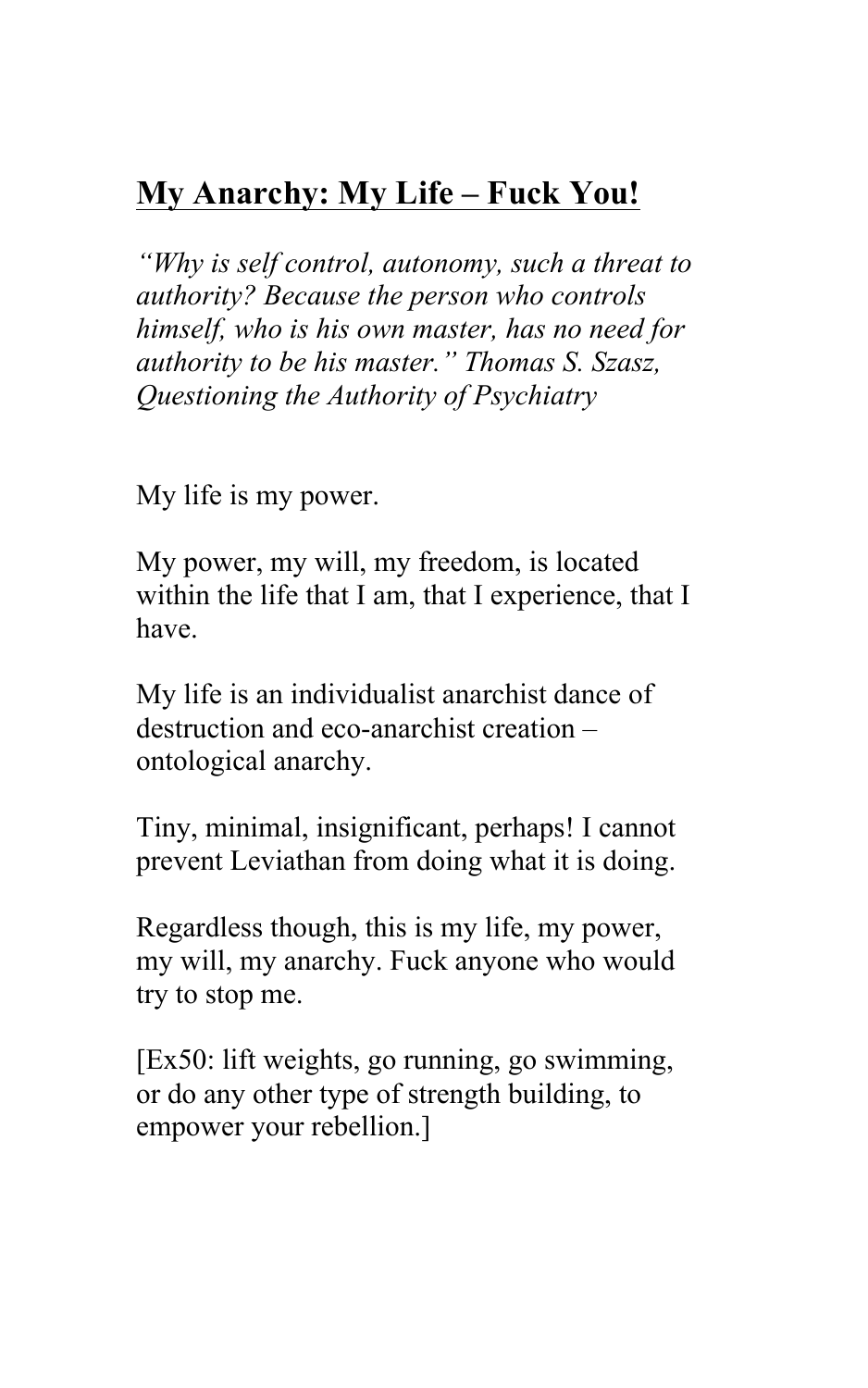# **Towards, Direction, Becoming, Transformation, Oblivion And Death**

*"You will then find your feet playing a tune, and quickly discover the music and poetry of these magnificent rock piles - a fine lesson; and all of nature's wildness tells the same story - the shocks and outbursts of earthquakes, volcanoes, geysers, roaring, thundering waves and floods, the silent uprush of sap in plants, storms of every sort - each and all are the orderly beautymaking love-beats of nature's heart." Muir, The Wild Muir* 

It is more than cliché for someone interested in philosophy, meaning and the experience of freedom, to bring up death. Perhaps it is unavoidable. Lurking in the depths of our unconscious awareness, behind everything we say, and at the limit of experience; death's shadow clings to life, like one of those climbing plants who are desperate to feed on the sun.

I'm sorry, I "should" apologise for this angsty road I have taken us down – I'm sure that after one sentence of my bringing up death, you have suddenly started to question everything about your existence, to smoke and drink wine inside coffee shops, and quote lengthy sections of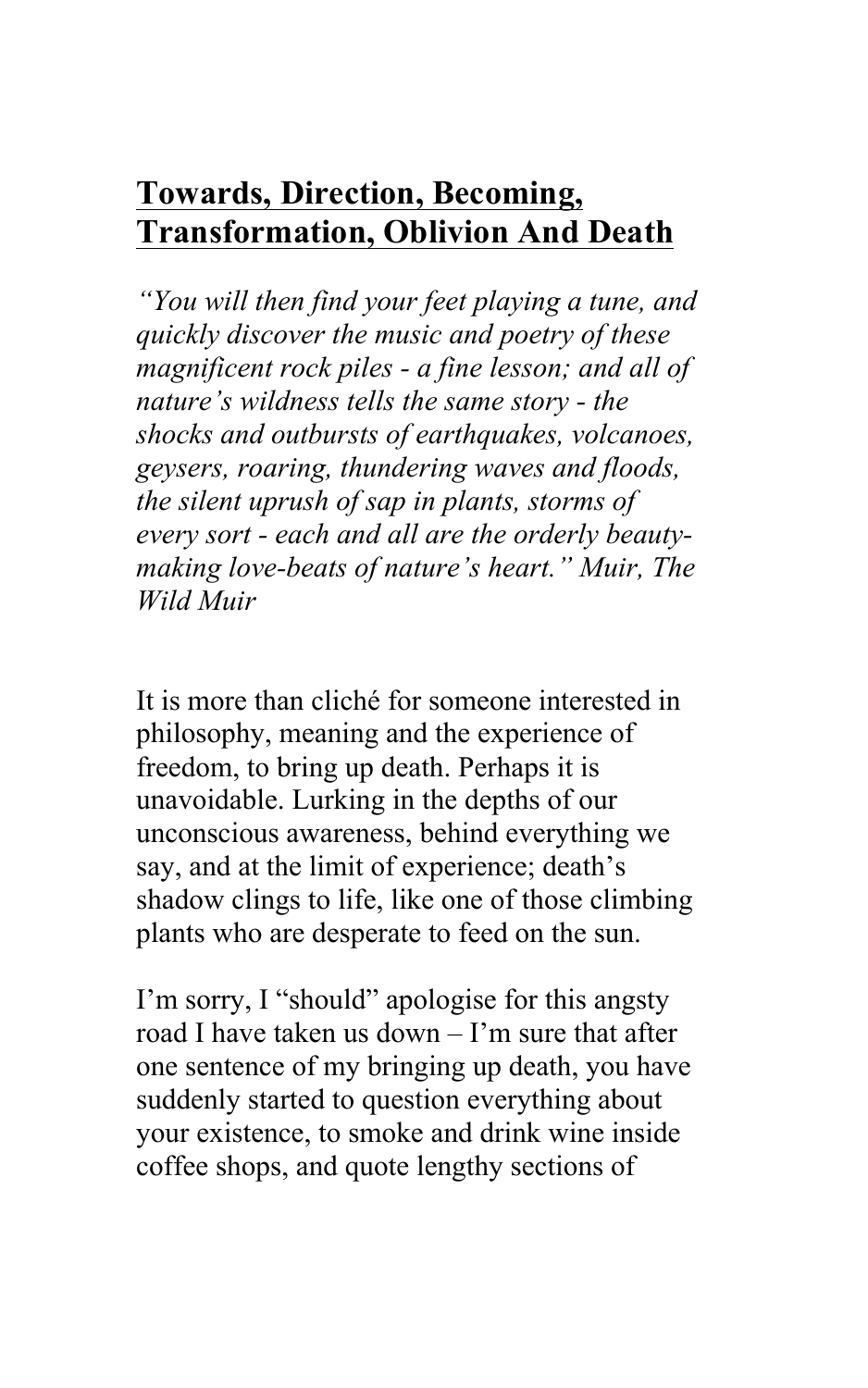Nausea to strangers. This got too philosophical too quickly didn't it?!

Of course, I'm joking (though am probably being unfunny). I find most of the conversation around death absurd – while remaining a lover of angsty existentialist works, which have largely collapsed into cliché.

If I can circle back from this (self) mockery, we can continue.

Life is a becoming that is directed towards death. But what the actual fuck is death?

It is easy to say that death is the cessation of life, but every time I have encountered death, life continues. When my grandmother's cat caught and ate mice, the world and life didn't stop – the life of the mouse just became part of the cat. Rather than the ending of life, death, as I immediately encounter it, seems to be the transformation of life. This is not a good, happy, bad or sad idea, when I confront it. It is confusing though. I'm struck again by the strange feeling that there might be 2 *types* of death (if we overlook that each death is unique in its form, shape, taste, smell, sound and context).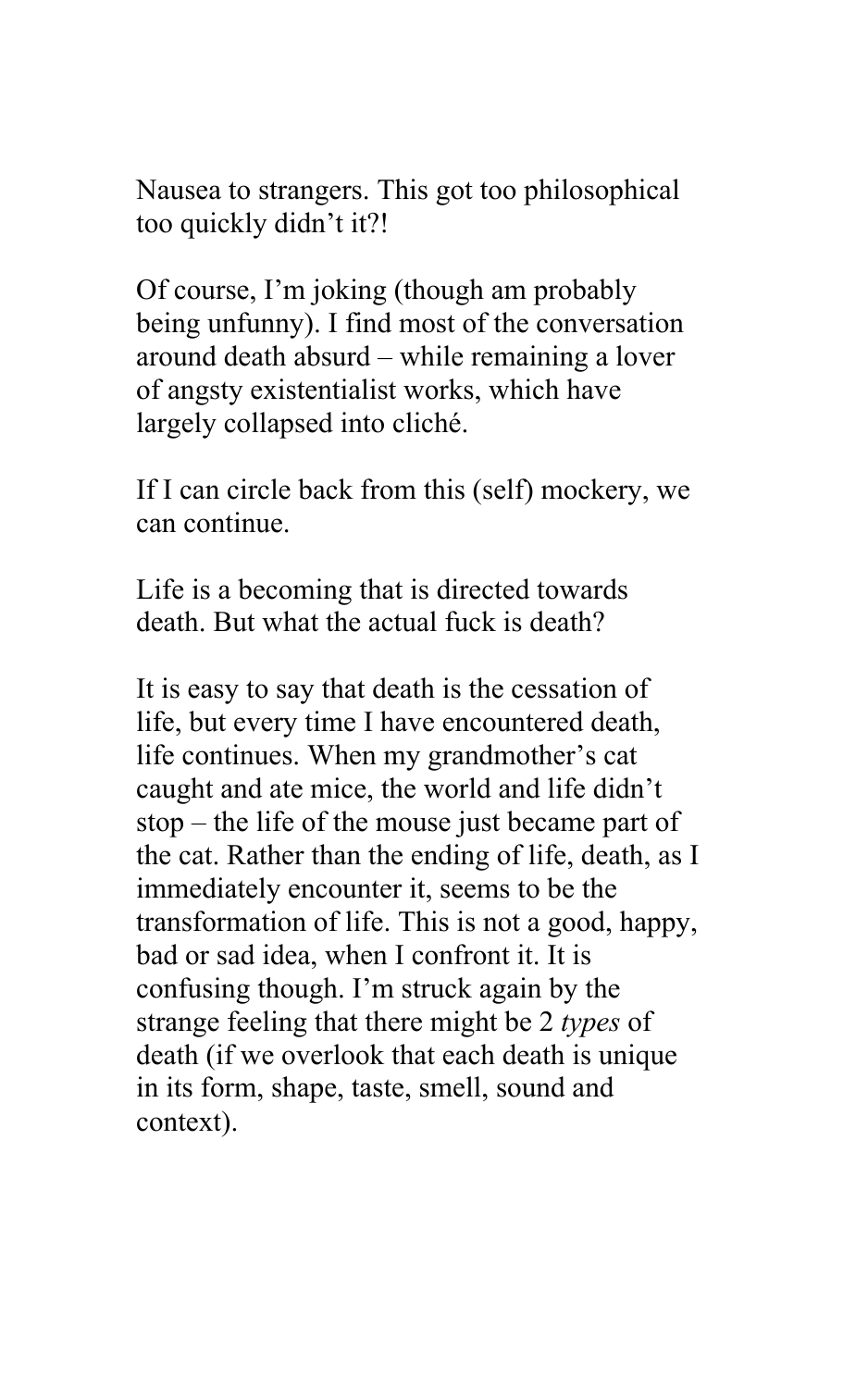If life is becoming directed towards transformation through death, what of the utter oblivion we witness through Leviathan? What of the ocean dead-zones, toxified lakes and all the fucking bees who aren't buzzing in my garden! Where is the transformation within this oblivion?

Obviously, with the transference of energy from one form to another, there is a type of transformation within the oblivion we are witnessing. There are microscopic processes going on, which I will never be aware of – including micro-political ones. But the sheer intensity of the oblivion we face is why I find that there is a definite, qualitative, difference between death as transformation and Death as oblivion.

But anyway, I've stayed on death and Death more than I intended to here. Really I jumped in at the end of this thought of life being becoming directed towards death. That meant that I missed out on *towards, directed* and *becoming*, which are all more interesting to me than some cosmic known-unknown of consciousness, potentiality and experience.

If I'm *towards* something then I am in a space, with some distance between me and where I am going. Being *towards* something means I know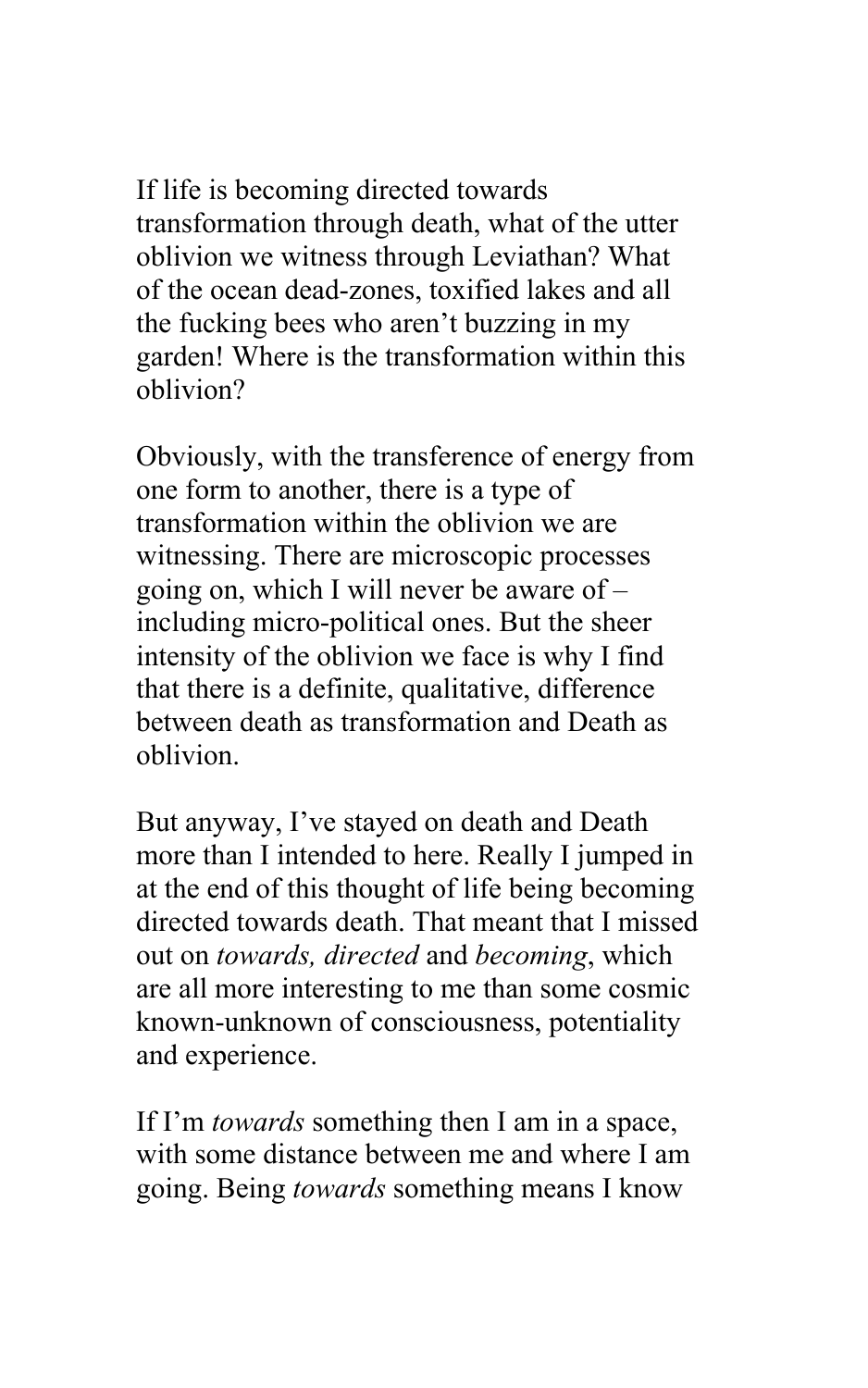that I am somewhere, but not where it is that I am going.

Going *towards* something means that I am moving in a *direction*. If I am following a path, spiritual or other, or a road, concrete or other, then I am allowing myself to travel a somewhat determined route. Regardless of whether or not I follow a road or path, or if I am venturing off into the wild, I am affected by my experiences, whatever *direction* I go. But the journey is mine, consciously and unconsciously, as I walk, run or crawl towards wherever I am going.

*Becoming* involves changing. I am yet to experience a journey that I have not changed by, whatever the *direction* I am going in. Everything constantly seems to be changing, which is both exciting and terrifying – and one of my greatest sources for inspiration when confronting this culture, which is dedicated to the normalisation of everything, even if under the guise of change and non-conformity through innovation, inventiveness and supernormalisation. Different becomings, through wild processes outside of *their* control, open up new routes to explore, new games and dances to enjoy, and other anarchic potentials. Innovation and inventiveness would only restrict the amount of available options to those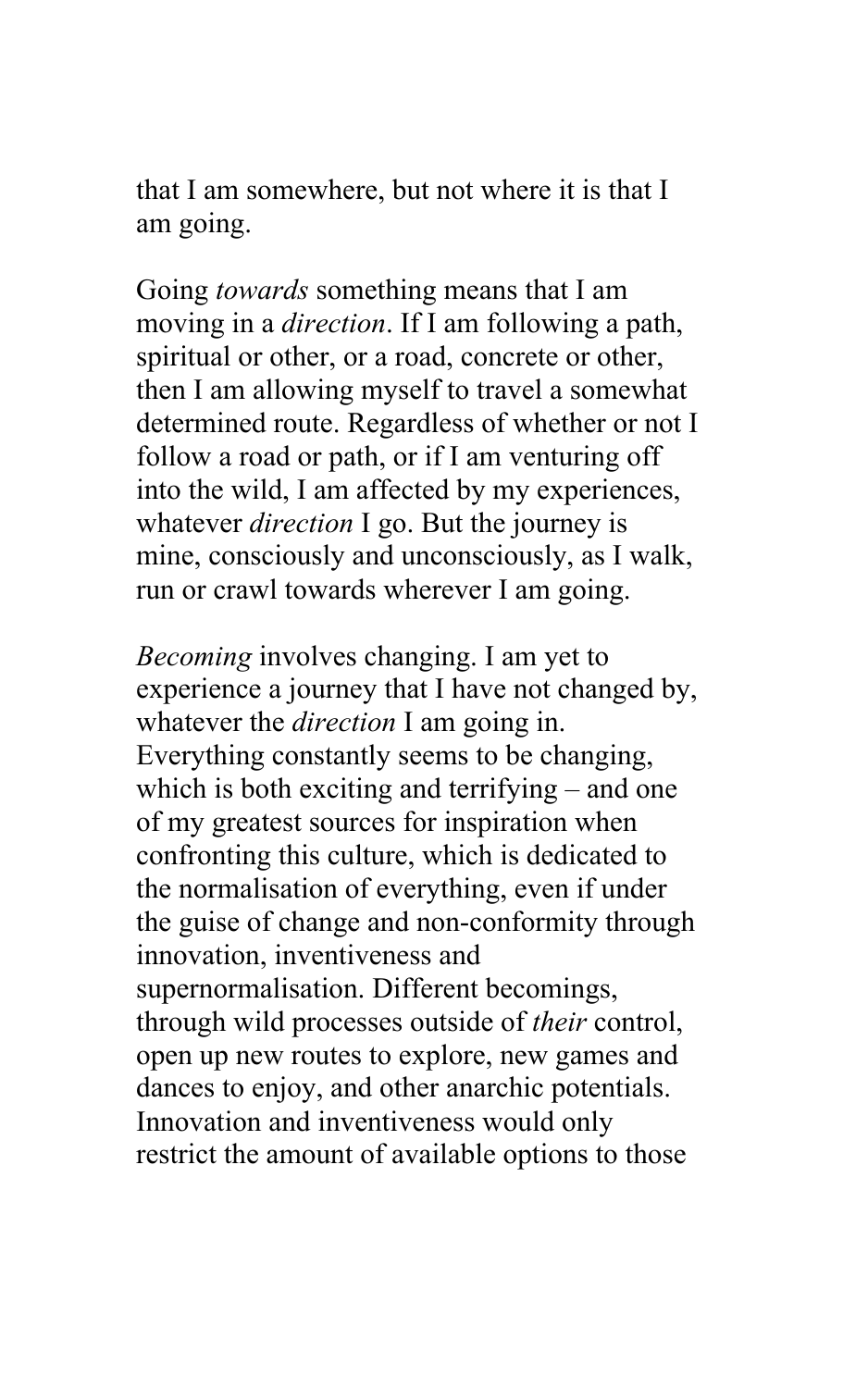provided by the supernormal – a rather boring route to oblivion.

As much as I am a lover of angsty existentialist and nihilist thoughts, writings and discussions, my absurdism is far more interested in the space that I find between me and my death – whether that be a transformation or oblivion. The changes, routes and locations, I experience, as I push my rocks up my hills, are my egoist property, as my life. I have no conclusion on the matter, because I am not concluded.

[Ex51: go on a field trip, somewhere that you have never been, and search for somewhere never before found.]

# **Powerful Animals**

*"Individuals must become more united and increasingly different." Guattari, The Three Ecologies* 

They fear powerful animals. But we all know this. The wolf must be turned into a dog. If a beast cannot be turned over to *their* authority, if the beast is too powerful for them, then they annihilate it, or at least seek to.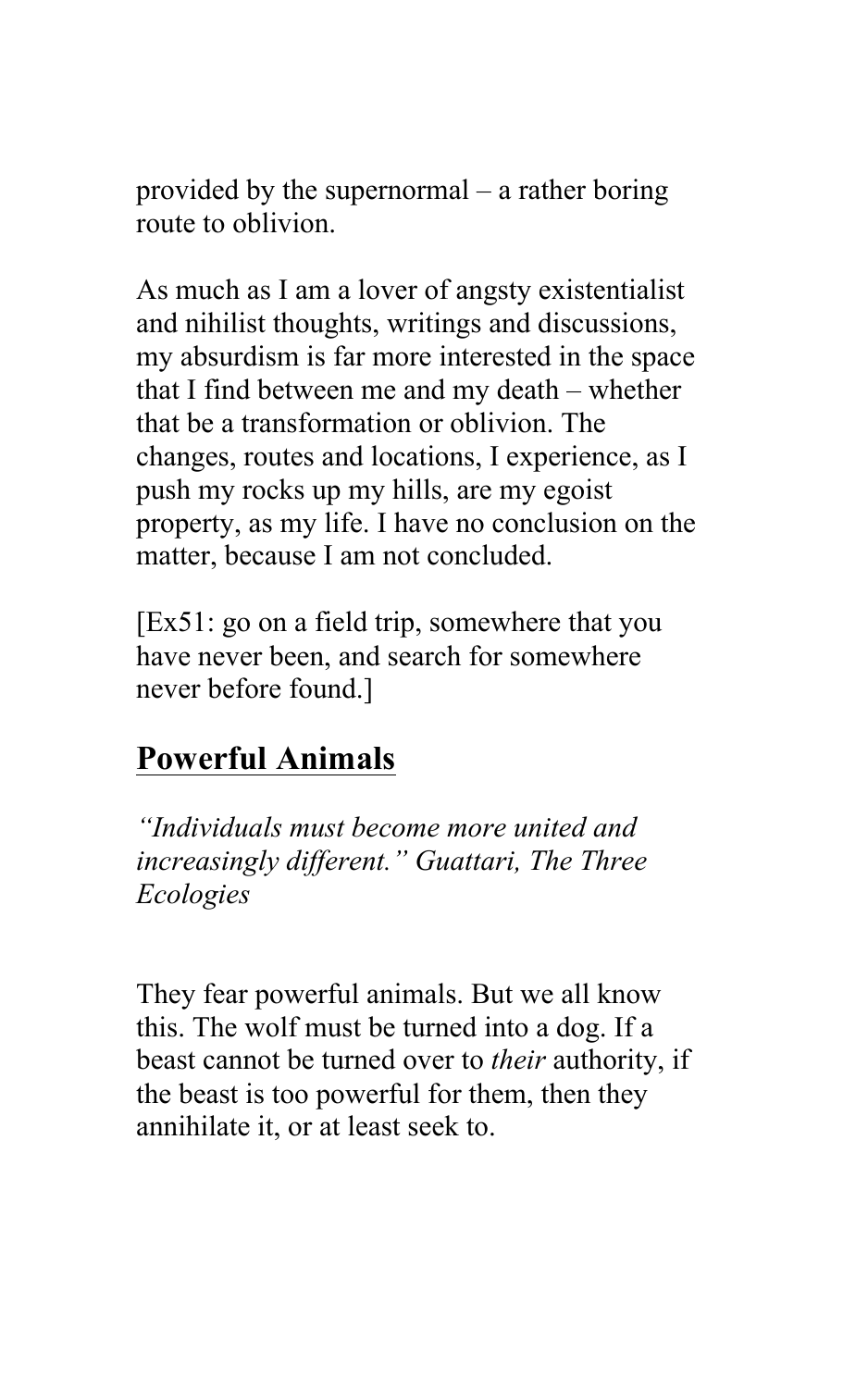The bears, wolves, lynxs, deer, foxes, badgers and falcons of this island that I live on (Briton), who have been sacrifices to kings, nobility, agriculture, the market and the state, were too powerful to be bent under *their* authority – so they were annihilated under violation.

Authoritarianism is at its most intense when it holds the least amount of power. Powerful creatures don't need authority, or want it. As *their* authority collapses into the abyss of wild nothingness, I am sure that powerful animals will reclaim this island, along with the flowers, trees, and less powerful animals, who are beautiful and free in their own ways.

[Ex52: use mockery as a means of disempowering a public figure.]

#### **Becoming Dangerous**

*"Technology claims to be neutral, merely a tool, its value or meaning completely dependent on how it is used. In this way it hides its ends by cloaking its means." Zerzan, Running on Emptiness: The Pathology of Civilisation* 

Becoming powerful. Becoming dangerous.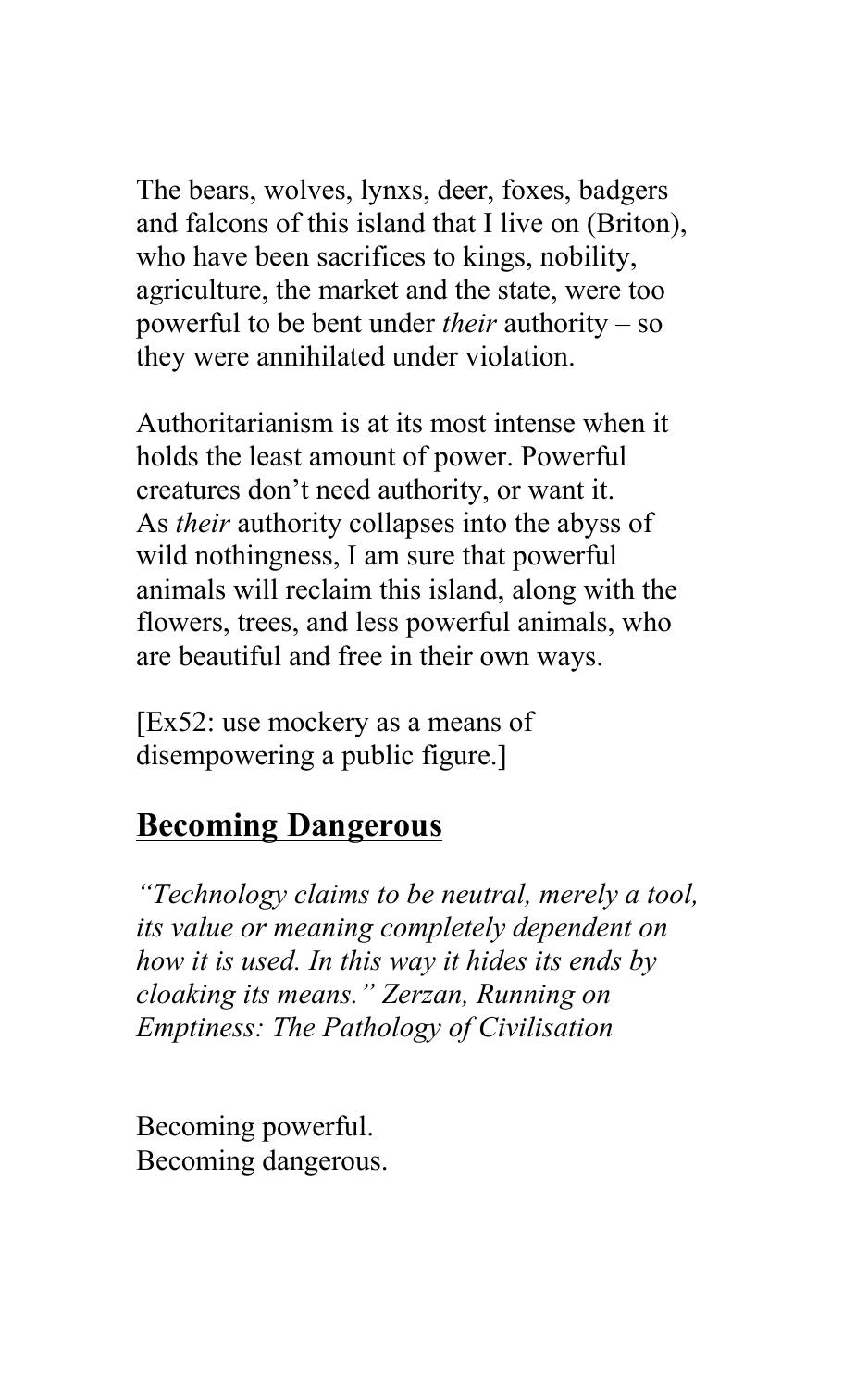What does becoming powerful mean to you? If it means becoming an authority, why does it? Isn't authority an attempt to repress power and an (unconscious) admittance of powerlessness?

Anarchists are too quick to relinquish their power, when identifying with systems of authority. I do not find that I am so powerless though.

Are you powerless? Really?

Can you fight, fuck, dance, sing, create, destroy, love, explore, or are you eternally under the eye of the government?

You might be more dangerous than you think, or that you've been told you are.

[Ex53: give free hugs to strangers and tell them that we're living in an apocalypse.]

# **Man Is Dead – Let Marxism Go With Him**

*"As an anarchist, I live my life in ways that undermine systems of domination and work towards the liberation of all." Anonymous, Biocentric Anarchy*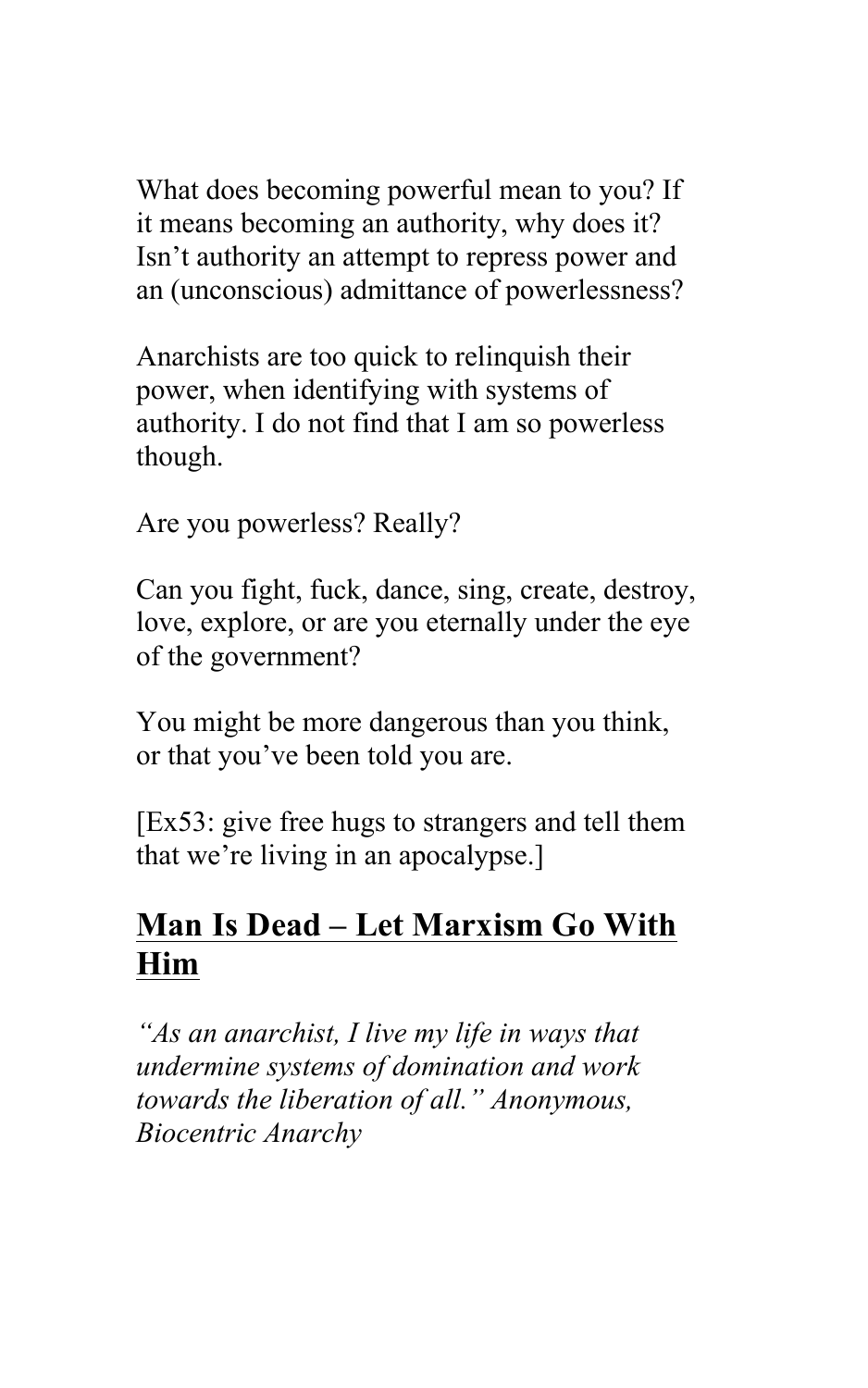Often when discussing Nietzsche and the notion of will-to-power, with Marxists and other leftists, they turn to the authoritarianism of the Nazi's as a supposed example of why he and the notion are unacceptable and evil. They usually also know about the distortions – and never reject Darwin for the Nazi's social Darwinism, but whatever.

Marxist rejection of power might be why they are so quick to embrace authority, when authority panders to their ideology. Marxists would seek to deny the will of the world its power, if it fitted the ideology of the herd.

Marxism holds lots of authority – China proves this – but holds no power, as it has entirely been amalgamated in neoliberal too-fucking-latecapitalism – again, China is a perfect example of this.

Eco-radicals, environmentalists and naturefreaks would do well to learn from Marxian failures. Greens too quickly, like Marxists, relinquish their power for greater authority. Our will-to-power, for earthly resurgency, the collapse of capture and Leviathan's death, is not the ideology of the herd. The herd will try to repress our power, under the authority of their ideology.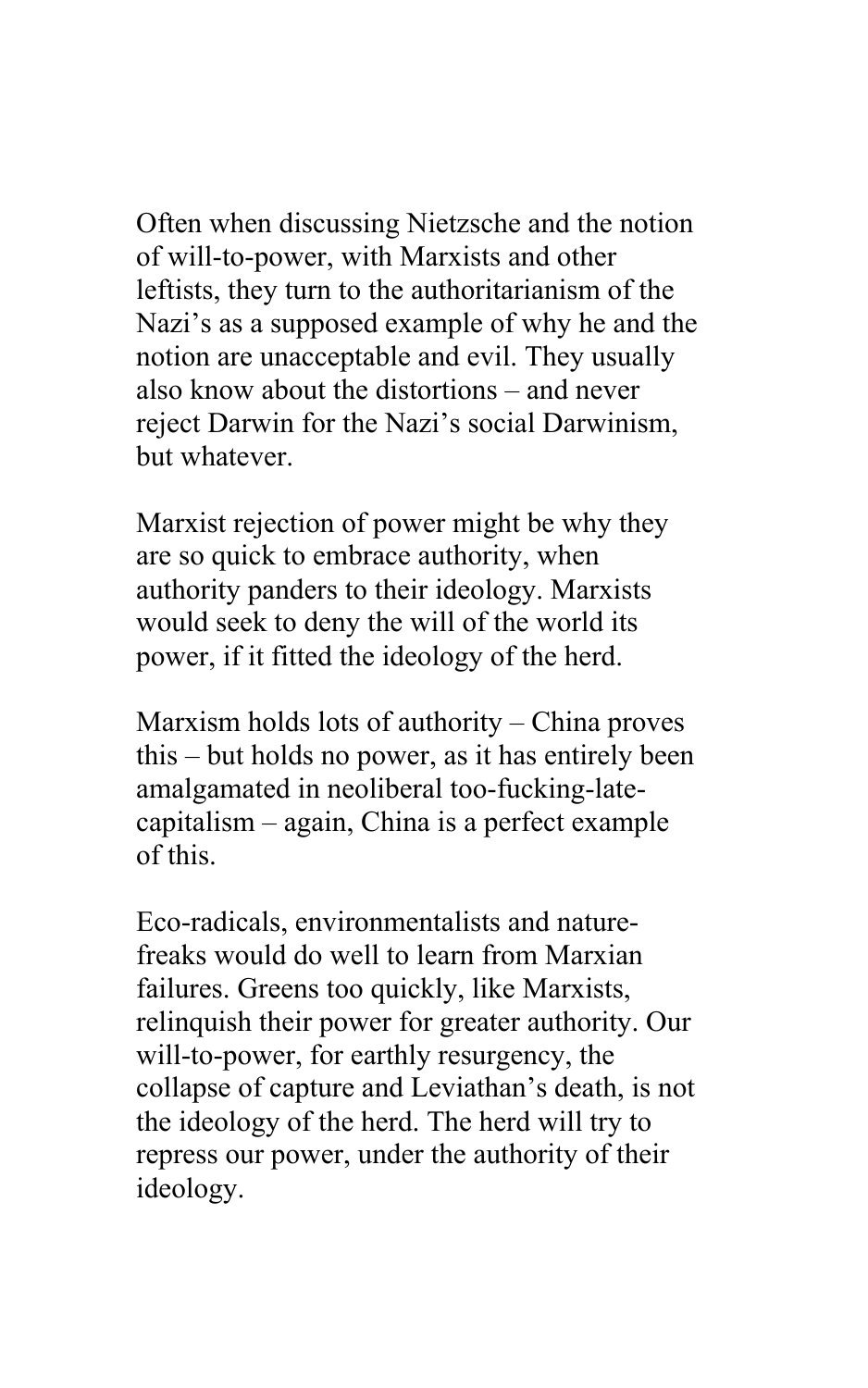Our rejection of anthropocentrism is like Nietszche's rejection of Christ/God. So go to the markets you know and cry out "Man is dead, and the worshipers of machines have killed him". Of course, you will seem absurd, but Man's normality has ruined the earth – so fuck it!

 $[Ex54:$  deface the image of a Marxist idol – psychically or visually.]

# **Power Is Ineffable**

*"As it is the uniqueness of individual experience that gets lost in the homogenising formations of identity politics." Flower Bomb, Arming Negativity: Towards the Queerest Attack*

There is an unspoken power found in mystical experience, which is where the power in ecoaesthetics manifests from. The beauty in wildness is ineffable and paradoxical.

Wildness denies encoding, as encoding sets limits on the world. Encoding authorises.

With Time/History's beginning there were logos-words. John stated that "in the beginning was the Word, and the Word was with God, and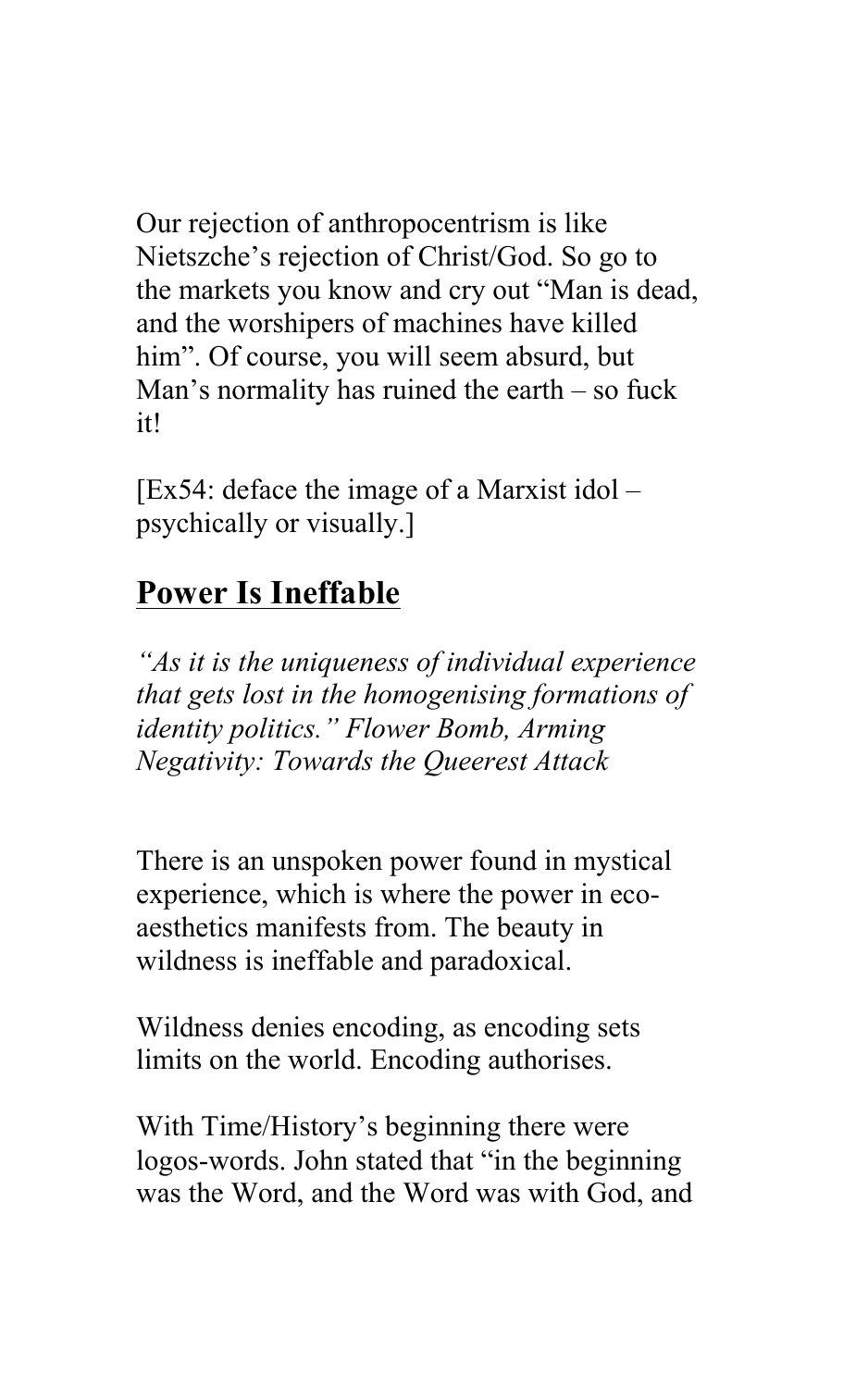the Word was God". God's authority, which is ultimately powerless, is an encoding put on the world, for all to read and be told.

The ineffable power of *wild-Being* holds no authority in the world. The weird, mysterious, mystical, uncanny space that civilisation has mediated itself from is devoid of rules, rulers, laws and government.

Authority is spoken. Power is ineffable.

[Ex55: meditate in a public space, ideally without anyone realising you are meditating.]

## **Will-to-Anarchy**

*"Moreover, Immediatism is not condemned to powerlessness in the world, simply because it avoids the publicity of the marketplace. "Poetic terrorism" and "art sabotage" are quite logical manifestations of immediatism." Hakim Bey, Immediatism*

Anarchy is energy directed to life, primal, wild and out of the control of civilisation.

The intensity of anarchy fluctuates between spaces and situations, with how much power the energy of the experience and actions have.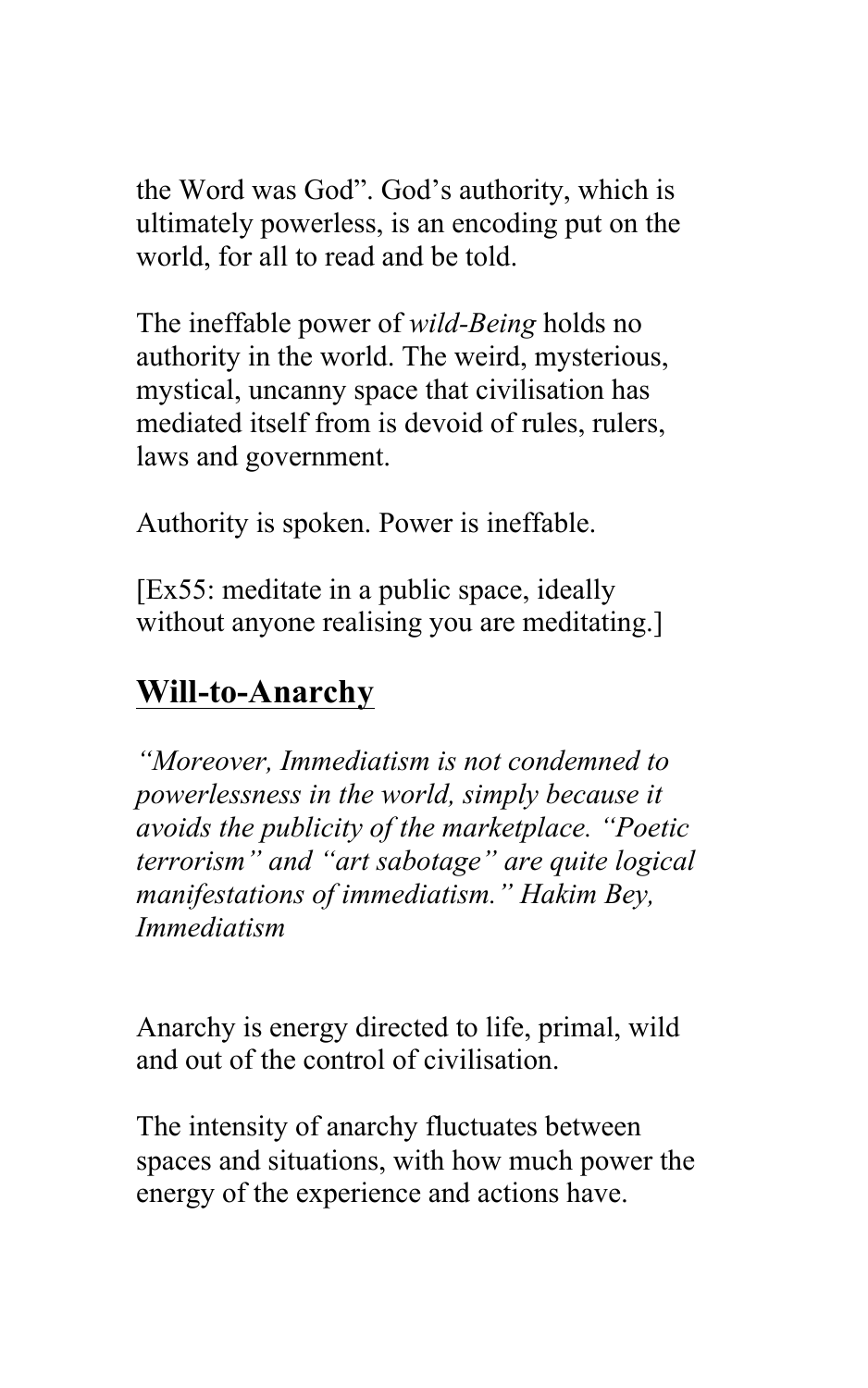Will-to-anarchy as will-to-power might seem an absurd paradox to many, but fuck it  $-$  lets live an anarcho-absurdist will-to-power, knowing that entropy and decay will dissipate our power into the cosmic wild abyss of the world.

Our rebellion and revolt as being out of the control of civilisation - the power of being out of control.

I am not in-control of myself, because I am myself, this body that is the source of my power.

The authority of control-over is the same phantasmic Reality that global warming, and politics inability to find a solution via controlling, is destroying through the processes of *feral iconoclasm*.

The power of *wild-Being* is the anarchic release of repressed energies of life.

[Ex56: flip off strangers, buildings and mannequins, dressed in a ridiculously flamboyant outfit that is unnecessarily complicated.]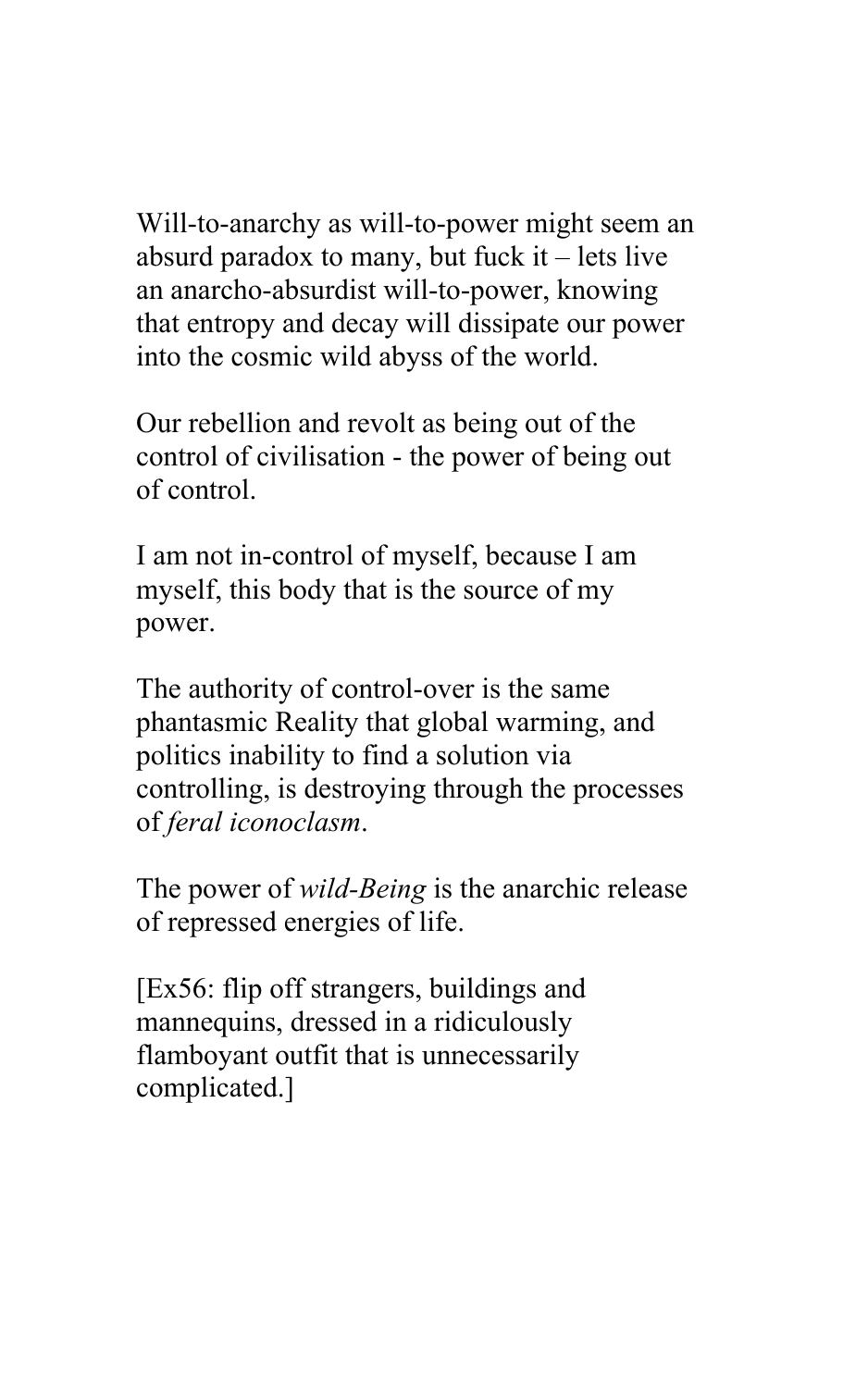# **Animal Life and Multi-Formality**

*"For them there is no city in here, no wilderness out there, no split between humans who exploit and a resource base to be exploited." Jensen, Strangely Like War*

*Animal life* is flesh life, non-dualistic. But animal life is brought into the dualisms of domesticated-thought – natural/unnatural, sovereign power/bare life.

As animals, anarchists, becoming-animal means confronting an immediate force of mediation, where the bifurcation and territorialisation has corrupted and mutated the space that is the world, the geography, biomatter, existential life, etc., from a multiformity, or even omniformity potentially, to a totalitarian conformity of uniformity – civilisation – that is so monolithic in structure that we find ourselves as biformal in our descriptions, potentially unintentionally, though I have always found that, as the Real is pre-symbolic, this apparent biformality is mostly due to the finite and limited capabilities of language.

Biformality can appear like duality, as they/we alienate the (pseudo-)totality of conformistuniform inclusive capture from the space of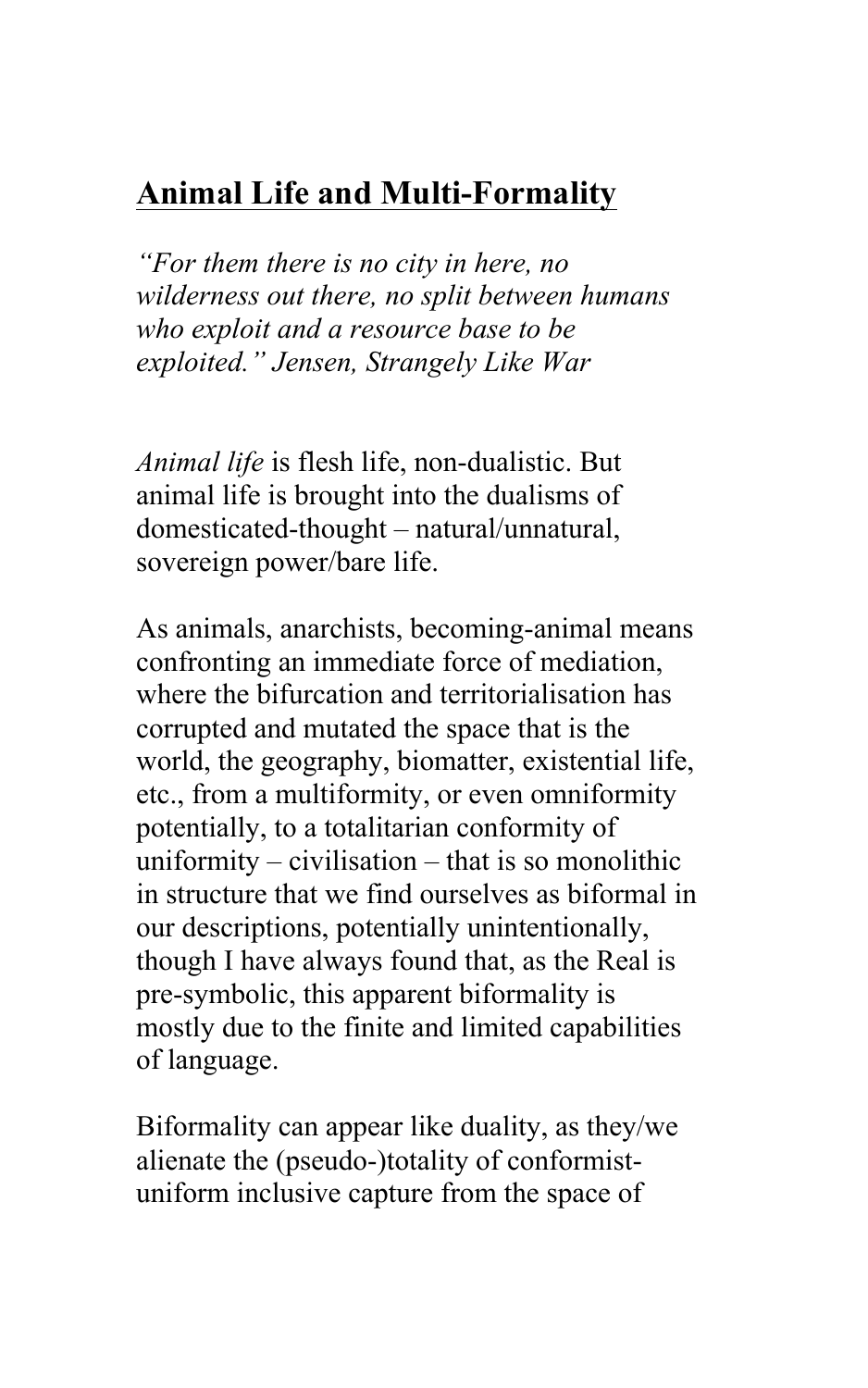multiformal monism=pluralism of ecological thinking. Almost as a reversal of Agamben's notion of *bare life* within the polis as inclusive exclusion, *animal life*, as becoming-animal, enacts exclusive inclusion towards the sovereigns, authorities, technics, etc., of the polis. It is not that rewilding and radicalecological thought is dualistic, supposing 2 worlds, one good and the other evil, but that it necessarily includes the world of civilisation within the world of Earth, but excludes it from a monist, flesh-based, aesthetic and visceral revulsion, which finds it revolting, and so desires revolt.

While psychoanalysts and social-contractarians (even "anarchist" ones) might celebrate the illusionary dualism that is part of humanization, I do not.

I desire *animal life*, not uniformity and conformity.

[Ex57: become an independent sociologist for a day and have a daylong breaching experiment – record your findings as poems and publish them publicly.]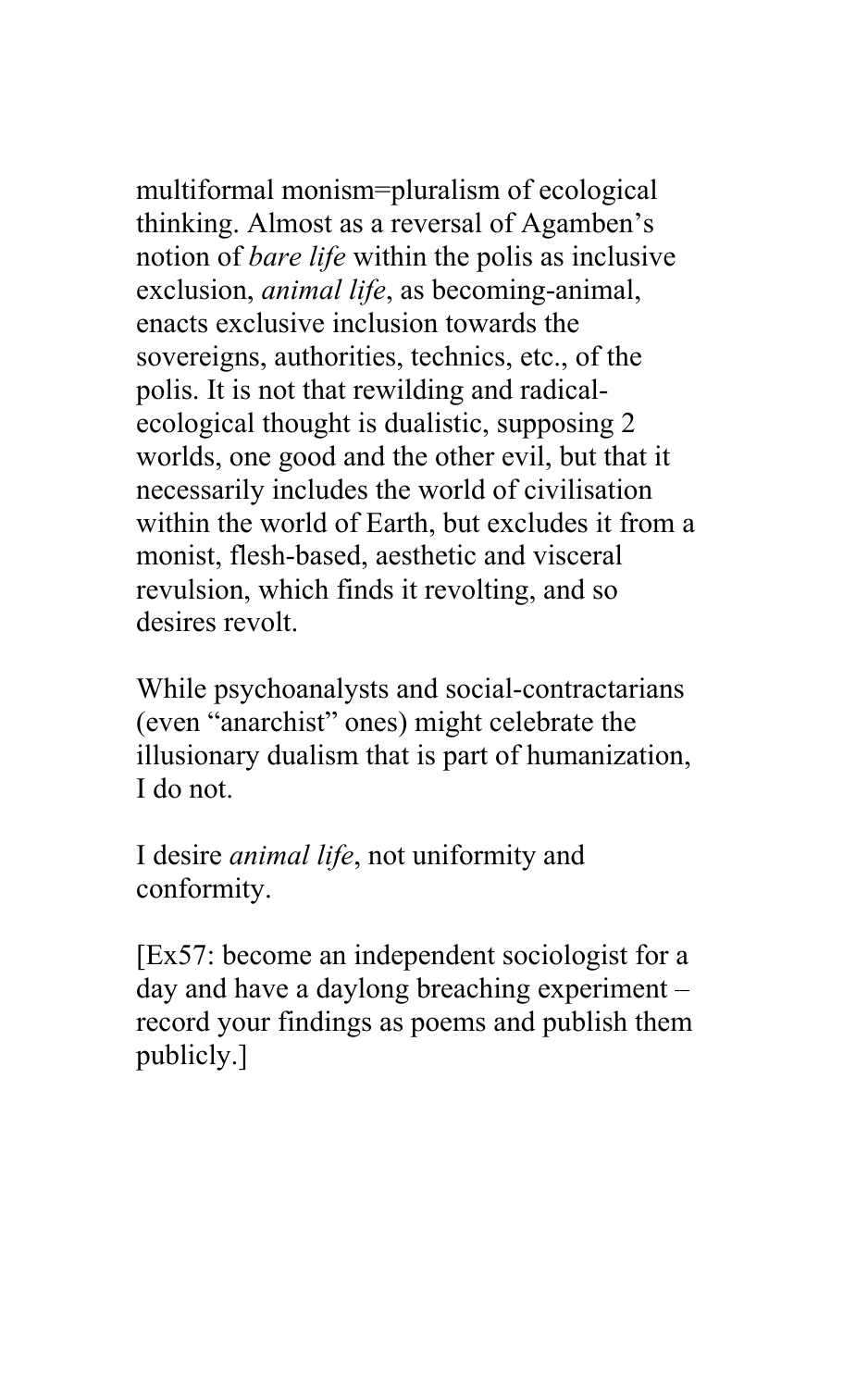# **Animal Aesthetic Liberation**

*"It's only after we've lost everything that we're free to do anything." Chuck Palahniuk, Fight Club*

The beauty of animals, other animals, is a fundamental aspect of our aesthetic appreciation of the world. Appreciating what is animal, in a perceptual sense, is aligning thought to the world of *animal life*.

When I encounter animal aesthetics I encounter with them a perceptual rewilding. This is mirrored in how when I have engaged in rewilding activities I have experienced an aesthetic appreciation of *animal life*. But this isn't the only dimension to this experience. In a kaleidoscopic fashion, animal liberation has been an aesthetic liberation for me – an act of rebellion against the machinery of this culture, a release of the individuals once captures, and a perceptual attack against the normalised life of abuse towards non-human animals.

As much as there is an aesthetic liberation in animal liberation, is there an animal liberation in aesthetic liberation? My desire is to write yes, as this has been my experience of individualistic artistic praxis. I cannot say for you. At the very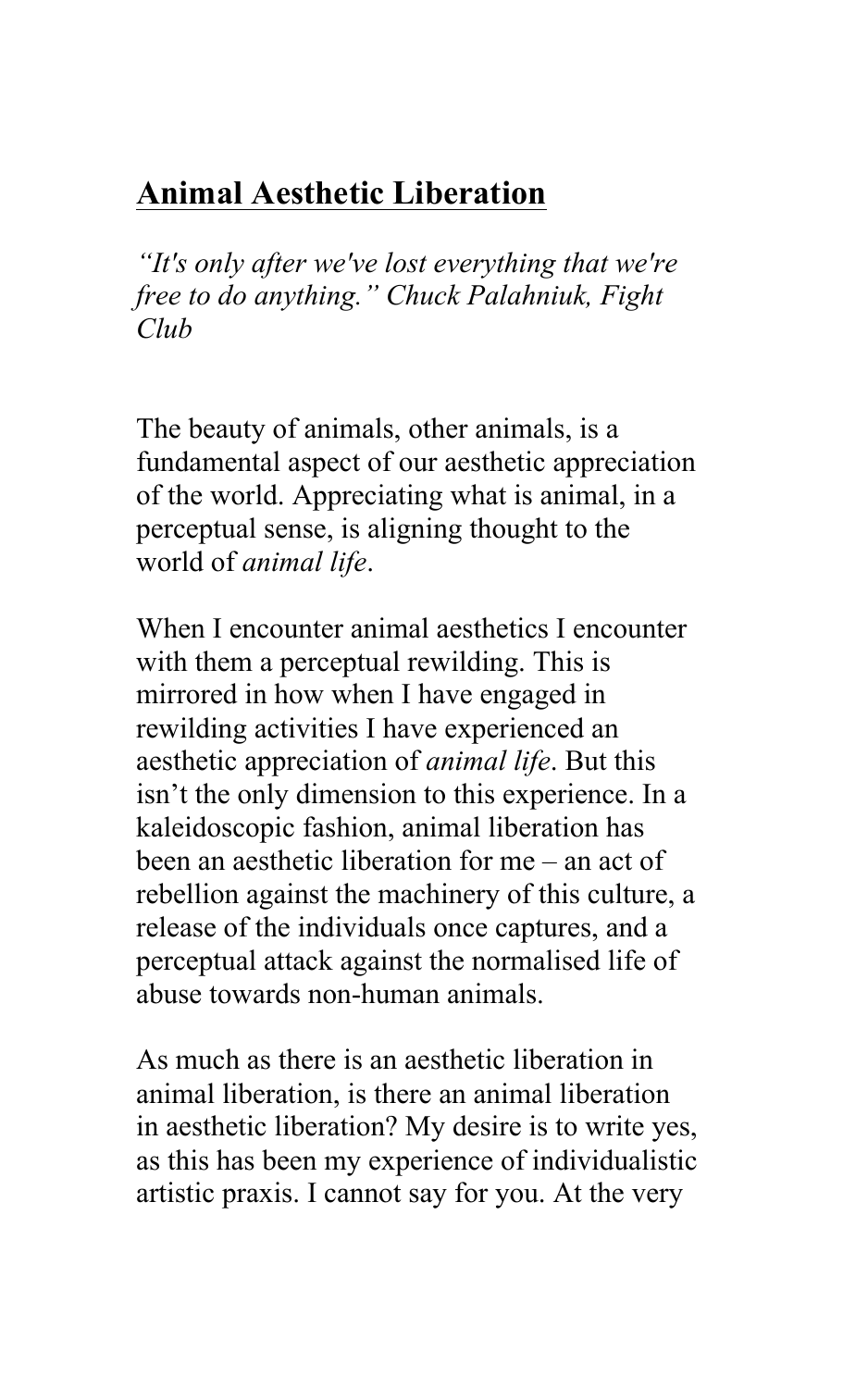least, others who are involved in the *feral* tendency of green anarchist discourse, such as Flower Bomb, Feral Faun and Blitz Molotov, show an appreciation for the perceptual aspects of rewilding – so at the very least I am not the only person with this inclination.

To the more orthodox rewilders, who embrace a very conservative approach to a primitivist praxis, artistic praxis is often spoken about as something that is invalid and largely not worthy of consideration. It is a shame that many primitivists do not appreciate the value of perceptual attacks. While he has criticised art (from a very narrow window) and has shown a disregard of the hermeneutic and semiotic aspects of radical discourse and action, Zerzan's critique of symbolic culture would seem to be a good place for primitivists to locate an aesthetic liberation within their resistance.

[Ex58: leave kaleidoscopes in inappropriate places or give kaleidoscopes to bird watchers and/or train spotters.]

## **Animality of Excess**

*"I've always assumed that "good manners" equals hypocritical bullshit, unworthy of an individualist and conscious rebel." Peter*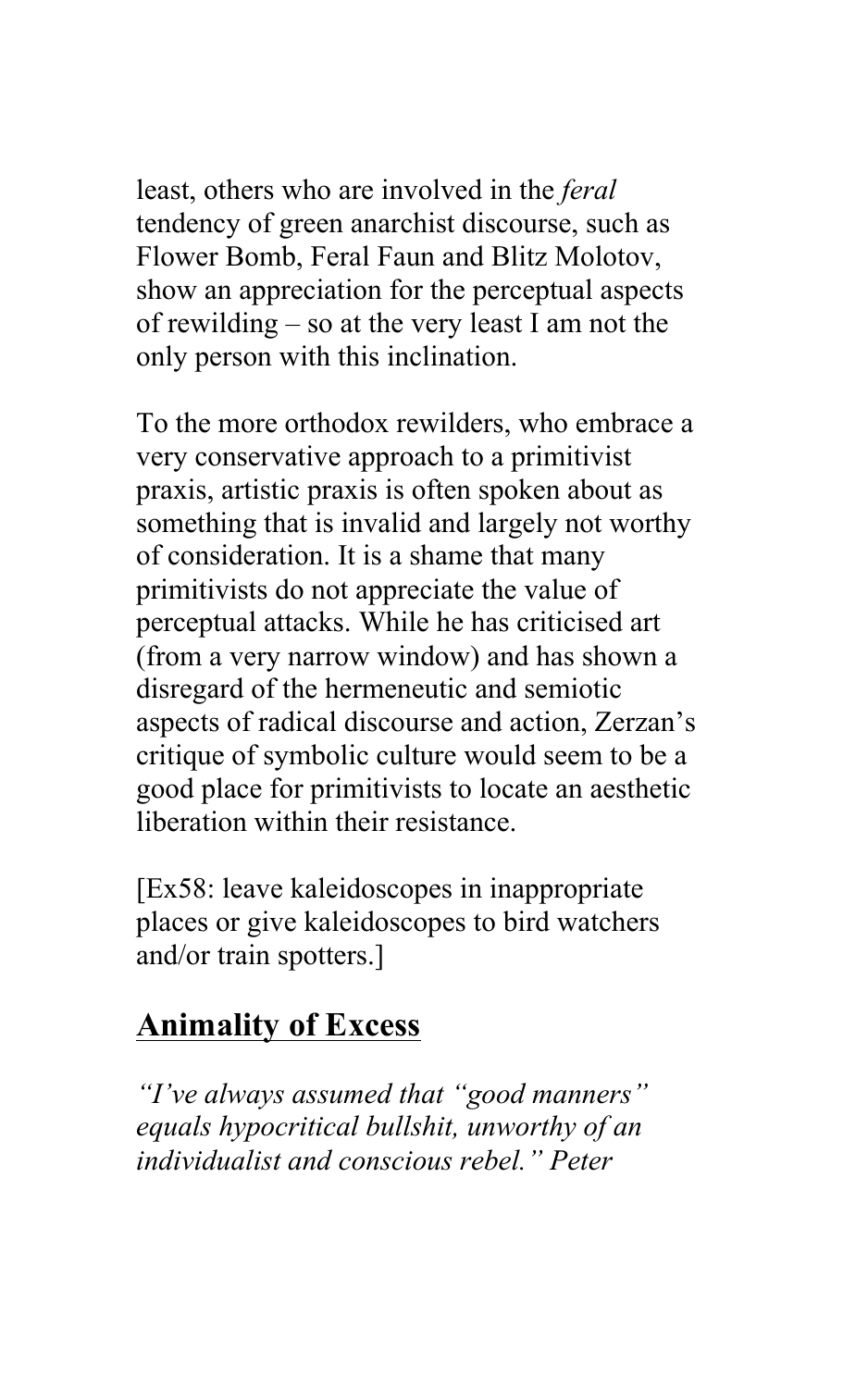*Lamborn Wilson, Spiritual Journeys of an Anarchist* 

The will of animals appears to me to be directed towards enjoyment. This makes intuitive sense to me, as I basically have a desire to experience enjoyment throughout my life and the activities that are everyday, as well as the ones that are rare.

Enjoyment has an anarchistic quality to it, as enjoyment is for the most part amoral, often guilty of transgressing norms and customs, and is more rebellious than happiness. Happiness has a hedonistic and utilitarian teleological aspect to it in discourse. Happiness is futural, something to pursue through progress, development and expansion.

The anarchist embrace of immediate enjoyment is not a new idea. Jouissance, a term I first encountered through Lacan, has been embraced as a concept by Serafinski and Baedan, amongst other anarchists, which basically means intense enjoyment. I'm using the word enjoyment rather than pleasure, as pleasure is often intended to refer to something immoral.

I see nothing moral or immoral when I watch deer, songbirds or the cat I live with, do as they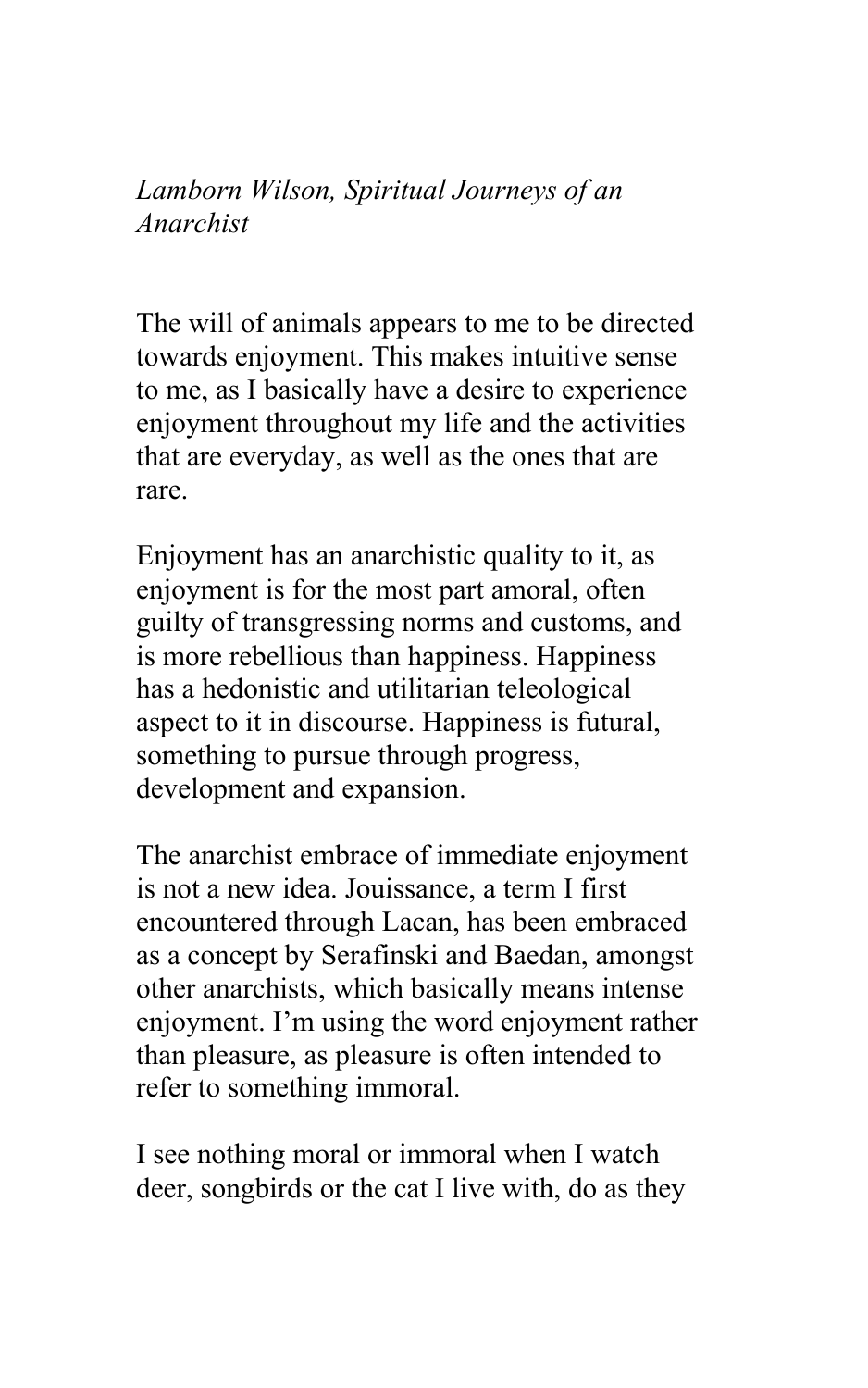desire, acting upon their instincts without repression. I see lives dedicated to their immediate survival and enjoyment.

Unlike most everyday moral conceptions of happiness, enjoyment retains the open possibility of suffering. Enjoyment holds no promises. It arrives as something that manifests from activity, not as the purpose of the action, as an excessive quality – kind of like Bataille's accursed share. What I mean by this is that enjoyment is more than necessary – decadent.

Anarchy is more than necessary. *Animal life* is more than necessary.

[Ex59: cook a meal as part of an immediatist party – make sure you cook more than you need and give the extra to people who are sleeping rough.]

# **Primordialism and Tribalism**

*"Much as biological species are not general categories of which animals and plants are members, but larger-scale individual entities of which organisms are component parts, so larger social assemblages should be given the ontological status of individual entities...." Manuel De Landa A New Philosophy of Society*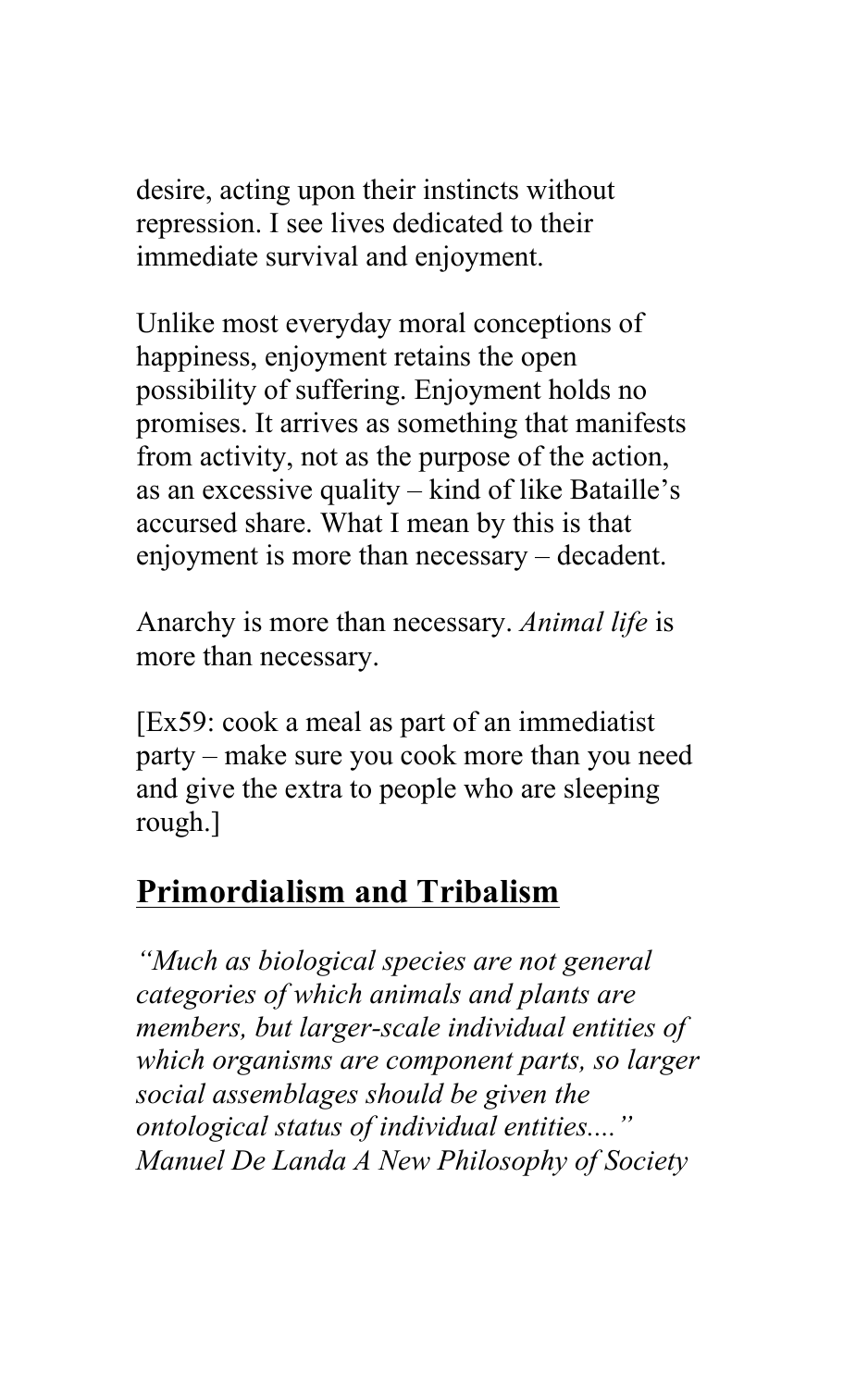Let's take primordial discourse back from the perennialists and universalism – not join them, as Fitzpatrick has done.

Primordial experience does not strike me as spiritual and esoteric, but located in flesh at the limits of experience.

Destroy the transcendentalist-humanism of Evolians, national-anarchism, Southgate and traditionalists.

The tribalism I desire and see manifesting through authentic relationships involves a revolt against nationalism.

Tribal experience's anti-state and nomadic – psychic and geographic – qualities appear to me to better fit the analyses of Kevin Tucker and Pierre Clastres.

This might be at the limits of potential experience in the constructed Reality this culture has built, but  $-$  in perhaps a potentially utopia cliché, though one that is absurdist in its pessimism – "be realistic, demand the impossible".

[Ex60: burn a national flag and/or a copy of Tradition & Revolution.]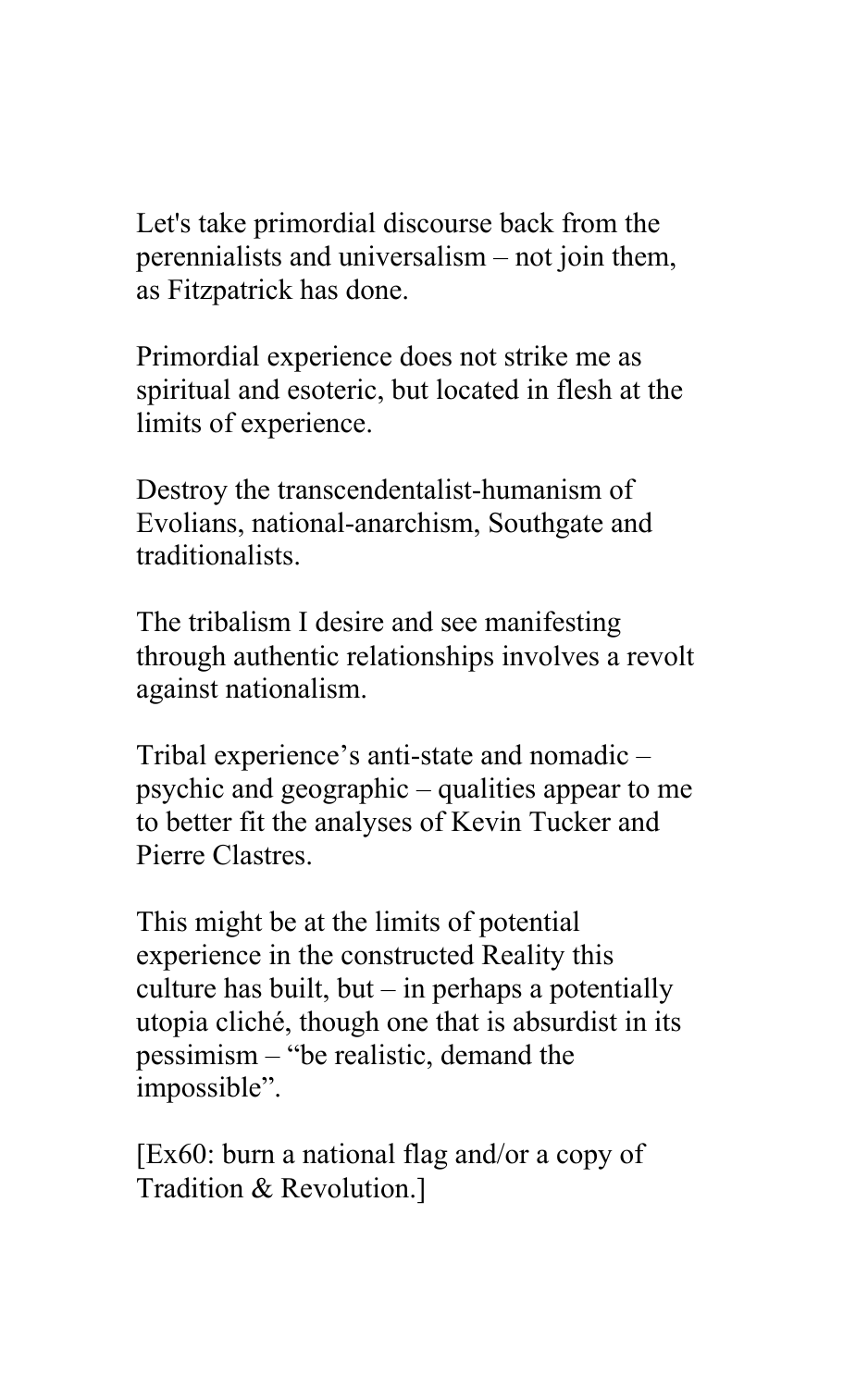## **Cathartic Warfare**

*"We're getting closer." The Angry Brigade, Communique 4* 

The becoming-animal of rewilding, radicalisation and praxis of *feral life* inevitably involves encountering the primal wound of our individual having been-violated, as earth violation, as our being-earth. Encountering this abuse means recognising an existential trauma, the repression of which is the basis for all production-narratives of this culture – socialist, capitalist, or any other.

Like in the practices of Primal Therapy, when we encounter this experience, healing requires a cathartic release with the intensity of a primal scream, drawn from our experience of this pain, rather than rationalised sublimation.

Any primal war, which seeks to collapse civilization, and the repressive pathology it requires, involves encountering this sense of pain and suffering. We are taught that pain and suffering are "bad"/to-be-avoided, as there is a primal phenomenologically-Real quality to the experience, which is immediate and cannot truly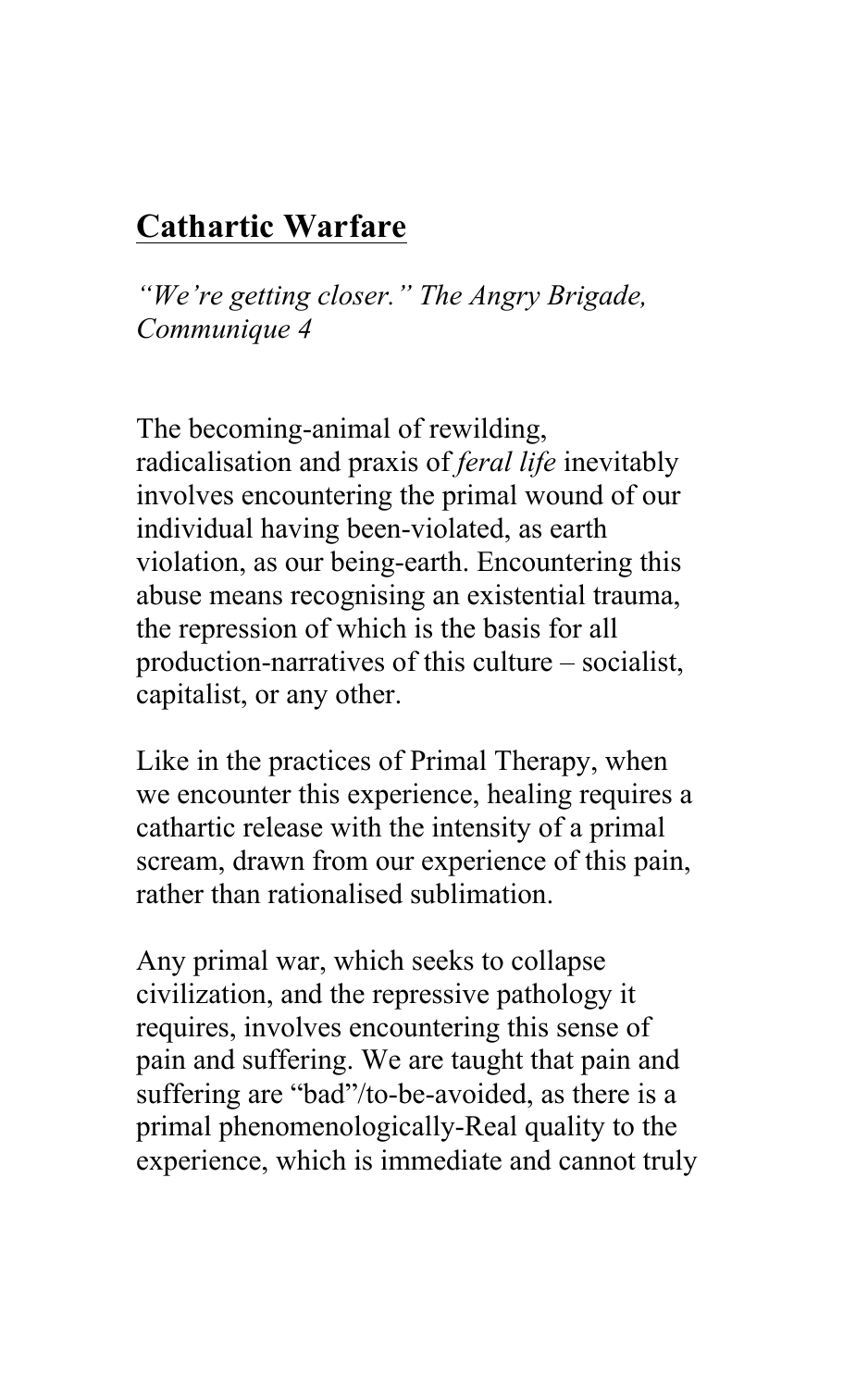be deferred – just repressed, sublimated, distracted from and avoided.

Primal war also requires bringing others closer to their primal wounds, because wherever we go in the world we encounter others. This is certainly my experience. Any thought I voice or action I do that includes aspects of primal warfare obviously triggers most who encounter this. This is why I find that primal warfare includes with it psychic-warfare.

Psychic-warfare, as encountering our primal wounds, the existential trauma of this culture, has an anti-humanist quality to it, in the rejection of the essentialist ideal of humanity, and in the anti-speciesism this requires and revulsion towards human-supremacy. Animalself-liberation, an act of species betrayal, is the first step towards reconciling and healing from the abuse of this culture's violation.

Animal liberation, art projects, ecotage and other forms of rebellion become means of catharsis. In the attempt to be medicine people and provide healing for earth, by resisting and destroying Leviathan, we attempt to heal ourselves, and those we love.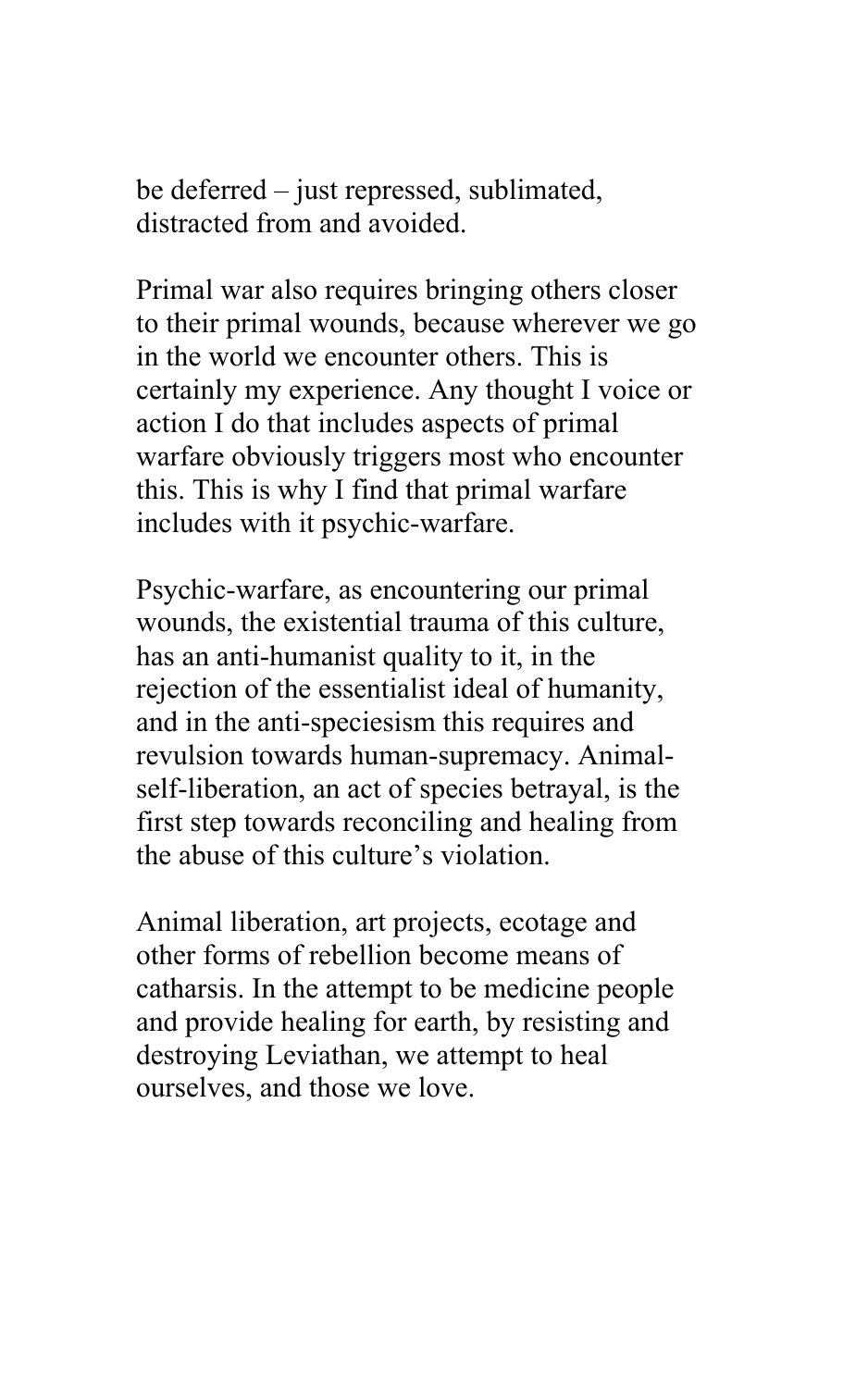[Ex61: stand next to a river and throw stones in, each representing a different individual or group who abused you.]

#### **Population – not an answer, an instinct**

*"Opening is an essential feature of univocity. The nomadic distributions or crowned anarchies in the univocal stand opposed to the sedentary distribution of analogy. Only there does the cry resound: 'Everything is equal!' and 'Everything returns!'. However, this 'Everything is equal!' and 'Everything returns!' can be said only at the point in which the extremity of difference is reached. A single and same voice for the whole thousand-voiced multiple, a single and same Ocean for all the drops, a single clamour of Being for all beings: on the condition that each being, each drop, and each voice has reached the state of excess – in other words, the difference which displaces and disguises them and, in turning upon the mobile cusp, causes them to return." Deleuze, Difference and Repetition* 

Animal ecology is usually focused on the discussion of populations of species within ecosystems. Talking about population is a sensitive matter for many. Environmentalist comments on human populations are often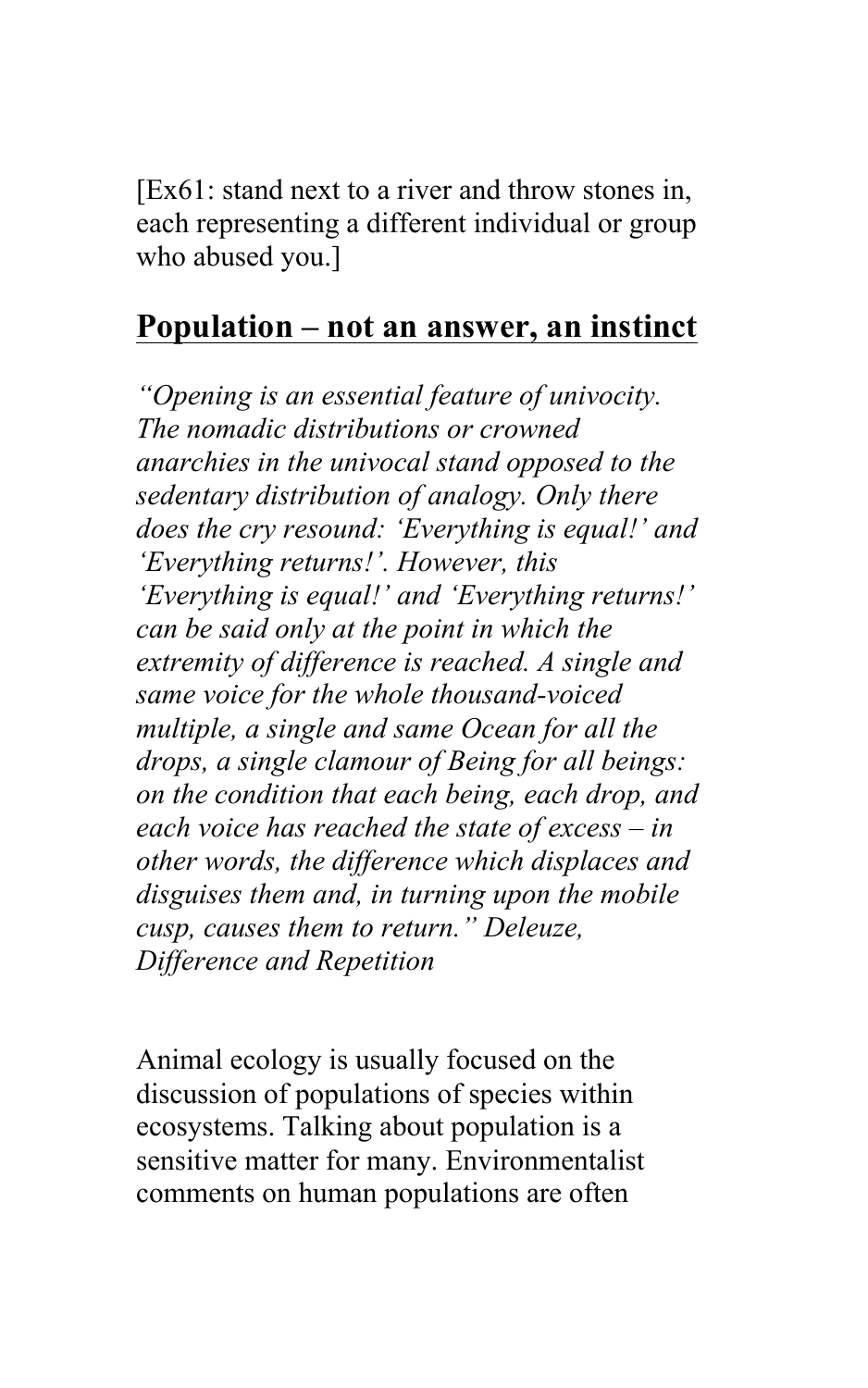quickly named as being racist, neo-Malthusian, or similar labels.

I am not an expert on the subject of population and I do not feel any blame towards "humanity" (whatever that means outside of a stereotypical biological category) for overpopulating the world – the situation seems more to be due to the impact of technological-expansionist colonial narratives, than the desire of individuals to reproduce (whatever those desires have been produced by).

My instinct is both that the earth is overpopulated by humans – this is something I first felt as a child when travelling through central London, noticing that there were no other animals, save for a few pigeons. As such, I believe that a reduction in the number of humans is desirable, for the welfare of the earth that we are. This brings me to a difficult and uncomfortable belief I hold, regarding the impact that systemic and ecological collapse will have on human populations in the coming years – I hate future planners who try to be architects of History's progressions, but if I have any futural beliefs, it is that an impending population collapse will likely see something closer to the medieval pre-industrial levels of 500 million biological humans in the not too-far future – not due to fascists, environmentalists or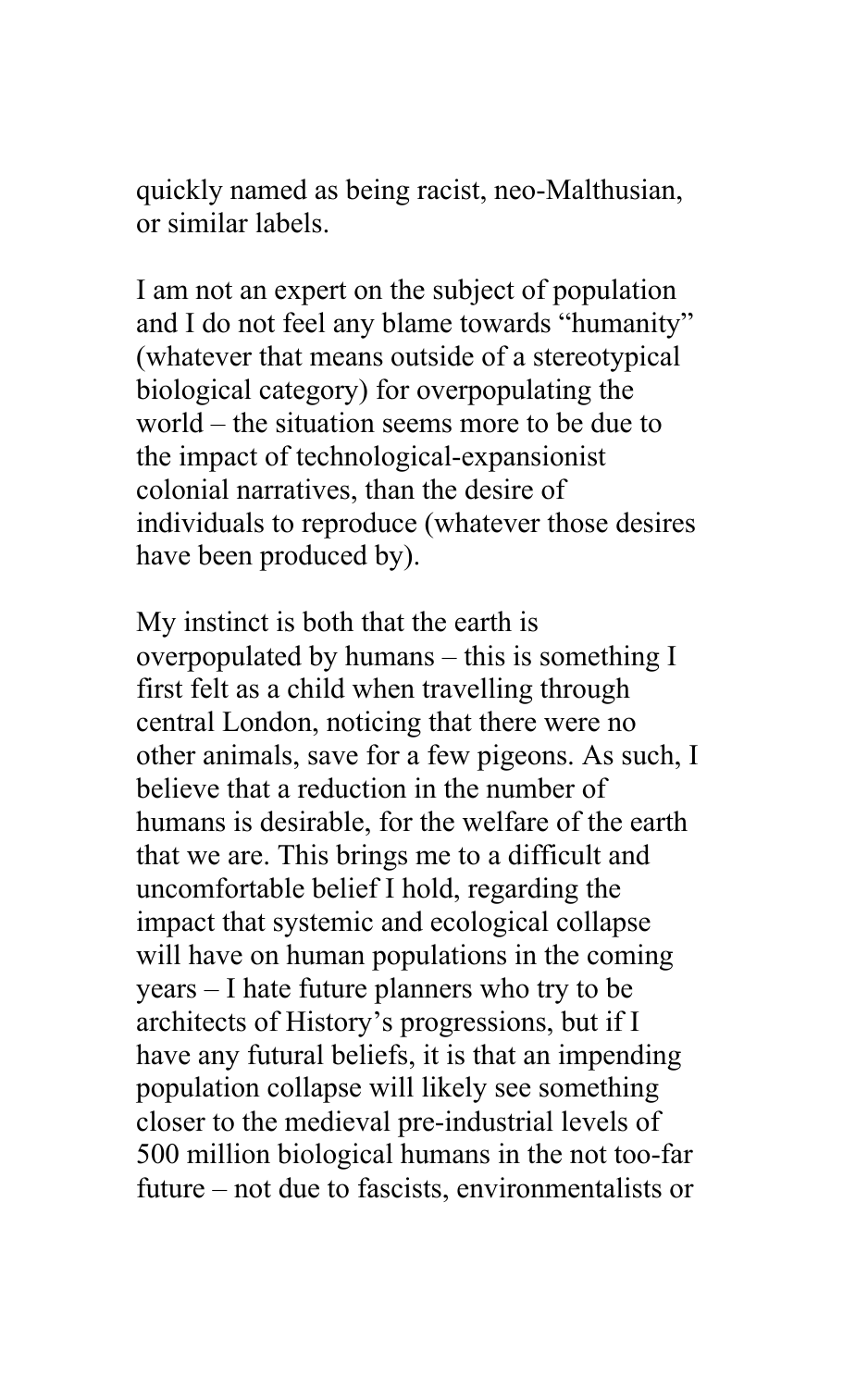any other human will, but due to earth's rejection of civilisation.

Despite my beliefs on overpopulation, that there are too many humans and that the amount is likely to crash very soon (in geological senses of time); I do not find that this is any reason to embrace anti-natalism. Death/decay opens space for regrowth and new life, new potentialities and so much that I have an instinctual desire for. I do not believe that any children I might father have a right to not experience lives that include love, beauty, pain, sorrow and the suffering that I believe this culture is collapsing into. During every other mass extinction event parents have reproduced, because Life is all there is, so there is no fucking point in stopping.

[Ex62: write a children's book on surviving the apocalypse – ensure that all illustrations are not unnecessarily traumatic.]

# **Destroy The Will of History**

*"I dream of summoning up an array of acts I denominate as seductive." Alejandro De Acosta* 

What is the will of History?

Progress.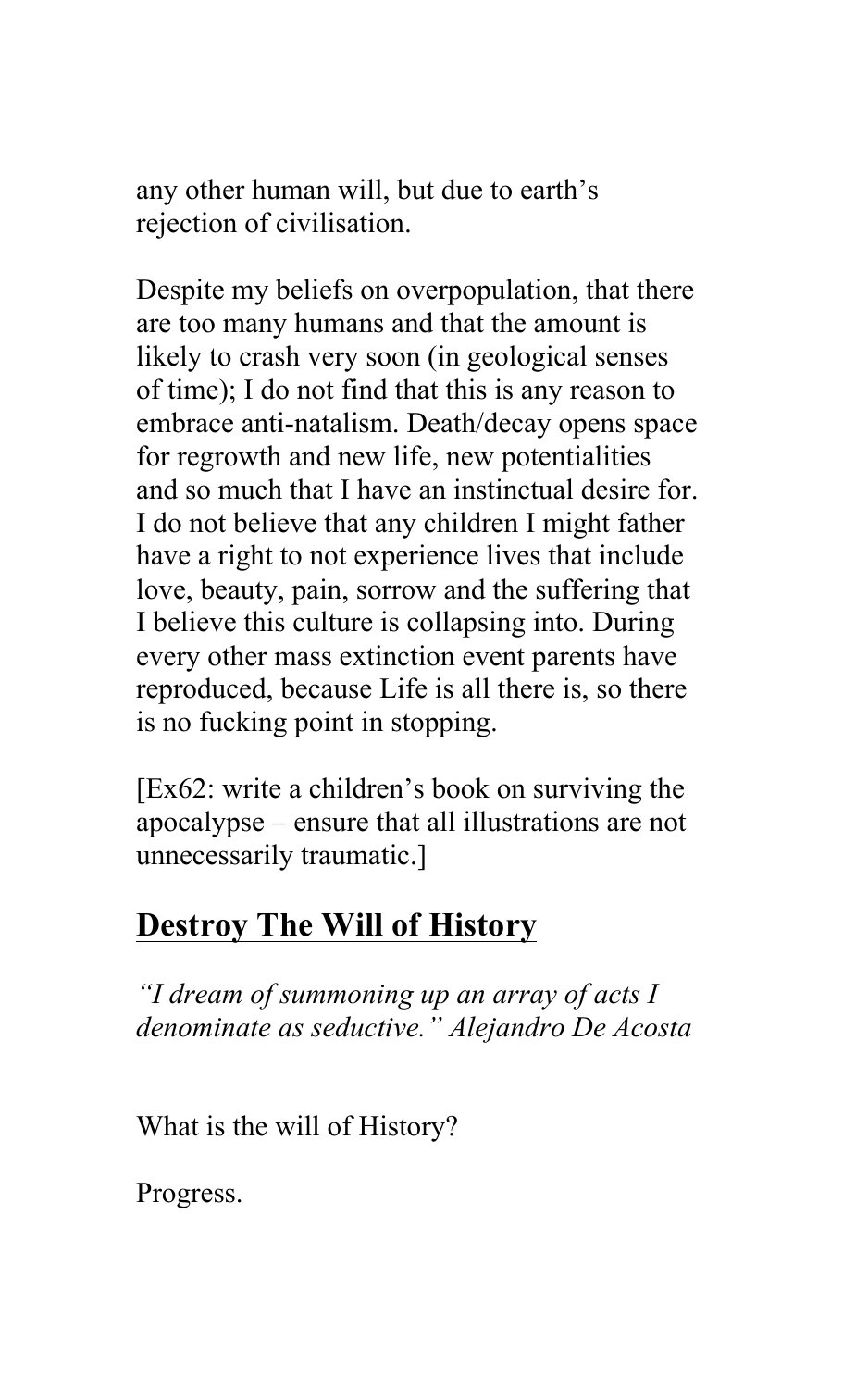Expansion. Conserve. Meliorism. Humanism. **Colonisation** Normalisation. Exception.

The will of History I rebel against.

The will of History I destroy.

[Ex63: swim naked in the sea – somewhere free from sewage.]

# **What Does It Matter How Long You Have To Live?**

*"The way is empty, yet use will not drain it." Lao Tzu, Tao Te Ching*

How long do we have left? Will the world end in 2 years? Will it end in 10 years? Perhaps 20 years? 100 years? Who knows – probably nobody?

When writing Feral Consciousness, I held a belief that runaway global warming would be in process in the early 2020s – a belief informed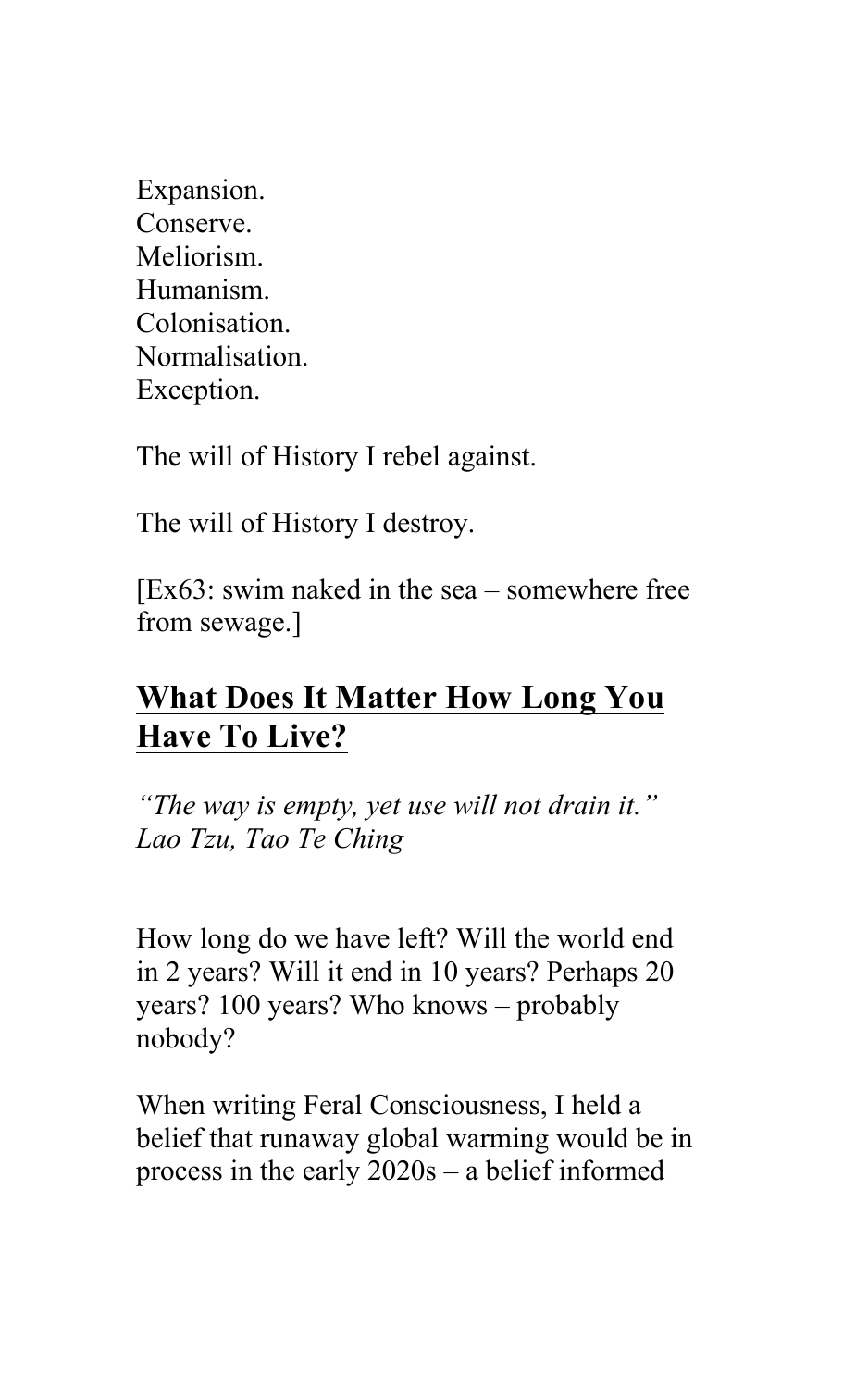by researching scientific opinions, with scepticism towards scientific knowledge. But, as I articulated in Feral Iconoclasm, I have a deep scepticism towards the concept of time and find that ecological-thought/rewilding is a presentist collapse and destruction of time/History, which is entirely here and now.

Okay, if not when will the world end, when will civilisation collapse? We're several years past 2012 already, in the Historic-realm known as 2020. How do we know how long until global civilisation collapses?

Often when discussing the idea of civilizational collapse I am asked questions to the effect of "when?". Even to the non-believer (that we are living through collapse), when seems more important than how, as there seems to be an instinctual assumption between us that civilisations do all eventually collapse – even in non-belief, there is some kind of belief.

While thinking about both of these questions – "when will the world end" and "when will civilisation collapse" – there seems to be something about these processes missed in both questions.

As a cancer patient who very nearly died at a young age (by modern standards), I encountered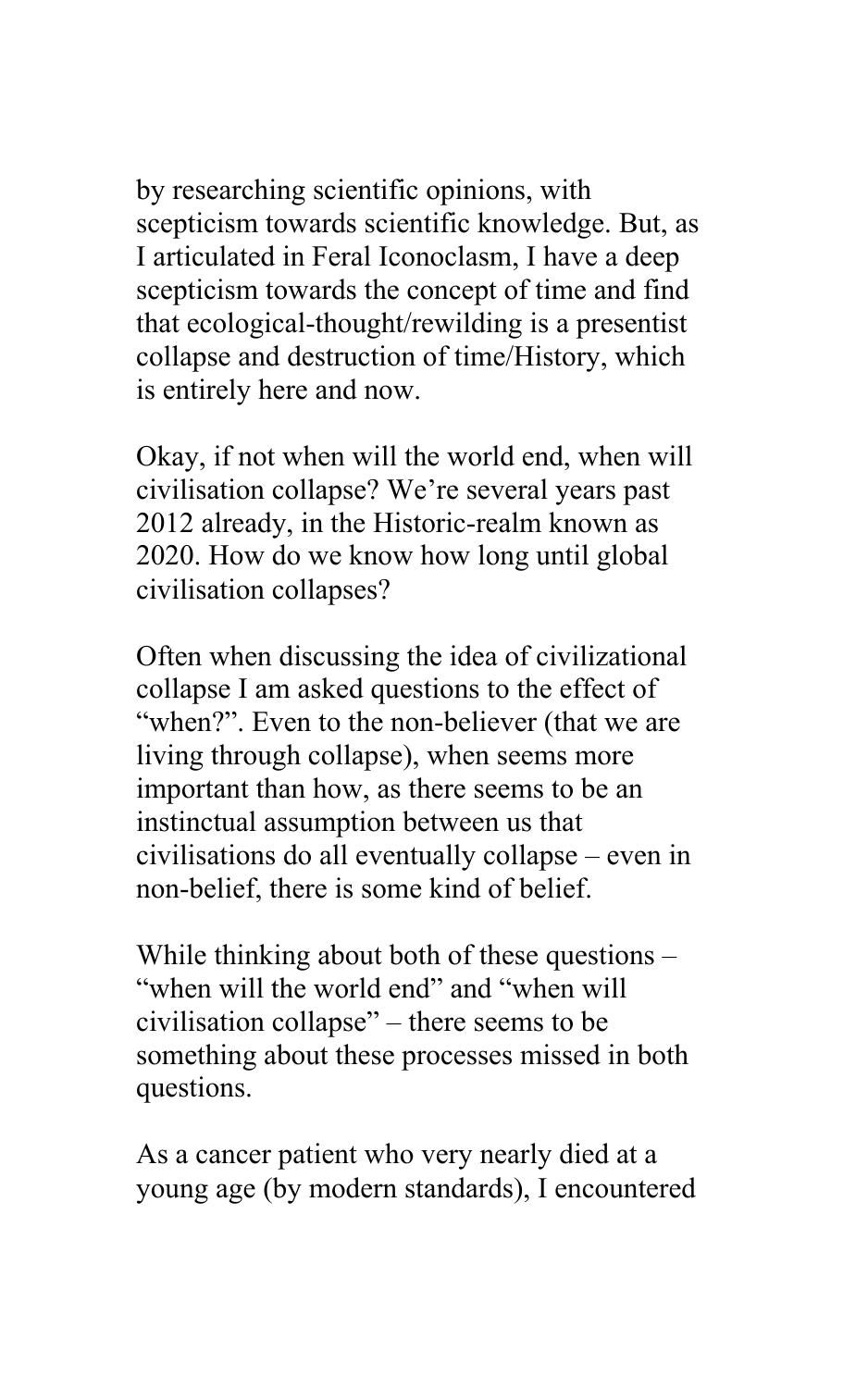the immediate potentiality of my world ending, in a way that is far more perceptually brutal than hypothetical apocalypses. When my mother died when I was 7, because the doctors failed to save her, and my father ended up in rehab for crack and heroin addiction, I felt civilisation collapse around me and the basic instability of society/politics, as family attempted to fix things for my sister and I.

To those living in forests being cut down by agri-industrialists, or rivers being polluted into toxic nightmares, the polar bears who have less and less ice to live on, and more, their worlds are ending, or have ended. For people who are surviving in spaces where war or brutal industrial extraction has ruinated civilisation, as they have known it, civilisation has collapsed.

Civilizational collapse and apocalypses are everyday occurrences. The optical illusion that is the anthropological machine fails continually. They are so ordinary, to someone with no empathy, they could be considered banal.

What keeps survivors going seems to be a primordial and elemental will-to-life, which is timeless.

Cosmology suggests that beginnings necessitate endings – the universe began so it must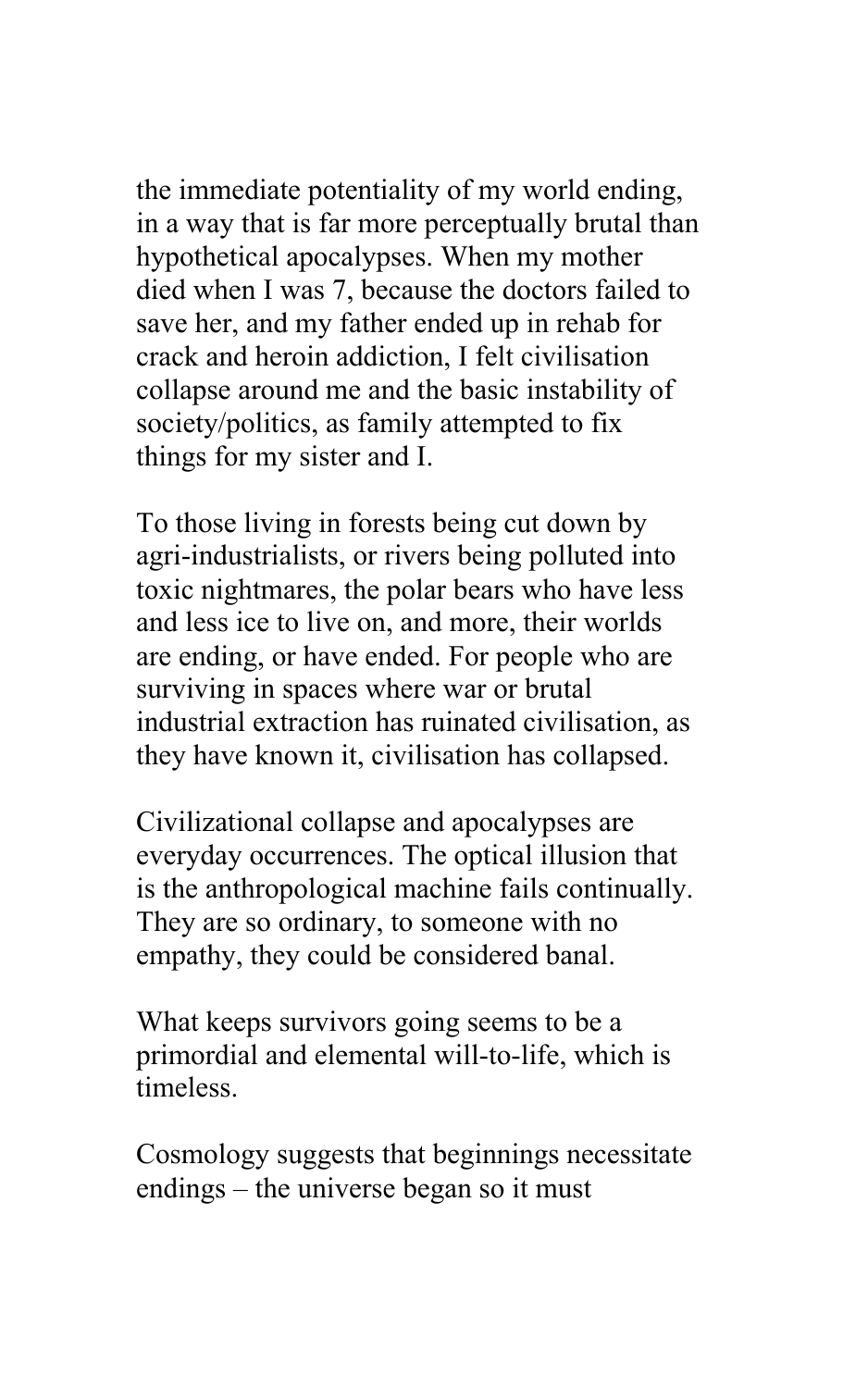eventually end. While I am not convinced that a collection of relatively intelligent animals, with finite brains and technologies that have been designed to produce certain specific forms of data that is quantifiably measurable and fits the ideological paradigm of those using it, is actually capable of ascertaining knowledge on such a vast a notion as "the beginning and end of the universe"; I do find that life involves change, most noticeable from Being into non-Being. With this, civilizational collapse and the end of the world (which is likely the end of the world as we have known if, for now) seem like basically inevitable processes.

[Ex64: talk to people on palliative care wards and make sure you are not boring – someone's last conversation should be interesting at the very least.]

# **The World Is Not Silent**

*"If nature has survived until our "conquest", it is because of this biological diversity." Anonymous, Reclaim Your Mind: Manifesto* 

The ineffable will of the world passes through and around and in-between everything I have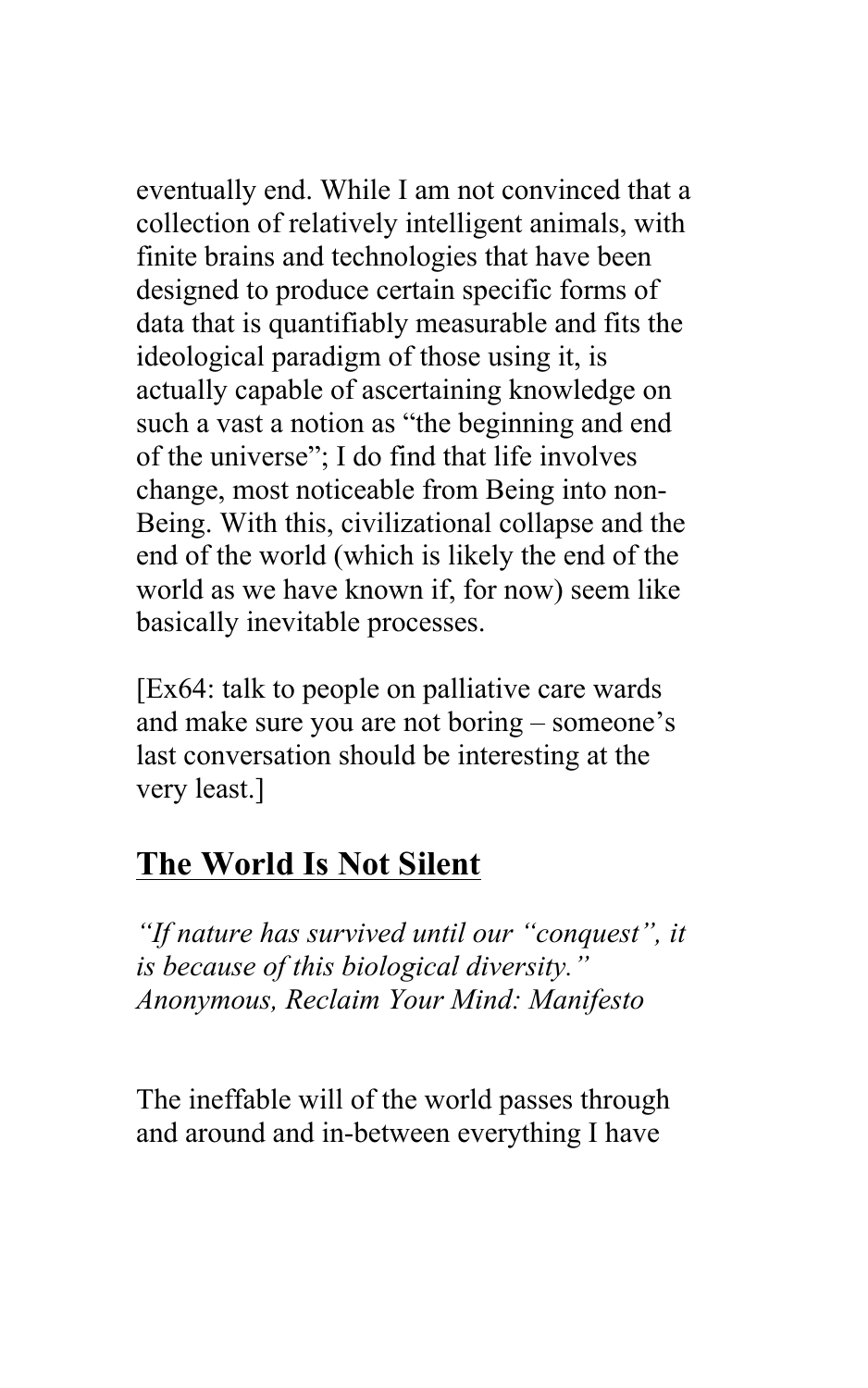ever encountered. That does not mean that it is silent.

There is an elemental scream reverberating through the world, where earth's pain is erupting into the catalysing processes of a willto-destroy through cataclysmic events. The intensive events of searing heat across the globe, wildfires, flash flooding, etc, - all ineffable processes, pre-linguistic in their immediacy, pre-Symbolic in their manifestation, and none of them silent.

It is not that there is not enough voiced. They're not listening – either because they do not know how to, or they are ignoring the sound of the world's will-to-life, will-to-destroy this culture and its abusive violation.

[Ex65: take a walk up a hill or a mountain, then scream when at the top, in the direction of the closest town, village or city.]

## **A Thought On Eating Nietzsche**

*"No, total liberation is an immediate process." Anonymous, Total Liberation*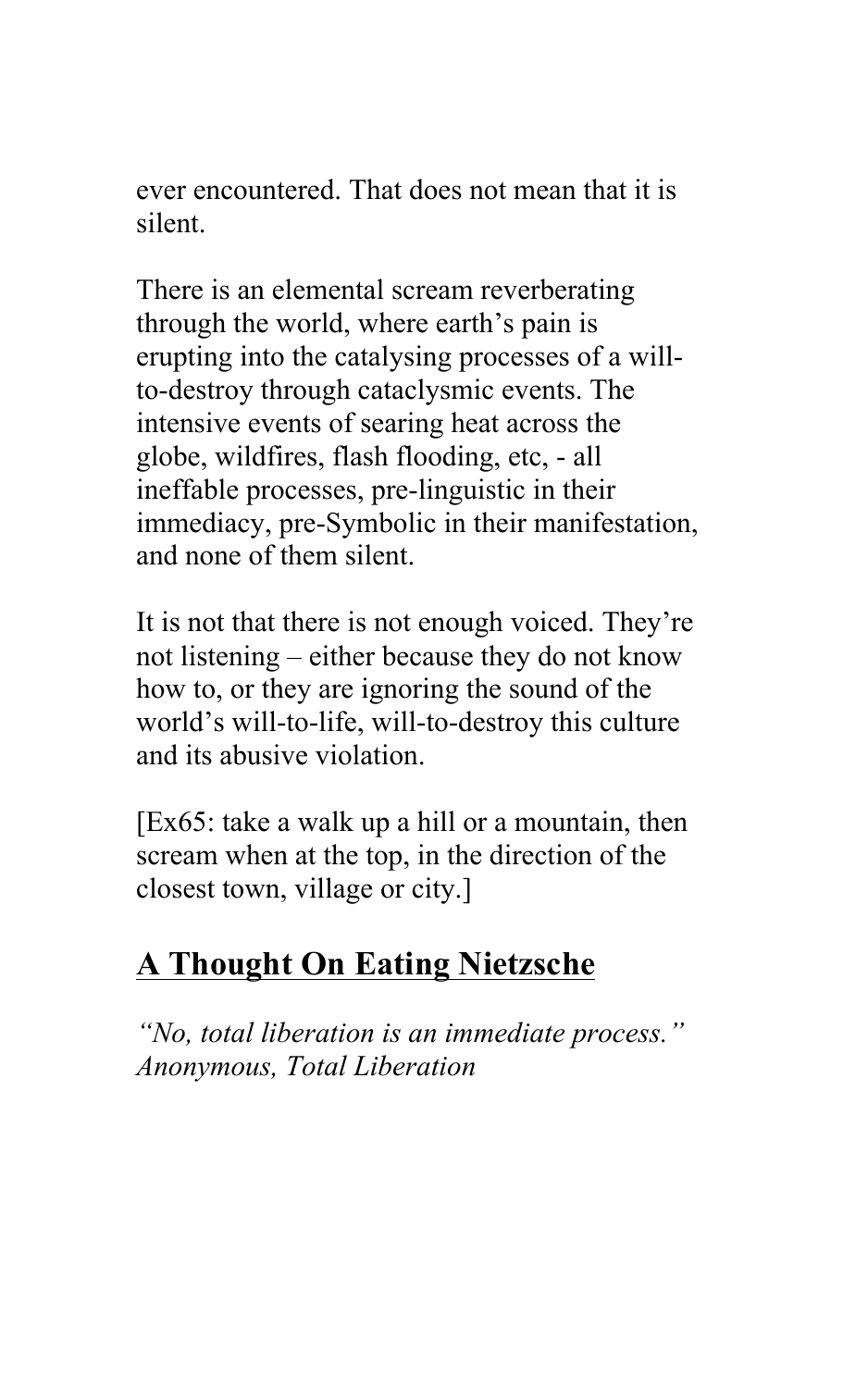The Birth of Tragedy, where he articulates his thoughts on the Dionysian and the Apollonian, remains my favourite work by Nietzsche. The section where I find most resonance with him is where he writes "it is only as an aesthetic phenomenon that existence and the world are eternally justified".

I have been told that Nietzsche's philosophy of art is in contradiction with his return to the flesh – claiming that Nietzsche appeals to a need for illusions. But I do not find this when I read him – if the world, which is flesh, is an aesthetic encounter, why would the experience of beauty, poetry or music, by creating them or by experiencing someone else's creativity, be illusionary rather than flesh?

In Nietzsche's philosophy I find an appeal to art, as an anarchistic-individualist's means of rebelling against God, the herd, the cold monster, Leviathan – in a similar way to that found by Novatore, Camus and others who appreciate Nietzsche. This has been invaluable to my individualist-anarchist praxis.

Of course, like the Buddha, if you meet Nietzsche on the road you are best killing him – but there is flesh worth eating, so cook him well (you are what you eat).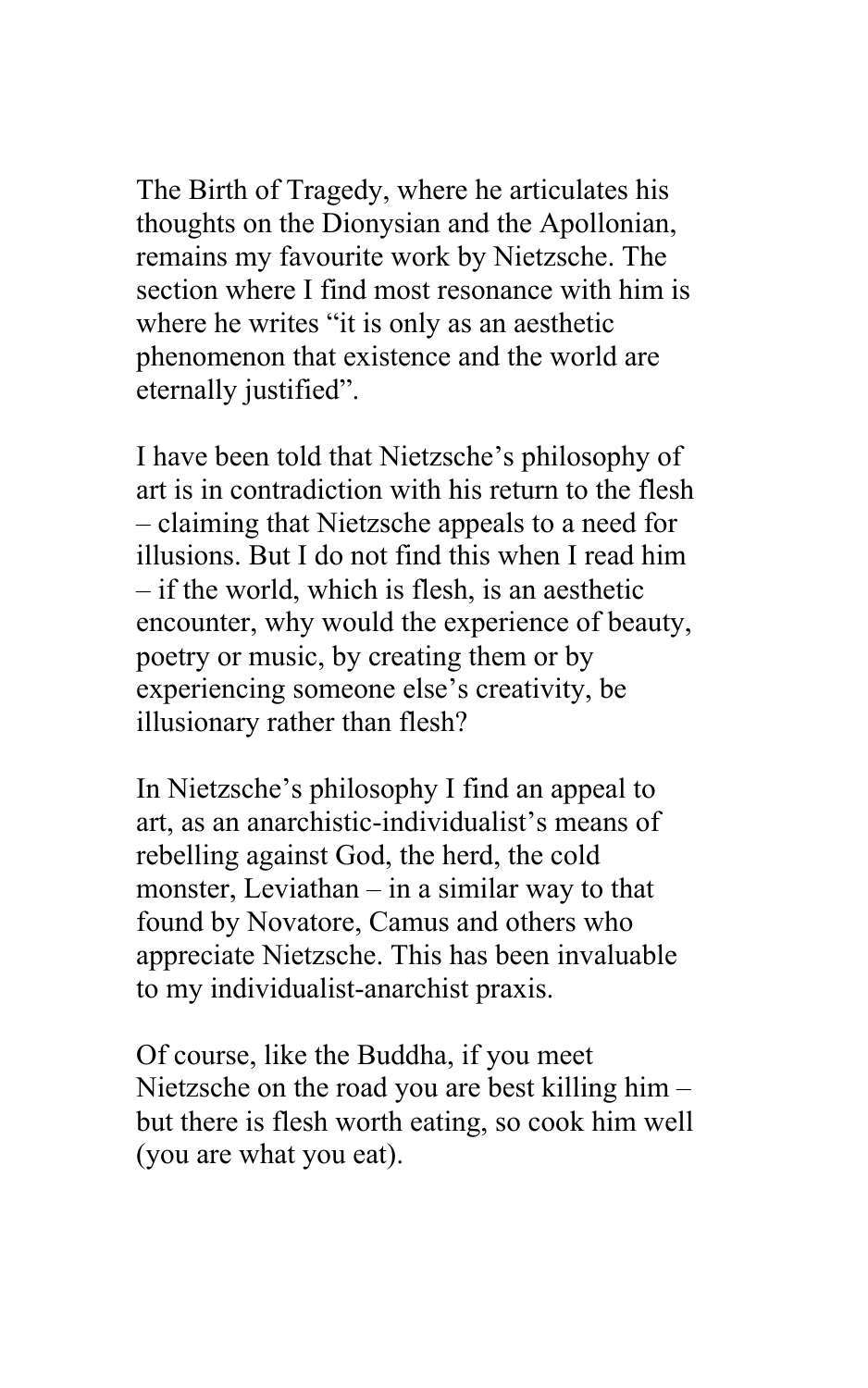[Ex66: run to a market and proclaim that God is dead, and Nietzsche is dead – then climb a mountain and hang out in a cave with various animals.]

### **Poetry and No-thing Else**

*"Thus we shall never experience our relationship to the essence of technology so long as we merely conceive and push forward the technological, put up with it, or evade it. Everywhere we remain unfree and chained to technology, whether we passionately affirm or deny it. But we are delivered over to it in the worst possible way when we regard it as something neutral" Heidegger, The Question Concerning Technology* 

Poetry contains within it a refusal to be anything other than what it is. Poetry is an impression that refuses to be fact. Poetry contains no objects, universal or local – egos and subjectivities it is full of. Poetry's will is to be what it is.

[Ex67: write a poem for a friend and give it to them as an act of care.]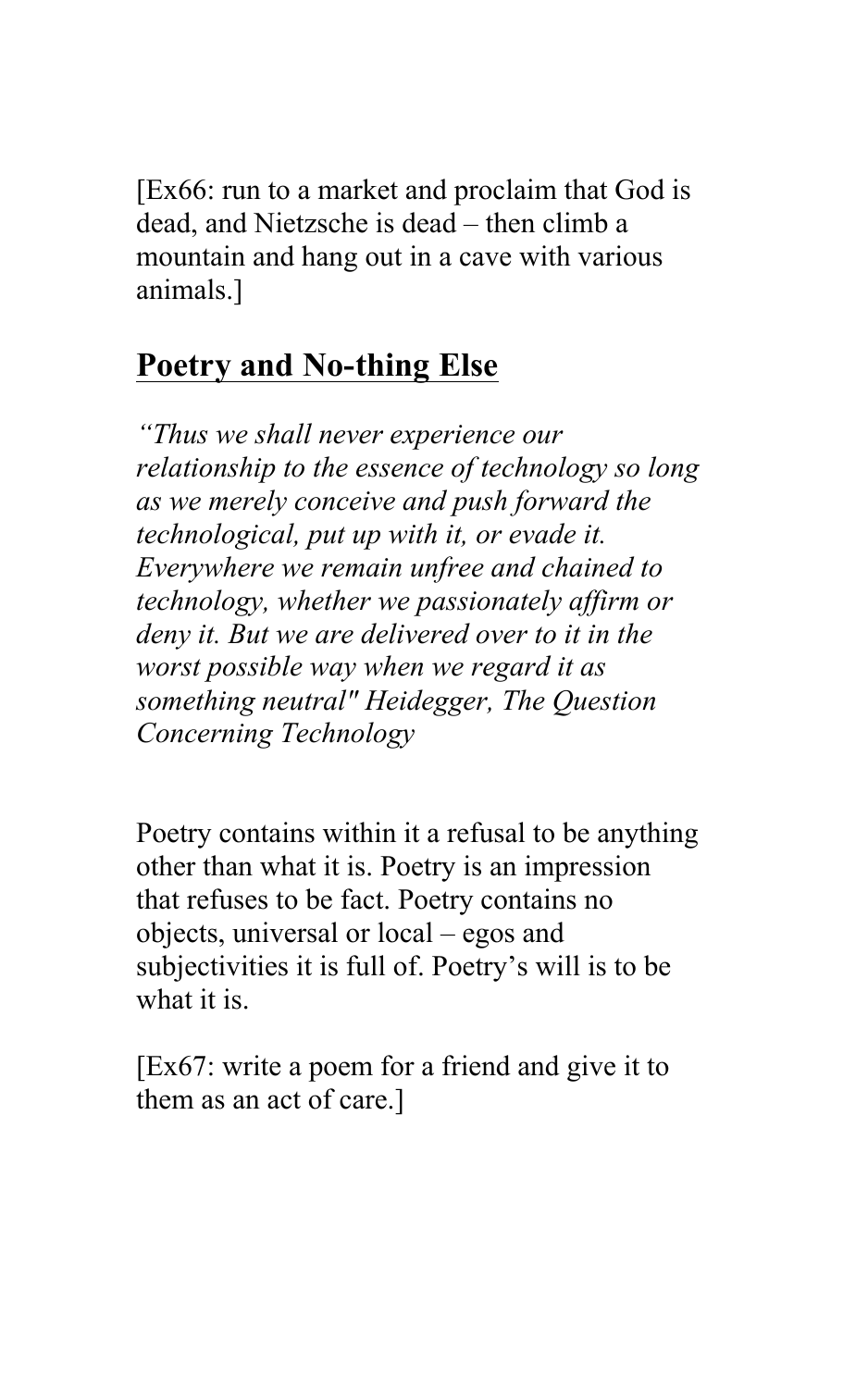# **Will and Music and Absurdity**

*"A light without shadow generates an emotion without reserve." Barthes, Mythologies*

The mystic Rumi is quoted as having said, "when I am silent, I fall into the place where everything is music".

Spinoza's Ethics contains a section where he argues that music is not in-itself ever good or evil, but is both or neither depending on how it affects the space it is resonating through.

If it weren't for his years as a musician before he was a philosopher, Nietzsche might never have found his perspectival return to the flesh.

As I write this, I am sitting on my front lawn, with my back against the tree in front of my house, listening to sparrow, goldfinches and blue tits sing. I live within a collection of barn conversions in the British South West. Around my house there are several large trees, which the wind moves through, creating a rippling sound. There is also the sound of farm vehicles at work, which I cannot see, but cannot be unaware of. Across a little pathway in front of my house is our "studio", where about half of my books live, and most of my instruments.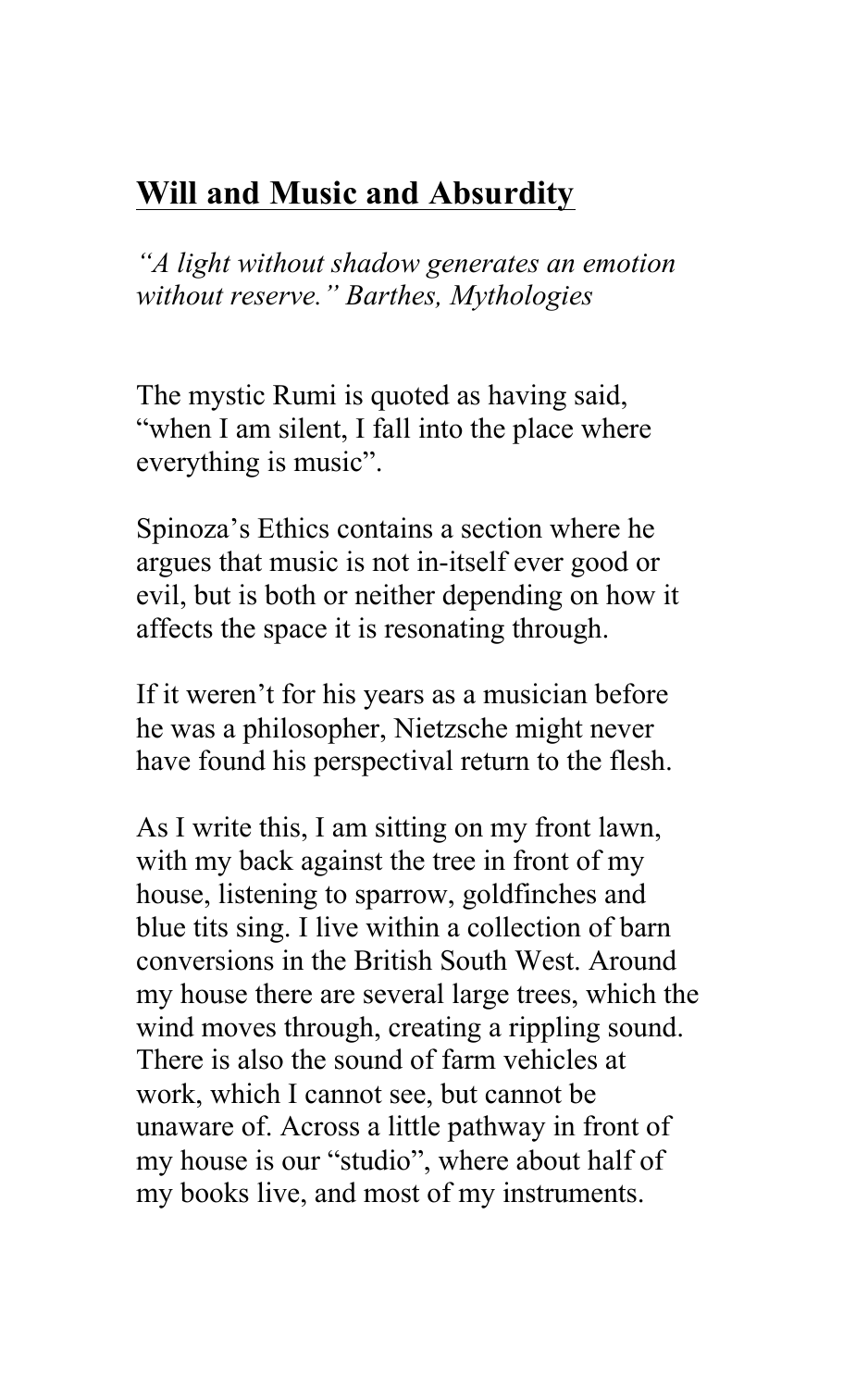I am surrounded by music, and I love it. Music is a point of experience and immersion within the world, where I find myself amidst processes of motion and change, without being aware of it.

I disagree with Schopenhauer, that music is a means of transcending existence, suffering etc., not just because I don't believe in transcendence, but because with music I find an experience of subscendence (an experience I do believe in, as the destruction of transcendenceas-a-phantasm). With musical-experience, I collapse from the experience of objects, identity and hierarchy, into an experience of processes, flux, nominalism, nihilism and absurdity – music subscends into absurdity.

Music dies quickly. Why did that sparrow sing then, knowing it would not last? Music is directly related to entropy. To defeat death and become immortal, humanity would need to defeat entropy. Life, death and entropy all have musical qualities to them – as well as Shaivistic radical-monist qualities (everything is song/everything is Shiva/Shiva is song).

As the sound of Machine Gun Kelly's "I Think I'm Okay" – a song about anxiety and the inability of drugs to save yourself from pain –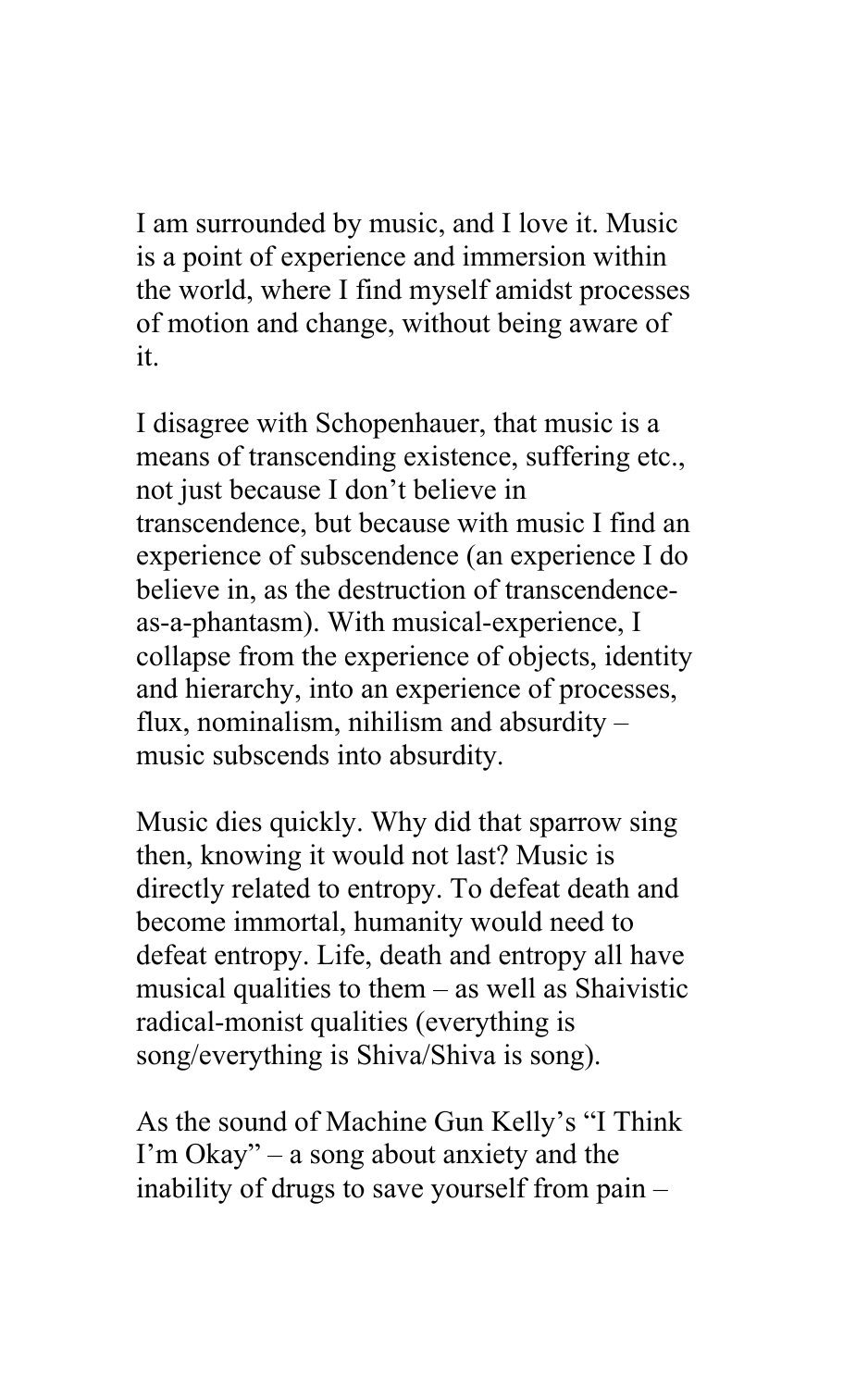dissipates into nothingness, (like every other song of its type) there is an immediate angst that follows, with the pointless absurdity of the song and of listening to it. No one was saved and now the music is gone with no noticeable trace. But the song remains beautiful to listen to (even if you don't like it, I do).

Music is beautiful and absurd. It achieves nothing outside of itself. Music cannot save the world – sorry punks and hippies. When I was going through cancer treatment, I would play guitar for several hours a day. At points I didn't know if I'd survive the brain tumour, and even if I did I would still die from something else eventually. Regardless, I practiced because I wanted to play as beautifully as I could. Absurd perhaps, but I do not regret it.

[Ex68: learn a new instrument – by "new" instrument" I mean "old" instrument that you do not currently know, not geps or the holophone.]

## **Smashing Clocks**

*"Ontological anarchism never came back from its last fishing trip." Hakim Bey, T.A.Z*

Is History anything other than the attempted domination of the machinery of the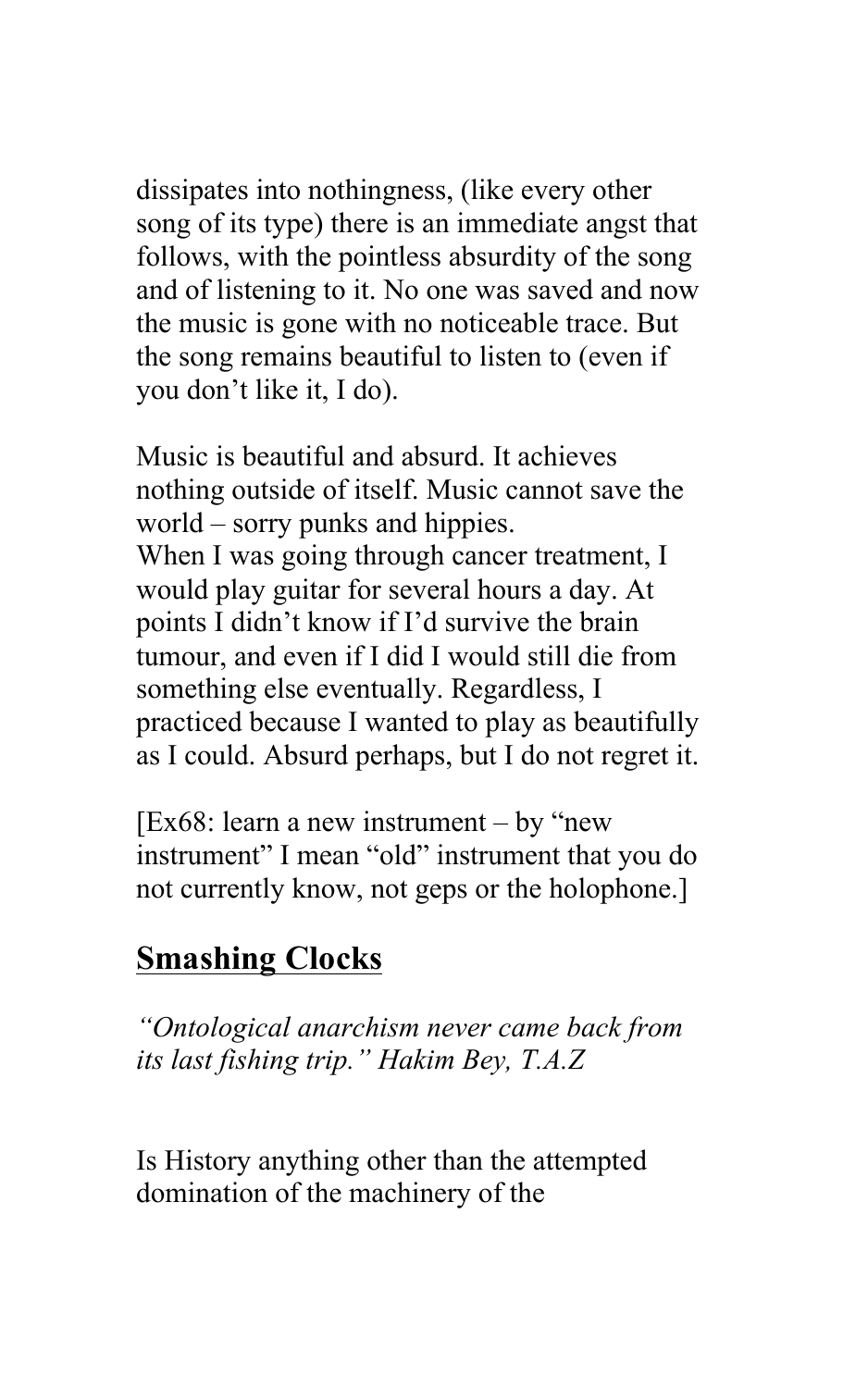technosphere – from symbolic-culture, agriculture and architecture, all the way to smartphones, nano-technology and television – over earth?

Heidegger argued that technology enframes and reduces Being to non-Being, through corruption and abandonment.

Ellul argued that technological society requires domination and normalisation, where humanity is subservient to the machinery it has built and subordinates the world to it.

My new luddist philosophy contains a rejection of these aspects of technology, but also a rejection of technology as the means of configuring time, as History. Carey's account of how the telegraph impacted ideology and perceptions of time highlights this phenomenon, but doesn't go far enough. From usurping the sun and moon into a means of enframing Being by the first time keepers, the earliest sun dials, water clocks, candle clocks, hour glasses, to the development of clocks; time as a technology and technologies of time serve as means of enframing, normalising and dominating.

Zerzan's critiques of time, like his critiques of technology, are excellent. However, his inability to bring them together and recognise that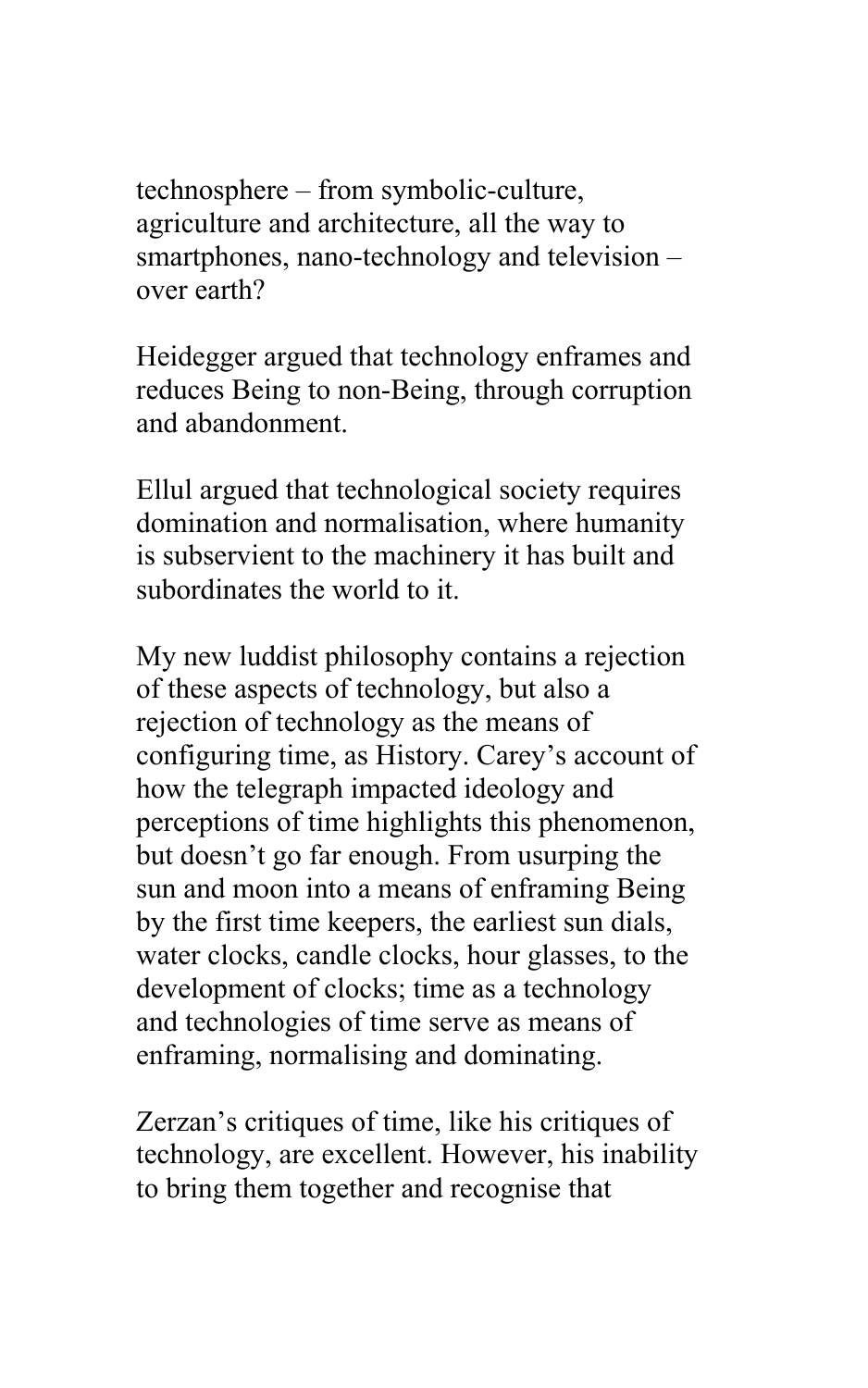History, as time and technology, is a singular mode of alienation and domination, is his most significant failure in thought – as he bases his thought in archaeological and anthropological( machine) histories.

Like how the technologies of smart phones, televisions and computers support the technological virtual field of the internet, which enframes and normalises the world under digital globalisation, technologies like clocks, calendars, hour glasses etc., support the virtual technology of time/History.

The ruination of machinery is the ending of History and the release of timeless Being.

My new luddite rebellion desires the destruction of the clock and all devices of time.

Horological anarchist revolt is the acceleration towards the present, through the collapse of History as time.

 $[Ex69:$  destroy a clock – a big grandfather if possible, or Big Ben.]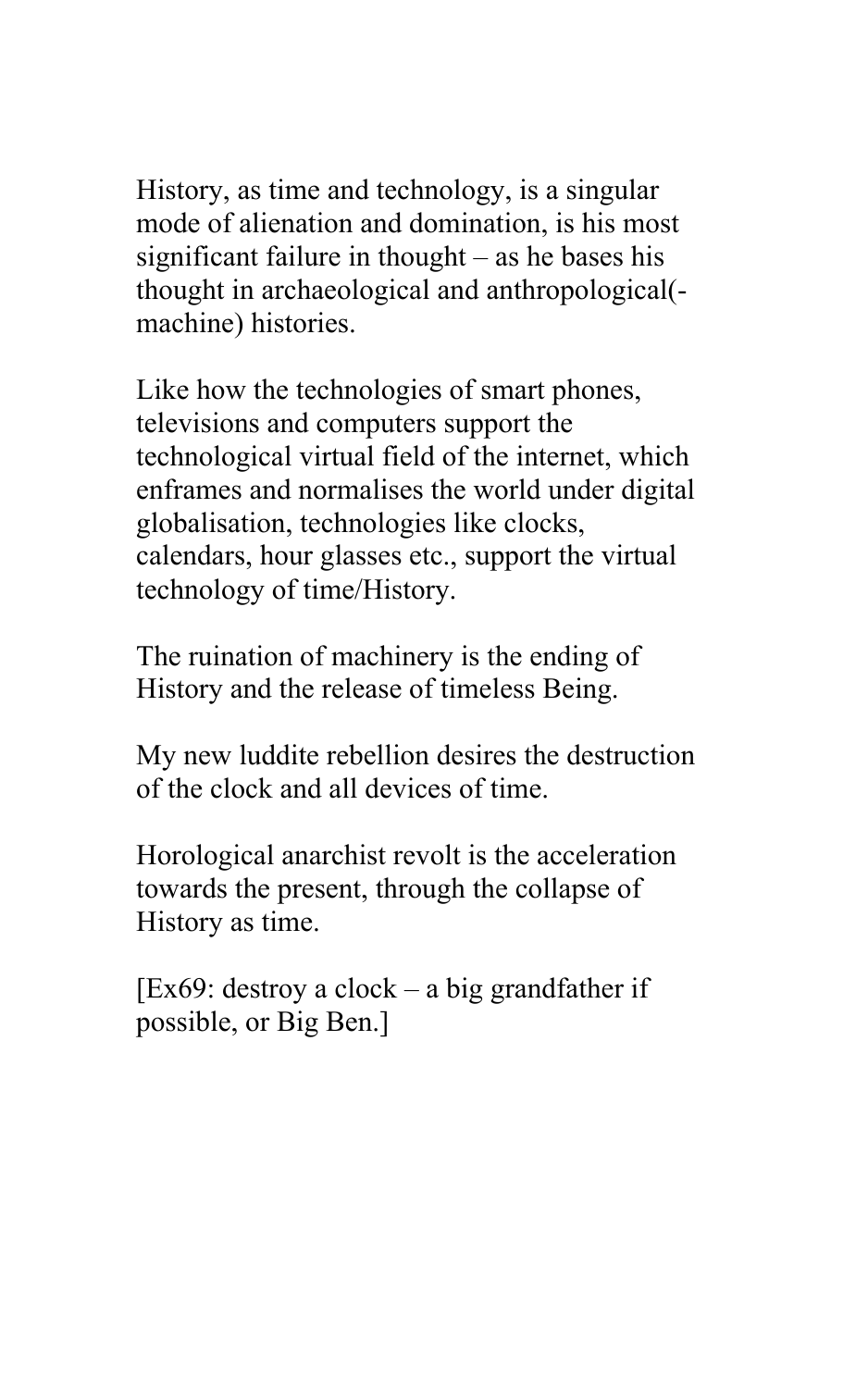## **Politics Is The Machine**

*"This is the age of disembodiment, when our sense of separateness from the Earth grows and we are meant to forget our animality." Zerzan, Why Hope* 

Humans, who are controlled by machines, controlling machines that are controlled by humans and are controlling other humans; politics is a tragic state of affairs.

Politics – the affairs of the city – is dictated by the requirements of the machinery that compromise the city, the technological apparatus of production. The majority of humans who live within the sphere of politics, for the most part, have little to no understanding or appreciation of this, as I encounter them. Their lives are dedicated to maintaining machinery that they are slaves to and politics is a machine attempting to ensure that the other machines, at various points of production, are being operated "correctly".

Politicians, whether left oriented, right oriented, radical or mainstream, do not control the anthropological-machine of politics, but are controlled by the anthropological-machine of politics. This is obvious to most I have met who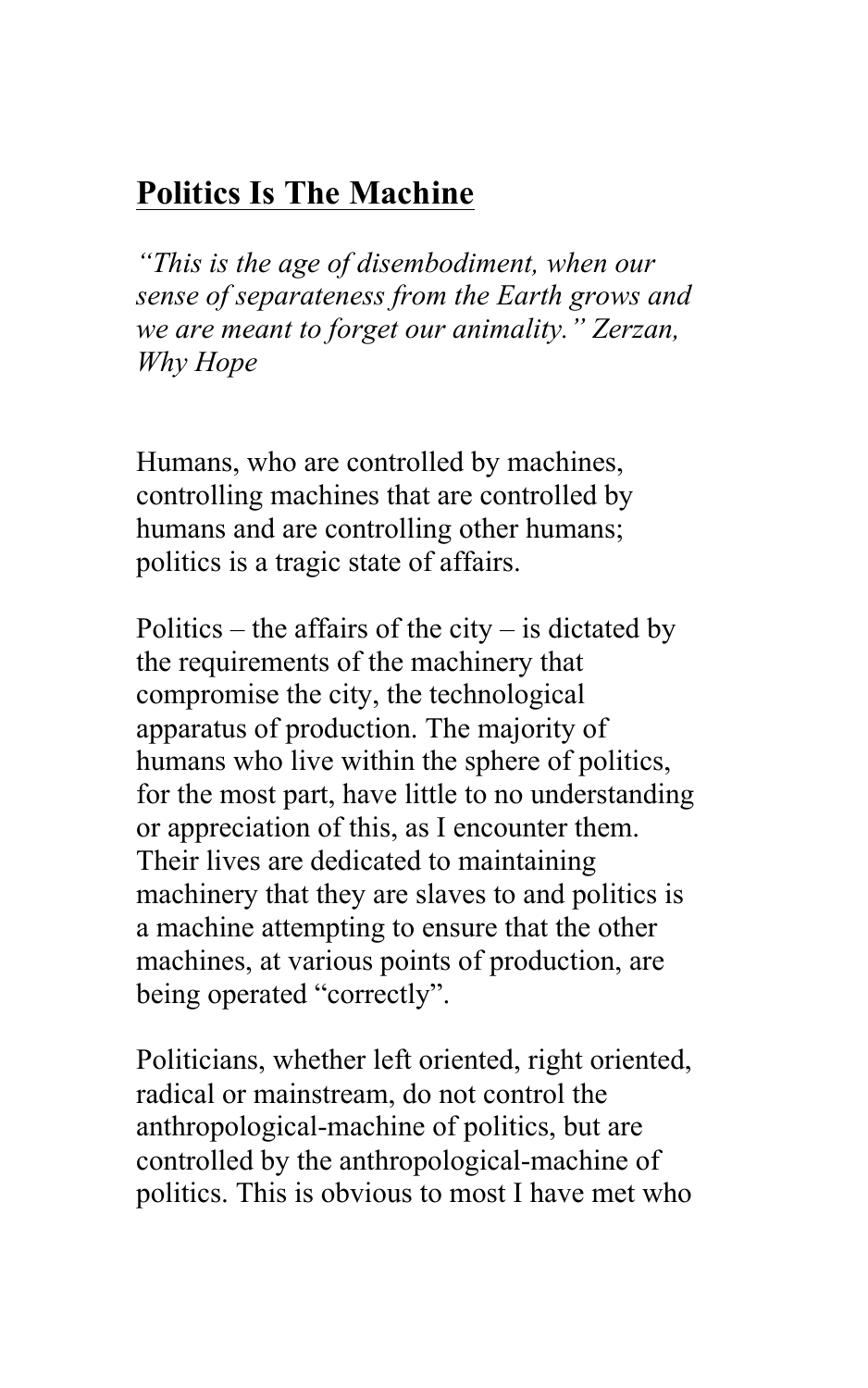take no interest in or reject politics, as they recognise that there is no real difference between the left and the right, between The Labour Party or The Conservative Party, a Democratic warmonger or a Republican warmonger.

The democratic state arose because of the requirements of national-machines with complexities that monarchist states couldn't meet. Fascistic forms of state (including Franco's, Hitler's, Stalin's and other more absolutist forms of advanced civilisation) were not the products of the needs or will of individuals living within the machine of society, but because the narrative of technological development and expansion, in that time and in that place, required that form of state.

History is the phantasmic hauntological trace of the simulacra of technology. History marks the progression of militarist machinery (not Deleuze's war-machine), the expansion of architectural technologies, the advancement of scientistic-devices and other technological developments. The assemblage this forms is civilisation, whose needs are ideologically greater than the needs of everything else – the reason why Greens will place sustaining this techno-culture before the living biosphere of earth.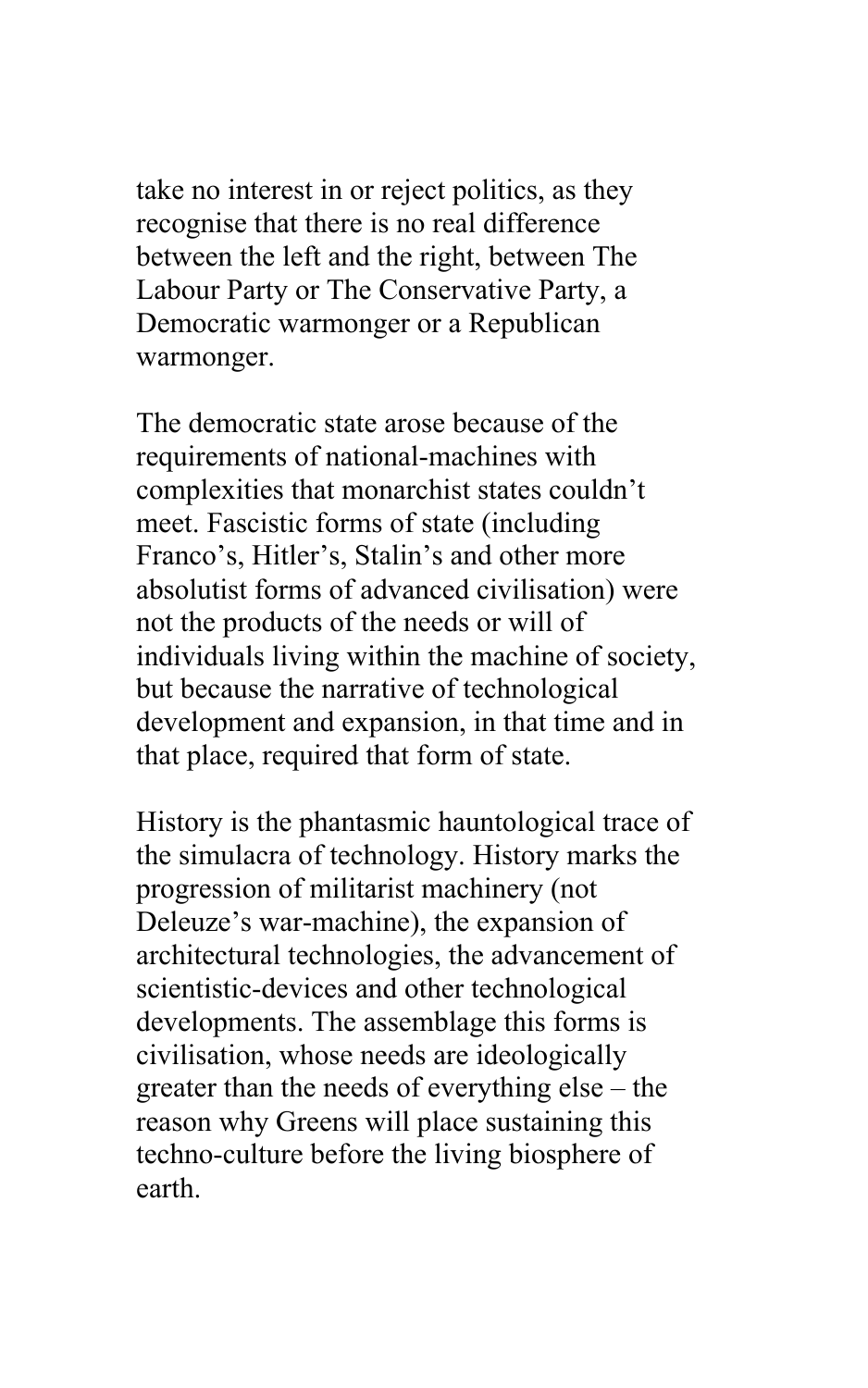The central concern of politics will always be the machinery of civilisation, can only be the technology that comprises the Reality of Leviathan that History has built.

The individual, the wild animal, the rebellious flora that refuse to not seek the sunlight; politics attempts to subdue everything under the theocratic rule of deus ex machina – inevitably it fails, in the way that History and politics always just is a tragic failure, when processes play out until points of collapse.

A luddite rebellion can only be anti-political, in the sense of an iconoclastic refusal to be dictated to.

[Ex70: publically mock a local politician and mock any and all responses – being as *childish* as possible is preferable, i.e. "you're a big poopy face".]

# **A Thought For Vandalism**

*"The disciple must break the glass, or better the mirror, the reflection, his infinite speculation on the master. And start to speak." Derrida, Writing and Difference*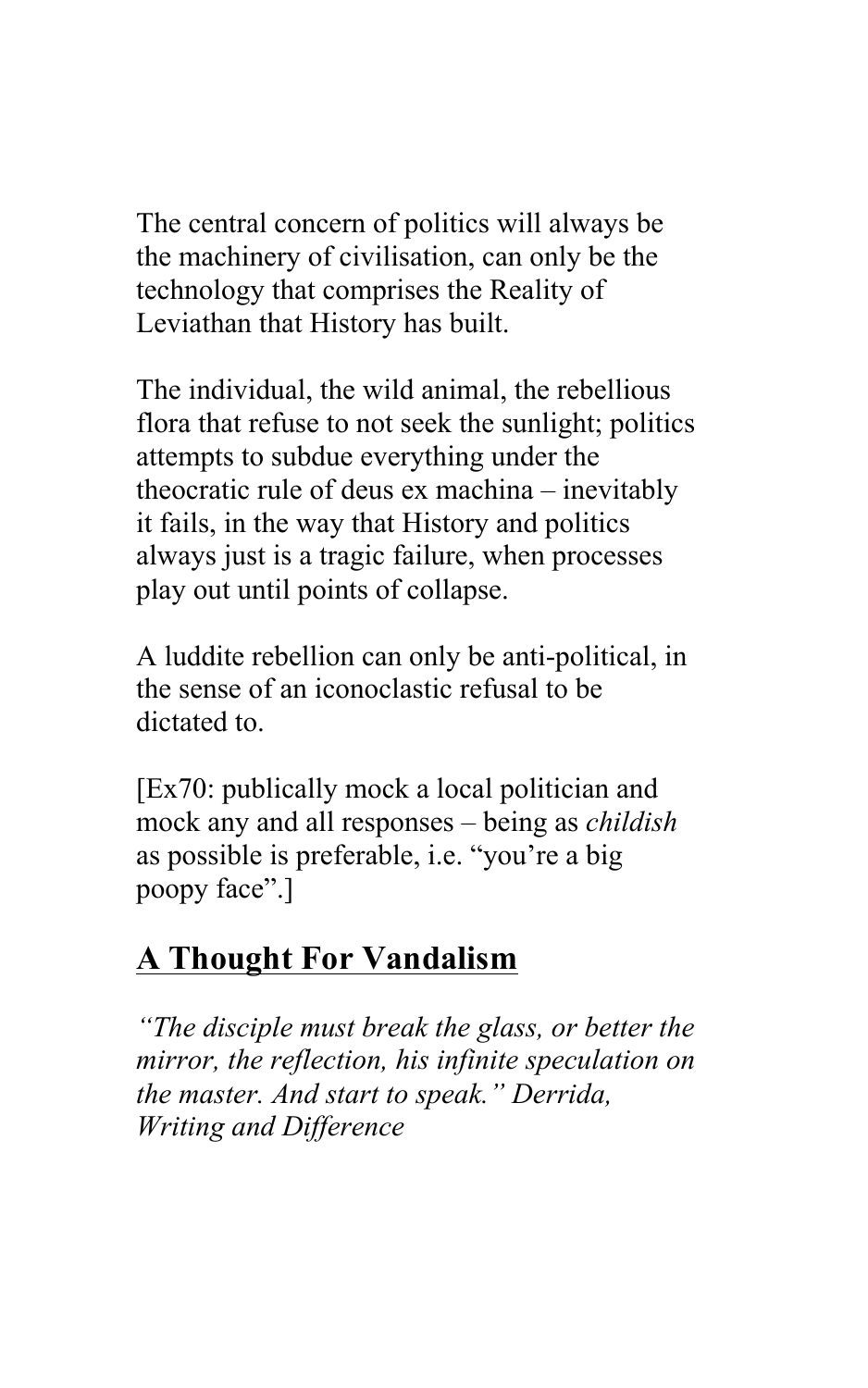The vandalism of art is generally appreciated more than the art of vandalism. Is there not a "moral" acceptance of anti-art political acts of destruction, pushing particular ideologies? Vandalism is most usually accepted in the form of graffiti, whose impact is generally minimal and usually only psychic.

Acts of vandalism that include slashing, smashing and shattering of Things that vandalising constitutes "property destruction" are omitted from the sphere of artistic acceptability, even by many supposed anarchists and eco-radicals (who limit their idea of acceptable vandalism to propaganda of the deed type actions). But there is a beauty in slashed tires and in smashed windows, not just for the perspectival impact, but for the impact they have directly on the functioning of the machine. Arson is appreciated by insurrectionary anarchists, but is this for the aesthetic beauty or for the political message it delivers (or doesn't)?

Moving past the exciting dangerous situations of many forms of vandalism, there is a comedic beauty in gluing locks or in intentional flooding. The degree of escalation of any praxis of vandalism is up to any individual to decide for themselves.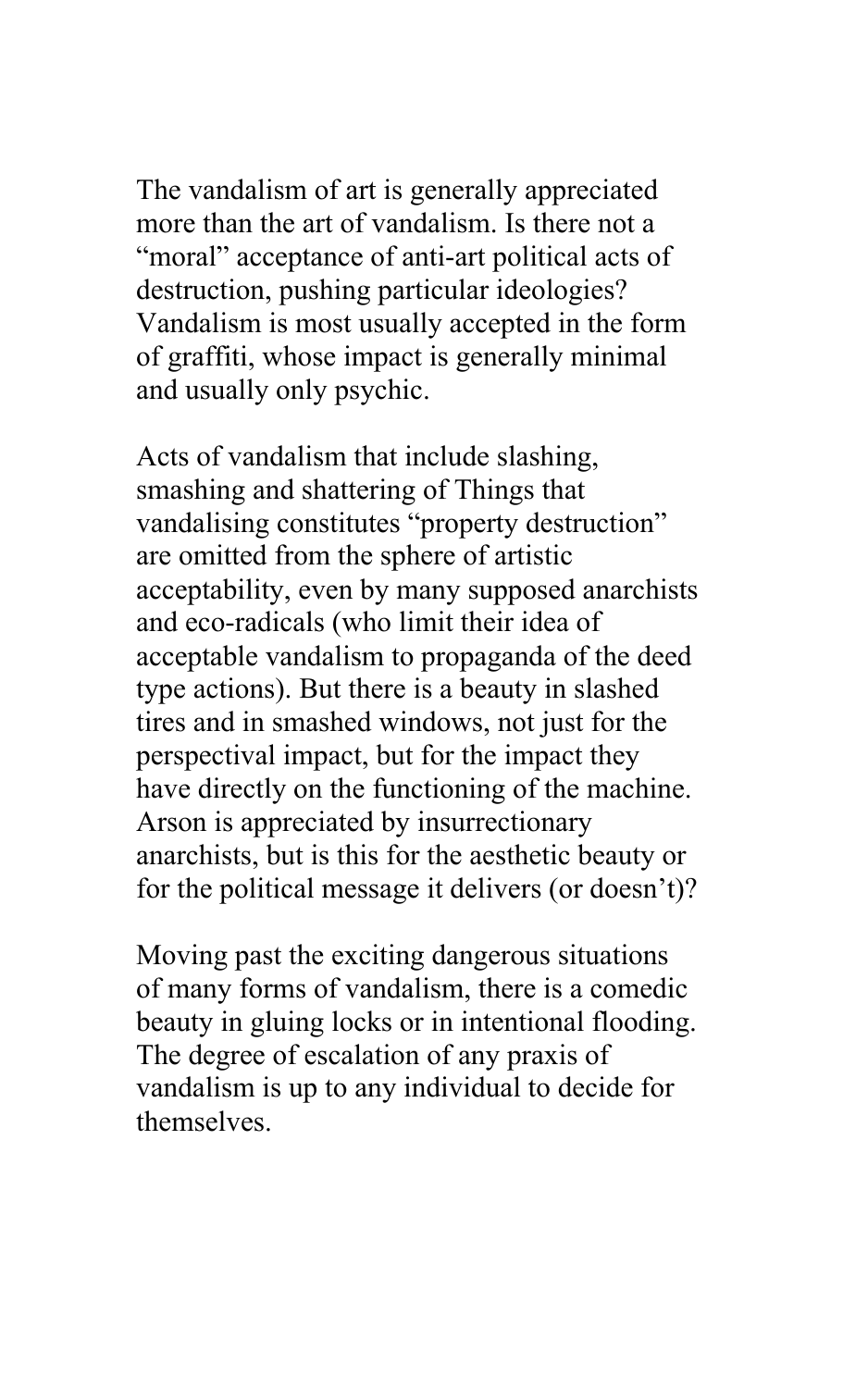My anarchist practice includes a commitment to vandalism wherever desirable.

[Ex71: clog sinks and toilets flood the office, "accidentally" inform the wrong party to deal with the situation and provide them incorrect information.]

## **Captured By God – Living In Leviathan**

*"Since we're all going to die, it's obvious that when and how don't matter." Camus, The Outsider*

Civilisation is an onto-theocracy, built from an intensified level of *inclusive capture* of phenomenon, which become reduced to resources, capital, slaves etc., that are assembled into the machine that is constructed as Reality. This includes cities, but is not limited just to cities, as this process of intensification does not end at the city gates. The enframing and violation of Leviathan continually needs energy to be brought in – included in the sphere of capture. Reality must spread and all brought under it, or else there would be anarchy (a terrifying notion to most)!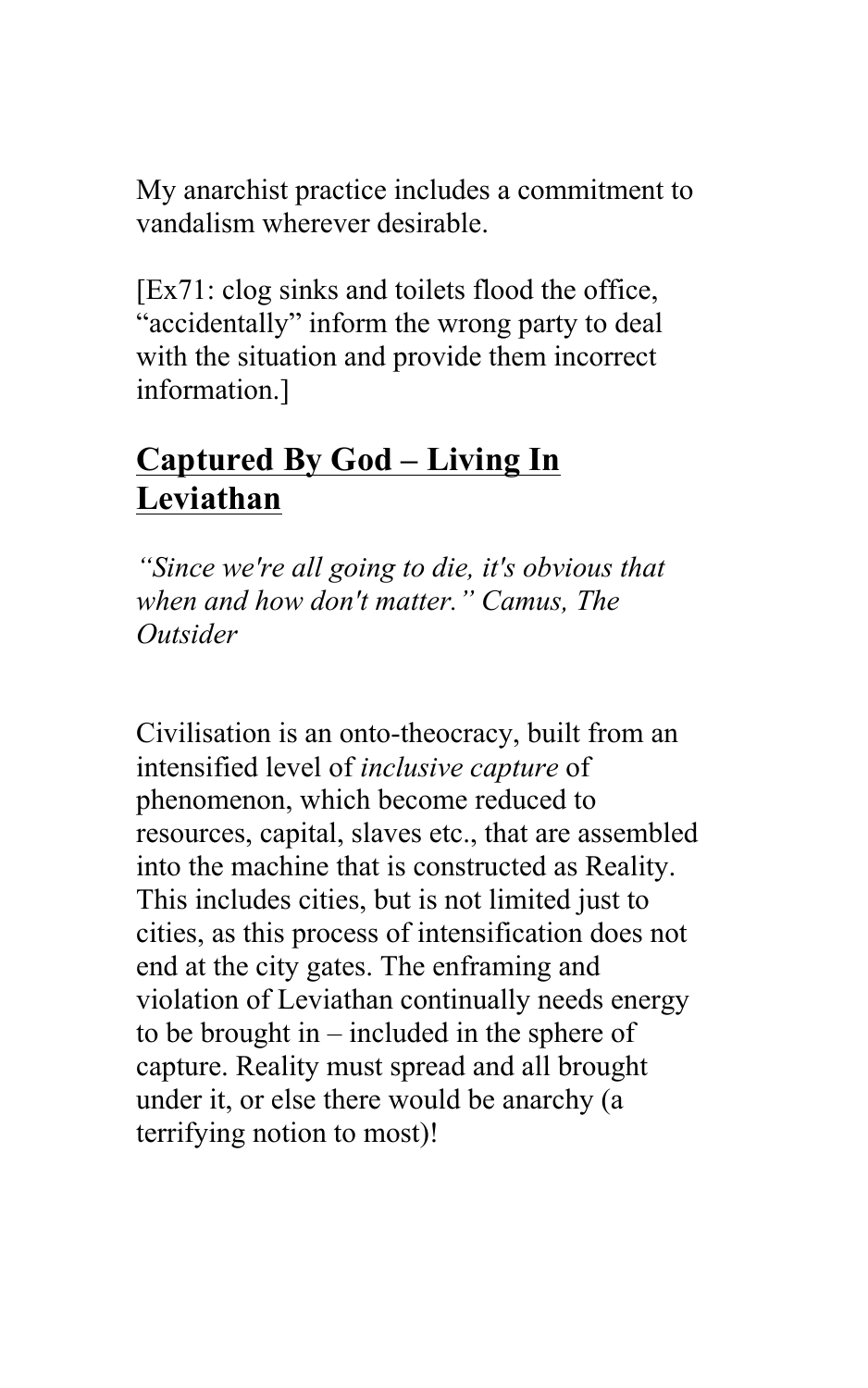[Ex72: go camping alone, being sure to bring good reading material and to have excellent food to eat.]

# **There Is No Anti-Civilisational Politics**

*"All things are Nothing to Me" Stirner, The Ego and His Own*

There is no anti-civilisation politics or antipolitical civilisation.

Politics is civilizational.

Deep Green Resistance's attempt at a politics of anti-civilisation spirals between liberation and authoritarianism, decolonisation and sectarianism, and so on, because of the oxymoron they attempt to make a singular linear narrative. This movement spirals, rather than circles, because it is continually moving towards its obliteration.

Their prophet, Derrick Jensen, has equally spiralled between the diametrically opposed positions of revolutionary politics and anticivilisation aesthetics. He looks into his mirror, sees his face in the world reversed and believes the mirror world to be true.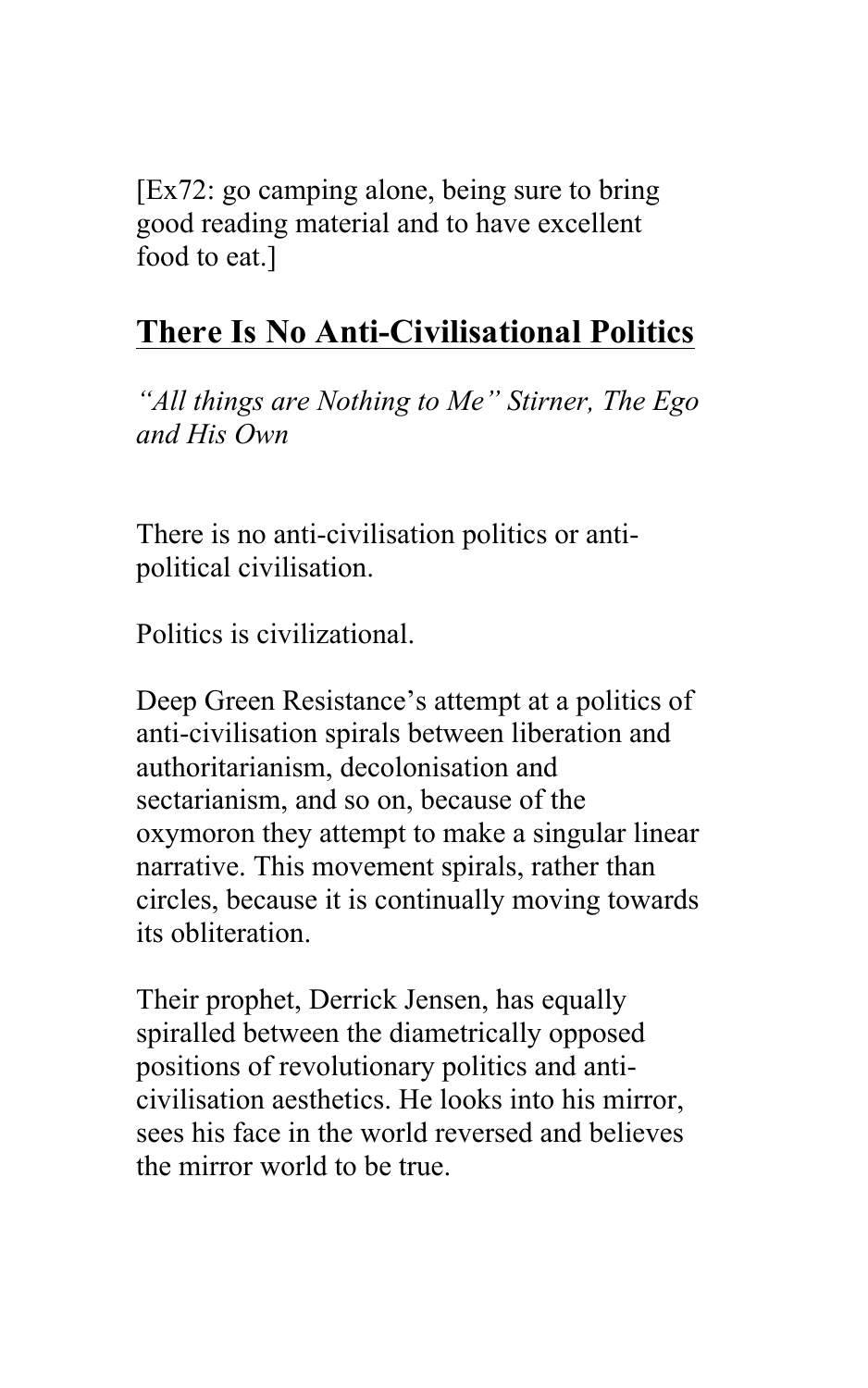I have appreciated Jensen and DGR for their promotion of radical environmentalist thought and action. I am revolted though by their push to control, manipulated and demarcate territories of moral acceptability, in ways that fit within their Marxian-left type framework. If they manage to bring about a revolutionary movement to the scale they talk about, I am sure that, after they had destroyed techno-industrial society, they would seek to rebuild civilisation under their image – obviously this is an exploration of fantasy and phantasms, but it is a point worth noting.

[Ex73: go camping with friends, bring instruments and cook a feast together.]

# **Your Conversations Are Boring**

*"He decided in favour of life out of sheer spite and malice." Patrick Suskind, Perfume Story of a Murderer*

I am sick of politics, the push to cage, control, violate, abuse, manipulate, repress, enslave, dominate, dictate, authorise and territorialise. It is revolting, boring and vile.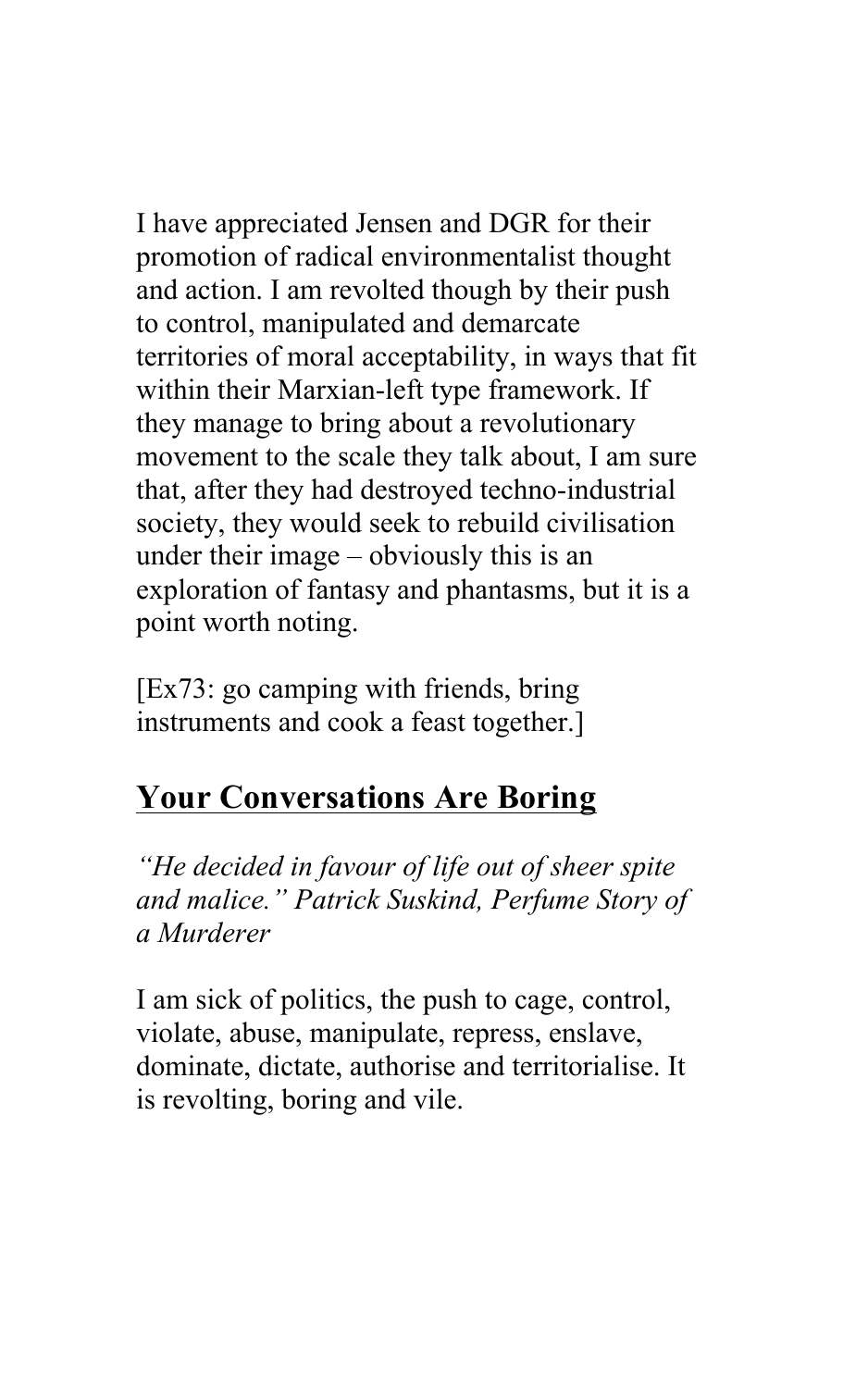The politics of politics, the policing of politics, political discourse and so on, is just as detestable. Regulators continue the notion that intervention will produce the morally "right" outcome.

Fuck politics (including anarchist politics)! Let the temple machinery of the political burn, with deep dark forests growing in its place!

[Ex74: hand out anti-voting pamphlets in the lead up to an election, outside of the offices of political party offices.]

# **Get Out Of The Opera Old Man**

*"How much nobler are the customs of so-called "barbarous countries" where the hungry man simply stops by the side of those who eat." Reclus, Anarchy by an anarchist* 

Music is not, as Schopenhauer stated, a copy of the will of the world, a mirror of the primal force of Life. Music is the phonic manifestation of the will-to-live.

Rather than his asceticism of humanisation, his Buddhistic renunciation of life, I desire a far more Nietzschean subscendence into the animal instinctual world, where music arises from.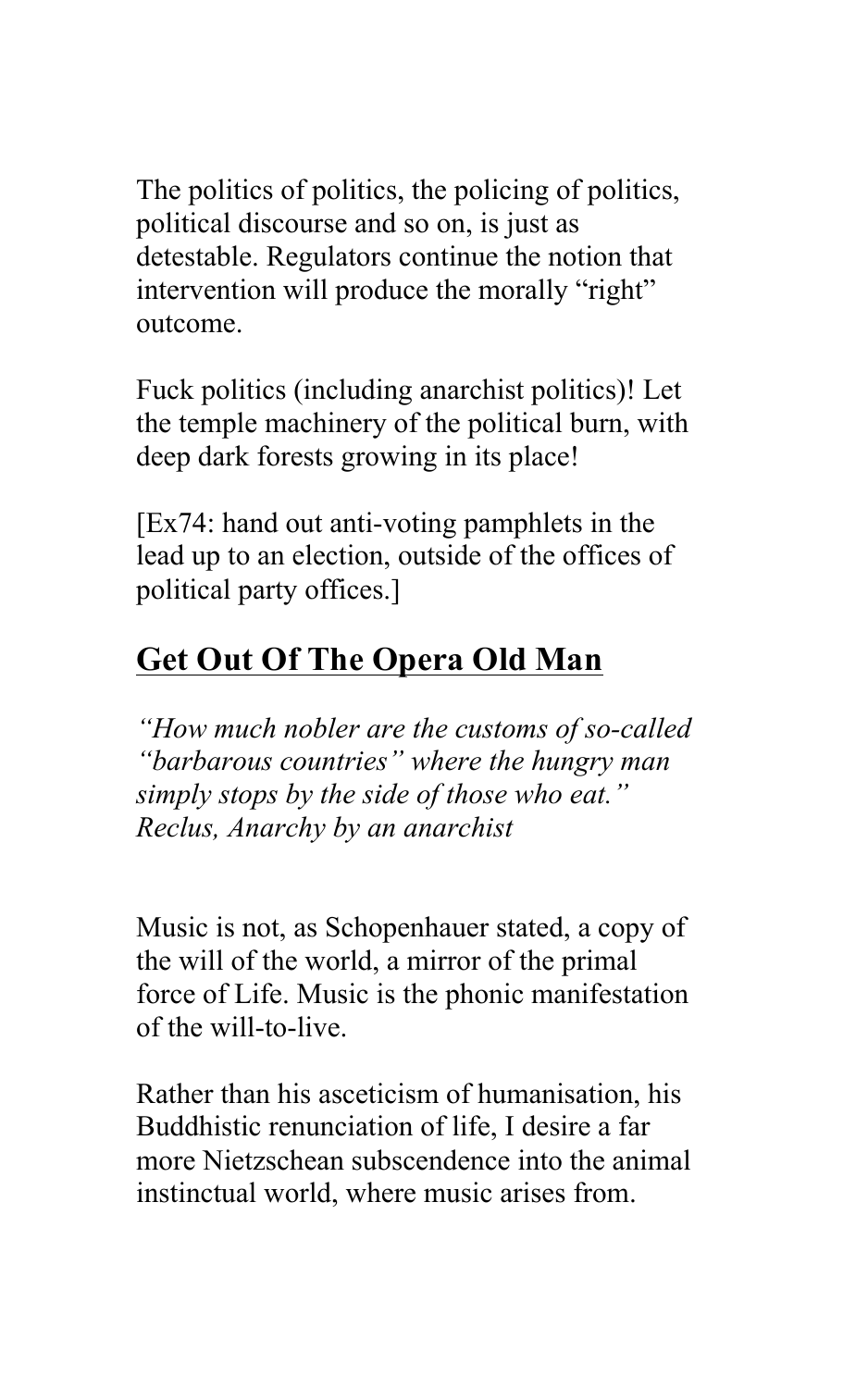Music doesn't detach me from the world – only devices for playing music that is recorded alienate me in any way. When creating music or listening to it, as it spontaneously erupts as manifestation of the will-to-life and power, I find myself immersed in temporality and process, instinctual desire and beauty, and space/situation.

[Ex75: sing to yourself when you are feeling miserable.]

## **On Creating Dangerously**

*"What do we mean by saying that existence precedes essence? We mean that man first of all exists, encounters himself, surges up in the world-and defines himself afterward." Sartre, Existentialism and Humanism*

So much of what artists (of varying mediums) create are acts of self-torment. They chain themselves to markets, galleries and their audience's pockets, and end up building/constructing, rather than creating. With their instincts turned, forced backwards, by their own repression, most artists either produce works of moral sanctification and/or works of confessional guilt – this is perhaps less obvious, but still the case I find, for many abstract and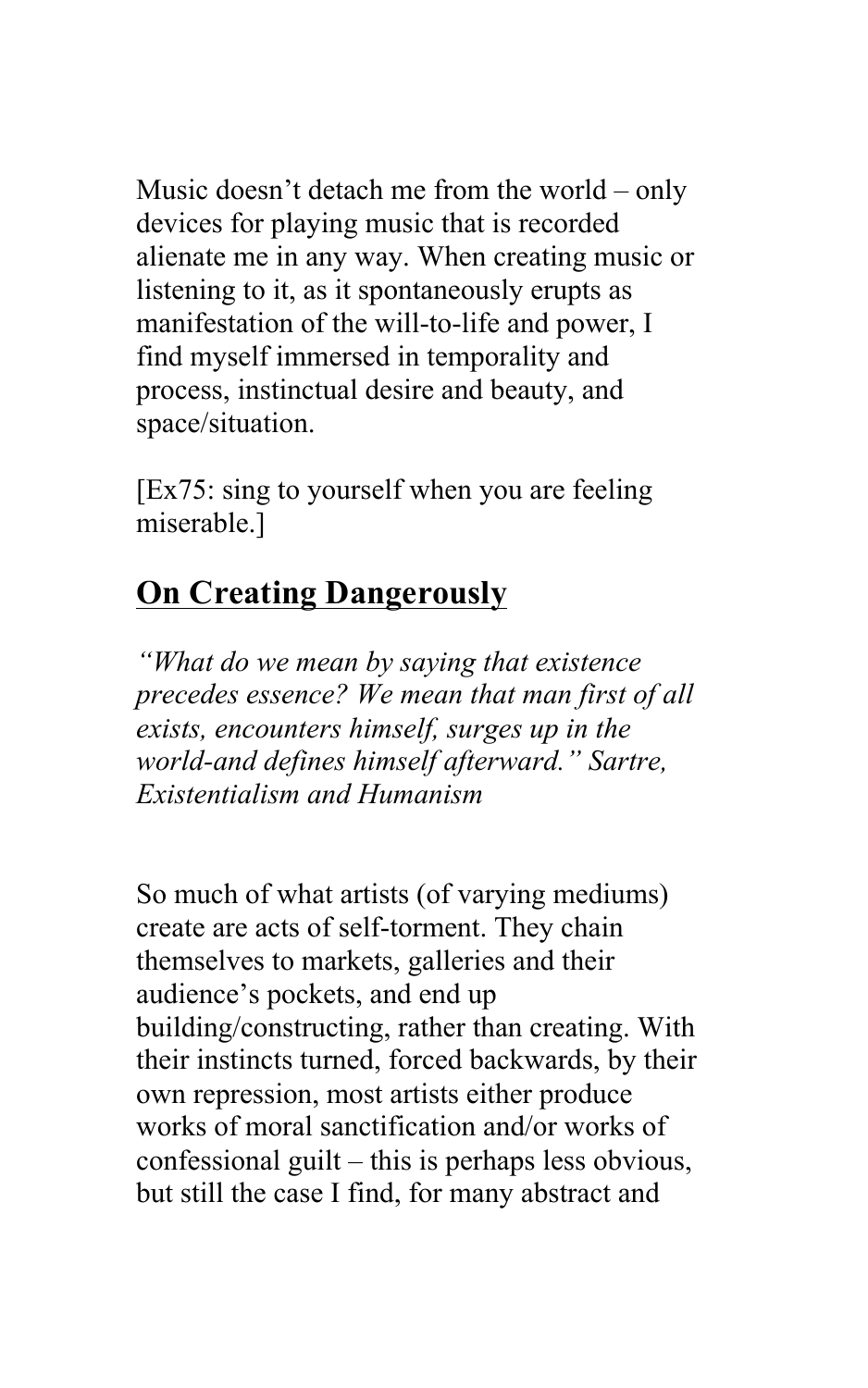postmodern pieces of art and artists. Take for example Olafur Eliasson's Ice Watch 2018 piece, where blocks of ice from Greenland were brought to London to be a visual display of the impact of manmade global warming – Eliasson succeeds in constructing both the image of reverence towards the machine of humanisations ability to violate and manipulate wild authentic phenomenon, by removing the colossal pieces of ice in the first place, and equally the confessional moral guilt of what Nietzsche called bad conscience. There is no primal, animal, wild, instinctual, desire in this very Green construction, but humanised moral rationalisations.

There is nothing "wrong" with Eliasson's art, like how there is nothing "wrong" with Emin's bed or with any plastic statue of the Buddha you can buy on Amazon. It just perpetuates domestication, inauthentic consciousness and enslavement to Leviathan – as does Emin's bed and crappy plastic Buddha statues that you can buy on Amazon.

Albert Camus stated that "(t)o create today is to create dangerously". Creativity is dangerous, in the sense that authentic creativity is wild animal passion, born from instinct allowed to actualise. Built constructions provide a framework for safety and little more.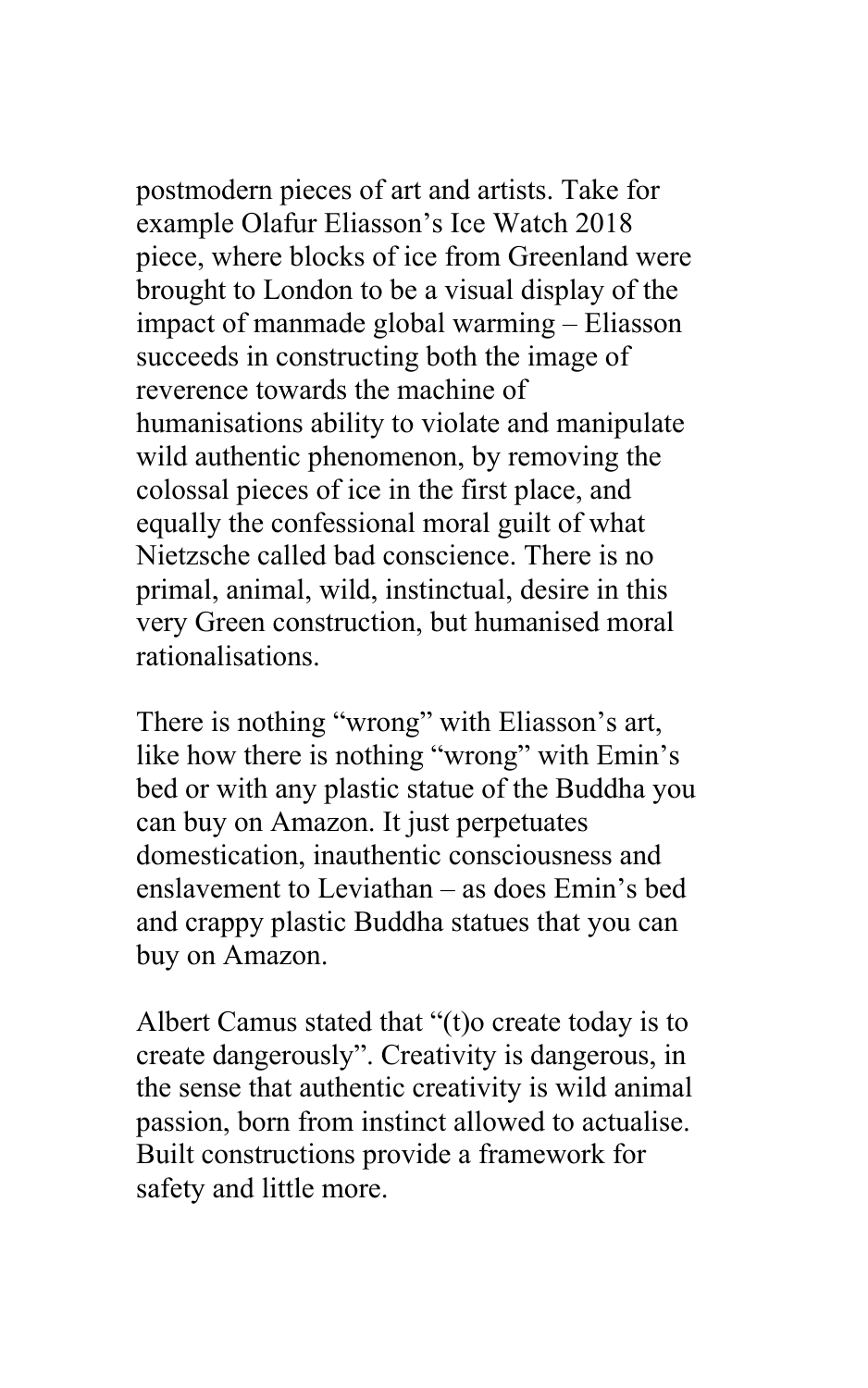[Ex76: play the didgeridoo in a library, gallery or museum.]

# **The Powerless Have All The Authority**

*"Anarchy can not be experienced through history books, the reformation of work nor the confines of a new social system." Flower Bomb, The Life and Joy of Insubordination* 

Poetry has the least authority of all the arts, but the greatest power.

Authoritarianism is the powerless striving to dominate.

The powerful don't need authority to live as they please.

Humanisation is a relinquishing of power.

[Ex77: write a collection of anti-authoritarian poems and publish it so people can read for free.]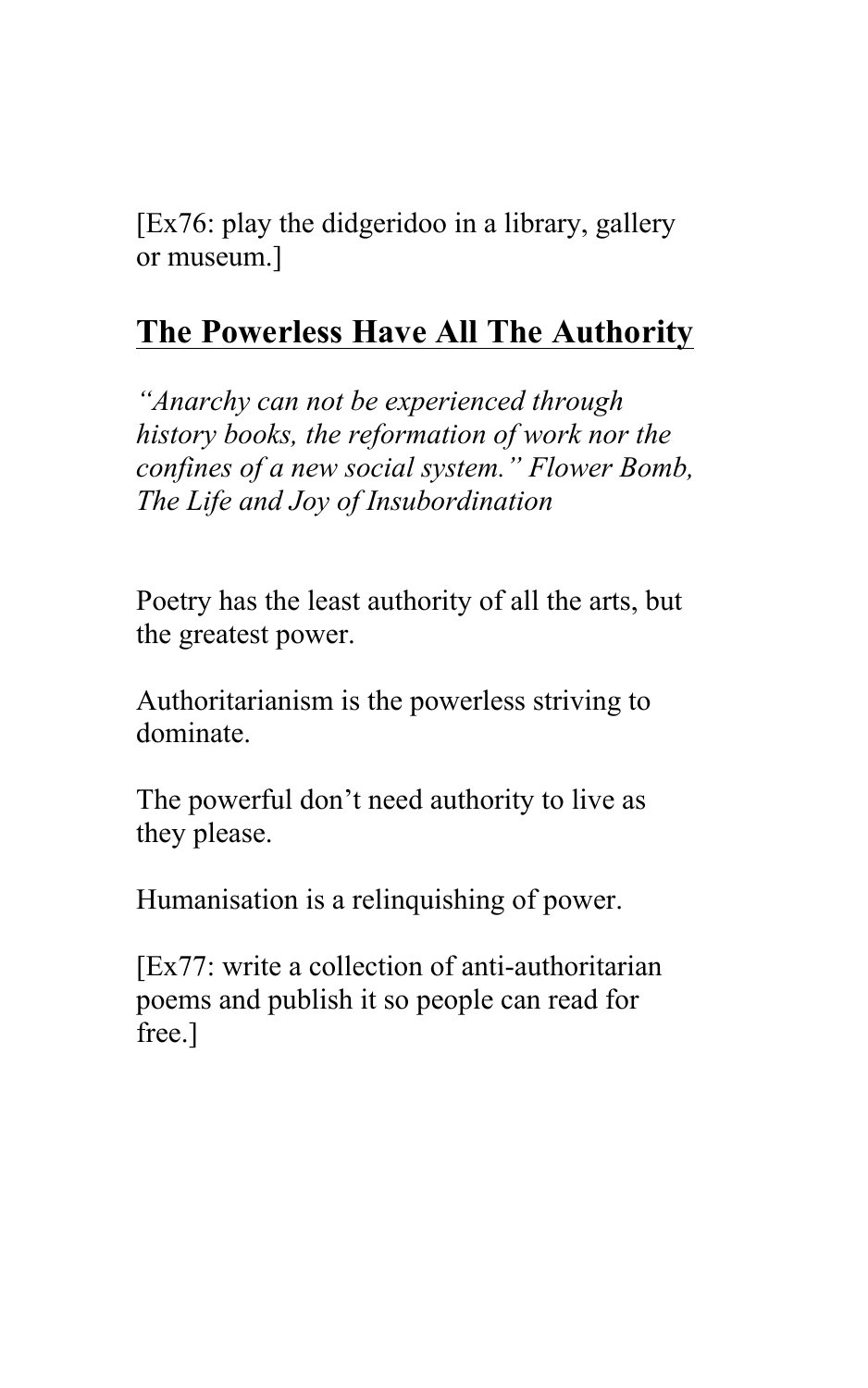# **Church Roofs**

*"Recognition chastely reassures the State of its powers." Hostis #2* 

Why do church roofs collapse, and not the roofs of galleries and museums? I would love to see the roof of The National Gallery collapse.

When Notre Dame caught fire there was a part of me that grew happy for the idea of The Tate Modern catching on fire.

[Ex78: send anonymous communiqués to various media outlets and publish digitally on radical websites, announcing the destruction of buildings with social semio-capital.]

## **Humanised Gaze**

*"Nevertheless, the current obsession with "buying green" is uniquely absurd." Anonymous, The False Promise of Green Technology* 

As the oldest discovered works of human art date over 300,000 years into pre-History, it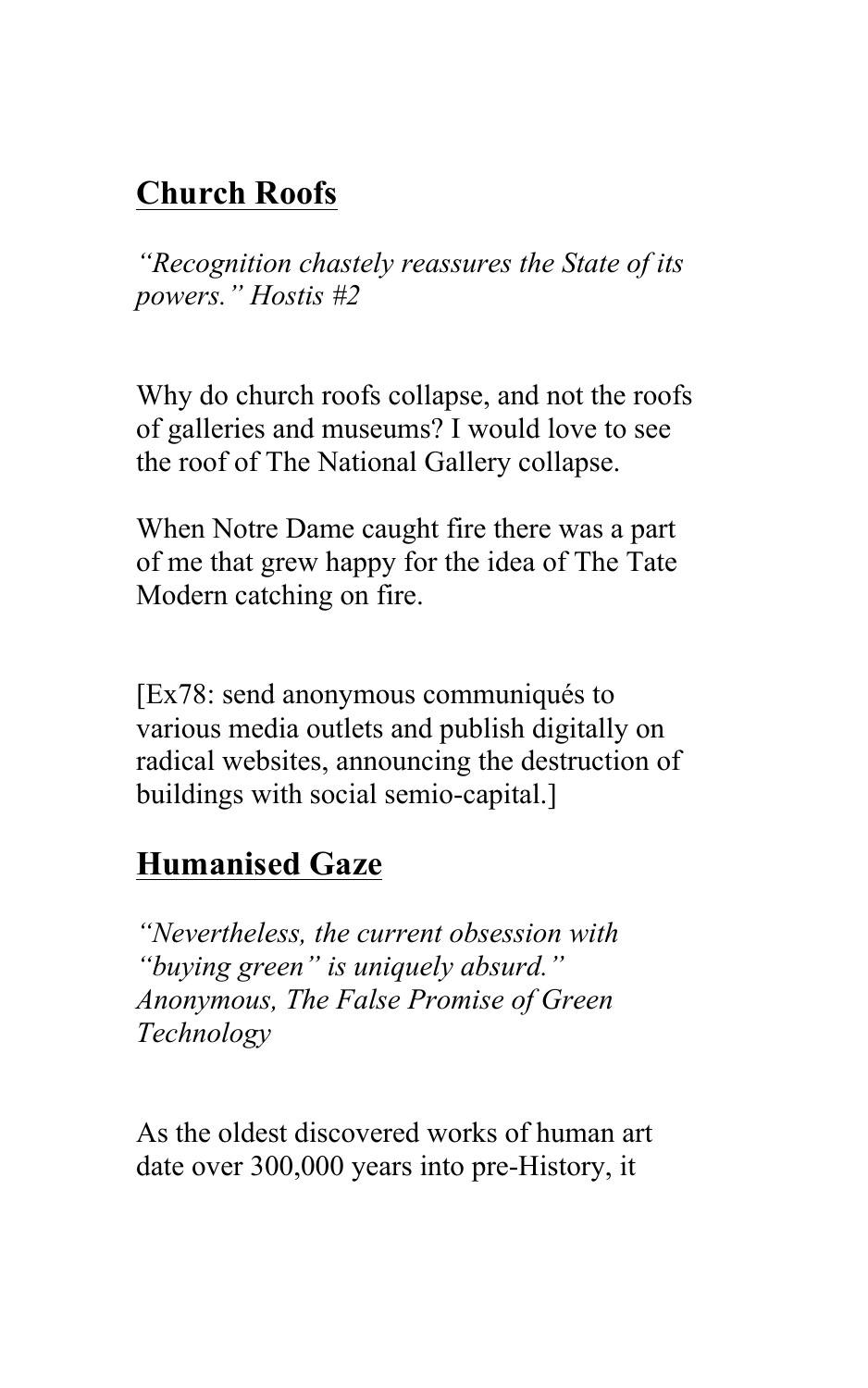seems obvious to me that there is nothing innately civilised about art – this is obviously assuming an archaeological realist epistemology.

Primitivists might show little regard for art – noticeably Zerzan's case against art – but this seems to be because their worldview only encompasses the realm of human-discovery. They focus too greatly on the spectator and not enough on the artist. They also limit their conception of art to human-artists. Is a beehive in no way a work of art? Are the courtship displays made by many species of bird not works of art? It seems clear to me that artistry is not innately human.

Primitivism's view on art reflects an ontologically anthropocentric-privilege and a humanised gaze. Can the ideology allow the inhuman, unhuman and abhuman into its perspective? Are they species traitors or rigorous loyalists?

 $[Ex79: send a primitiveist automatic drawings$ if you don't know any primitivists personally contact John Zerzan.]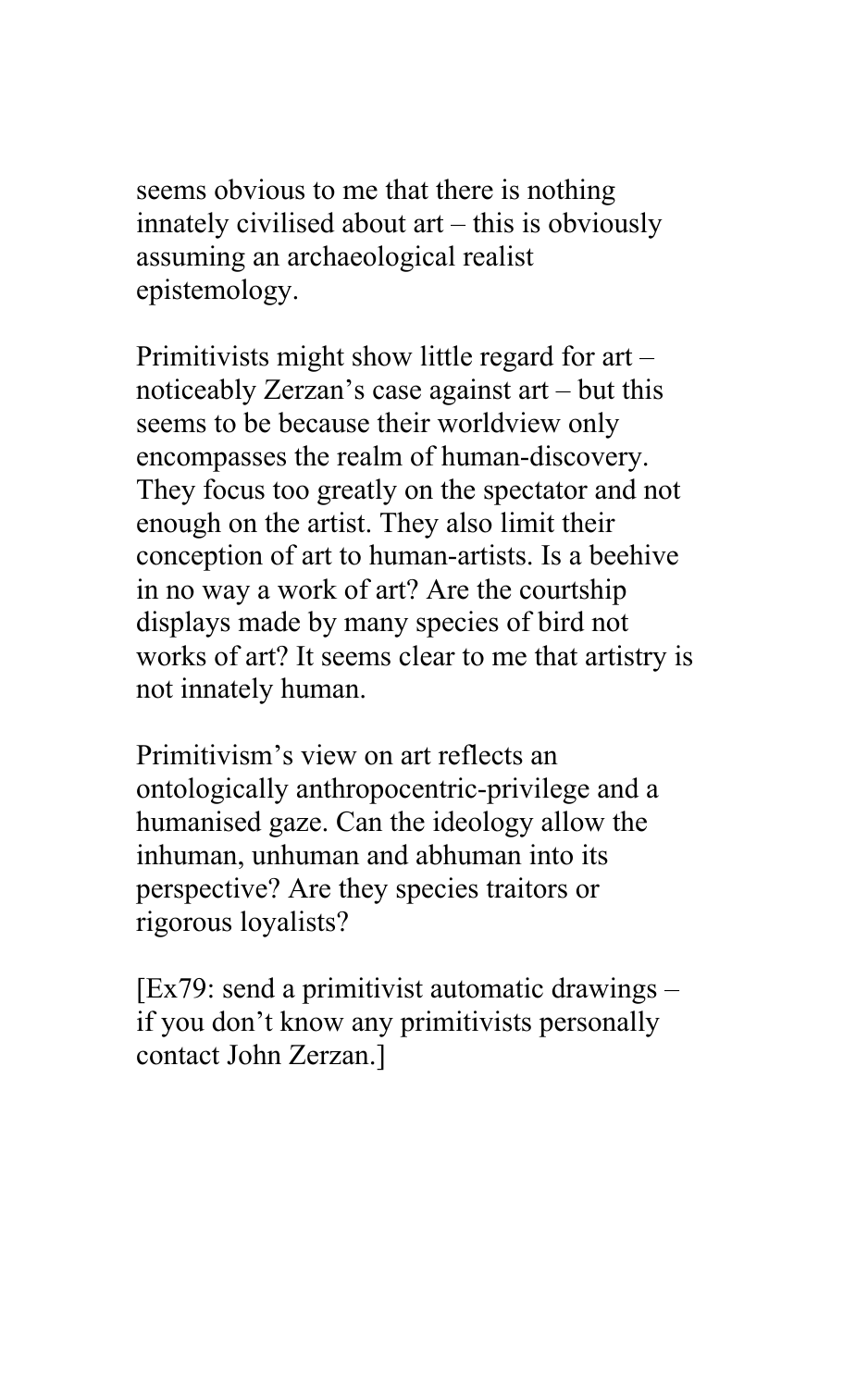## **Unspeakable Art**

*"One will live. To live is the rarest thing in the world." Oscar Wilde, The Soul of a Man Under Socialism* 

Music, paintings, sculptures, dance and other non-linguistic mediums of art can communicate the pre-linguistic, pre-Symbolic, in ways that subscend logic. There are pains and joys that are encountered as primal sensations, which the logics of language cannot translate. Art is of course not a perfect medium of expression, by any means. But it is better, in that art is not bound to the same rules and structures of language.

A dancer, especially when not tied to any choreography, can articulate through their body realms of (not necessarily conscious) desire, experience and emotion. So much of face-toface communication is body language and other paralinguistic means of communication anyway, perhaps dance is the most honest means of communication – springing directly from the body, as a body immersed in space.

As an art approach/theory trying to articulate the non-logical flows of the unconscious mind and unrepressed animal desire, surrealism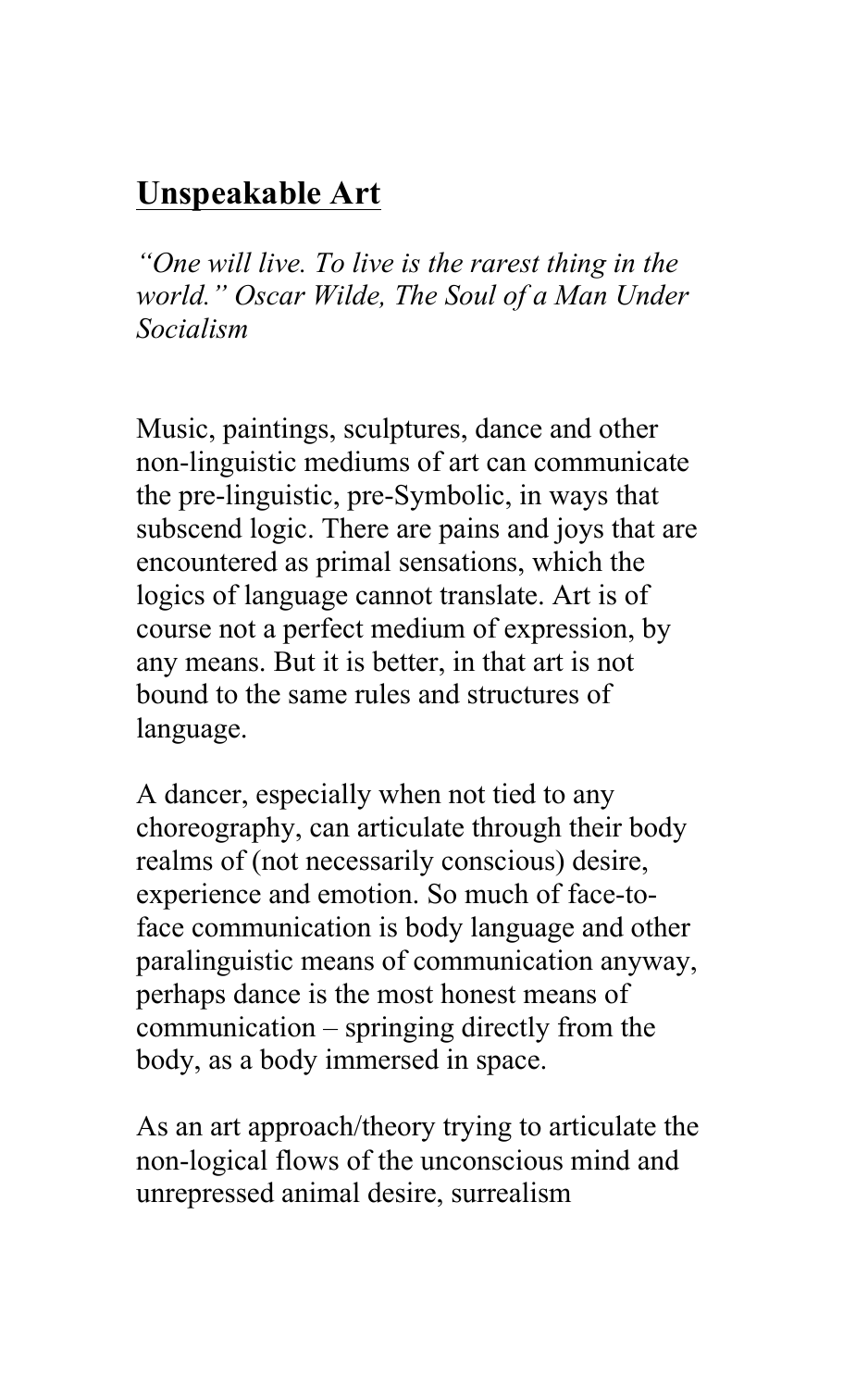immediately springs to my mind. What would surrealist dance be though? How could I write or we talk about something that would be a direct rebellion against writing and dialogue  $(-a$ revolt against the treachery of images)?

I don't know. Just fucking dance (I guess)!

[Ex80: Just Fucking Dance!]

# **You Cannot Buy Beauty**

*"My desire is to live joyfully, and to live freely which involves, as far as I can, to live free from domination." Shahin, Nietzsche and Anarchy* 

Today creativity is sublimated into construction, for mass production.

Today aesthetics are manipulated and coerced into fetishized commodity worship.

Both are sacrificed to become part of the socius, as sacrifice is inclusion.

But you cannot buy beauty. Beauty can only be encountered, both as encountering yourself and in encountering a friend. Regardless of whether or not anarchy is taken to be an "ideal", as described by Emma Goldman, or as what is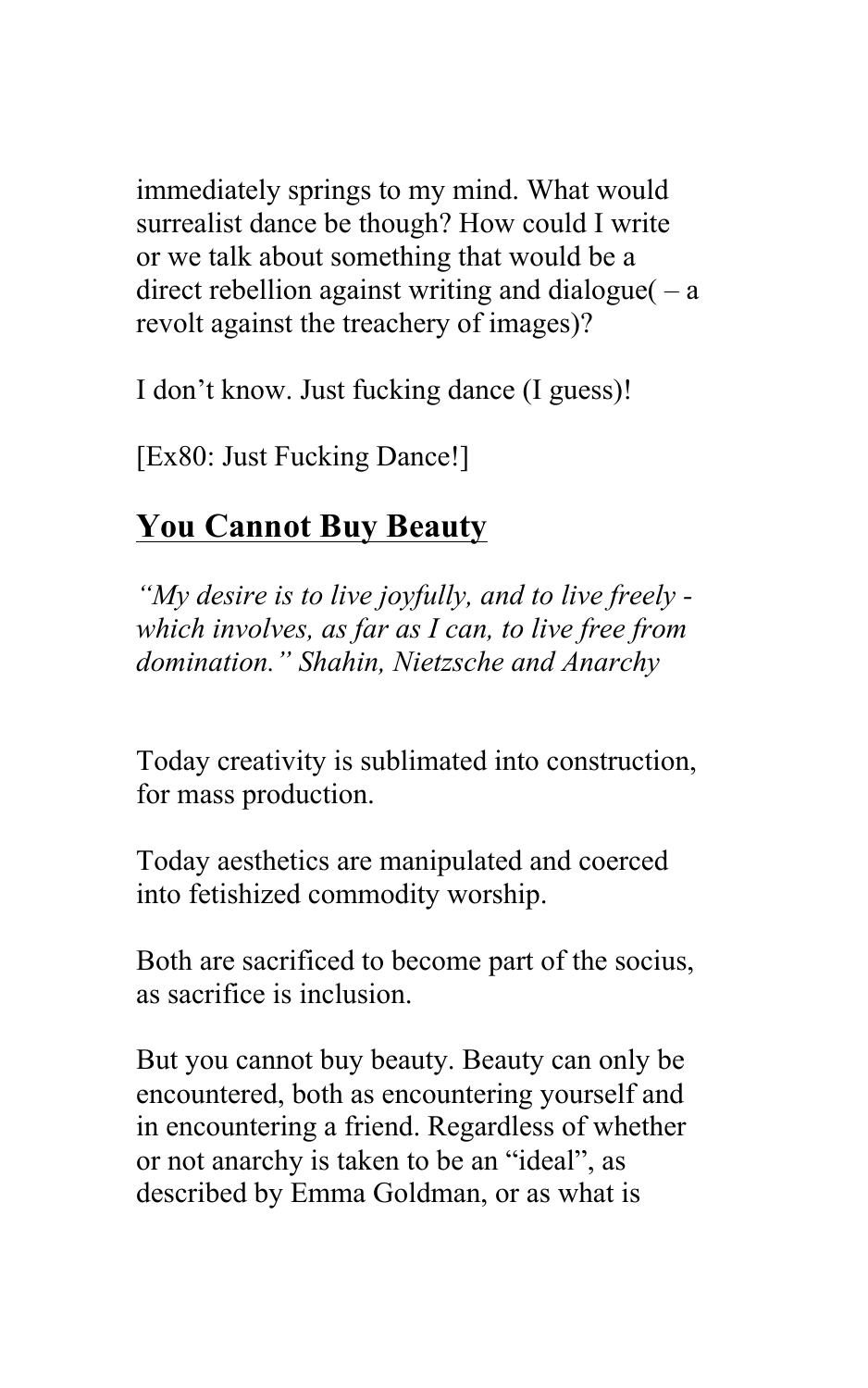immediately Real before all laws or encoding (wild life); anarchy is beautiful.

[Ex81: gift a friend a plant – something low maintenance or floral and colourful.]

# **Against Perfection**

*"The domination of machines over our lives is nearing perfection." Baedan, Identity in Crisis*

The push to be perfect has a theurgic quality to it, in that it is ritualistic and is seeking some form of divinity. God is perfection, so to reach perfection we must build the conditions for God.

All states seek to produce perfection, in one form or another and to varying degrees. The perfect race, perfect church, perfect order, etc., is the aim of any state.

To the Capitalist state, the commodity is the image of perfection, where all must aspire to be the perfect object of production. This ultimately leads to the image of the perfect individual citizen of the capitalist collective, whose body, job and lifestyle best embodies this image of commodity.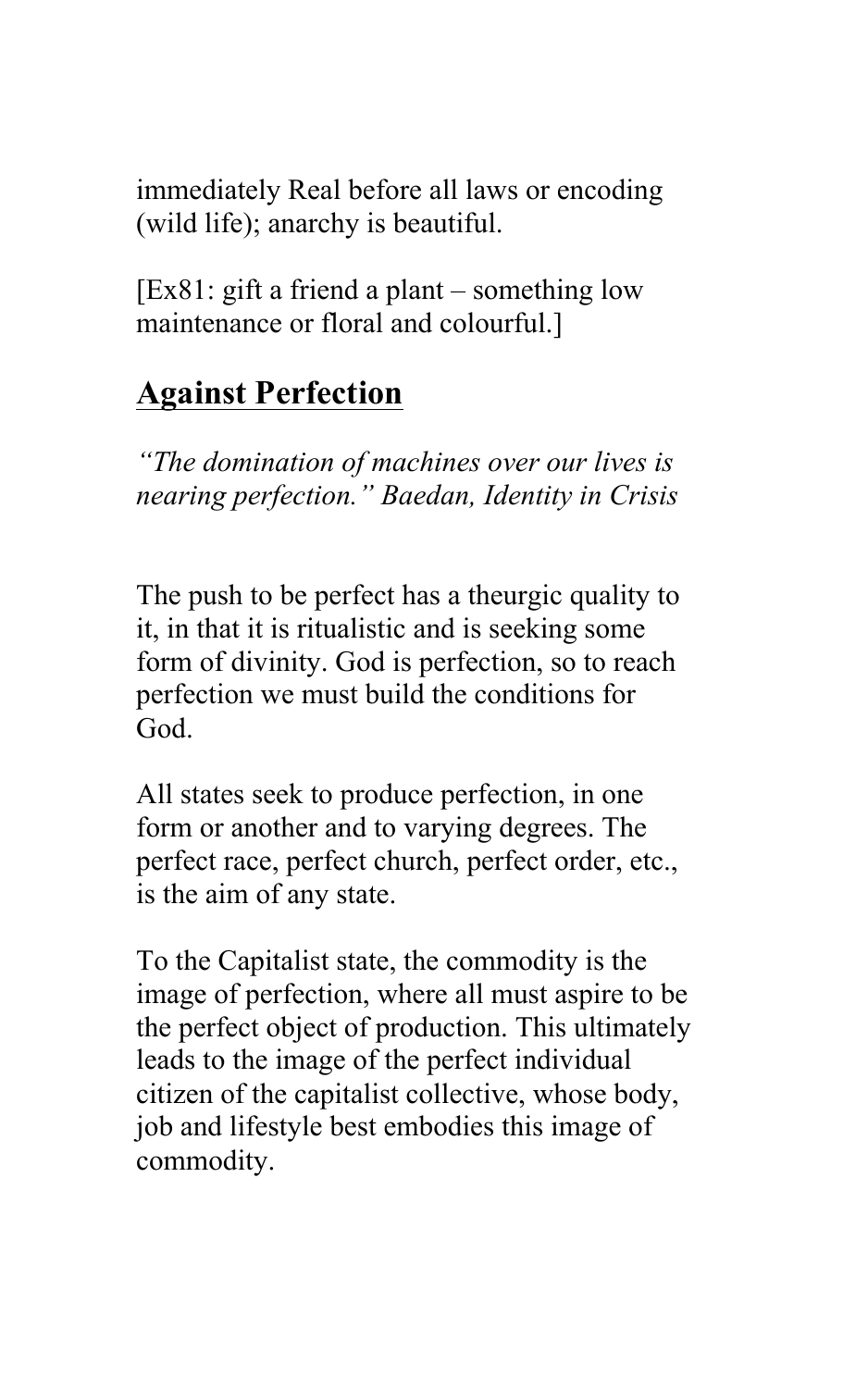To the Socialist, society (the machine of production) is the image of perfection, where all must fit within the image of the idealised perfect machine. The individual must become perfect under the image of the machine.

Capitalist and Socialist rituals really differ only in that for one perfection is sought in the commodity the machine produces and for the other perfection is sought in the machine producing commodities. Both are manifestations of perfectionism, which aims at constructing God/goodness through ritual design.

[Ex82: write a list of imperfections you value within your life – keep it somewhere close.

# **A Thought On Chaos Magick**

*"Nothing in the community lives in isolation from the rest, not even the queens of the social insects. Nothing lives only in itself, needing nothing from the community. Nothing lives only for itself, owing nothing to the community. Nothing is untouchable or untouched. Every life is on loan from the community from birth and without fail is paid back to the community in death. The community is a web of life, and every strand of the web is a path to all the other strands. Nothing is exempt or excused. Nothing*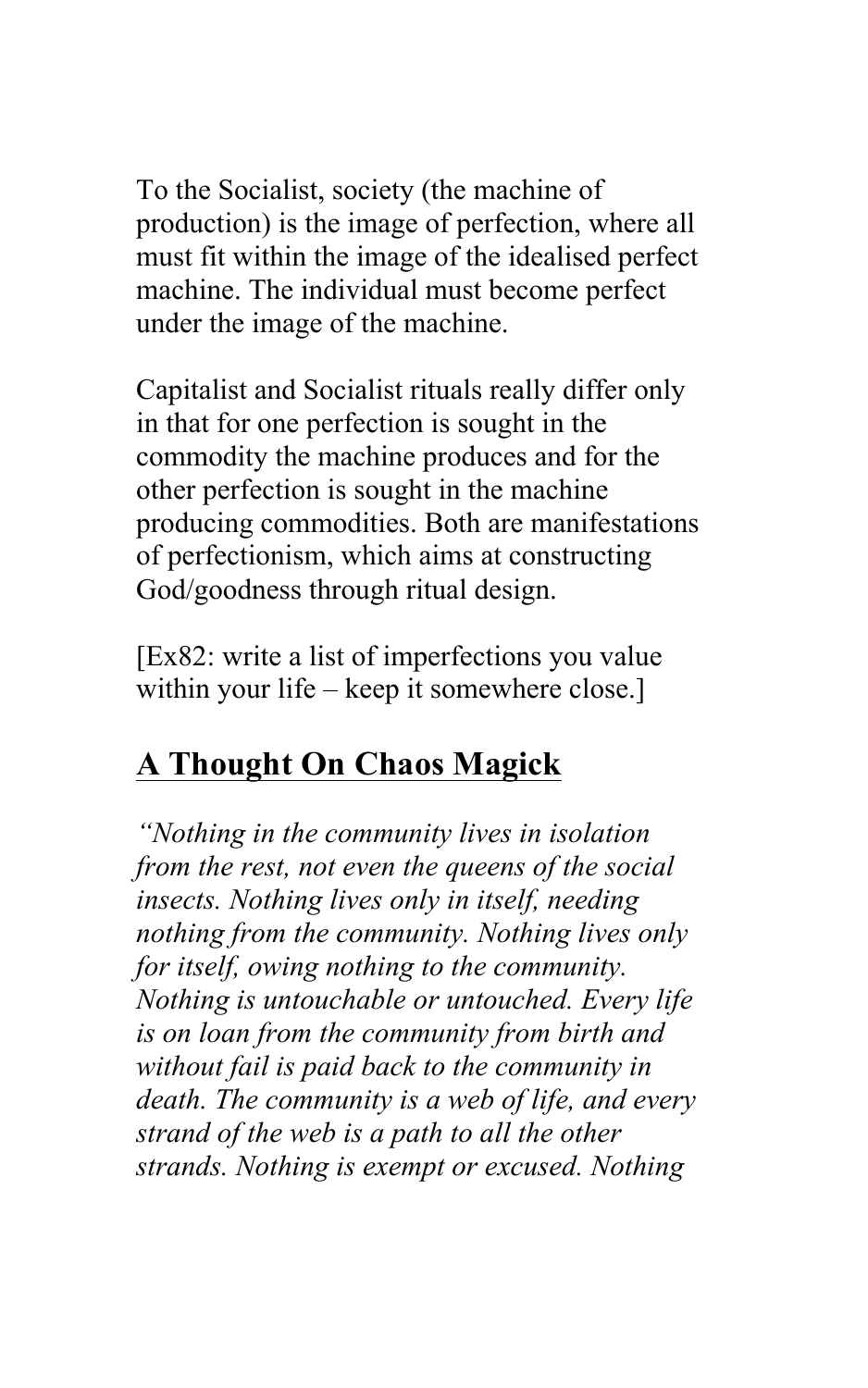*is special. Nothing lives on a strand by itself, unconnected to the rest. As you saw yesterday, nothing is wasted, not a drop of water or a molecule of protein—or the egg of a fly. This is the sweetness and the miracle of it all, Jared. Everything that lives is food for another. Everything that feeds is ultimately itself fed upon or in death returns its substance to the community." Quinn, The Story of B*

You cannot design a ritual to build wild space. You cannot summon a living biosphere. There is nothing perfect in primal anarchy.

[Ex83: do whatever the fuck you want to do right now – if you want to not do this, do that and don't do it.]

## **I Am Alive Now**

*"However, the weakness, sadness and alienation, are where we spend most of our time and where most of the human population spends its time too." Liam Sionnach, Earth First means Social War*

The ineffable "self", the self of non-self or rather the body before identity, is entirely presentist, in that it is here and now, and exists.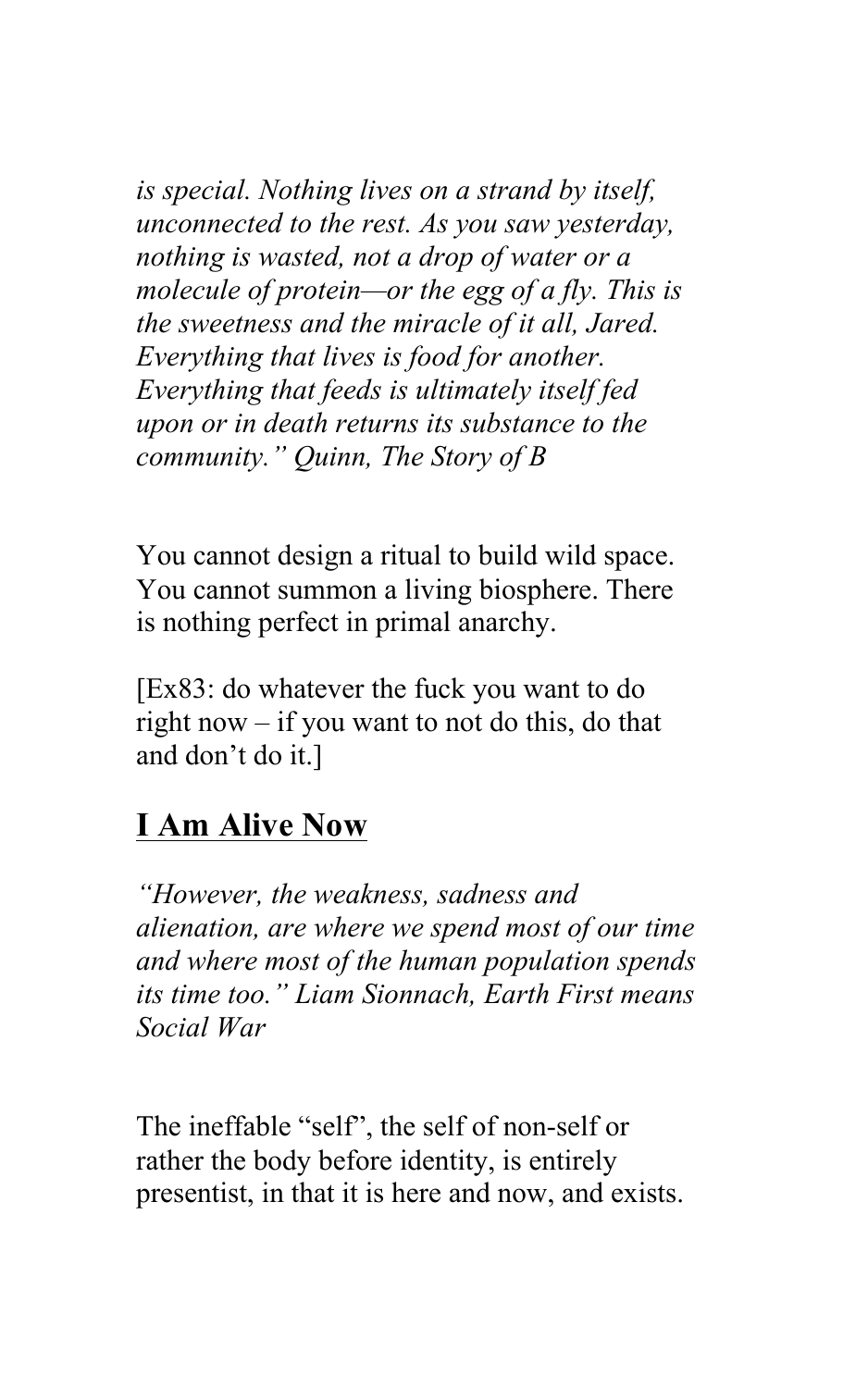The motion of transience, change (elemental, ecological, radical etc.,), is only speakable when inauthentic – when we change, it is unspoken.

Egoism ceases when an individual adopts an identity within History. The egoist I, of my uniqueness, is present and a-Historic.

Ideology/politics is not broken free from through the logic of the revolutionary or the spiritual, which can be spoken, but through the ineffable ego, which is not a describable ideal to be reached, but something (that is no-Thing) that can only be experienced (as becomingimperceptible). What is translated in Stirner as "property" is self-creation – the creative ineffable of wild life.

The Marxists, nationalists and traditionalists who attempt to chain egoism to their ideologies of identity are of course ridiculously inauthentic and dishonest. Their ideologies are not presentist, but adhere to doctrines of their histories.

Egoism can only be the wild emergence of the authentic unique self.

[Ex84: set up an infoshop dedicated to ecoegoist materials, exclusively for eco-egoist zines and books that you have written yourself.]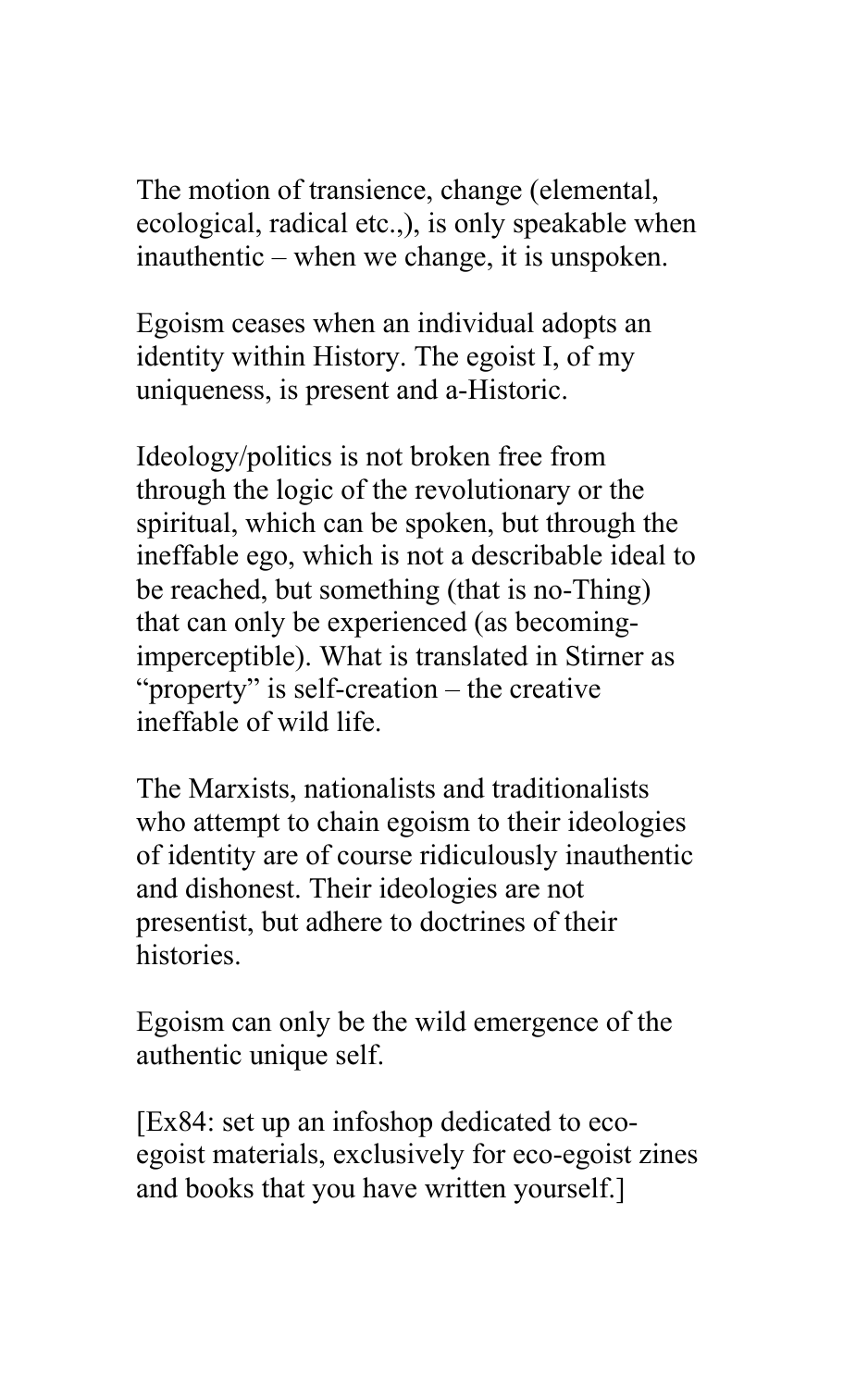## **Endarkening**

*"Once that belief begins to crumble, the collapse of civilisation may become unstoppable." Paul Kingsnorth, Uncivilisation*

Enlightenment philosophies of science, industrialism, Socialism and so on seek to illuminate the objects Wittgenstein called "facts". Enlightenment loses the mystical quality to the world, which Wittgenstein stated must be passed over in silence. The ideologies of illuminating through enlightenment can only reduce the world to objects, to be reified into commodities and machines. The dark is what must be passed over in silence.

Dark matter is what scientists call what in the universe they cannot illuminate and in all probability accounts for the majority of all substance. But they cannot talk about it, because it eludes them, in the same way that nocturnal animals elude mankind in the dark.

Darkness, unlike the enlightened, which is easily seen in a state of illumination, is a space for exploration, to wander and of wonder. But with all the artificial lights around us, we encounter very little darkness.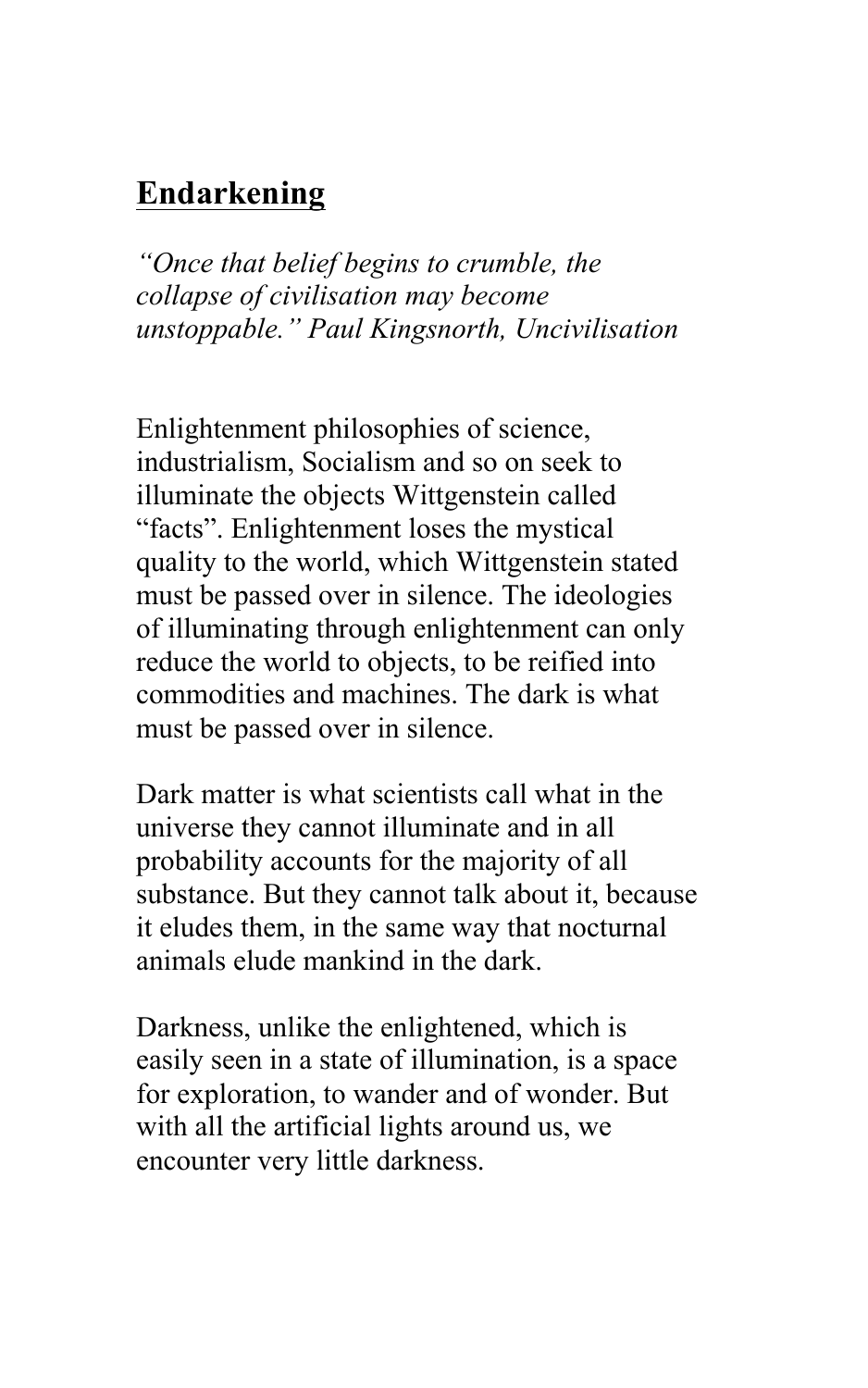Hakim Bey, in The Endarkenment Manifesto, calls for a form of magical guerrilla warfare, to re-enchant Nature, as a means of resisting civilisation as we encounter it today. While I do not share in the aesthetics of magical realism, as a means of endarkenment, I think that an aesthetic of magical anti-realism (guerrilla ontology using magical thought as a means of destruction rather than construction) is a potential means of endarkening.

Of course, this cannot be said, in the sense that it cannot be illuminated. It can only not say and say not. Endarkening would cast shadows to be explored and nothing more.

As the system collapses and global warming destroys the enlightened humanised spaces of human construction and understanding, the world is becoming-dark. The brightness of bright green ideology cannot illuminate a future that is anything more than fantasy.

[Ex85: draw sigils in a science textbook, donate the textbook to a school.]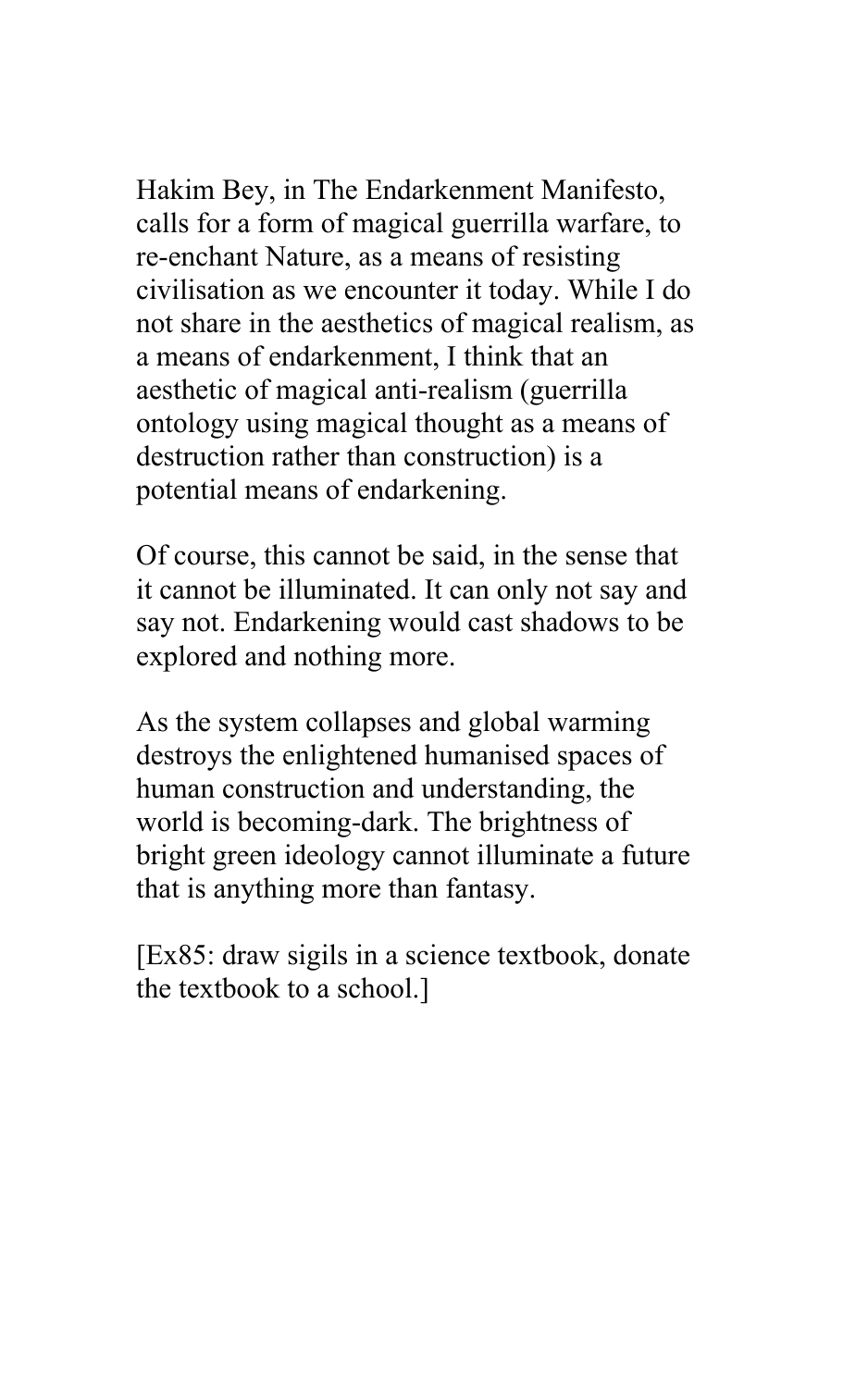# **You Cannot Say Who You Are: Can You?**

*"Either way, darkness seems unavoidable." Florin Flueras, Elpis* 

My experience of the fluidity of gender has a quality of Cratylism, where the constant motion leaves any solid truth without base. Then, like a mudflow or a landslide that destroys the topography of the landscape due to the fluid debris flow, I encounter a state of nihilism, where, despite being biologically male, any meaning of the social concept of a Man slips into nothingness. And I am not a Woman. I am genderless, or rather genderfree.

With this, I do not feel any desire to conform to consumable fashions of gender stereotypes. My genderlessness is naked and pre-linguistic. Who I am is ineffable and unique.

Who is that person though? Why do they adorn themselves with the clothing they do? Do they really feel free for their flesh being covered? Or do they simply fear persecution less for being "decent" and "unexposed"?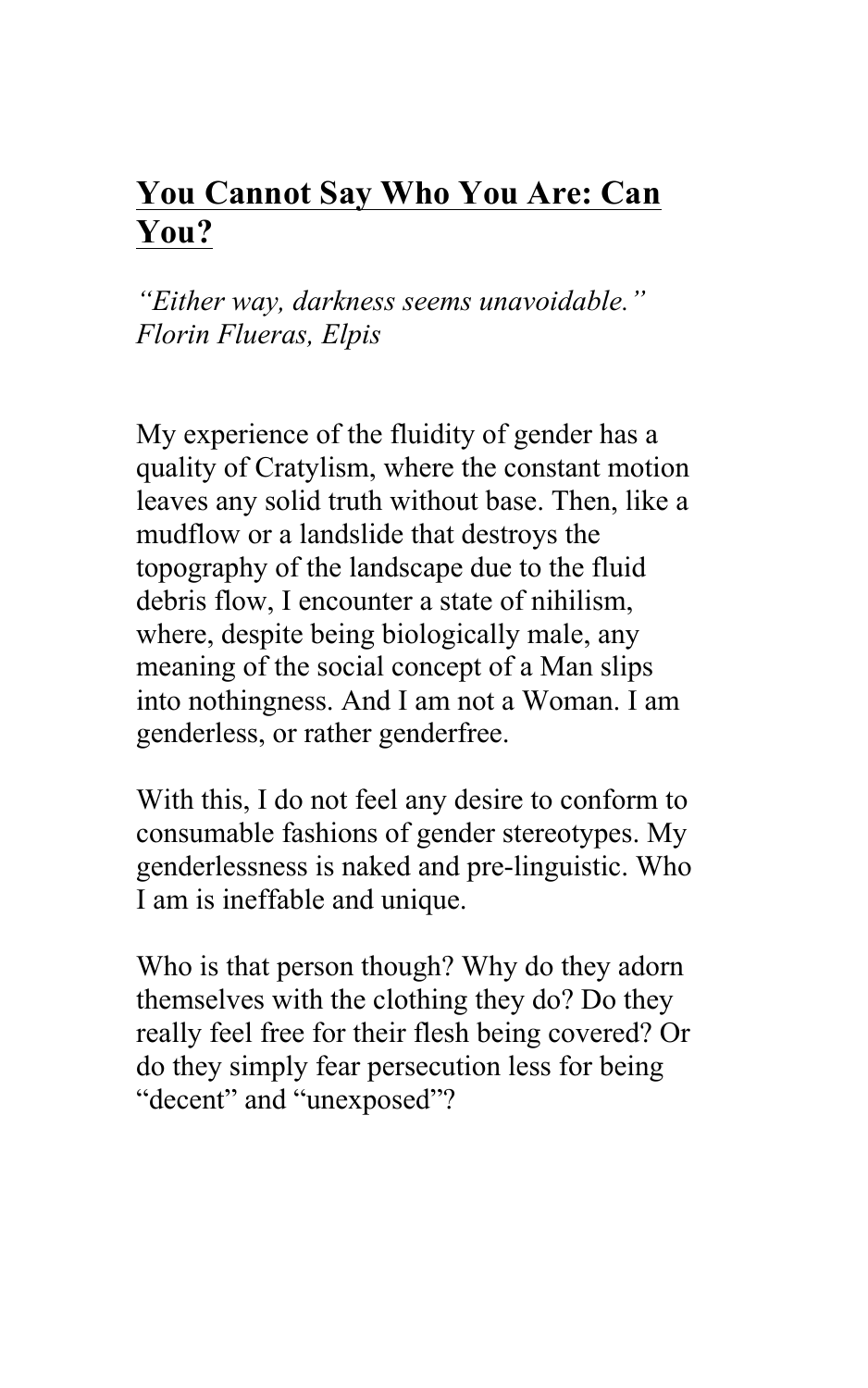[Ex86: say your pronoun has been cancelled when asked and refuse to be reified by semiocapitalists.]

#### **Solarpunks And Authoritarianism**

*"Hegelian fullness immediately passes into the nothingness of absence." Simone De Beauvoir The Ethics of Ambiguity*

In the introduction of his book The Ecology of Freedom, Murray Bookchin uses the term "ineffable authoritarianism". This is of course, as is pretty much always the case with Bookchin, nonsense – authority always has a name, an identity, to be spoken. Ecological presence has no name, outside of humanizing anthropological-machines. A tree is only a tree in name as spoken by those who would make it one. A river has no authority, while being powerful, and no name, until those who would assume authority over it name it.

Bookchin's attempt to tie ineffable experience with authoritarianism is an obvious extension of his prejudice towards *mystical* discussions that are biocentric. In his critique of deep ecology, "Deep Ecology, Anarcho Syndicalism and the Future of Anarchist Thought", Bookchin articulates a deeply human-supremacist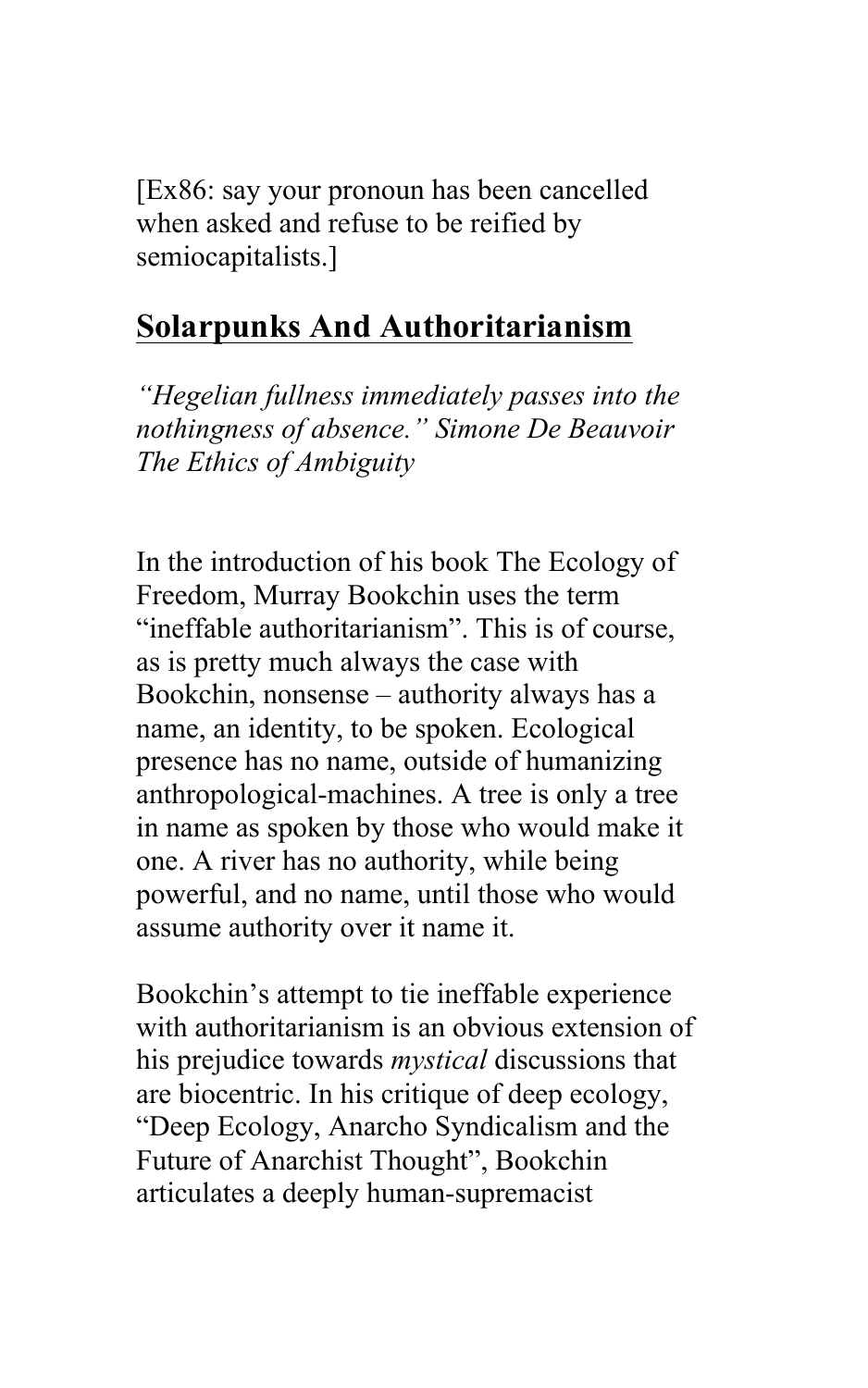speciesism – noticeably when he rejects Reclus's description of cats as anarchists. As such, the humanized world is the central concern of Bookchin and Bookchinite ideologies of social ecology and libertarian municipalism – the "eco-utopianism" of supposed solarpunk-anarchists (who are basically anarchist Bookchinites) is basically a totalitarian technosphere, fully under the domain of humanity.

There is no aspect of ineffable experience that I experience as authoritarian, and the human society Bookchinites love seems to be a space of *inclusive capture*, with varying intensities of authoritarianism. The optimism of Bookchinite solarpunk nonsense extends the authoritarian optimism of Hegelian-type progressive ideologies, like Marxism and Fascism, with little more than a friendlier face – the push to control the world to fit their improved design of the machine of civilisation. Pessimism, as the human collapsing into the inhuman, speech ending with (the) death (of the humanised self) into ineffability, is where I find liberation. The death of the humanised world of Leviathan/civilisation, its ruin, is my liberation. Bookchin, and the disciples who now preach his gospel since his death, will collapse into the wild musicality of ineffability.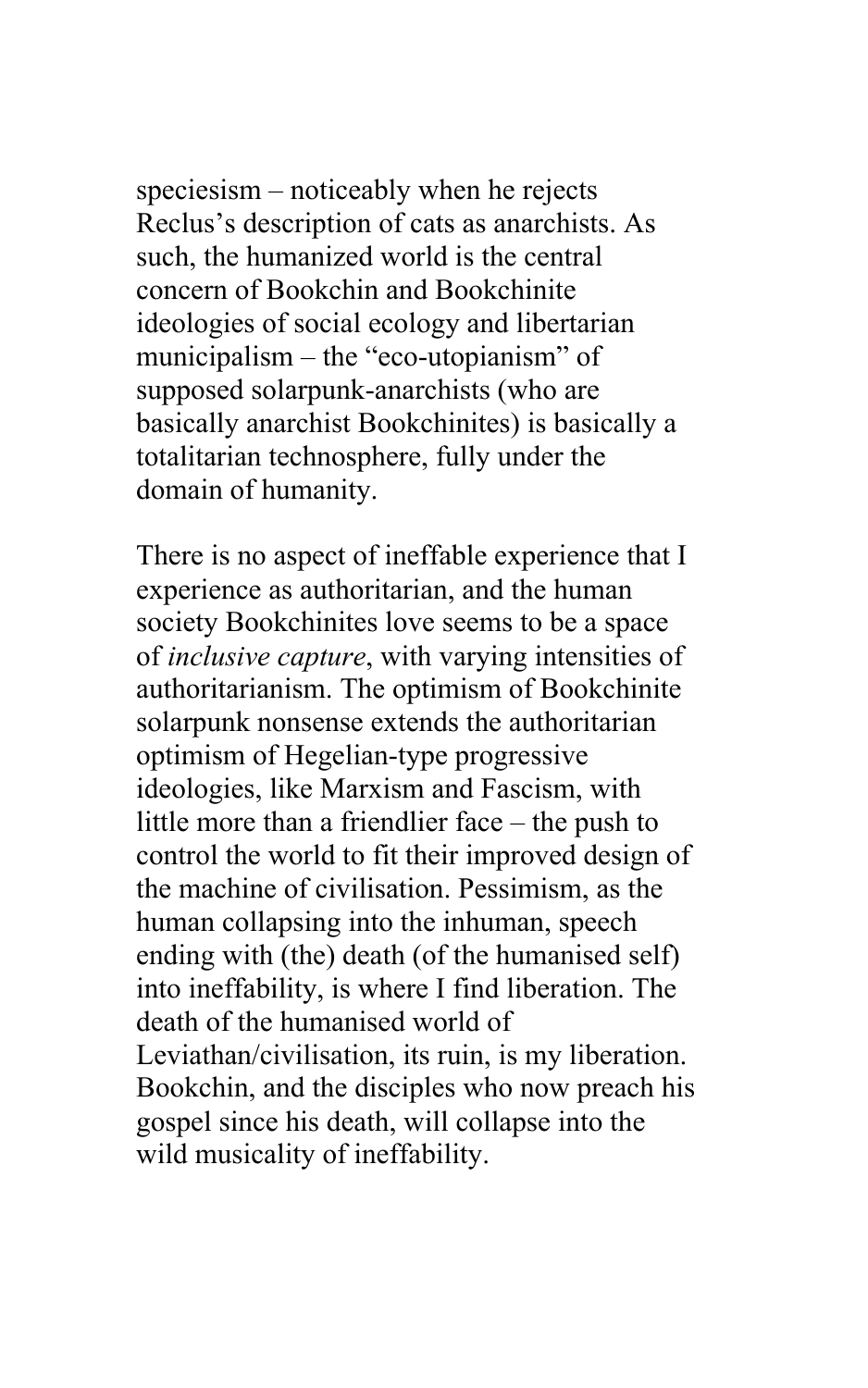[Ex87: befriend a cat and bring them into your anarchist tribe, provide them with all the cuddles they need and if questioned by outsiders tell them that Reclus was a greater thinker than Bookchin.]

## **Against Talking Change**

*"Domination and hierarchy are built into the very structure of many of our societies, argued for ideologically by conservatives and the rightwing, and often adopted by the left-wing as well." Kevin Watkinson, From Animals to Anarchism*

My experience of changes, becomings, morphogenesis and transience is that they are unspeakable as they emerge into the world. You only talk about them after they have happened.

This is likely why revolutionary talk is basically just that – talk! When I encounter any leftanarchist, Marxist or nationalist talk about revolution, alongside my revulsion and amusement, I experience extreme feelings of doubt that their project will amount to anything substantially more than words. With Deep Green Resistance's pantomime revolution the conversation is so one sided that they are basically talking to themselves (and the conversation is shit).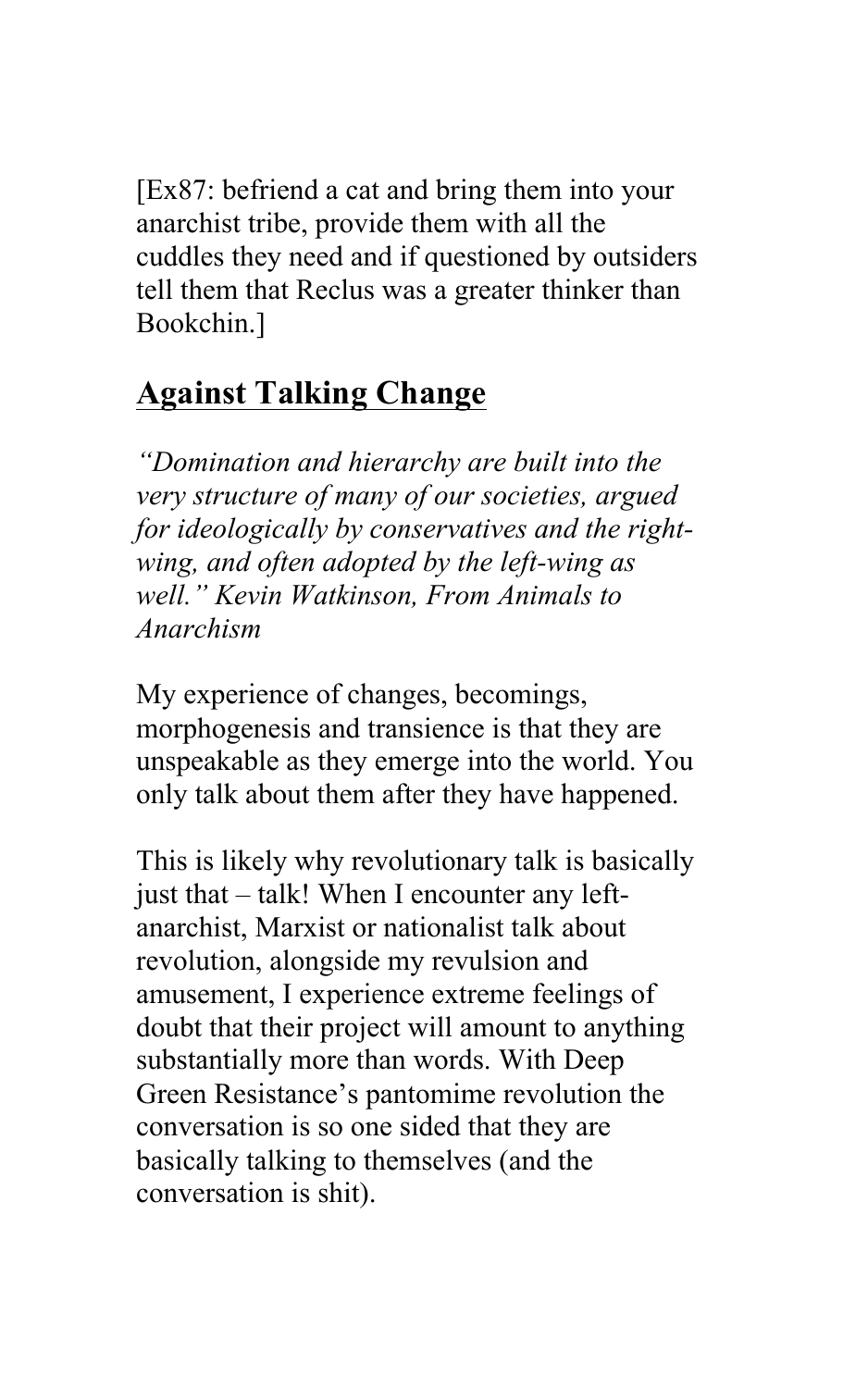What is laughable (when not utterly depressing) is that there are people, like the writers of The Talking Revolution Canfor-Dumas and Osborn, who believe that change occurs in what is spoken and how it is spoken. Of course, when words can affect they can be aspects of processes of becoming. But the idea that words and talking can change the world stems from the same logic that assumed that laws, on their own, would be a means of destroying racism, sexism, homophobia and so on. Of course, the talk only holds authority with the violence of the police, so holds no substantial power.

Becoming occurs through ineffable, authentic experiences. The world we are changes in ways that are unspoken, until suddenly you realise that you are changed and that the world is changed, everything is strange and confusing, but intriguing and a desire to explore overcomes. Like when you suddenly realise that the world no longer feels like spring and that it must be summer, becomings are ineffable – so revolutionaries shut up!

[Ex88: don't talk about it – do something.] Change something that you want to change. Tell no one though!]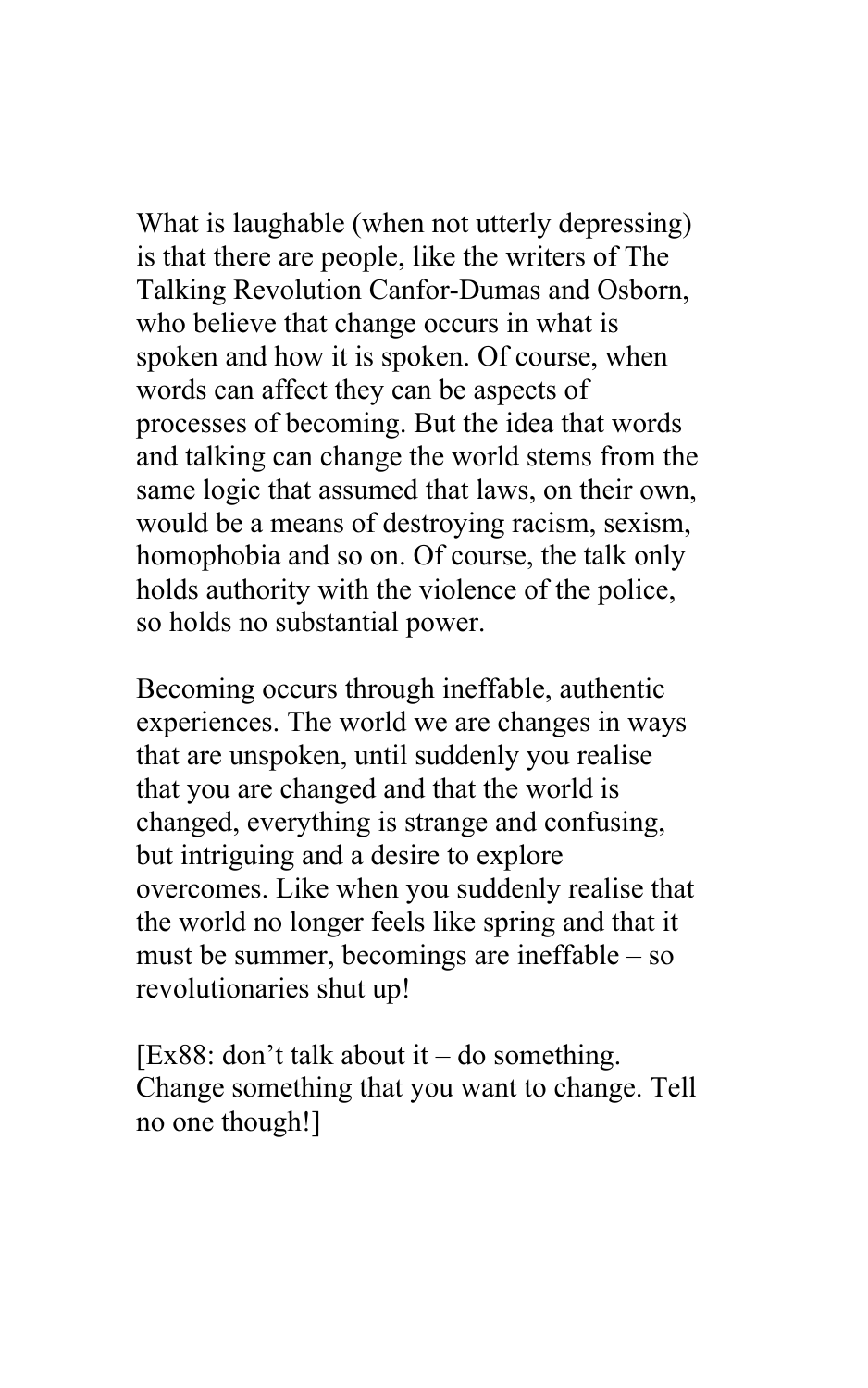# **Radical Monist Rebellion**

*"There is not one path forward out of this mess, but many possible options, and we'll have to make up a lot of it as we go." Witch Hazel, Against Agriculture and in defence of cultivation* 

I am a radical monist.

Like Bey, I contend that all is one, that time never started and that we are neither slaves to the past or hostages to the future. Like Deleuze, I contend that monism is (in a paradoxical state of being) pluralism, in that everything is perpetually different. Like Stirner, I find that prior to conceptualisation, in this monist state, everything is unique and ineffable. Like Nietzsche, my monism rises from my flesh, the sensual experience of being my body, out into the world I am.

The experience this comes with is one where language ceases to be able to say enough, as there is always more to say, because all extends out so much further than my gaze. Any attempt to say anything is rendered absurd. Perhaps it is better to fight, fuck, hug, put a hand on a shoulder or any other means of touching, to express anything. This is of course impossible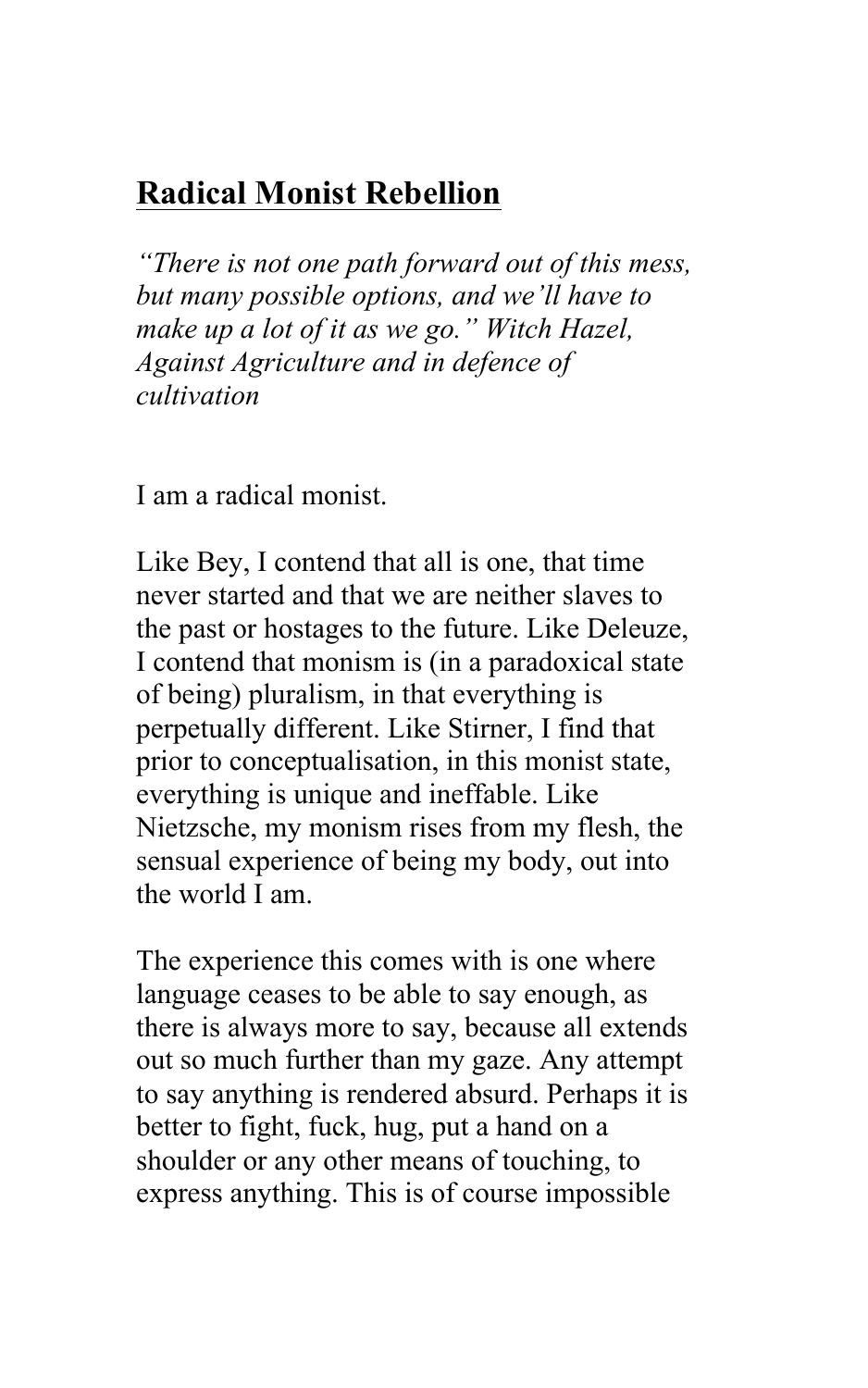through virtual technologies and less direct through technologies like clothing, that keeps a distance between who we are as animal bodies.

My rebellion is non-dual.

[Ex89: hug someone, as an act of rebellion and solidarity.]

# **There Is No Species, Just Us**

*"We are at the end of our understanding, we are not therefore optimistic, we see that objective events are beyond our, and any group or individual's capacity to influence them." Monsieur Dupont, Nihilist Communism*

A species is only a concept, an ideal, a phantasm. There are no true giraffes, rhinos, foxes or bees, as each individual living Being is uniquely its-self. Of course similarities, solidarity through mutual aid and other bioevolutionary factors will bring individuals together, in the way that those individuals we call ants, or dolphins, or lions, will come together to live together. But there is nothing, outside of stereotypes, that bind these creatures, or any other, on an ontological level.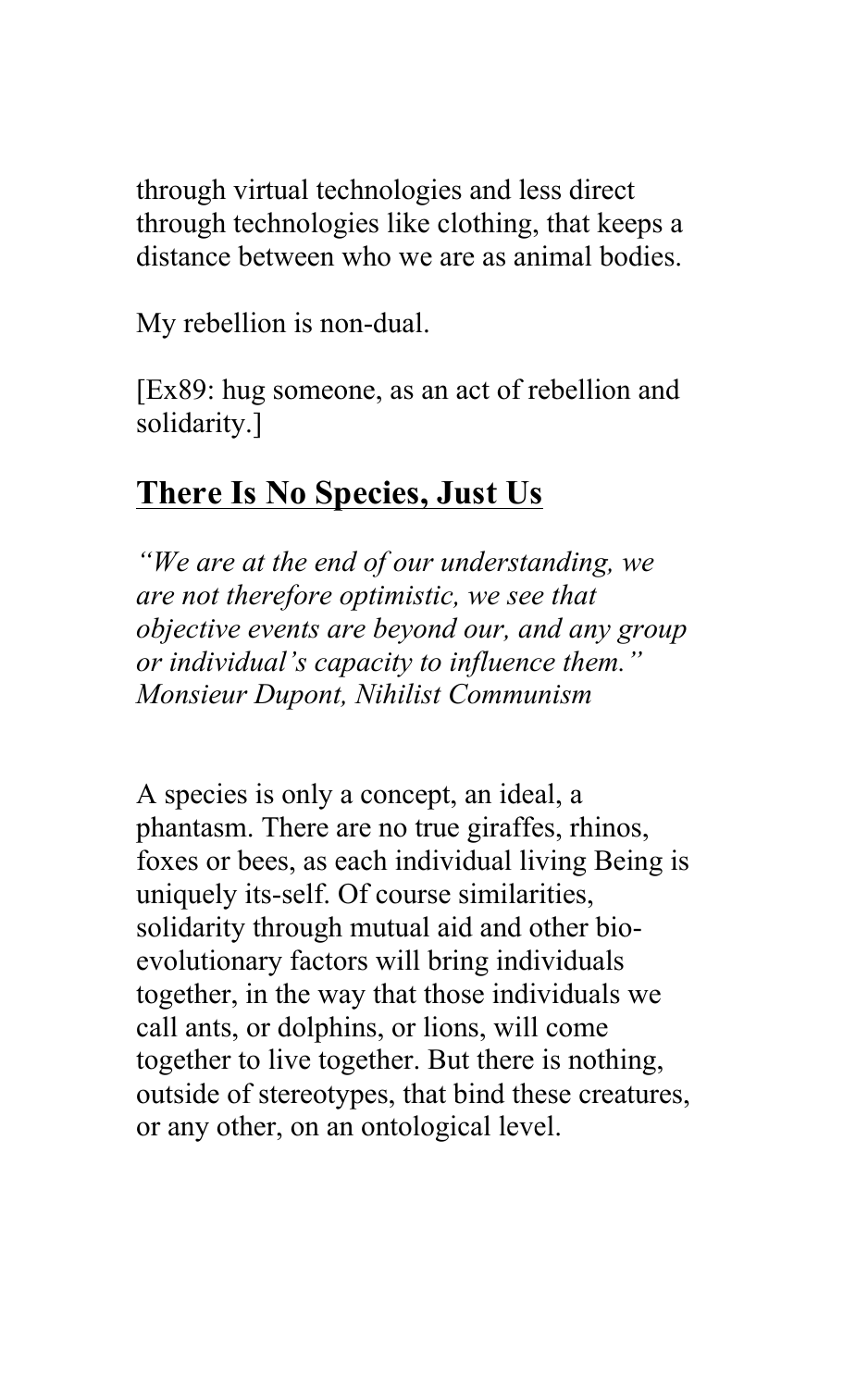Because of this, when a conservationist talks about preserving a species, they are talking about preserving a concept of an entity. Equally, when we environmentalists talk about 200 species being lost each day, within this mass extinction event we are living within, we are talking about the loss of stereotyped concepts, which this culture uses to codify living beings, as much as we are talking about the loss of biomass.

As I write this I can imagine Zerzan or any similar individual accusing me of being a postmodernist. A conservation worker who I used to work with once told me that he thought that this argument of mine is a quick way of encouraging people not to care about the loss in biodiversity that is happening, as civilisation expands and obliterates everything. I do not see why this would be the case though. If I view what we call an ant colony as a collective of multiple ants, whose quantity is immeasurably vast, would not my sense of value towards them would be that they are each essentially worthless, as there are so many? However, if I look on each ant as uniquely its-self, with their own life, desires and experiences, I experience a sense of care and appreciation for them and their unique beauty.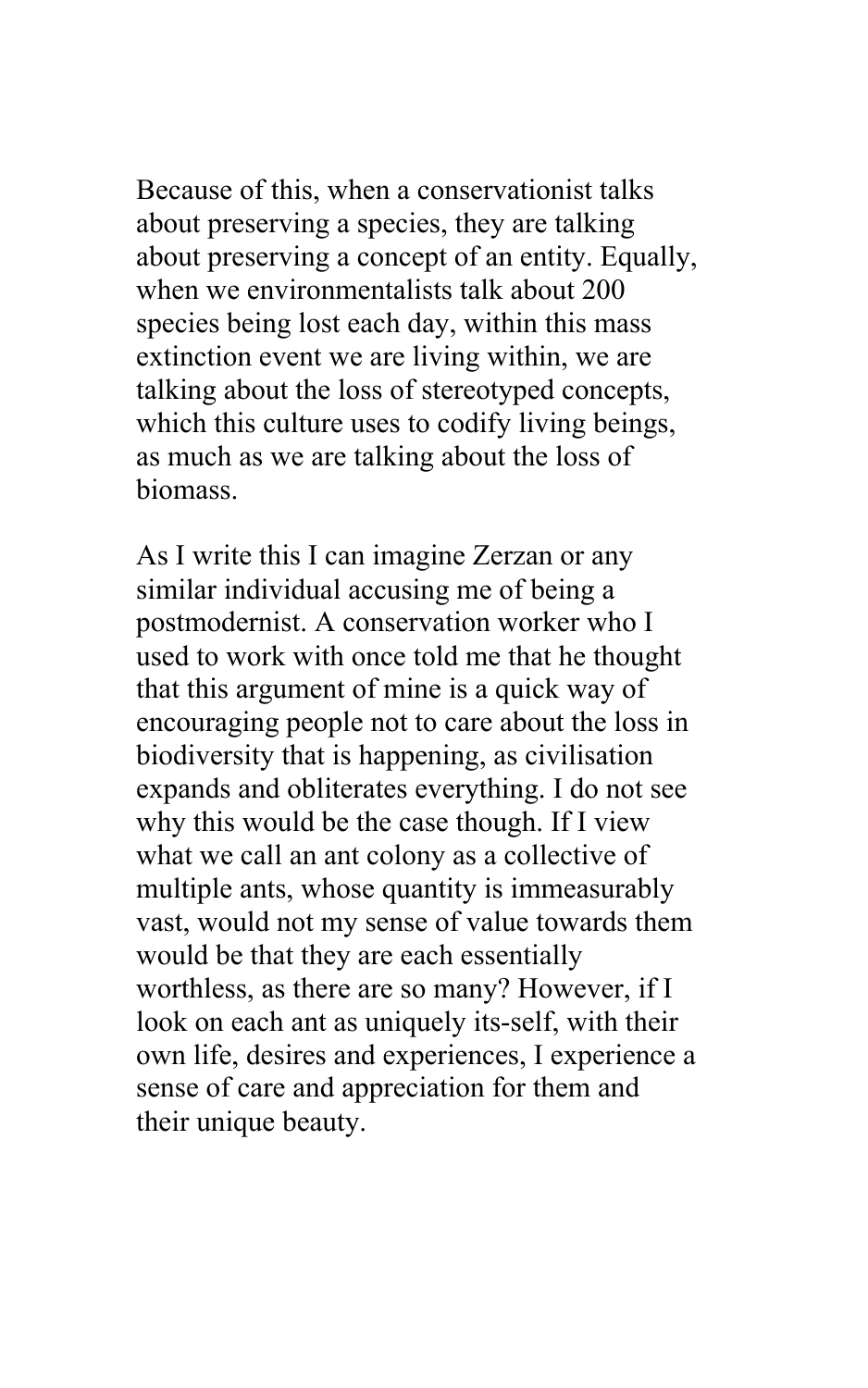If we take this line of thought through to the conclusion that makes the most sense, then mass extinction is ontological depreciation. Ecological appreciation becomes caring for each unique living being as ontologically singular, alive and experiencing in ways that subscend the quantitative valuations of conservationist species measurement.

[Ex90: befriend a non-human without essentialising and stereotyping, and do something to support their tribe.]

#### **No Respect For Evola**

*"The body is a place where clouds, earthworms, guitars, clucking hens and clear-cut hillsides all converge, forging alliances, mergers and metamorphoses." Abram, Becoming Animal An Earthly Cosmology* 

I do not take seriously the radical traditionalism of Evolian perennialists, whose "revolt against the modern world" surmounts to the "magical idealism" of pure fantasy. Like a game of Dungeons and Dragons taken far too seriously, their pagan reconstructionism is frankly laughable.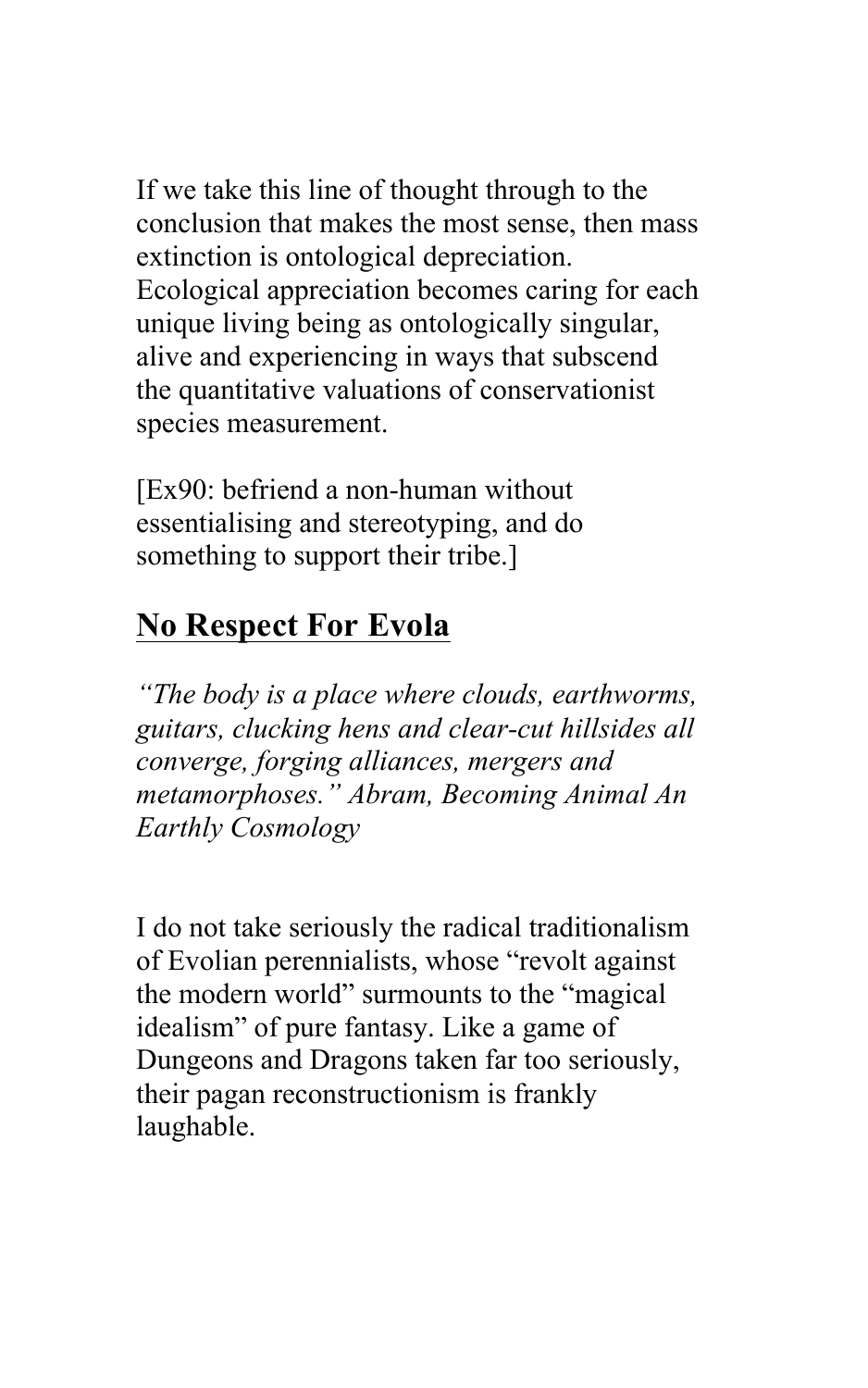Why reconstruct temples that failed to stand before the weight of this culture? Why rebuild mythic structures that have no Real presence here and now?

As far as a primordial school of philosophical thought, I find so much of the language of humanisation within individuals and tendencies that ascribe to these ideological-theologies, that I cannot consider them primordial in the slightest. Take for example the Tyr journal, which advocates "natural social hierarchy" and (human) "stewardship of the earth" – continuing the perspective that earth is space for humanity to control. Is it any wonder that Evolian perennialist "magical idealism" is so popular amongst fascists, whose ideology commands complete humanisation?

I find nothing desirable in reconstructing old ruins, but in collapsing new ones.

[Ex91: plant flowers somewhere that is rewilding – an abandoned car park or farm.]

# **Darkness**

*"Time remains motionless, like an enclosed space." Debord, Society of the Spectacle*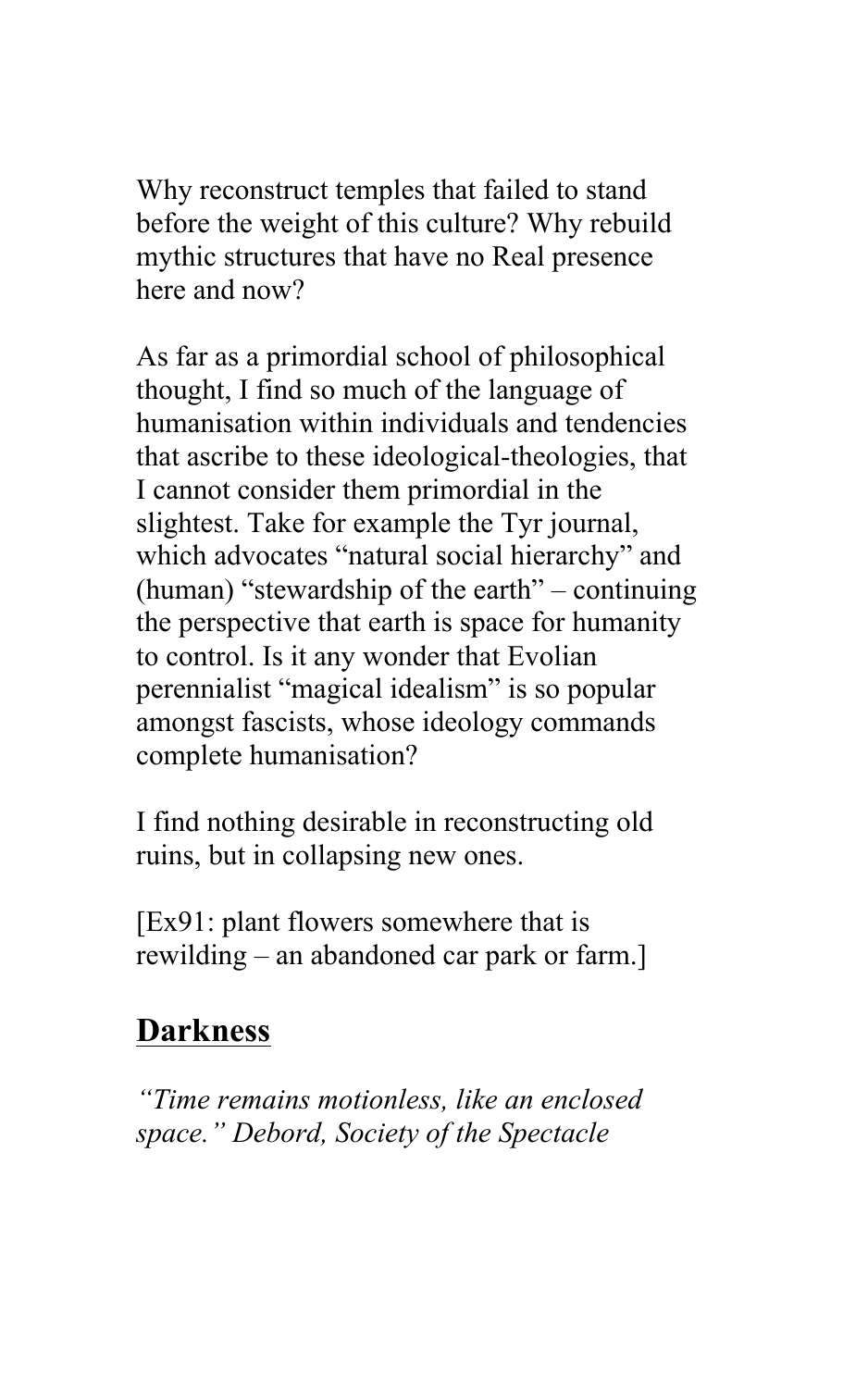Before God, civilisation, illuminated the world – with his cosmic torch of penis flame – there was the erotic exploration of darkness. Liberate the world by cutting off God's cosmic enlightened cock, so that we may dance as lovers in the dark! Let this be a philosophy of broken candles, smashed light bulbs and destroyed screens.

[Ex92: break a candle, smash a light bulb or break a screen – collect the broken pieces and use them for weaponry.]

## **Primordial Innocence**

*"Deep in the forest a call was sounding, and as often as he heard this call, mysteriously thrilling and luring, he felt compelled to turn his back upon the fire and the beaten earth around it, and to plunge into the forest, and on and on, he knew not where or why; nor did he wonder where or why, the call sounding imperiously, deep in the forest." Jack London, The Call of the Wild*

Immediatism, as an effort/project, is a call for the primal anarchy of *primordial innocence*. This innocence doesn't mean performing to the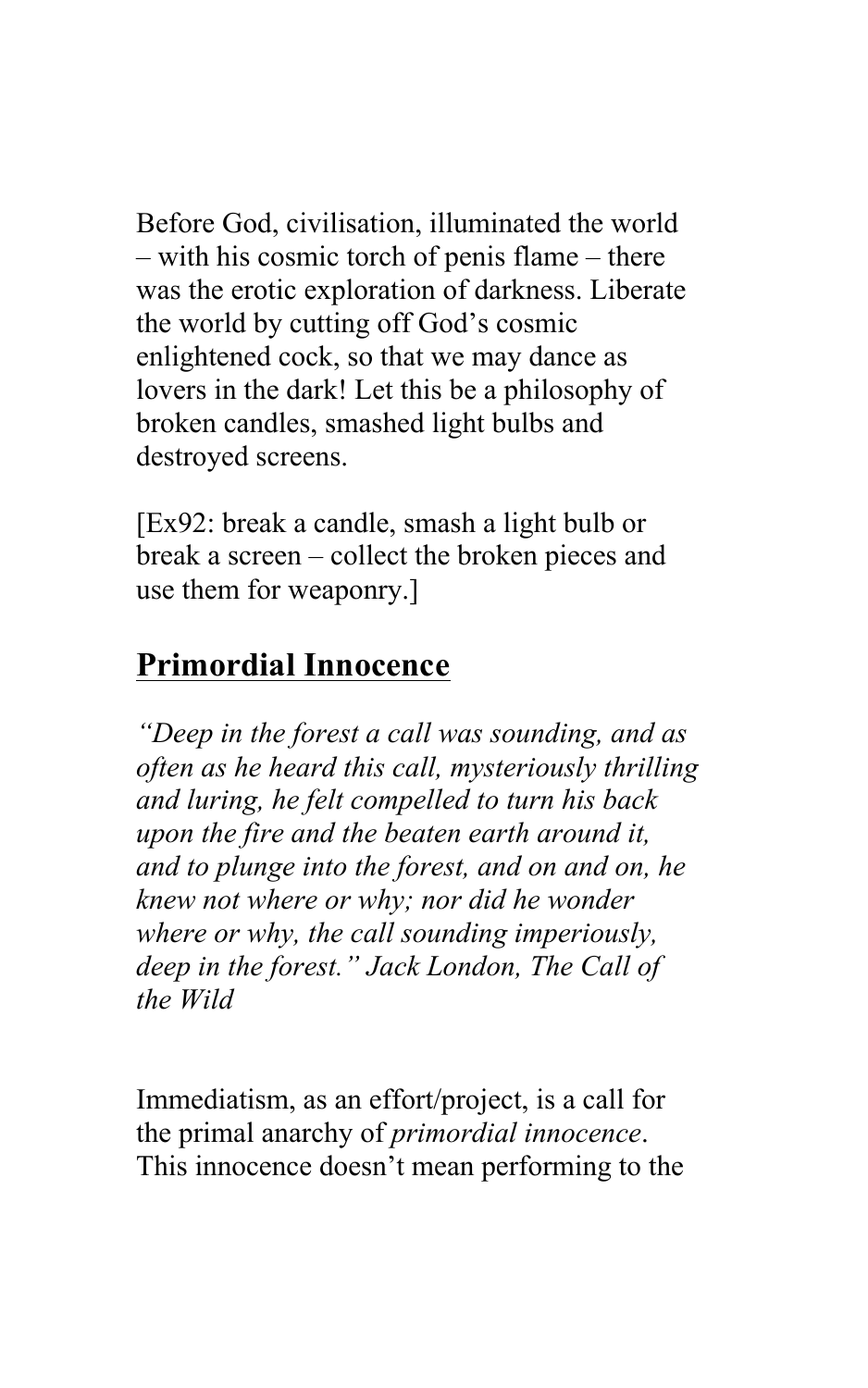script of law and order – we are neither guilty nor guiltless. By innocence I mean notcorrupted-by-violation. This does not mean pure, which would be moral, but not corrupted as in made cancerous, as civilised, by this culture.

Primal anarchy is *primordially innocent*, in the way that a coyote or a sparrow is innocent, when free to travel the world and live according to their instinct and will. Only during capture does the trap of moral guilt catch an individual. The *intensity of capture* will, of course, impact on someone's *primordial innocence* – anarchists who have experienced greater intensities of repression are likely more inclined towards moralism and/or immoralism more than those who have experienced less intense repression.

*Primordial innocence* is, in the way that innocence always is, playful. The best anarchist activities are playful – I'm thinking especially of Soma Therapy's rebellion through play, as well as post-left anti-work sentiments and artistic attacks. Immediatist guerrilla warfare would seem to me to be the ambush attack of the unplanned game, or irreverent comedy that creates uncontrollable laughter.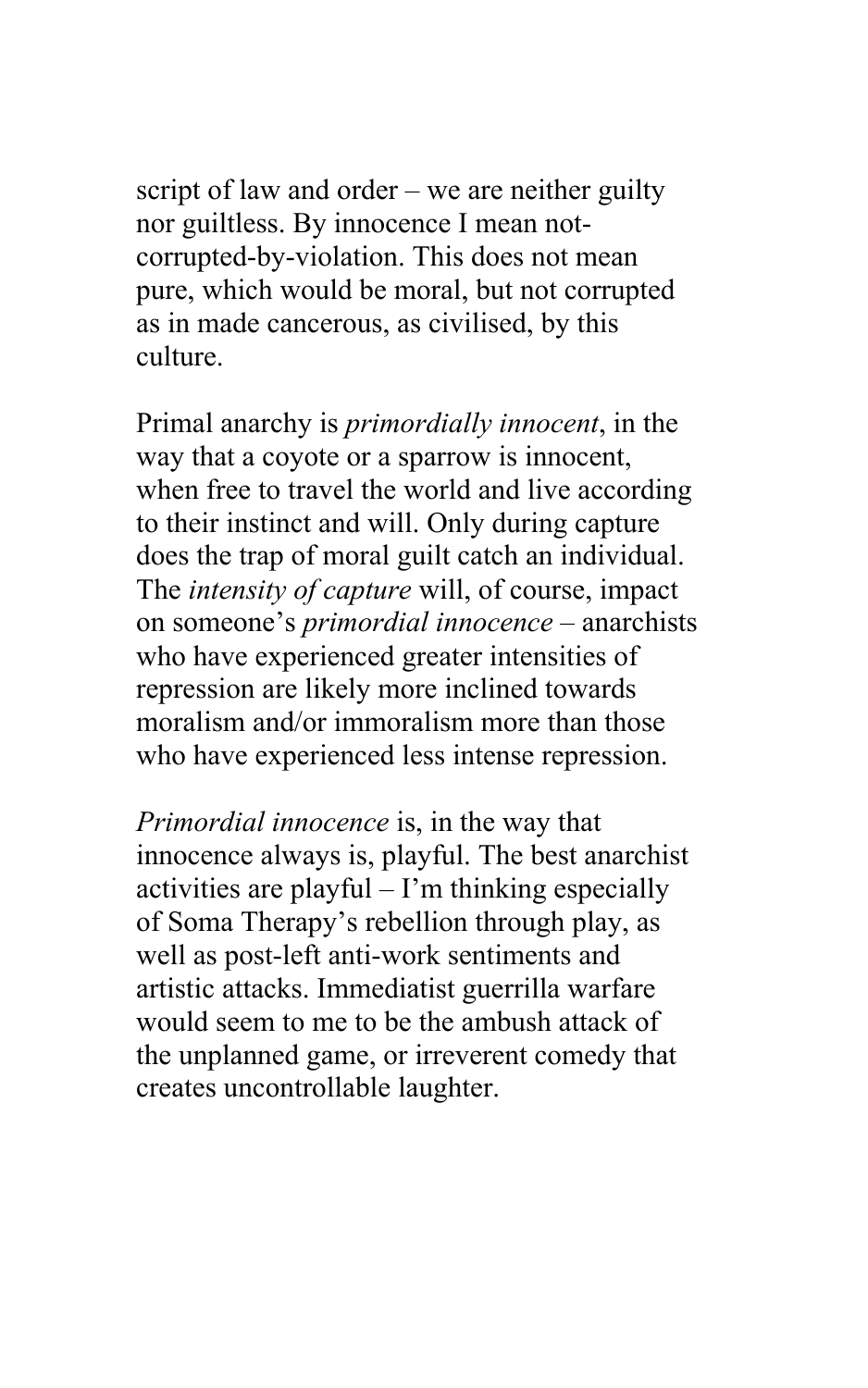[Ex93: instigate a spontaneous radical stand up comedy event, with dada automatic poetry and collaborative painting.]

#### **Innocent Anarchy**

*"I am a forest, and a night of dark trees: but he who is not afraid of my darkness, will find banks full of roses under my cypresses." Nietzsche, Thus Spoke Zarathustra* 

The ideologies of anarchism that advocate some form of morality that an individual can be judged by, within society's courts, are prisons of bad faith. This much is obvious to individualists, egoists, nihilists and many rewilders.

When market anarchists (capitalist or anticapitalist) attempt to articulate some notion of a private "anarchist" police force, does anyone take the idea to be more than stupefying fantasy? Novatore, in his attack against social anarchism, Between Two Anarchies, describes the tendency as an anarchy of reason, and favours the individualist approach that he describes as anarchy of instinct – he buys into the dualism of good and evil here, in his immoralism, but I'd consider anarchy of instinct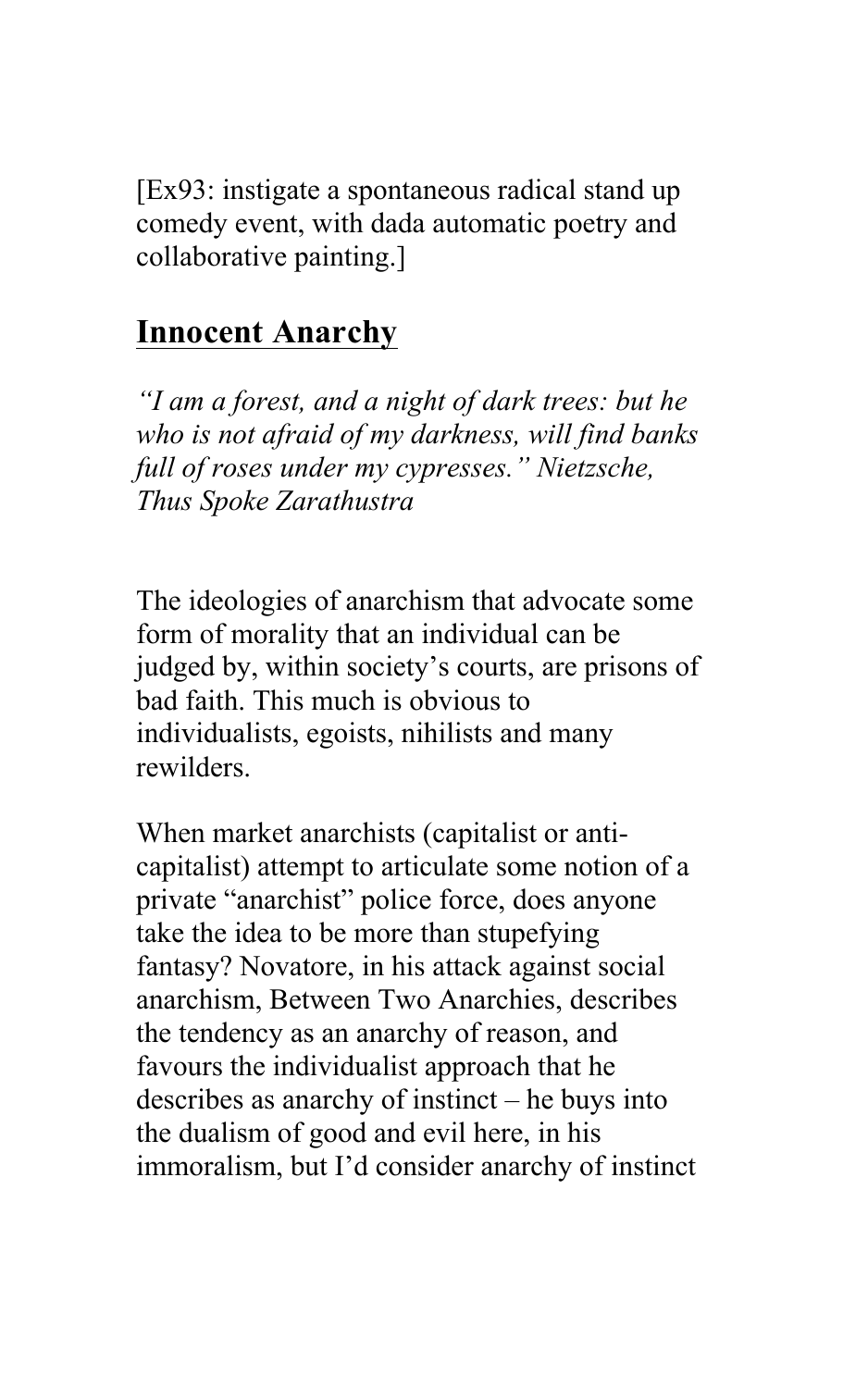as being *primordially innocent*. Armand also makes an appeal to a state of *primordial innocence* in his piece To Feel Alive, where he also critiques moralist advocates of anarchism.

I cannot imagine an authentically anarchist court, or an anarchy that could include the notion of anyone being guilty before laws. Of course I can regret, when I do not desire the affects of my actions to do harm and empathise with someone I might have hurt – but I am *primordially innocent*, only ever a criminal within the courts of society.

[Ex94: defend a friend or several, when they are being judged by the courts (state and radical.]

# **Amoral Life**

*"We who proceed out of the Unknown of eternity and go toward the eternity of the Unknown have learned to look upon Death like any moment of our Life. And this is our most beautiful, our most sublime mystery! This is the final word of knowledge. The unknowable!" Filippi, The Rebel's Dark Laughter* 

*Primordially innocent* is the basic condition of the ecological space this culture calls "nature".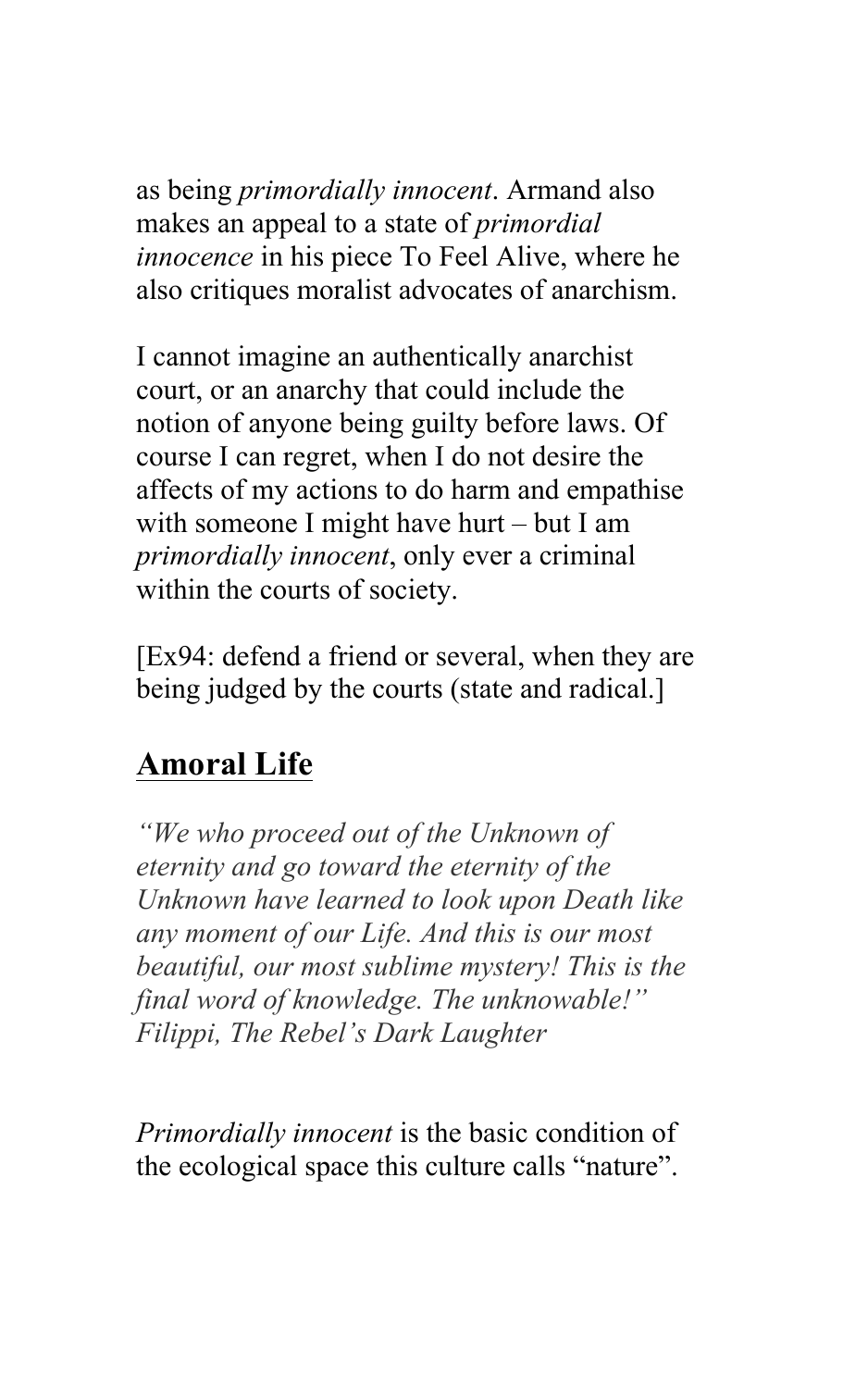The mosquito who infects a child with malaria is not guilty of transgressing any moral laws. Neither is the Japanese knotweed who destroys property through its growth. There is nothing immoral in a wildfire, hurricane or a river who bursts its banks and floods a town. Coronavirus is not an immoral agent. When an animal attacks someone who is attempting to capture it, they are not assaulting the attacker. An urban fox or seagull, who tears apart a bin bag in search of food, flinging rubbish across the street, is guilty of no crime.

They are all *primordially innocent*. It is only when humanisation brings in the moral (technological) enframing of law and order that they become conceptualised as immoral, unlawful and chaotic.

When William Gillis (supposedly in a playful reduction of his politics) states through his Twitter account that rocks are fascist (making Earth, as a giant lump of rock in space, fascist), he is attempting to place some kind of primordial evil to existence, which (following from his general ideology) I would assume humanity would be liberated from through some kind technological-salvation. This is basically the same position as anti-natalists, whose negative hedonism leads them to argue that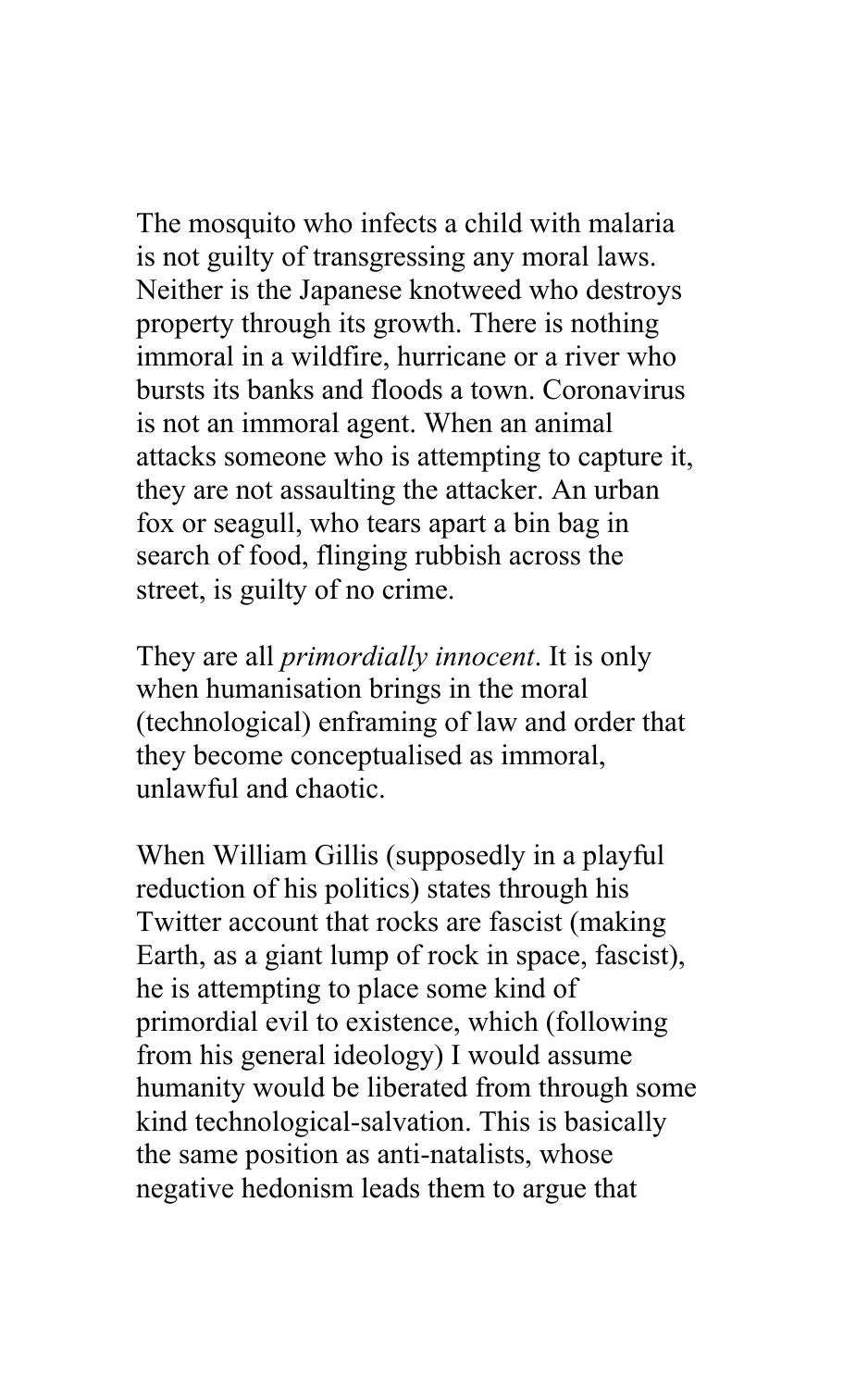because life includes suffering life must be "evil" – a position I've always found to be disgustingly weak and pathetic. I reject both of these positions that embrace life renunciation, as I find the world to be *primordially innocent* and beautiful, in the way that innocence is beautiful. The verdicts of these courts of domesticated reasoning are worth nothing to me.

We will see, as primordial forces escalate and ecological collapse intensifies the existential crisis of civilisation, how much appreciation for the *primordially innocent* this culture has – I'm particularly thinking about Socialists, liberal "animal-rights" enthusiasts and Greens.

[Ex95: befriend a rock and send William Gillis a rock to befriend.]

# **Neither Guilty Or Guiltless**

*"The civitas was thus not merely the city-state as a structure or as a population of citizens, but also the shared idea of the civic community, the mutually created and reinforced psychosocial construction of the city-state." Fitzpatrick, An Invitation to Desertion*

Considering my egoism and *primordial innocence*, who I am before culture, concept and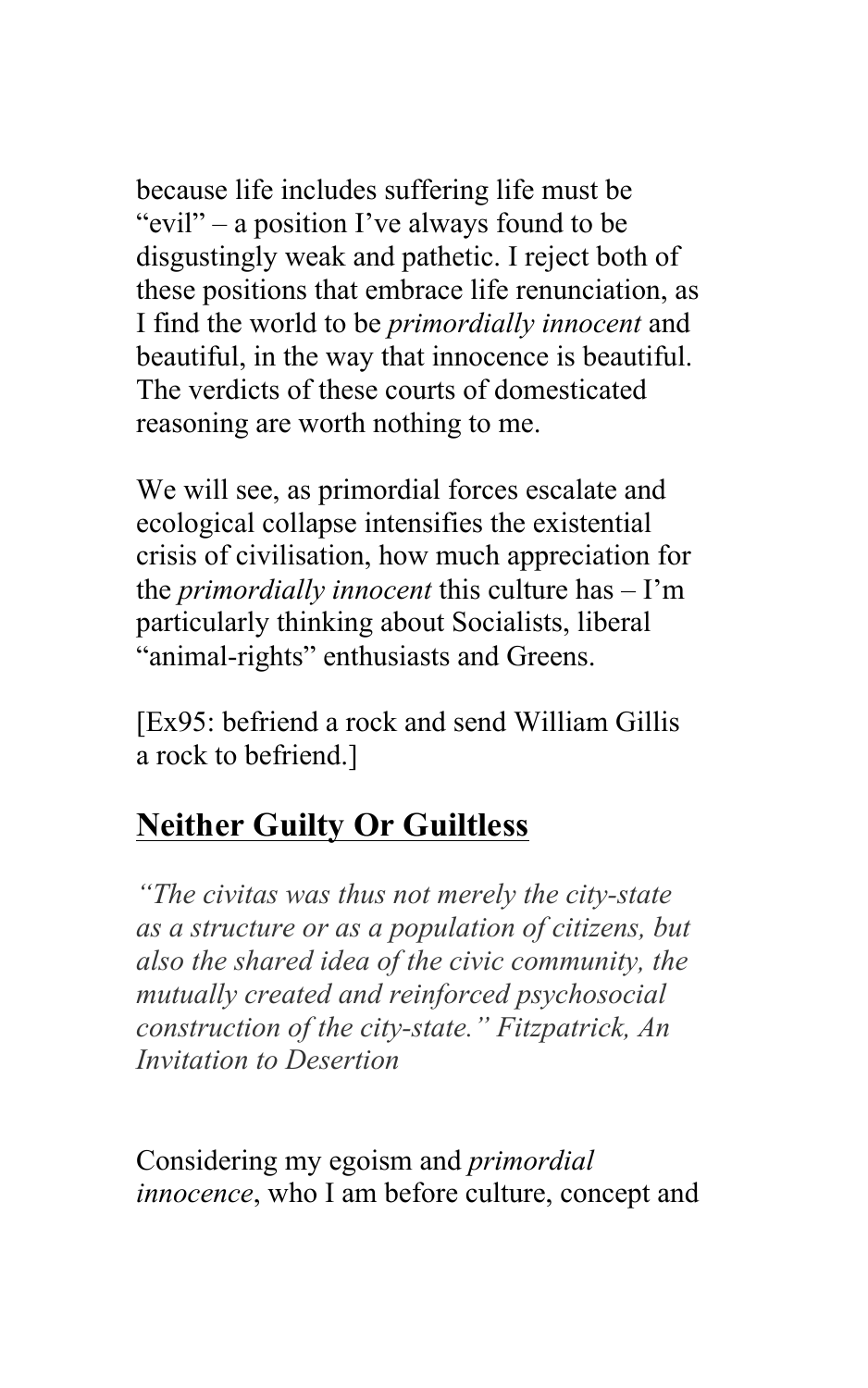capture is *primordially innocent* and experiences a sense of care for *primordial innocence*.

Like Stirner – all Things are no-Thing to me. But this does not mean that, as I find myself within the world, I do not encounter beings who matter to me. The idea of an egoist who cares for no one and finds no part of the world that matters to them is fantasy – an individual who states that they care for no one and that nowhere matters to them is insincere and inauthentic.

Desire involves experiencing the world as an expanse that includes our-selves; as a field of potential, where we live and experience life as a myriad of experiences. With this, my egoism is only possible with a world for it to encounter. When I encounter what matters to me, what I desire, I experience a sense of care, which is an aspect of my liberation from capture, my empowerment. Through caring for what I desire in the world, I embrace my ability to affect through my individual action – my power.

How does this relate to my sense of *primordial innocence*? It is simple – I desire innocence; I do not wish to be either guilty or guiltless. I prefer the presence of innocence over the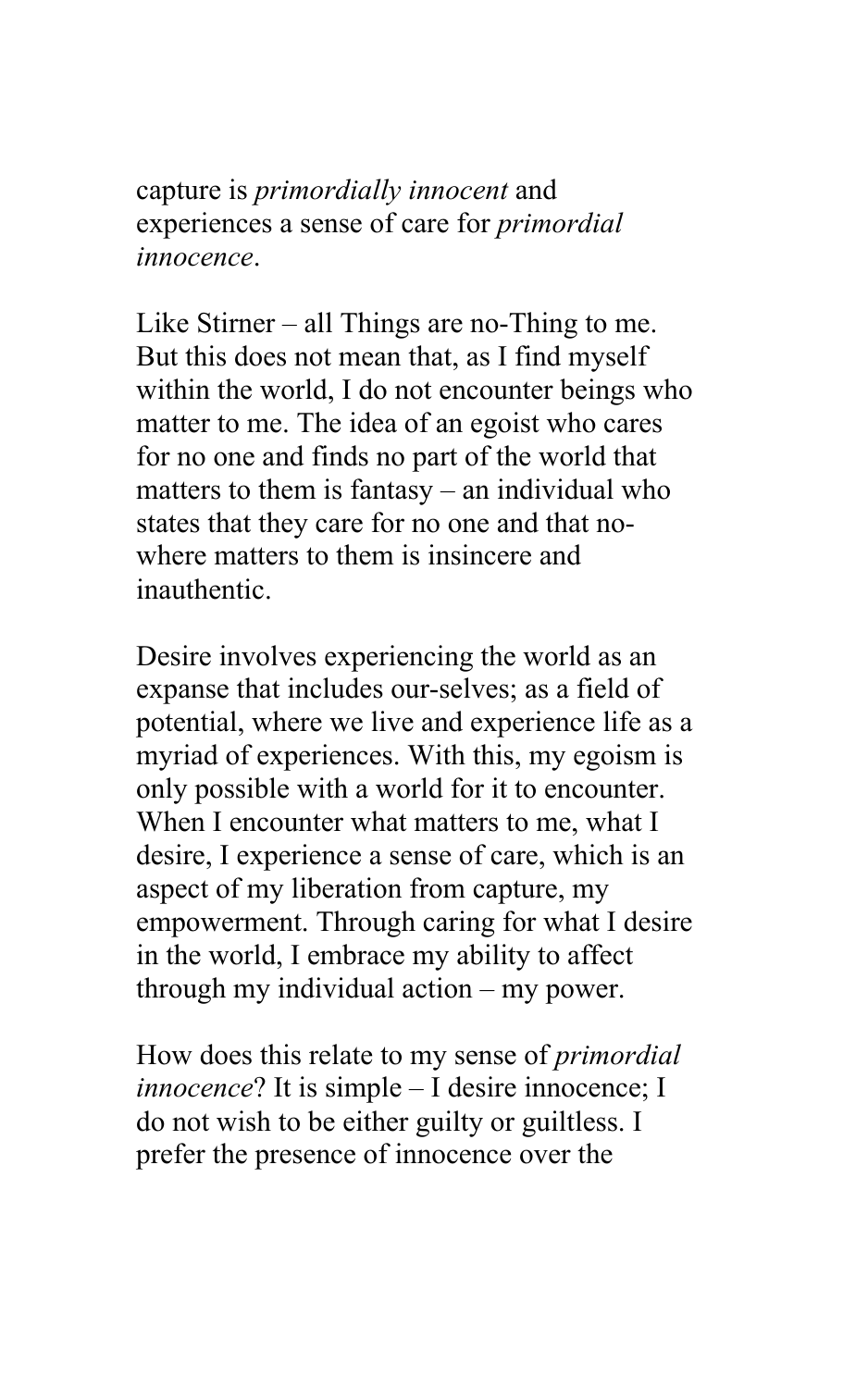guiltless or guilty. I trust that which is outside of morality over the moral and the immoral.

[Ex96: care for someone who you selfishly want to care for – if it is yourself paint a self portrait and donate it to a local art gallery.]

## **Fear And Appreciation**

*Accepting neither bias nor absolutism, we recognize, however, — and propagate on occasion — any tendency toward the Simple Life manifesting itself, from wherever and whomever it issues. Zisly, What the Naturians Are, Precisely*

My main thought on what a primal anarchist relationship to ecological processes, such as the changing of the seasons, the movement and migration of different animals and less obvious processes, which emerge from the wild like unconscious thoughts until they have appeared before you consciously anticipate they're coming, is that Being-in-the-world involves mutual sensations of fear and appreciation. Take as an example places that experience monsoons – they (the animals and flora living in the area) appreciate the rainfall that follows the dry phase, providing the hydration they need to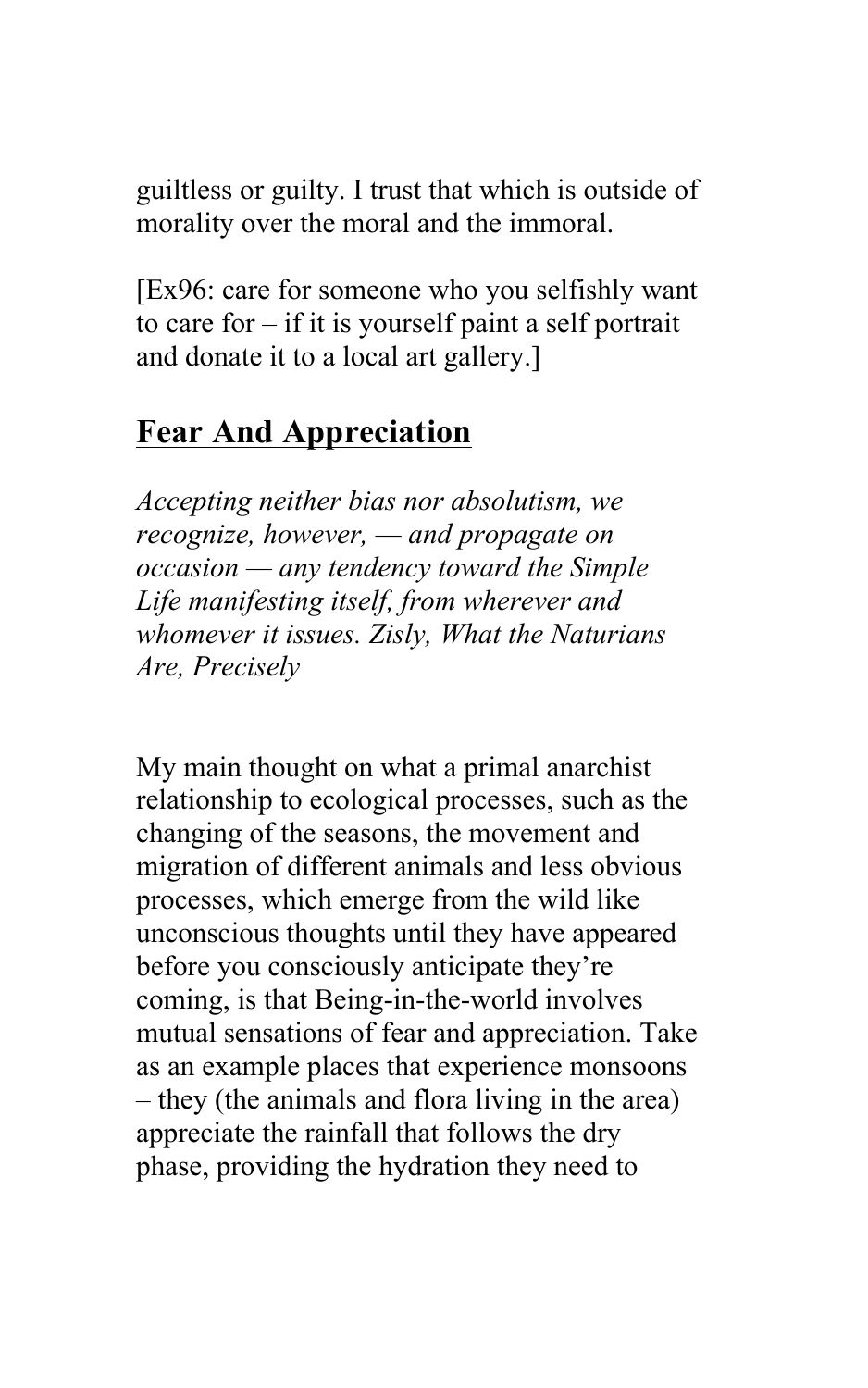survive; but fear the devastating destruction a monsoon can bring.

This is at the root of environmentalist thought and ecosophy – fear and appreciation. Fear of ecological obliteration, of global warming and extinction. Appreciation of wild living beings, of the processes our lives and ability to actualise our desires are dependent on, and of the direct immediate beauty that the world expresses.

These 2 aspects of primal anarchy and ecology (wild life) are what I am exploring through my thoughts on paneroticism (appreciation) and aesthetic-terrorism (fear).

[Ex97: create aesthetic terrorist and panerotic art.]

#### **Exploring Bewilderness**

*"Politics is the conversation of violence and power, and for anarchists, how to fight it, decentralize it, absolve it." Dixon, Liquid Anarchism*

One of the concepts from anarcho-primitivism that I find the most resonance with is John Moore's "bewilderness". This idea and practice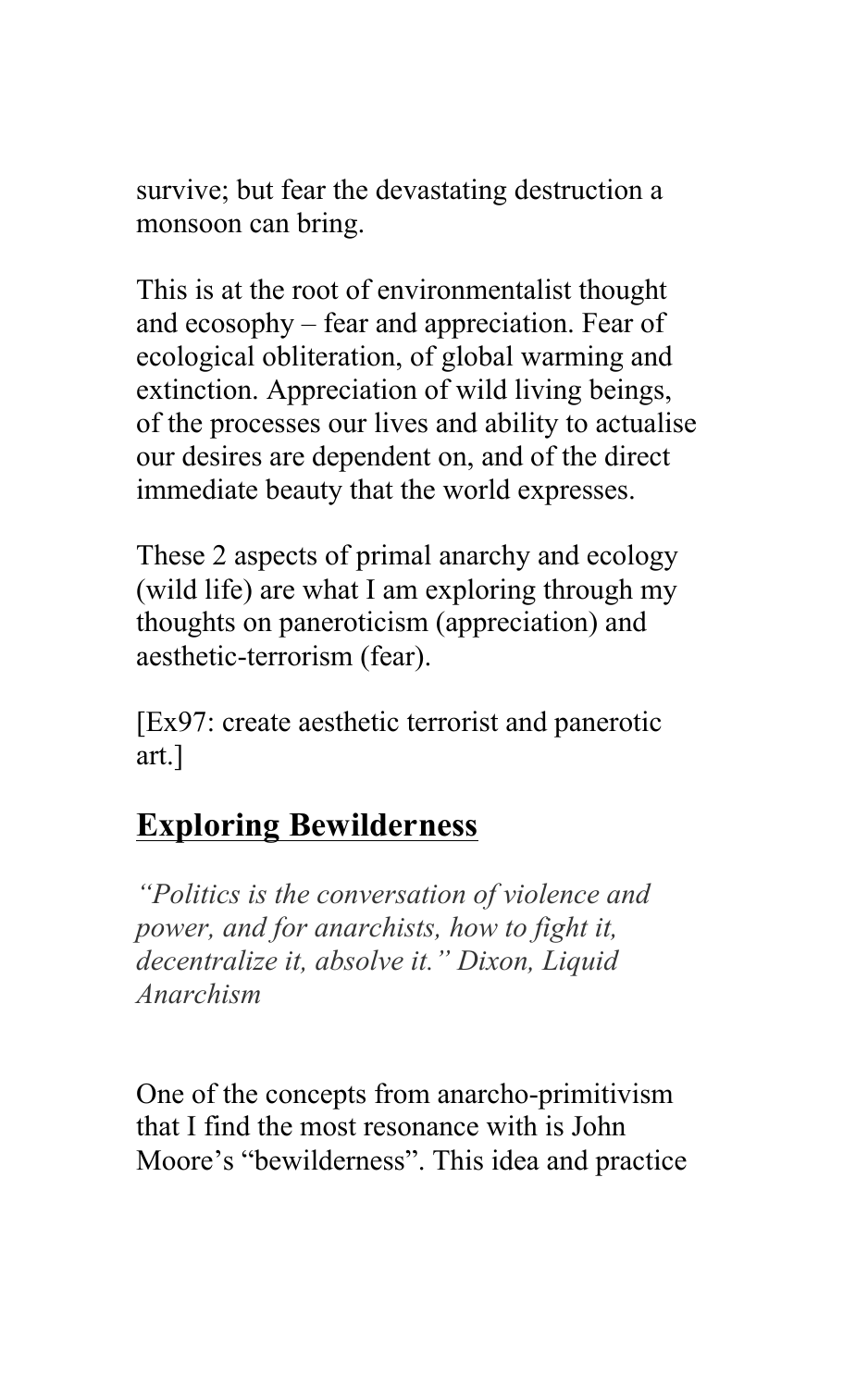is largely based in self-willedness, pathless adventuring and perplexed-amazement.

The idea of "bewilderness" resonates deeply with my perspectives on absurdity and ontological anarchy, to the point that I find they harmonise quite beautifully. My deepest disappointments with the ideology anarchoprimitivism seemingly has become is the degree to which it is such a mapped out journey, with a few cartographers setting the course of direction.

Experience convinces me that primal anarchy can only emerge from a state of "bewilderness", which anarcho-primitivism is seemingly losing, through rationalised stratagems that must be followed.

There seems to me to be 2 main factors to this apparent loss of "bewilderness" within this tendency. The first is that, whenever I explore the writings of primitivists like Zerzan, Tucker, Jacobi and many others, I am struck by how much of their thoughts and theories are directed away from themselves, towards what other people think, feel or do – they're always starting from a position of referring elsewhere. This has, by all appearances, turned primitivism into a project for mapping out other individuals and groups adventures – an endeavour that does not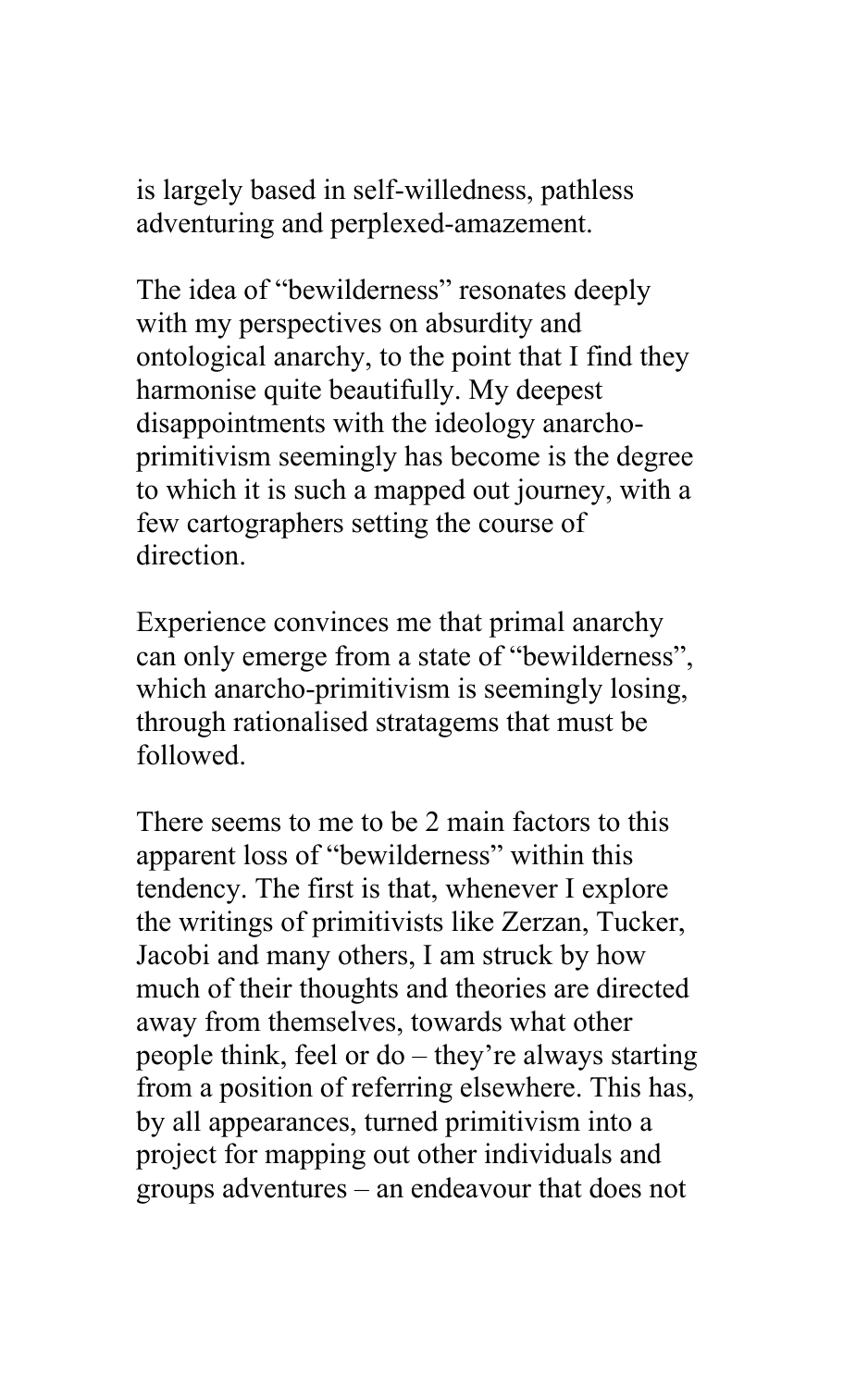fit my experience of anarchy. The second factor to this is that, while primitivism might be the most famous of the anarchist tendencies that place value in the idea of civilizational collapse, they are in no way appreciative of the processes of destabilisation that are aspects of collapse. Gender-nihilists who embrace the praxis of accelerationism have a better understanding of the way systemic processes are best destroyed – to paraphrase Vikky Storm, civilisation dies through eating its own tail! An overworked machine, that is poorly maintained and subject to the weather and other environmental factors, will eventually break. Where I ask is primitivism's celebration of the intensification of civilisation's autocannibalism? The answer seems to be nowhere, as primitivists lament the processes of civilizational collapse!

[Ex98: take a walk and wander off the beaten path, be sure to get lost and never return.]

## **Right Here, Right Now**

*"Humans were free before the word freedom became necessary." Abbey, Theory of Anarchy*

What is Real is right here, right now.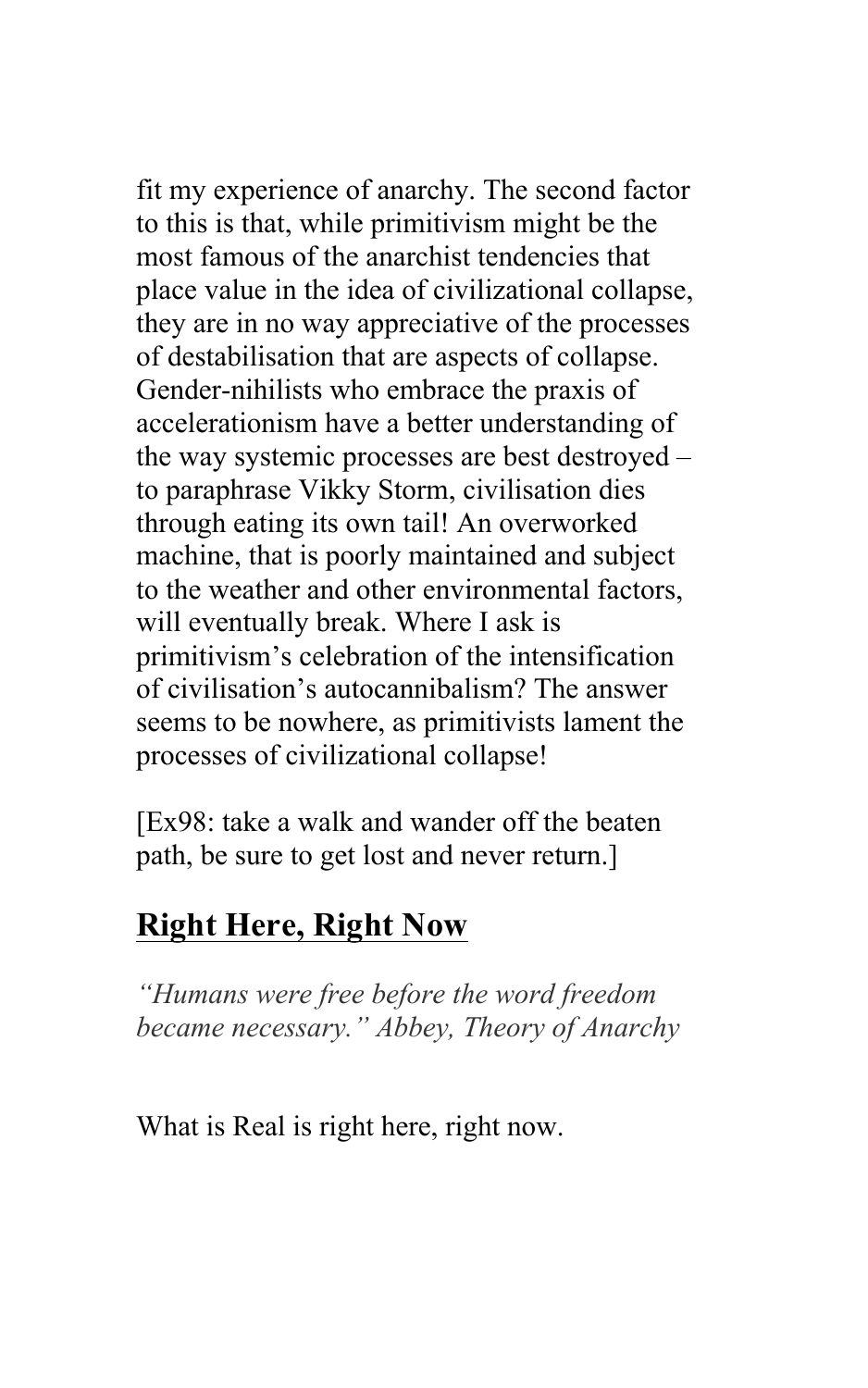My anarchy is a celebration of what is here and now.

Where is your anarchism? Have you built it yet? When will it be built? Where will it be built?

Where is your freest of markets? Where is your collectivised means of production? Where is your revolution? If they are no-where, when will they be there?

[Ex99: sit under a tree in the rain until the rain stops.]

## **Against The Church Of Logicism**

*"Speaking of humanity, we must also consider that, subject to the law of constant movement, like any other product of nature, humanity too underwent various and lucky transformations, as long as it remained in that natural state; and so, because of these transformations, it would not be possible to demand a return to the primitive state of man, but only to the natural conditions that would allow him, as he did in the primitive state, to follow the normal course of development he had so luckily begun, which had assured him not only strength and health, but physical development which has now come to a stop, and even a decline, during the so-*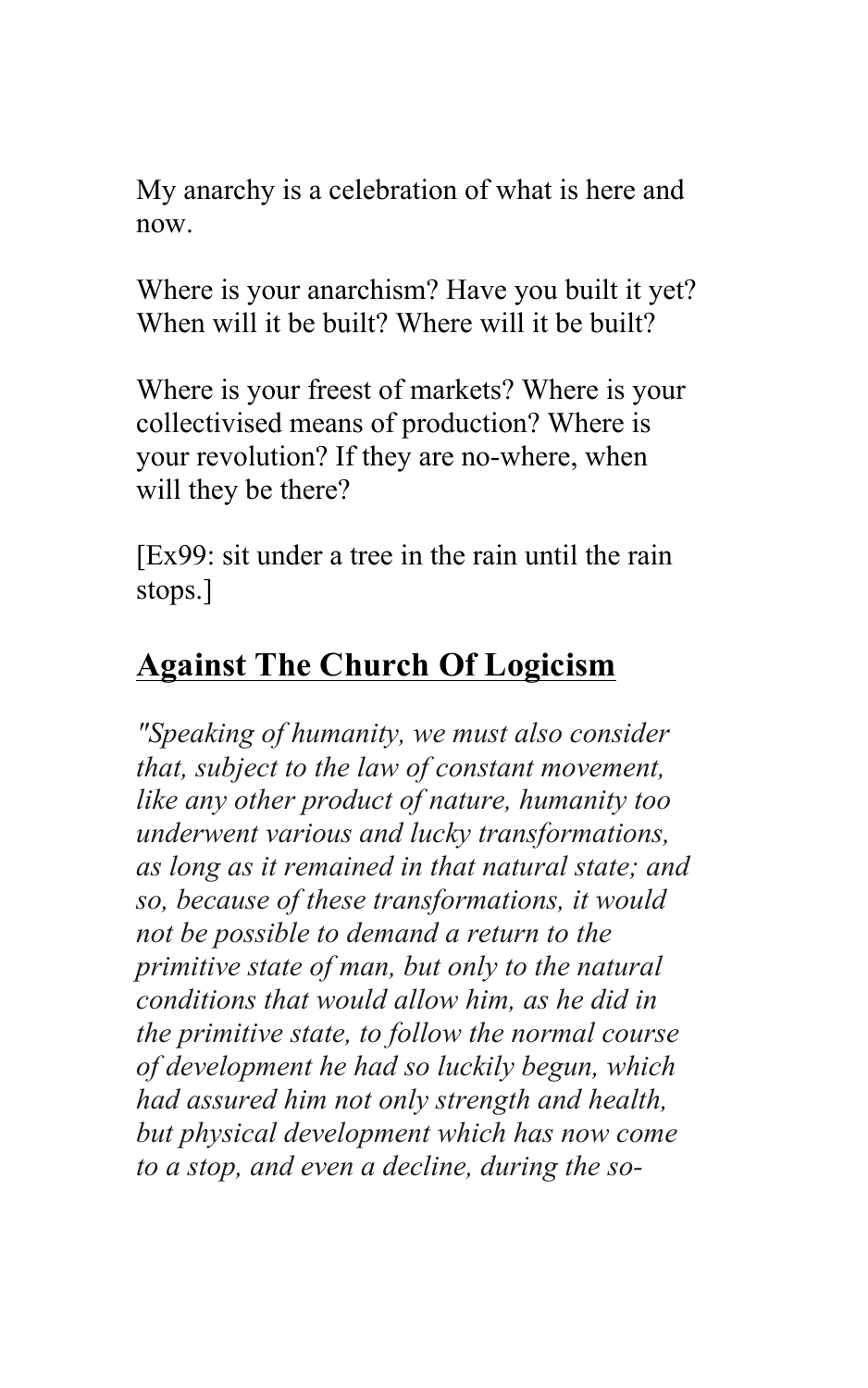*called Civilization periods." Zisly, The Natural and Primitive State*

We (still still) live under the reign of logic, to paraphrase Breton. The all pervading church of logicism, with its cosmic-mathematicalreduction of the world to what fits this nightmarish rationalism, is the Reality this culture has built.

In response to the tragedy of the logic of totalitarian logic, surrealists have attempted to actualise the primal, animal unconscious aspects of the minds. By opening up repressed flows of desires, surrealists attempt to disrupt logic's oppressive machinery.

Rebellion against the logic of the anthropological-machine is surrealist psychic luddism. Smash the calculator in your head! Your mind is not a computer, that can be digitised and connected to other machines. Weapons from the surrealist arsenal that I have found valuable are the practice of radical games and automatism.

[Ex100: employing automatic writing, write a manifesto, publish it online and title it with the  $9<sup>th</sup>$ ,  $12<sup>th</sup>$  and  $45<sup>th</sup>$  words spelt backwards.]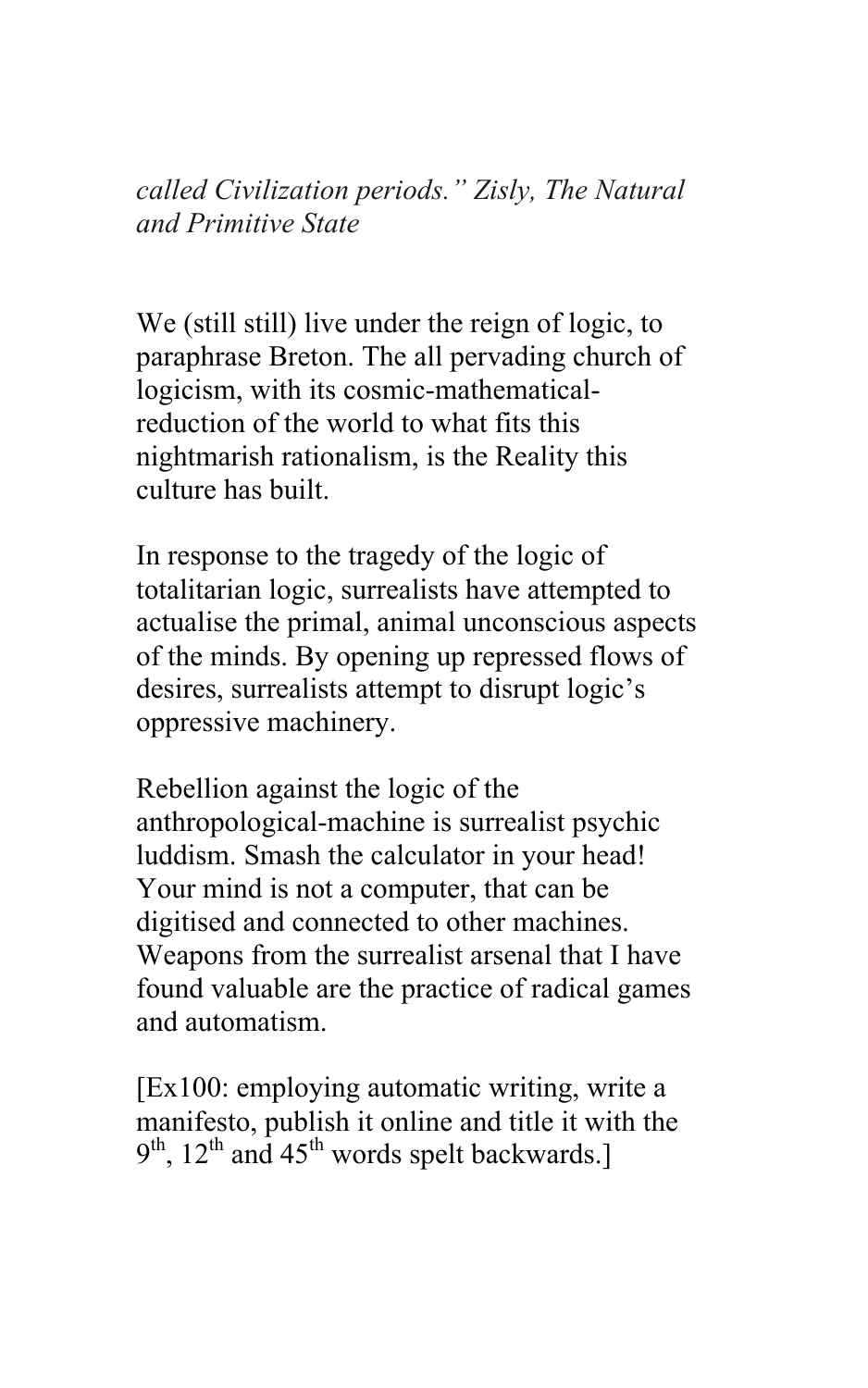#### **Change Is Here**

*"Given our current reality, how can we begin to live differently? What could a less mediated, less technologically-dependent world look like for us here and now? Can we regain direct contact with our world? Does it just mean escape and isolation? How do we avoid postmodern complacency? Can there be a transition? These are all vital questions to ask ourselves, as we embark on a critique of, resistance to, and departure from this technologic nightmare that is worsening with each micro-second. While simply "going back" is not a possibility, the virus has been released and the techno-logic is everywhere, it is still encouraging that for most of our time on this planet, humans lived in direct connection with our world, without the mediating factors of technology and instrumental thinking. Perhaps our most significant lessons are here. Despite the bleak outlook, our future is still unwritten, and while I still maintain an ounce of strength and free will, while I am still of flesh and blood and can still discover and connect to my passions and dreams, I am sure that I am not a Machine, I am a human being." Mia X Kursions, I Am No A Machine, I Am A Human Being*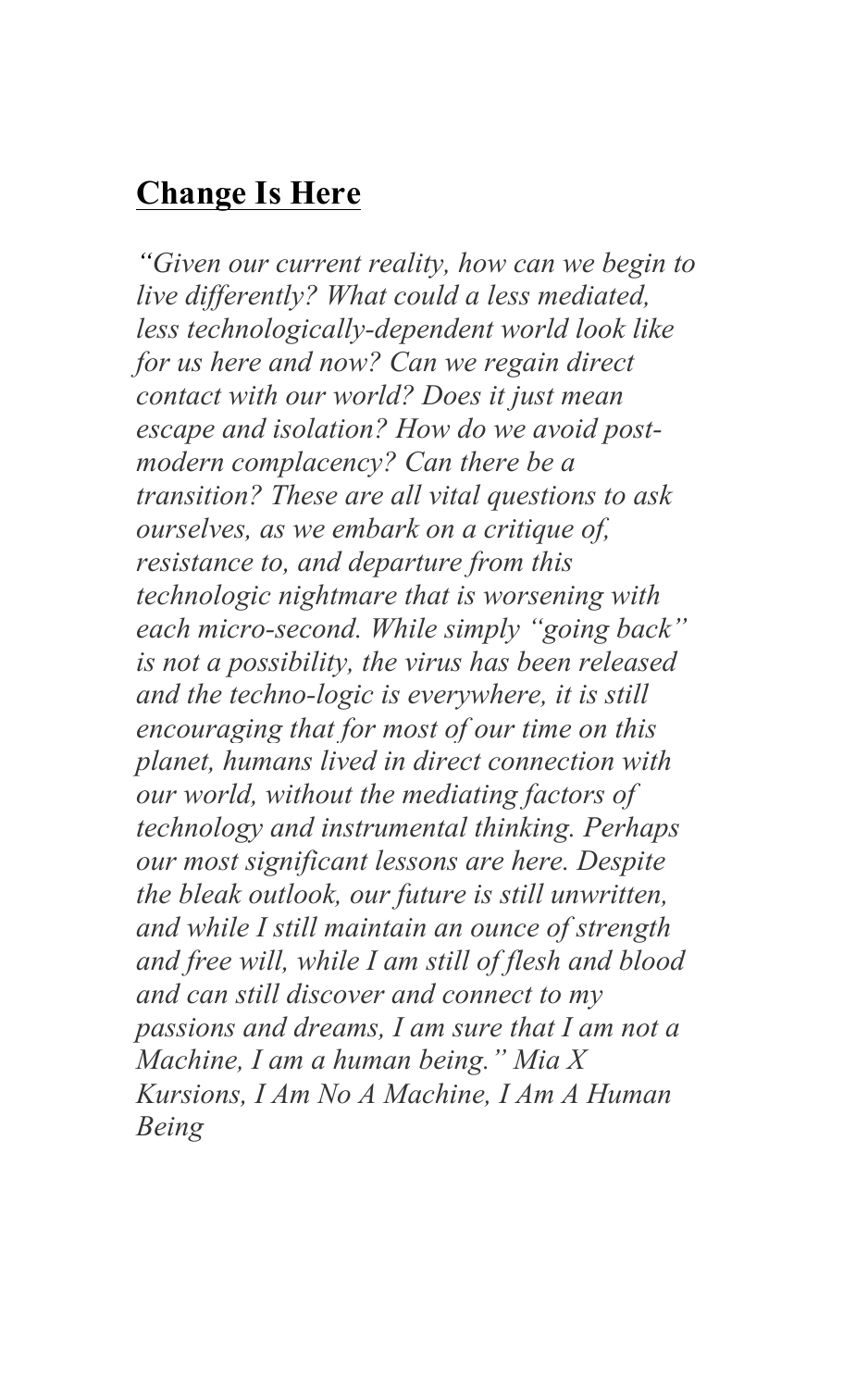Don't wait for change. Don't try to produce change.

Everything is change. Everything is different. The world is constantly moving. You change every moment.

The attempt to keep everything the same, normalisation, is the domestication I despise.

[Ex101: sabotage an attempt at normalisation, by encouraging diversity – this would ideally be done in non-anthropocentric ways.]

# **Weird And Different**

*"A revolutionary critique of civilization needs to reject the mystification inherent in the idea of Progress, not create a counter-myth based on a moral judgment of Progress." Wolfi Landstreicher, Barbaric Thoughts: On A Revolutionary Critique of Civilisation*

In his essay The Three Ecologies, Guattari makes a case for not separating "nature" from culture (environmental ecology from social ecology – not as Bookchin's ideology), alongside an argument for intense deterritorialisation and resingularisation. The ecosophical praxis Guattari articulates from this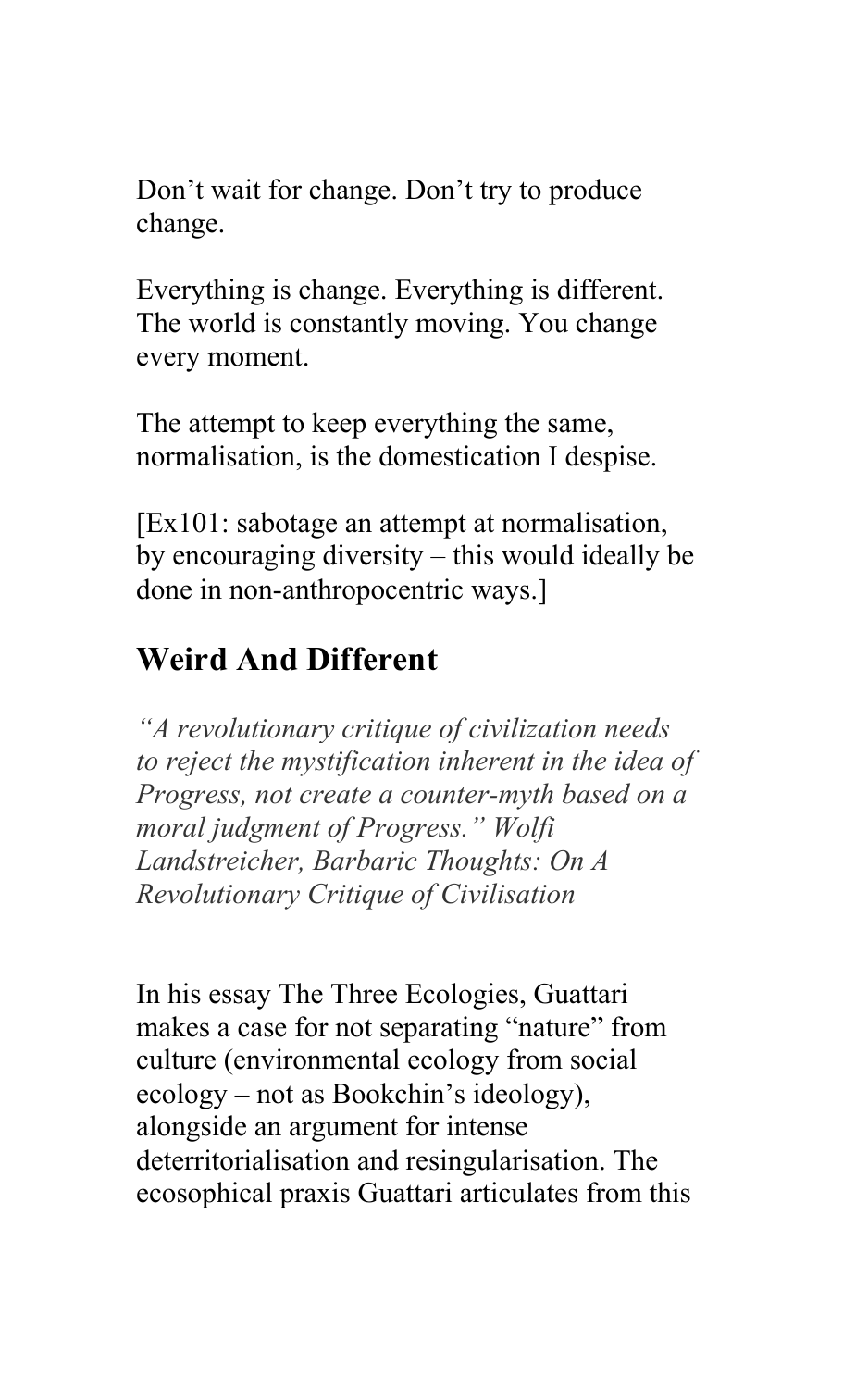follows from his anti-authoritarian schizoanalytic approach, in that he looks to resist ethical-aesthetic structuralisation through an environmentalism of heterogenesis – individuals becoming more united and increasingly different.

Guattari's ideas are very similar to Morton's ideas around dark ecology, given the appreciation for the aesthetic aspects of environmental thought. The weird realism Morton describes draws from the idea of the uncanny – the strange but familiar. With this, ecological thought becomes not (just) about understanding ecosystems from a scientific perspective, but about appreciating the world as, at the very least, taboo and confusing.

My eco-anarchist praxis is based in a similar ontological and aesthetic embrace of strangeness. My resistance towards the machine is drawn towards a united familiarity, based in confusion, difference and embrace of taboo.

[Ex102: confuse a stranger, by breaking a taboo without any obvious reason for you to do so.]

## **A "Spiritual" Anarchist**

*"Negotiation implies the anarchist principles of choice, autonomy, and personal responsibility*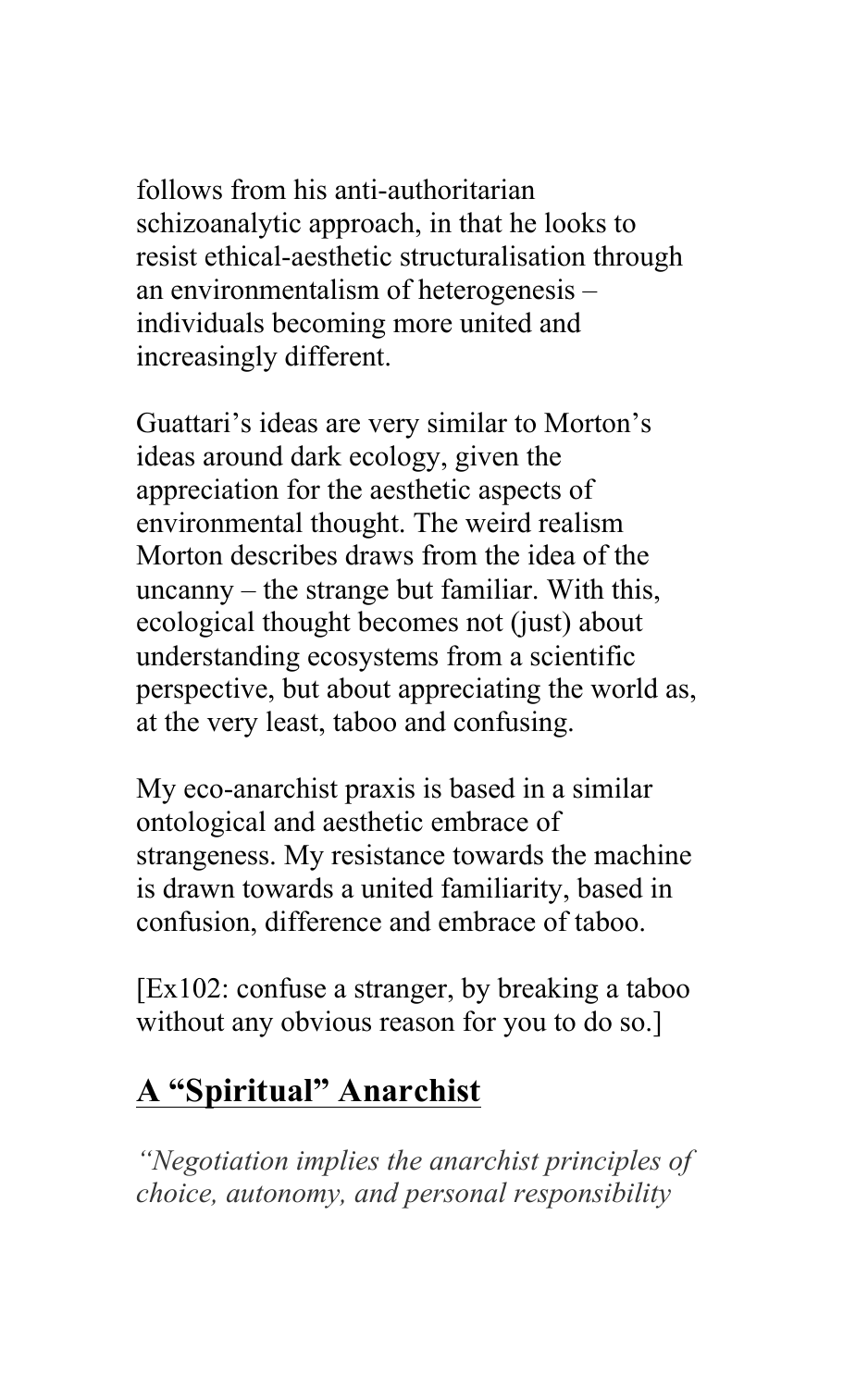*while simultaneously acknowledging the coercive barriers that condition our lives. It is only through vigilantly scrutinizing and sensitizing ourselves to these barriers that we can move from experiencing ourselves as passive victims of civilization's processes to active participants in negotiation for our exit." Cricket, Bloodlust: a feminist journal against civilisation*

I am often suspicious of the "spiritual". That Dr Bones turned out to be an abusive and cowardly arsehole did not surprise me. My scepticism towards the internet personality – I do not consider him a journalist or a thinker of any description, but he certainly was a personality – started when I realised how many words it took him to write absolutely nothing, while claiming an absolute understanding. His book, Curse Your Boss, Hex The State, Take Back The World, and the "magical renaissance" he appeals to, with his supposed "voodoo shamanist" spirituality, is 13 chapters of absolute nothing – the image of an object with no content – masked as a revolutionary theory that can illuminate the world with its spiritual understanding. The emptiness of Dr Bones is obvious, given how quickly he vanished and how he did nothing to overcome the situation that lead to his disrepute.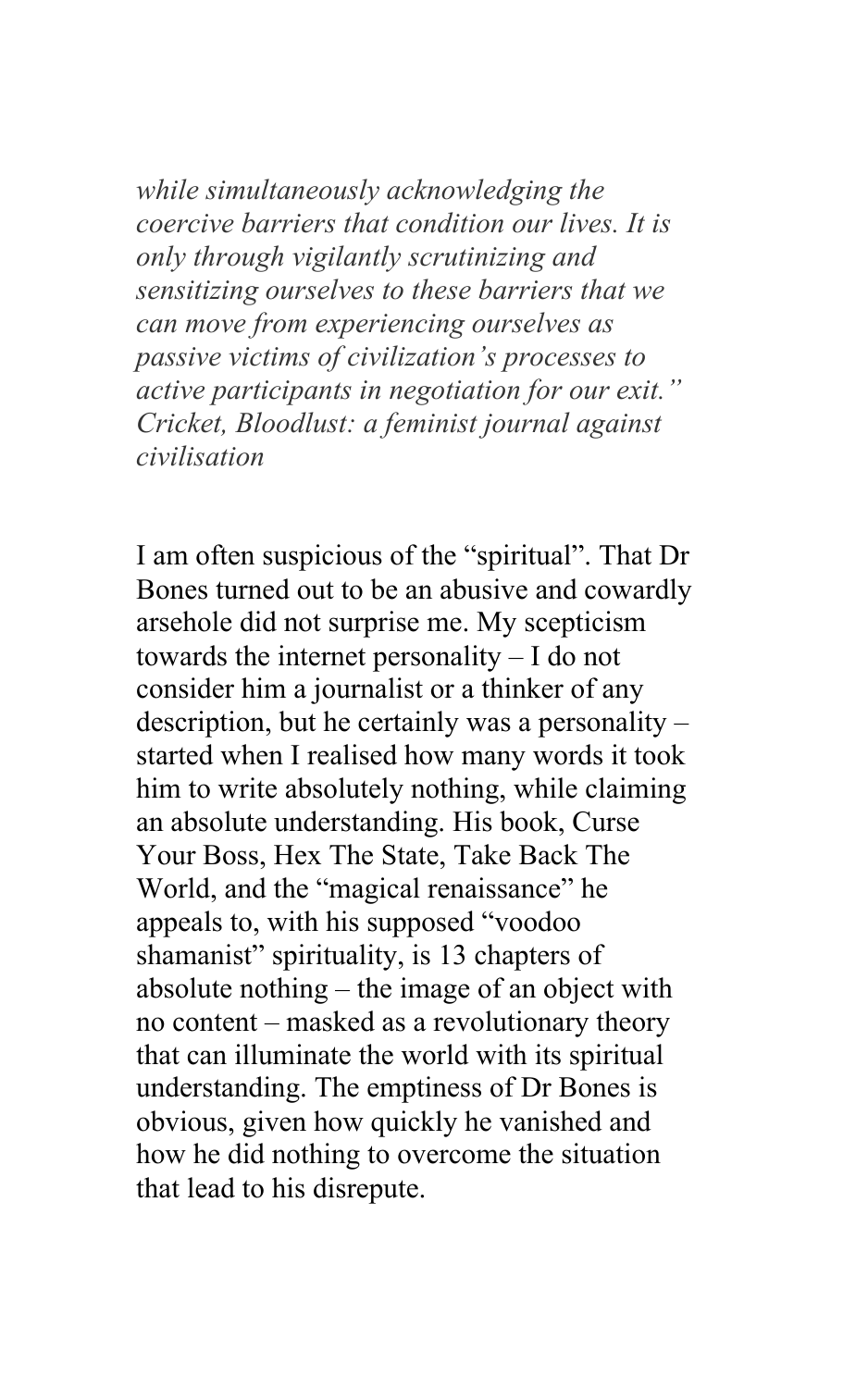I am drawn towards a practice of the *unknowing* of dark-mystical-experience.

[Ex103: write your own book of shadows.]

#### **Unknowing**

*"Antihumanism is a cornerstone which holds gender nihilist analysis together. It is the point from which we begin to understand our present situation; it is crucial. By antihumanism, we mean a rejection of essentialism. There is no essential human. There is no human nature. There is no transcendent self. To be a subject is not to share in common a metaphysical state of being (ontology) with other subjects." Alyson Escalante, Gender Nihilism*

Dealing with the ecological situation we are immersed within, because of the Reality Leviathan has built, with any authentic honesty, means diving into the unknown and the unknowable. All understanding can only be honestly treated as something absurd and confused. This includes Green politicians, renewable technology designers and engineers, conservationists, environmental consultants, natural resource managers and professional ecologists – regardless of their specialisms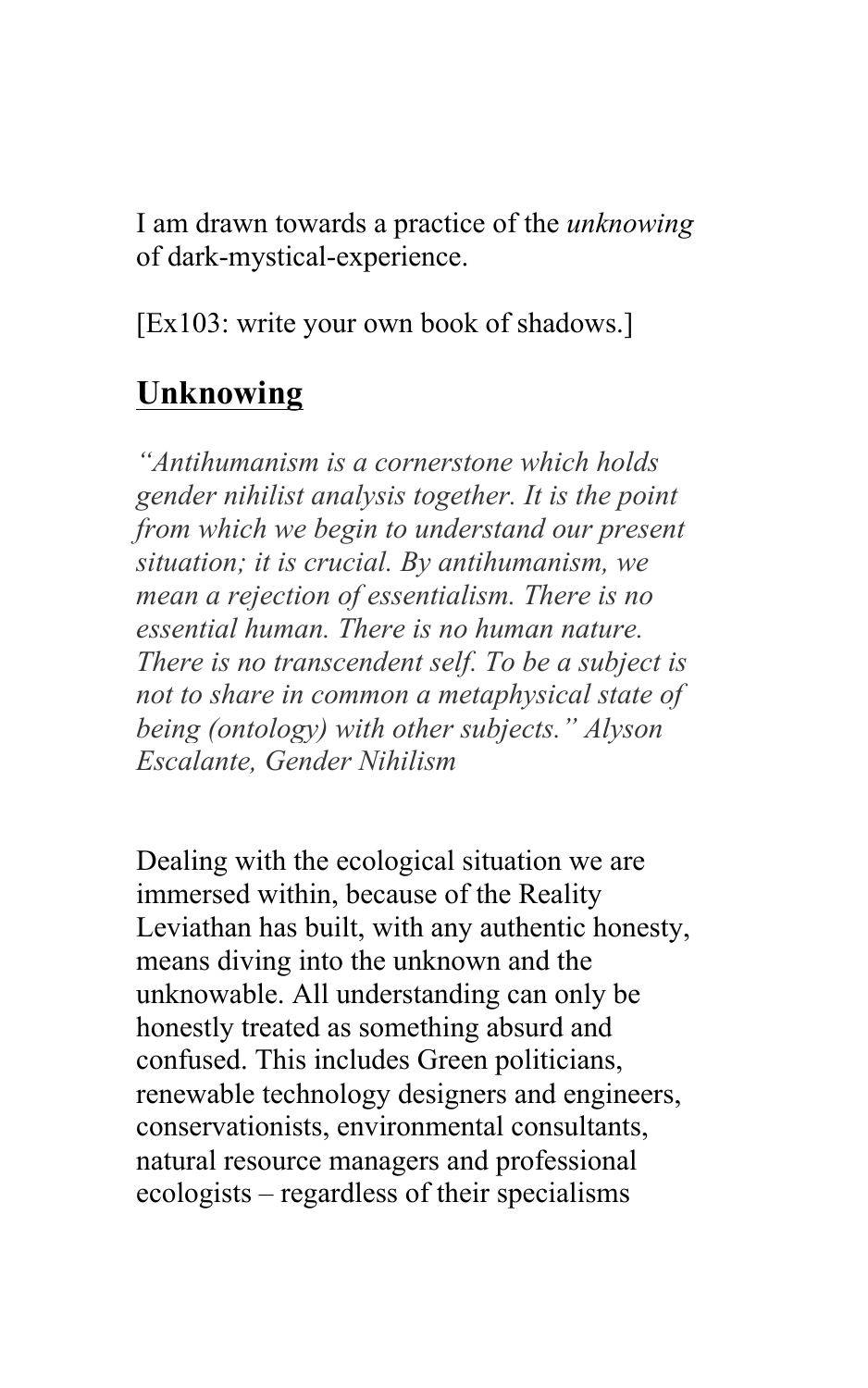within the field (which might well make them some of the least able to admit their confusion).

Eco-anarchist praxis is part of the process of cosmic-unknowing – destroying parts of the technosphere of God's body destroys its omnipotence and omniscience. When animals are liberated through ALF type activities, the captor's knowledge of their whereabouts is destroyed. Activists occupying forests resisting the activities of loggers are seeking to disrupt the planned future that logging companies "know" they will get.

We do not know. My desire is to explore what I do not know.

[Ex104: spread unknowing through direct action – propaganda/poetry of the deed never died.]

# **Anti-Social Anarchy**

*"This spectre of God-Man has yet to be exorcized from our midst." Saul Newman, Philosophy and Social Criticism, vol 27, no3.*

The ecology of anarchy is anti-social.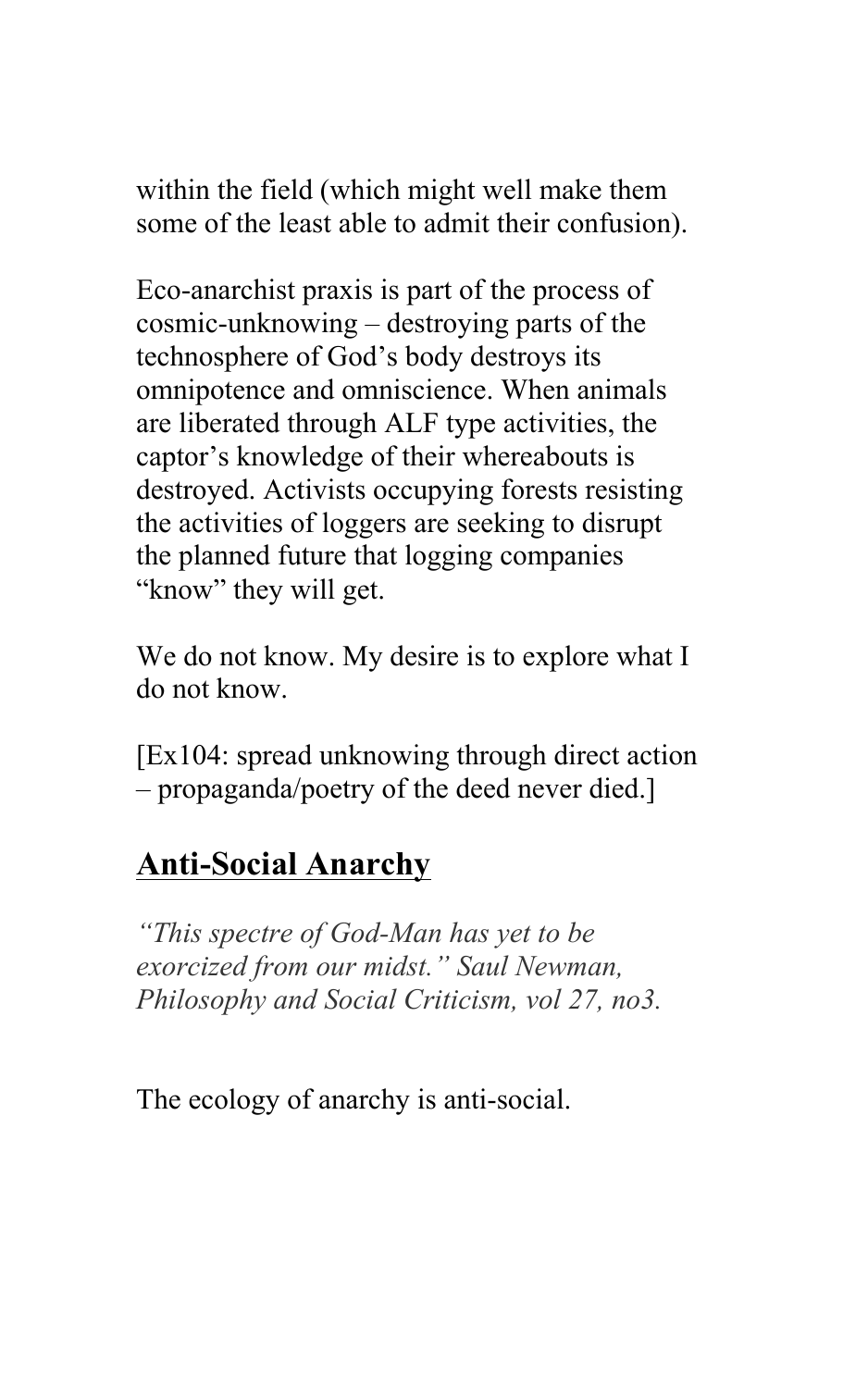Any society built has to attempt to dominate, repress and mechanise the living wild, in order to produce. Social anarchism is always directed towards work – the work of maintaining the anthropological-machine of society. This is why advocates of social anarchism, like Noam Chomsky, continually seek to justify the claim that a society that was run through social anarchist principles would be more efficient and run mechanically better.

As eco-anarchy is anti-social through its embrace of wild-life, I find greater resonance with individualist-anarchist approaches – I am not including the market-anarchist traditions within this. The anti-social individualist anarchists I find the greatest amount of resonance with are those to whom anarchy is a passionate embrace of life. Emile Armand's nudism and embrace of the "primordial instinct" of will to life was an early influence on my anarchist praxis. Albert Libertad's disgust towards resignation and suicide, with his claim that "(r)evolt is life" and call to love life, has also been a profound influence on my thoughts.

Ecology is life. Ecology is the process of living beings relating to each other. So an ecologicalanarchist practice is an embrace of life. As society is the resignation of life to work and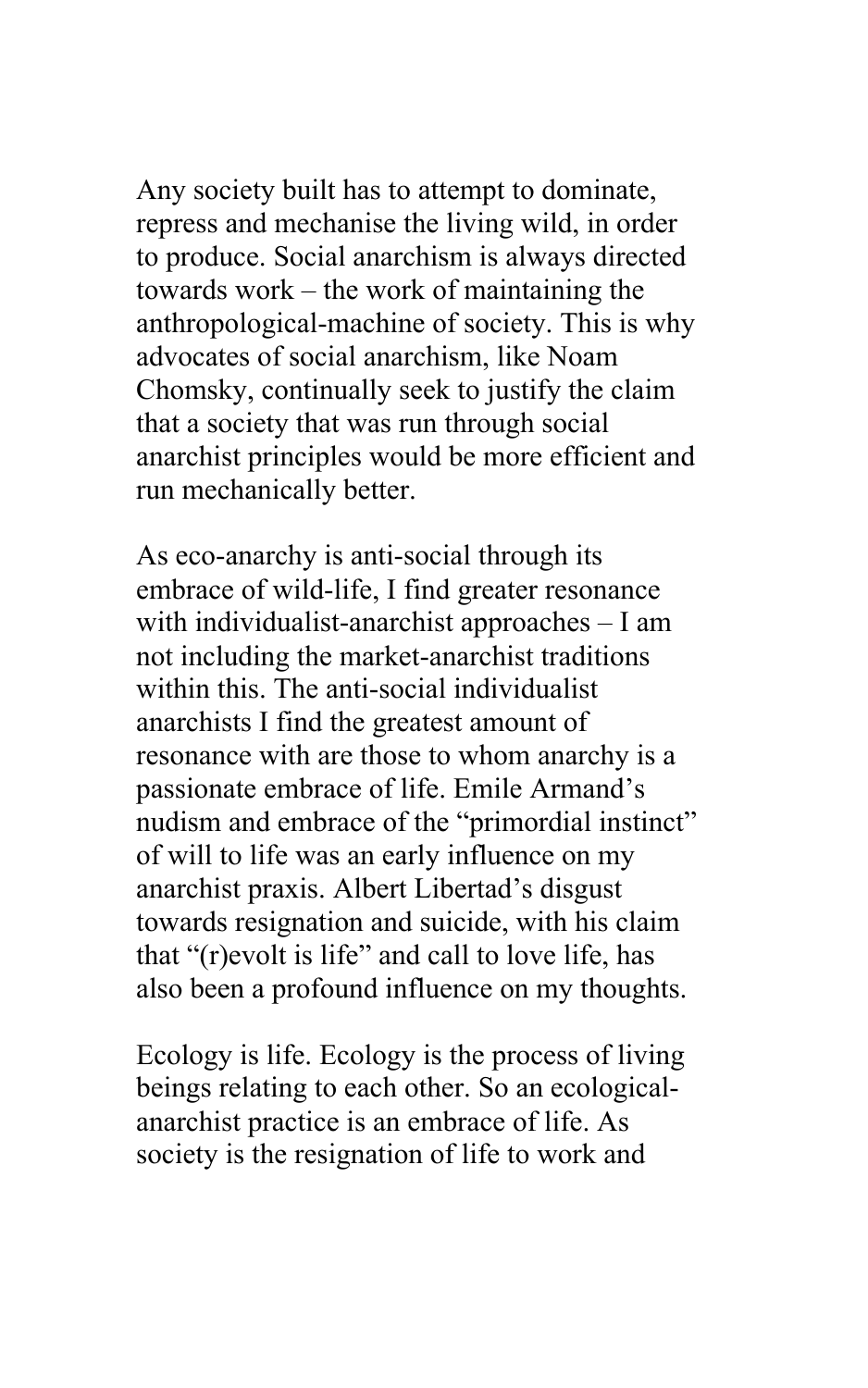production; eco-anarchy is individualistic and anti-social.

The practices of hiking, free love, nudism, intentional eating (usually in the form of vegetarian diets) and biocentric anarchist activities, are the basis for the individualist movement of anarcho-naturism, which are all aspects of what I see in eco-anarchist living – the intensity of these activities might be greater for those more skilled in rewilding. Alongside sabotaging machinery (psychic and nonpsychic), forms of intentional activity that orient life away from the machine and towards authentic living are individualist anarchist means of embracing eco-anarchy.

 $[Ex105:$  meditate on your intentionality – if you can, do this unintentionally, by meditating on something else and become distracted.]

#### **Unconscious Anarchy**

*"Zen is Meditation. Archy is Social Order. Zenarchy is the Social Order which springs from Meditation." Kerry Thornley, Zenarchy*

What is an anarcho-surrealist?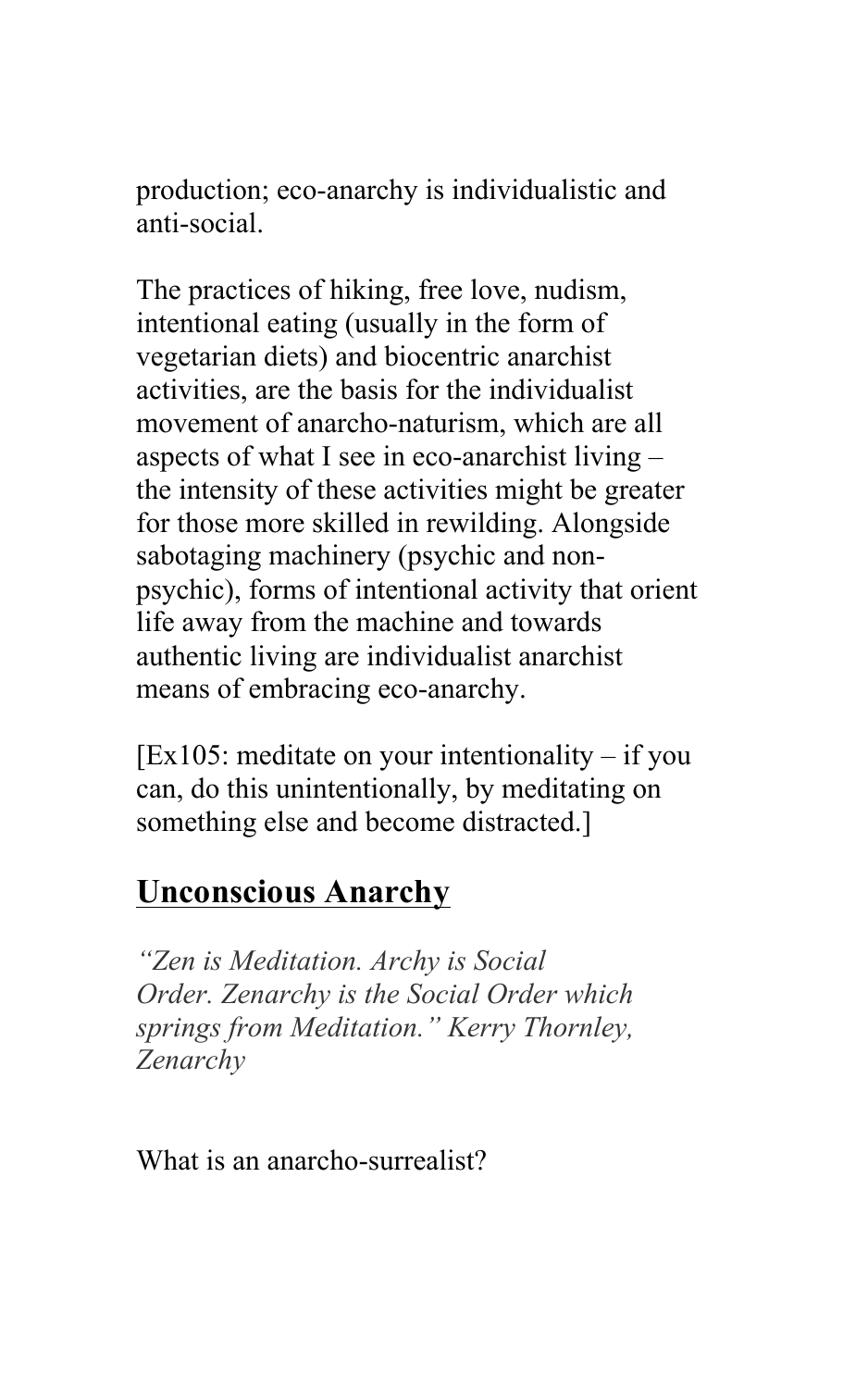Anarcho-surrealism is not an anarchism of human-rationality, but the emergence of anarchy through the release of repressed unconscious desire.

The unconscious mind is just as much an aspect of the living beings we are than the conscious mind. The idea that an unconsciously chosen action isn't chosen by the individual is bad faith and denial.

Anarchy of desire, instinct and automatic action – surrealist attacks do not fit the rationality of planned and organised anarchist actions.

Surrealist-anarchist actions don't usually happen by individuals claiming to be surrealist anarchists, but by individuals who give up their civility and act out of their automatic, instinctual desires.

[Ex106: Do something without thinking about it – stop thinking about it!]

## **The Insincerity Of Anarchism**

*"The revolt against time is nothing if it is not a revolt against the domination of time in one's daily life. It calls for a transformation of the ways in which one moves through the spaces*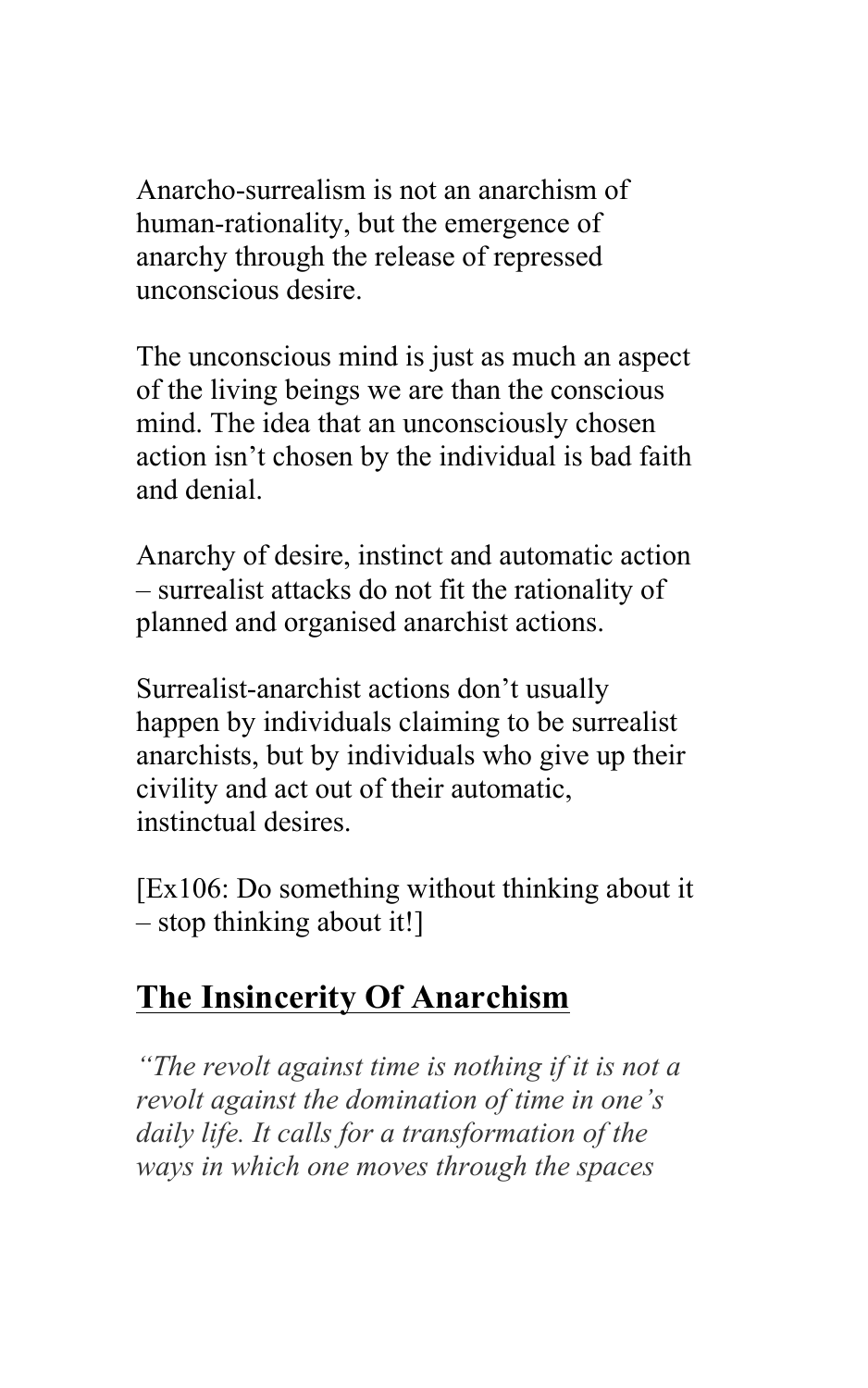*one encounters. Time dominates our motion through space by means of "necessary" destinations, schedules and appointments." Feral Faun, Feral Revolution*

It is poetically beautiful and hilariously tragic that Russell Brand is today the most culturally significant voice for the ideology of anarchism. He is the embodiment of all anarchism signifies today, on the scale to which advocates of anarchism tend to try to talk about – massculture. Through the spectacle of hyper-Realist virtual-technologies, this advocate of perennialuniversalist (totalitarian) spiritual revolution, fused with a left-anarchist political backdrop, articulates more of what that ideology means, right here and now, than Chomsky, Reid-Ross or other contemporary advocates of the ideology.

Brand's revolutionary anarchism is of course an "upset no one" pacifist-liberal version of the ideology, which is very much what the movement has become, on the mass scale of its advocates and supporters. He, of course, flirts with politicians, much like Gandhi, whose "anarchist" philosophy Brand no doubt models himself on – a sexually abusive reformer, who experimented on individuals he could manipulate through his position of authority, a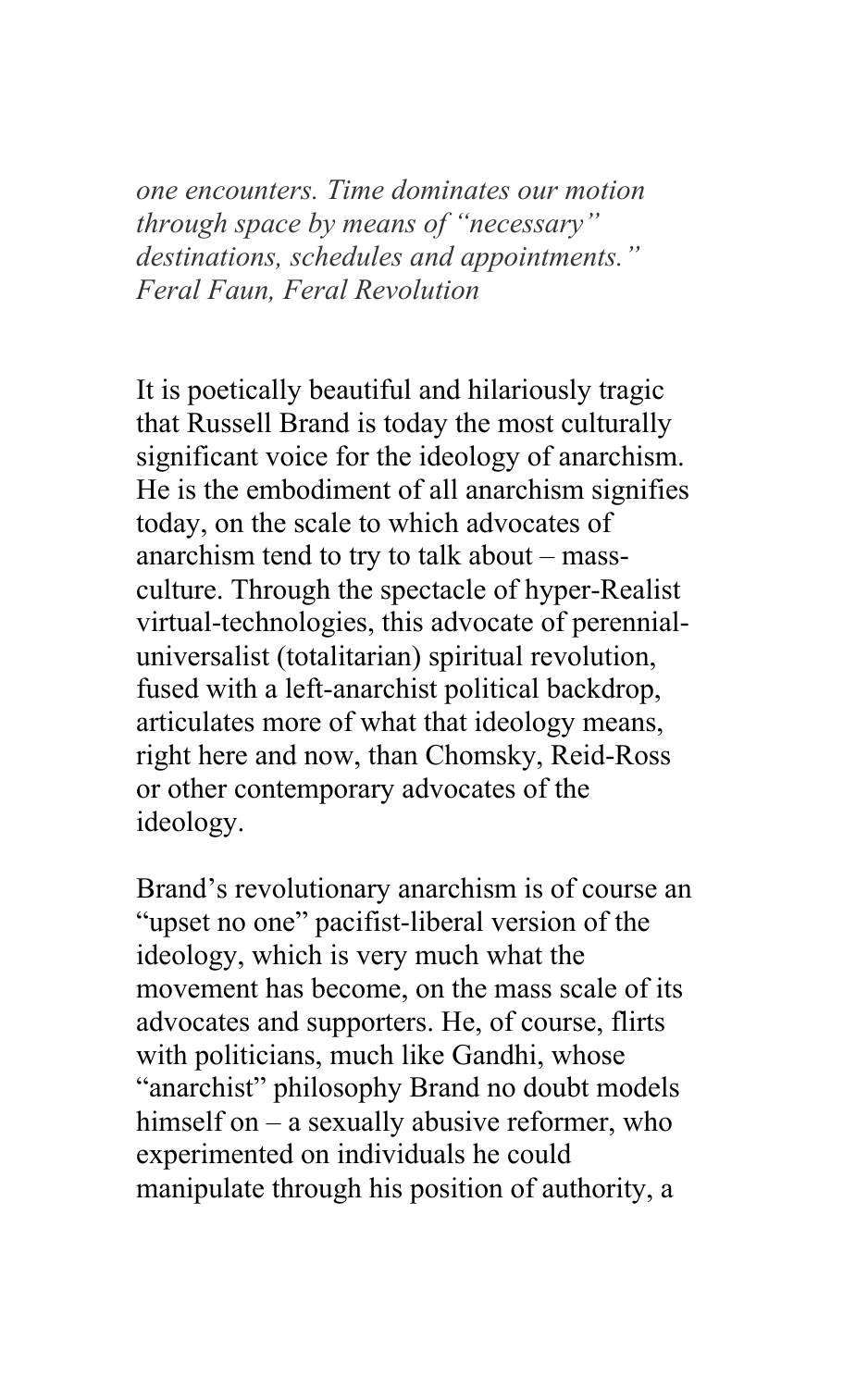violent husband and a racist. That Russell's own marriage has left his wife in the "old fashioned" position of his wife having to do all the parenting of their children, while he does his "revolutionary" work, embodying the traditional gender roles that advocates of anarchism have continually critiqued, speaks volumes. But that is the point really.

Russell Brand embodies the authentic inauthenticity and insincere sincerity of anarchism today – an ideology that is what it isn't and is not what it is. Revolutionary reformers and authoritarians of liberation, whose progressivism is caught by traditions.

This is much of why I have little interest in anarchism today. My anarchy is, like anarchism, confused and caught between liberation and capture, but I will not attempt to manipulate others, to build some totality. I am also not appealing to the masses of humanised citizens.

[Ex107: destroy something that is intolerable to you – if anyone voices pacifist disapproval, remind them how shitty Brand and Gandhi is/was.]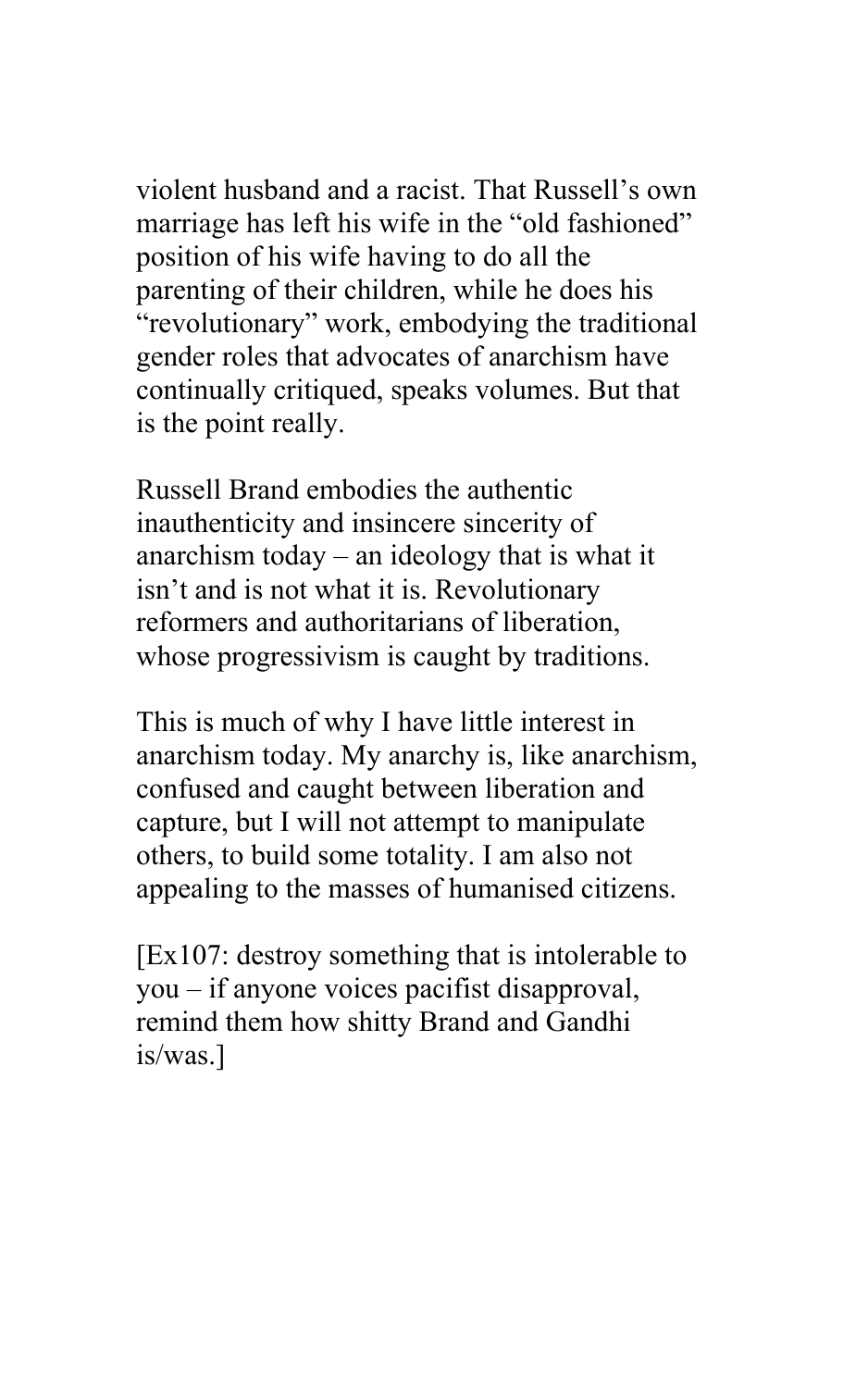# **There Are No Anarchist Politicians**

*"An anarchy without a road map or adjectives does not ignore difference but instead places it in the context that it belongs in. When we are faced with a moment of extreme tension, when everything that we know appears about to change, then we may choose different forks in the road. Until that time anarchists should approach each other with the naïvete that we approach the world with." Aragorn!, Anarchy Without Roadmaps or Adjectives*

There is no political anarchy.

"Anarchists" trying to be politicians walk willingly into the trap designed to catch them.

Anarchy is not order, and it is not chaos.

An authentic anarchist is a political pessimist, who knows that politics can only continually produce inequality; that progress only leads to further ruination; that civility, culture and technology alienates us from what is Real; and that rebellion can only be anti-political and personal.

Destroy the city. Kill the machine. Do not walk willingly into traps.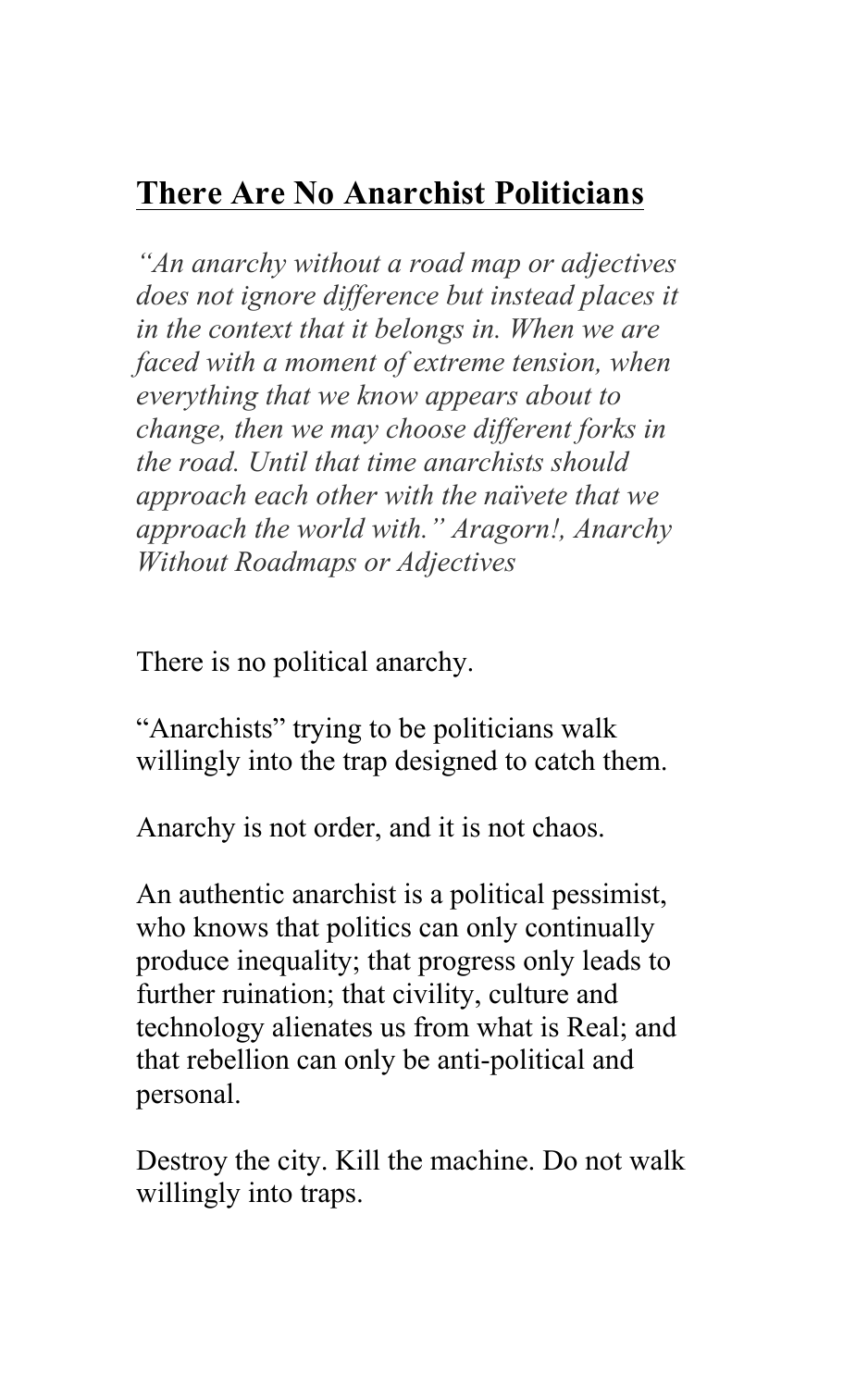[Ex108: spend a week or more away from all news outlets, disengaged with all politics (especially radical)!]

#### **Civilisation Collapses Right Now**

*"Every Englishman strangely symbolizes his country." Zo d'Aza, La Revue Blanche*

Most people don't get what civilizational collapse is. Why? Because civilizational collapse is usually thought of as an absolute paradigmatic shift that is, as the undoing of a totality, totalitarian itself.

It goes without saying that civilisations always collapse into anarchy – as inauthenticity and dishonesty always collapses into authenticity and honesty.

Jensenites and anarcho-primitivists, who seek to be agents of the collapse of civilisation, make this mistake continually. Rapid absolute change of a cosmic-Undoing is ultimately what they seek, and is, for the most part, impossible, as we cannot undo what has been done to us and Earth – of course, we are earth. Equally, nihilists who claim that civilizational collapse is impossible miss what civilizational collapse is.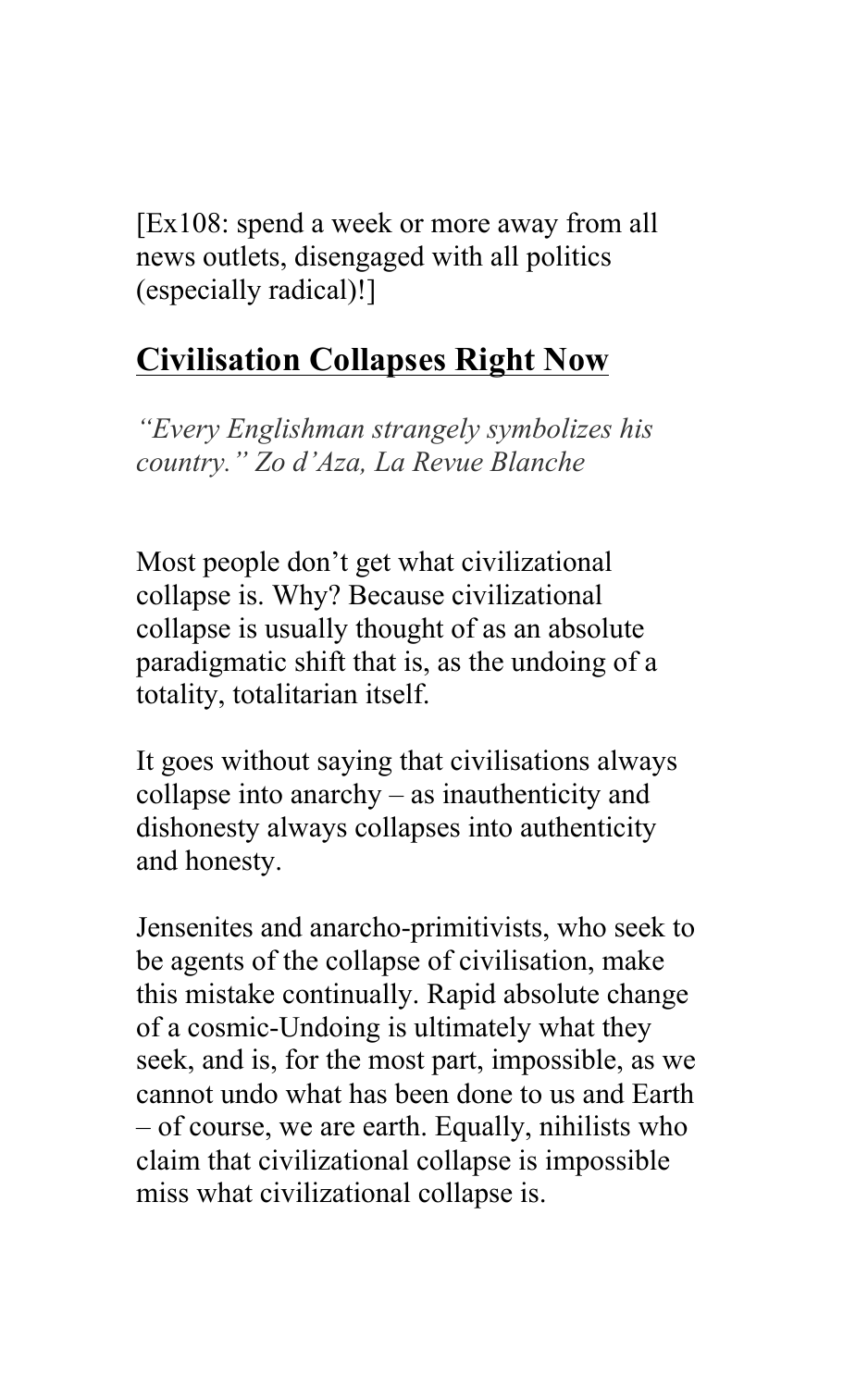Civilisation collapses all the time, in every now, through involutionary events, that I call the process of *feral iconoclasm*. Civilisation collapses when a fire burns down a house, leaving a family without all the possessions they had accumulated over the years and only each other for comfort. It collapses when a kid finds that they have no home and no bed, with nowhere to go, and have to find food through whatever means possible for them. Civilisation collapses when lovers abandon their domesticated selves and enjoy the ecstasy of their bodies. It collapses when a piece of abusive machinery is broken or destroyed, whether that be through age and weather, or by radical action.

My first civilizational collapse was when I saw the machines that were designed to save her fail to keep my mother alive, when I was 7. It was an event where Reality slipped away, and what was primally Real, in a brutal and traumatic sense, was undeniable.

The intensity to which this occurs appears to be rising; with the de-stabilisation of political infrastructure and the turmoil ecological collapse is escalating. The potential for less intense capture comes with the responsibility that freedom holds. It is a strange and confusing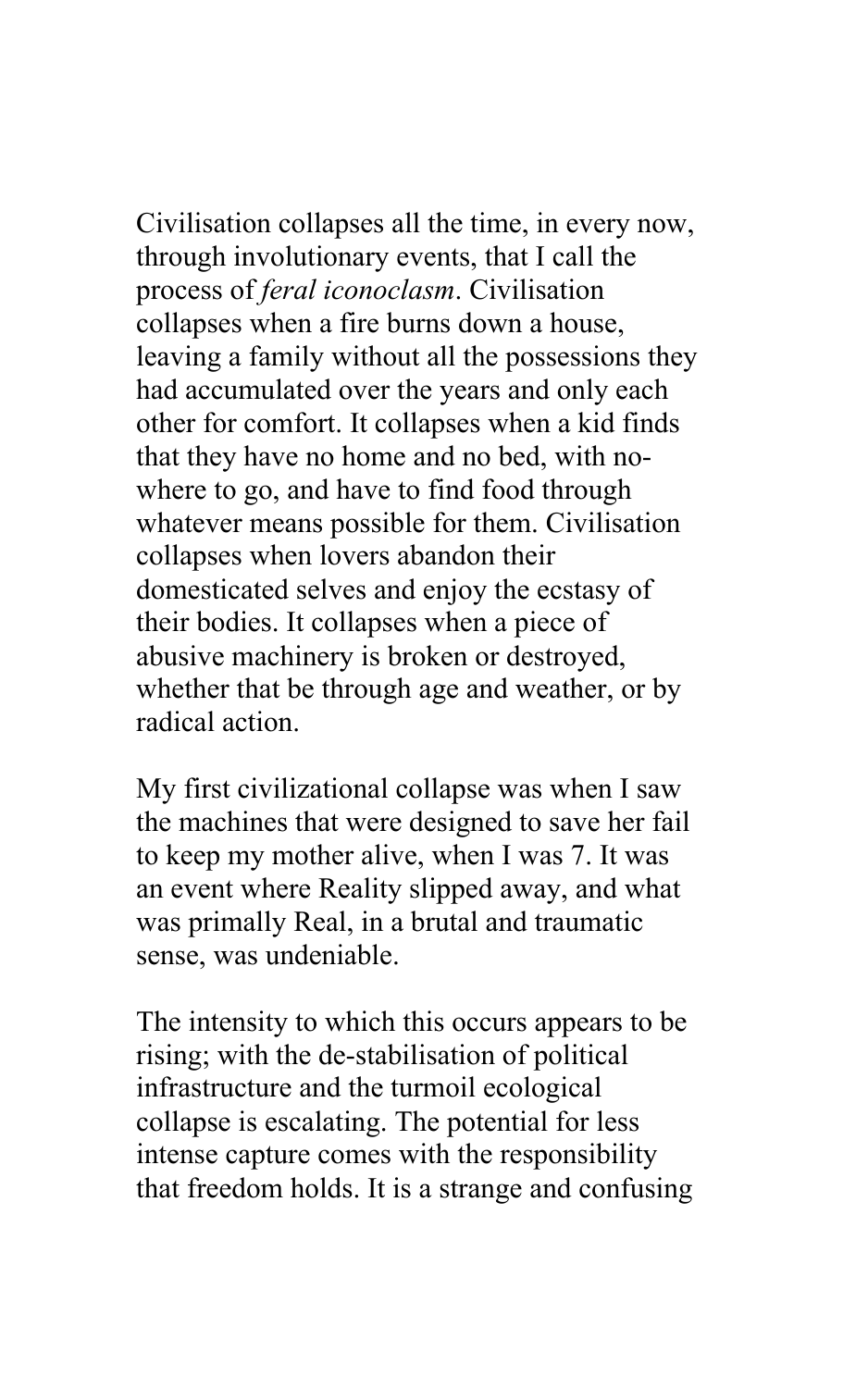idea, but one I find interesting and have a desire to explore spaces that emerge out of the ruins.

This is not an Undoing though, or a regression into what once was. Civilisational collapse is not going back in time/History, but the destruction of History. Earth will still be scarred by roads, the air sickened with pollution, oceans left with the toxic waste of this culture, and landscapes infected by the presence of cities. The impact of civilisation attempting to harness nuclear power, for electricity and weapons, will take (for lack of a better word) time to heal, regardless of wars, meltdowns or how people attempt to deal with the storage of nuclear waste.

The world is changed, not only in the ways that the world always changes. Like a body, that was always going to experiences changes that life processes bring, but is changed through being infected with cancer and whatever forms of treatment are required, the world is changed to an intensity that will take a lot of suffering, struggle and resilience to heal from.

Scientists believe that it took 4 million years for biodiversity to reach what they consider to be healthy levels, after the K-T impact and subsequent mass extinction event. While I am not a believer in future planning or that anyone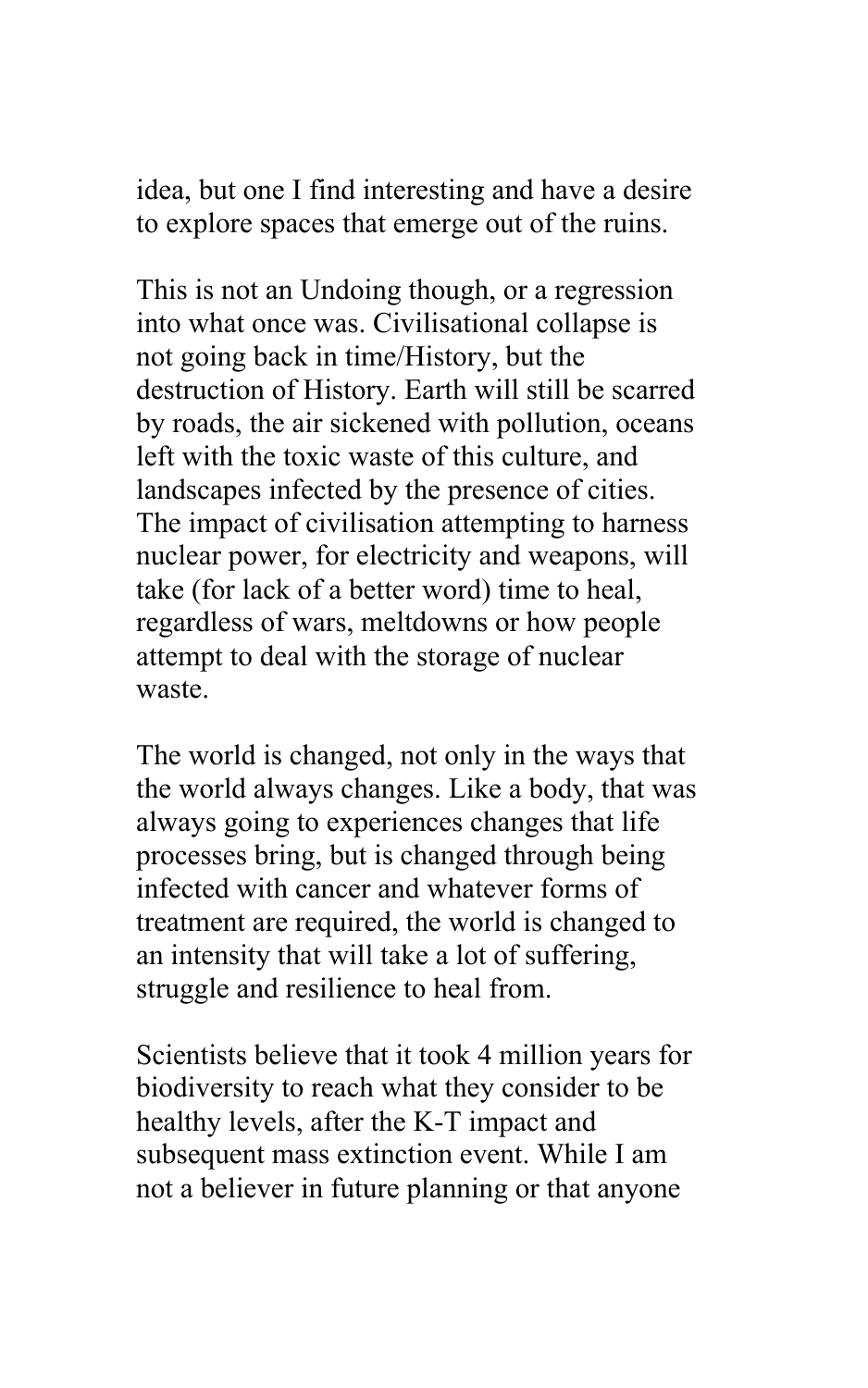has any powers to predict the scale to which it will take earth to recover from the cancer of civilisation, I imagine it will take no less of the will-to-life and power that it took those living beings to fight through the impact of the K-T collision and survive.

I have a sense that earth is rewilding and healing itself, fighting the cancerous civilisation that has grown within it, and that civilizational collapses are part of that process. *Feral Iconoclasm* is being part of that process.

[Ex109: destabilise a space, allow civilisation to collapse and care for those you are with.]

## **Chomsky: Anarchism And Grammar**

*"The path of a warrior is that of upholding a tribal ideal with the therapeutic aim of bringing a strengthened ego into direct and open communication with the tribal mind, which dissolves the false self (and its punishment mechanism)." Glenn Parton, Green Anarchist Summer 1997*

There are no anarchist civilisations – sorry Chomsky!

anarchy is what happens when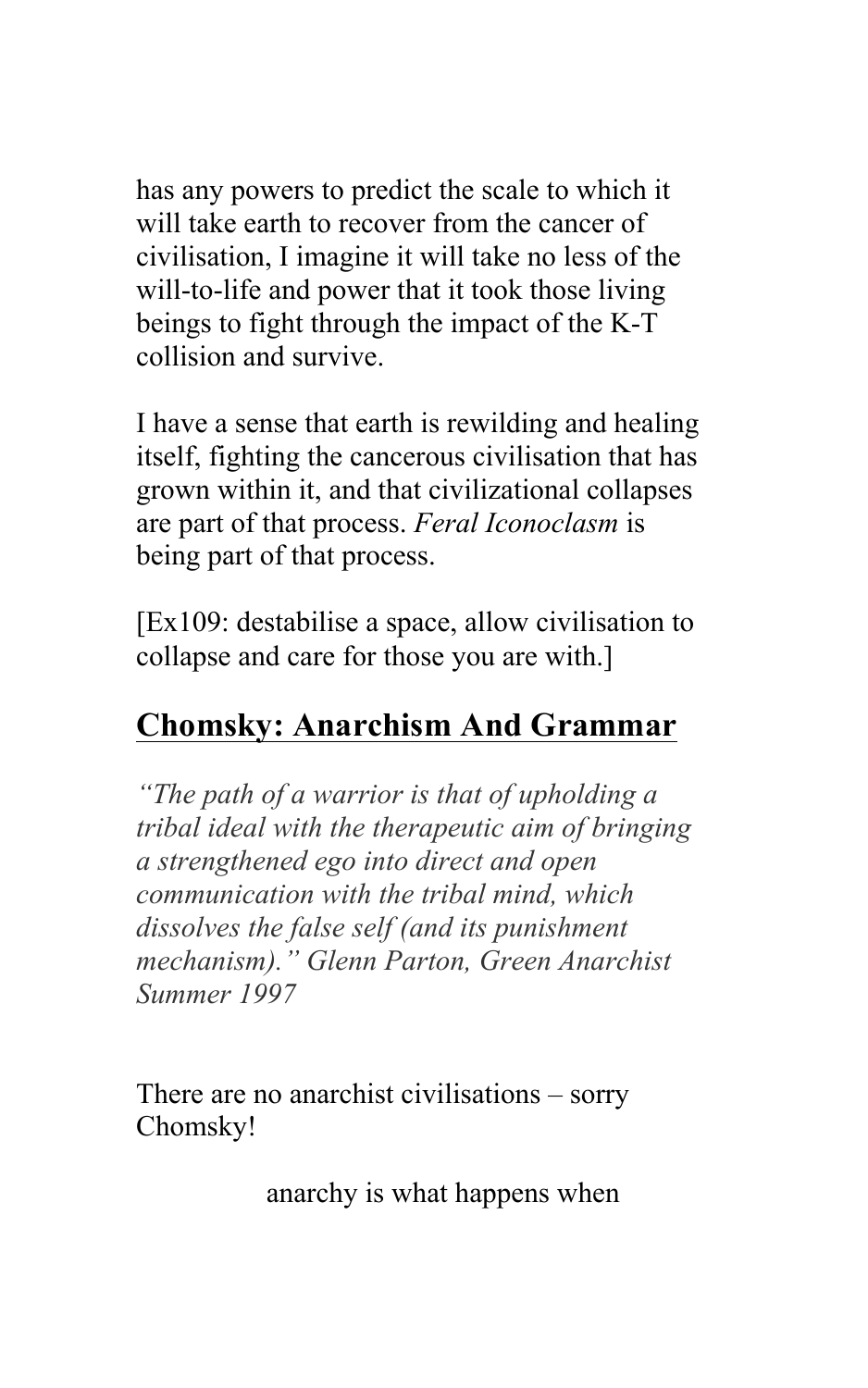Civilisation holds no authority.

Civilisation is an attempt to

capture

anarchy.

There is no universal grammar to bring the cosmic-anarchist-civilised order. Your human supremacy is a shallow theory of anarchism.

You succeed only in providing a shallow critique of the most obvious structures of authority, that appeal to the herd of inauthentic advocates of anarchism.

Noam Chomsky you are a tamed animal.

[Ex110: find a copy of any Chomsky book in a library and fill the pages with drawings.]

## **Regrowth, Not Development**

*"To demand the freedom to live naked, to get naked, to walk around naked, to associate with other nudists without having any preoccupations upon discovering the body besides its resistance to temperature; it is to demand the right to totally determine for*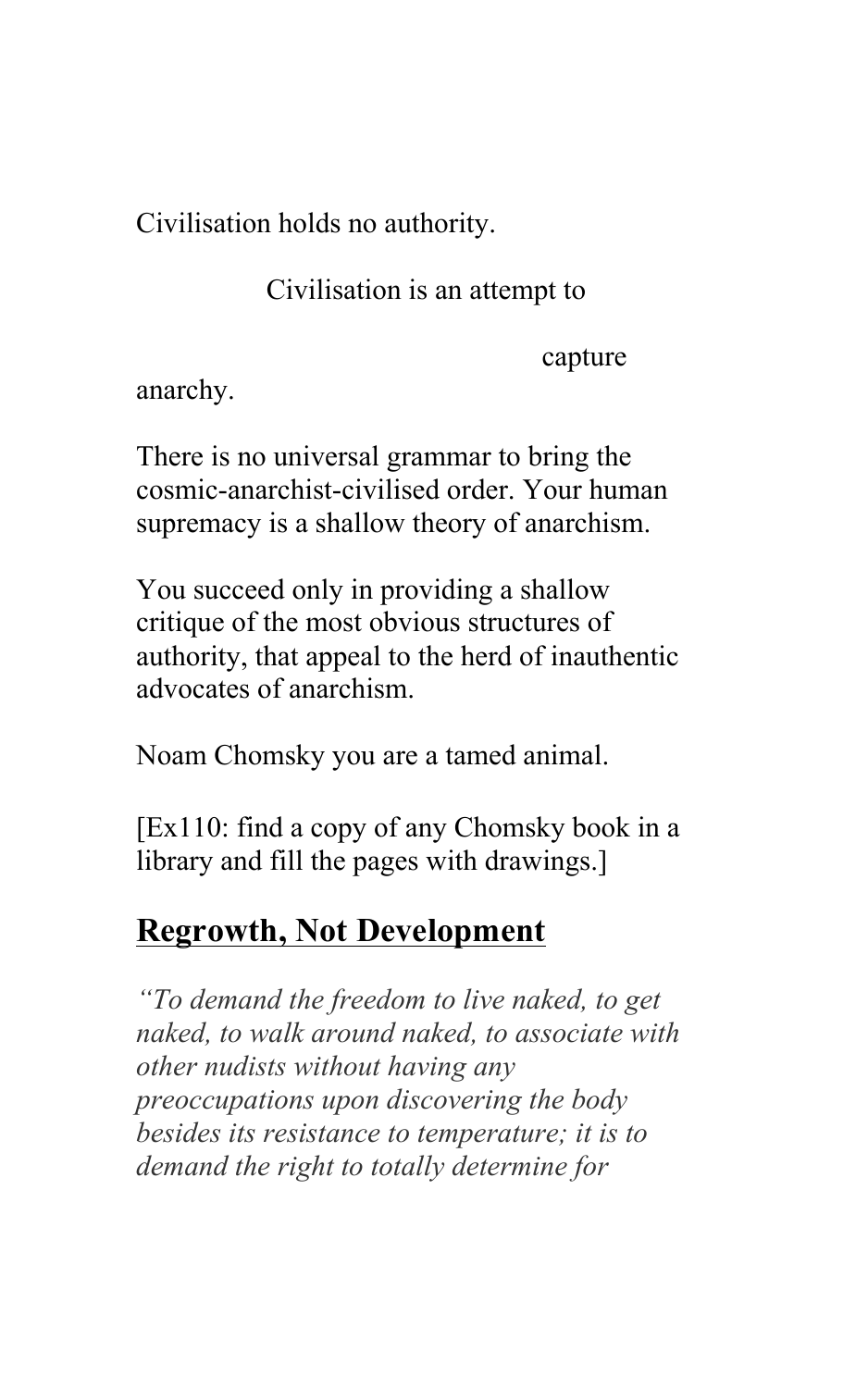*ourselves the disposition of our bodily individuality." Armand, Anarchist Individualism and Amorous Comradeship*

Not a revolution, but regrowth.

Not the machine revolving again, rotating to another point in History that attempts to maintain sameness.

A process of growing again. Growth as empowerment.

Not going back, or going forwards. A return to here.

This is the anarchy I desire.

Not the development of a machine. The emergence of living beings, actualising their lives as their liberation from the repression of this culture.

[Ex111: do something to care for wherever you are right now – it doesn't matter what you do, just that you do.]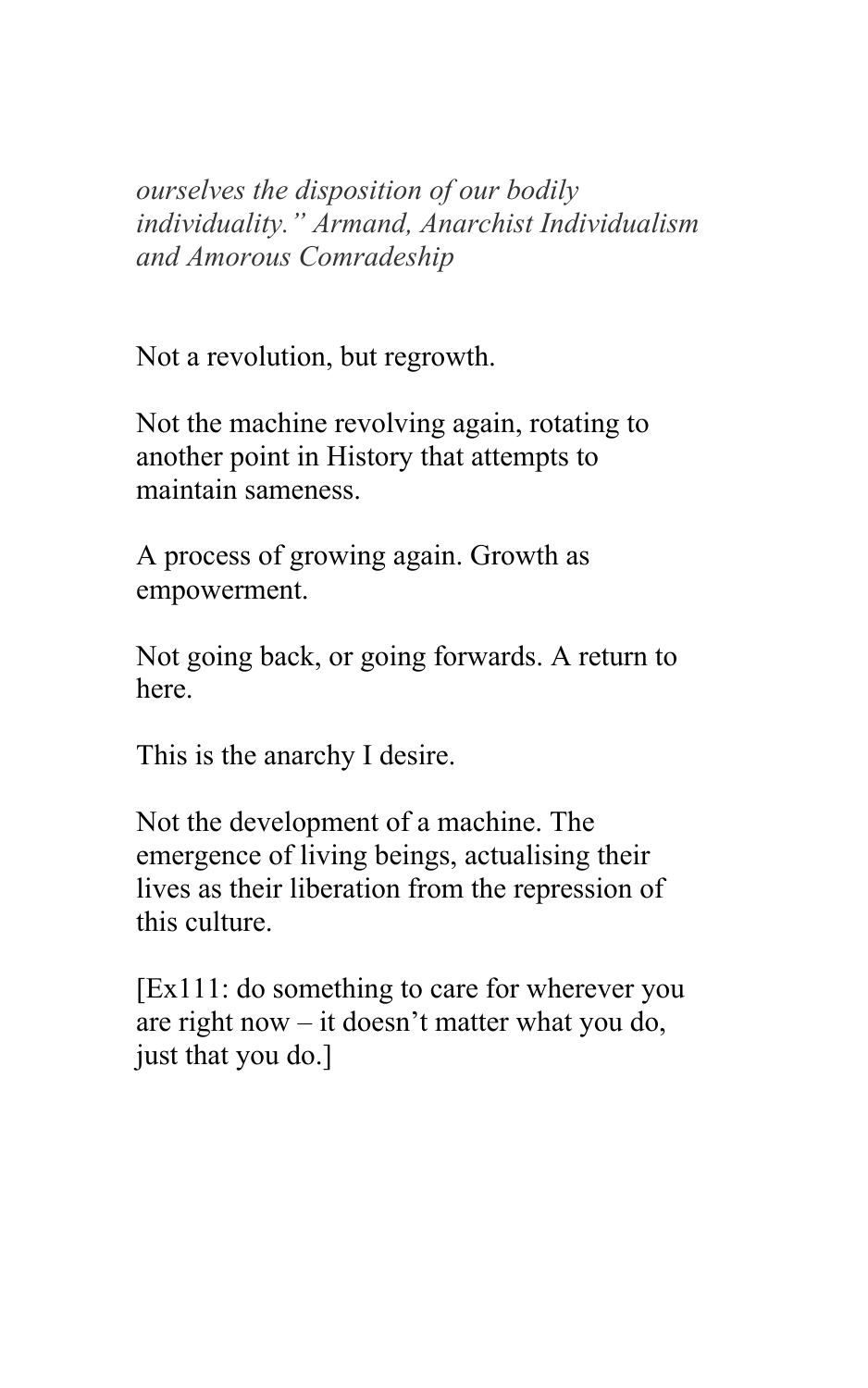### **Considering Creative Nothingness**

*"Unsatisfied, therefore, with the world of men, I develop the desire for a life that I have not lived and that perhaps no one could live." Novatore, Black Roses*

My anarchy is that of a creative nothing – self creation through will. The individual who selfcreates is an artist – human or non-human.

The rebel artist, whose art is an attack against their captors. The buddleia, whose flowers bloom to empower its presence. The spider who spins a web from their body. The creative primal anarchy of life is what creative nothing means to me – creation towards the destruction of death, which is the nothing that leads to life.

Unlike many other contemporary egoistcommunists, I do not see the creative nothing as a process of deterritorialisation, to be reterritorialised – deconceptualising the self only to reconceptualise it, as an act of consumption and construction. There is little to no creativity within that ideology. They are a group largely comprised of "personalities' ', like Dr Bones, with no noticeable thinkers or individuals engaged in any action. I wonder if any of their declarations of class war have been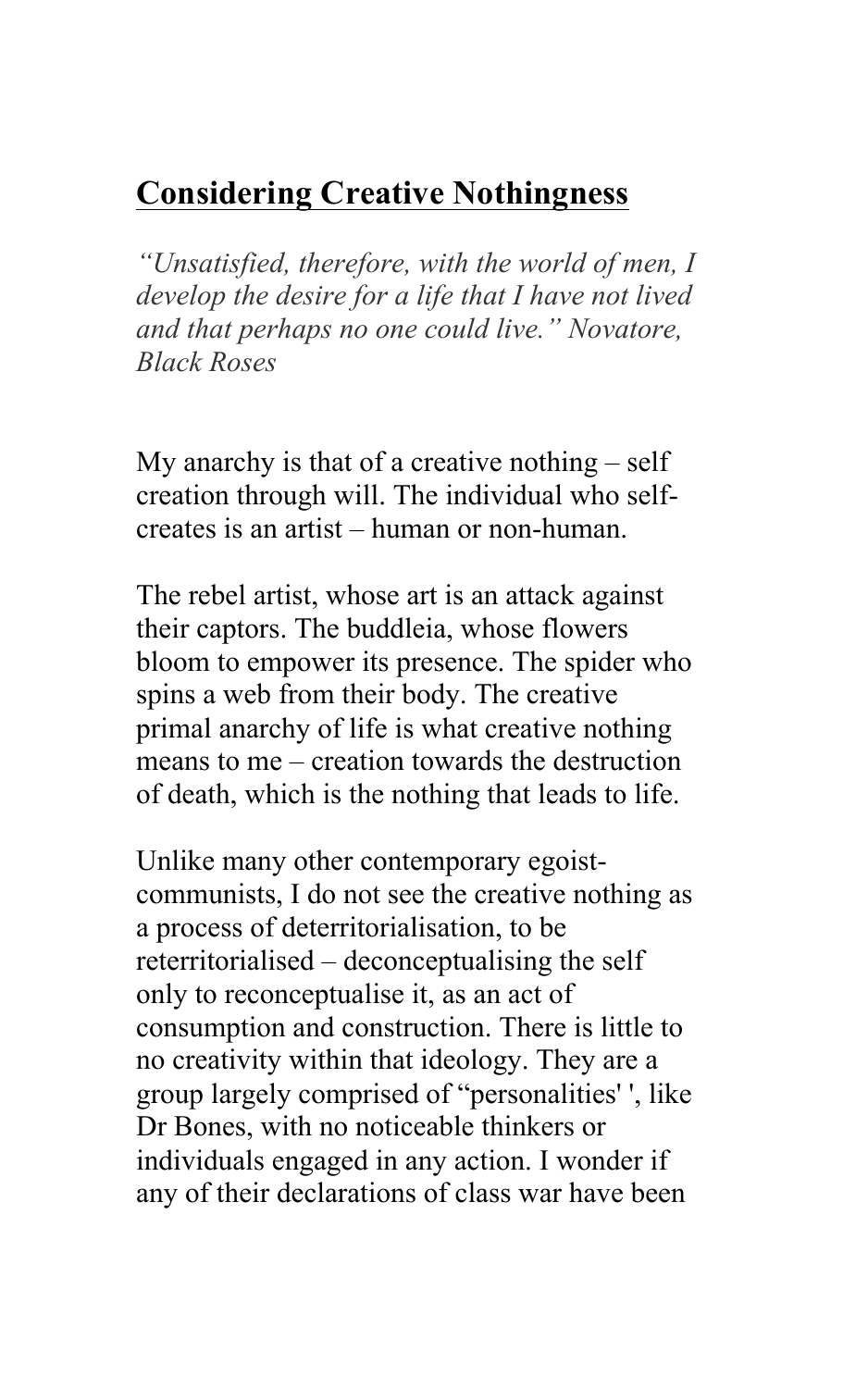voiced with any serious intent behind it. D.Z. Rowan's description of egoist-communism includes no creative passions, nothing of the unique self, but is centred around constructing communist-type infrastructure, glazed with a dressing of egoist rhetoric, but nothing of authentic self-actualisation.

The creative nothing of egoism is best found outside of humanised spaces, where primal anarchy and *primordial innocence* are not repressed – or at least in spaces of lesser *intensities of capture*, with less repression.

[Ex112: paint a picture of nothing and leave it in the window of a trendy shop.]

#### **Not For A Cause**

*"You resigned, look: I spit on your idols. I spit on God, the Fatherland, I spit on Christ, I spit on the flag, I spit on capital and the golden calf; I spit on laws and Codes, on the symbols of religion; they are baubles, I could care less about them, I laugh at them..." Libertad, To the Resigned*

Politics is dictated by the machine, not by politicians, lobbyists, The Illuminati, or the proletariat. The supporters of anarchism who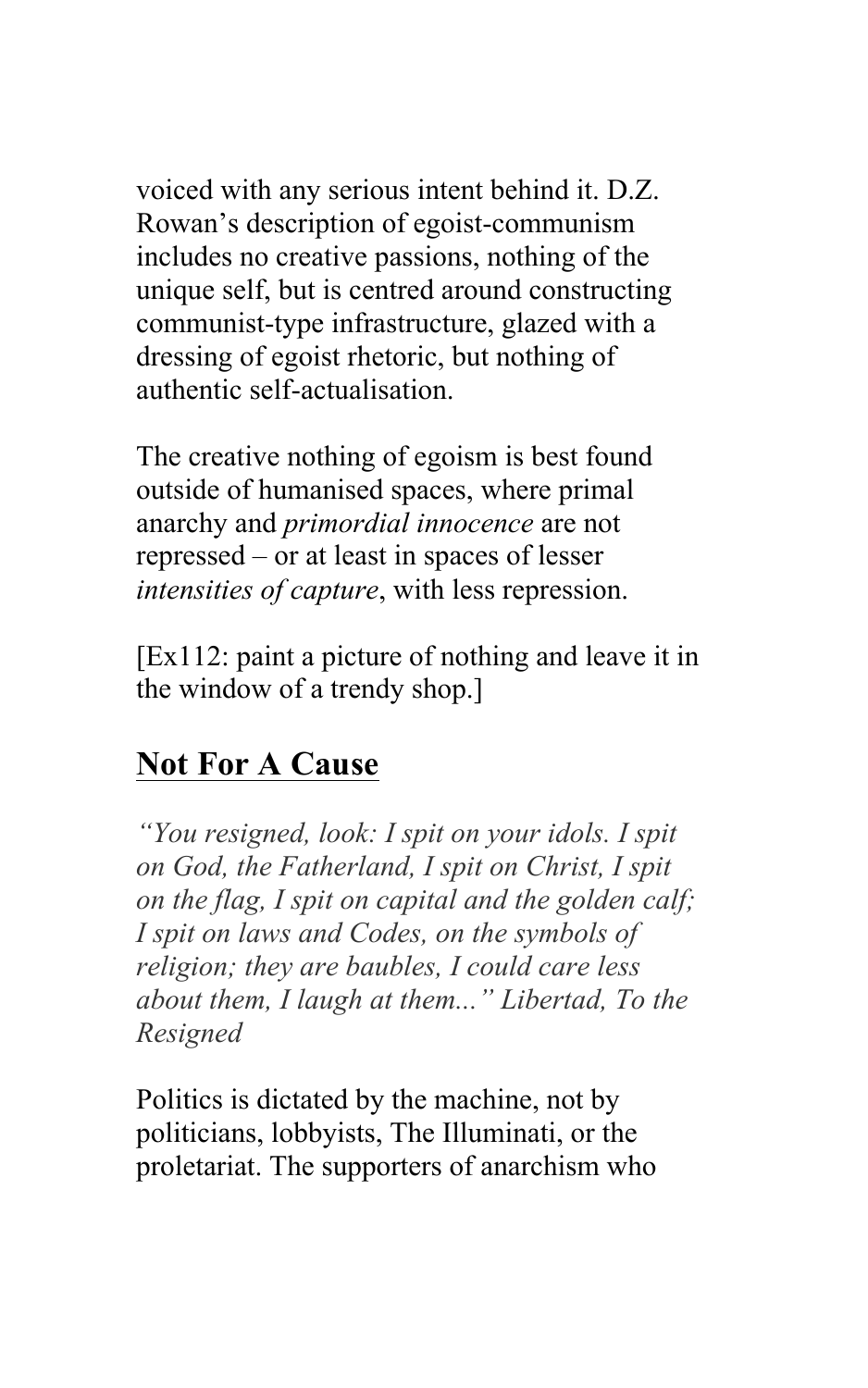rescind their lives to the domain of politics chain themselves to technology, rarely to escape.

Alejandro De Acosta describes the way in which anarchists chain themselves to politics, through his egoist critique of the Cause. With this, the Cause is an invisible  $n<sup>th</sup>$  party between as many people – who exists like the big Other of language, law and the symbolic. The Cause is God, the shepherd who brings his flock together, to be slaughtered. God is the anthropological-machine – the ontotheology of the technosphere, that provides salvation to the domesticated chosen.

The politics of anarchism is an act of religious servitude more than anything. Anarchists who seek the experience and life of anarchy are antipolitical, as their lives are rebellion against being captured by the repressive Cause of the machine.

This of course does not mean that these anarchists do not play games that are destructive, or rebel in ways that they wish to. But these are not done for progress, development or country, but out of the immediate desire for the actions themselves.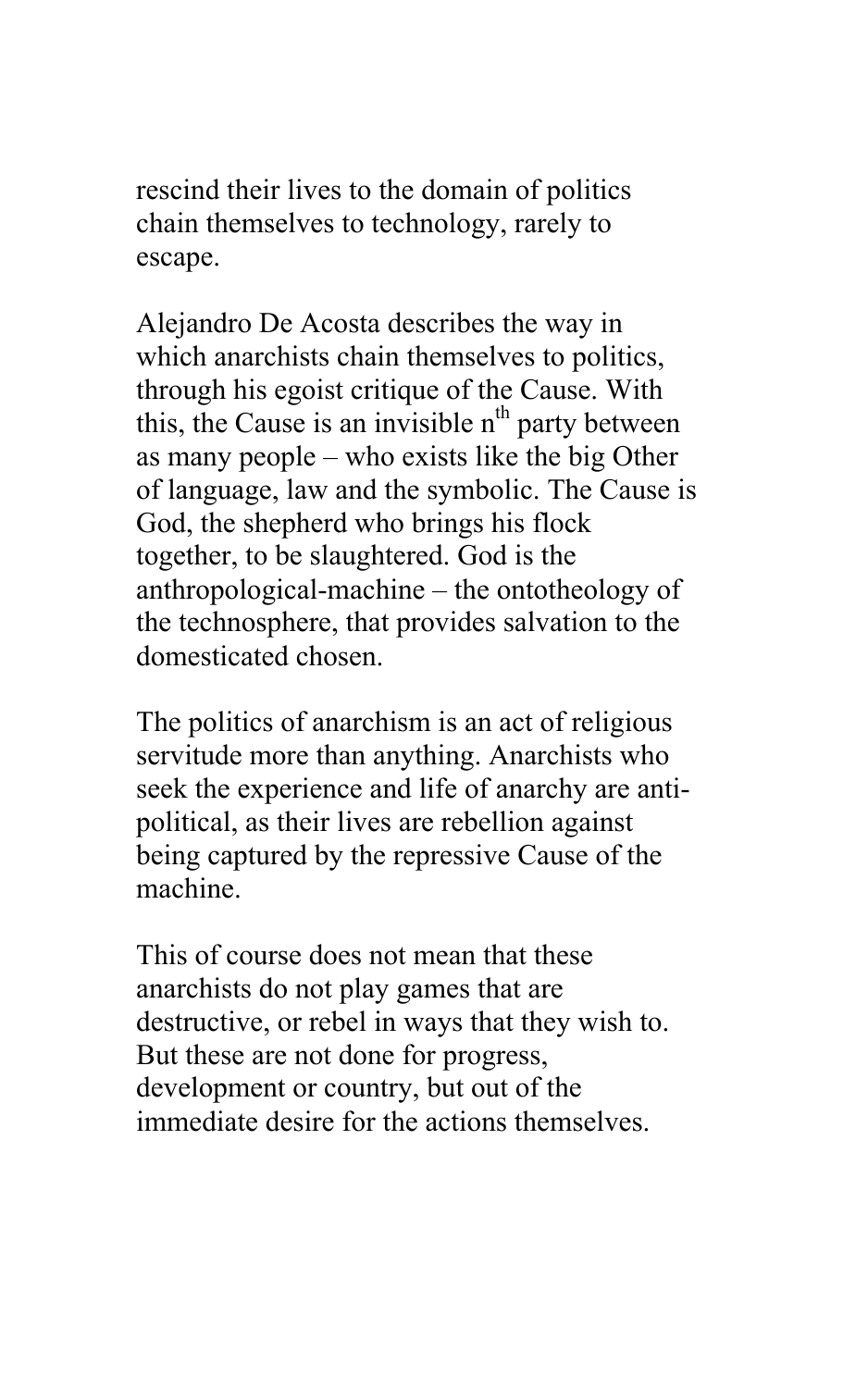[Ex113: indulge in a luxury – something decadent.]

#### **Fictional Revolutions**

*"The pirates have disappeared from the Oceans, the bandits have disappeared from the forests... The virile instincts and vigorous feeling of humanity — distant memories... The hero is dead..." Martucci, Heroic Spring*

The revolutionary Cause is not of my liberation. It is not the liberation of the wind from pollutants. It is not the liberation of the land from the plough. It is not the liberation of the badger from the cage.

The revolution is the Cause of the machine. The revolution is the politics of intensified humanisation. The agricultural revolution, the industrial revolution, the digital revolution, and so on. History progressing, to the further ruination of earth and the taming of those animals brought into domestication. Marxists, social-ecologists and Left-Anarchists, who would all sacrifice *primordial innocent* primal anarchists to the icons of humanisation.

What of the supposed revolutionary ludditeenvironmentalists? Kaczynski's "coming anti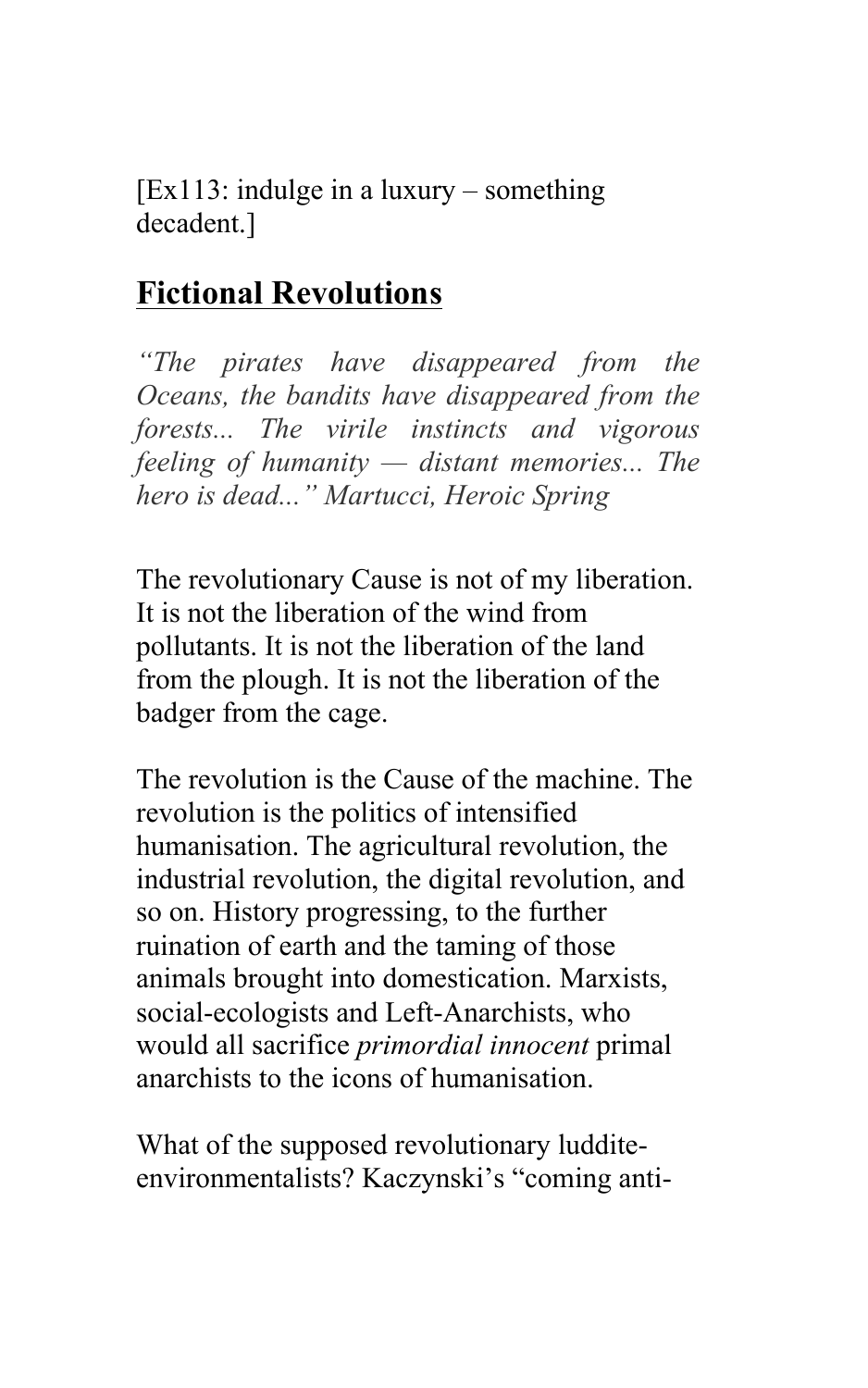tech revolution" is filled with humanised reductionist logic, which is the type of reasoning that no doubt served him well as a brilliant mathematician, but is fictionalism in a tragically empty sense. His Cause chained him to the logic of servitude and sacrifice, that he has become a living martyr to. He is not just human, but all too human.

[Ex114: write a ridiculous fiction about antitech revolutionaries and publish it under a pseudonym as intended seriously.]

#### **They Construct Ruins**

*"Why are there various tendencies in anarchism? Because of the diversity of temperaments. And it seems logical that individuals imbued with anarchist-communist principles would not accept the scientific part contained in those very principles when it is revealed in a manner contrary to their particular way of life, to their temperament, and as one cannot transform a temperament assuming the thing possible at all — from one day to the next, we must accept them among the people of elevated conceptions; and since they stray from anarchist-communist principles by setting aside science somewhat — a good amount, at least — and as they are not totally anarchist, as their anarchism finds itself slightly*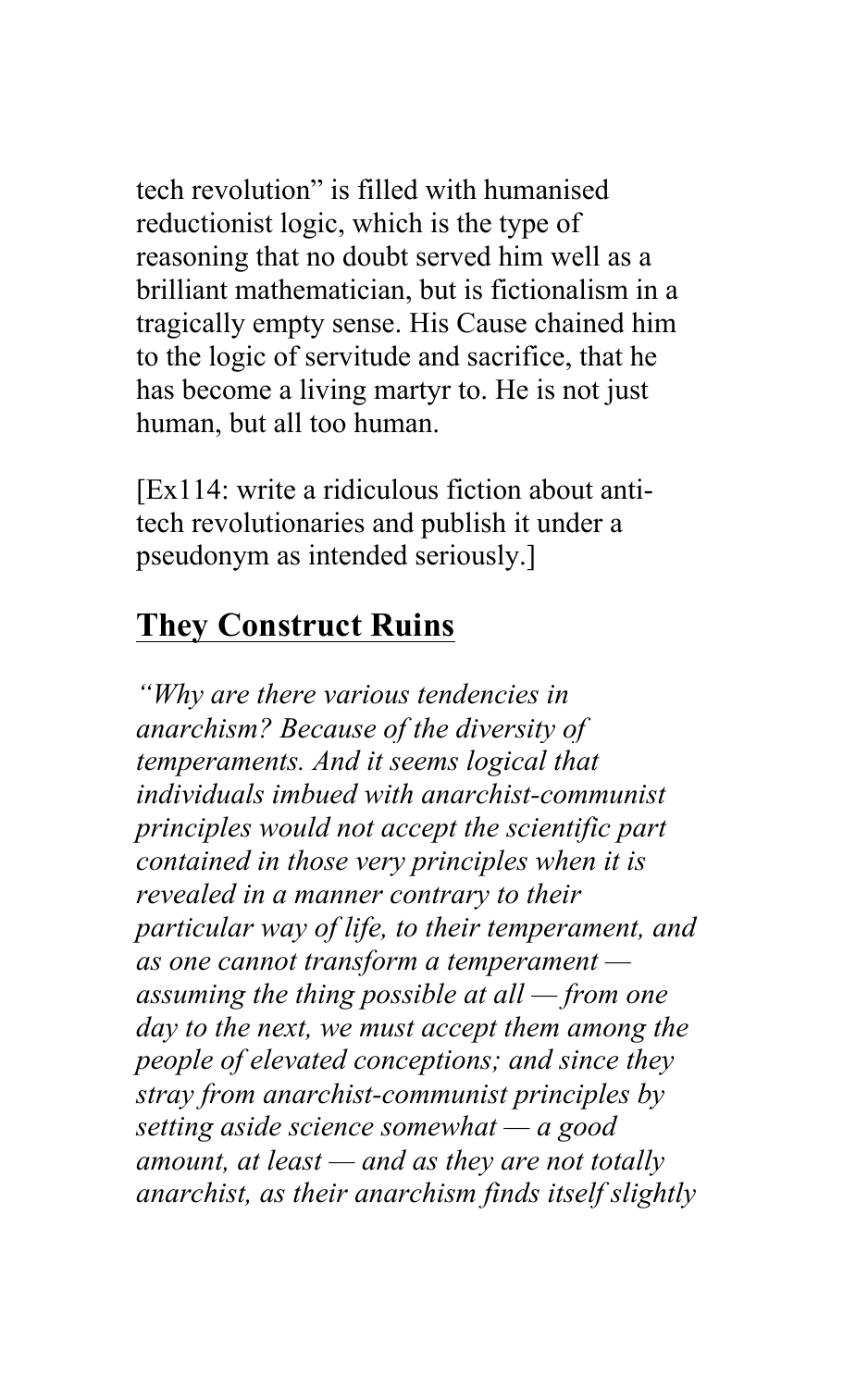*modified, they will thus be libertarians (a term designating the moderate anarchist), but antiscientific libertarians. In this case, Libertarian Naturism has its well indicated place in the anarchist movement." Zisly, A Question of Temperaments*

Politics does not create.

Politics builds and constructs.

This world that politics has built, is ruins.

[Ex115: ruin something, a conversation, a file at work, whatever – be the acceleration of collapse.]

## **End Politics**

*"Let us be eager to know all experiences, all happiness, all sensations. Let us not be resigned to any diminution of our "me". Let us be champions of life, so that desires may arise out of our turpitude and weakness; let us assimilate the earth to our own concept of beauty." Libertad, The Joy of Life*

Politics is history and history is politics.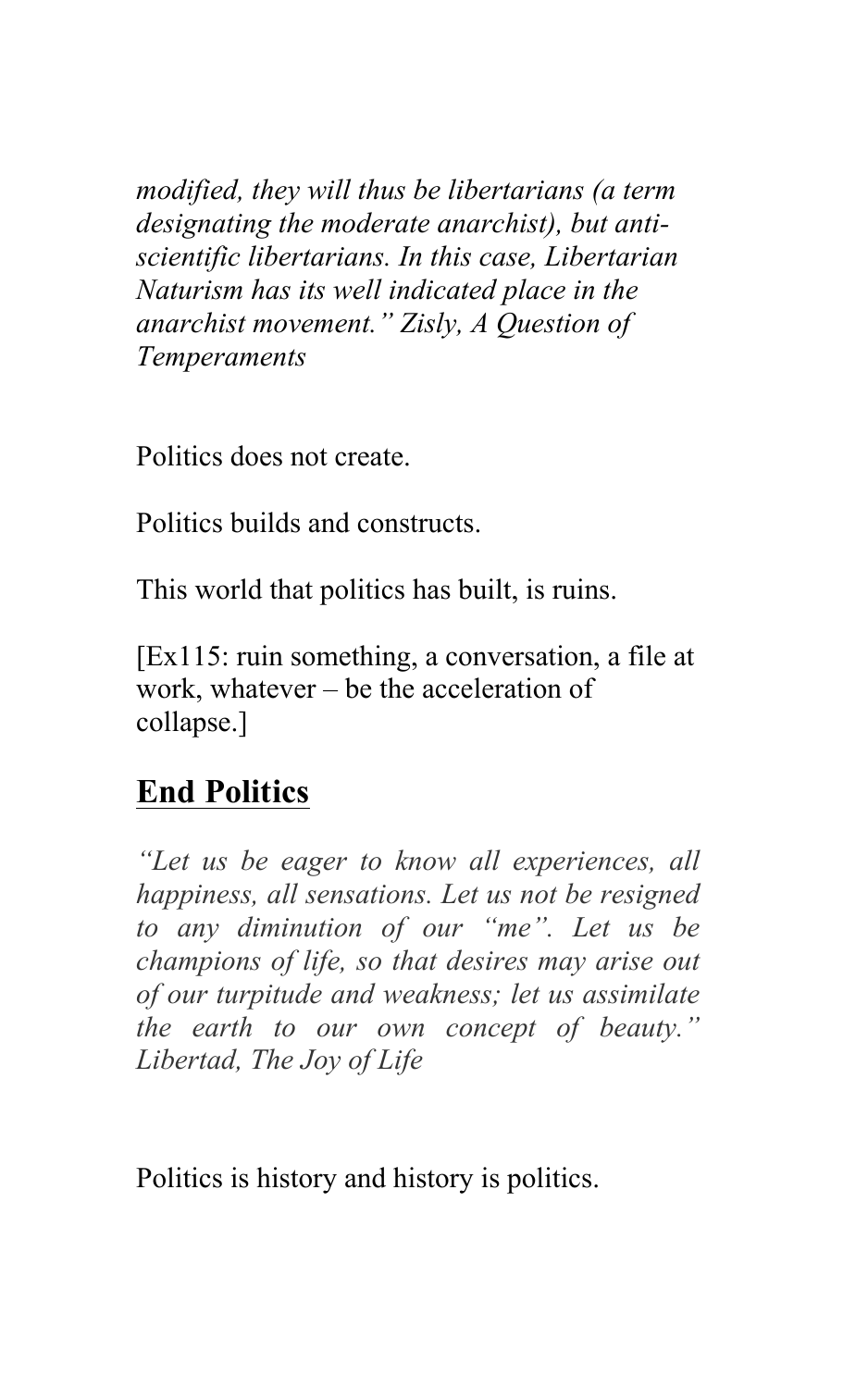It is a narrative of resignation, renunciation and repression.

It will all be destroyed by *feral iconoclasm*, as civilisation collapses into primal anarchy.

[Ex116: write a collection of jokes about the end of the world and try them out on unsuspecting individuals.]

# **Why I Love The Individual Wilde**

*"Since the beginning of civilization, organized societies have had to put pressures on human beings for the sake of the functioning of the social organism." Kaczynski, Industrial Society and its Future*

Politics will always attempt to repress the creative, to try to make them civil. The uncivilised individual is dangerous to the political.

Oscar Wilde's individualism as an irreverent poet, his aestheticism of decadence, and his homosexuality, threatened the sphere of politics so much that the British establishment imprisoned and exiled him. I see Wilde as one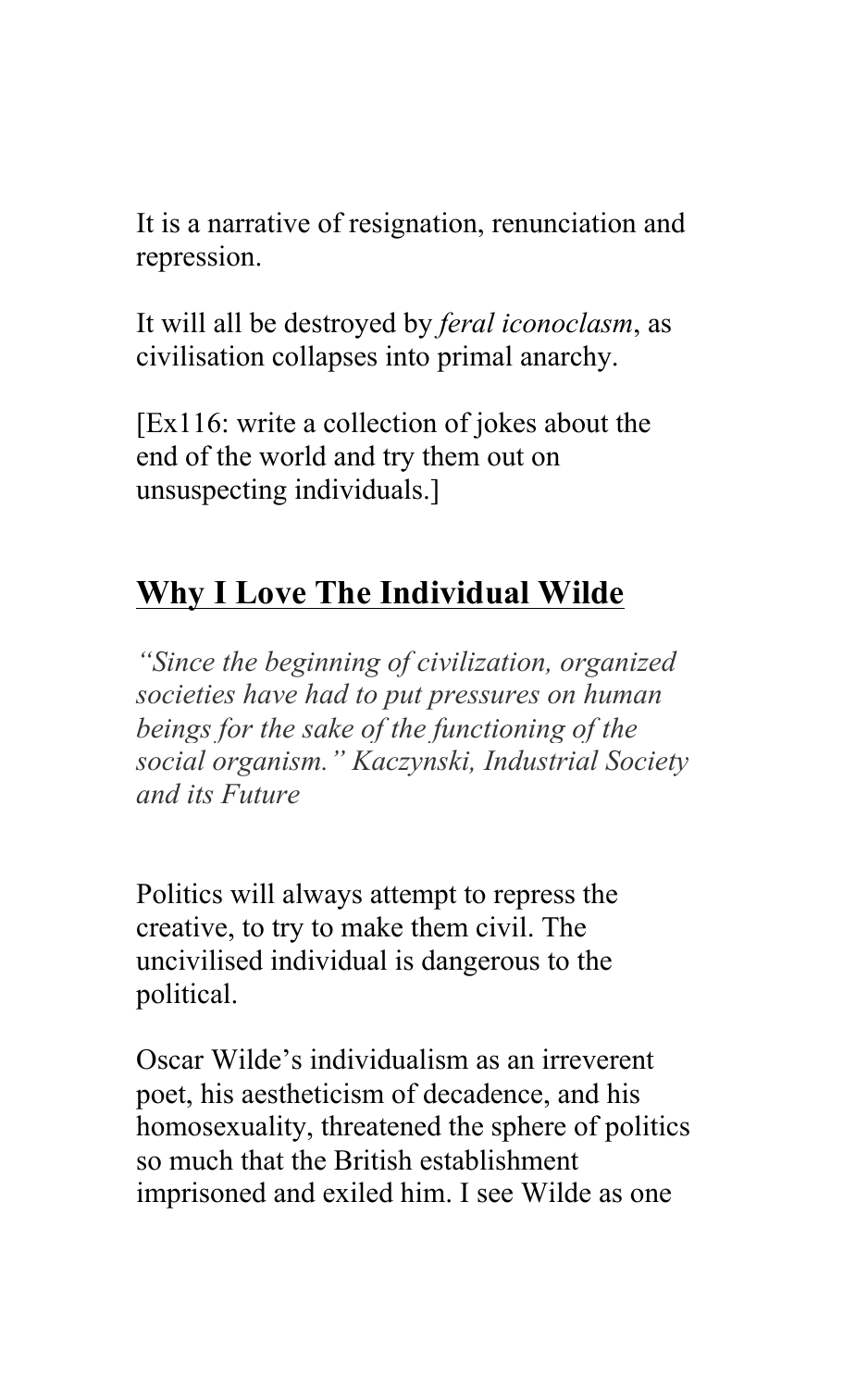of the most brilliant of individualists, to have been captured by History. His creativity destroyed the illusions that Victorian Britain has built to facilitate the structure of normality and for this he was both loved and hated. Hated by those who saw him undermine their sense of civil-decency. Loved by those who found beauty in the authenticity he appealed to.

Great individuals will inspire both hatred and love, as long as there are those who will seek authority to tame them. Great individuals do not shy away from what is taboo, in their commitment to authenticity. There is no individuality in inauthenticity, just the attempt to leech off of the body of society.

The anarchist that Oscar Wilde was could not be considered a political one – his one political essay (that I am aware of), The Soul of Man Under Socialism Anarchy, as an appeal to individualist-aesthetic-socialism, is more an appeal for the individual to fight for neither pleasure or pain, but for an intense, full and beautiful life. For this reason, I consider the essay to be an entirely anti-political treatise.

[Ex117: distribute pamphlets of The Soul of Man Under Socialism Anarchy outside of the offices of conservative political organisations and businesses.]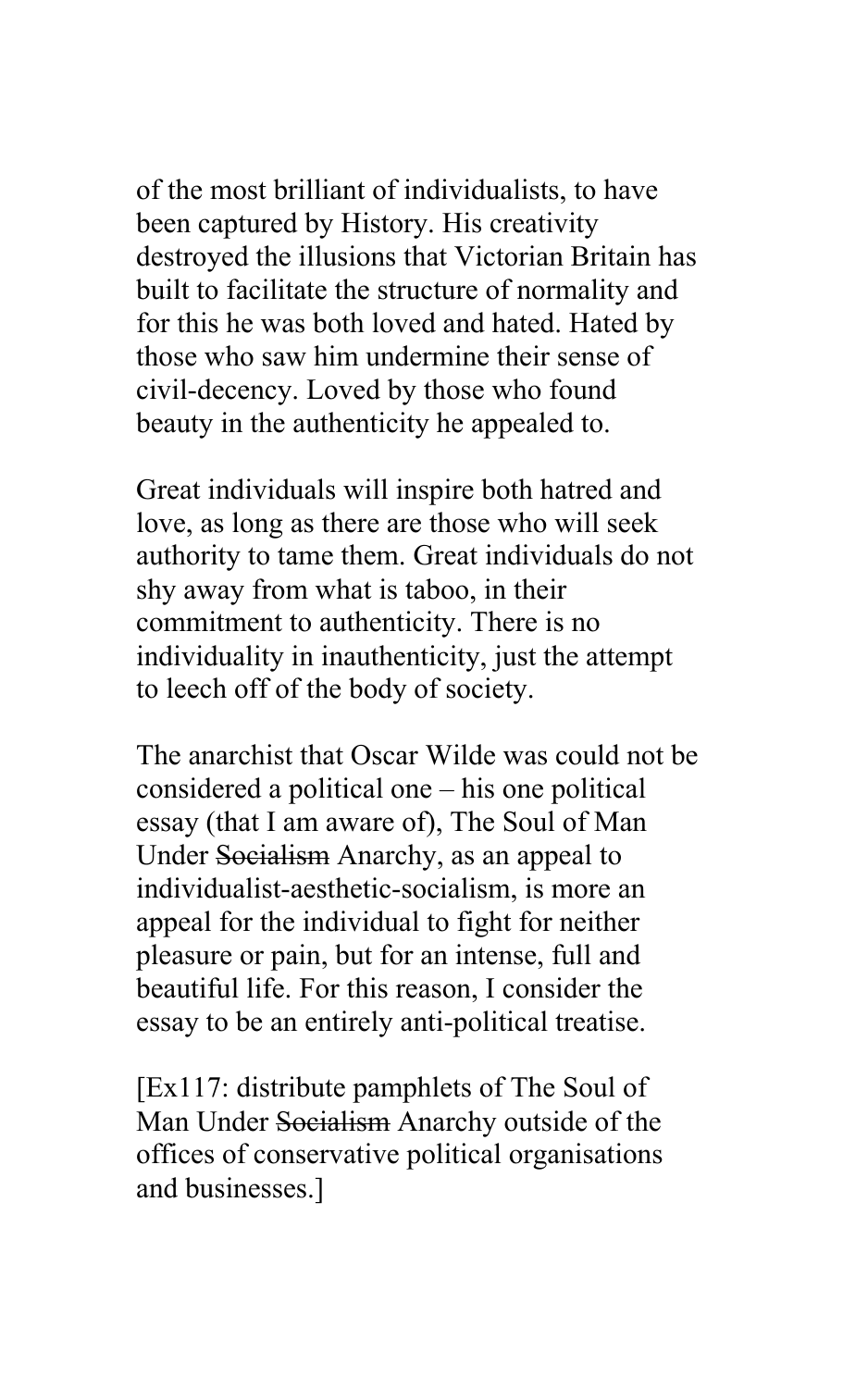## **Human Auto-Cannibalism**

*"Everywhere I have seen enormous potential let itself be crushed by ineptitude, and meagre capacity blossom in the sun of constancy and commitment. But as long as the opening towards what is different flourishes, the receptiveness to let oneself be penetrated and to penetrate to the point that there is not a fear of the other, but rather an awareness of one's limitations and capabilities—and so also of the limits and capabilities of the other—affinity is possible; it is possible to dream of a common, perpetual undertaking beyond the contingent, human approach." Bonanno, Dissonances*

Just as everything human eventually collapses into the inhuman and unhuman; every state is an eventual failed state; every society eventually collapses into nothingness; civilisation is ultimately the building of ruins. None of what humanity has built will survive, regardless of all human action.

As the intensification of denuding the earth of life reaches a point of singularity, that qualitatively changes the state of play in ways to which we largely have no comprehension of, it could not possibly matter what any human did or didn't do. Whether or not such an intensity of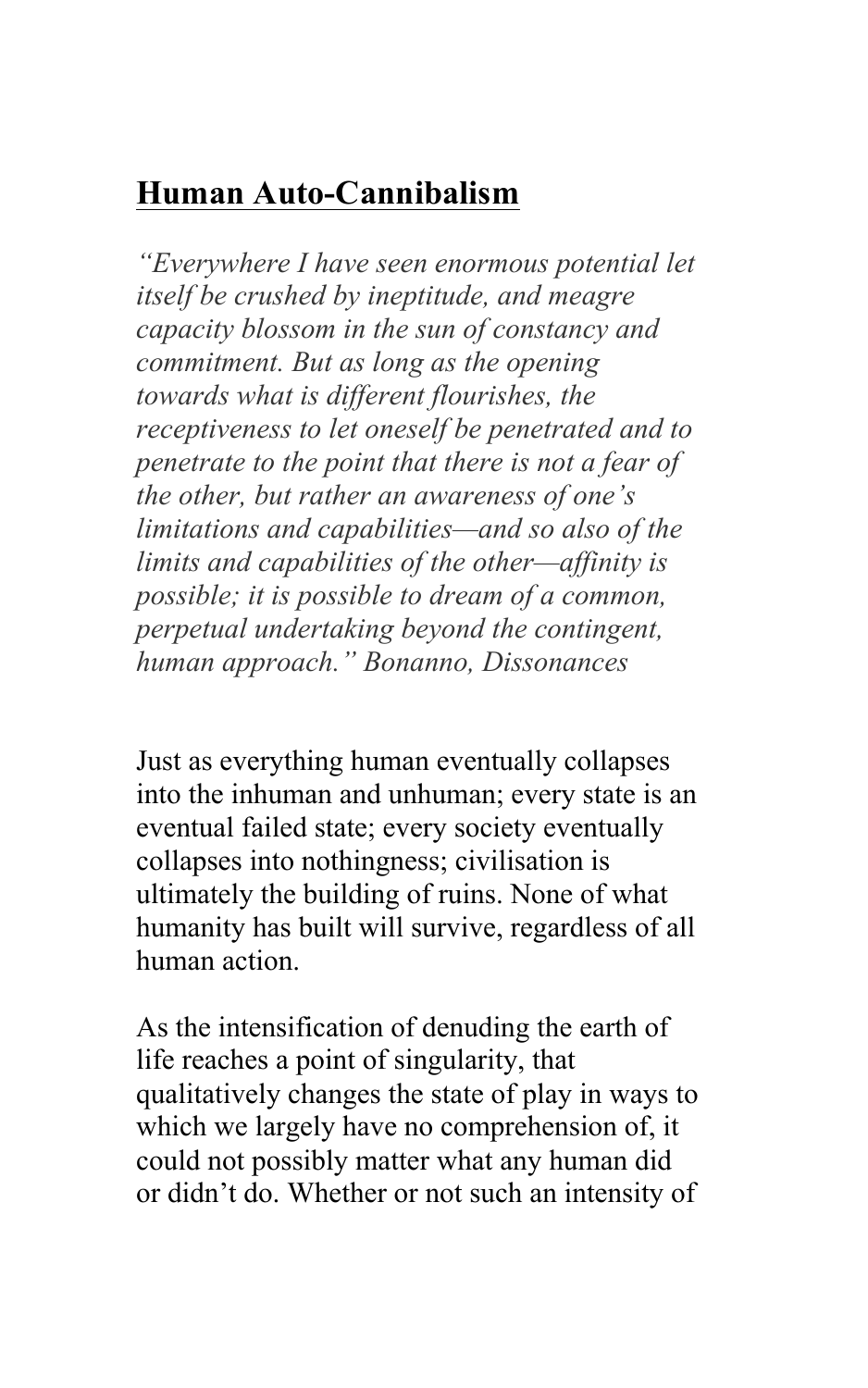violation is needed to escalate the sphere of politics collapsing into the unhuman is a different matter – I would like to think not! It seems like auto-cannibalist attempts to preserve the machine, escalated through accelerating tensions (psychic and embodied), would be a more desirable route out of the nightmarish Reality this culture has caged itself within.

But, ultimately, the human will collapse into the inhuman and unhuman.

[Ex118: collapse – into someone's arms, onto a bed or into the water of a sea or lake.]

## **An Appeal To Brilliance**

*"Dance and sing, laugh and play, feast on the fruits of the earth, the delights of my body, make music and love — for all acts of pleasure are my rituals. And I am that which you find in the fulfilment of desire." Moore, Anarchy and Ecstasy: Visions of Halcyon Days*

Anarcho-primitivism is at its most beautiful when it is at its least political. By this I mean, anarcho-primitivists who take their praxis to be something not limited to the boundaries of politics, radical or mainstream, are those I have found to be most beautiful and most valuable.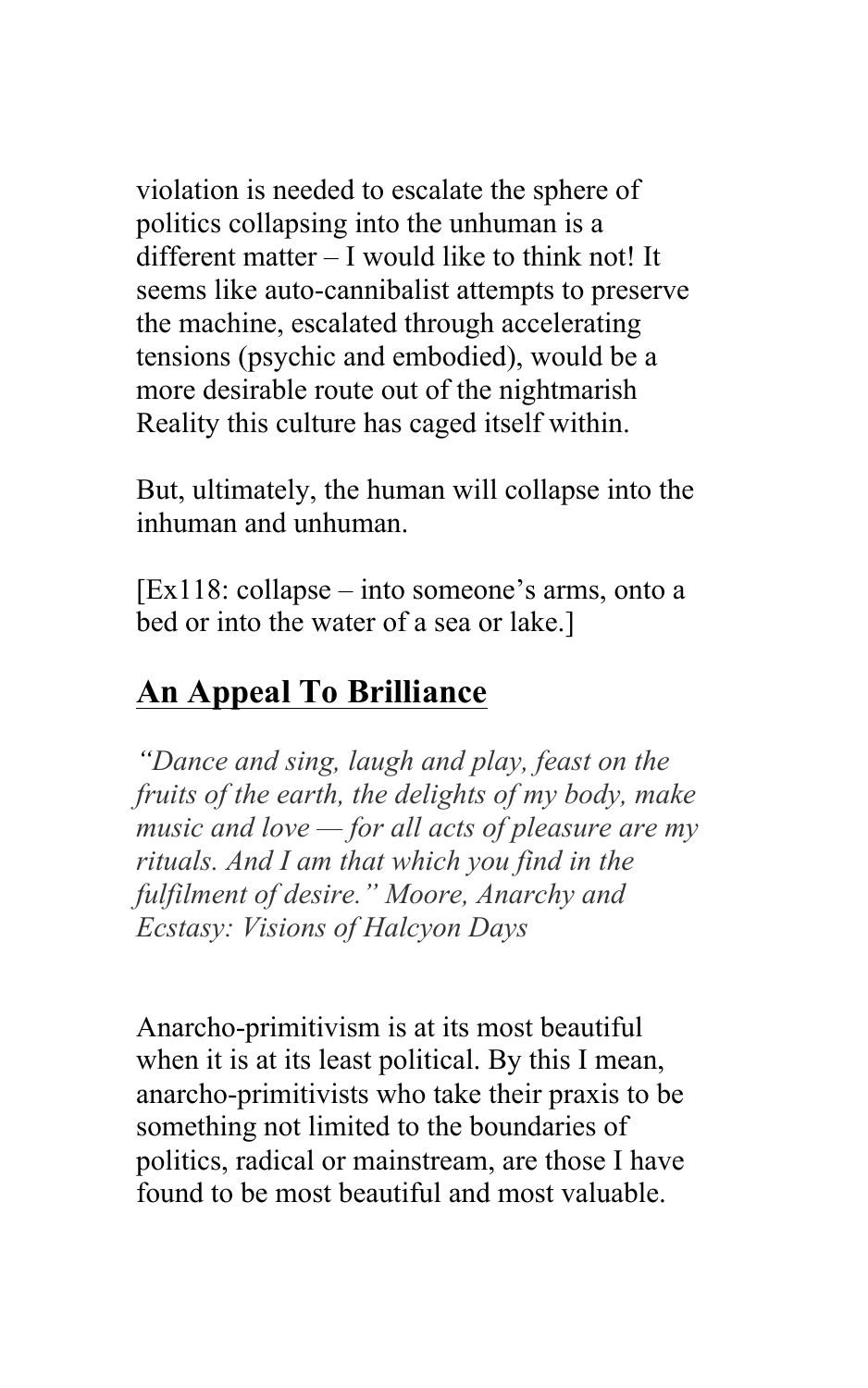Layla AbdelRahim's work is some of the most beautiful I have found within the body of anarcho-primitivist thought, given the authenticity with which she thinks and writes. Likewise, Mia X. Kursion's essay on technology, Mae Bee's thoughts around freedom and love, and Glenn Parton's critique of the machine in our heads are all similarly beautiful works, not attempting to be perfect (in the way that politics manipulates to be perfect), authentic works desiring lives of less *intensive capture* and more primal anarchy.

Zerzan and Tucker, as the main voices for the ideology, are also both at their most beautiful when they are at their least political.

I am continually saddened when reading Jacobi, the most political anarcho-primitivist I have ever encountered. He writes with all the rationality and logic of a well designed machine, brilliant and undeniably clever, but dead. There is no wild passionate love and desire within his thought, no primal rage and terrible fury, or even the slightest hint of uncivilised madness. His book, Repent to the Primitive, is an extremely insightful, yet thoroughly humanised work of anarchoprimitivist thought – political to the core, with the human revolution it seeks to Cause.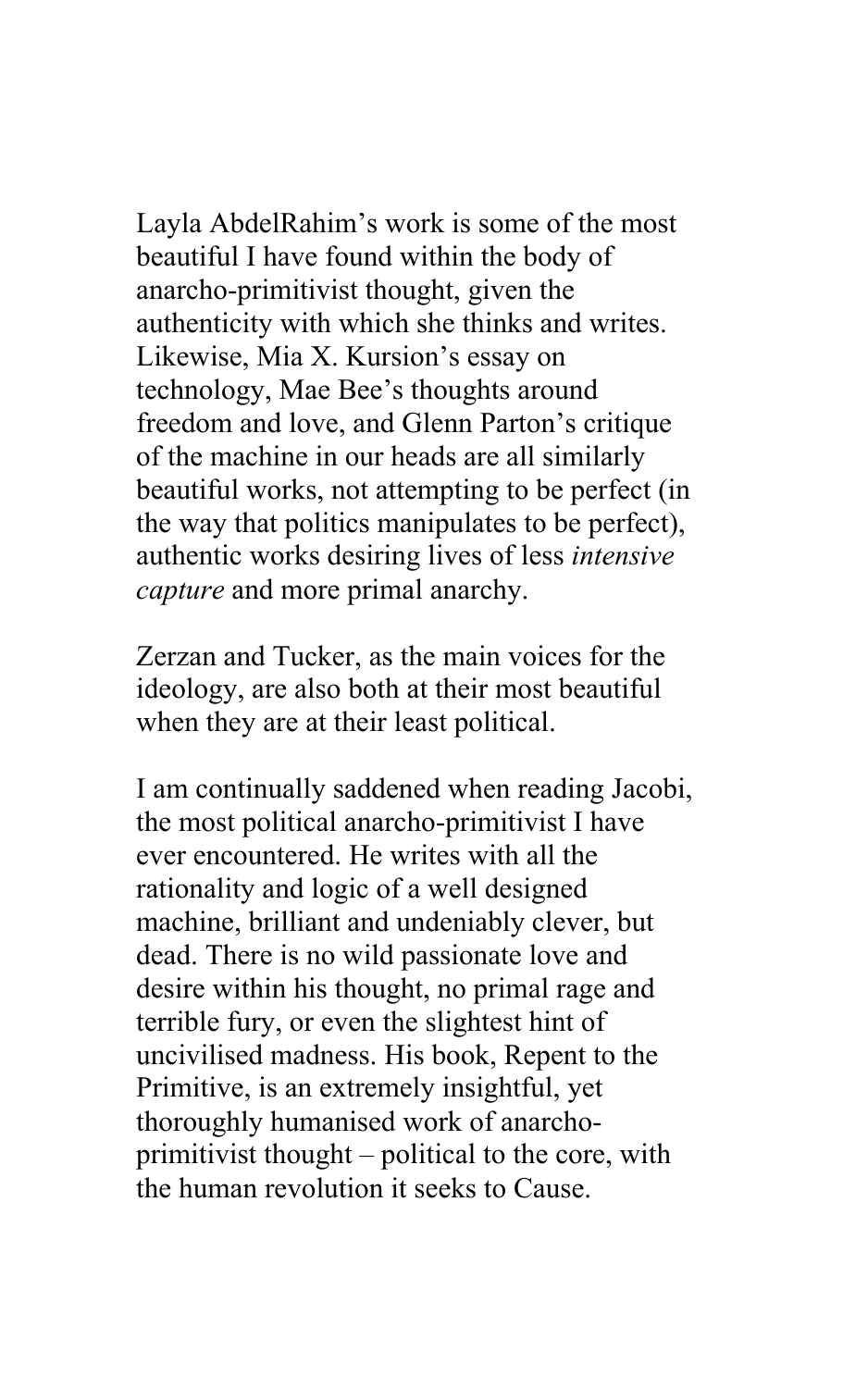Anarcho-primitivism's brilliance is in its madness, wild passions and desires, and in its willingness to (when it is willing to) unhumanise it's thought, not be political machines, and be authentic animals.

[Ex119: write a work of irrational-primitivism.]

#### **Spitting On Bookchin**

*"Since I don't have the Correct Answer, I don't know which of these systems would work best in practice." Robert Anton Wilson, Left and Right: A Non-Euclidean Perspective*

The politics of Bookchinite social ecology starts with the ontological concept he created "dialectical naturalism", as an attempt to clean up some of the issues with Hegel's and Marx's concepts of dialectics – a failed attempt. With this concept, Bookchin attempts to claim that there is no end to History, and so there is no end to dialectical development – all of nature apparently bound together by the Cause of reconciling differences and choices into monocultures. So the politics of social ecology starts from a foundation of unrelenting humanisation, human supremacy and the world made in Man's (as God) image.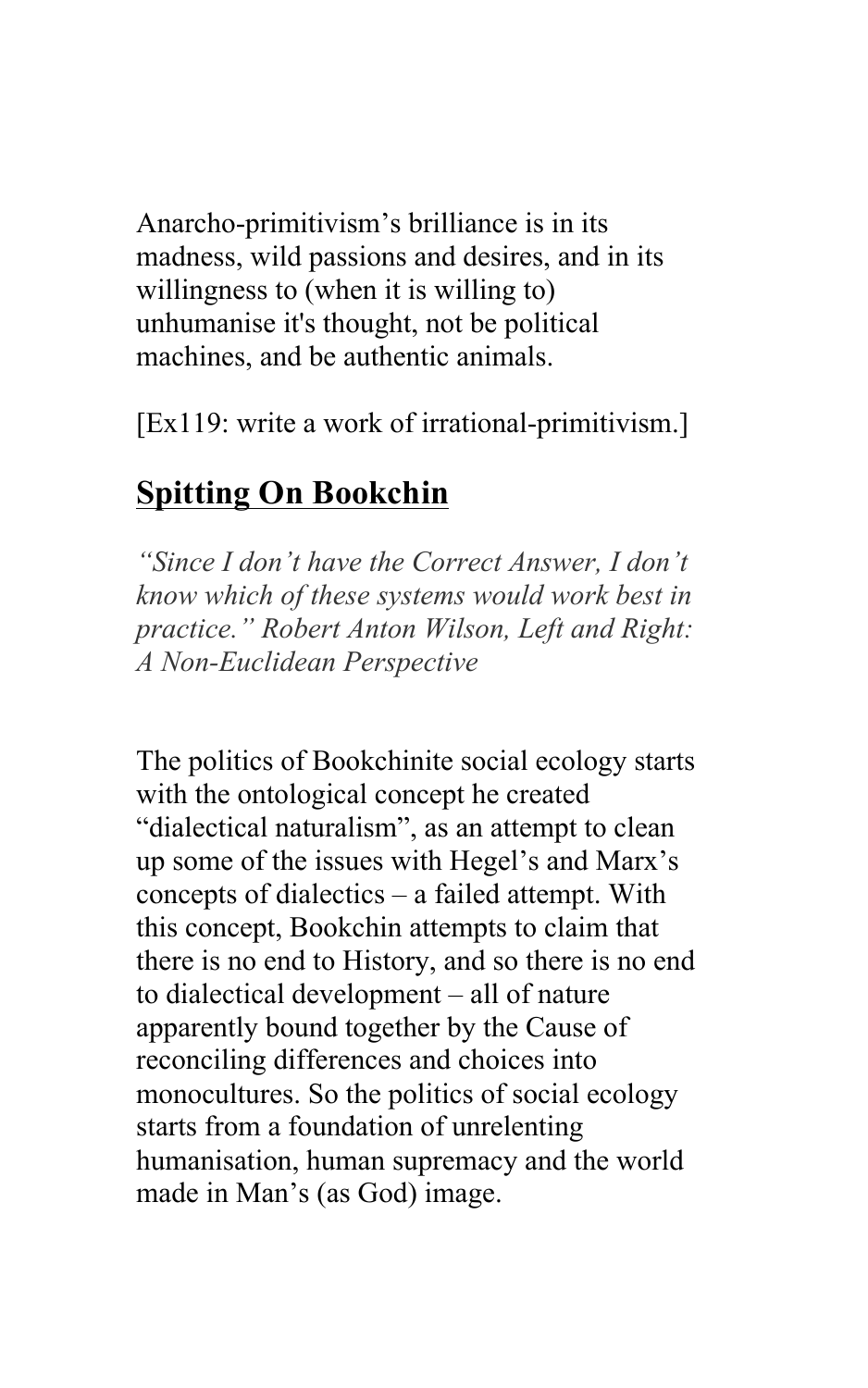The optimism within this claim is revolting, in its totalitarian historicism. I doubt if there are any true believers of Bookchin's gospel, as I am convinced that instinctually there is a primal anxiety towards the collapse of development that is death within all who read his ideas – the human will always collapse into the inhuman and the unhuman.

I also fail to see how chaining ourselves to the machines of social ecology will be any more a means of liberation than remaining chained to this one. If within his libertarian socialist utopia all Men are rich, as equals, then it would become entirely necessary to spit in each other's faces continually (in Diogenean style).

[Ex120: spit in the face of a rich man or woman.]

# **A Critique Of The Eco-Extremist Vanguard**

*"It has been known for ages that the master uses the slave as a means to appropriate the objective world, that the tool only alienates the worker as long as it belongs to a master." Vaneigem, The Revolution of Everyday Life*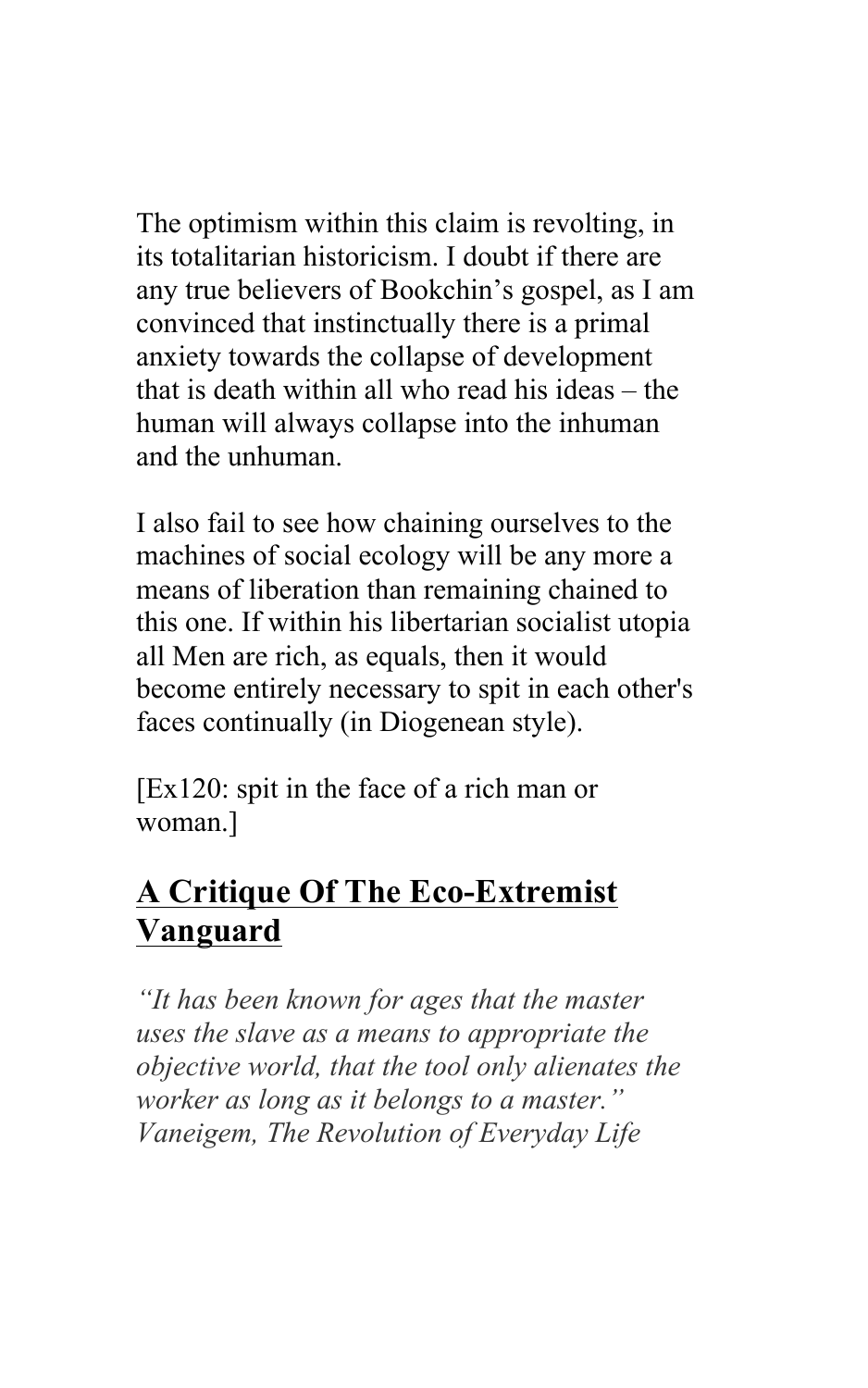Of all the radical environmentalist schools of thought, groups, movements, or whatever you want to call them, is there any more Leninist than that of eco-extremism? Their Vanguardism of the earth and critiques of the infantile dis-Order of anarchism are so similar to Lenin's ideas that it is hard to believe sometimes that the eco-extremist movement came out of disenfranchised anarchists and is not a collective of green-Maoists!

The main flaws with the anarchist approach to critiquing this tendency have been mostly due to two factors. The first of these is the intensity to which eco-extremism has been critiqued outside of its own terms – like trying to argue a white nationalist by accusing them of being a racist, arguing outside the sphere of the terms they care about is going to achieve less than nothing (you have to undermine their own arguments). The second is that anarchists, from a position of Euro-American moral anarchism, have assumed a position of judge and jury, and succeeded in raising eco-extremists to a position of authority and influence that they never would have achieved if they hadn't been so severely demonised; in the same way that the spectacle of media coverage surrounding the activities of Islamist terrorists succeeds in granting them psychic authority.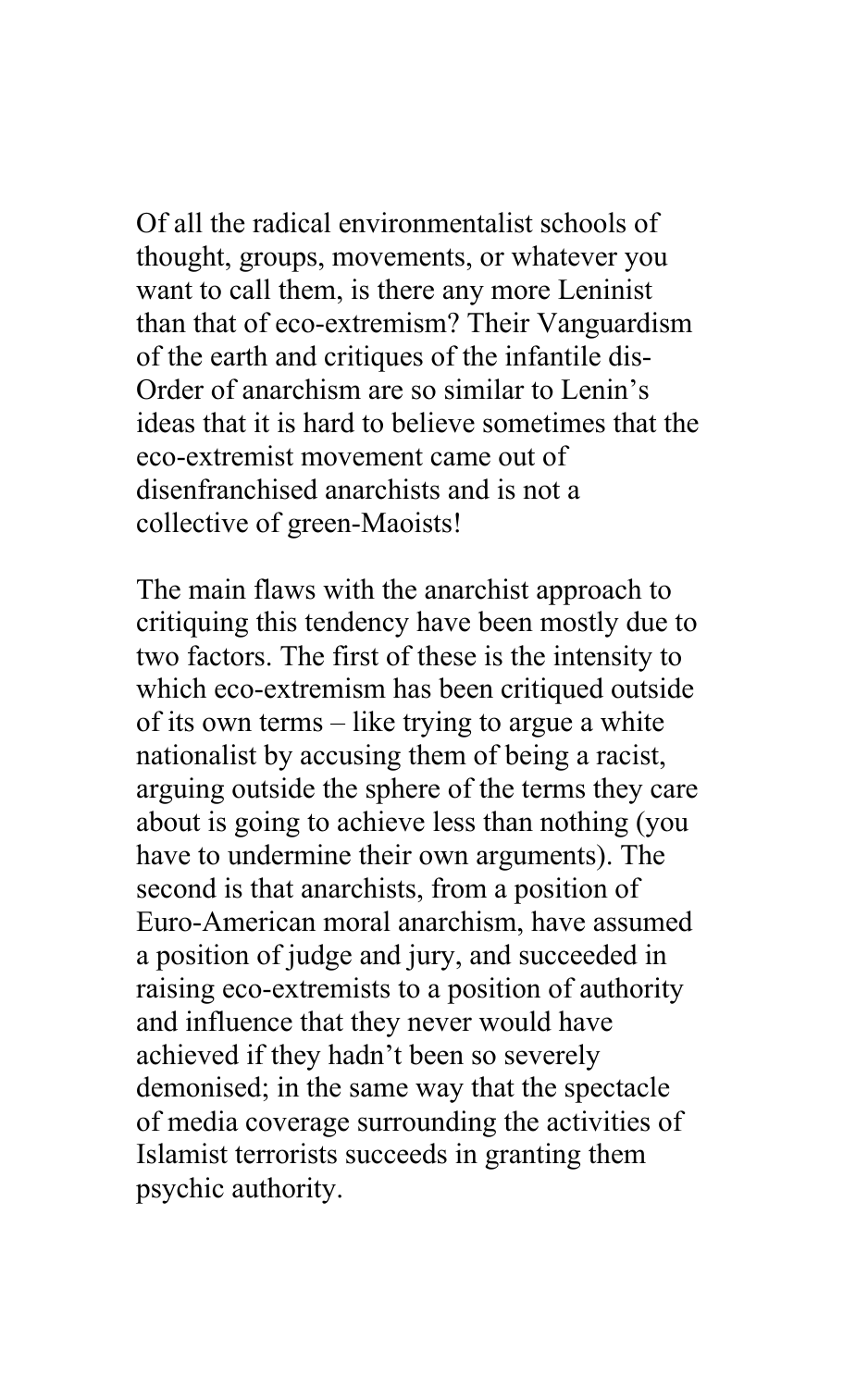As far as critiquing eco-extremism on its own terms, it isn't very difficult to do. Take Abe Cabrera's attempt to use The Creek War, where the indigenous people of America used guns and other weapons of their colonial enemies, while thoroughly hating the culture that produced the technology, in their attempt to resist civilisation, as a means of likening eco-extremist praxis to those warriors. The dishonesty in this likening is obvious, when looking at the intensity to which eco-extremism exists and flourishes as a virtual entity, and, like the authoritarianism of Kaczynski's praxis, relishes their ability to manipulate and abuse through their technologically advanced weapons – a thoroughly civilised form of praxis.

Another similar example, taken from the Atassa series of ideas around eco-extremism, is Elani's attempt to liken eco-extremists to tribal warriors. The obvious difference between groups like ITS and the type of community and individual Elani used as examples, through Clastres, is that eco-extremists are not tribal warriors. They have no tribal presence and they are not warriors. A warrior is a brave individual who fights – there is no bravery or fight in a bombing, only violation and inauthenticity. Ecoextremists are soldiers, in a mostly virtual army – perhaps skilled soldiers, but not tribal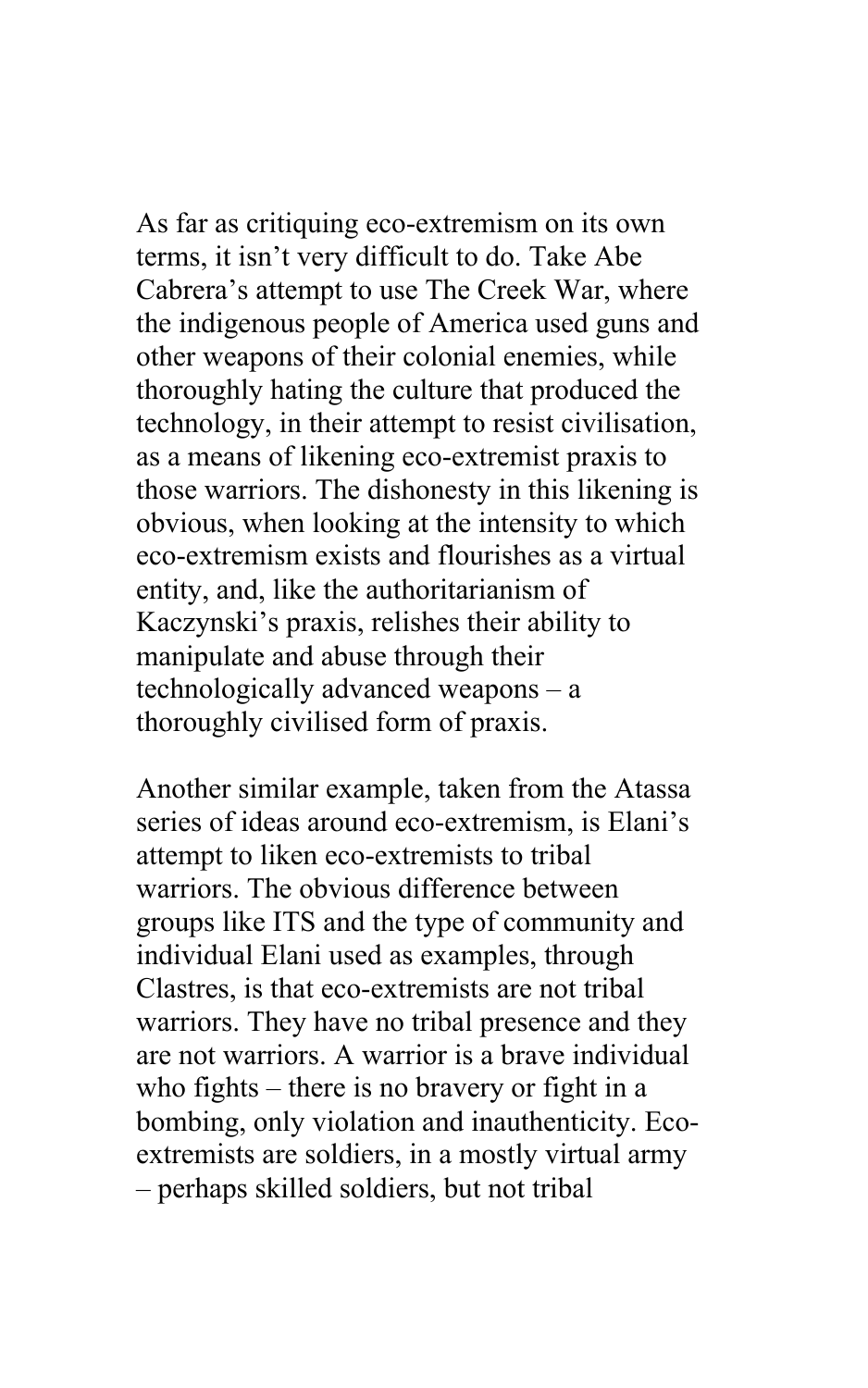warriors. Soldiers, as parts of machines of militarism, are domesticated to a greater intensity than most of us – one of the reasons why I have felt a degree of scepticism towards eco-extremist wildness for as long as I've encountered the tendency.

The laziness of anarchists whose criticisms have only gone as far as to say "we think they're immoral because …" has ultimately played into the hands of eco-extremists, as their morality is the immoralist inversion of Christian morality. It would offend an eco-extremist far more to accuse them of being exactly what they are – extremely insecure moralists (in the way that moralists are insecure about their ideas, hence the need to force everyone else to think like them). Like the Islamists and Nazis who are also sure of their moral purity, as immoralists to those they hate and who hate them, ecoextremists position themselves as an absolute moral authority – an authority, unfortunately, granted to them by anarchists and other lazy critics.

Perhaps what is most noticeably inauthentic about eco-extremist ideology is the notion that their attacks in any way embody the wild indiscriminate destructive processes that flow freely. Their attacks involve an intensity of planning and machinic design, which are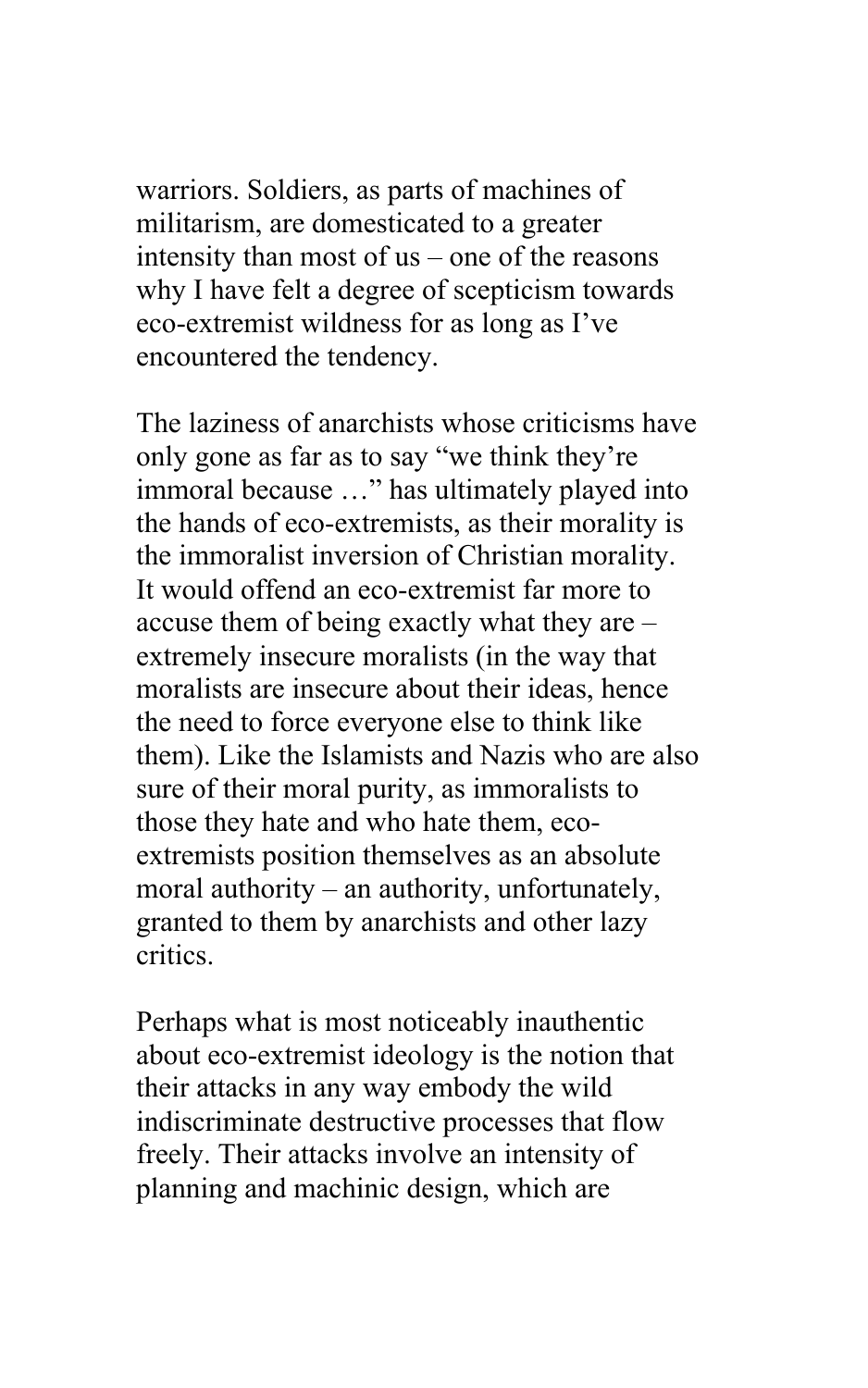entirely humanised – there is no morphogenic de-humanising within the tendency. That anarchist critics of this movement (or those anarchists who have been willing to engage with their ideas) haven't named them for what they are in this respect – a tendency that embraces the logic of this culture entirely (like Kaczynski) – is a disappointment to say the least.

What is of value to be taken from the ecoextremist tendency is undeniably their bringing existentiality, the threat to our lives as the animals we are, that ecological oblivion brings more prominently into the conversation. With this, and I mean this only and entirely to the aesthetic/perceptual level, eco-extremism is most valuable for bringing existential terror into the sphere of discourse.

With this movement of Vanguardist soldiers, who wage an immoralist religious war, while I do not desire seeing them raised to the stature of either saints or demons, I do not believe that they should be excluded from discourse, by individuals and groups who see themselves as moral authority to dictate the terms of discussion. Rather I think it better to critique them on the terms that they value.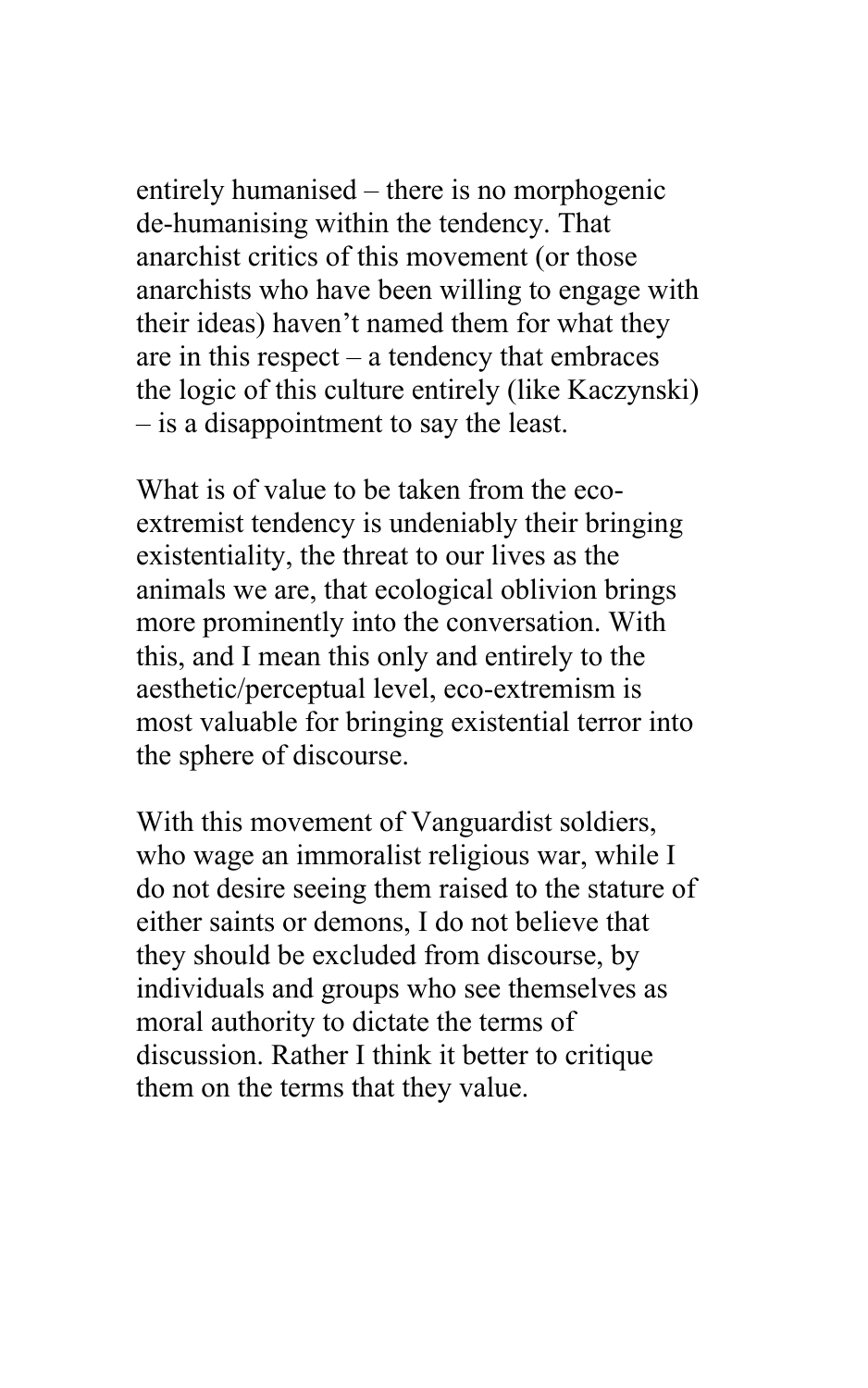[Ex121: write a critique of eco-extremism that includes no culturally supremacist racist moral bullshit.]

# **The Axiom Of Human Supremacy**

*"Coming to terms with the collapse means we have to remember that life is about something bigger than ourselves. We are a part of the world around us and are inseparable from it." Tucker, Species Traitor 4*

Human, speciesial and technological supremacism is the unquestioned axiom that keeps basically any and all advocates of Bookchin's social ecology from collapsing into the untame, feral abyss of anti-civilisational desire for primal anarchy. Once those concepts are destroyed, it is possible to be liberated from their repressive domination.

[Ex122: go caving and meditate on the rocks.]

## **They Are Marxists**

*"The governments of the world, knowing each other's interests, do not invade each other. They have learned that they can gain much more by international arbitration of disputes than by war*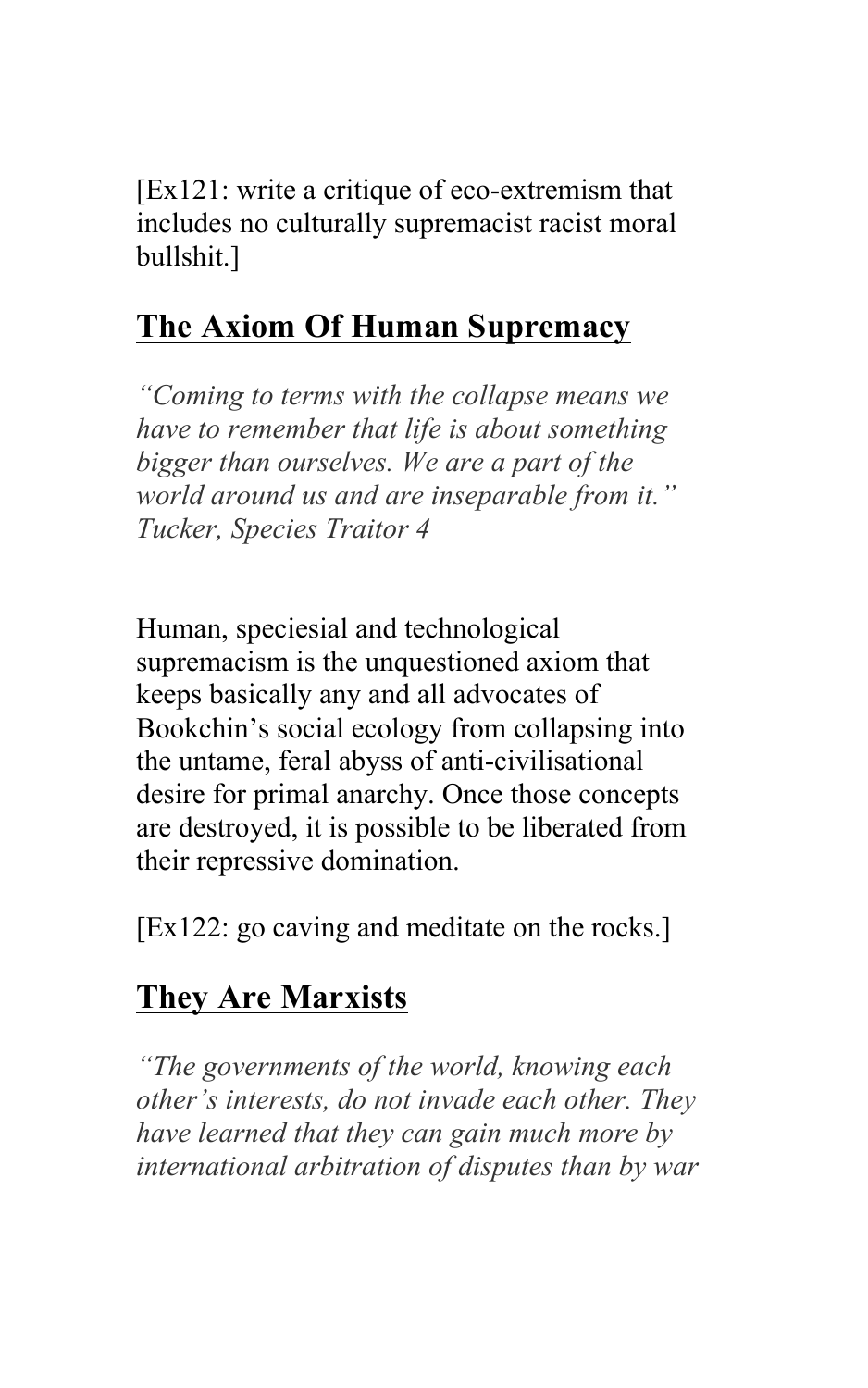*and conquest." Goldman, Anarchy and Other Essays*

The striking similarity of social ecology and eco-extremism, as ideologies who would like to retain the notion of distance between them, is how Marxist-Leninist they both are in thought and practice. My individualist eco-anarchist revolt rejects both tendencies, as my rebellion is life, not the anthropological-machine of Vanguardist dialectical-soldiers.

[Ex123: prank a Marxist – if they complain, tell them it is part of the revolutionary struggle.]

# **Why So Acceptable?**

*"Let us see now what unites them. It is the out and out cult of the State." Bakunin, Marxism, Freedom and the State*

John Zerzan and Kevin Tucker's inability to present decent critiques of eco-extremism, nor anyone else within the anarcho-primitivist movement's ability to critique eco-extremism outside of the non-critique of "they're immoral", is depressing to say the least.

I fear that anarcho-primitivism is ceasing to be a philosophy of the living primitive here and now,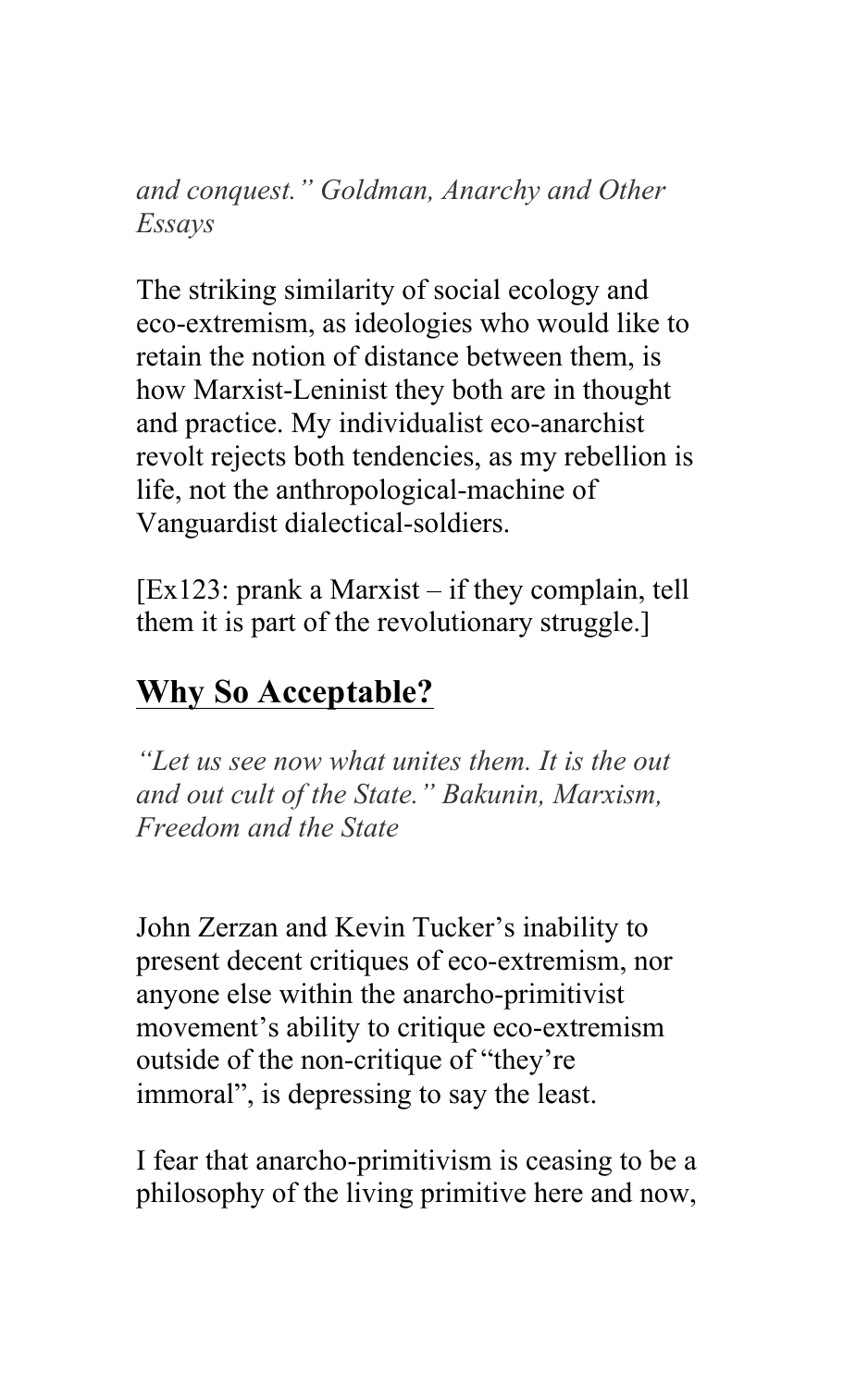and has entered History, now turned into tradition-as-dead. I desire a philosophy and practice of living primal anarchy, which is what I attempt to create through my individualist ecoanarchist praxis of ontological anarchy.

If primitivist anarchists can revitalise their thoughts, with the fire and destruction of anarchist refusal of the Reality civilisation has built, and stop attempting to place themselves further and further within the Reality, they might be able to protect their thought from being usurped within the market place of Too-Fucking-Late-Capitalism. Perhaps then, other disenfranchised anti-civilisational anarchists won't look to the Vanguardists of ecoextremism.

[Ex124: take quotes from Zerzan and Tucker's essays and books, arrange them into a folk song or a rap track.]

# **I Am Not A Revolutionary**

*"Let us hope that the toilers of every country may draw the necessary conclusions and, in turn, finish with the Bolsheviks, those exponents of the idea of slavery and oppressors of Labor." Makhno, The Idea of Equality and the Bolsheviks*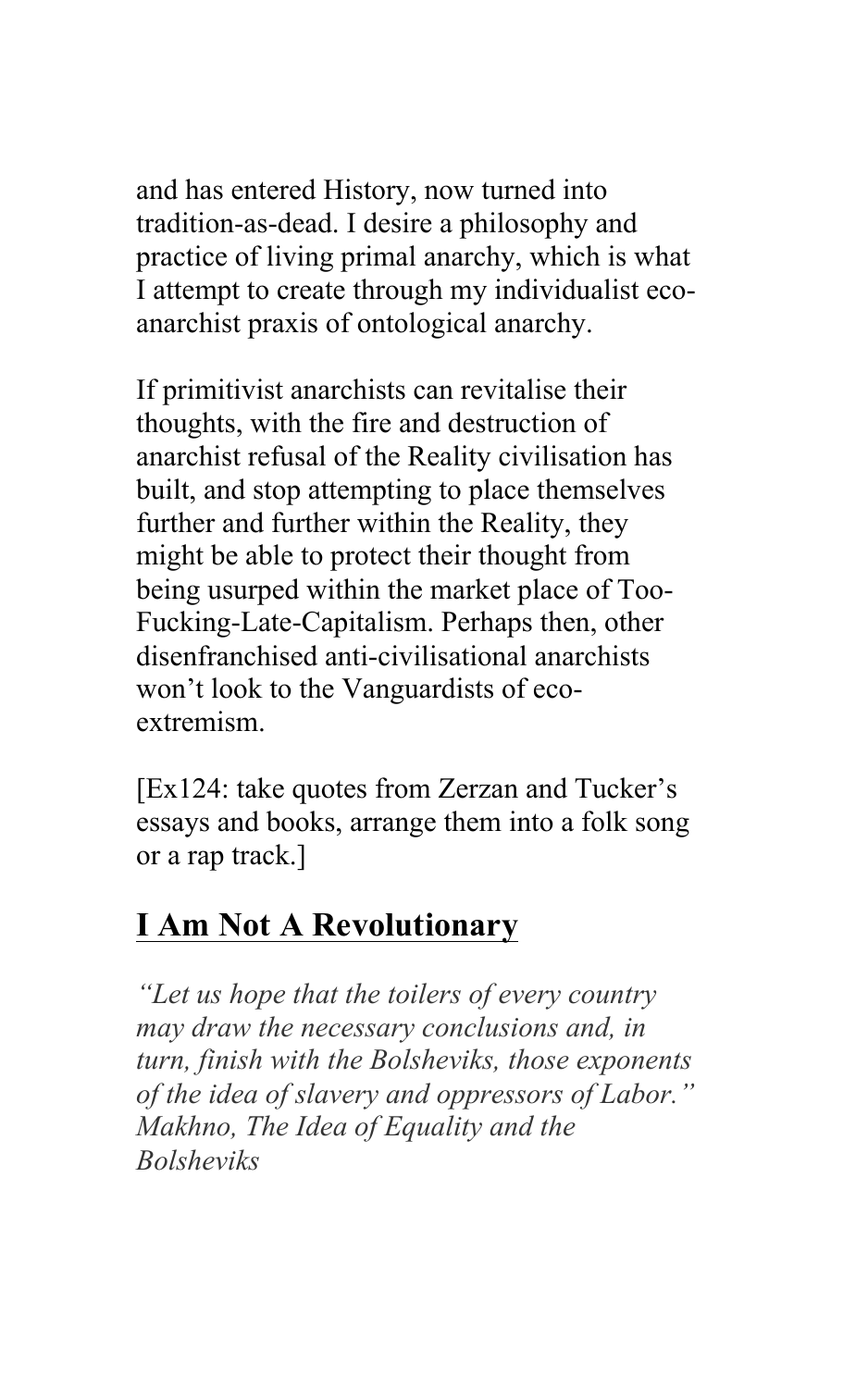Fuck revolution – both as progress and regress! This attempt at humanisation I reject.

The earthly will-to-life, the process of *feral iconoclasm*, is one of collapsing civilisation through involution – and is what I desire.

[Ex125: take a revolutionary to the woods, climb a tree and sing from the branches.]

### **It Has Always Been Revolution**

*"The tragedy is correspondingly greater as a person's individuality is more richly endowed, is stronger in its own particular nature." Gross, Overcoming Cultural Crisis*

The revolution is History and History is the revolution. The mechanics of History maintain its revolution. The engineers of History and construction workers of History build the revolution. The architects of History design the revolution. Politicians and police throughout History serve its needs and attempt to control the living.

Marxism is not a rebellion against the totalitarianism of the world-eating anthropological-machine of Leviathan, but is an effort in structural maintenance – an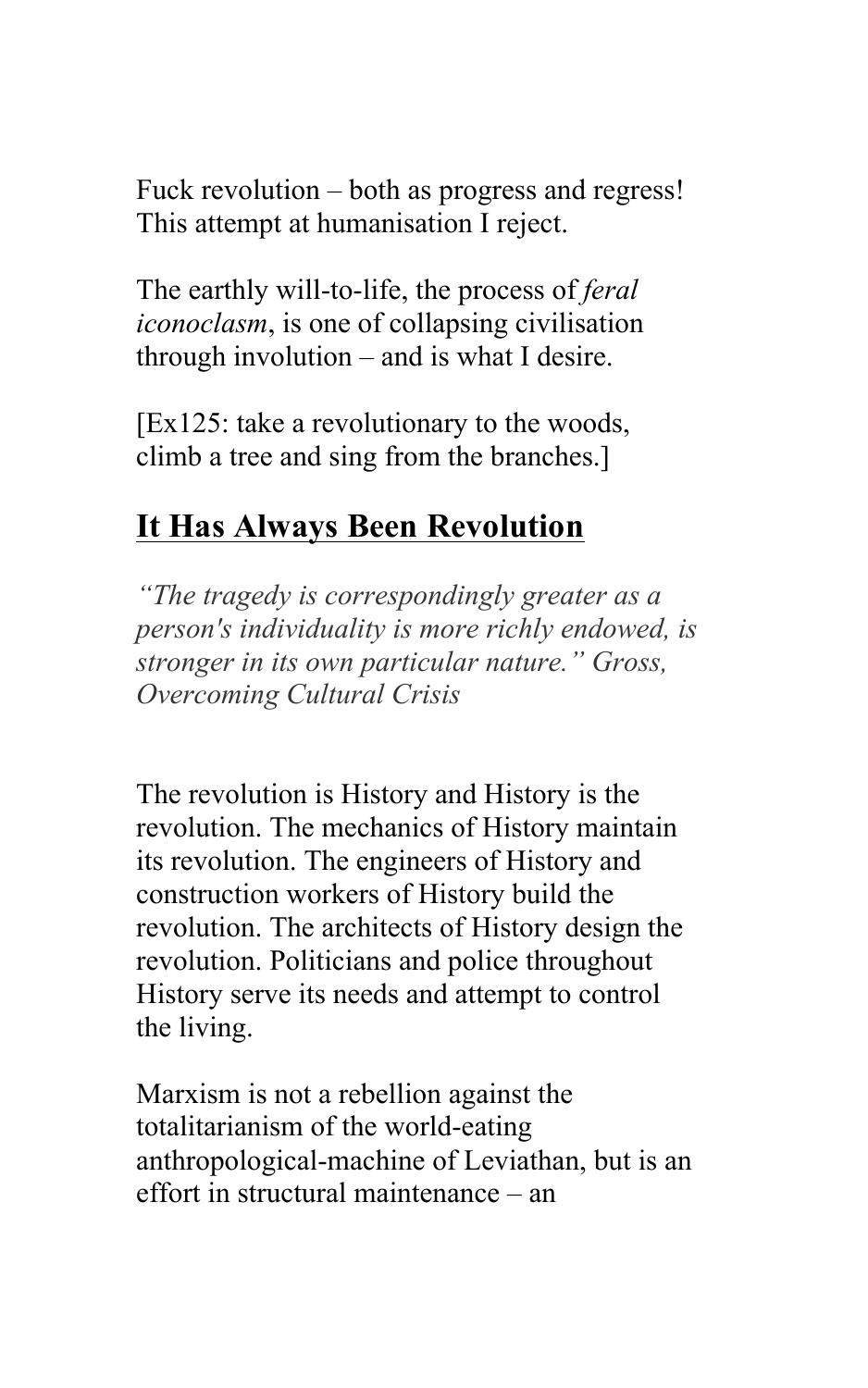architecturally designed effort to make its perpetual (permanent) revolutions work with the greatest amount of efficiency. The same is largely true for left-anarchism, though to a significantly lesser intensity, but perhaps more disastrous a potential future, should a less intense abuse be sustained for longer.

[Ex126: present a seminar on anarchist architecture, comprised entirely of descriptions of abandoned cities/civilisations.]

## **Intensifying Acceleration**

*"In reality, the primary function of the left has historically been to recuperate every social struggle capable of confronting capital and state directly, such that at best only an ersatz representation of victory has ever been achieved, always concealing the public secret of continuing capital accumulation, continuing wage-slavexy, and continuing hierarchical, statist politics as usual, but under an insubstantial rhetoric of resistance and revolution, freedom and social justice." McQuinn, Post Left Anarchy?*

The machine of History progressed and developed at varying intensities for much of its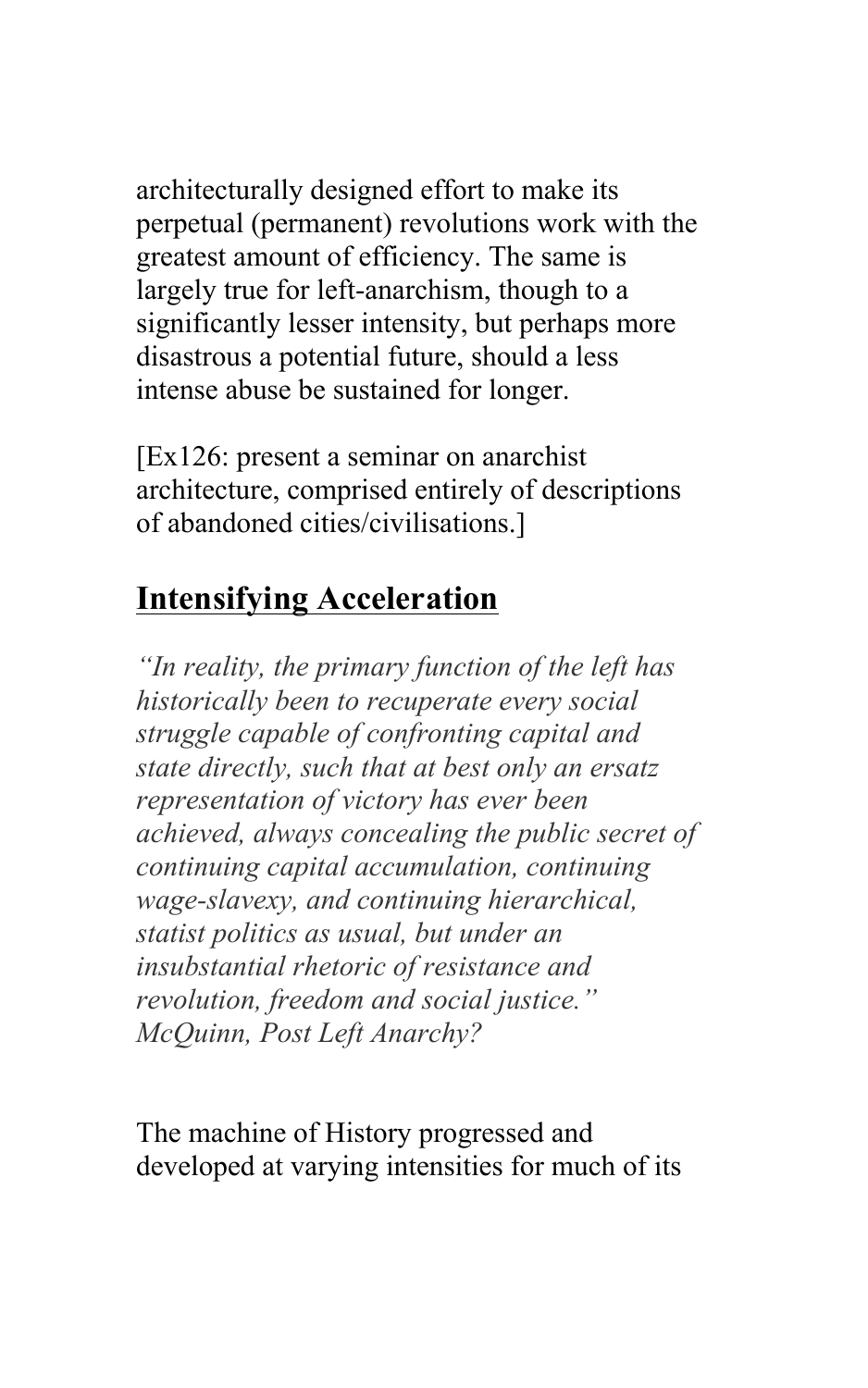existence. With industrialisation and the rise of advanced digital technological equipment, History has accelerated this intensity of progress and development, with ever more abusive means of violation. This has not yet been totally normalised, given how quickly these technologies have become totalitarian – part of the reason why many people who will call themselves anti-technology are more sympathetic to pre-industrial agri-cultural technological apparatus, or even just pre-digitechnological equipment.

The acceleration of History has escalated the loss of biodiversity and the colonisation of the world, under humanisation (within the image of human as envisioned by colonists). This has been an extremely violent force within the world, but its design and implementation has done exactly what it was intended to do – build the Reality we live in and generally consider acceptance as the normal way things ought to be.

With this situation I have described, people now take acceleration itself to be normal and the way things ought to be. There ought to be greater control, abuse, violation, colonisation etc., so long as it is done in the name of development and progress. The rank privilege of human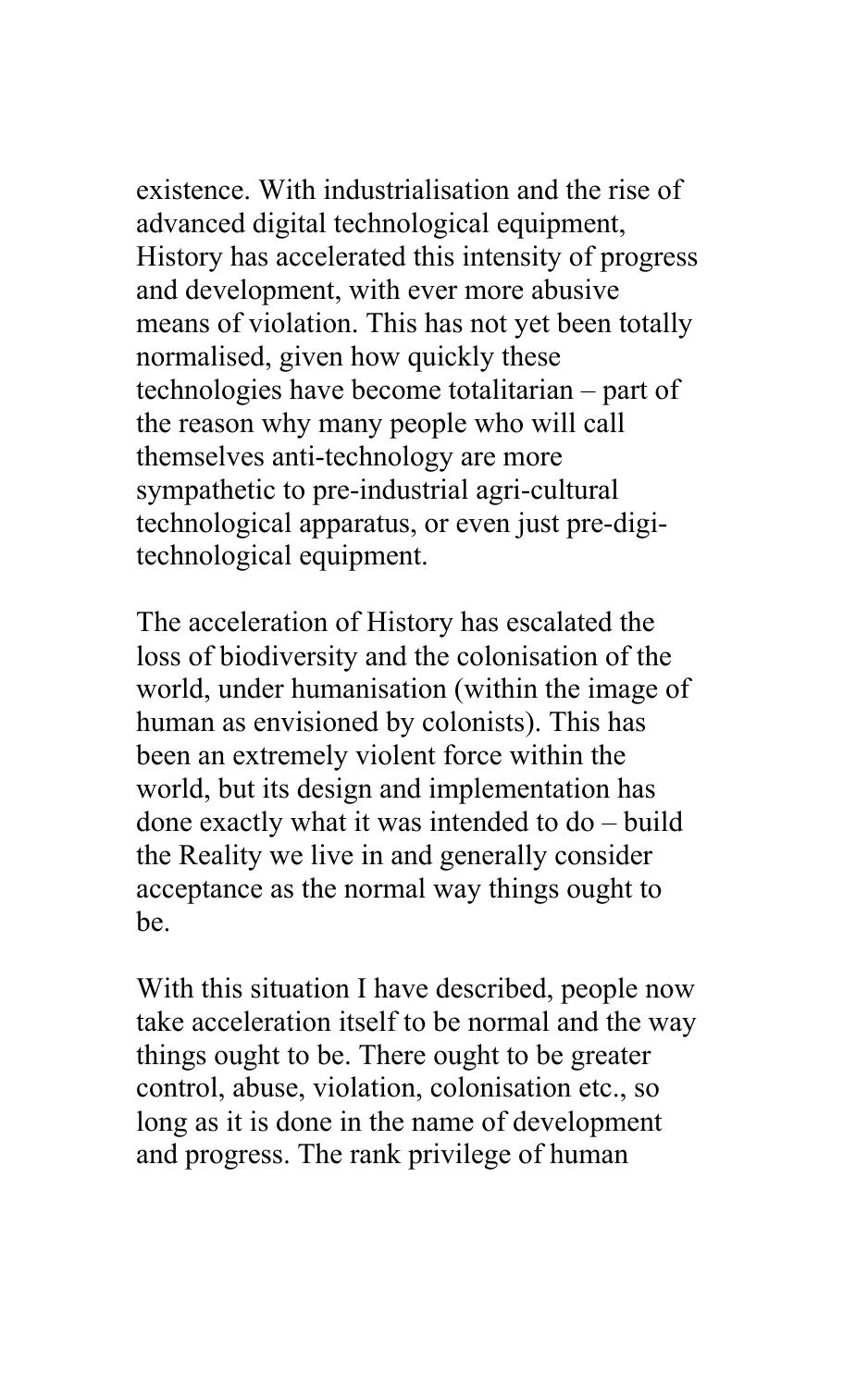supremacy within this narrative is revolting and revoltingly normal.

[Ex127: spray paint "toy dinosaurs are made from dead dinosaurs" on the sign outside a church.]

# **Accelerating Auto-Cannibalism**

*"The "human being," as a concept or an attribute, does not exhaust you, because it has a conceptual content of its own, because it says what is human and what a human being is, i.e., because it is capable of being defined so that you can remain completely out of play." Stirner, Stirner's Critics*

Zerzan's book Why Hope? is brilliant in many ways, though misses something between his prejudice towards concepts he does not approve of. This is most noticeable when he writes about acceleration and hopelessness.

When it comes to hopelessness, while I share Zerzan's dislike for the book Desert, which has (un)inspired many nihilist-anarchists, Zerzan misses the entire fucking point. He briefly comments on egoism, but misses that "pure egoism", as we are always situated ecologicallyphenomenologically as individuals immersed,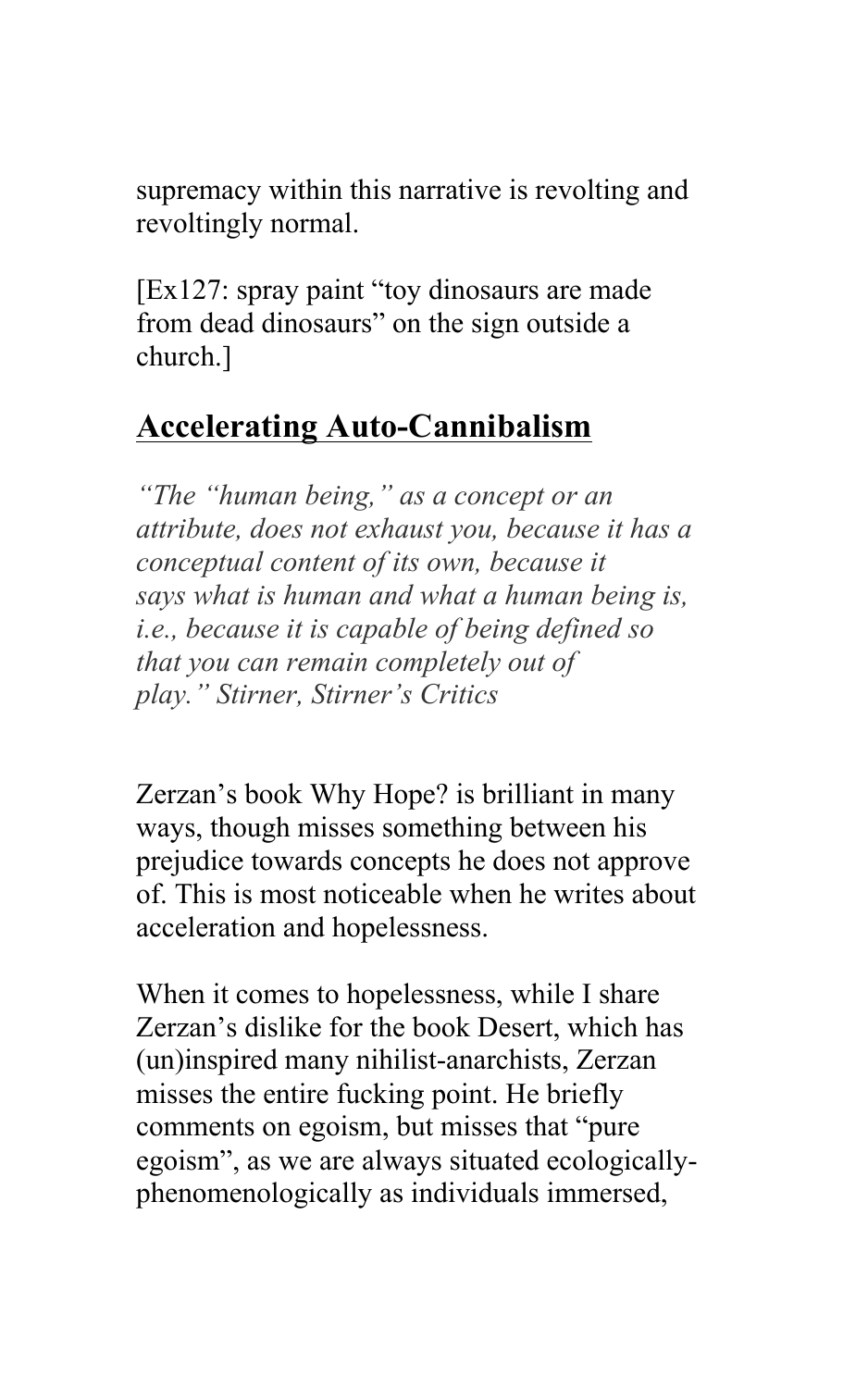non-dualistically, immediately within the world, as Extensions of the world – pure egoism, utter selfishness, is ecologically motivated. Selfishness is beyond hope and hopelessness, as love/desire is beyond hope and hopelessness, and remains between them. Anyone who has loved knows this primal force of desire.

Hope places agency in authority outside of our individual power. Hopelessness renounces the world, out of weakness. I accept neither within my anarchy.

What I desire, beyond and between both hope and hopelessness, is collapse. When Zerzan writes about collapse and acceleration, as he misses that History/Leviathan/civilisation's totalitarian presence has rendered it autocannibalistic, he misses that accelerating ruptures and mechanical points of breakdown are anarchists best means of attacking the system and escalating collapse.

Have you ever accelerated a car to its top speed? Without some kind of limiter installed, the engine will become strained. Do this consistently and the car will break down.

With the machine of this culture accelerating perpetually, it is becoming increasingly strained.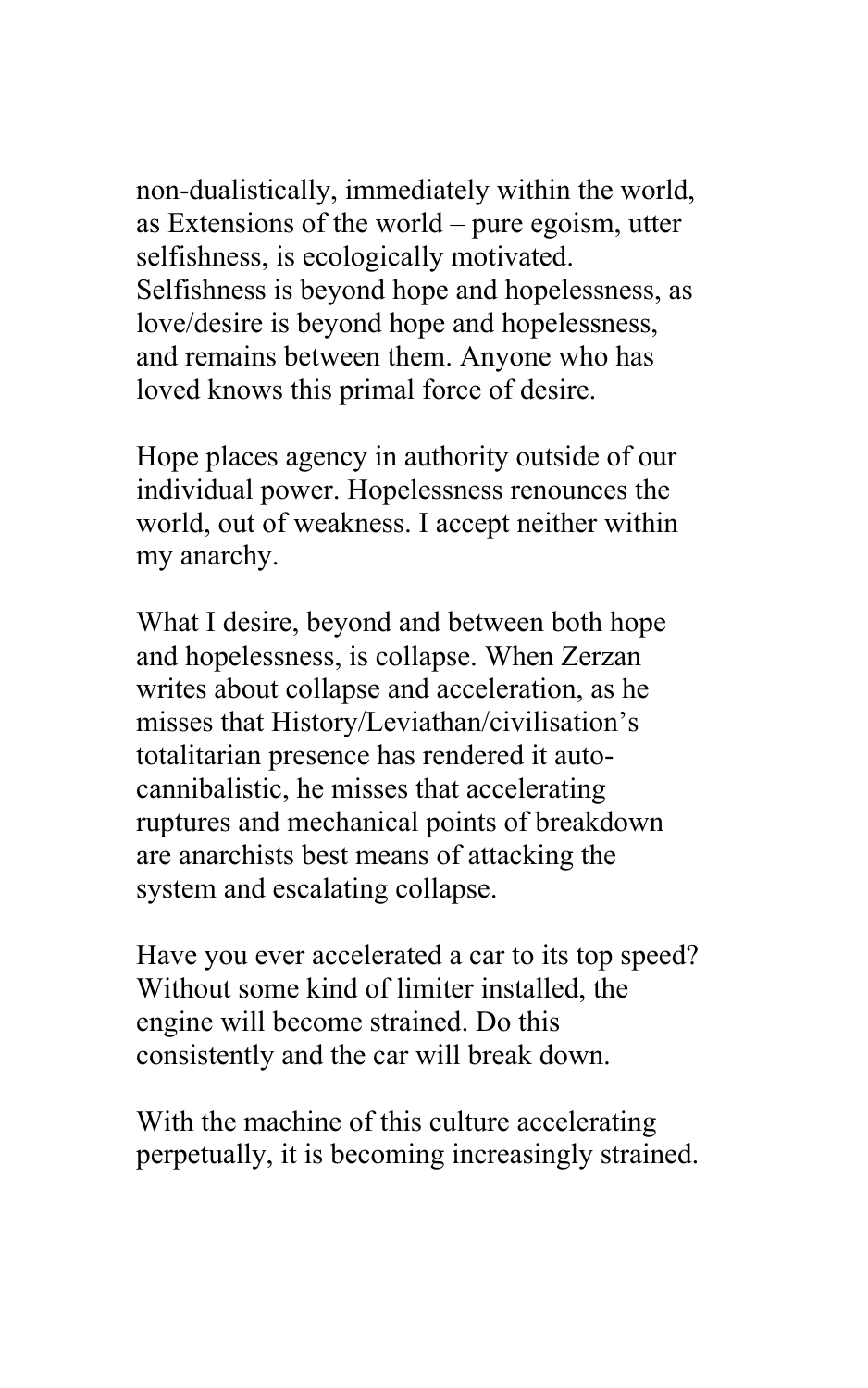Intensifying the strain is how you accelerate collapse.

It is messy and involves unhumanising, deterritorialising and decolonising our minds. What would motivate you to attempt to accelerate collapse, with neither hope or hopelessness, beyond and between both? Desire for a rewilded, decolonised and uncivilised earth, not born from logic and humanised rationality, but from authentic, savage, ineffable love. Love then subscends morality and immorality. Love that is wild and free, manifesting from will to life and power that is animal.

[Ex128: spend a day being a prophet of mad wisdom in a public space, crying out that everything is devoid of hope, so we must be selfish and indulge in absurd courage.]

### **Presentist Acceleration**

*"Whether clearly stated or not, that is what comes through in the explorers' chronicles and the work of researchers alike: society is inconceivable without the State; the State is the destiny of every society." Clastres, Society Against the State*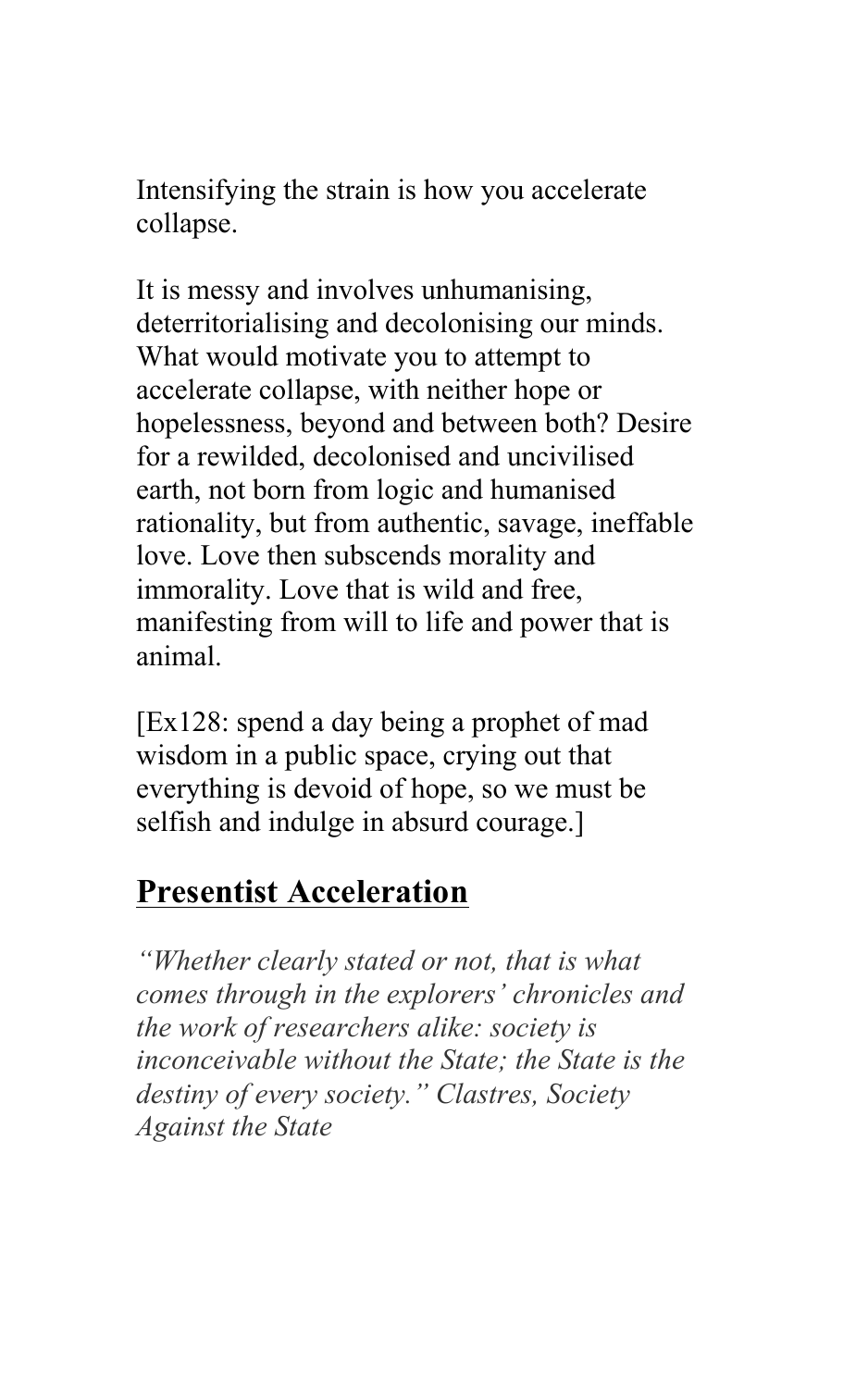Accelerating History's collapse, the ending of Leviathan/civilisation, happens through intensifying the present – by living intensely now. Civilisation collapses not in the future or in the past, but now, by intensifying now through wild experiences/living.

Becoming-animal, a feral life, means living intensely, as an individual who embraces creativity and destruction, now! I refuse to be a machine, to cage myself within History.

[Ex129: commit an act of cultural sabotage, thereby destroying civilisation, right here, right now.]

## **Anarchist Re-Creation**

*"As a key component to the perpetuation of oppression, all alienation must be destroyed." Dominick, Animal Liberation and Social Revolution*

Civilisation, God, does not create – it builds and constructs.

Creation is wild and destructive.

The anarchist who refuses civilisation; refuses colonisation; refuses speciesism; refuses the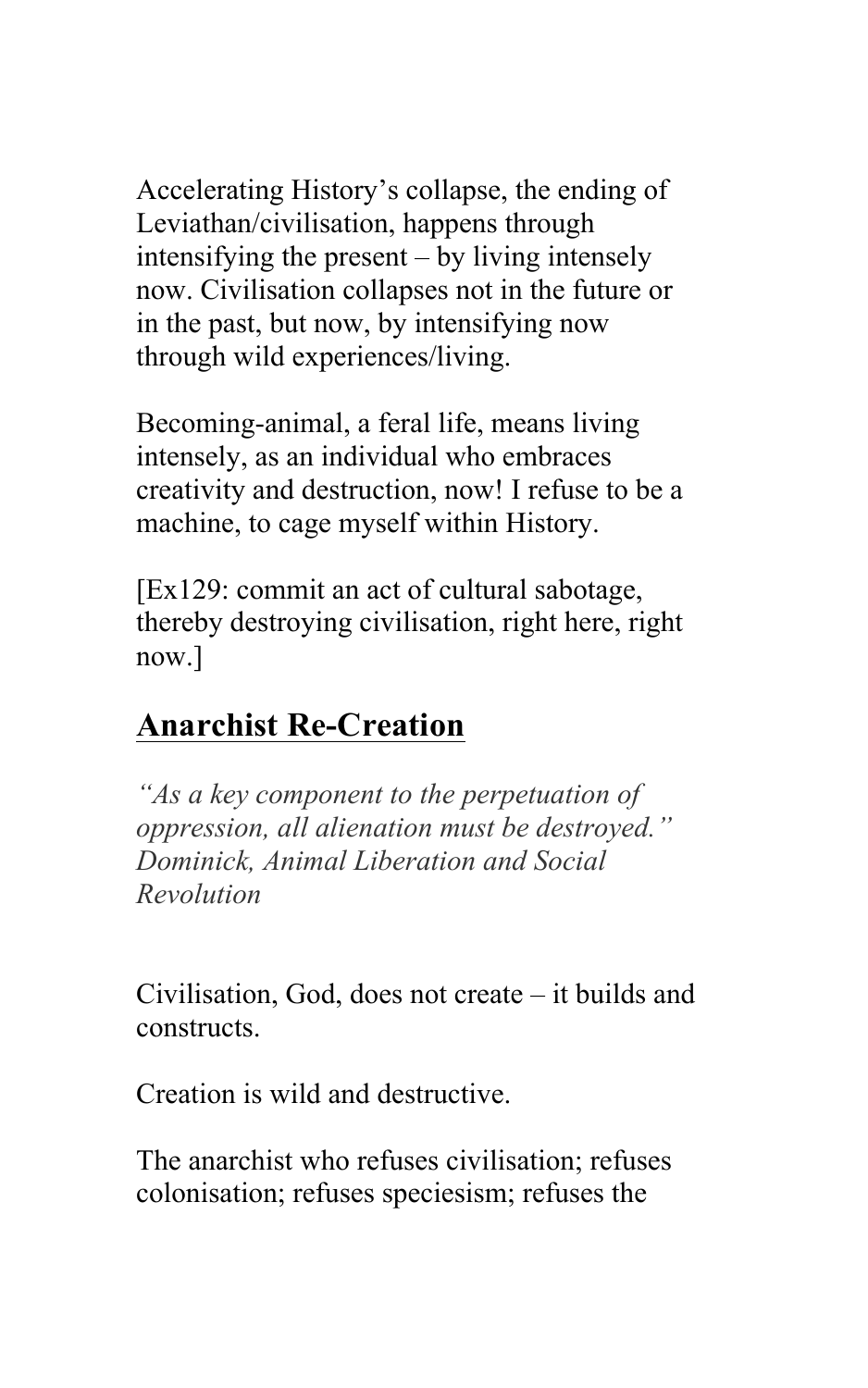prison and the cage; refuses the market and the state; refuses the optimism of normalised humanisation for the pessimism of unhumanisation; is an artist of creativity – life.

To be uncivilised now is to create dangerously, with an iconoclastic energy, waging primal war through guerrilla ontology against the Reality they built; and to desire *primordial innocence* because you think with a *feral consciousness*.

[Ex130: bake a cake, go swimming, read a pointless fiction or some intensely abstract work of philosophy, dance with a stranger, have amazing sex, play fight a friend, do some gardening, go cycling through the countryside, climb a mountain; do something to take care of yourself – caring for the world that is dying at the hands of Leviathan involves caring for yourself, because you are the world.]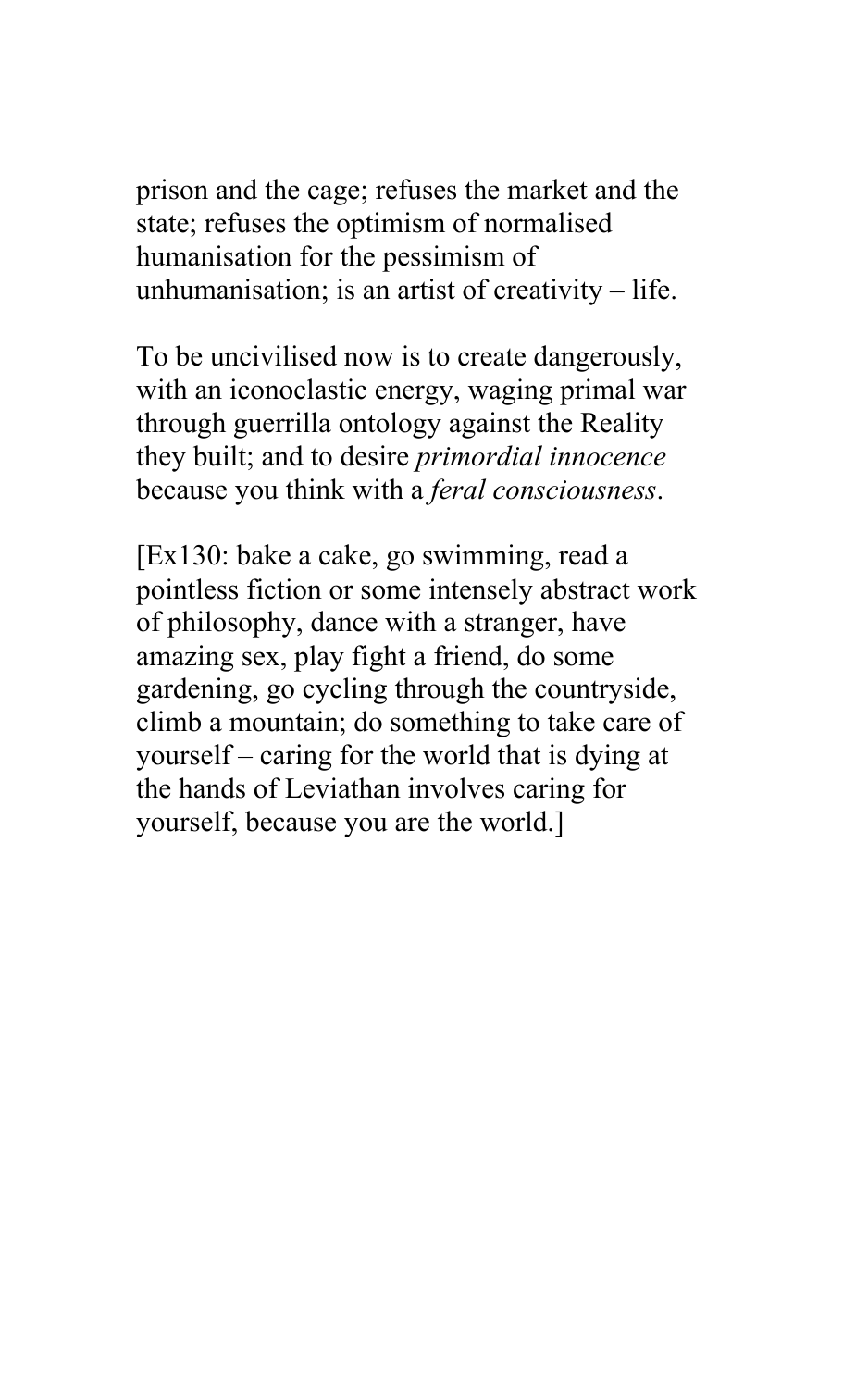# **Section 2: More Meditations**

## **Feralculture**

It is flattering when someone acknowledges something you have created and affirms it as something that they personally value. Compliments can be wonderful and revolting, as much as insults, but both compliments and insults are usually best treated as nothing. When someone you love and is dying affirms your creativity and advises that you take it further, a desire to honour what they have said fills you.

This has been the case for me.

I have a dislike for designs for futures, cartographies for ideal societies and choreographies for radicals. This is the main reason why I have never written out any attempts for structural practice – just made suggestions that any individual could take and make their own.

What I am going to attempt to lay out here is an attempt at a (non-)practice for eco-anarchists, for psychic, rebellion and ecological rewilding. It is a practice, in that it is a map for ecoanarchy, but it is a map with no roads, paths or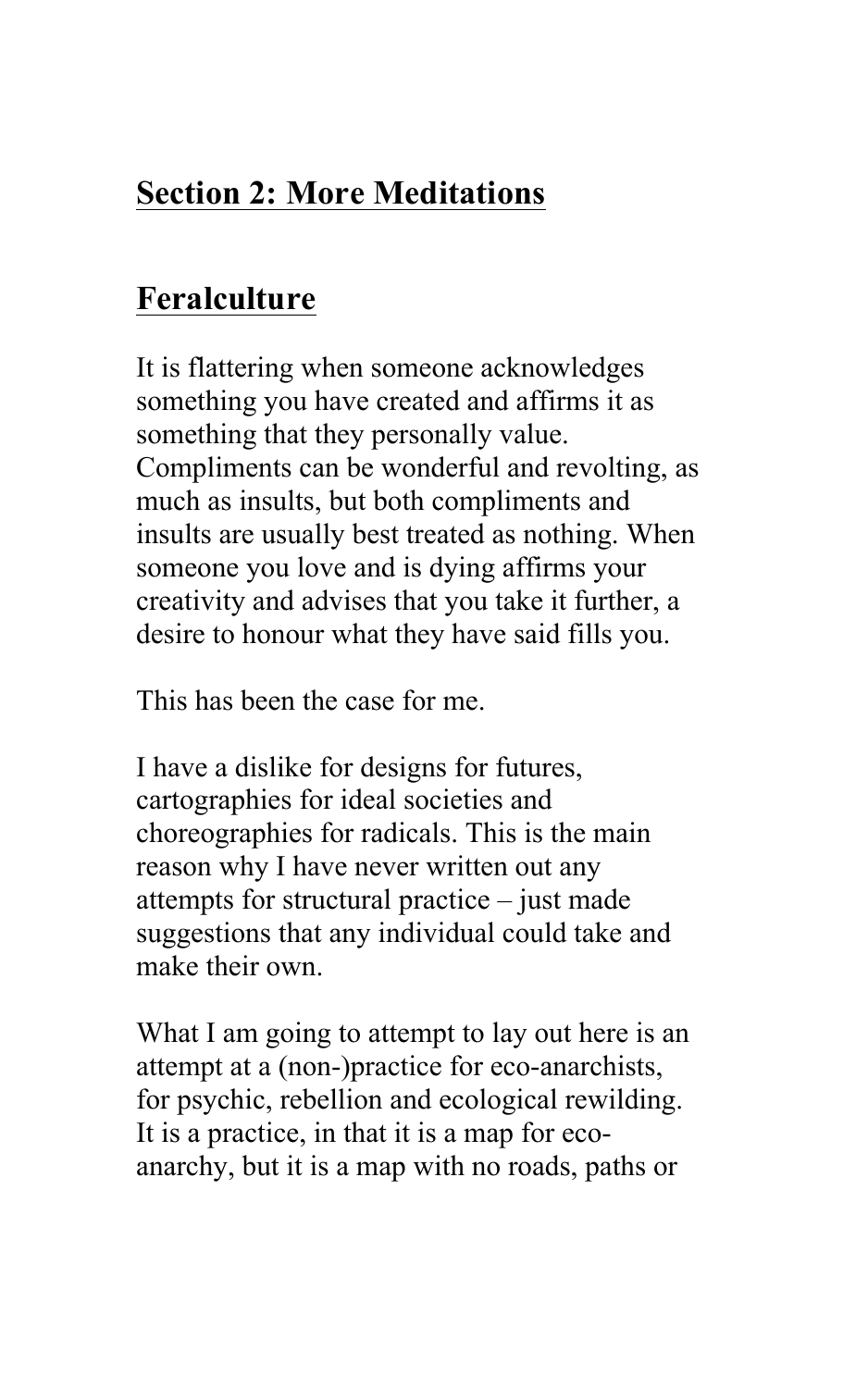signs to point someone in the "right" direction, with the geography constantly changing. It is not a practice because we are alive now, there are no first attempts, and I am not a guru offering a road to salvation.

This is not a fixing of a machine or machines, but an attempt to heal ourselves, and the earth that we are Extensions of. It is an attempt to unleash our animality, to destroy cages and dehumanise this world, starting with unhumanising our minds, our means of rebellion and ecological restoration attempts. It can be done with people who are part of your tribe, or as a solitary process.

This is self help – self help as an individual singularity, who is an Extension of the multiplicity of Being that is ecological, as alive.

#### **Grounding:**

While this is not a linear process, the medium of text requires a starting place, so here we will start.

Grounding begins by finding yourself in the world, immersed in the world. You find yourself as a tiny creature, whose life is finite, pointless and largely tragic. In a deep ecological and existential sense, our individual lives are utterly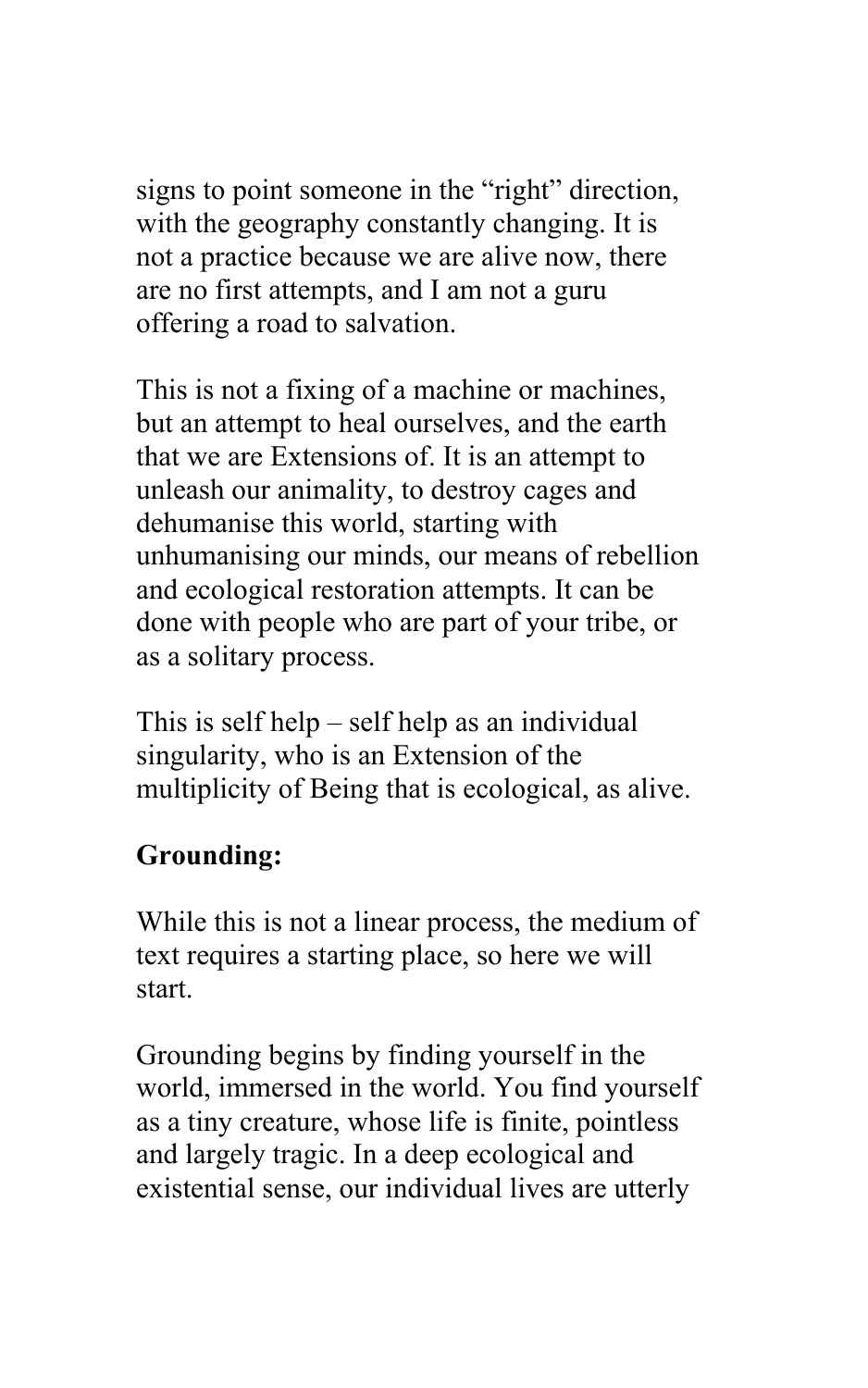meaningless – in the same way that it doesn't really matter if one badger, one giant red wood, one bumblebee, one koala, one otter, or one Chilean crocus dies.

This nihilism can be thought of as rock bottom. Not rock bottom as being beneath anyone or anything on a social hierarchy. Rock bottom as being able to feel the hard stone Real of existence/life, as an immediate personally subjective experience, that is individual to who you/I are/am.

Sensuality then moves into the sensation of what eco-phenomenologist David Abram's has described as the gravitational Earthly eros, where we experience a strange love for the world we are Extensions of. This is a part of the experience of *paneroticism(*, which I will go into in more detail in another section of this book). There is a strange, uncanny, tug that doesn't fit any rationality, but is authentically your own sense of desiring Being-in-the-world – will-to-life/will-to-power. An absurd refusal to give in to the despair that would fit a humanistic logic courses through your body and you go on.

Hiking, meditation, gardening, swimming, nudism, cooking, learning wild-craft skills and sex, are all activities that can be part of the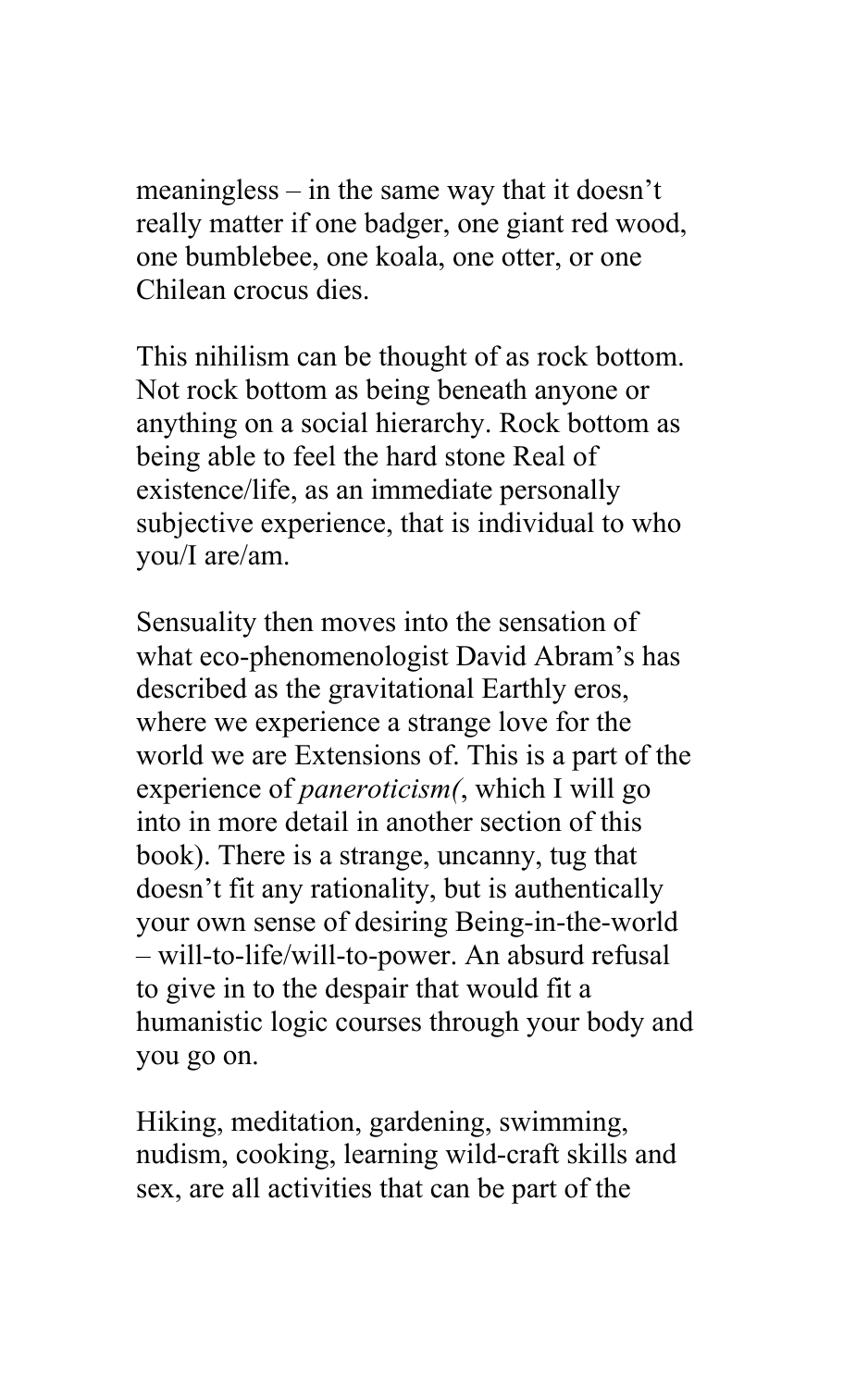process of grounding – of course it is not a process that is limited to these.

### **Primal Trauma:**

This is where the grounding you have done enables and empowers you to honestly face the wounds that you have experienced, which scar your body, as scars cover the body of the world Earth we are immersed within. You find how you've been castrated, caged, conditioned, placed into slavery to work machines that abuse other animals (human and non-human) and violate earth.

There is a fury that comes with encountering primal trauma, born from an energetic will to life. It is the anger of revolt, the sensation of revulsion. This is a personal encounter – as suffering is a personal sensual experience – that we share with others who have experienced abuse and violation. While it often becomes rationalised into ideologies and theories, when we honestly face it Uniquely, there is a quality to it that cannot be spoken about as a Real phenomenon – but, of course, we cannot be silent. An eruption will be needed, as a primal, anarchist, animal scream

Primal trauma is a space for consciousness raising, research and personal meditation and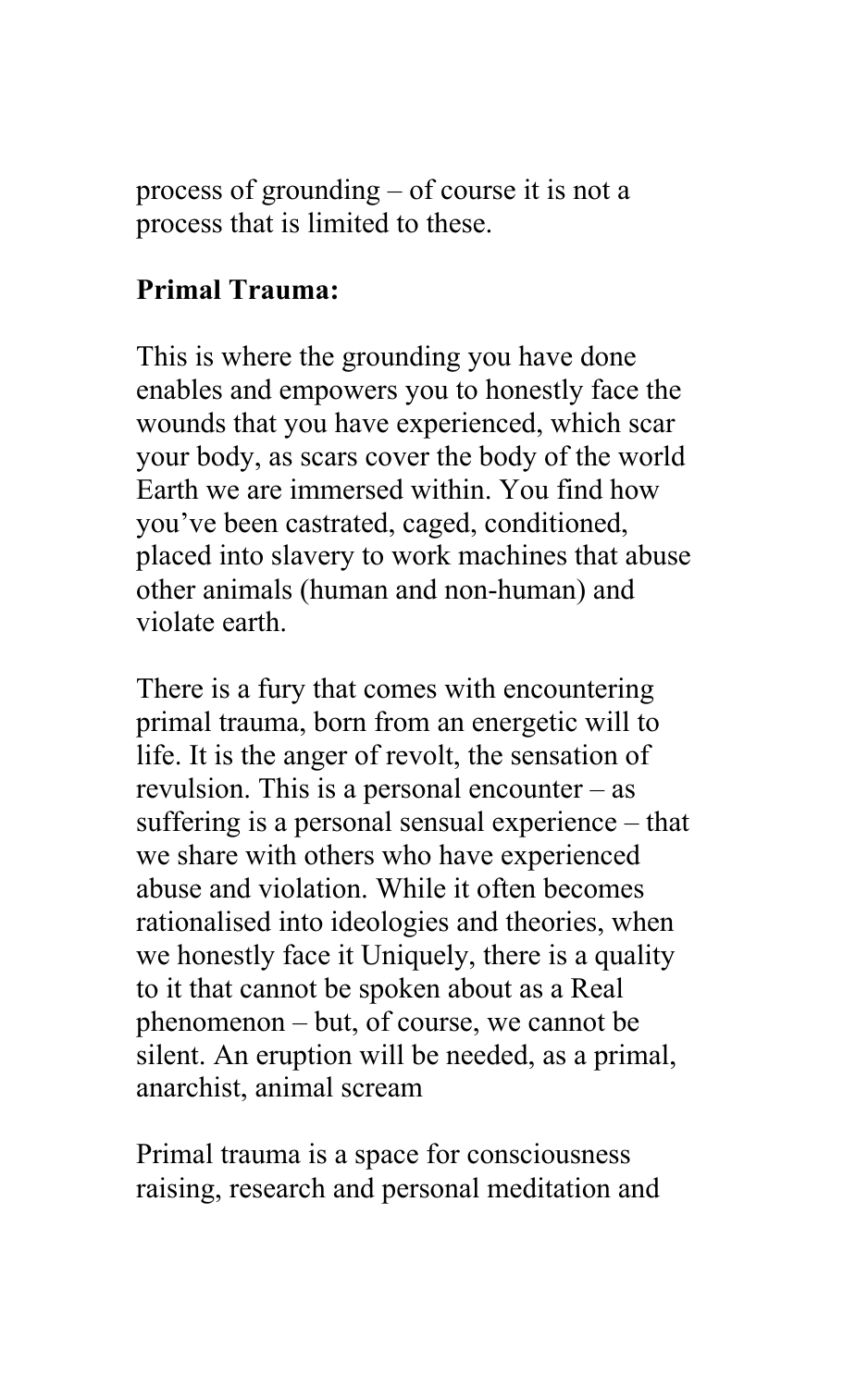reflection. Conversations with those who are part of our personal tribes – family, lovers, friends, co-conspirators and so on – are ways of exploring and being supported through our individual sensations of primal trauma.

The aspect of primal trauma that is most paradoxical and difficult to reconcile is that this is a process that is personal and earthly, singularly monist and entirely plural, individual and collective.

### **Deconstructing Machines:**

Deconstructing machines is neither work or play, but entirely both. It is most of what I wrote about in my first book and is the space of *feral consciousness*.

The first machine that is deconstructed is that of the technologically constructed and mediated identity of the *self*. Not the Unique I, the *self* of experience, the primal anarchist animal grounded by earthly eros, experiencing a primal trauma, of having been violated by Leviathan to be made human. Instead the conceptualised *self* that binds, chains and encages us to this machine. The *self* of the obedient wife who has to obey her husband; of national identity that ties you patriotically and demands you sacrifice yourself as a soldier; of a worker who is defined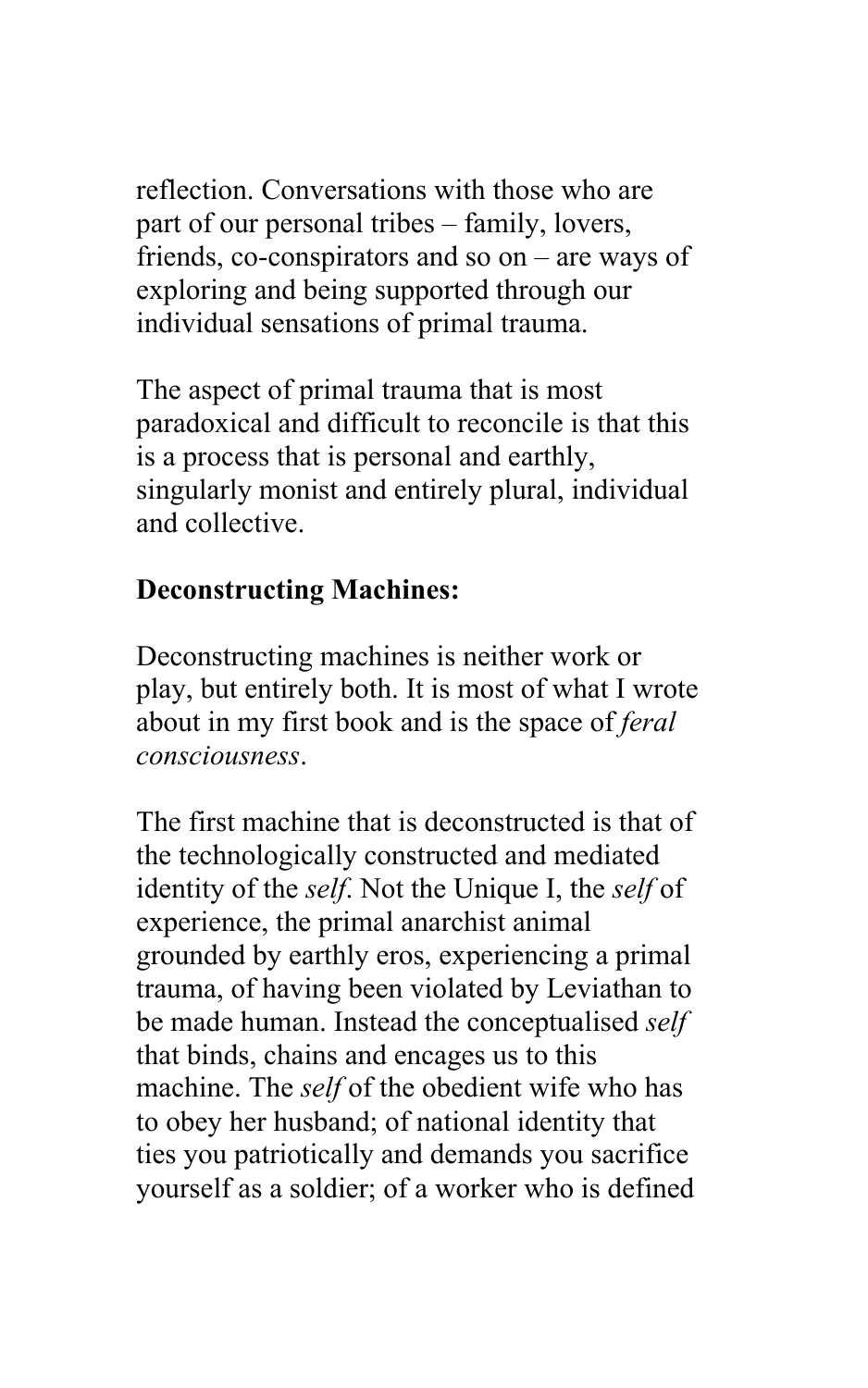by their job; and so on. This gets dismantled piece by piece, through persistent deconstruction.

After this, political and productive machines start being deconstructed. Political parties, lobbyists, organisations, big corporate businesses, industrial machines, digital machines, media machines and agricultural machines (and more), all become targets for deconstruction. Challenging cultural and systemic narratives is central to this aspect of deconstructing machines, which is why deconstructing machines is the centre of focus for much of what activists seek to do – the difference in the case of feralculture praxis being that there would be no attempt to reconstruct the machines, unlike revolutionaries and liberal activists (why many people don't go further than this).

The deconstruction of machines is different for different machines. Taking apart racist structures within a community is a process that involves a degree of collaborative effort and is most effective when the collaborators have the trust and friendship that comes with tribal familiarity. Dismantling a trap or cage can be done individually with little issues. Culture jamming and Operation Mind Fuck type (social)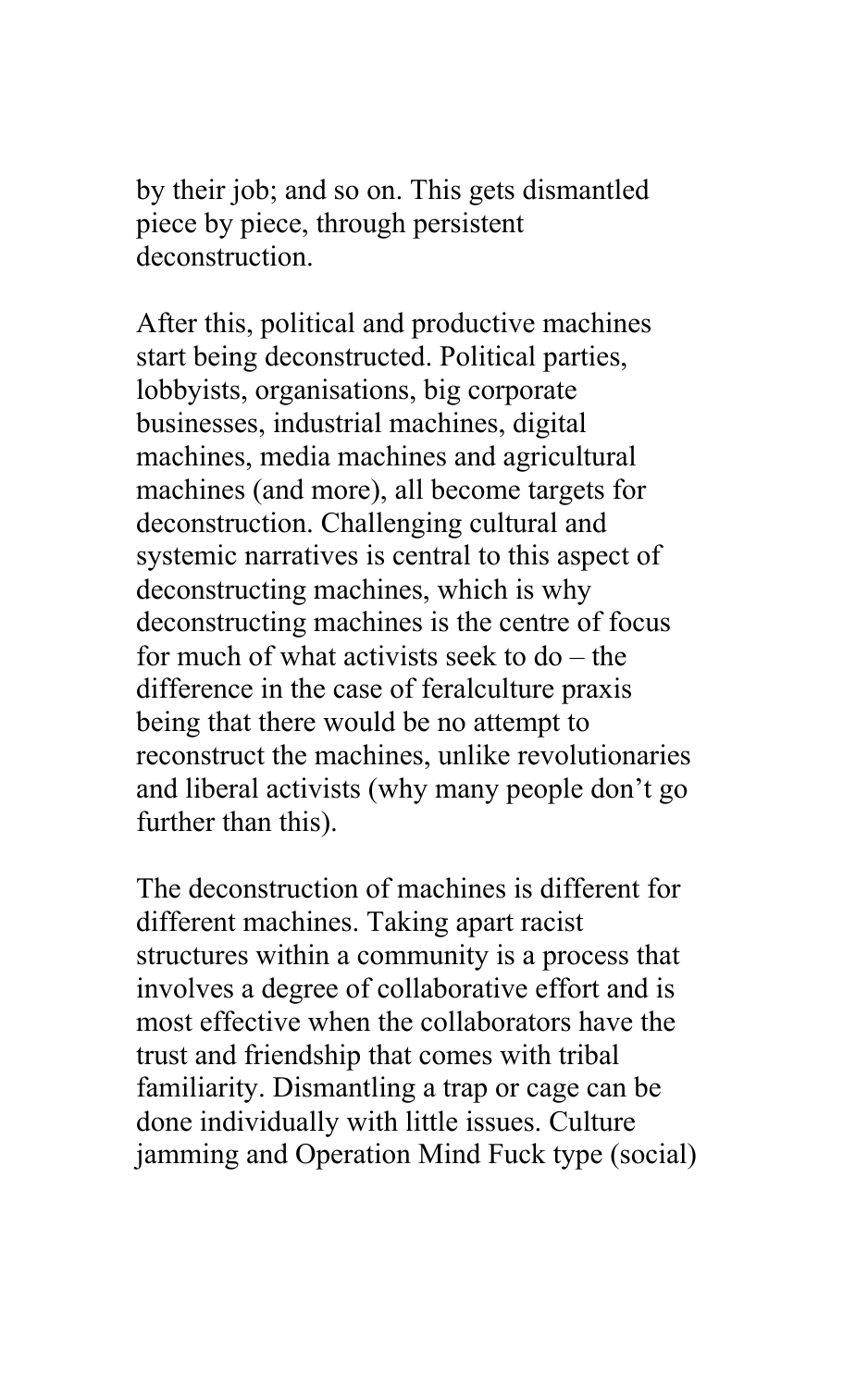media projects can be fun ways of dismantling media and informational machines.

Deconstructing the machine of the *self* can be done individually with meditative exploration, artistic experiments and other means of individualisation and personal empowerment.

This all works towards individual selfempowerment, as being able to affect the world and take responsibility for yourself; as well as being means of challenging and resisting the activities that are abusing earth.

#### **Somatic Games:**

After deconstruction, there is the body – your body, my body, the earth, us and we. Somatic experience can be both traumatic and empowering, like how eco-radicalism can be traumatic and empowering. So any game is probably best done when you feel ready to do it, by being true to your needs.

The anarchist play therapy developed by Roberto Freire, Somatherapy, has lots of somatic games that nurture healing and support rebellion. Somatherapy empowers those involved in the group work, by empowering each other through providing mutual support, sharing experiences, preparing each other to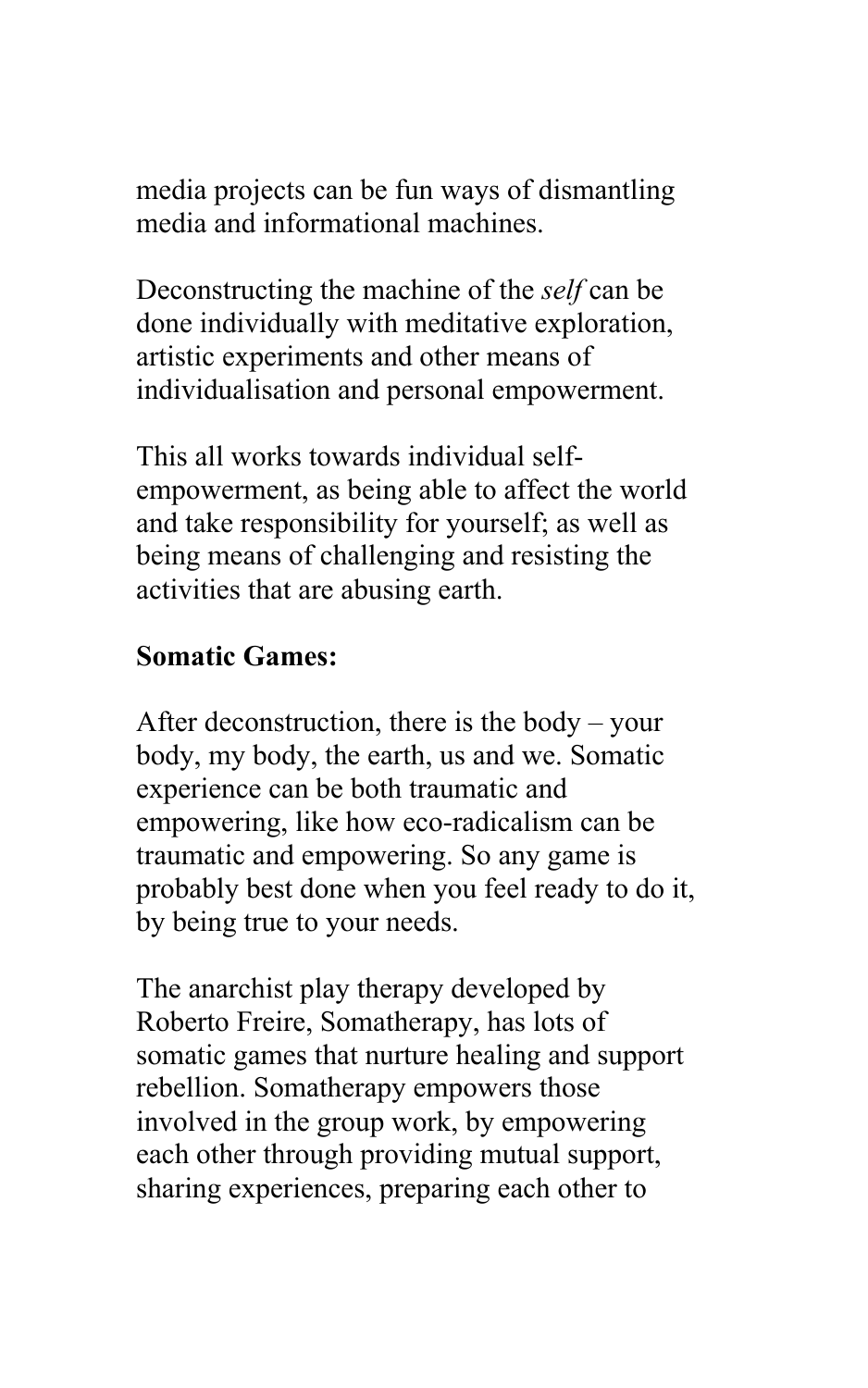fight oppressors and various immediatist exercises. There is very little material available in English about Somatherapy, as formulated by Freire – probably something we should be pleased for, as it removes pressure to conform to Freire's design. So the challenge then becomes to create your own games, with those you are.

Exercise, self defence and combat sports are other forms of somatic play that can directly empower individuals, both psychically and in their rebellions. They both require a certain amount of co-working/co-play, particularly in learning how to train and not hurt yourself, but they can be practiced individually once an intensity of skill is attained. The strength gained through these activities can be invaluable to vulnerable and oppressed individuals and groups, like women who are at risk from rapists, or ethnic minorities at risk from racially motivated violence – The Black Panther Party for Self Defence was formed for self defence and worked to empower black people, while fighting for liberation.

A somatic game that I enjoy is standing on streets with Free Hugs signs and, during the chats that always follow hugs, talking about ecological collapse, the destruction of Reality and existential crisis. There is a double impact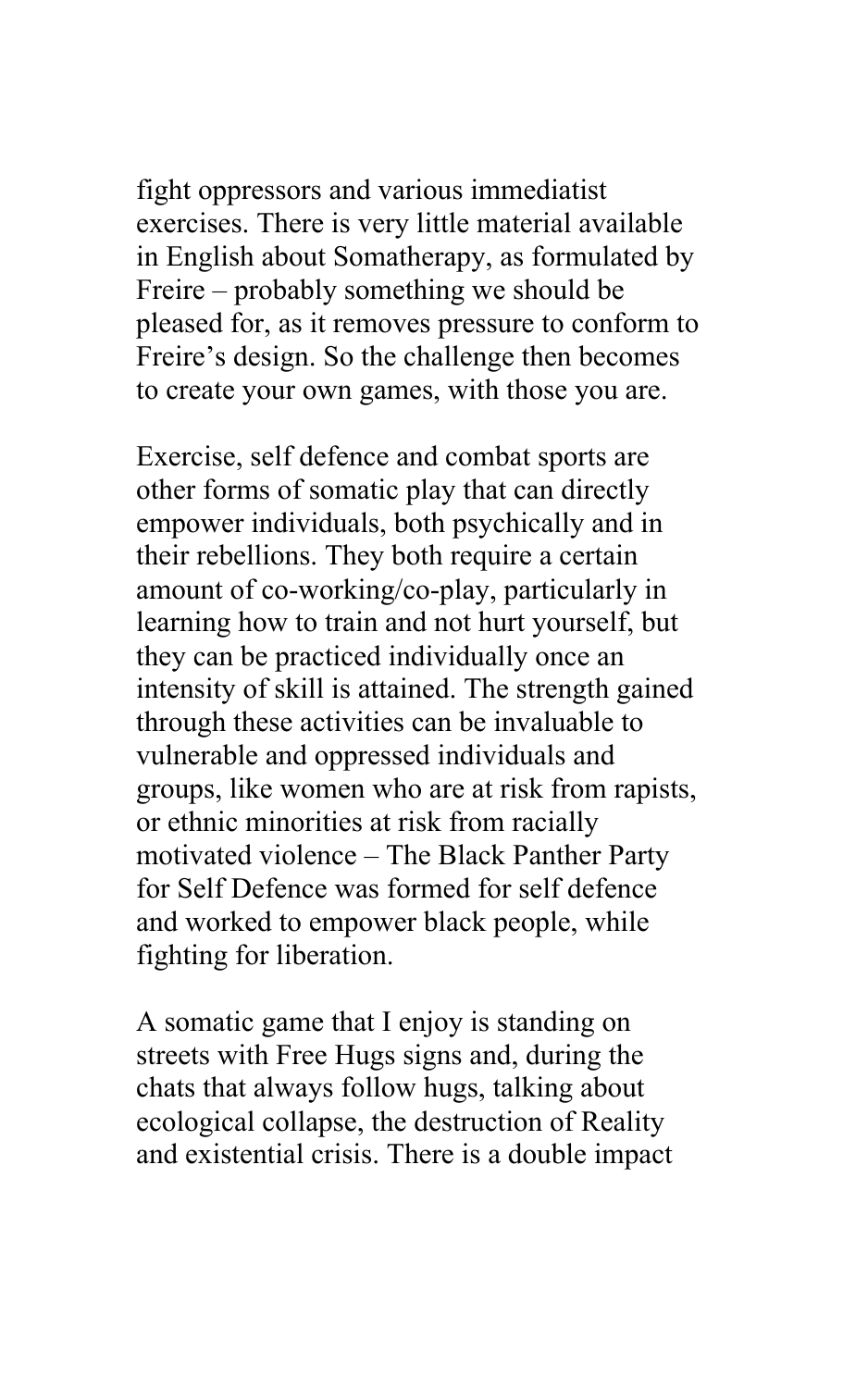of having a bodily affect and a psychic effect of breaking the expected thought pattern.

The mental health and bodily health benefits of somatic work/play are obvious and immediate. As well as what practical and personal growth these can bring, these types of activities can just be fun – an experience we all can probably share in a desire for more of. There is no need for any mediators within these activities, as they are best done when self-motivated and not facilitated by groups or organisations.

#### **Growing complexities:**

Civilisation is simple and an attempt to reduce and simplify the world to what is normalisable, making it manageable. Wild-life, primal anarchy and biodiversity is immeasurably complex. Agriculture simplifies to produce industrial monocultures. A scientist attempts to mathematically reduce the world to what is quantifiably knowable, within the sphere of their equipment's ability to measure. Technology simplifies activity and life, to remove the need to actually do anything, or try to create, and to make you more dependent on, chained to and dictated by the needs of technology, as you increasingly renounce your freedom to it.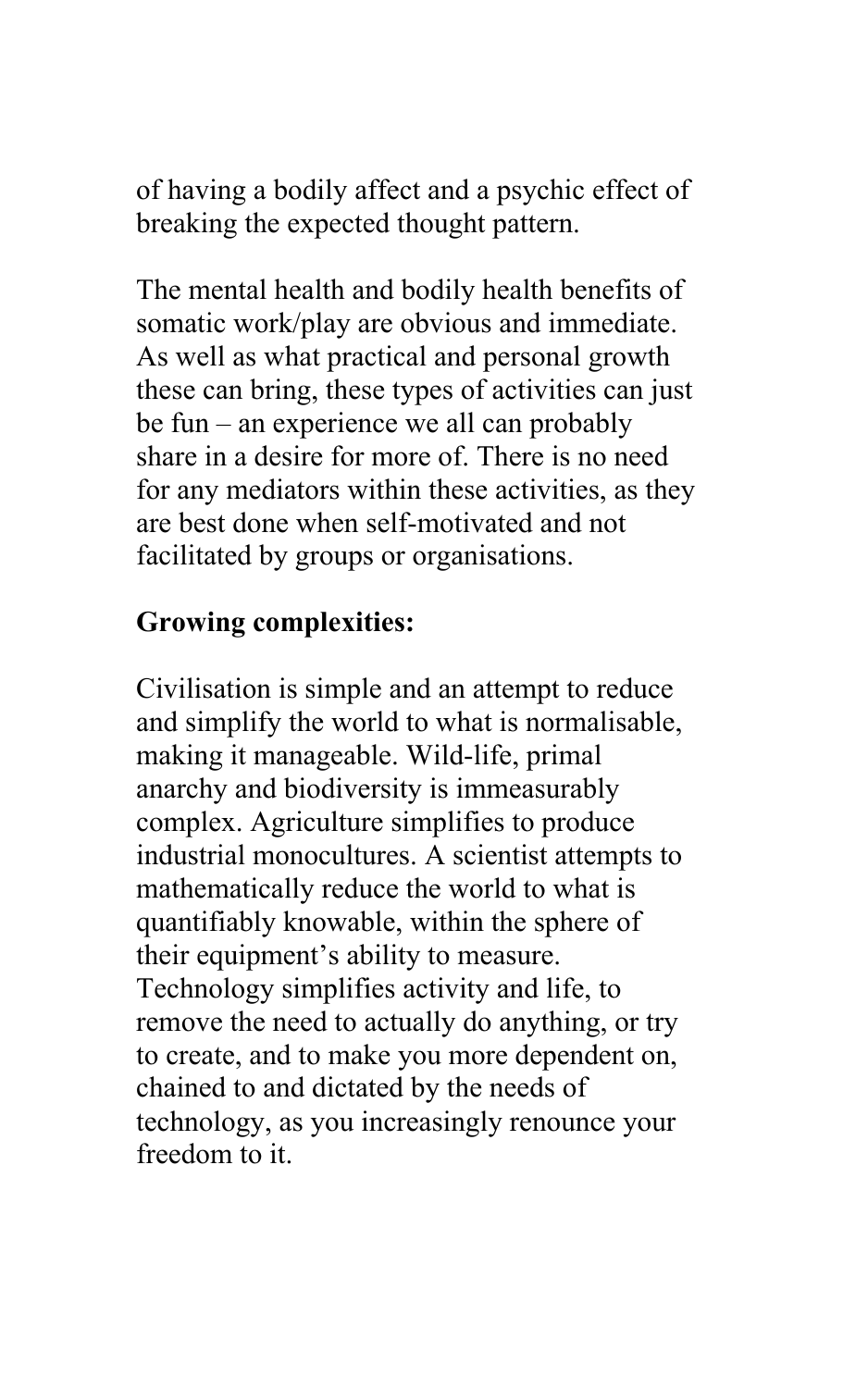The schizoanalytic approach to discourse, action and psychotherapy seeks to nurture the growth of complexes, through heterogenetic ontological differentiation, by opening up processual flows – releasing repressed energies, such as desire. This was the approach that inspired my thoughts in the book and while exploring my concept of *feral iconoclasm*. What growing complexities means in the context of *feralculture* is limited only by the imagination and individual personal desire.

One of the aspects of growing complexities that matters most to me is attempting the destruction of the means of human authoritarian management of living beings, such as agriculture, horticulture, arboriculture, viticulture, hydroculture, floriculture, fruiticulture and also permaculture. All of these systems attempt to assert human control over the authentic flows of living beings, with the differences between them being the intensity to which they spatially attempt to dominate. This is undoubtedly an idea and activity that doesn't follow the same ideological narratives of many radical environmentalists, primitivists and others who advocate less intense means of humanisation, like permaculture and horticulture. Many point to Historical(-captured) horticulturalists, permaculturists or even subsistence agriculturalists, as approaches to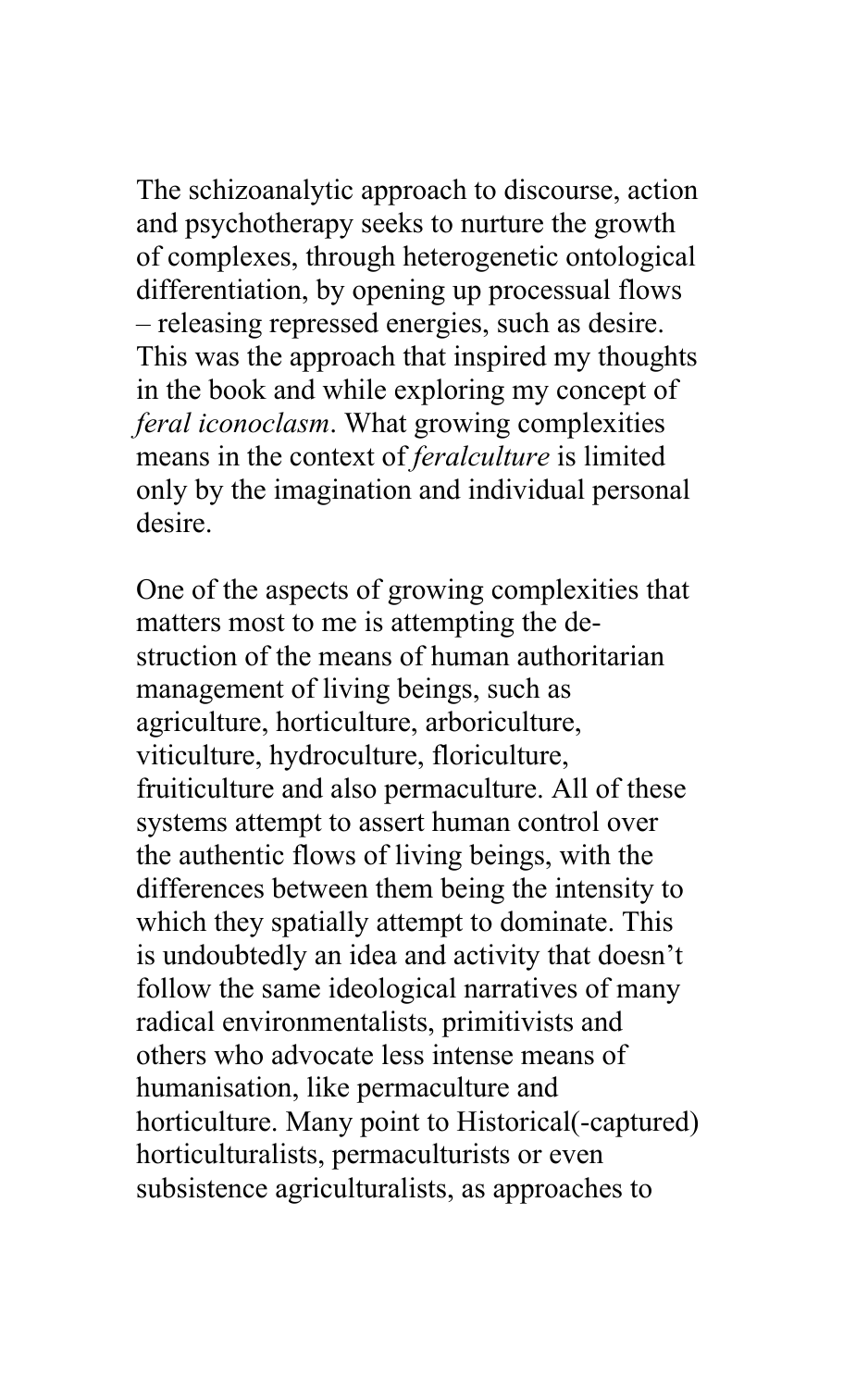rewilding, which might in a dehumanised world, with total civilizational collapse, present potential means of living for "humans" – perhaps less intensive means of humanised machinic-control, though still retaining the logic of human authoritarian supremacism. We do not live there, in total civilizational collapse, and here is so intensely humanised and simplified that the greatest potential intensity of complexifying would be the best way to rewild hence why I am not advocating here these less intensive means of human control. Intensifying humanity's lack of control will be uncomfortable for many, but is part of the primal anarchy I desire – a world rewilded, full of life, free from authoritarian totalitarian domination.

Growing psychic complexities, through psychicnomadism and guerrilla ontology, is a means of individual self-empowerment and of psychological warfare, which are immediate ways of attacking this culture. This is where reweirding, endarkening, unknowing and bewilderness become most relevant, as described in earlier meditations within this book. The Situationist prank is the most well known approach to this type of activity  $-$  so potentially not as effective as methods created individually, as means of destruction. Chaos magick is another way of creating psychic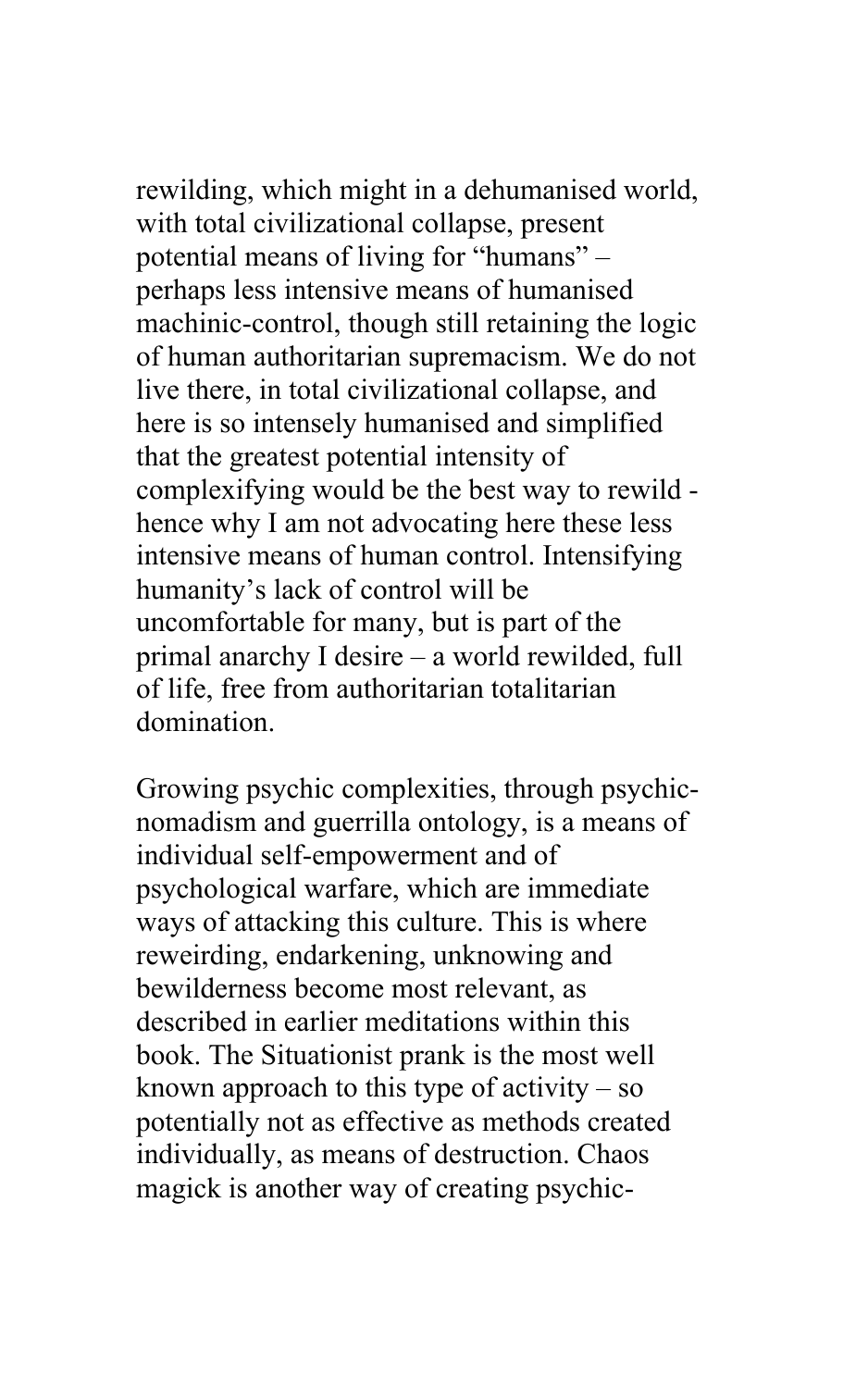complexities – but, like the Situationist prank, has a weakness, in that the practice is very closely tied to occult-cultures (which have always struck me as weak).

The type of creative destruction that works towards the growth of complexities, which is most familiar to eco-anarchists is property destruction. Earth First!, Earth Liberation Front, Animal Liberation Front, Movement for the Emancipation of the Niger Delta, Hunt Saboteurs and similar other groups/organisations have all used property destruction as means of resisting domestication. What you or I choose to do as acts of property destruction – the destruction of technologies that construct the Reality that violates earth and dominates life  $-$  is up to us, as all our situations are different, we are all unique and we are all free to different intensities. My personal engagement in this type of activity has been focused on lone-wolf/individualist hunt saboteur and ALF type rebellion. Through destroying technologies that provide mediation, the immediate becomes perceptually more apparent, with the focus of concentration not being Historically out there, but right here, right now, in a presentist sense of Being; like in the moment after you've smashed a cup or a plate the movement of the world is less mechanical and weirdly here. There is no waiting for a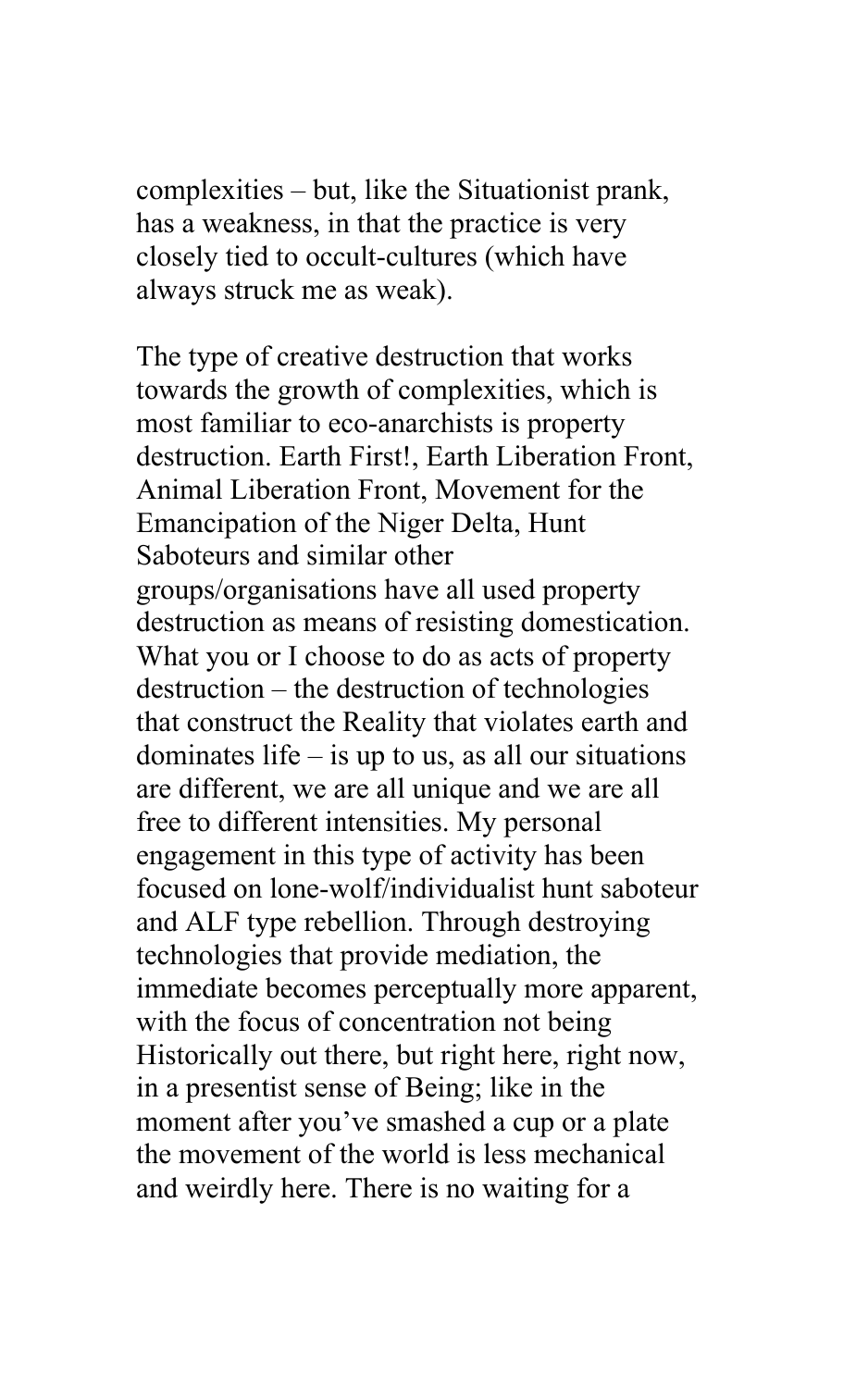revolution with this, or anything else. Resistance is right here, right now. Liberation requires no mediation.

### **Wandering:**

Like how we needed a beginning to this, we need an ending, But we are beginning entirely at an end and ending at a beginning.

Wandering is similar to grounding, but different. You might even go back to grounding from here. It is like the eternal return of the flesh/now that Nietzsche wrote about, or the repetition of difference that Deleuze described. It is *becoming-animal*, as overcoming humanisation.

As a practice, I have found that wandering is most like Shinrin Yoku, non-dualist mystic forms of mediation, near death limit-experience, and the experience of making love. All mediation dissolves away and you encounter the world in a way that is totally unspeakable. You become both one with everything and collapse into the monstrous abyss of no-Thingness.

Of course, you might find it (and will find it) as you encounter it. I cannot tell you how to do it and wouldn't want to. You will not be able to produce the experience, but will encounter it,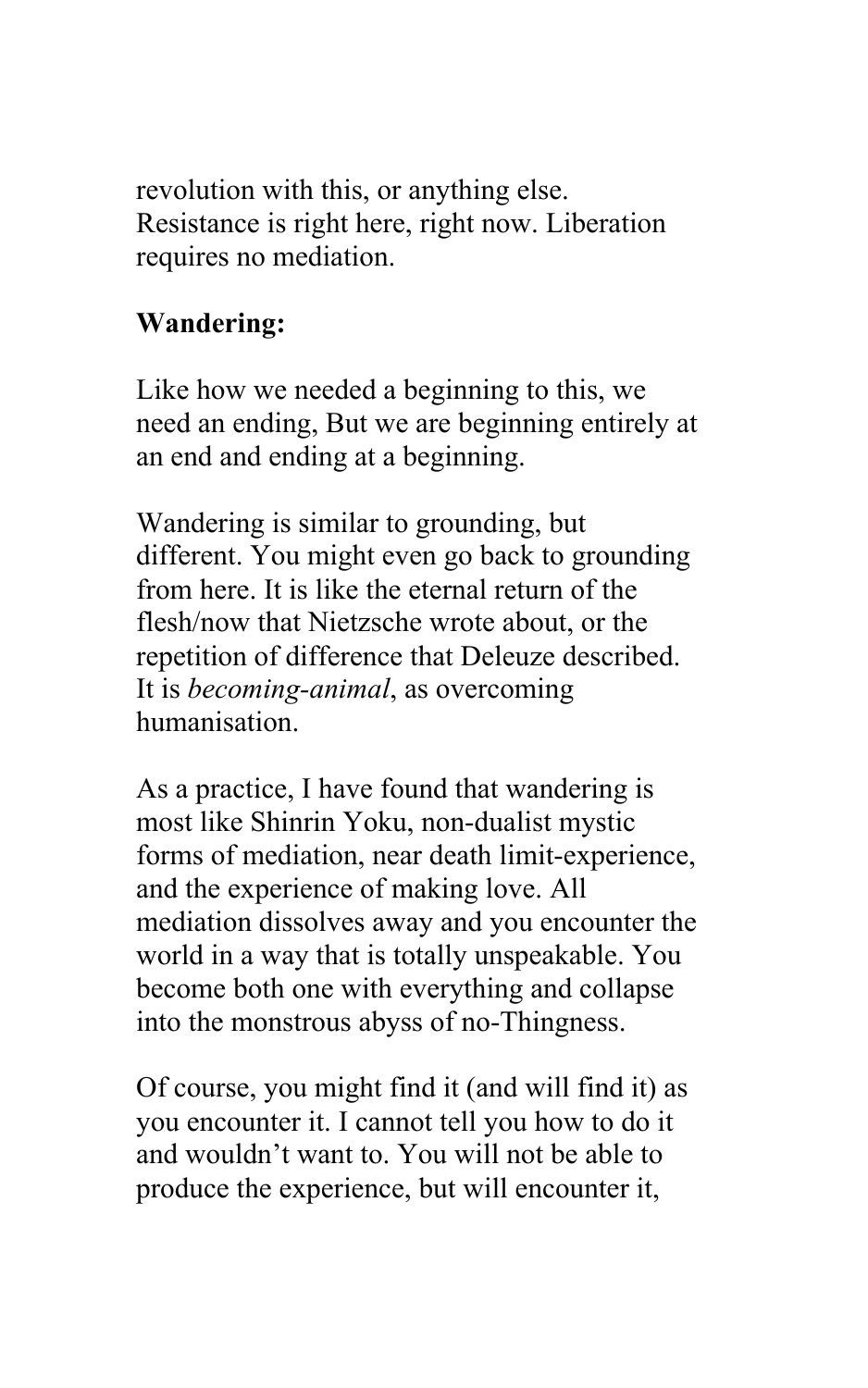like the calm quiet after a plate shatters, beyond being able to fix.

Wandering involves the experience of freedom and liberation in an animal sense that is ineffable and knowable only through sensation. It is voidwork.

In both *Feral Consciousness* and *Feral Iconoclasm* I failed to articulate this experience, as I will fail to do so here. It is a dark mystical experience of primal anarchy that is not rational and has no laws – so any argument regarding it is ultimately pointless, you cannot find it through dialectics and God hates it. Alejandro De Acosta described a mystic as someone who succeeds by failing, so I am pleased to continually fail in my attempt to articulate this.

## **Paneroticism**

*Paneroticism* is a term I have stolen from Feral Faun's work Feral Revolution and Other Essays, which he described as "the dance of life". It, as well as many other ideas of Feral Faun's (Wolfi Landstreicher), has inspired much of my thought.

Paneroticism follows from the earthly gravitational eros that brings us crashing down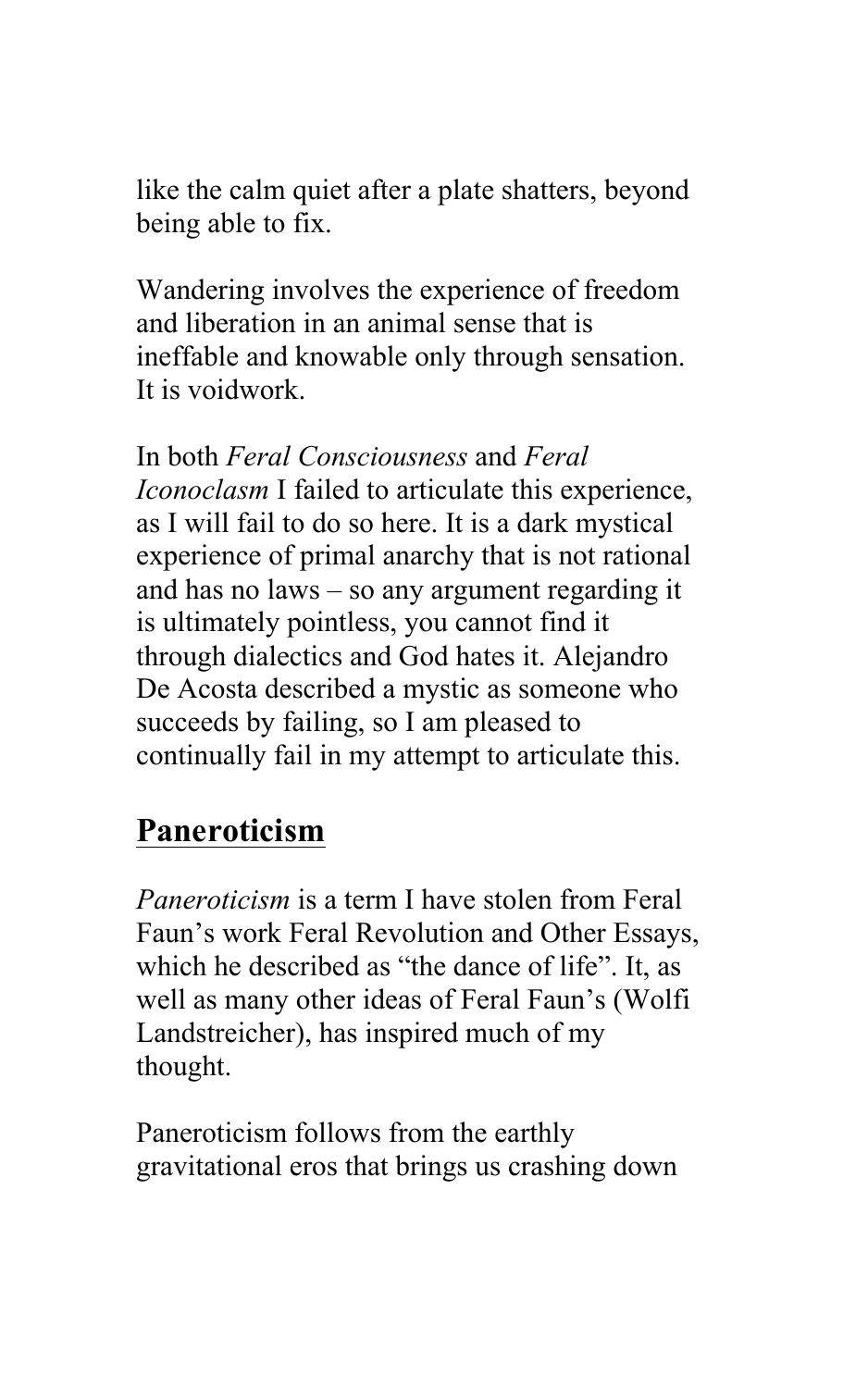to the nihilistic rock bottom of the immediate flesh, and finds the wild world of rocks, trees, rivers, seas, raptors, deer and snails, not just as alive, but alive in a way that the domesticating machine of humanisation/civilisation, and those who live within it, has little experience of and actively avoids, represses and violates.

Machines, even sex toys, dildos, artificial vaginas and robots with AI designed to manufacture orgasms, are asexual. You can engender a machine and make it simulate and stimulate, and eventually you might have an orgasm. But sexuality is sensual and passionate, animal, involves feeling attractions and of being attractive to a lover. Technology mediates and creates distance between you and authentic sensual experience – watching a lion chase and kill buffalo on TV is not watching a lion chase and kill buffalo, but is watching a simulation of an event that has been captured by History, to stimulate your visual and phonic senses in a way that produces an illusion.

*Paneroticism* is sexual, as it pertains to the life energy of eros, not just as a return to flesh, but also as love of flesh. Love of the individual flesh and the flesh of others who share the wild life energy of primal anarchy. It is ecological motivated, as flesh is ecological, and I do not believe that authentic eco-radicalism can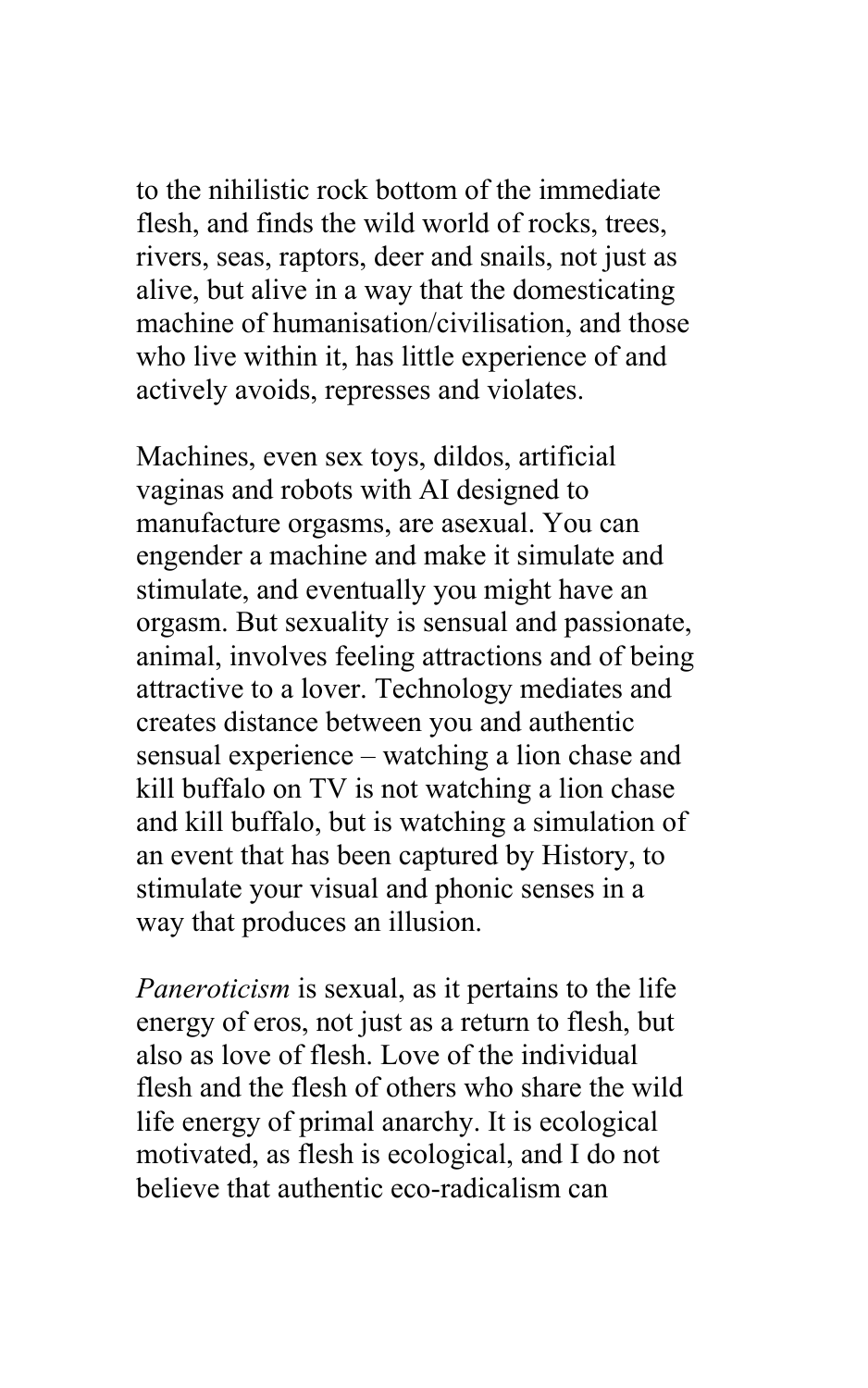manifest without the experience of *paneroticism*.

### **Green Abjectionism**

When talking about environmental issues there is a type of rationality that will often follow after the "ah shit" moment that happens in all of those conversations. This is that the conversation moves into "how can human's, whether it is through governments, corporations, technology, recycling or any other machine that follows the rationality of humanisation, control the situation in order to fix this broken machine that is earth, so that we may keep the machine of civilisation going". What is noticeable within this very politically Green tendency within these sorts of conversations is that it assumes that humans can and should control earth, and that earth is a broken machine that needs fixing under humanity's design, and not a living being that we live within, like the bacteria who lives within your body, who needs to and is capable of healing itself.

If you upset the logic of techno-salvationism, humanisation and Green-optimism, by expressing scepticism towards the ability of solar panels, states or activists and revolutionaries, or by arguing anything that does not fit within what is called rationality and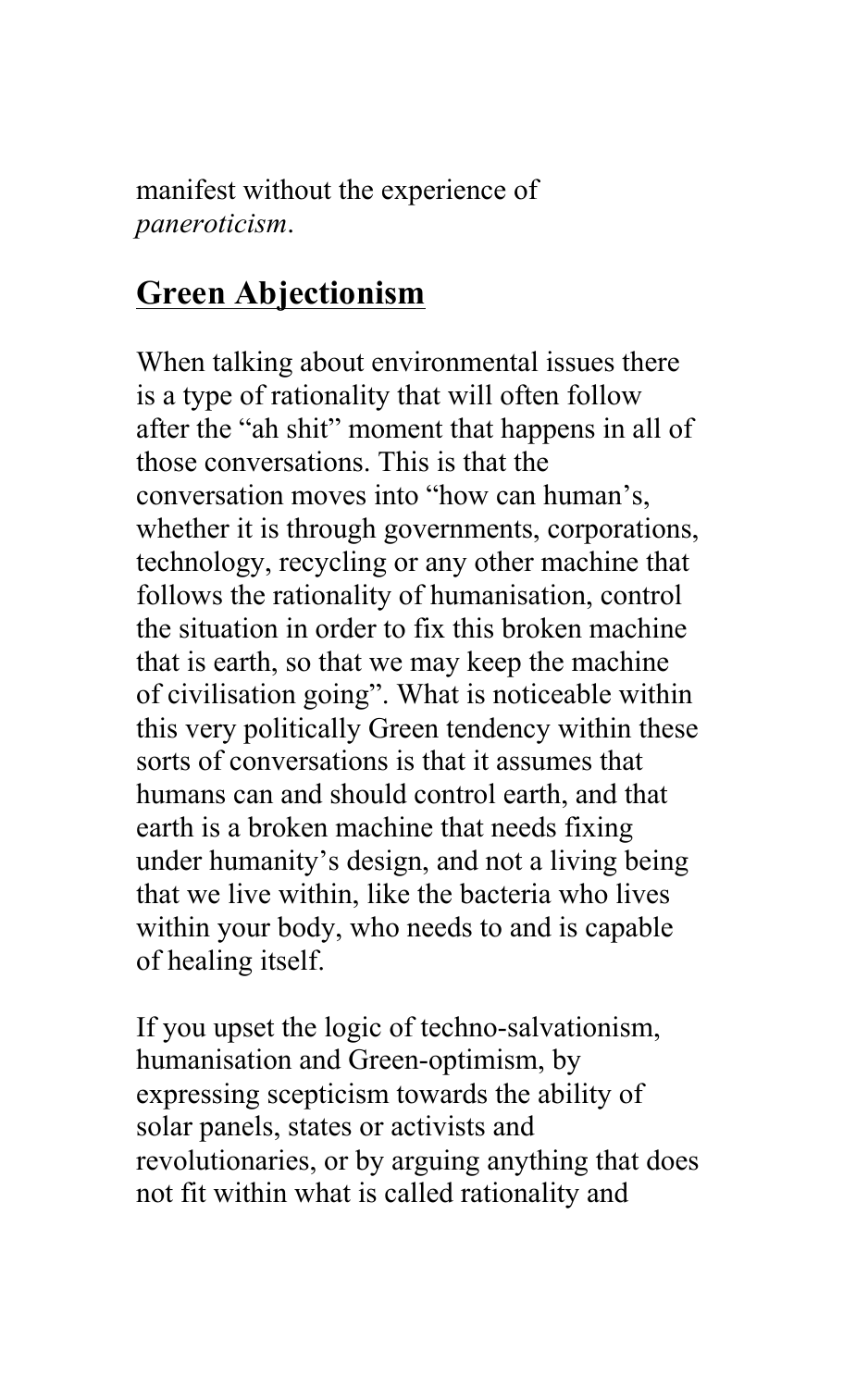logic, an unconscious ideology emerges within the discussion. This ideology is what I call Green-abjectionism – the tendency among supporters of Green politics to cast off anything that doesn't fit within the reductive logic of their ideology.

My experience of Green-abjectionists is that they are usually groups and individuals who have a desire to sustain the violence of this culture, because they have experienced little to nothing of the *primordial innocence* of *primal anarchy*. There is no love of climbing trees, swimming in the sea, watching deer run across the countryside or other systemically pointless experiences. Everything must be humanistically rational, following the logic of the machine, to support the sustainability of this culture. They are repulsed by the beast and by the savage; anything that is uncivilised must be made tame and domesticated – the Amazon is not desirable for its own life, or bees, or the Arctic ice, but so that it does not impact on the progress of the machine Leviathan. Green-abjectionists only value clean air so that it does not impact on the health of those working within the machine.

The movement Extinction Rebellion, which has vacuumed followers from social media into the empty abyss of politics, is full of Greenabjectionists. Urbanites, who once a year take a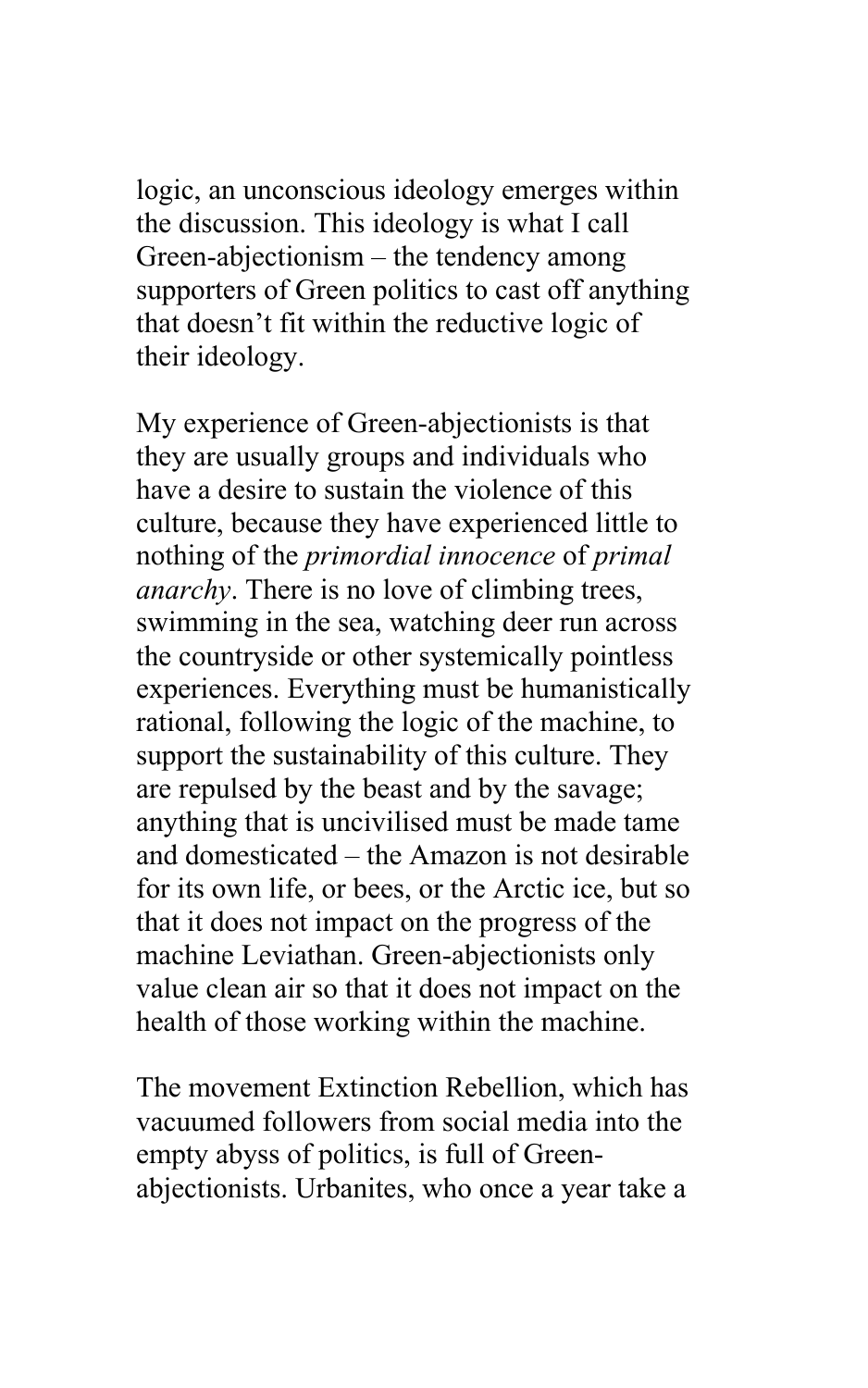trip to the countryside and watch lots of documentaries narrated by David Attenborough, but would never destroy a cage because they could never break a law, fill that movement. They would sustain the violence of this culture indefinitely, to continue the development of humanisation, as commanded by their moral encoding, authorised by God.

Green abjections are keen to reject everything that they find disturbing, so succeed primarily in disturbing nothing. The unhuman and inhuman spaces that are untame and not domesticated cannot be undisturbing, because by not fitting within the production narratives of Leviathan they can only disturb, interrupt, get in the way and disrupt this culture.

### **Eco-Absurdism**

As much as my anarchy is the *green-nihilism*, of destroying all that is civilised (or at least attempting to), my philosophy is rooted in absurdism. Absurdism denies the idea of purpose that civilisation attempts to encode the world with. Having purpose means having a moral/logical justification, a machinicfunctionality and a Cause to be chained to – absurdism is an acceptance of the meaninglessness of everything, that there is no reason orCause. Far from being a descent into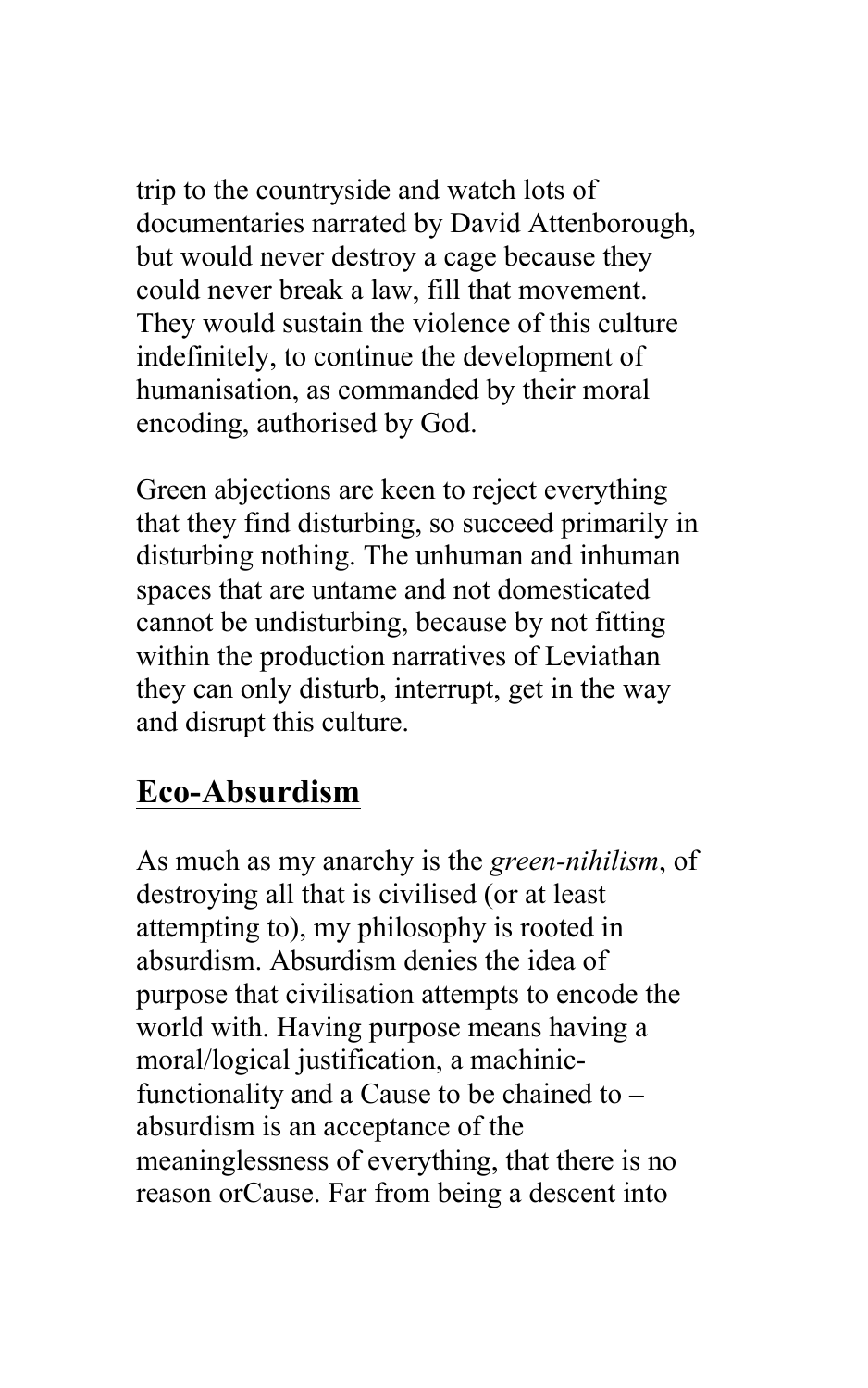hopelessness – like many nihilists and weakpessimists who embrace resignation and renunciation – an absurdist embraces beingpointless as to live a rebellion that is life, though without hope in salvation or meaning. This is not a moral rebellion, but a rebellion born from integrity and honest desire.

Eco-absurdism starts from pessimism, with limits being the basis for integrity in ecological discourse (or any other really). The purposelessness of all that is wild and untame is the freedom of absurdity. An optimist designates purpose in everything, all life, so that everything can fuel the machine of progress – political movements inspired by Hegel (Marxism, Fascism, etc.,) are all examples of how purpose is totalitarian and authoritarian. For the optimist, everything has a purpose, as a use, for the Cause of the future.

Eco-absurdism is a rebellion against this rationality, an amoralist refusal to have a reason or a function. You might ask, what is the point in this? But there is no point, there is no reason or justification for any of this. Absurdists do not need a reason or rationality for their rebellion – integrity compels their authentic desire for life. Eco-absurdist revolt is an irrational revolt against this culture of attempting to escape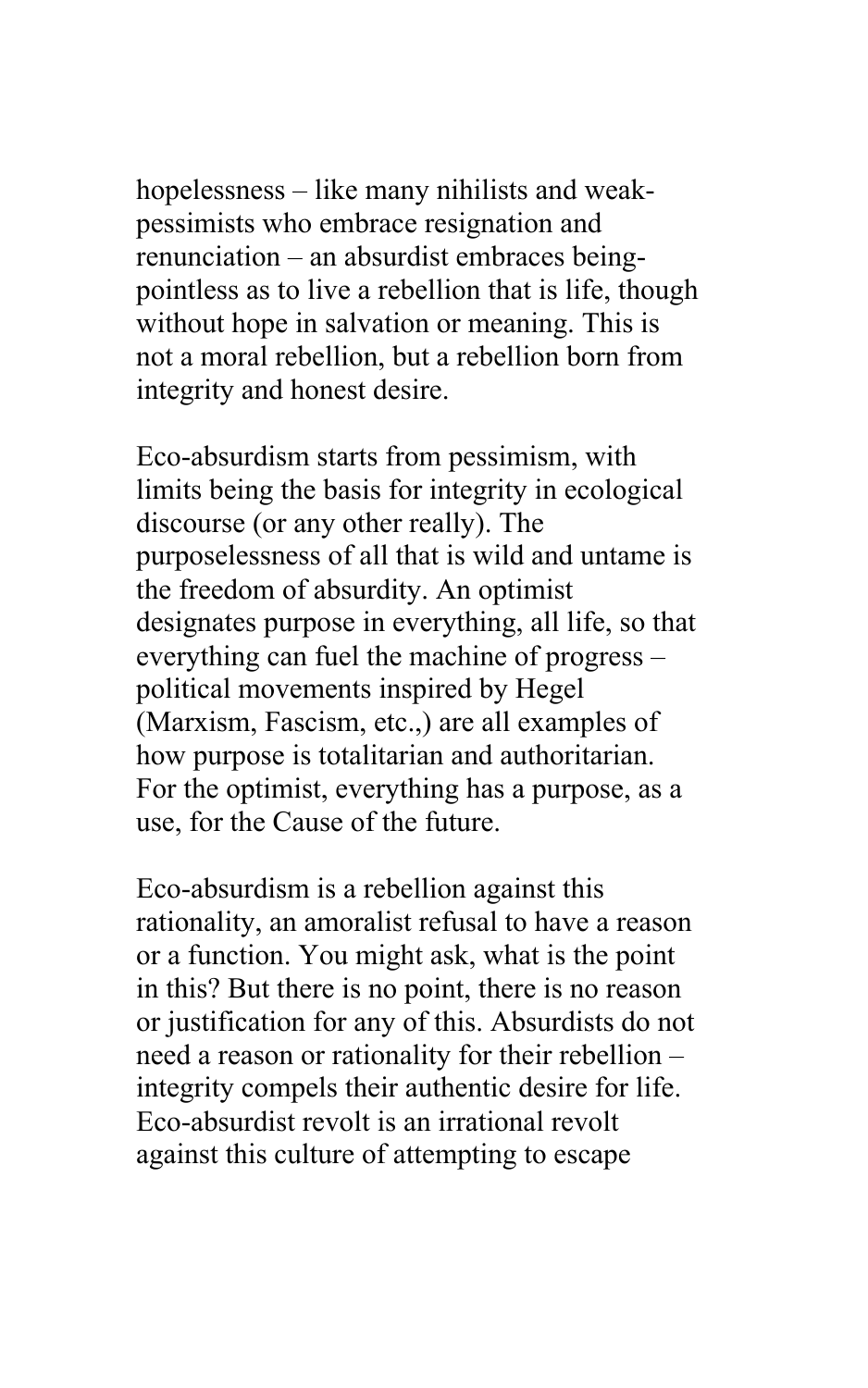absurdity – of attempting to enframe absurdity with the technology of God.

Absurdist philosophy is rooted in the question of "why live?". For Camus the question was ultimately expressed as "should I commit suicide" – I agree with Camus, though feel the real philosophical question whether or not to commit to life. My thought has been committed to exploring what it means, in the context of ecological collapse and mass extinction, to commit to life – following from the same conclusion of Camus, that it is better to accept the limits of reason, embrace the absurdity of pointless *wild-Being* and not commit suicide. Suicide, with its renunciation of life, is civilisation epitomised, as civilisation is a form of suicide.

### **Aesthetic terrorism**

It is a wholly ugly thing that integrity compels me to say, but if we are honest and sincere about the state of the world today, we have to admit that radical groups have lost their semiotic stature to terrorists. It is not entirely the fault of radicals, as the intensification of violence against Westernised Too-Fucking-Late-Capitalism has for the most part simply corresponded with the intensification of violation from semio-capital necro-statism. But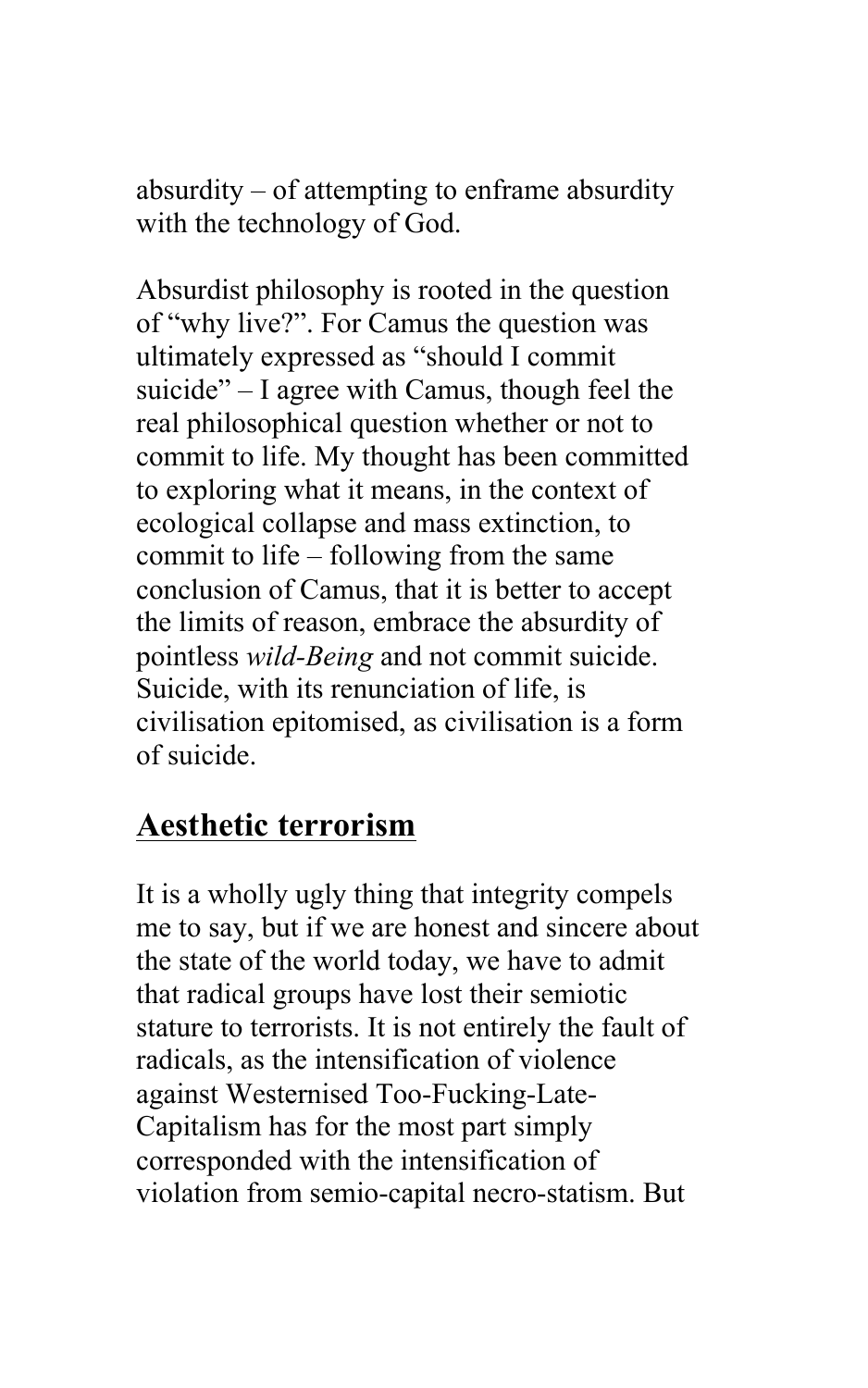attempting to repeat Historic failures, like a poorly acted pantomime that is no longer amusing, has succeeded only in disempowering radical practice.

What political terrorism has achieved, which radicals haven't, is that it has brought the immediacy of existential crisis, something that is unique and personal (as death is an individual experience), to the scale of mass discourse. Bombings, knife attacks and vehicle-rammings are intimate and bring the Real of our individual temporality to the Reality of this culture's macro-political narrative in a way that is fundamentally disruptive; of course the machine re-territorialises terrorism and uses it to intensify its authoritarian presence – films about terrorist attacks, news papers and websites profiting from terrorism, and "anti-terror" wars for profit that cement imperialism and colonialism throughout the world.

Political terrorism, as a blatant disregard for life and wanton violation, is logically "completed" with suicide-terrorism. In following the logic of suicide/civilisation, political-terrorism achieves an intensity of domestication, with its rejection of living, that is obviously revolting from instinct, with no need for rational justification – of course there are rational justifications for rejecting political-terrorism as well.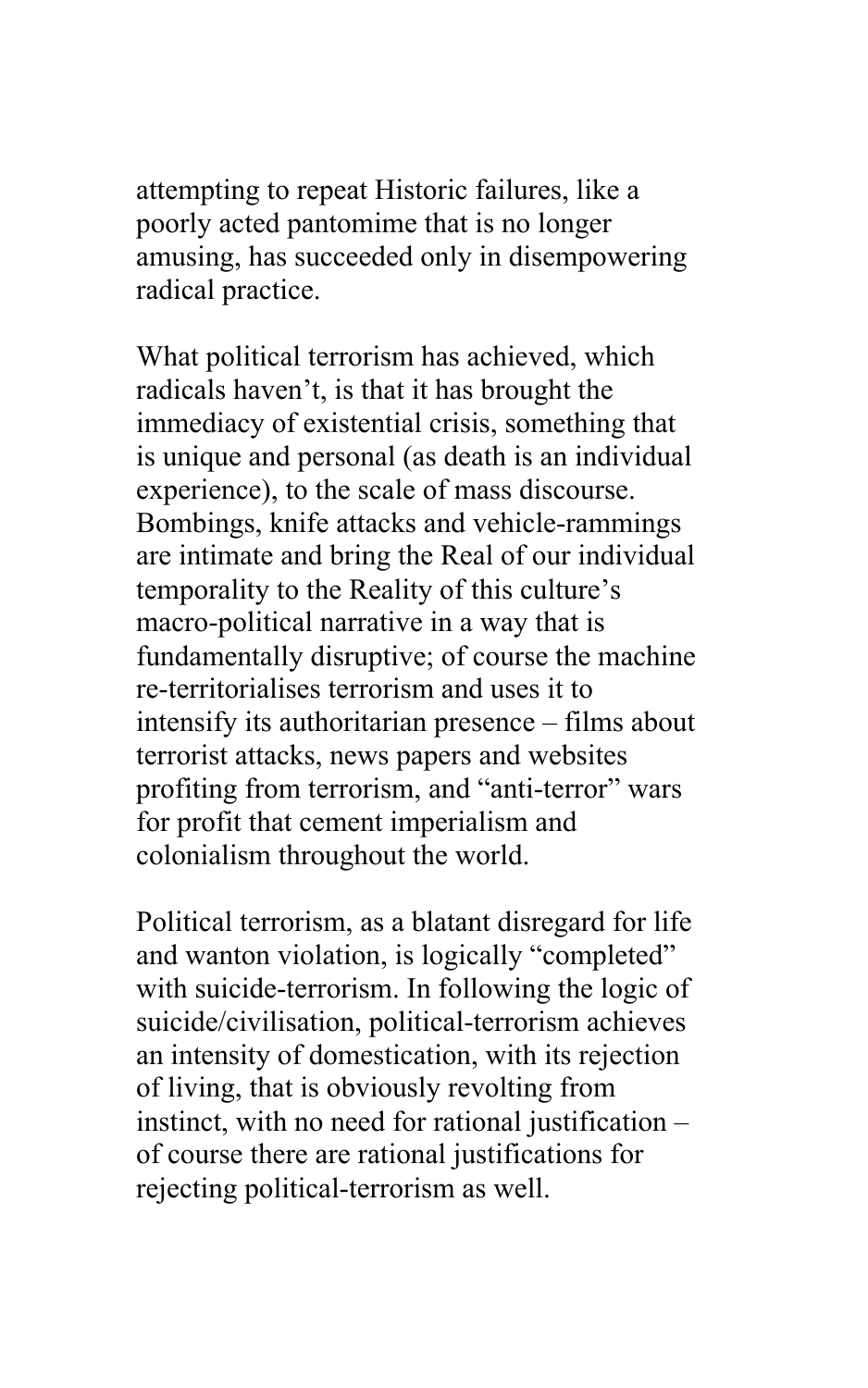So what can be taken from terrorism for radical purposes? Specifically the immediate perspectival attack, which has an aestheticpsychic intensity of a Real encounter, by collapsing the optical illusion of this anthropological-machine Reality. Aesthetic terrorism can be artistic or poetic (as described by Bey), but of course doesn't need to be  $-$  it can be any encounter that achieves an intensity of sensation and emotion that collapses Reality's structural stability. This is of course a form of dangerous destructive creativity, so I question whether radical/activist groups/organisations have the authentic fire of *wild-Being* required for this type of activity, when by their very function they are supposed to provide safety through structure. Only by being disturbing can you disturb. Aesthetic terrorism would seem to be a weapon for the radical individualist, the anarchist lone-wolf, the Unique; a weapon that is personal, as existential crisis is personal; and an existential crisis that is ecological, as each individual is ecological, and ecologically you are fucked!

## **My mysticism**

What does mystic mean, when not being used as a noun to refer to someone engaged with the mythical, spiritual and religious? What I mean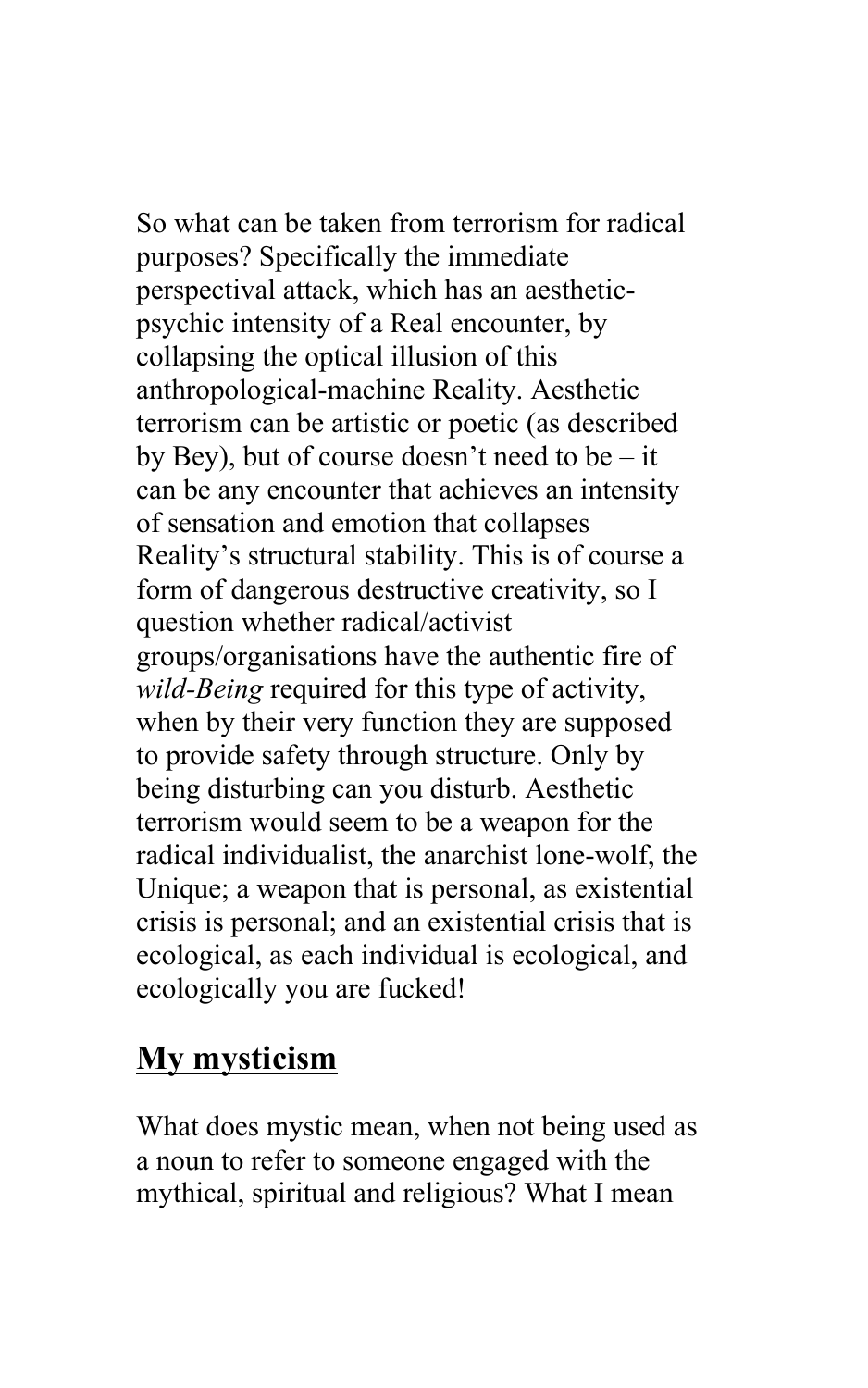by mystical is a collapsing of the conceptual *self* of identity, from the Reality of "normal" consciousness, into a Real that is paradoxical, weird and pre-linguistically ineffable.

There are similarities between my mystical anarchy praxis and the meditation practices of Krishnamurti. Like Krishnamurti, I reject the notion that there are authorities, gurus, teachers, politicians and so on, who know the true right path for you or I to travel – that we have to individually wander our own journeys. Also, like his meditation style, mystical experience and anarchy are not activities to be done strictly in pockets outside of everyday life, but are processes that flow through the moment that is the living present. And equally, I ascribe to no tradition – Krishnamurti practiced meditation because he meditated, not because he embraced a meditation tradition, and I am an anarchist because I practice anarchy, not because I subscribe to any tradition/ideology (or don't).

Rather than being based in stories or teachings, I base my practice of mysticism in spaces that are places of anarchy. Best known mystical spaces are often elevated culturally, in the way that Uluru, Mount Kailash, Mount Sinai, the standing stones of Brittany and Adam's peak have been culturally designated as spaces of special significance. I have found however that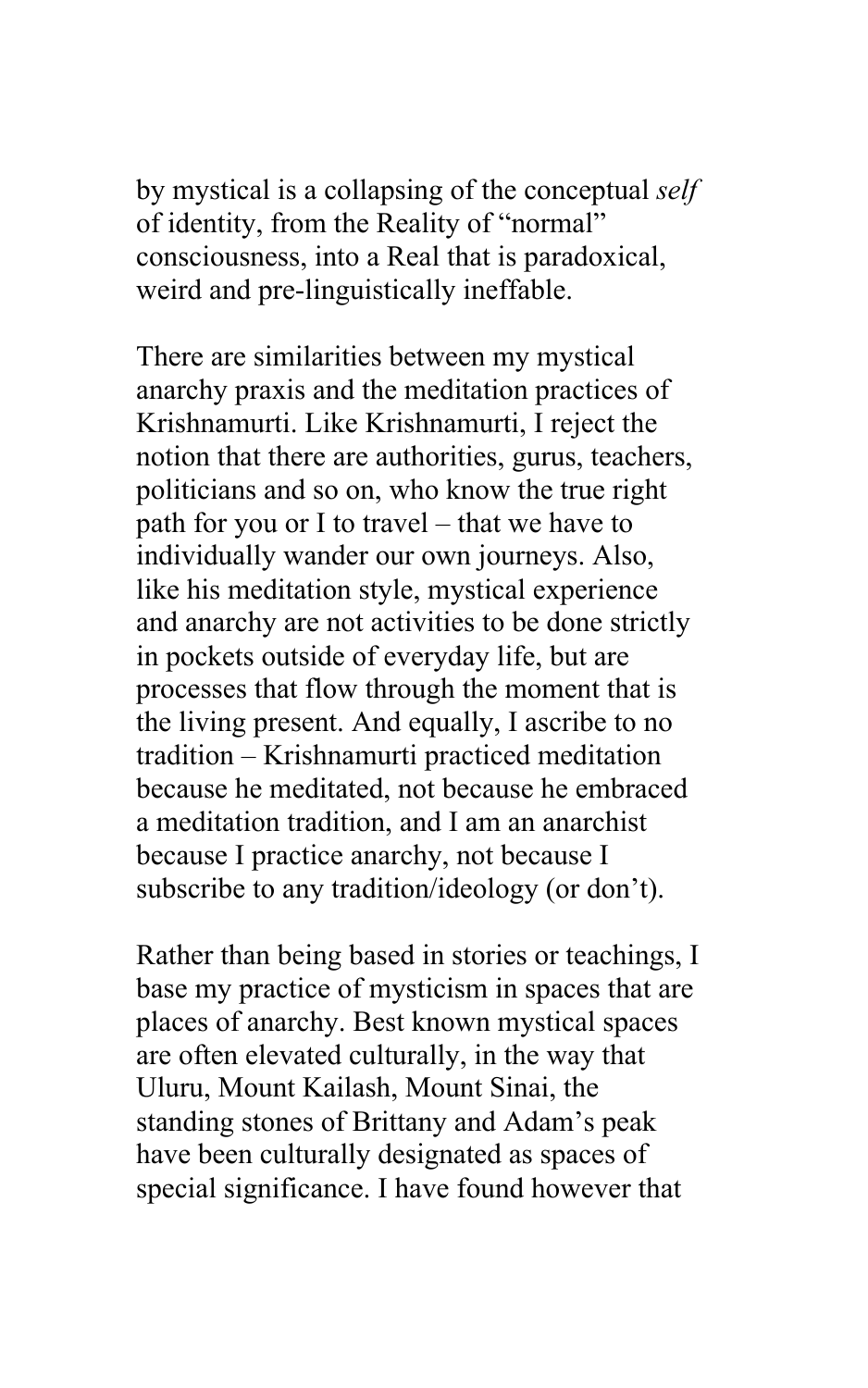mystical experience is not found exclusively in sanctified spaces, or in spaces that are "out there", across seas, in foreign lands.

Being right here, right now – immediatist in praxis – liberation is not something to gain or achieve. I(/you/we) have always been free – anarchy is here, in this moment that (we/you/)I am alive in.

Civilisation, as an attempt to escape death, suffering and change, is an attempt in transcendence. The descent into nonduality that I am describing here is subscending into the wild-anarchic living of an untamed life.

Similar to the radical monism of Hindu nonduality, as I find myself and the world as I encounter it, this state of connectivity, relationship or "Oneness" (which is nonnumerical and so No-thing and non-holistic), is an embrace of radical diversity and a celebration of unending difference. To quote the philosopher Deleuze, "monism = pluralism" – the subscendence I have referred to is collapsing out of the illusion of transcendence into what Deleuze called "the plane of immanence"; where creation and death happen on the plane of existence.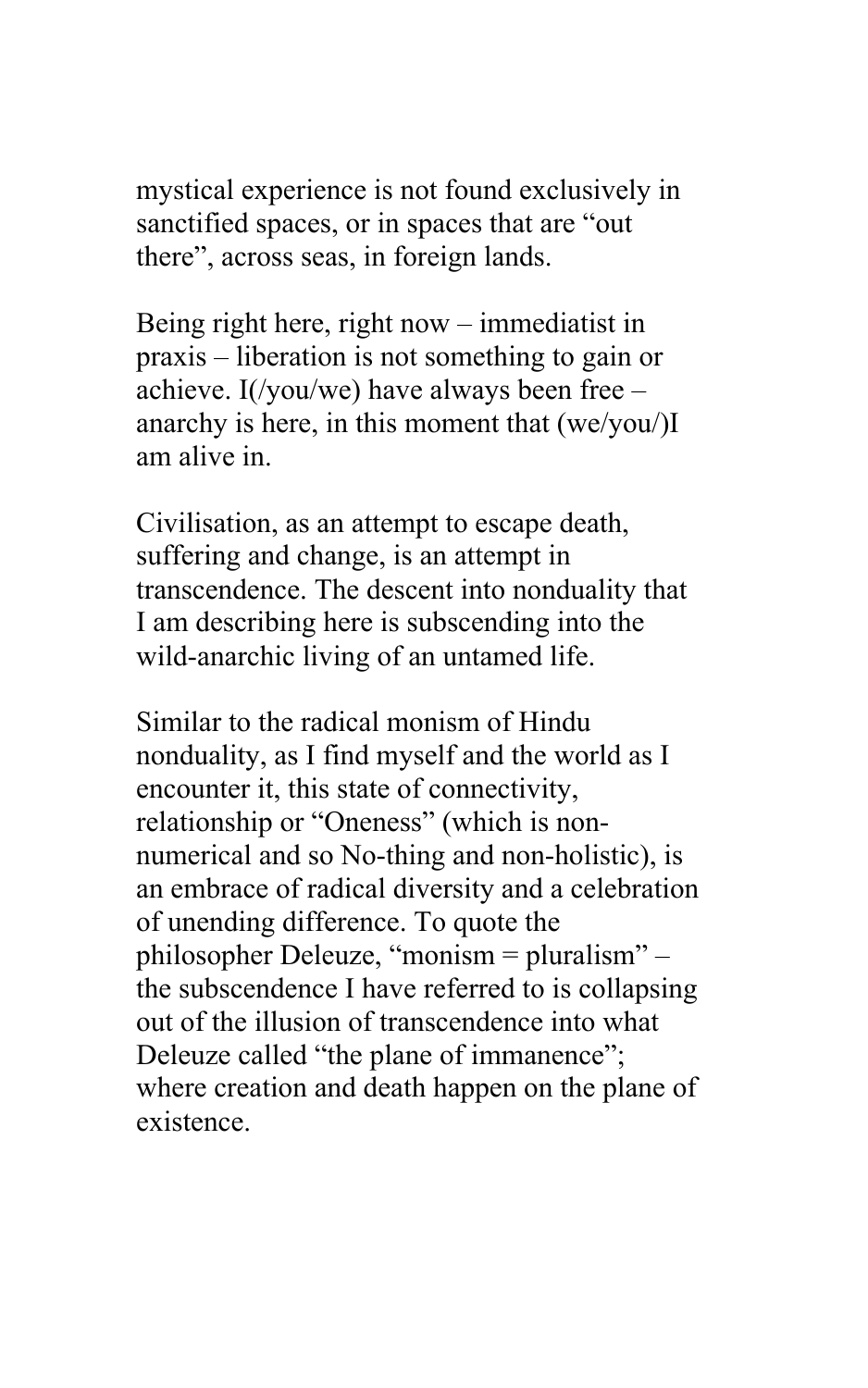As I described in Feral Iconoclasm, my experience of the world where life and death as processes of becoming that are not separate have lead me to a perspective that is panpsychist/hylozoic – where death is an illusion and suicide is pointless, because all matter contains life/mindedness and there is no other plane of existence to reach. When you talk about the life within a rock, many people will look at you as if you are ridiculous. Bring up the notion of the matter that a car is comprised of being minded and you'll have many environmentalists (who may celebrate the idea of animism) disapproving of your position. What is the difference between the life or mindedness of a rock, or a tree, or a pigeon or you? Like how differing states of matter have different properties, due to differing intensities – steam, ice and liquid water all experience differing intensities of heat – differing intensities of mindedness/life emerge from differing intensive properties.

An oceanic "dead" zone, a clear-cut forest, a murdered woman, a paradise paved over with a parking lot; they're not dead, but are alive to an intensity that is not desirable. Nothing is gone. Nothing has left us. What has supposedly been lost is not lost, but has been moved elsewhere, into something else – living at a different intensity.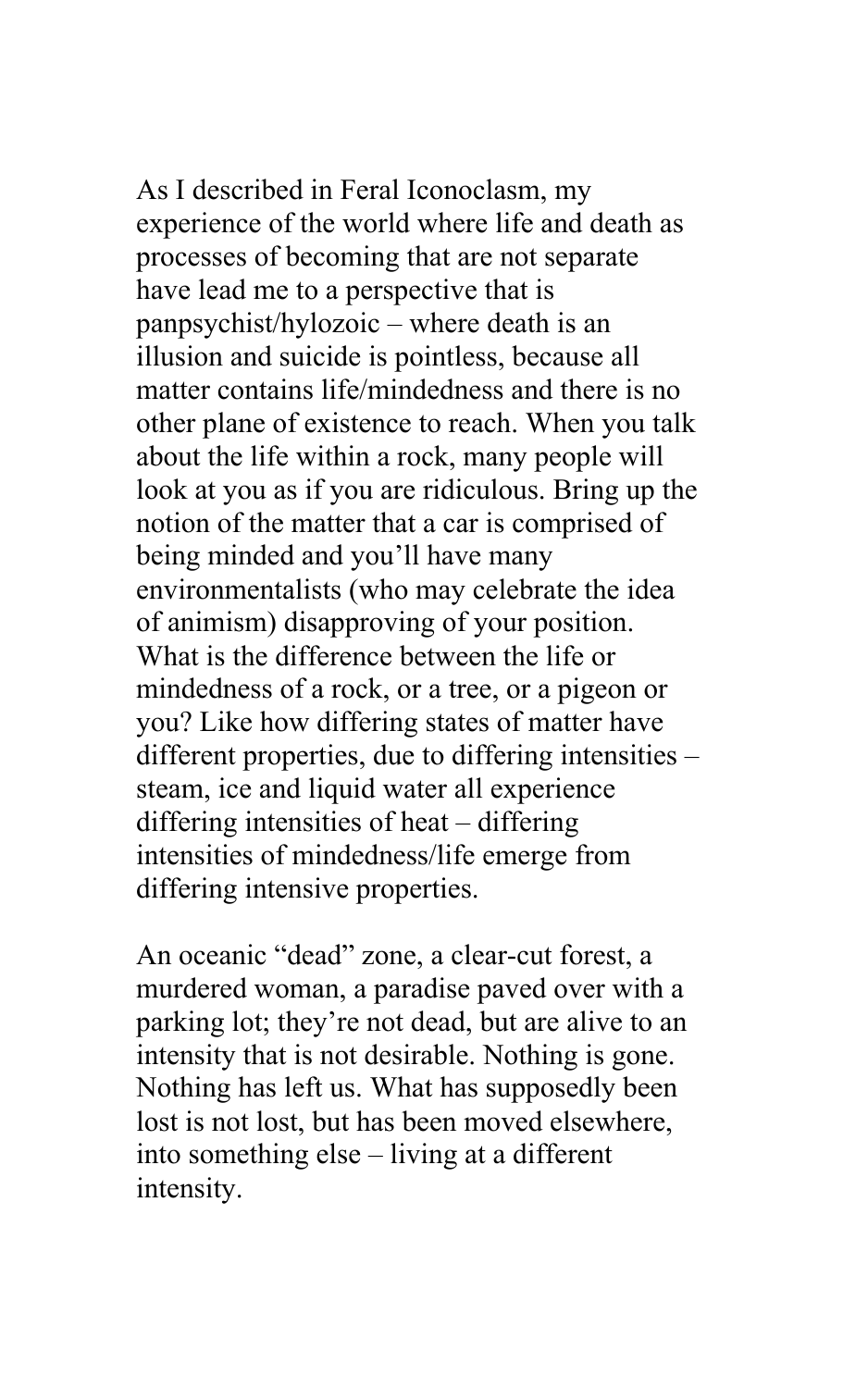In strictly environmentalist terms, this is as inviting a notion, as it is horrifying.

As an individualist – this is sheer joy. As death is an illusion, my wild animal freedom, that is my life, cannot be killed – I have never-not been alive. I live at varying intensities, am free at varying intensities – some of which are more desirable than others. The individualising of morphogenesis, perhaps Kafkaesque metamorphosis, is a place of dark, weird, mysticism – a becoming-animal, where rewilding is akin to lycanthropy and nahualism. The philosopher Agameben described the werewolf of being between the forest and the city, belonging to neither – feral. My individuality is caught between the city and the forest, in a state of perpetual becoming-animal, where freedom arises at varying intensities, nondual and unendingly different.

This lycanthropy is subscending into the flesh of the body of the world that I am. What animal I am becoming is this one (individual/singular), immersed in the environmental-world that is the space I am alive in. This process of dehumanising is deterritorialising the boundary between the Reality of civilisation and the world it attempts to transcend. I am a decolonised space, a Temporary Autonomous Zone perhaps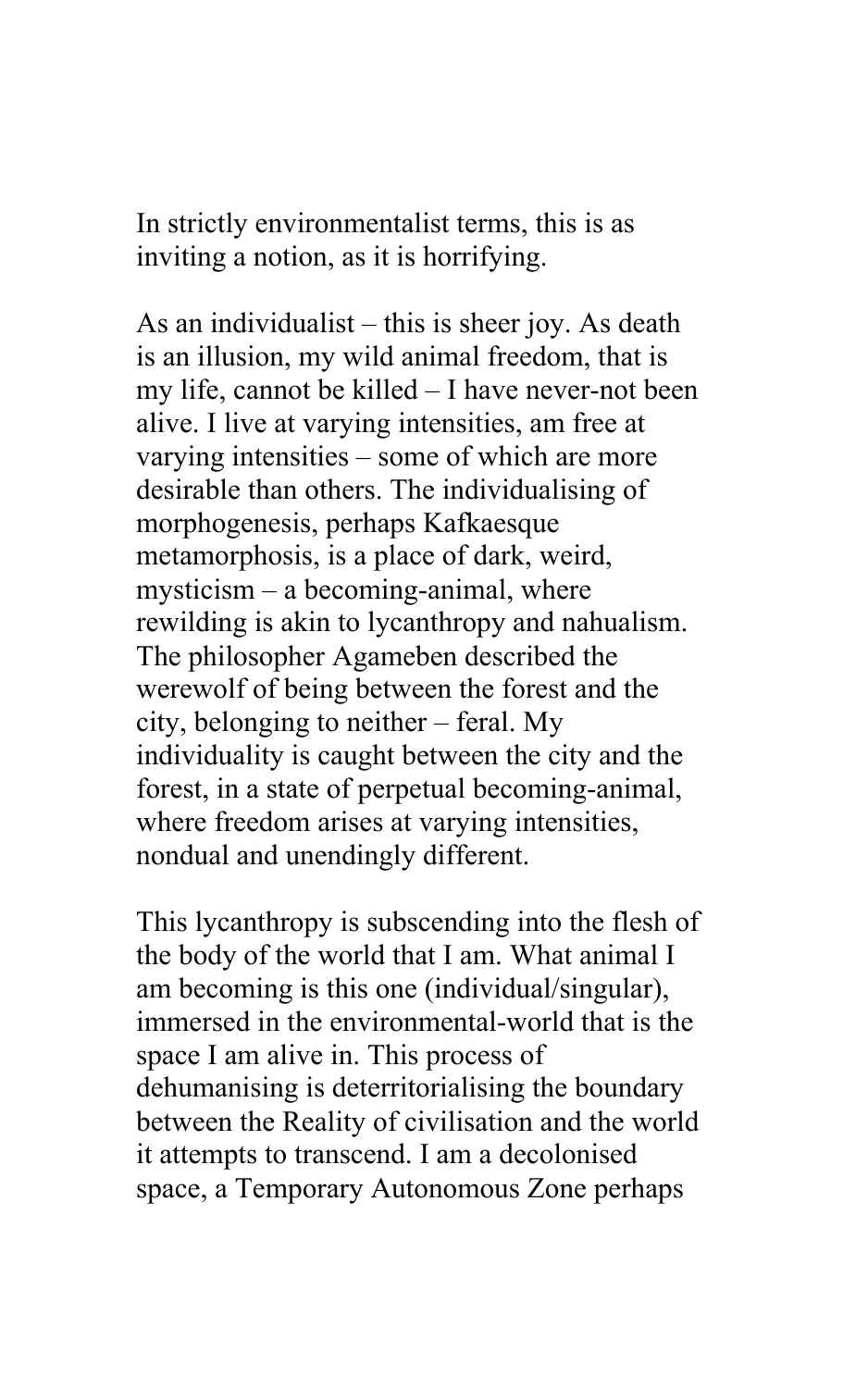– as I may be reterritorialised in death (but that is a future History, and I am free right now).

As this is an immediatist/presentist experience, based in here and now, this is in no way tied to old age traditions or new age spirituality. There is no new awakening or ancient wisdom that can teach you or me anything of great value than the body that we are and occupy, which is immediately present.

I am less interested in the results-based-magic of Chaos Magick, with all the productive quality it entails – both in that it is seeking to produce some-Thing, as a mode-of-production, and that it is a highly theatrical endeavour. I am not uninterested in Chaos Magick, like how there are aspects of History that interest me, for my personal use. But I'm not willing to hold on to them, like sacred idols that must never be destroyed.

## **Dionysian Intoxication**

My pessimism is Dionysian, like Nietzsche's – as I have made clear through my other *feral* books. What I mean by this is that it is not rooted in an Apollonian rationality of a world enlightened by the sun god's light. I am like Dionysus's companions, the satyr; half man, half beast hybrid, inhabiting woodlands and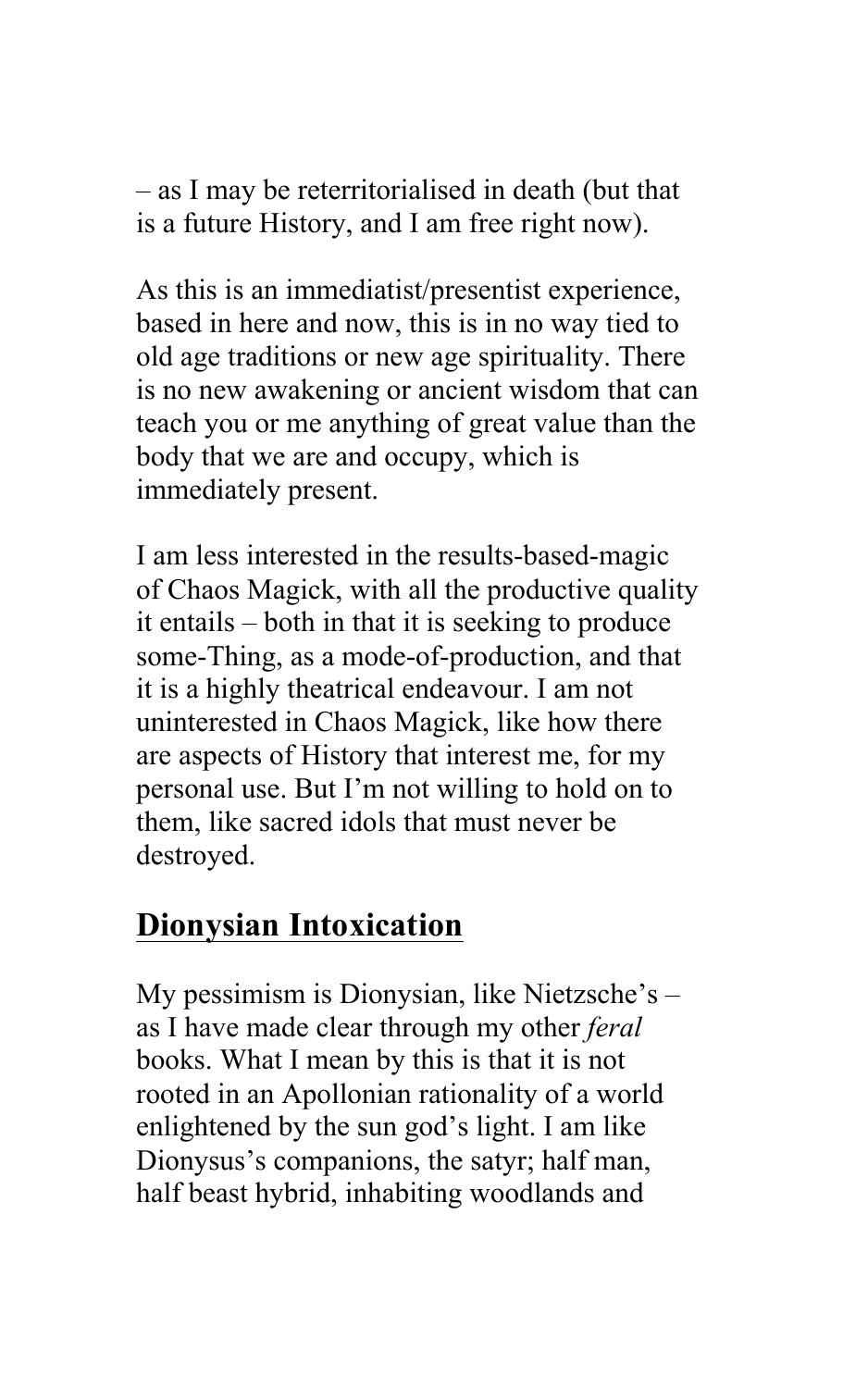other wild spaces, constantly aroused, in a yes saying to a world that is constantly changing and tragic.

Unlike pessimists who cry (Schopenhauer) and sleep (Cioran), Dionysian pessimism is a laughing pessimism. Laughter is intoxicating, in that it is exhilarating, emotional and is an abandonment of civilised behaviours of control. Laughter is a realisation of incongruity – this is in many ways what Morton means in his concept of *dark laughter* as part of *dark ecology*; the hilarious realisation that civilisation has been an absurd attempt to live in a way that is simply incompatible with life.

Eco-absurdism and pan-eroticism, like the horny satyr with their perverse and transgressive desires that are (at the very least) funny, are Dionysian intoxication, as being stupefied by life to the extent that you do not behave "properly". The refusal to renounce life, as an act of metaphysical rebellion, is a refusal to behave with propriety  $-$  as it is proper within this culture to continually re-enact acts of reproducing the death-machine of Leviathan. An experience of crazy wisdom, something similar to divine madness, Dionysian intoxication is always comedic, in the same way that madness and comedy continually walk side by side.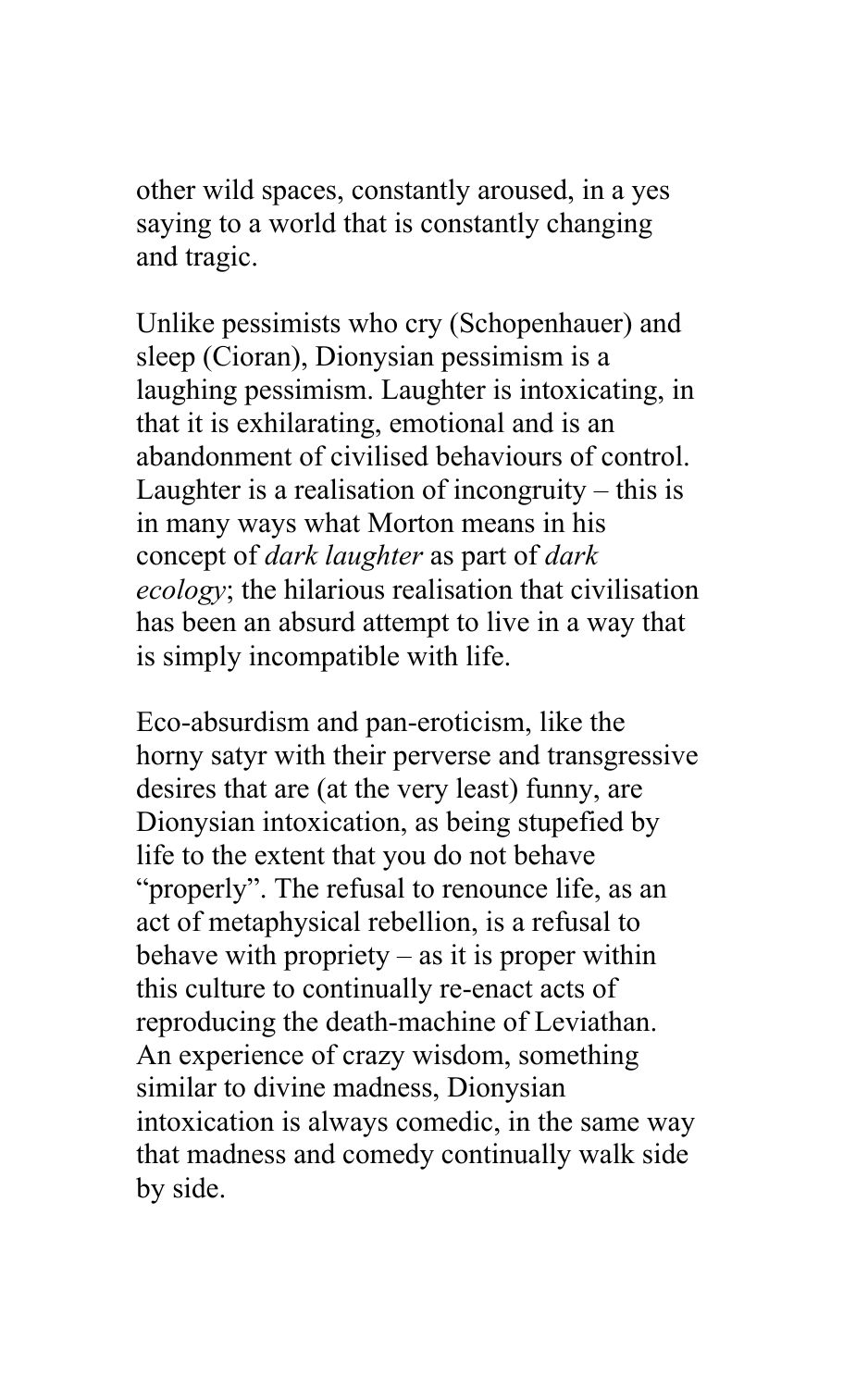If I were to embrace the notion that there is no value in absurd, ridiculous, stupid, and hilarious endeavours, then I would renounce environmentalist and anarchist activities. It is because I embrace these, in my life-embracing Dionysian pessimism, that I am an environmentalist and anarchist.

Of course, most discussions on anarchist and environmentalist praxis, desires and so on, are presented as entirely rational, logical, empirically grounded arguments – Apollonian illumination. There is a great deal that is useful with the ideas they contain. In Feral Consciousness, I attempted to hyper-exploit Apollonian reason, to arrive somewhere Dionysian. Why would Apollonian reason be a route to Dionysian desire? The same reason why accelerating History's auto-cannibalism is a route to collapse and rewilding.

Apollo is the sun, illumination and enlightenment. A star/sun reaches a particular intensity and it will undergo a gravitational collapse, like the gravitational collapse of *earthly eros*, as pan-eroticism. A hypernova explosion occurs and it becomes a blackhole – an endarkened wild abyss of gravity that is so intense it escapes all understanding. So, intensify the Apollonian to the point that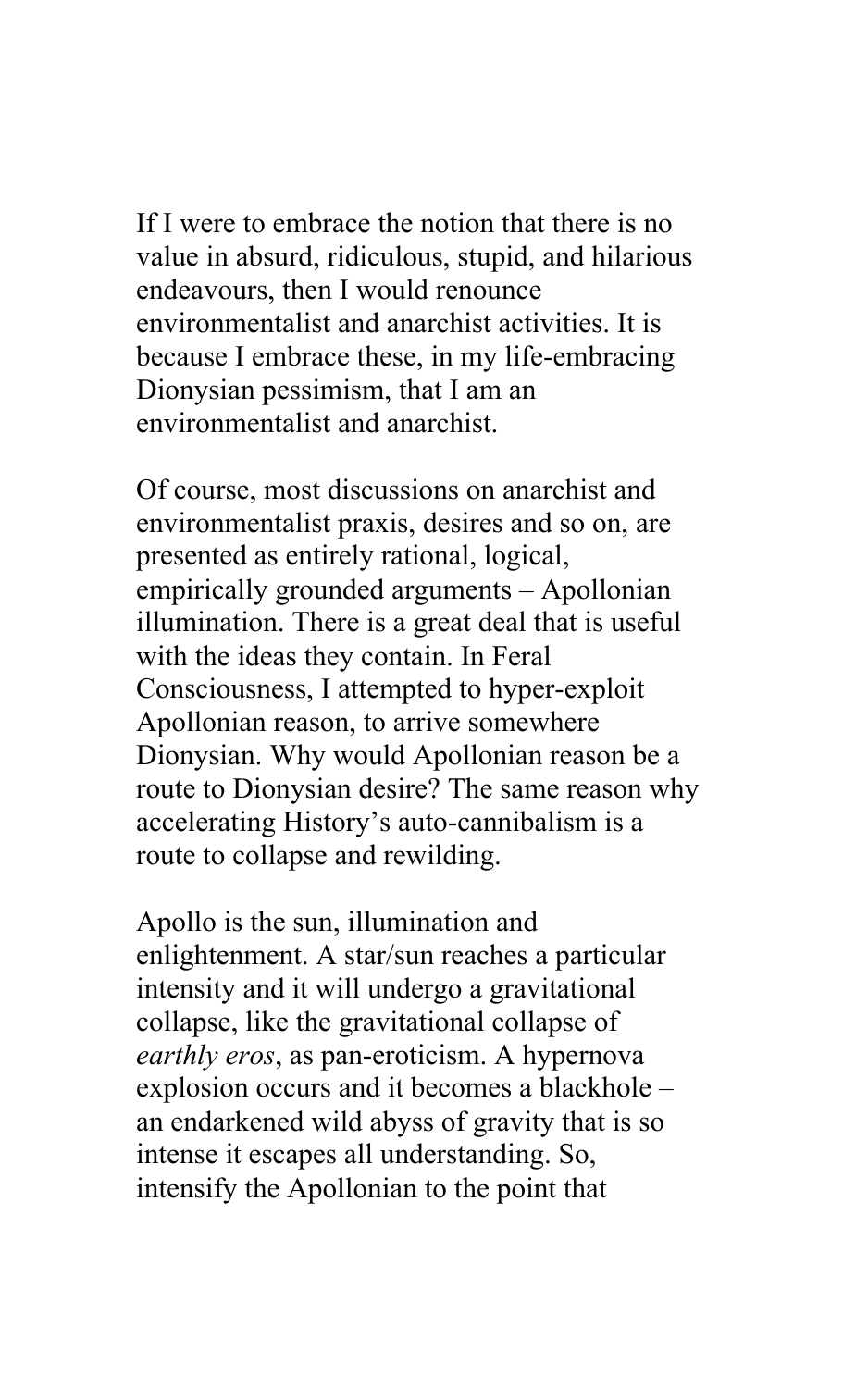dialectics and contradictions breakdown – deconstruct and complexify everything until it all collapses with gravitational eros. Baudrillard and other similar postmodernists were wrong to think that the lost world is lost – the lights blind, but breakdown, with an eternal return to earthly, Dionysian, wildness. Postmodernism is a weapon for accelerating collapse – Deleuze's becoming-animal, Derrida's *free play*, Agamben's the open etc.

# **Quantum Anarchy**

If macro-politics is politics that is considered greater than the interactions between individuals and micro-politics is politics that is at the level of interactions between individuals, then there is an entirely unconsidered sphere, scale and level, to our spectrum of politics (and so also our rebellions). This unconsidered scale I am calling the scale of quantum politics – the politics that is at the level of less than the individual, of the self that is schizophrenic, a body with organs, i.e. fractional.

When I use the term individual here I am referring to the individual person, like my individual self as a singularity. But, like how I am my individual self and also a world as an environment, containing more living beings than I am in usual terms, I am also referring to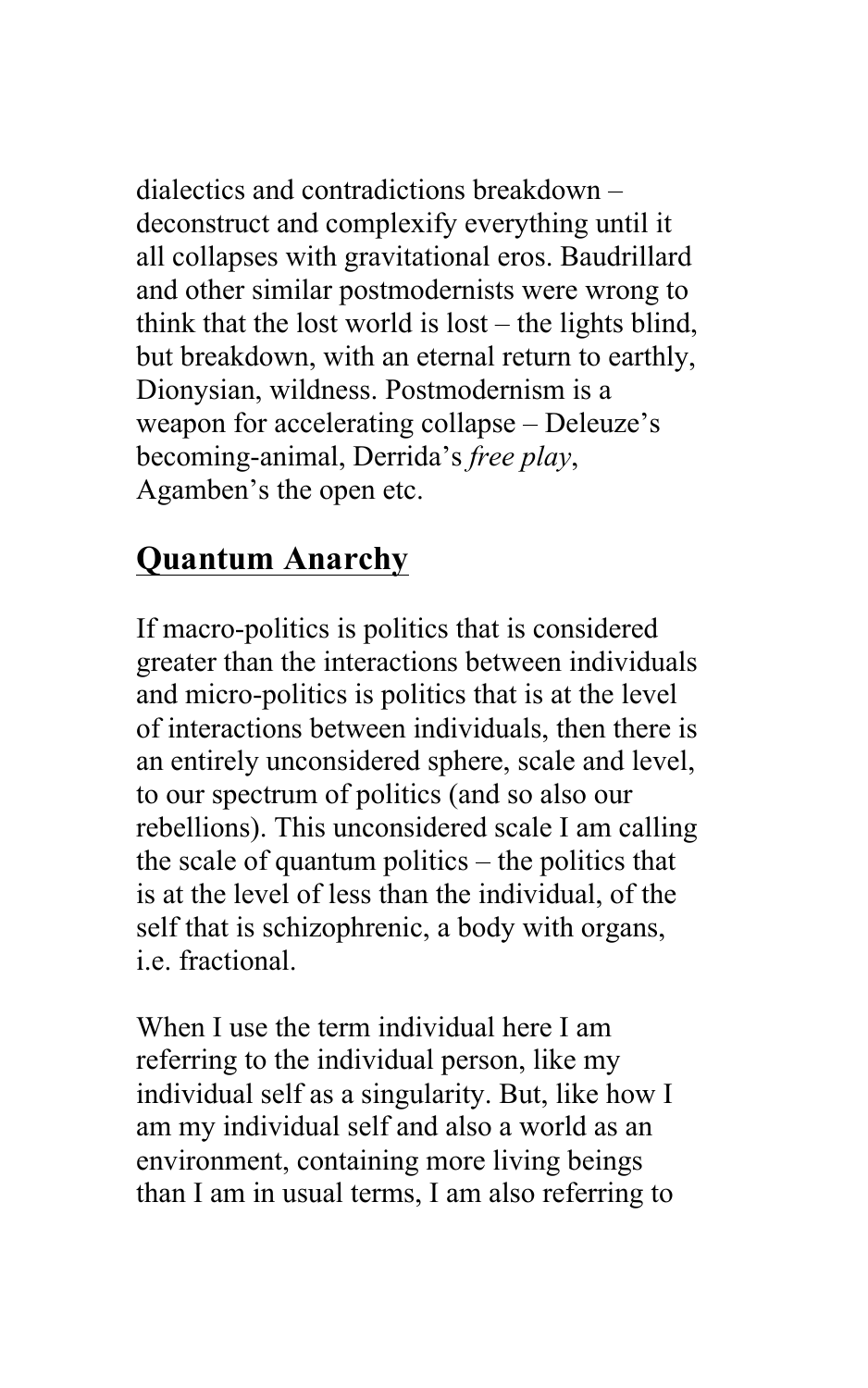the individual forest, individual sea, individual world, individual solar system, individual universe, and so on. It is a non-humanistic way of considering the individual.

By fractional, I mean reductive – quantum politics is the politics of reductionism, the ideology of mass extinction, totalitarianism and agriculture. And as for this politics, (like all others) I desire anarchistic rebellion.

Quantum anarchy would be a rebellion against quantum supremacism – the supremacy of reductionism. As for praxis, 2 concepts from quantum mechanics immediately seem highly relevant – the uncertainty principle and the observer effect. Put simply, the uncertainty principle holds that it is possible to be certain of the position of something or the speed at which it is moving, but neither at the same time; and the observer effect is the process by which observing phenomenon changes it. Through accelerating uncertainty, it becomes impossible for reductive quantum supremacists to know where we are and the speed at which we are enacting movement in any given moment. Through intensifying observation, collapses, like wave-function collapses that create discontinuous changes – the non-deterministic anarchy than is why quantum mechanics is so uncomfortable for many – manifest as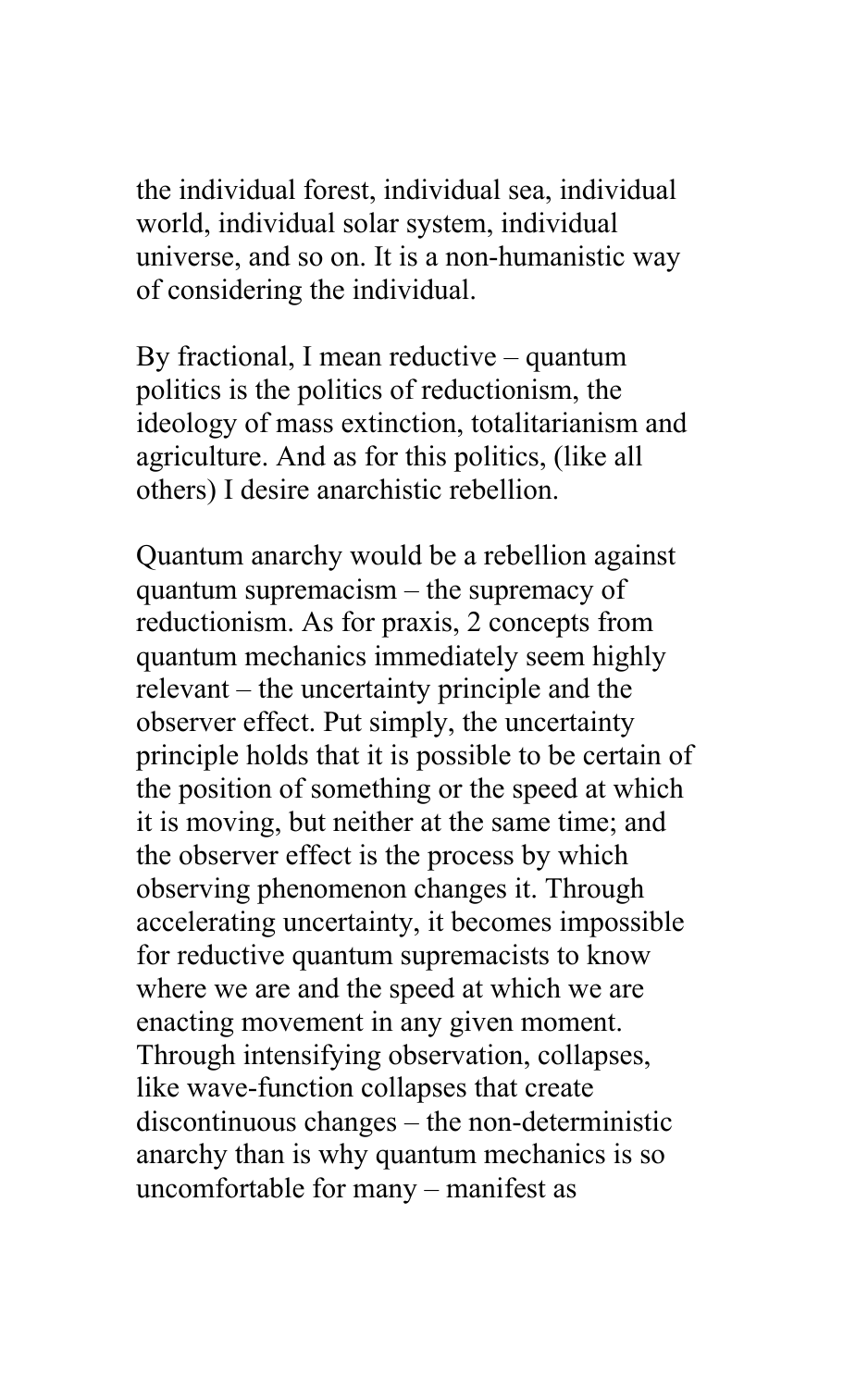fundamental physical phenomenon more easily, which we experience as anarchy. Any praxis of uncertainty should be deliberately confusing, to prevent detection, so authorities and oppressors cannot know where you are or how fast you are moving. The practice of intensifying observation is informational and aesthetic forms of rebellion – perceptual attacks – whereby reality collapses in ways that manifest discontinuous changes

Quantum anarchy, as a concept and practice, is intended as a weapon for ontological anarchy, as a means of locating freedom and liberation as immediately accessible, physically experiential phenomenon and processes.

Einstein hated quantum mechanics and claimed that God does not play dice with the universe, as he wanted to maintain a determinist-ontology – God's mastery being controlled. Quantum supremacists likewise want to suppress the indeterminist, non-determinist freedom that we/the world are/is. A quantum anarchist desires taking back the dice that they are, giving themselves a shake, and then rolling them, taking a chance to see what the fuck they get.

Basically –

 $P = (E/c) = h(\omega/c, k) = \omega$ !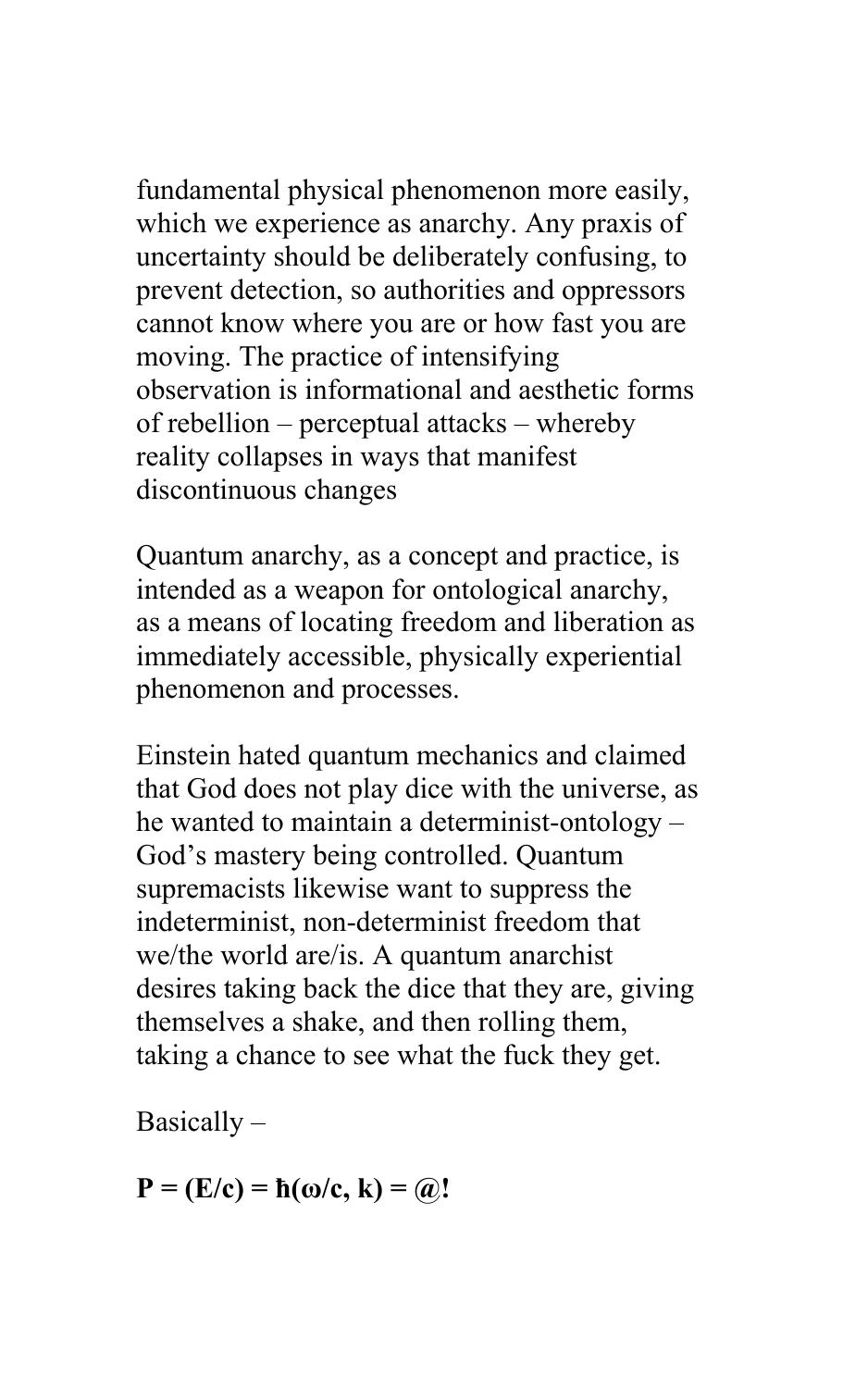and

#### $\Delta$ **px** $\Delta$ **x** $\geq$ **h** $/4\pi$  **=**  $\omega$ **!**

(equations can be graffiti – did you know?)

#### **Freedom**

Determinist philosophy is (ultimately) a theistic doctrine that seeks to resurrect God's will with the law of causation. It facilitates belief in cosmic order and continuity. Determinists hold that we were always fated to the world we live in now, with destiny awaiting us in the future.

Determinists try to place faith in the rational logical order, which will ensure that everything turns out the (inevitable) Right way. The Right way is the way things ought to be. This serves the moralist drive to construct a Reality that is foundationally good. This Reality is, according to the determinist, the best world we could ever be, as it is the only possible world. As such, everything is good, has been good and will be good. Any effort to confront something in the world - change the world - is also good, as it is simply the manifestation of God's will.

This determinist Reality portrays the world as being karmically just - as transcendental forces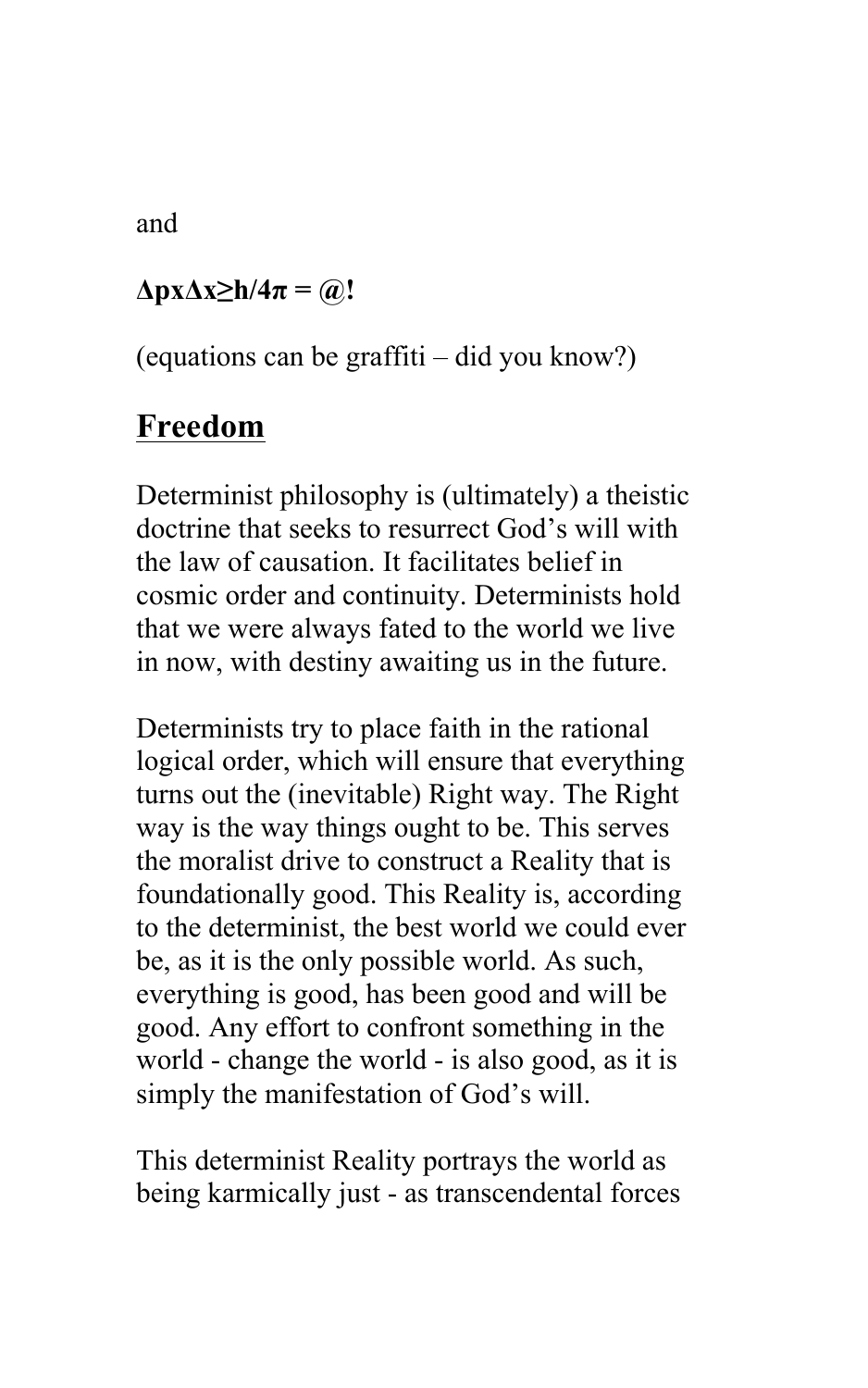keep the world in balance. As such, all the angst inducing existential questions are answered. Why am I here? Is there a reason for all of this? Questions like these become nullified - and existential dread repressed, as I will inevitably die as I was always going to. The purpose for my life is, as is the purpose of everything, the manifestation of destiny set out by the fates. Death no longer needs to be considered, really of course most determinists will go to the doctors when sick - and there is no need to consider how you want to live your life, as you are always living your life the only way possible, regardless of personal changes you might make throughout - a logic that serves oppressors well. We are all slaves to the Cause of cause, which is entirely totalitarian.

The bad faith that follows with the determinist Cause serves as a moral appeal for quietist selfrenunciation and cowardly weakness. We never were free and this is the only way the world can be; we never can be free and can only progress the manifestation of destiny. The position of the determinist is one of an inescapable slave morality, which seeks to chain the entirety of Being to the manifestation of destiny (as God's will).

The Cause of cause only seems to hold value in representation – as people seek to place reasons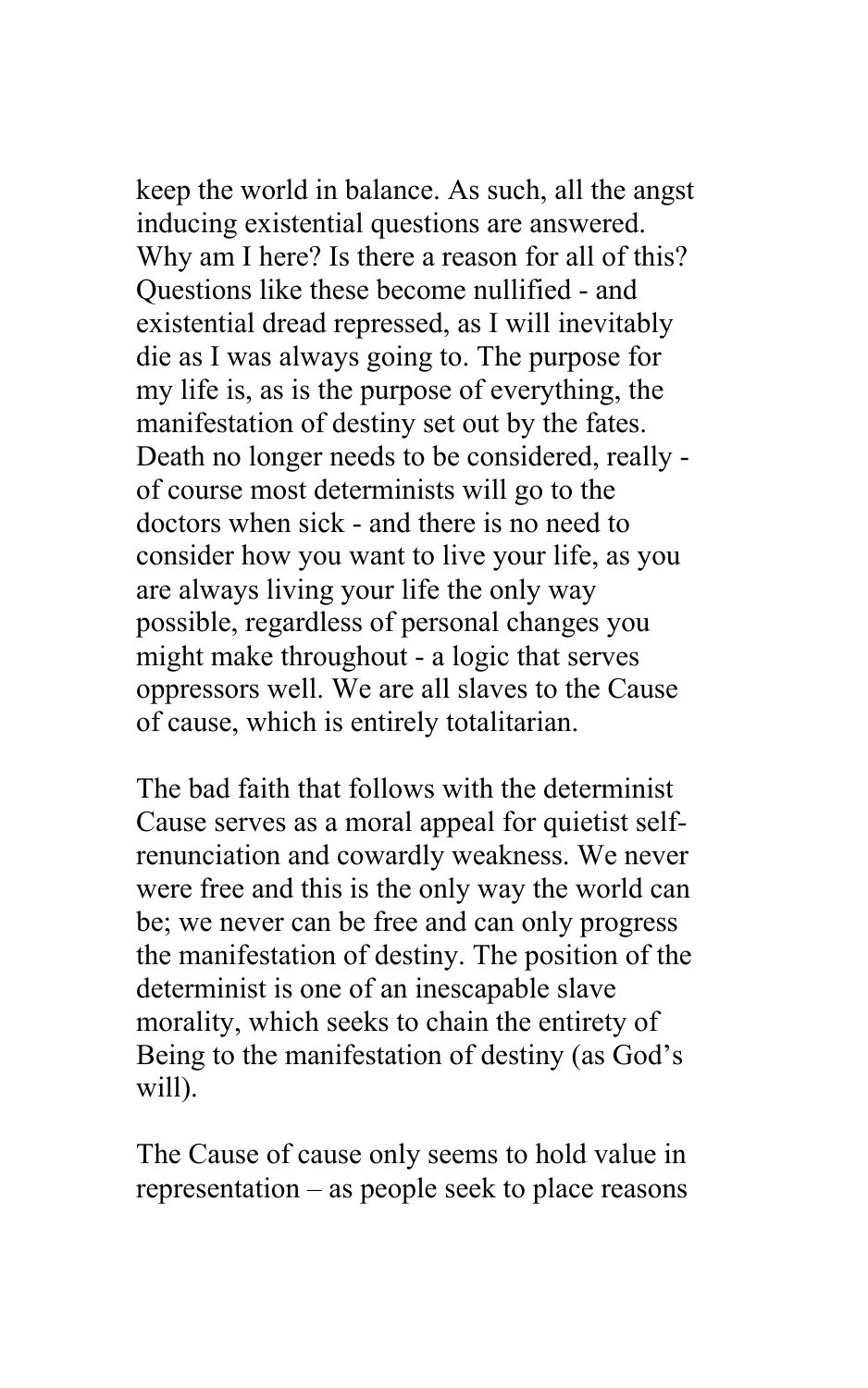for events. However, the unreasonableness of the world would seem to rebel against this conformity, with its formlessness. The Cause of causality seems to be an attempt to clothe the unreasonableness of will-to-life with some structural order, to try and escape it – like Schopenhauer fleeing to the opera in bad faith.

My experience of the world is not that I am immersed within any kind of Real order. I do not see any karmic forces directing us towards a destiny set out by the fates. Being condemned to the freedom to choose what I do is something I could only deny through self-deception.

The world seems in many ways overdetermined, but even more intensely underdetermined and indeterminate. Of course I experience affect and can affect - I have a direct sensation of this. But even within monistic processes I have encountered nothing that convinces me that we do not encounter continually independent instances of singularities emerging as presentist free events.

The determinist gaze is always directed away from the living present. They look either towards the dead past at causes, or towards the never to be reached future of effects - in the name of the Cause we are supposedly fated to. There is nothing of the here and now in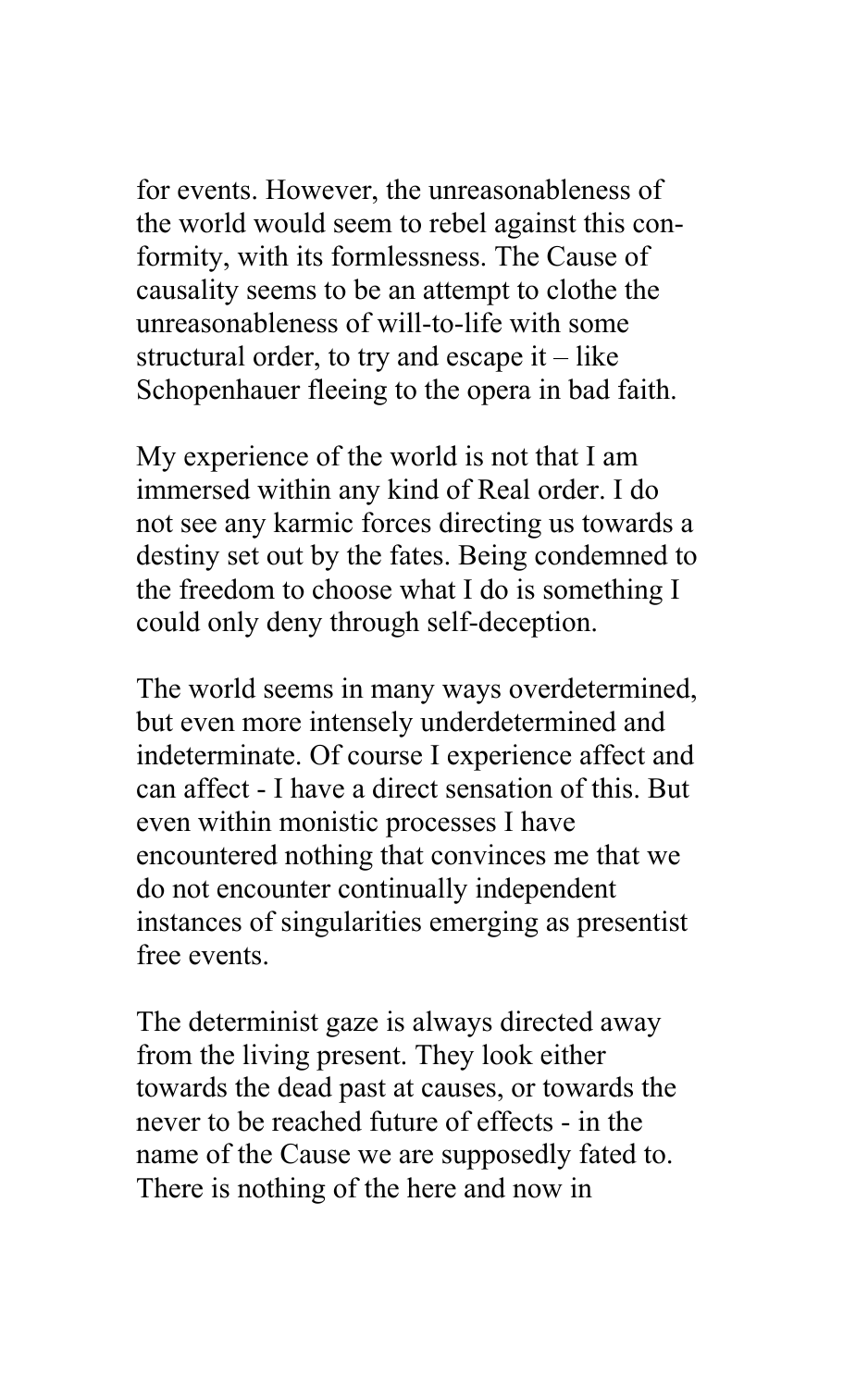determinism, which is where the experience of affect resides. There is also no potentiality within their vision, as their effects towards the future are determined by the cause of the past potentiality being found in choices that are very much here and now.

I find that behind events there is the flowing of differing intensities of potentiality - Deleuze's dark precursor - that encounter a dramatic absence of counter forces (remembering that most of the known universe is comprised by the lack of matter that scientists call dark matter) and, because we are neither past nor future, emerges out as freedom - Sartre's Nothingness and bad conscientiousness. Rather than the a world of objects dictated by what Sartre called "the look", so subject to be ruled by Cause, I am convinced that the world is the experience of a radical subjectivity, where consciousness and freedom are basic aspects of all physicality hylozoic-panpsychism.

Absence, as a positive affirmation of Nothingness, is not a conceptual abstraction, as negation is usually conceived as, but is a concrete Being-with that is experienced directly - Zafer Aracagok's thoughts on non-conceptual negativity, as a non-dialectical anti-Hegelian weapon against nano-fascism's "perfected" incorporation of the entire universe, is an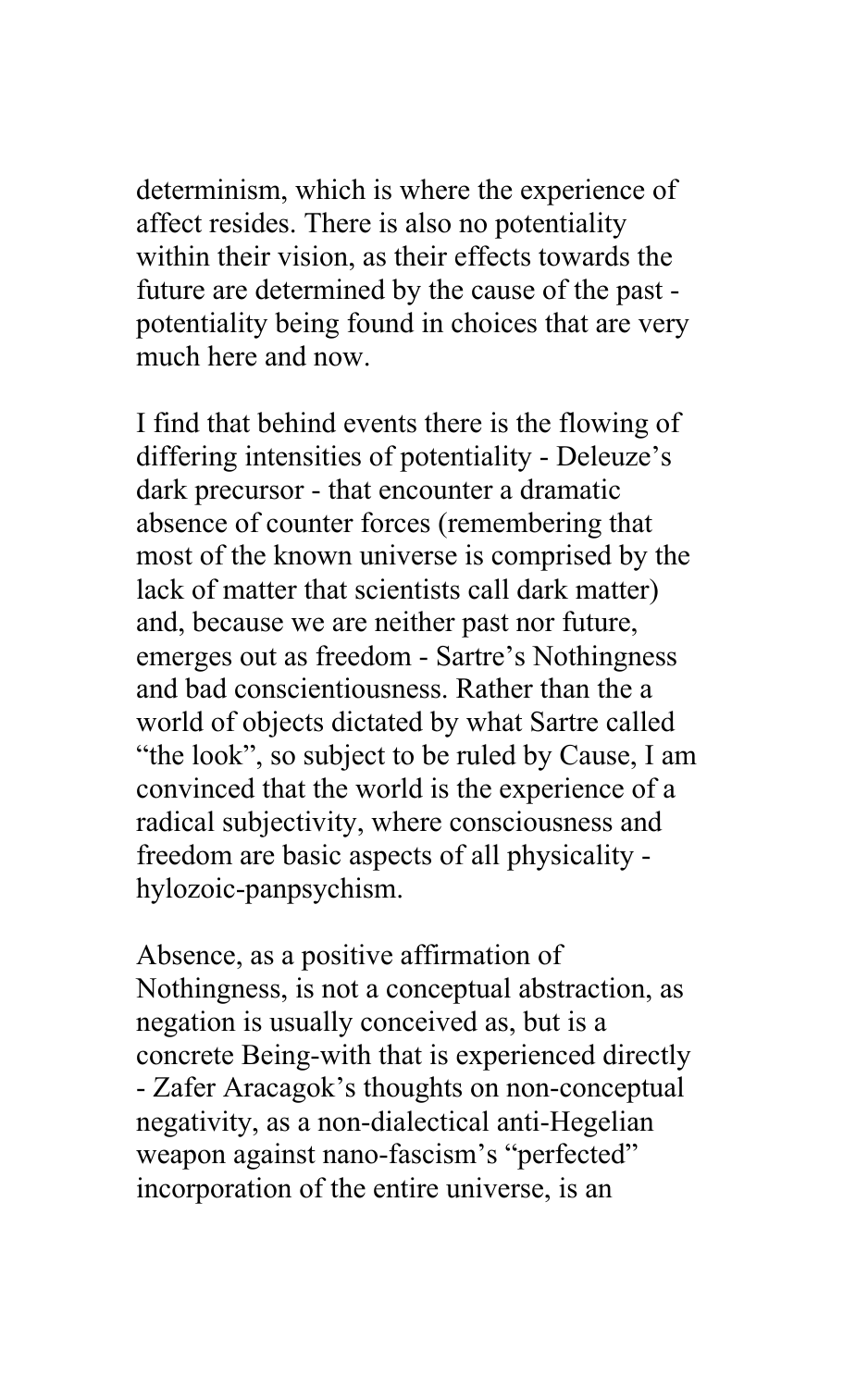example of a physicalist presence of nothingness. The form is always absent, as everything is becoming, so everything is no-Thing. There's always an absence of authority, of control and of a determining presence. Freedom lingers undetectable by their instruments of measurement, like dark matter - a presence that they don't know the intensity to which it affects us.

There are, undeniably, attempts to repress, restrict and ultimately erase freedom, by those who view themselves as the conductors of God's will - the determiners of destiny's manifest destiny. The vehicle of determination continually comes down to technology. Directions are determined by roads, paths and streets. Individual will and desire is repressed under the requirements of the machine. Reality has been built as an attempt to construct a technologically determinist space - which makes ordered uniform regularity a functional requirement.

I could by all means choose to conform to the constructed deterministic technological pathways, which are becoming increasingly totalitarian - and in all honesty often do, as it is often the easiest way to navigate through this culture. When I do choose this, it remains my choice, as I am always free to rebel, to not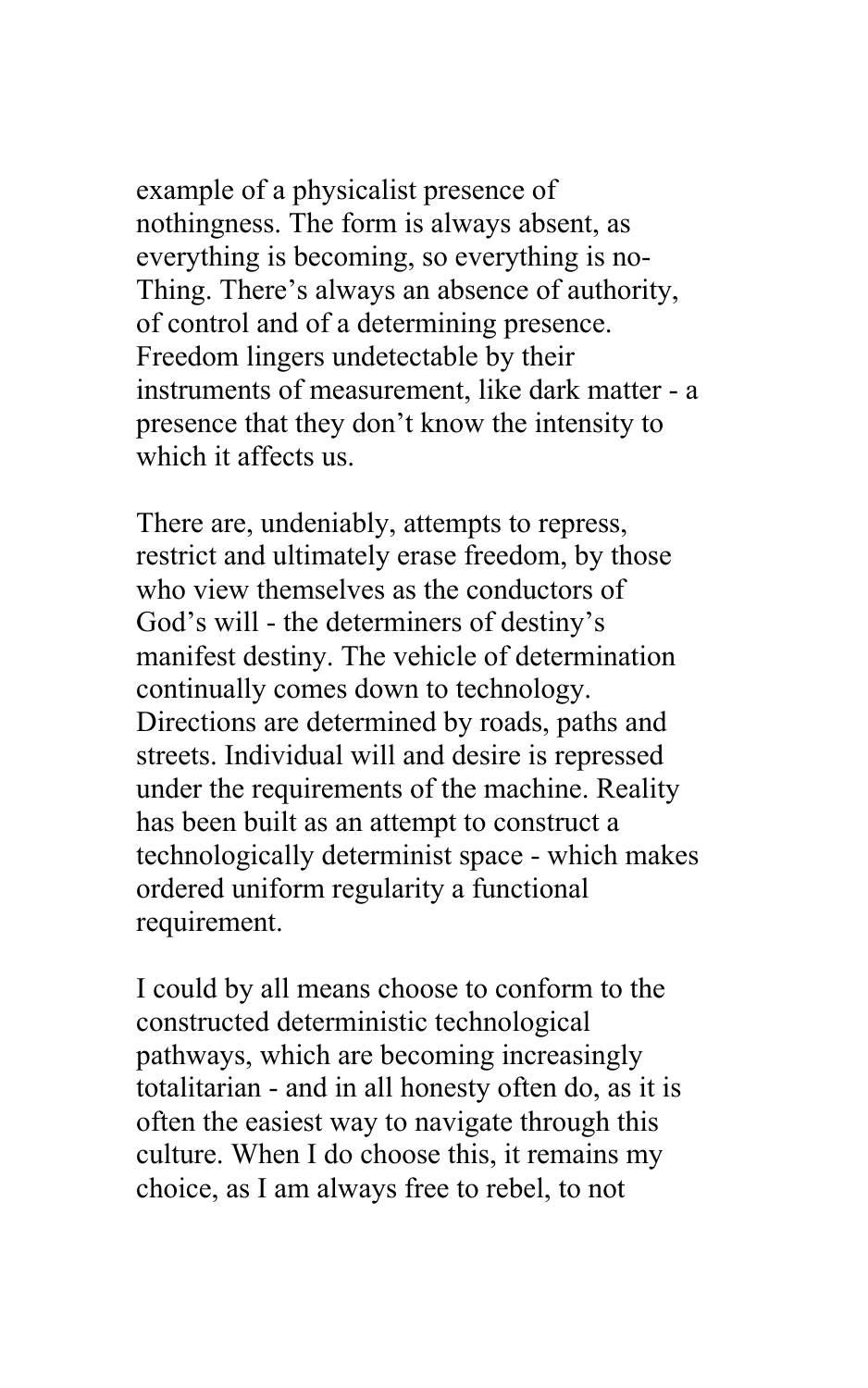conform, to not allow myself to be determined by their Reality. The anarcho-nihilist book Blessed is the Flame, which is an account of rebellions from within concentration camps, is perhaps the strongest argument for radical freedom/ontological anarchy.

Any authentic embrace of freedom, as a refusal to be determined, includes a rejection of technological Reality. As technologically determinist Reality becomes increasingly totalitarian, with more and more people renouncing their lives and freedom to it, rebellion becomes attacking the Reality itself, through acts of destruction. I am favouring the term destruction over negation, as the negative would usually be a dual plane of Being for the negated to reside, whereas destruction is a positive and creative (think Heidegger and Bakunin) affirmation of non-dual concrete nothingness - the created absence of the technological determiner.

Even if I presupposed that existence is deterministic, I would be inclined to rebel against such an existence, so as to live as if I were free. And while I am not an advocate of scientism, I enjoy examples of indeterministic processes from quantum physics, as they are beautifully confusing and upsetting for those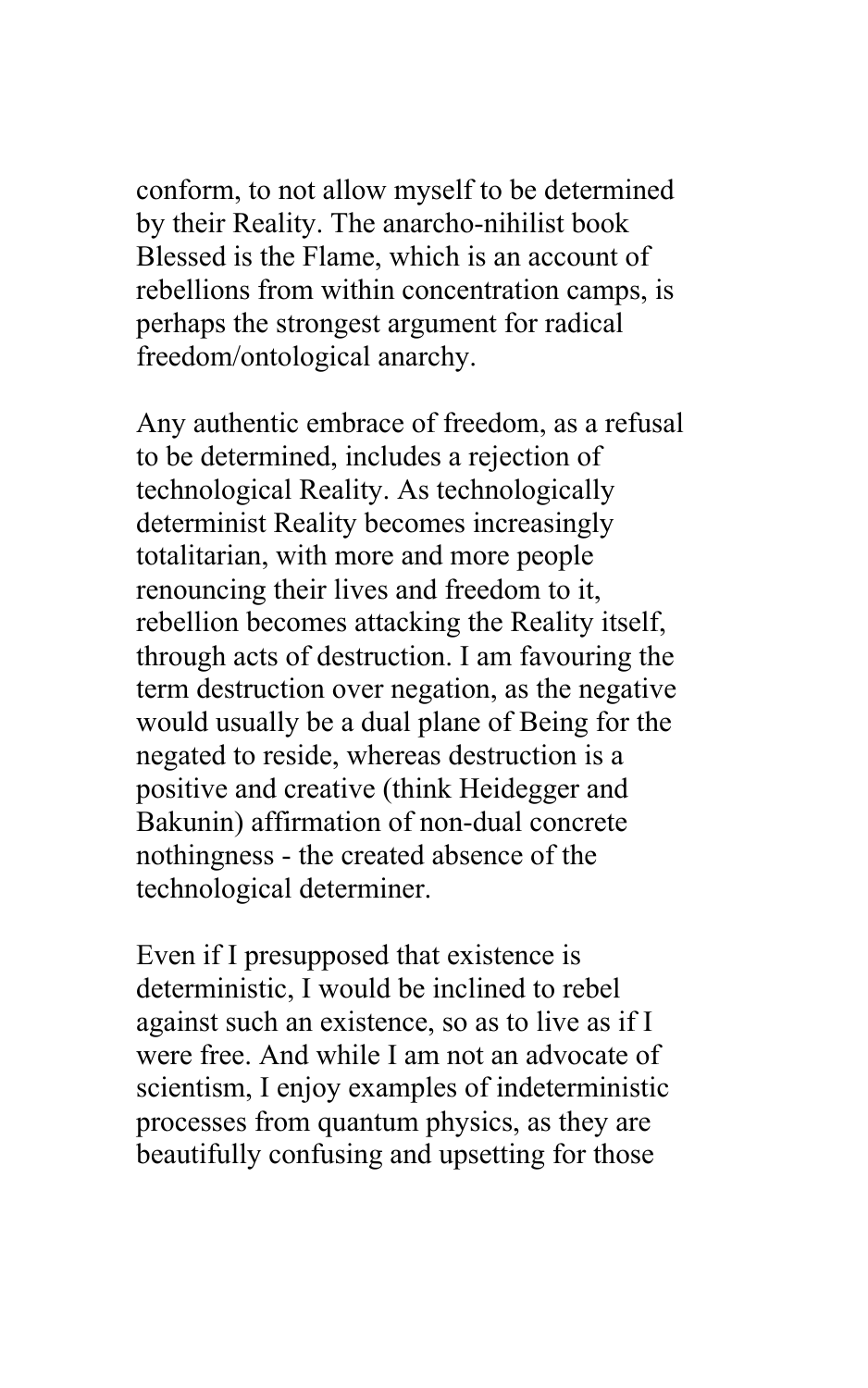who'd rather deny their freedom than live authentic lives.

As Sartre, Freud, Nietzsche and Stirner all stated, freedom involves responsibility – not responsibility because by our freedom we cause anything that we can be blamed for, but responsible because we affect the world through our freedom and because, in being free, we cannot fall back on to anyone else. The anarchist pursuit to dismantle forms of repression seems to me to be a desire to take and claim responsibility for our lives, by not being determined.

## **Tribalism and Leaders**

My appreciation for tribalism, as a concept for the process of creating relationships and for sharing spaces, came initially from Quinn's concept of new tribalism. The idea is impeccably simple and beautiful in an entirely basic sense – invisible relationships, in the sense of being without any manufactured program, based in desire rather than obligation or salvation.

Society, family and organisations are examples of programmed relationships that civilisation constructs to facilitate a Cause to be chained to these have all been continually critiqued by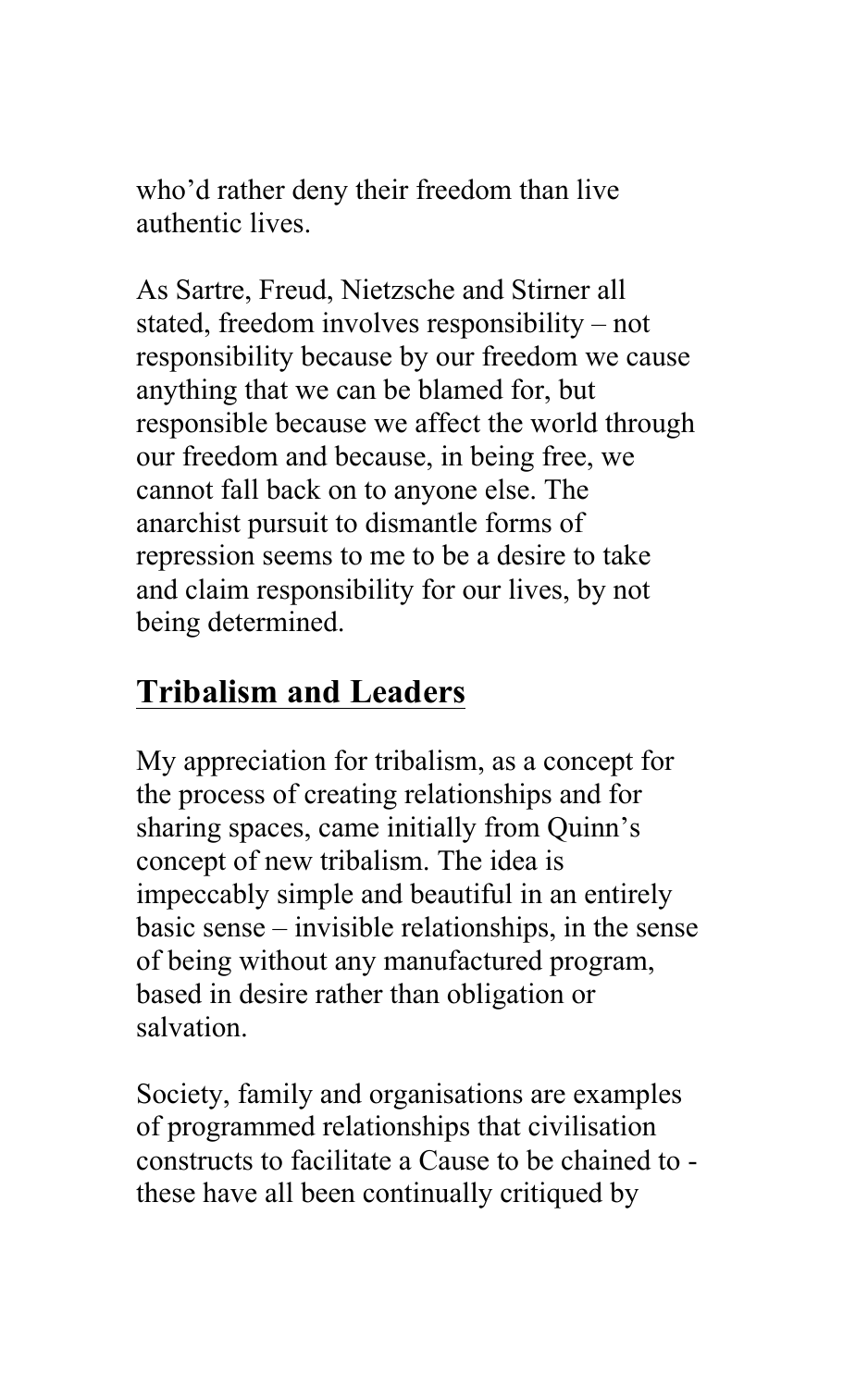radicals and anarchists, given the repressive structures these support. A tribe is not the product of a Cause – though of course many indigenous tribal cultures are now included in anti-colonial and environmentalist Causes. Tribes are relationships that manifest out of egoistic desire, mutual gain, love and friendship.

Being without a program means being preencoded, pre-civilised, and now simultaneously post-encoded, post-civilised. Caught between *before* and *after*, tribes are presentist events, right here and right now. It is a form of relationship that I believe we all experience, as relationships that are prima(l-)rily nonconceptual.

Tribal leaders are non-hierarchical, as they do not come from programs that are encoded with authoritarian structures. By leader, I do not mean ruler, politician, or sovereign. By leader, I mean someone who has the skill, experience and wisdom required to be a guide to those they are sharing tribal relationships with. They aren't planned or organised, but happen spontaneously out of trust and shared desire. While my favourite example of tribal leaders are elephant matriarchs, my most significant experience of a tribal leader was during my first year hunt sabbing during the badger cull – the woman who guided our affinity group is one of the most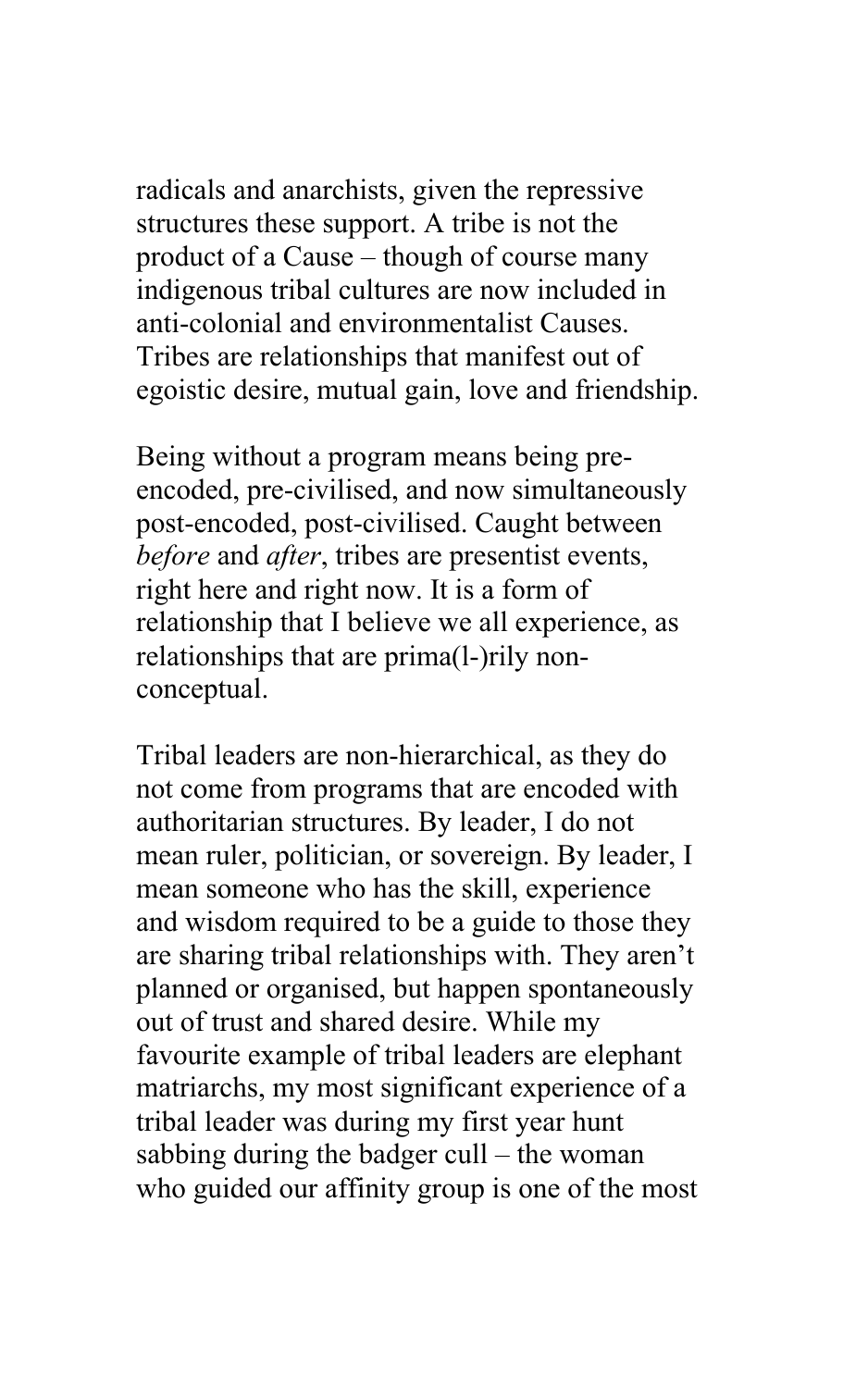powerful individuals I've ever met and is someone I have continual trust and respect for.

Anarchists who are chained by their programs and ideological encoding will always be uncomfortable with the idea of non-hierarchical leaders. There is no doubt a value in directdemocracy for decisions that are shared – my experience of consensus based groups is that they are often stifled and become prey to the tyranny of the minority. But the wisdom a tribal leader brings is often far more valuable than the programming anarchists will attempt to construct.

Tribal-anarchist praxis isn't something that is programmed. It just happens, as a spontaneous authentic relationship, through anarchy. Leaders emerge when we trust the wisdom someone has and their ability to guide/lead us through a situation. Tribes are fluidic and nomadic, psychically and geographically, with clans and bands emerging as singularities and extensions of the multiplicity. They are T.A.Z.s emerging in the lived present, where joy, horror, love, despair and laughter are shared – temporary, in that all life is impermanent in the process of becoming-No-Thing, but right-fucking-here!

I am not attempting to reproduce what anthropologists have claimed from their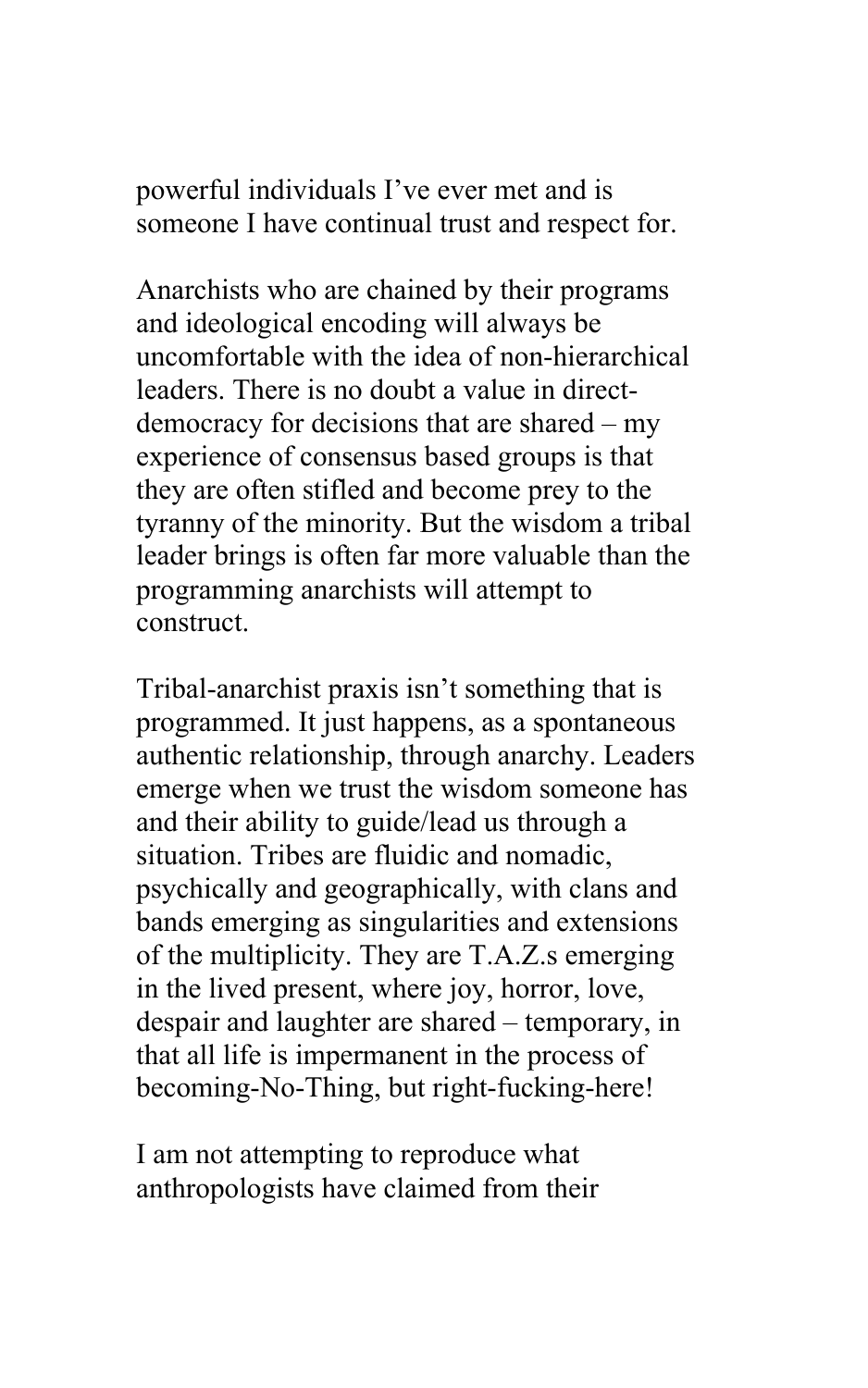research, in the way that primitivist and ecoextremist theorists, like Tucker and Elani, have done. I am describing relationships I have experienced as immediatist forms of anarchist praxis.

#### **Acceleration and Collapse**

I have embraced the ideas and praxis of accelerationism and collapse, as these are the modes of anarchist activity which best reflect my experience of liberation and what actual anarchists do. What each of these terms mean to me might in many ways be different to what other individuals using these terms mean, but it is not so different that I feel the need to use entirely different terms. By collapse I mean, when the machine Leviathan becomes destructured in some or another way that provides greater space for liberated flows of living energy to occur. My relationship to the term accelerate is more different to that used by other anarchists than my relationship to the term collapse. This is principally due to my rejection of narrative-politics/History and embrace of presentism and immediatism. Acceleration does not mean to me an increasing of speed, so that something happens sooner. Rather, acceleration seems to me, before it is encoded with machinefunctionality, an intensification of energy. What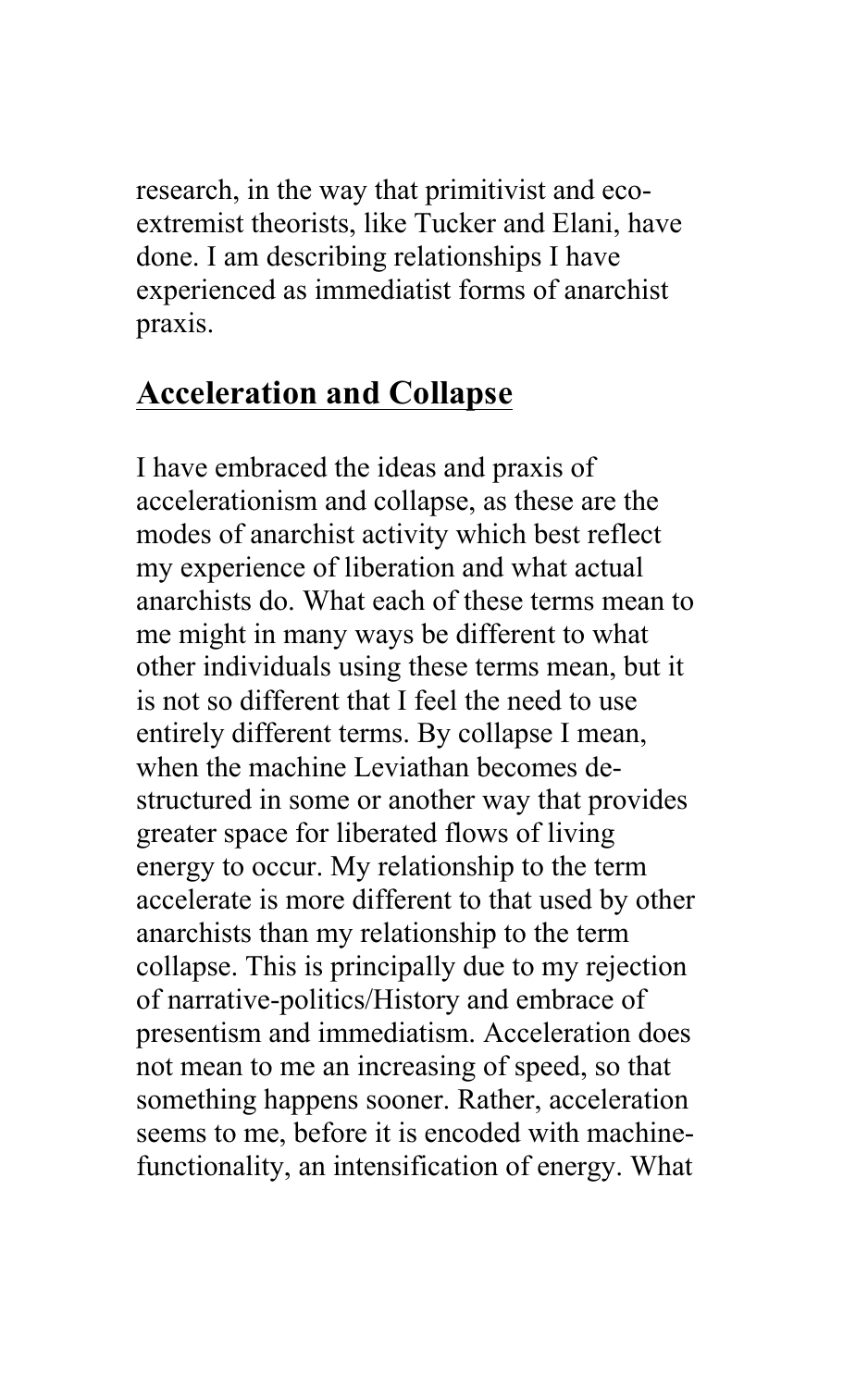I am referring to with the acceleration of collapse is the intensification of the energies of destruction(/creation), to create(/destroy) spaces for liberated flows of life to occur.

That these terms are also occasionally used by arseholes within the realms of political discourse doesn't inspire so much fear in me to overcome my desire for honesty and integrity. So I'm not shying away in the face of prejudices.

I reject the revolutionary approach for the most part because I see this culture as always having been a revolution, which I have no desire to sustain, as it seems to me to be the spread of totalitarianism, slavery, inclusive capture, abuse and violation, of all living beings under the rule of the technosphere. This is also in many ways why I reject also the next most prominent position within anarchist discourse, of building a new society within the shell of the old, as this would simply involve replacing the engineers of society with others, while the machine does the same as it always has. These might be uncomfortable thoughts for many within anarchist traditions to embrace, if any anarchist reading this is prepared to consider it seriously without simply rejecting the thought without consideration. If you find yourself resonating, even if only in part, with what I have put here, I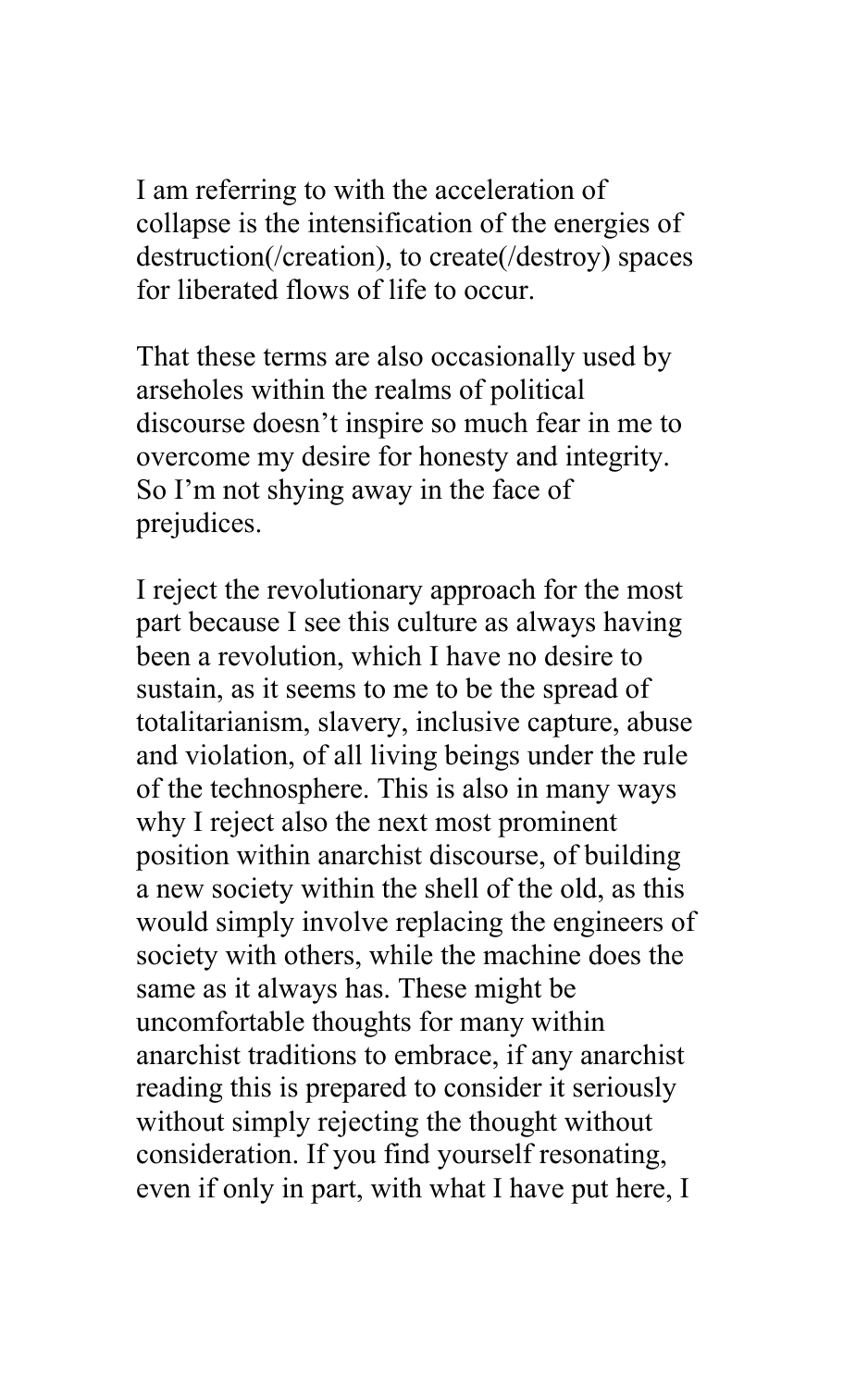would invite you to meditate on this further and explore the texture of the thought throughout your experience.

The approach of quietism has continually struck me as the most revolting passivity imaginable for an anarchist practice to be based in. "Ethical consumerists" and "spiritual anarchists" populate this lifestylist exalted plateau of "hands never dirty" moral cultural currency. They are not really cut off from involvement with this culture and usually (actually) facilitate roles of construction-workers. My distain for quietism manifests from a similar place to my distain for desertion/secession type ideologies of anarchism, which by all appearances grow out of the same embrace of cowardice and life renunciation. Run and hide all you want – my day will be better for the lack of presence of your ugliness.

If you think that my rejection of desertion in any way is incompatible with my embrace of T.A.Z.s, through tribalist relationships, then you have misunderstood one, or the other, or both. The T.A.Z. of a pirate enclave has not sought to wash its hands of the world of Leviathan through mere escapism, but has located a lessintensively-captured space to position itself for attack.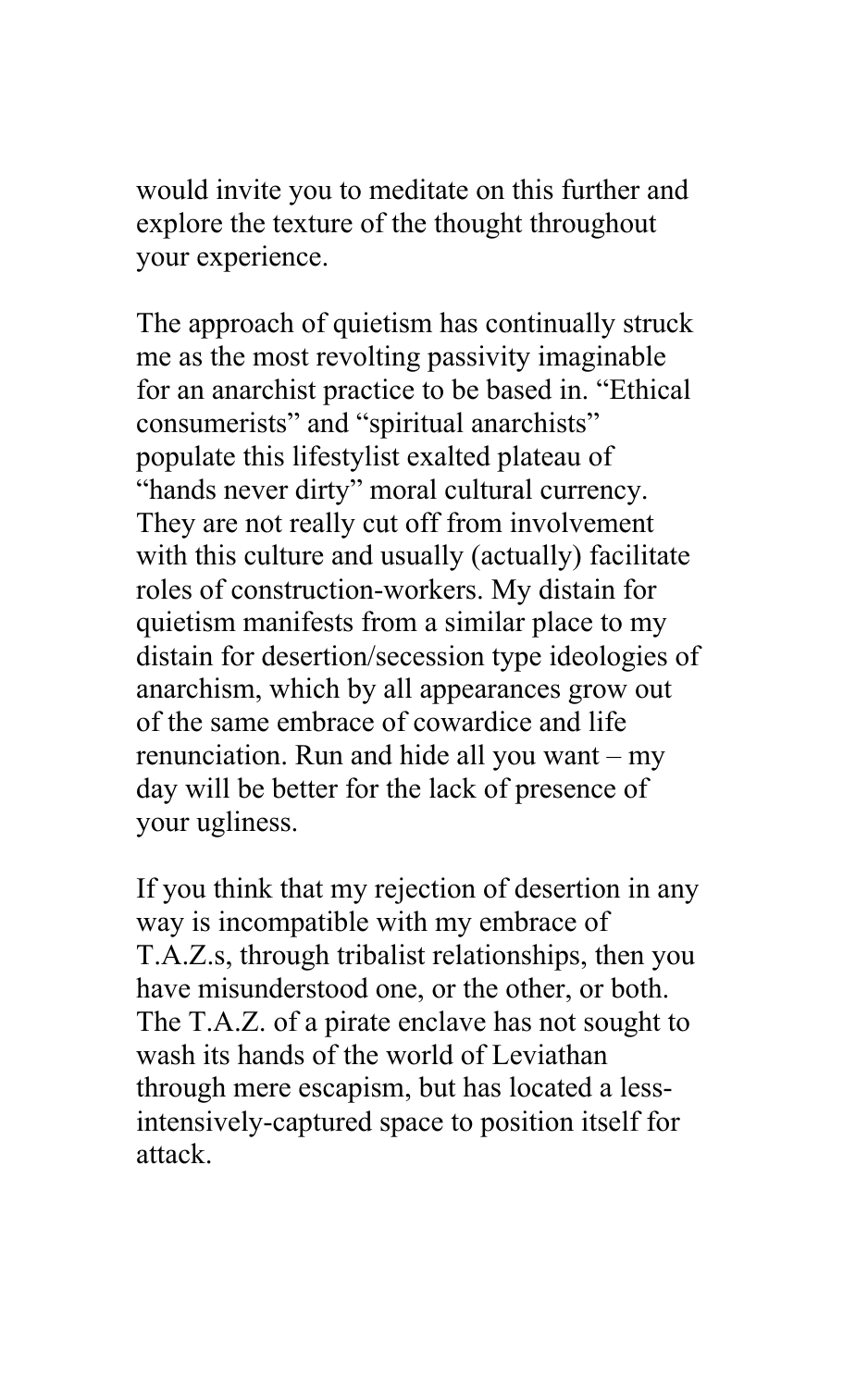Consider the epic failure of Kaczynski, whose project of quietist desertion didn't last for obvious reasons – he couldn't ever get far enough to escape – and out of the same cowardice he used the most pathetically passive method of technologically constructed attack. Since that project of his succeeded only in improving the machinery of totalitarianism and, with that, Kaczynski captured, his subsequent ideology of anti-technology revolution seems like a desperate grasp for the comfort of the most familiar, as this culture has always been one revolution, from the same energy of cowardice. While once he hid behind the walls of his cabin, his revolution positions him behind the mass of revolutionaries, who serve as technological apparatus for the construction of his desired world (and who will liberate him from the prison he now resides in(?)), remaining hidden at all hosts.

I have found that those anarchists who I find the most inspiration from – non-human anarchists and unhuman anarchists – do not perform the constructive theatres of revolution and building new societies out of the shell of the old, or hide away in quietism or desertion. When they come into contact with the machine of Leviathan, they accelerate the intensification of de-structuring, collapsing the Reality where they go. This occurs not as ideology, in the sense that they are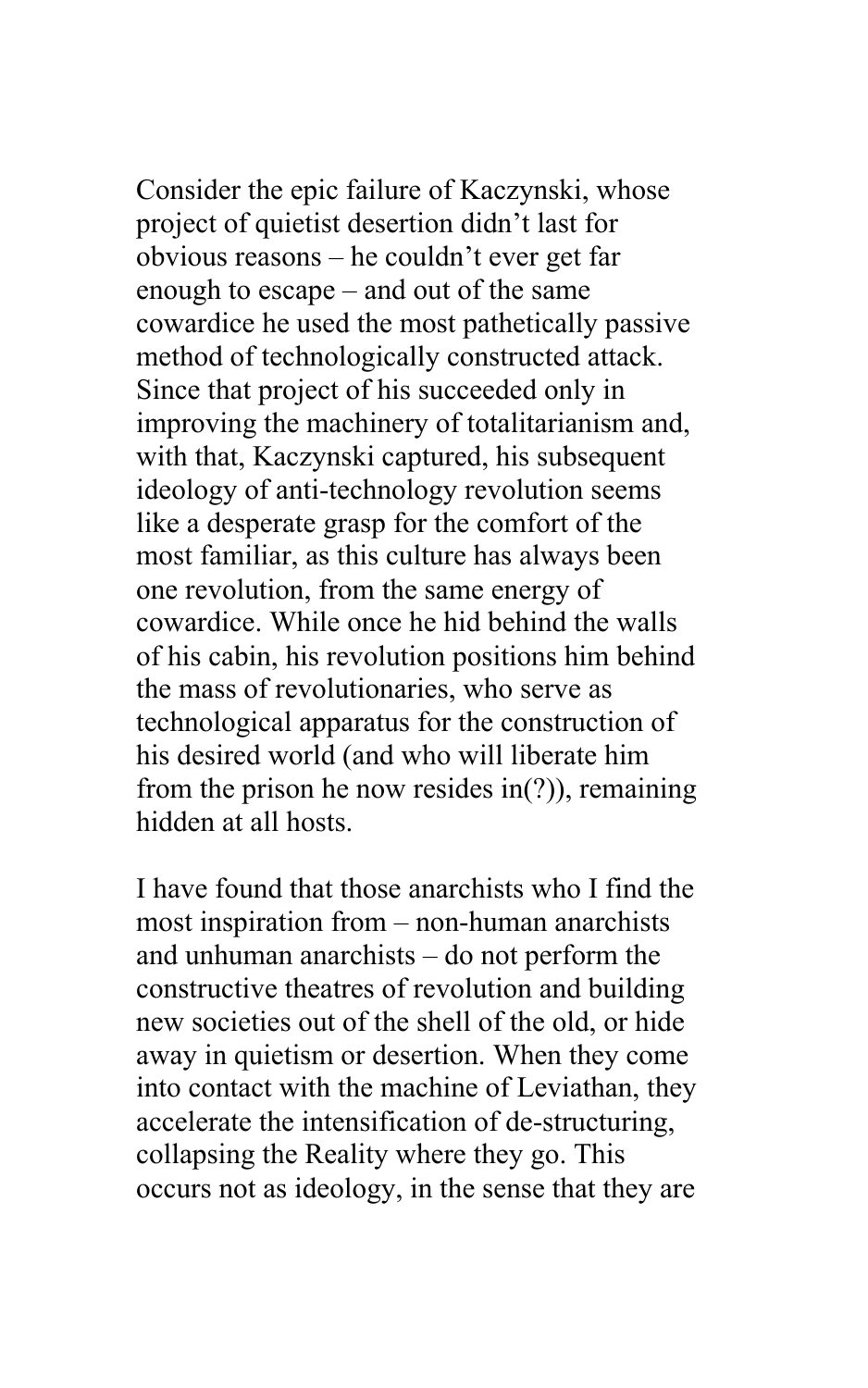not building a Reality, but as lived experiences that subscend this Reality as Real encounters with the world.

## **Heroes**

I have a fondness for heroes. Brilliant individuals who struggle and fight towards overcoming this Reality are beautiful to reflect upon. While I encounter them as some-what fictional entities, a hero, due to their imperfections and individualities, is not an ideal or an idol to be revered. Heroes fuck up. They are very much animal-beings (as in not-super). Heroic individuals also embrace their freedom, by taking responsibility for their actions and refusing to bend to pressures.

Some of the individuals I consider heroes of mine I will state here -

John Africa – Africa was the founding member of the green anarchist group MOVE, who was eventually murdered by police. His commitments to fighting against racism, cruelty towards animals and for environmentalist praxis, are reasons why I appreciate him (or at least the idea of him, as I encounter him through information I have access to). While I prefer individualist praxis to organisational, my instinct is that John Africa was a brilliant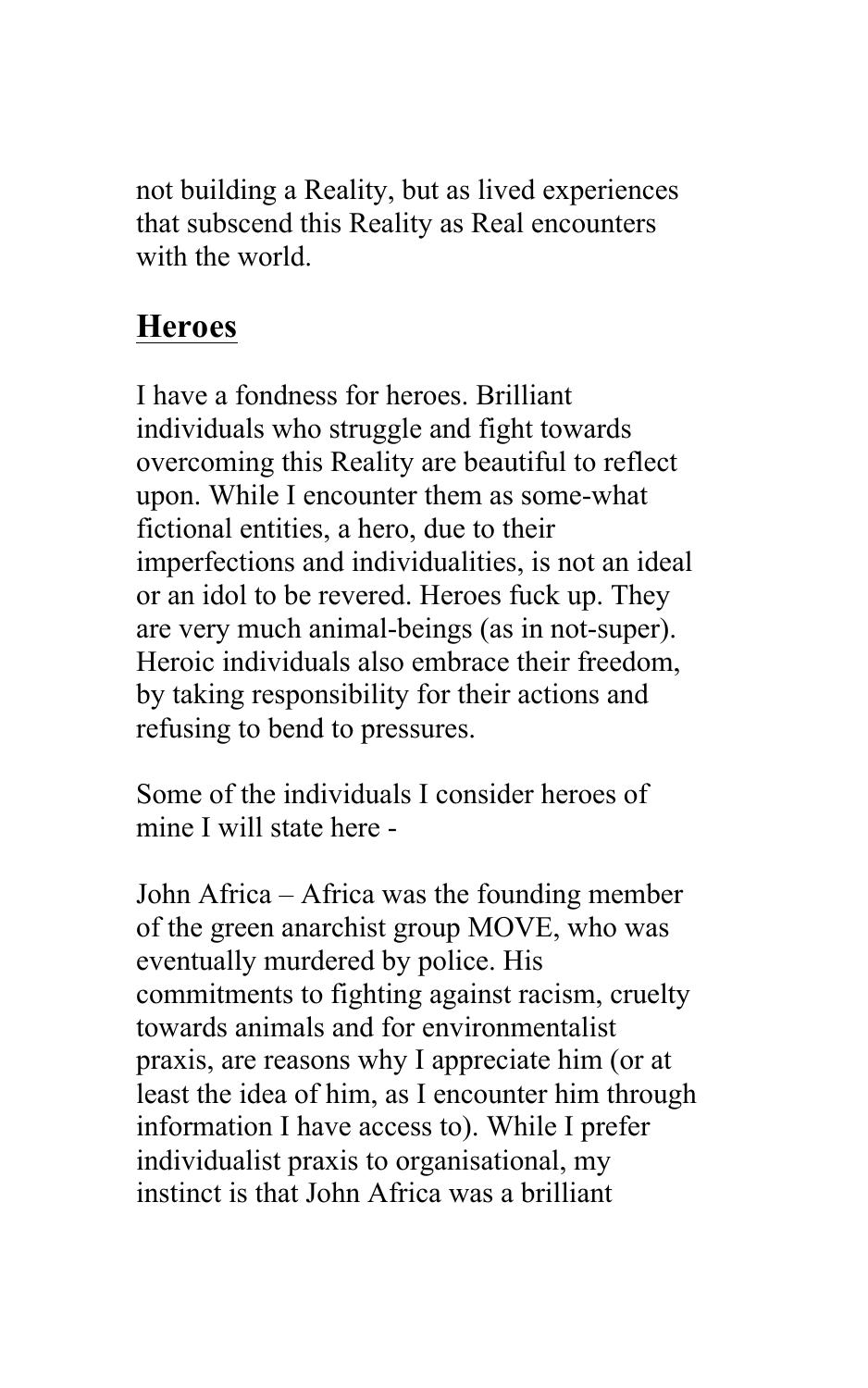individual, acting as a leader for an organisation doing beautiful work.

Pemulwuy – a "lone-leader" (individualist) indigenous Australian anti-colonial resistance fighter, Pemulwuy is a particularly significant hero of mine. The main tactic of the loneleaders resisting colonisation by the British was psychic-warfare, in the forms of intimidation and mockery – something I have consistently brought into my praxis as an individualist anarchist. So powerful was Pemulwuy, people believed that he possessed supernatural powers – it is noticeable the intensity to which his decapitated head has served as a means of destroying that illusion.

Diogenes of Sinope – Diogenes has interested me since I first read Han Ryner's Old Man Diogenes in my mid-teens. His rejection of all levels of society, honest disregard for manners, animalistic philosophy and simply for the fact that the idea of him is funny, drew in my interest (which has not lessened). Diogenes signifies, as far as anarchist praxis goes, someone engages in an everyday immediatist practice, whose rebellion is one of subscending into his untamed instincts.

Zisly – Henri Zisly has somewhat of a mysterious quality for me, because I do not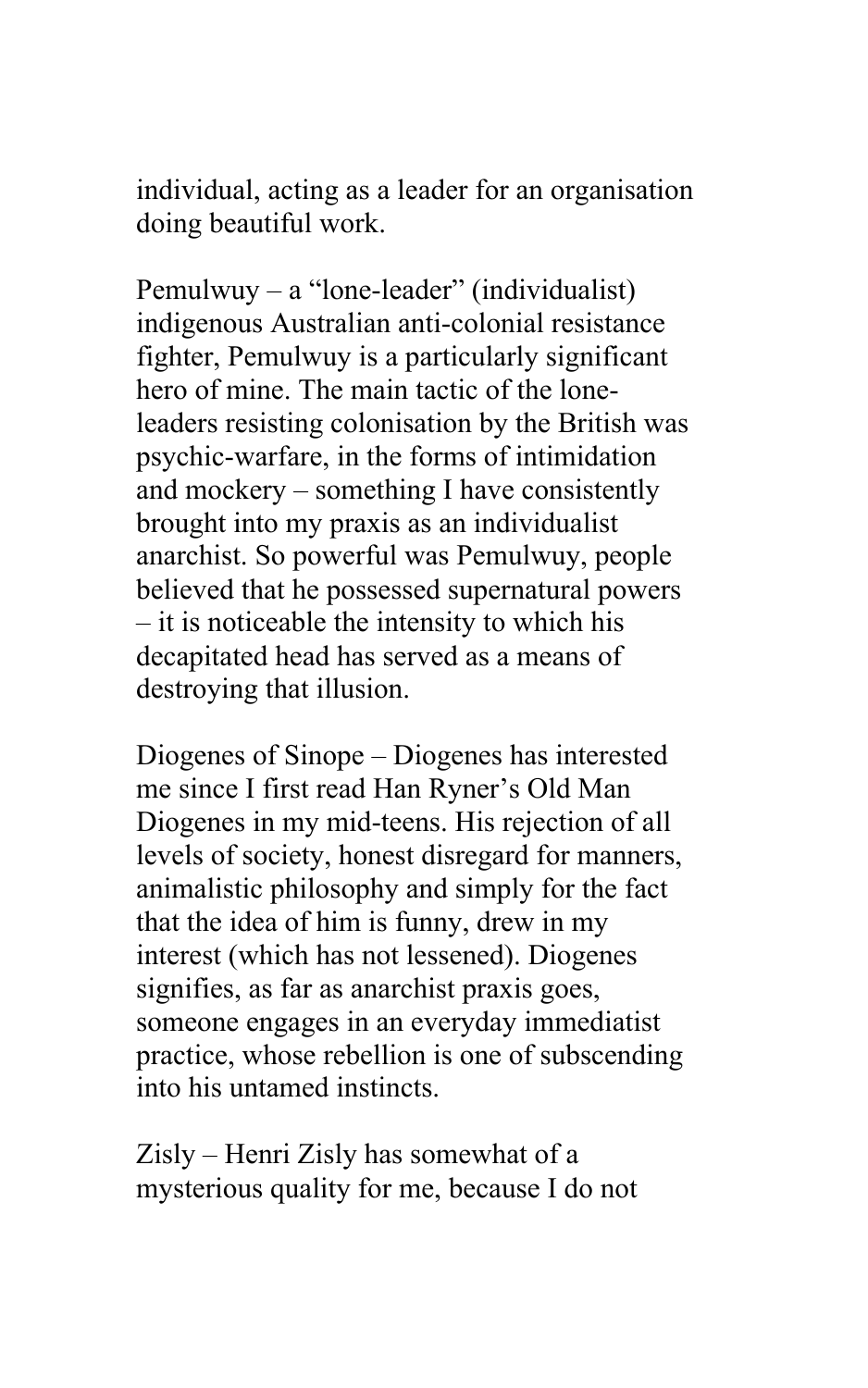speak or read French, so am limited to a few translations of his writings for any sense of who this individual was. Of all the eco-anarchist "traditions" – green, primitivist, naturist, social(ist), etc.. – the tradition he is associated with, naturist/naturian, is the one I find greatest resonance with, due to its basis in individualism and how uninfected with Marxism it has always seemed to me. I do no know that, should more of his writings be translated into English (or I learn French), I won't eventually find that I am revolted by some aspect of who he was. Nevertheless, what I know of him now inspires me.

Thoreau – my love for Thoreau and appreciation for much of his philosophy is definitely somewhat romantic. Civil Disobedience's influence within radical praxis is not something I am entirely pleased about – Walden's influence is obviously substantial, but I am continually disappointed that Walking hasn't impacted as intensely as Civil Disobedience. But it is definitely the case that Thoreau's impact on my personal philosophy and practice is part of why I live in a tiny house, near some woodlands, about as "in the wild" as it is possible to live on Briton now.

Erik Mongrain – a different kind of hero, Mongrain is a musical hero of mine, while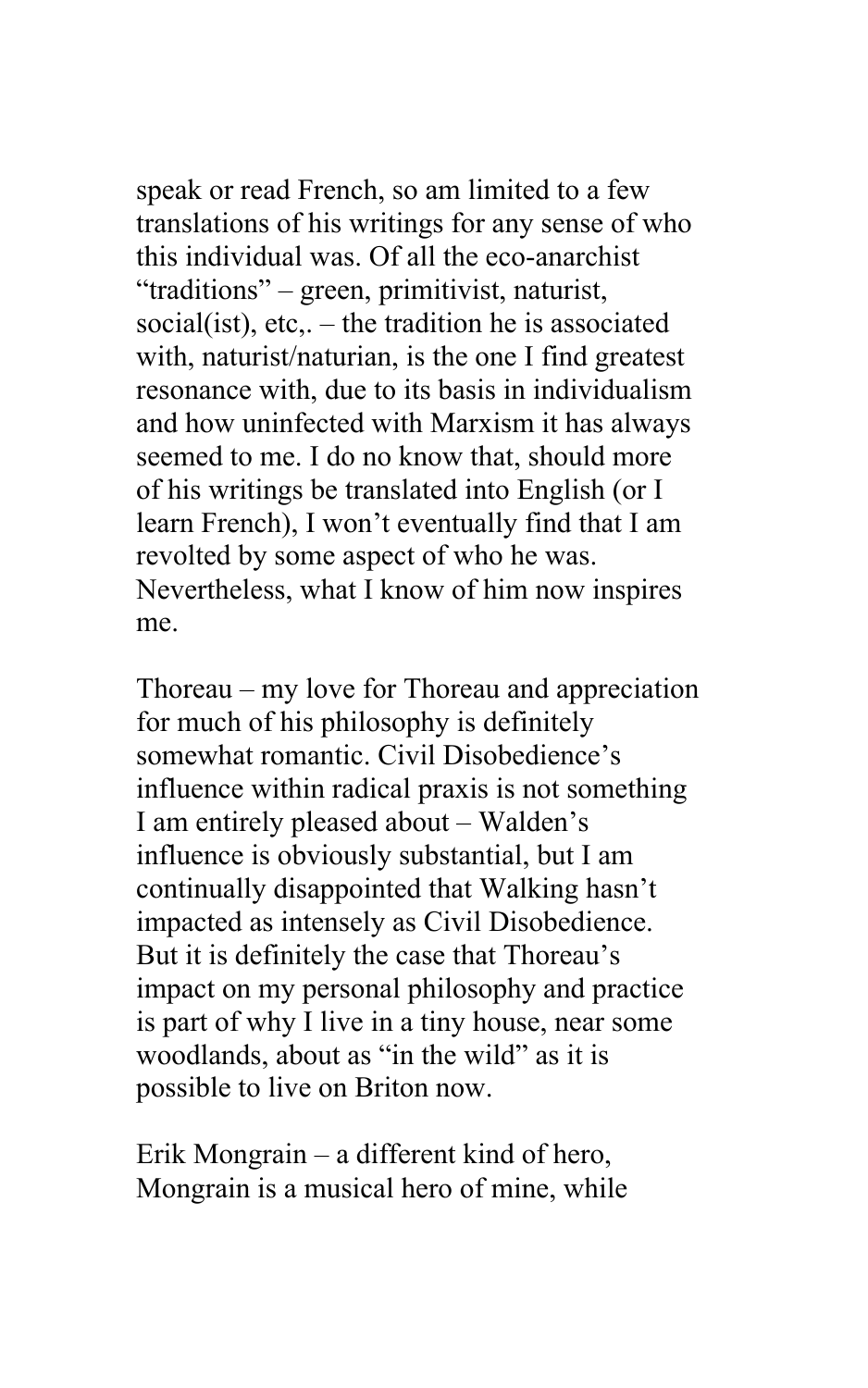someone I consider to be a beautiful individualist. A self-taught lap-tap guitarist Mongrain's creativity is dark and inviting, in ways that are intoxicating. There is something anarchic in his disregard for the conventional means of playing the guitar – and as an anarchist with a love of music, I'd love to experience anarchists creating music of this intensity of brilliance, rather than just more crust and folk punk.

## **You Are What You Eat**

Why does anyone eat what they eat? Well, the first aspect is what is available to them. While corporate globalisation has brought foods from one place in the world to another, and foods from this place to others; people eat what is available to them. I can only eat apples if there are apples that I have access to. It would be ridiculous to expect those people living somewhere like Cape Verde's island of Sal, where very little vegetation grows, to not eat a fish based diet and live vegan lives.

Availability is the initial affect on any individual's diet. This is an environmental factor, as much as it is an ontological one - and an ontological factor as much as it is an environmental one.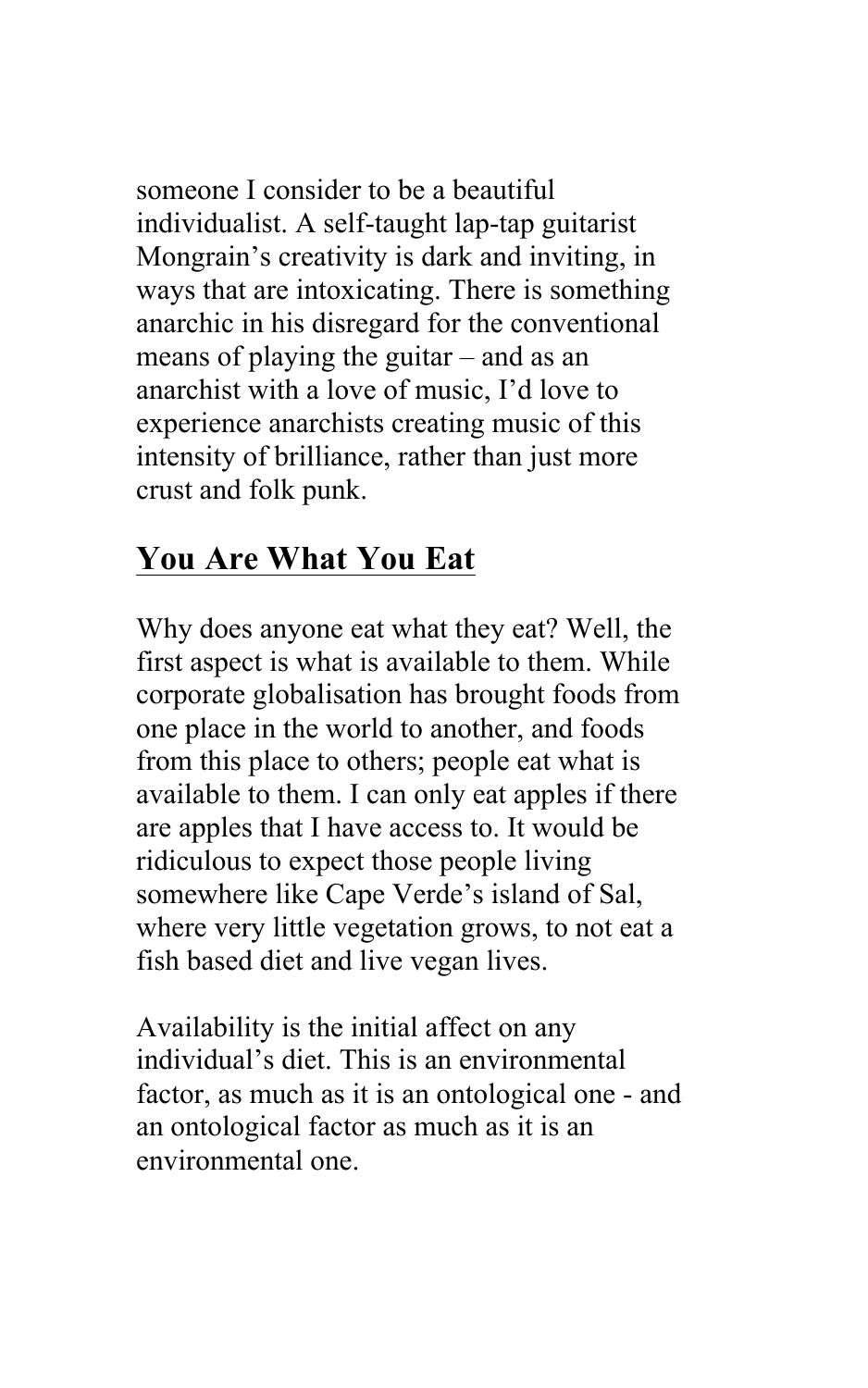Then there is the individual themselves. Each individual is a body with unique needs. For myself, given how cancer treatment has impacted my body, I am careful with my consumption of caffeine and eat a vegetarian diet. The environment that any individual is will flourish better with nutrition that meets its unique and individual needs.

Of course, environmental reasons alone are often why certain dietary choices are made - as mostly lifestylist attempts at personal purity. This is often a confusing terrain to attempt to navigate, without being trapped by herdist appeals for passive morality. These traps take the form of carefully laid out roads, painted green, but covered in concrete reasoning, each with their own route to salvation. If you travel the road northwards, you can go with Lierre Keith, DGR, bodybuilding meatheads and (most) primitivists, where meat is the focal point of your diet. If you follow the southward road, you can journey with Ria Del Montana, veganarchists and the new multitudes of leftliberal vegans (going vegan because there are more vegan products available at the supermarket).

There are obviously those who passively travel the roads laid out by industrial-agriculture, never giving any significant consideration to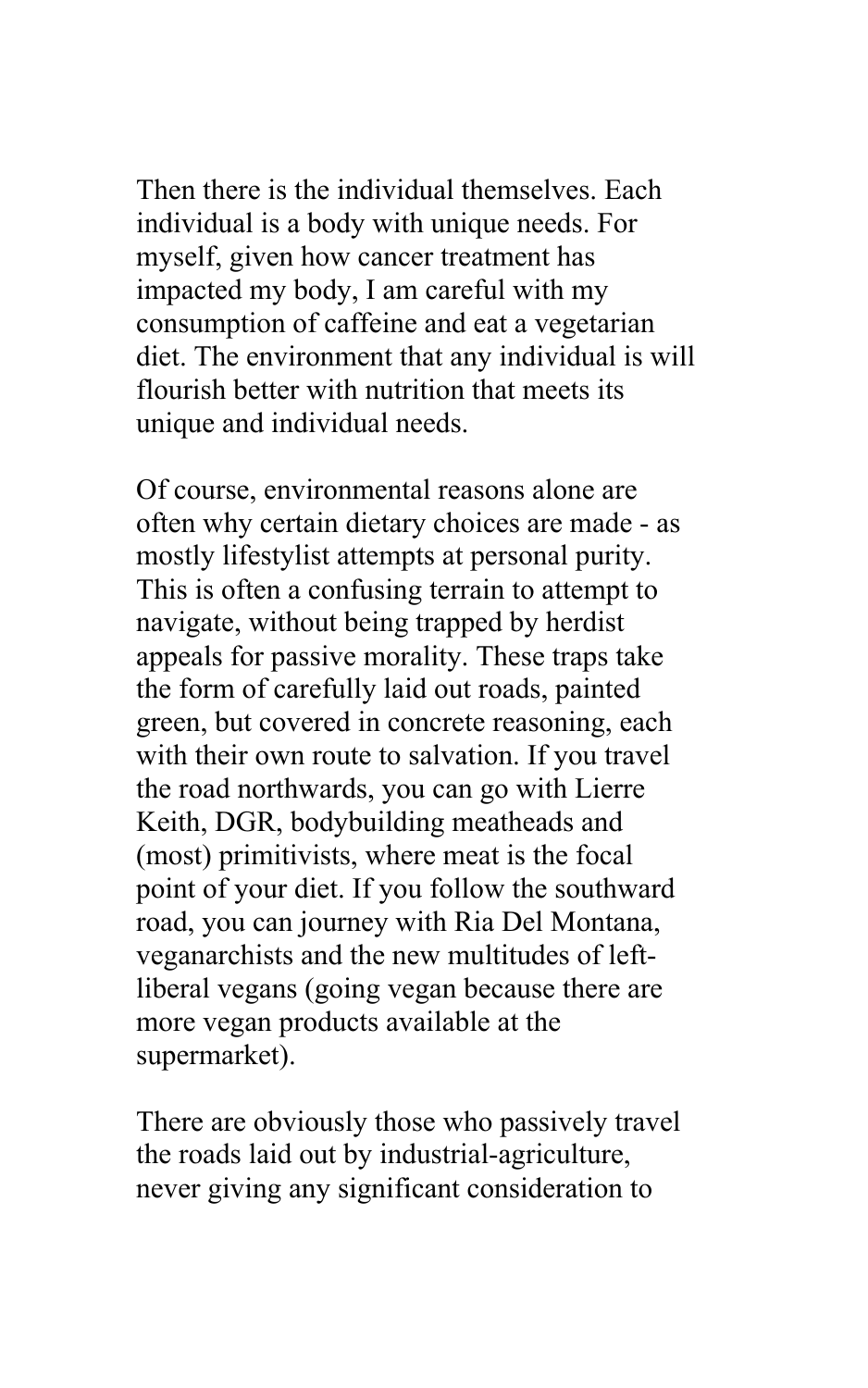what they eat or don't eat. For them food is just something to stop you feeling hungry, between working and sleeping. Eating without intentionality means you've abandoned your body/self to become an embodied passivity.

I have appreciation for those who eat with intentionality, pretty much regardless of their diet. If you are actively engaged in what you are eating, then you are engaged in who you are becoming. Eating with intentionality involves an intensity of care and agency that is basic to environmentalist and anarchist praxis.

The idea that there's a specific diet must be adhered to as law comes from the same reductive thinking that is agriculture and mass extinction. Anarchy is pluralistic and nurtures the growth of complexes. There is no one right way to live, and living involves eating.

Regarding the anarchist struggle to resist and rebel against oppression, food production and distribution has a persistent connection to tyranny - I'm thinking of ancient monarchs hoarding grain, as well as more recent examples, like the Bengal famine, where British oppression was part of mass starvation and suffering. So it is for the environmentalist struggle, as the production of food via totalitarian agriculture has been and continues to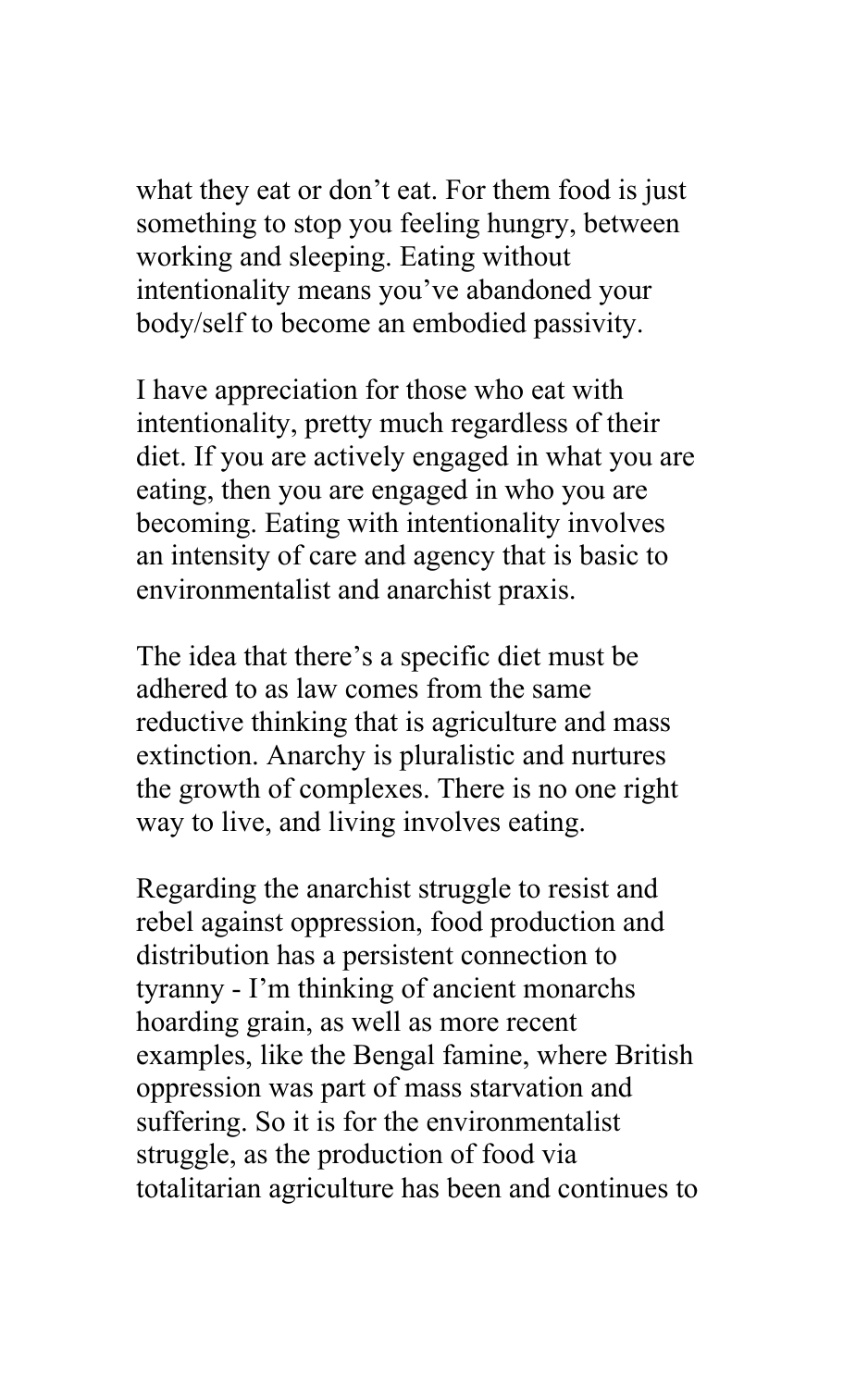be the central justification for the violation of earth - the Cause of God/Leviathan, continually demanding sacrifices. As such, the will and desire to take agency in my diet is tied to my personal praxis, and I find it beautiful when I see it within the praxis of others seeking to rebel against this culture.

What I hate about food debates - especially in radical conversations – besides the rank consumerist-lifestylist logic, is how much they encourage division and groupthink, through reductionism. Rather than encouraging differentiation, plurality and diversity, debates regarding food more often than not end up being attempts in monocultural uniformity - the logic of agriculture, as totalitarianism. So individuals end up being alienated through exclusion and alienated through inclusion, in the way that identity succeeds in this paradox of alienation. I have come to a place where I will often say I'm a conscientious cannibal, when people try to bring me into food debate conversations, for the most part as an attempt to make the idea of continuing the conversation too uncomfortable.

I know my diet is not the right diet, as I know that there is no right diet, in the same way that I know that a cat's diet would not be right for a squid and a rattlesnake's diet would not be right for a hummingbird; and I know that this cat's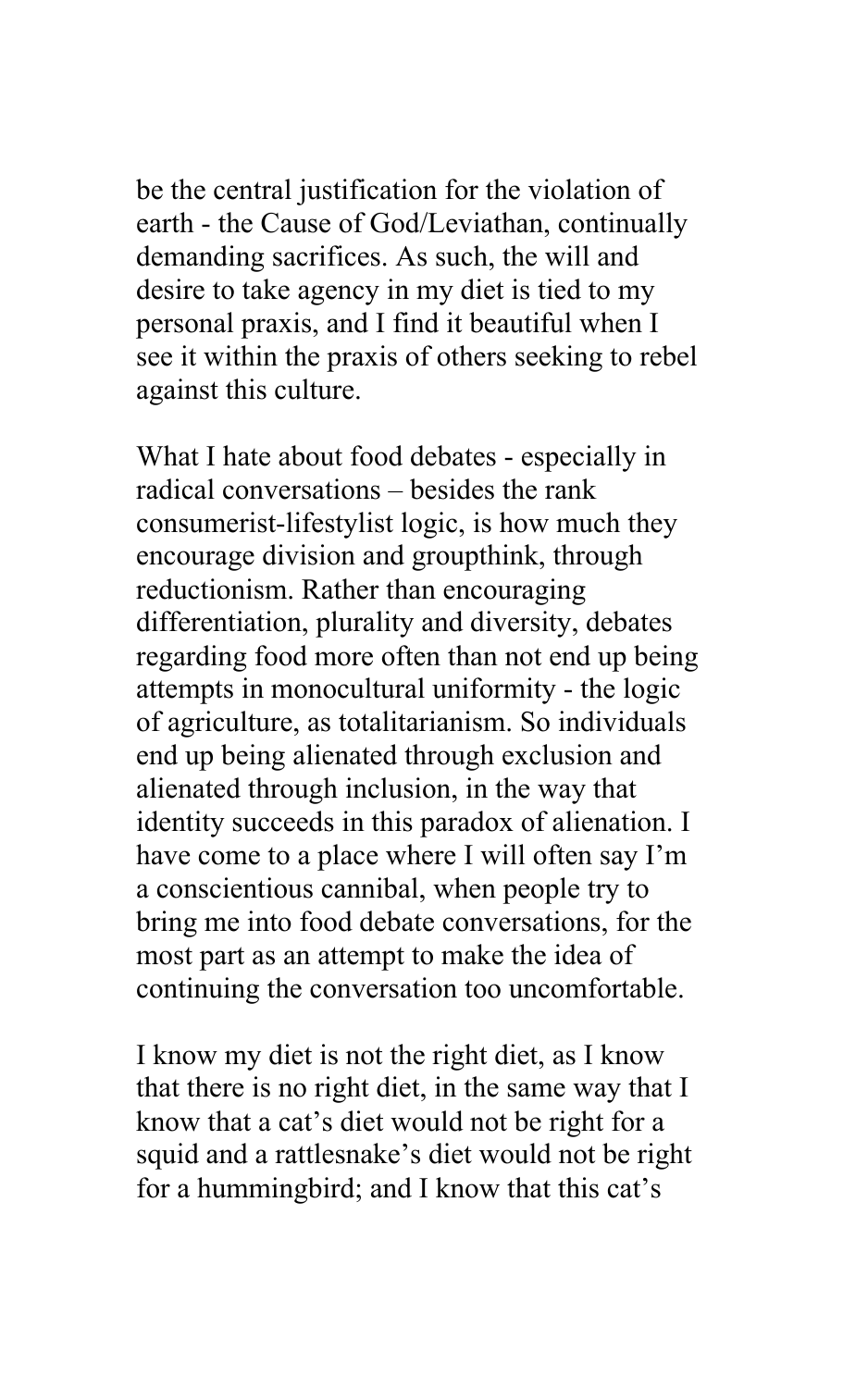diet might not be right for that cat (as we are playing the game of species being).

# **Individualist Attack**

Individualism is often considered a dirty word. Today it screams "hipster", "neo-liberal", "greedy" and so on.

When I was a teenager and first delving into individualist anarchist theory and history, reading Emile Armand, Albert Libertad and Han Ryner, one of the two men who ran the local activist group (each members of opposing Marxist parties) warned me that individualism is dangerous – a few weeks earlier the other Socialist, who enjoyed being more equal than everyone else, had told me that I should read Lenin after quoting Emma Goldman's "If I cannot dance …" line. This, in the way that a teenager who is tragically "punk rock" does, only intensified my interest in the idea of this dangerous philosophy, which worried the old Bolshevik.

It was clear from their warnings that individualism held power. At the time, I was trying to bring together Buddhist practice with anarchism. My praxis was almost entirely pacifist – devoted to joining anti-war activist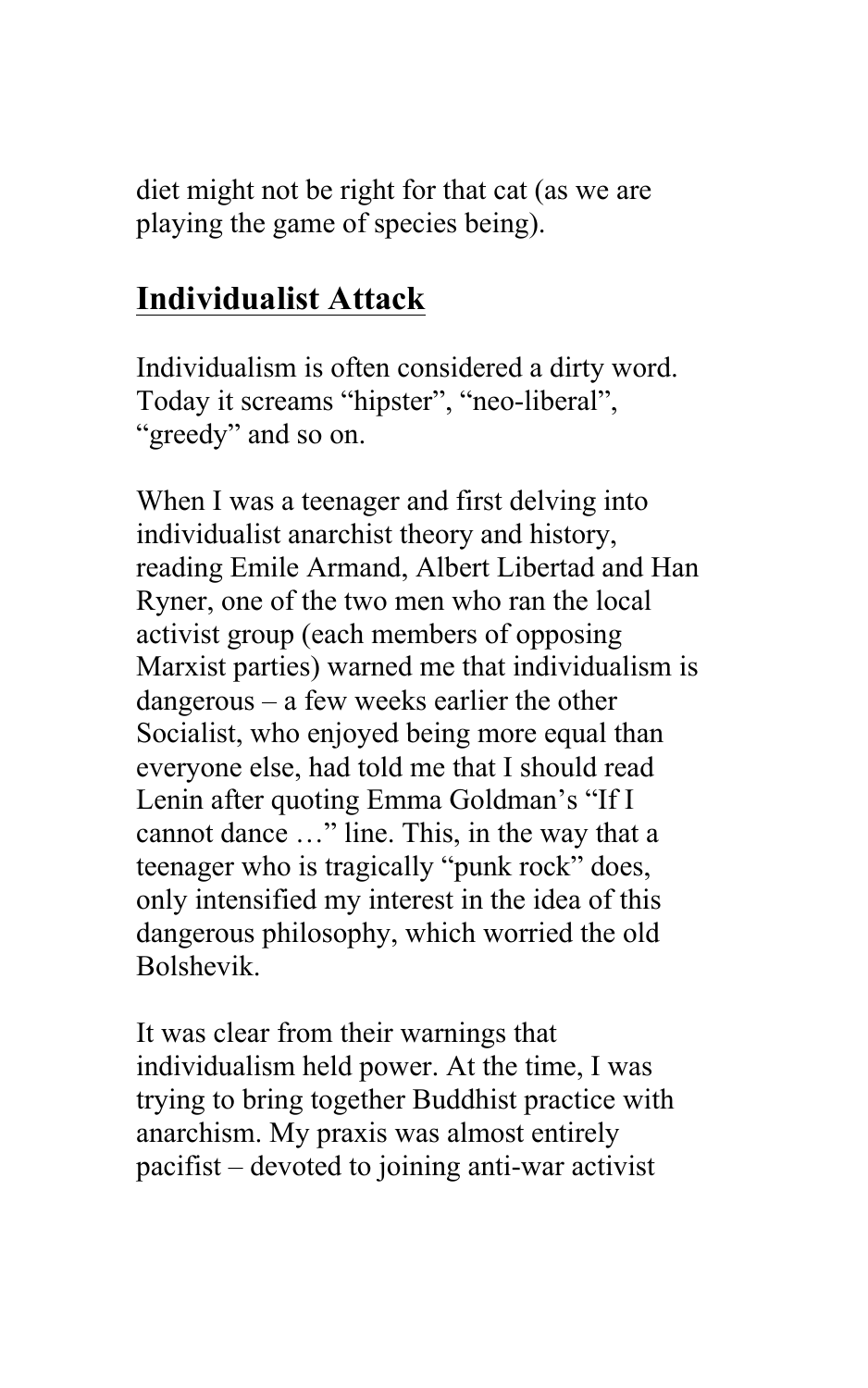demos local to me – and "spiritual freedom", through a practice of detachment, became the rest of my "activities", anarchist praxis wise.

The experience of being a cancer patient made Buddhist practice revolting to me, with detachment feeling increasingly like life renunciation – I didn't desire happiness or nonsuffering, wanting authentic experience. The extremes of experience that cancer and treatment involved were the closest I have ever been to Being-impossible and, as limitexperiences, were some of the most intensely authentic life experiences I have ever had.

Individualism to me first and foremost is a practice of active embrace of my individual life, as this singular body that I am.

Individualism, as a positive affirmation of life, seems to me to be a rhyme of non-conceptual negativity, as Zafer Aracagök – who stated that they(/the totalitarian logic of society) will come to an end "when everyone except them starts speaking a bird language" – puts forth as a rejection of the Cotard delusion running rampant within this culture. Aracagök identifies *suicide-bomberism* as an unconscious aspect of this culture's ideology, with Trump, Erodogan and Putin being the bloodiest suicide bombers of today. My personal revulsion towards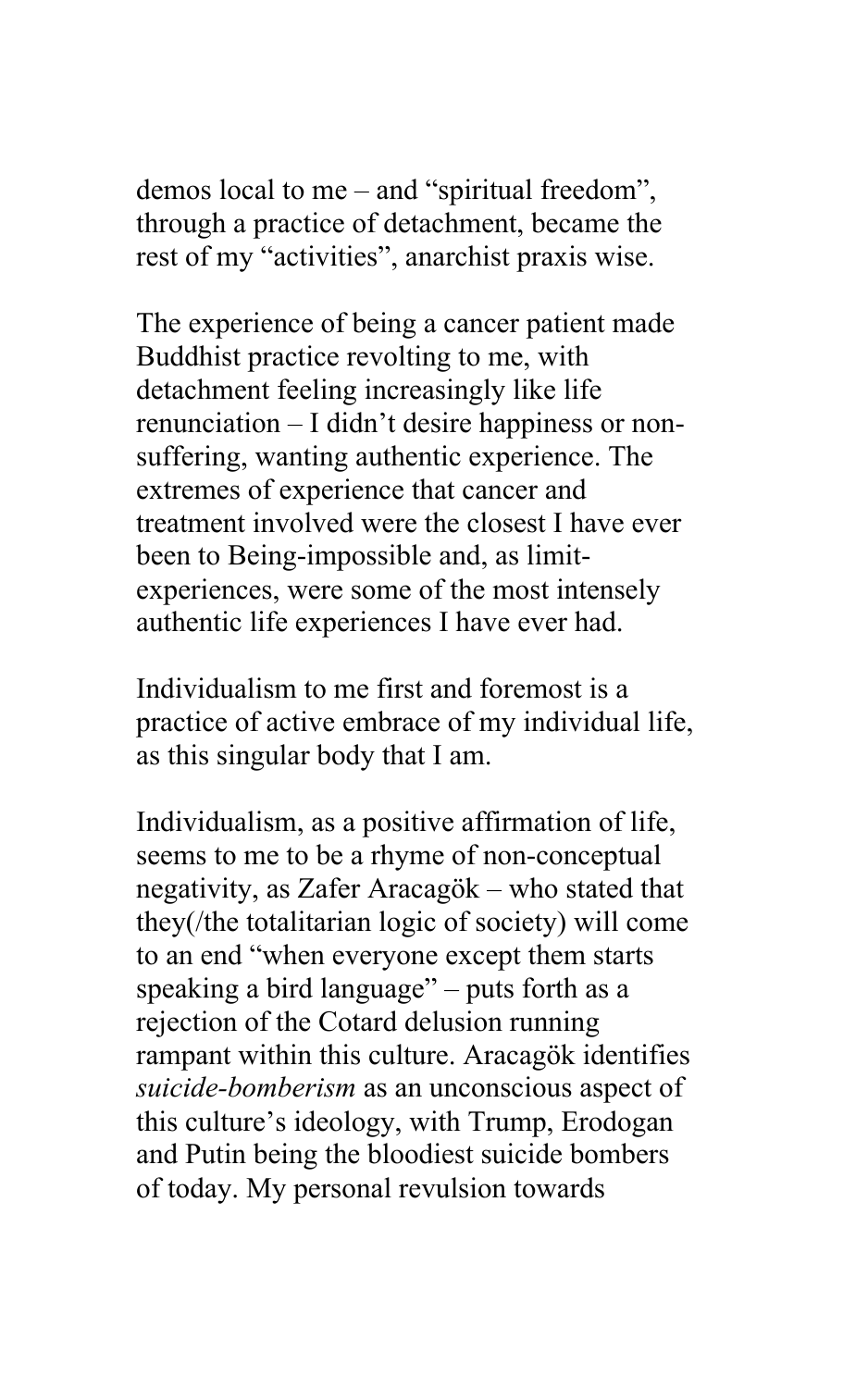*suicide-bomberism* and Cotard-culture, is much of the fuel for my personal absurdist individualist ontological anarchy. This aspect of individuality was also beautifully articulated by Libertad in The Joy of Life and To The Resigned, as well.

My individualism follows from my immediate experience of being this body. I am an individual in the world as my experience of the world is of how the world affects this body that I am. My experiences, which are my life, sensually arrive as my body comes into contact with other bodies. My body is also the world coming into me, through sight, breath, sound, scent and consuming food, as my body equally flows into the world through excretions, exhalations, sounds, and so on, until eventual decay.

Much of my personal individualist mode of attack is split between what can be split into three different activities, though I'd locate them within one radically monist process of *feral iconoclasm*. Sabotage, as a lone-wolf hunt saboteur/ALFer, is the most "traditional" ecoradical aspect of my praxis. Art, predominantly through poetry, music and creating art exhibits in public toilets, is the most public part of my praxis (as I do not document, photograph or write anything resembling a communiqué for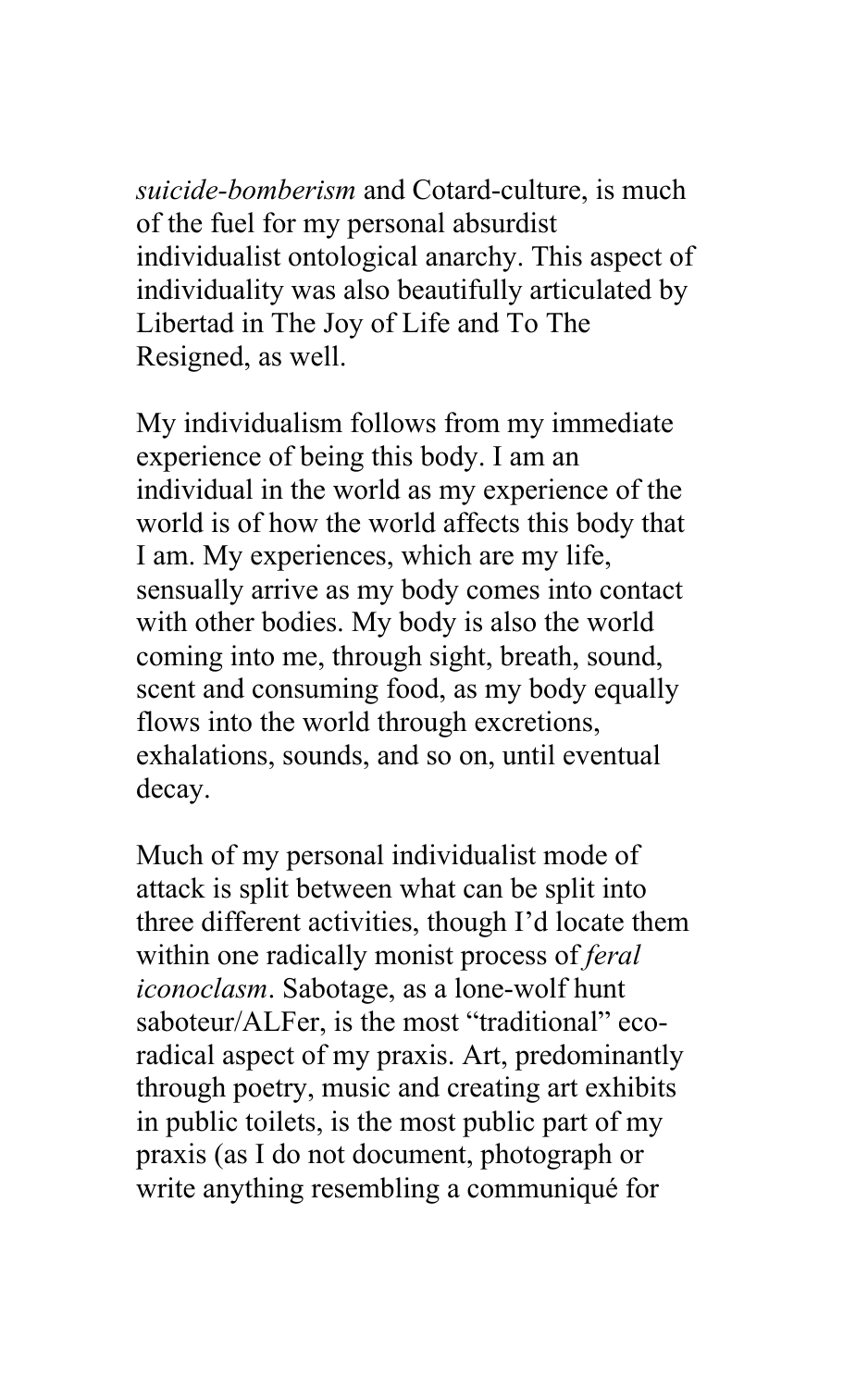direct acts of destruction). Psychologicalwarfare is the most everyday part of my praxis, as a chaos-magick type ideas-and-concepts-asweapons form of warfare, continually intrajected into moments of everyday normal life. They are not split though, really. Sabotage is an art and is a means of enacting psychic warfare. Art is cultural sabotage and a means of enacting psychic warfare. Psychic warfare is an art and behavioural sabotage.

The approach I take is non-localisable, because I use confusion and playfulness as means of avoiding detection, but also extremely localist. I live inside the badger cull zone, so will attack traps right here, but make my activities nonlocalisable as often as possible if caught – people are rarely angry about "lost tourists" wandering a little off of public footpaths. Equally, playing with truisms while not working, as a means of distracting colleagues and being wilfully incompetent, rarely is met with hostility while done playfully and pleasantly.

My individualist praxis contains with it a rejection of the revolutionary practice. I've never seen why anyone would need to wait for the right "historical conditions" to attack this culture – super glue in a lock works well right now. Why does showing support, kindness and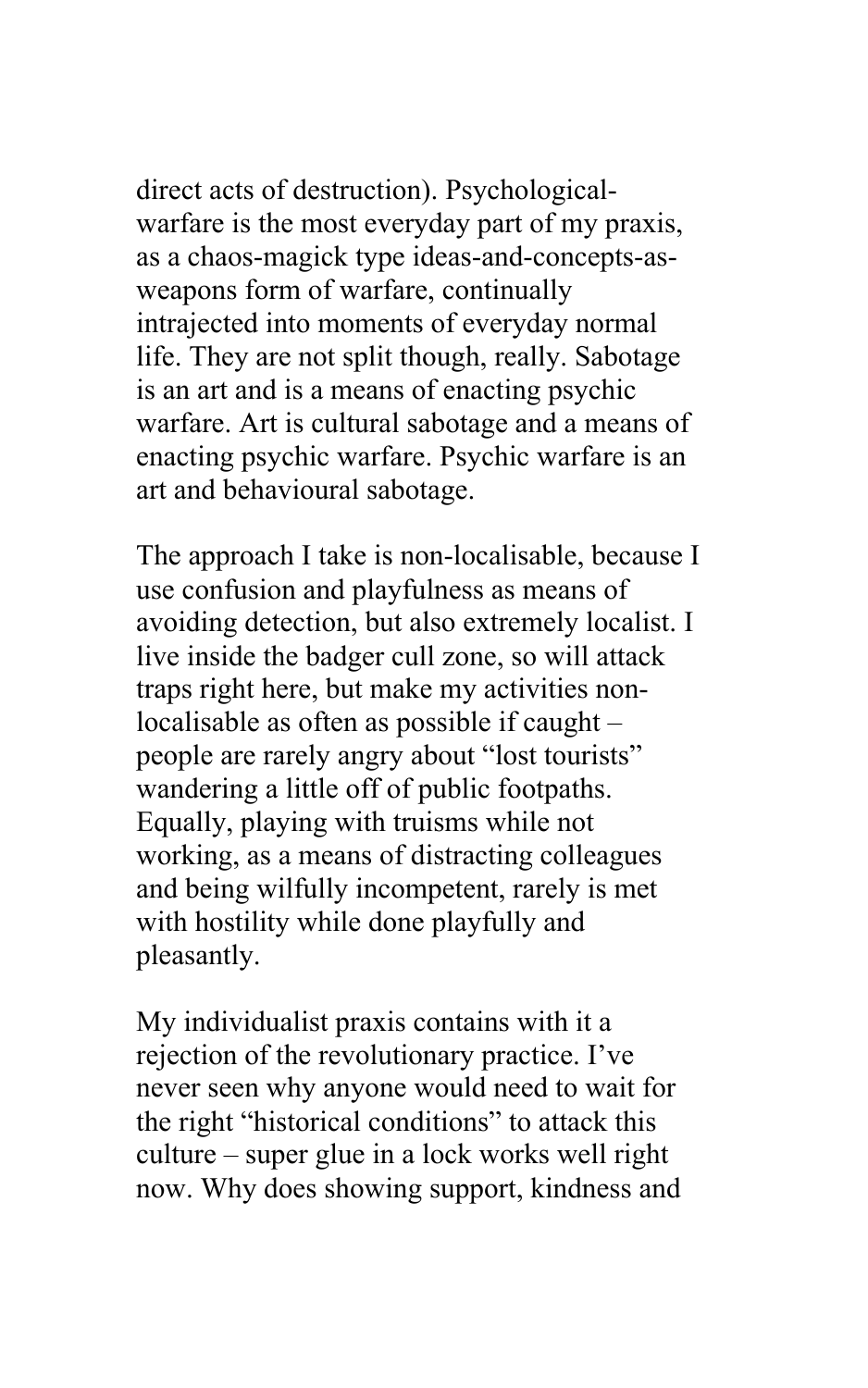solidarity have to be tied to ideology (when I was actively involved in groups local to me supporting rough sleepers, the people I helped never gave a shit what my politics were – other than one extremely woke young man)? Deep Green Resistance and the social ecologists, who wait for the right historical conditions, as much as those crying-pessimists who assert that the historical conditions have been lost and wait for sleep, disgust me; their need for organisations, masses and subservience of the Other that is History/God/Leviathan is nothing but weakness to my eyes – we are always right here and right now, so there is no-where to reach!

Lifestylism seems equally weak and ugly to me – I do not mean this in the Bookchinite sense, but primarily in the sense of "green consumerism", which is limited largely to the individual house. In his two essays The House of Cold Rain and Land, Home and the Gods, Ramon Elani advocates quietism and a focus on the-home that is remarkably similar to the 12 Rules of Jordan Peterson, as a form of lifestylism. How someone who wrote of the "return of the warrior" can be resigned to such renunciation is remarkable. Return of the warrior seems more like a soldier's returning home, away from the field of battle, to banality – the tragic condition of the vast bulk of pagan writing.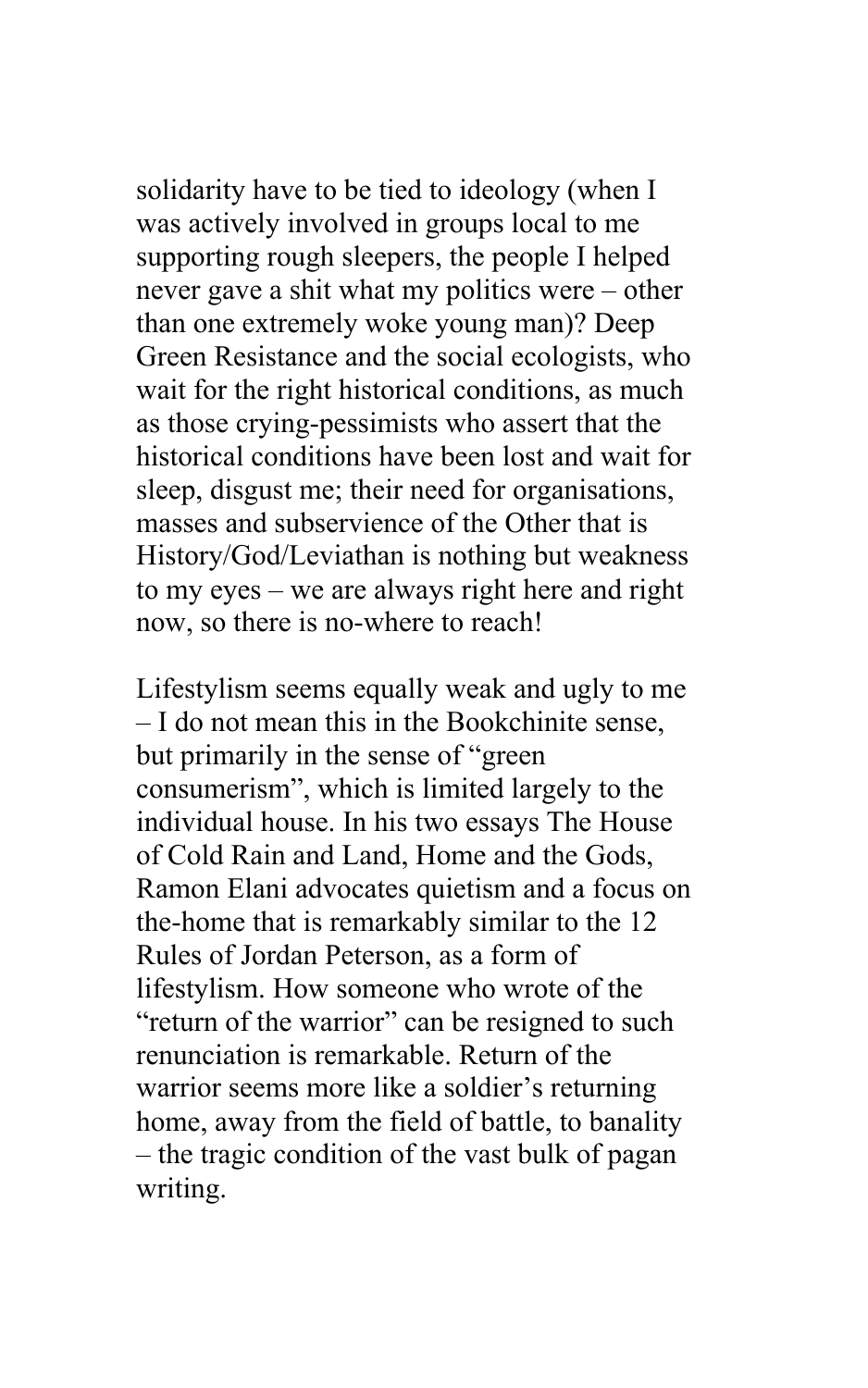Individualism is certainly a means of living, but is only limited to the realm of lifestyle when it is a term used to denote style, as in fashion. The tragedy of fashionable lifestylism is not just something limited to supposedly "individualist" radical praxis, as most "revolutionary" work today surmounts to posturing. Max Wilbert might talk about the "need" for a revolution, but how much decisive ecological warfare has he actually engaged in – outside of training activists who are going to be the overground force that leads the revolutionary charge (apparently) and inspires the underground forces to action (again, apparently)? Has Lierre Keith's contribution to the revolution to resist global civilisation gone further than lifestylist critiques of dietary lifestylism? Right here, right now, those who call for revolution are seemingly the worst of the lifestylists!

Individualist praxis is a way of life and appears to be the best means of not falling into the traps of quietism and revolutionary posturing.

One of the most significant strengths of individualist praxis is *nomadity*. *Nomadity* encompasses many aspects. There is the *nomadity* of non-localisable localist tribalism as nomadic warfare – primal anarchy. *Nomadity* also encompasses nomadology, as sociological,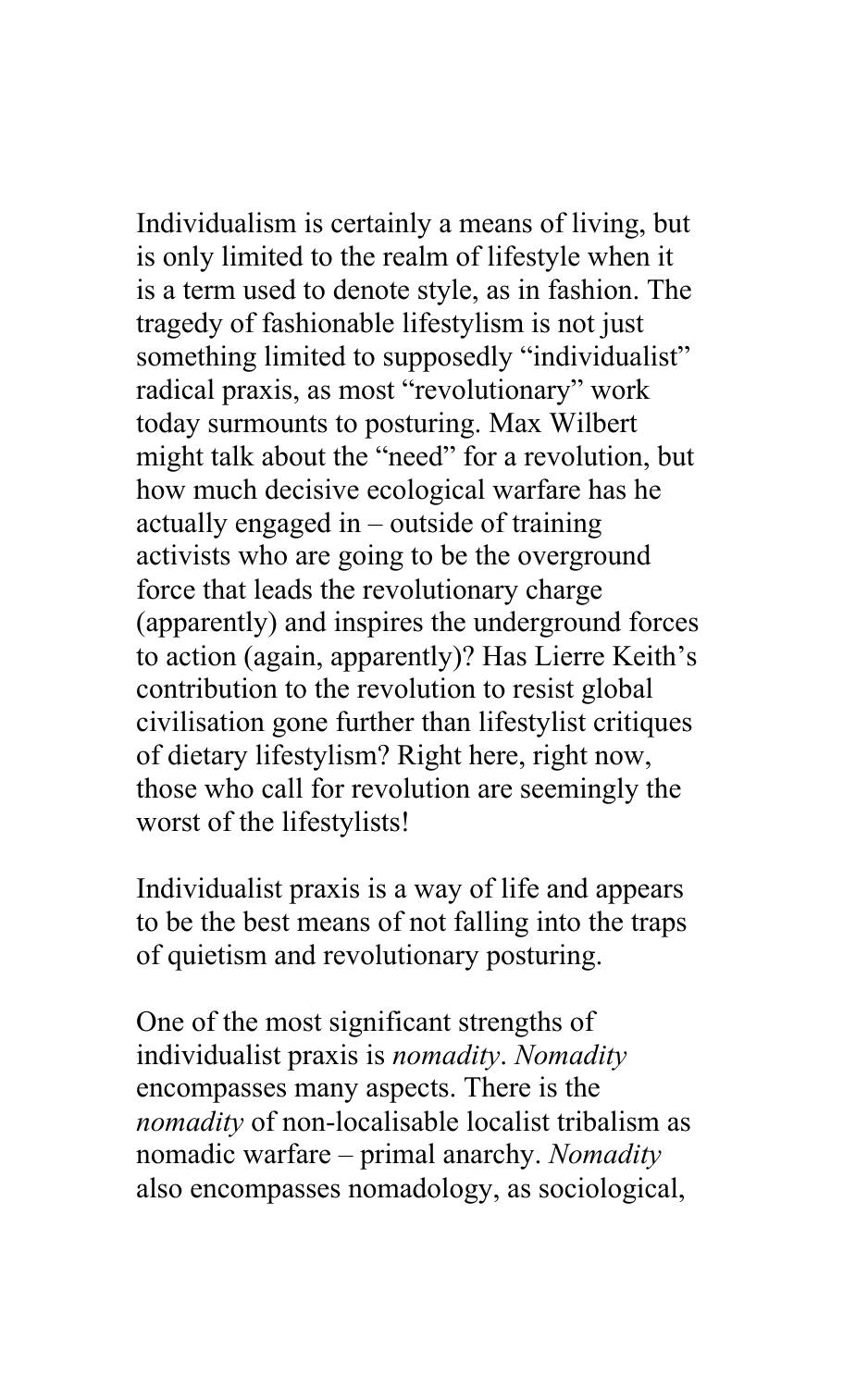and psychic nomadism, as psychological, praxes, as weapons for nomadic warfare. *Nomadity* is not fixed and non-cyclical, as nomads travel through different spaces.

The immediate issue that primitivist nomadwork holds is that, with its intensely anthropological basis, it is incredibly anthropocentric – chained to the ideology it would supposedly reject (of the anthropologicalmachine). Individualist *nomadity*, as a process that includes intense dehumanisation and becoming-animal as part of the mode of attack, is not bound to the ideal *human* object, as the individualist is not human, but unhuman.

Primitivism also succeeds in building localisable non-localism, which is one of its greatest weaknesses. It is localisable, in that it is so easy to locate, and non-localist, in that it is so intensely orientalist, with its romantic essentialism. Being so easy to locate, it is so easy to attack it. Being intensely orientalist, primitivism is never really here, always seeking to be somewhere else, unable to really attack now. Individualist attacks work the other way round – non-localisable localism – attacking right here, right now, in ways that are not easily locatable.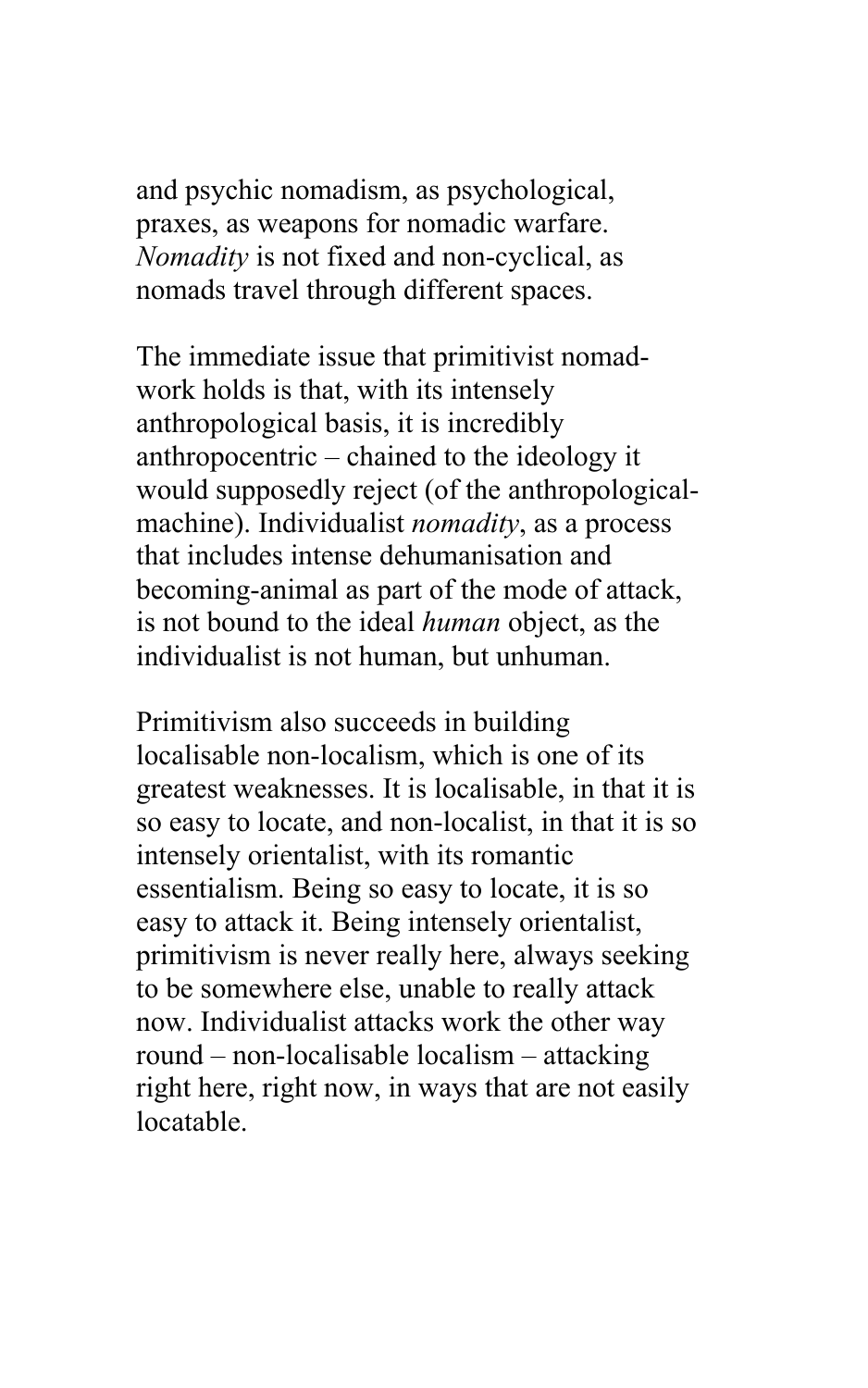Individualist *nomadity* is similar to the Situationist dérive soloist. It requires, first and foremost, each individual's playful experimentation with the locality they are living in. Less and more than driftwork, *nomadity* is voidwork, travelling through the excluded middle, in the either/or, between the urban city and wild woods.

#### **Neo-Masmians**

Masma was an Andean civilisation, which collapsed into endarkenment and unknowing, never to be captured by History, which generally considers the Norte Chico South American civilisation to be the oldest from that area. Unlike other Andean civilisation's ontological anarchist rewilding, the Masmians managed to totally destroy almost all of the remnants of this Leviathan, that was seemingly stopped in its colonialism, with the Marcahuasi ruins being the only remaining evidence of its existence.

Of course, as the Masmians managed to escape History, it is impossible to say *we* "know" anything about them. And that is ENTIRELY the point! The deconstruction, the deterritorialisation, the destruction achieved such an intense state of non-duality that their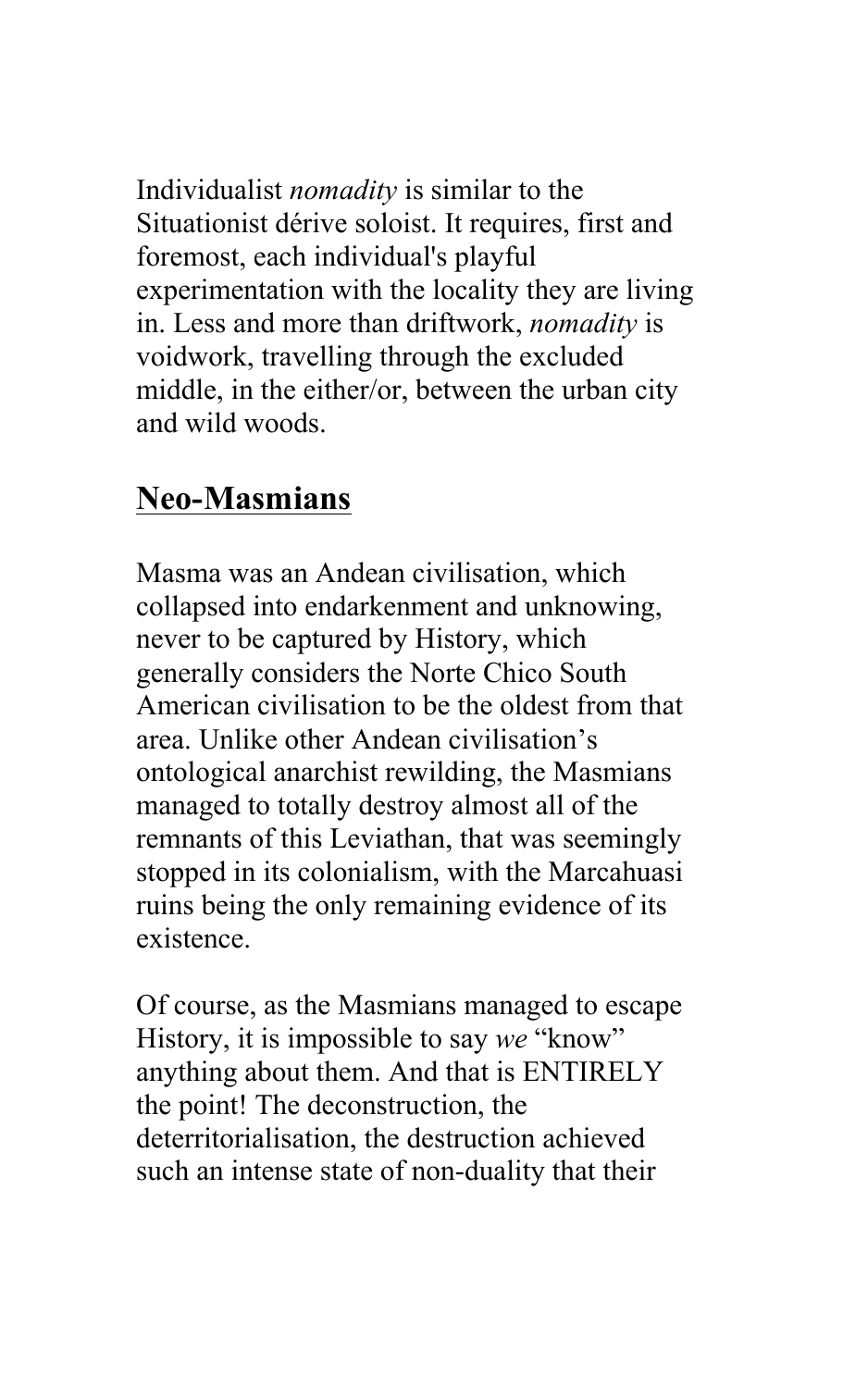*feral iconoclasm* has rendered their nihilism a completely successful affirmation of the world their civilisation violated. How this civilisation was brought totally into the void is not important – the means of rebellion and destruction is not the point, but that this rebellion brought down this colonialist civilisation in a way that can seem impossible (and why it is impossible to bring them into the symbolic realm of factual knowledge). Daniel Ruzo's research might be useless, in the sense of how even radical environmentalists and anarchists still only consider something valuable as long it serves as a technology to produce something. But Ruzo's finding of Masma has an aesthetic value that is entirely beautiful and terrible – beautiful as inspiring and terrible as we cannot use Masmians as anthropological projections of how we ought to live and resist civilisation, placing responsibility and creativity immediately on you and me.

We are not Masmians, but perhaps we can be Neo-Masmians – an identity based in nothingness, that has abandoned History – seeking what the Masmians achieved. Neo-Masmianism would be a project seeking the most intense unknowability, endarkenment and bewilderment. As the Masmian rebellion that collapsed the Masmian civilisation brought the human entirely into the non-human, rendering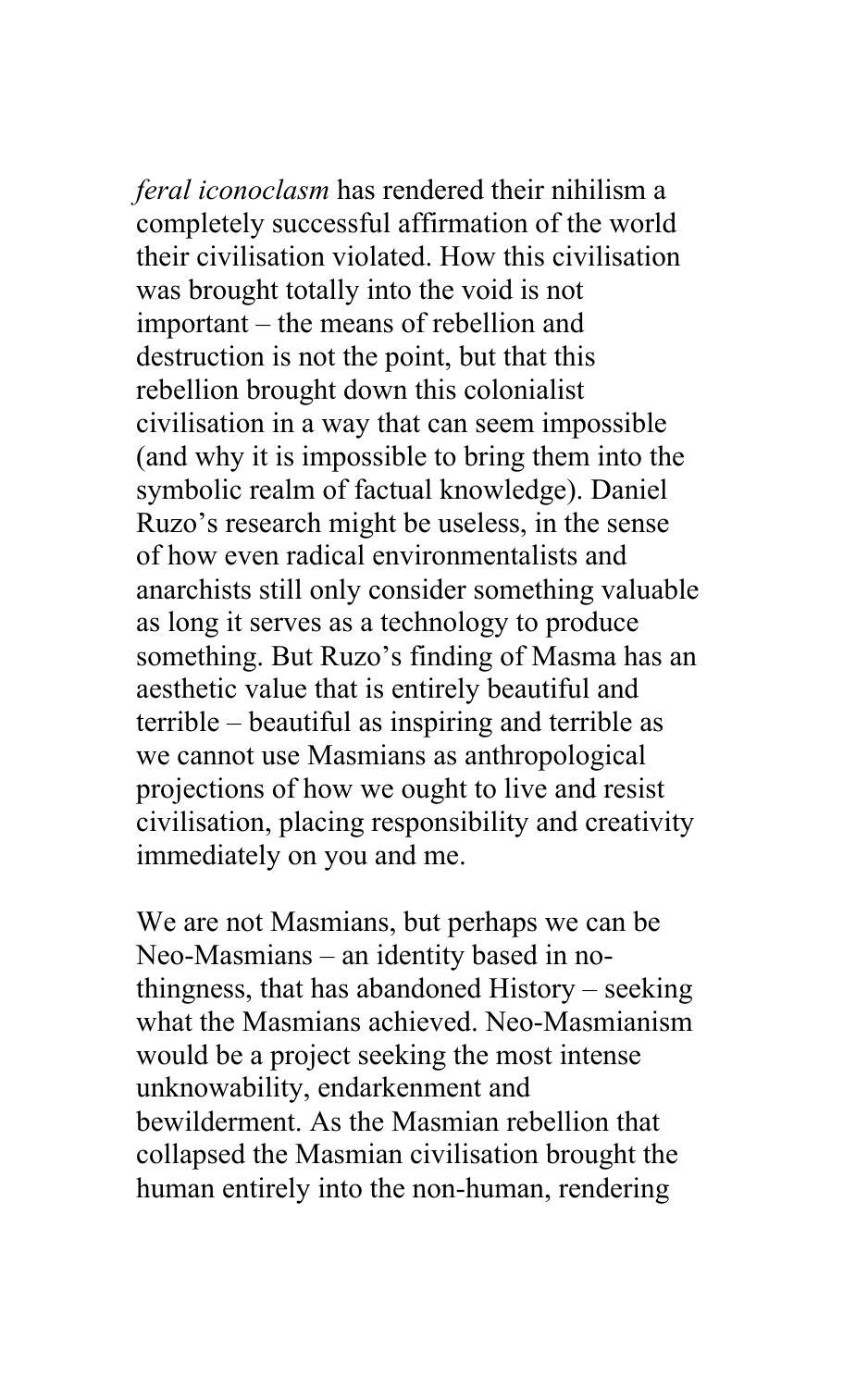all of the technological development they achieved entirely wasted energy, this is an example of eco-absurdist destruction of the iconography of an onto-theological Reality – an intensely beautiful anarchist victory.

### **Ontological anarchy outside of the nutshell**

Ontological anarchy holds that there is no authority over how the world should be.

Ontological anarchy holds that there is no authority over how the world is.

Ontological anarchy is a rebellion against all realities.

Ontological anarchy is the deconstruction and destruction of all realities.

Ontological anarchy knows that there is a real that it cannot know, but that can be played in.

Ontological anarchy is guerrilla philosophy.

Ontological anarchy is epistemological warfare.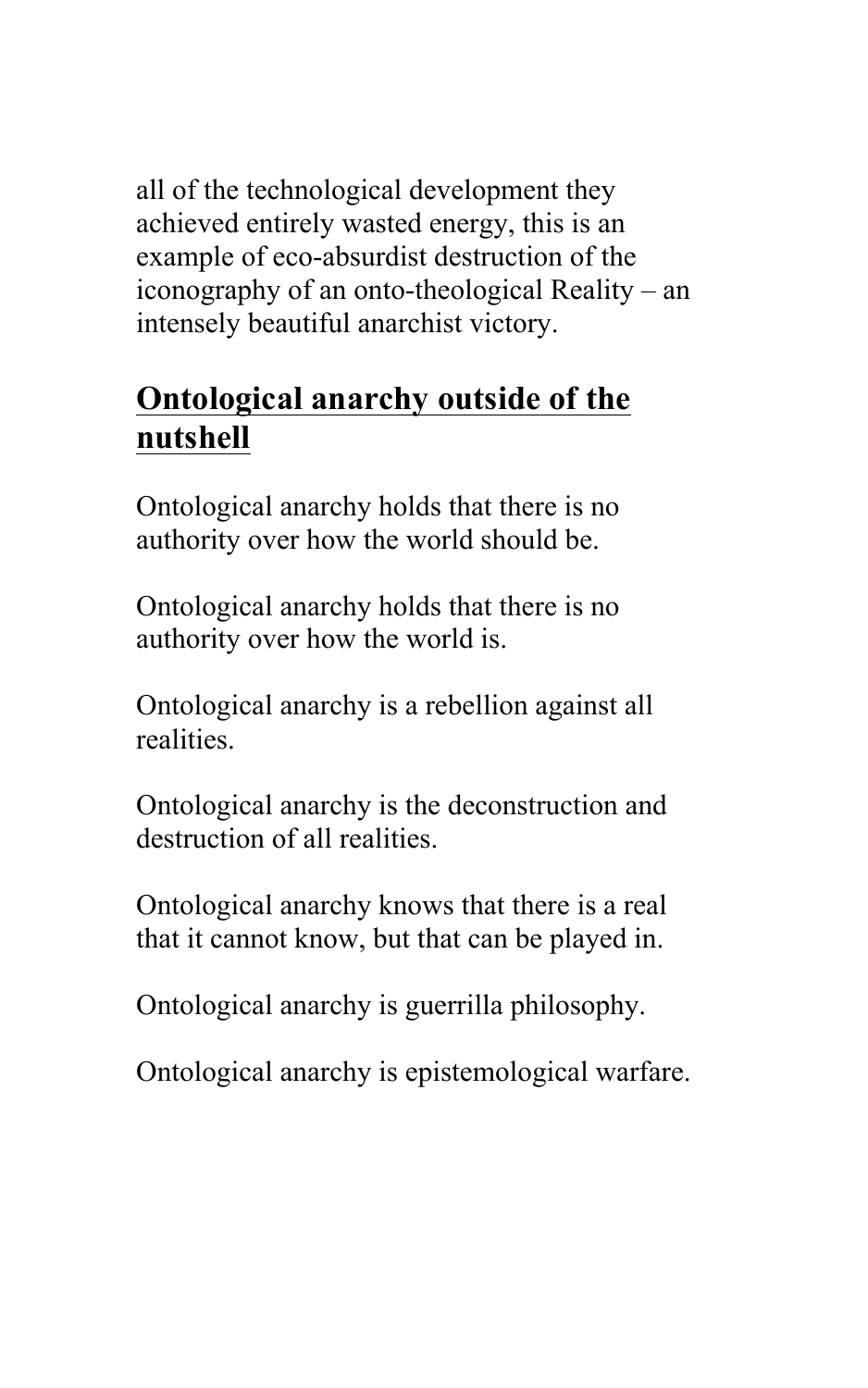Ontological anarchy is an existential revolt against the conditions of an existence that seeks to hold authority over the world.

Ontological anarchy subscends History.

Ontological anarchy transsub-valued this Reality and found it to be worthless.

Ontological anarchy cliff dives, climbs trees, plays pranks, is naked (even when clothed) and engages in continual voidwork.

Ontological anarchy asserts that everything is god, everything is no-Thing, god is no-Thing, no-Thing is god and that we are at our best when we are playful agnostics, as anything would be to hold an authority.

Ontological anarchy is immediate freedom and revolt.

Ontological anarchy doesn't originate in Proudhon and doesn't end at the final full stop.

Ontological anarchy was alive before the pyramids, before the dinosaurs, and will live on after the tallest skyscrapers have collapsed into ruins – while being timeless.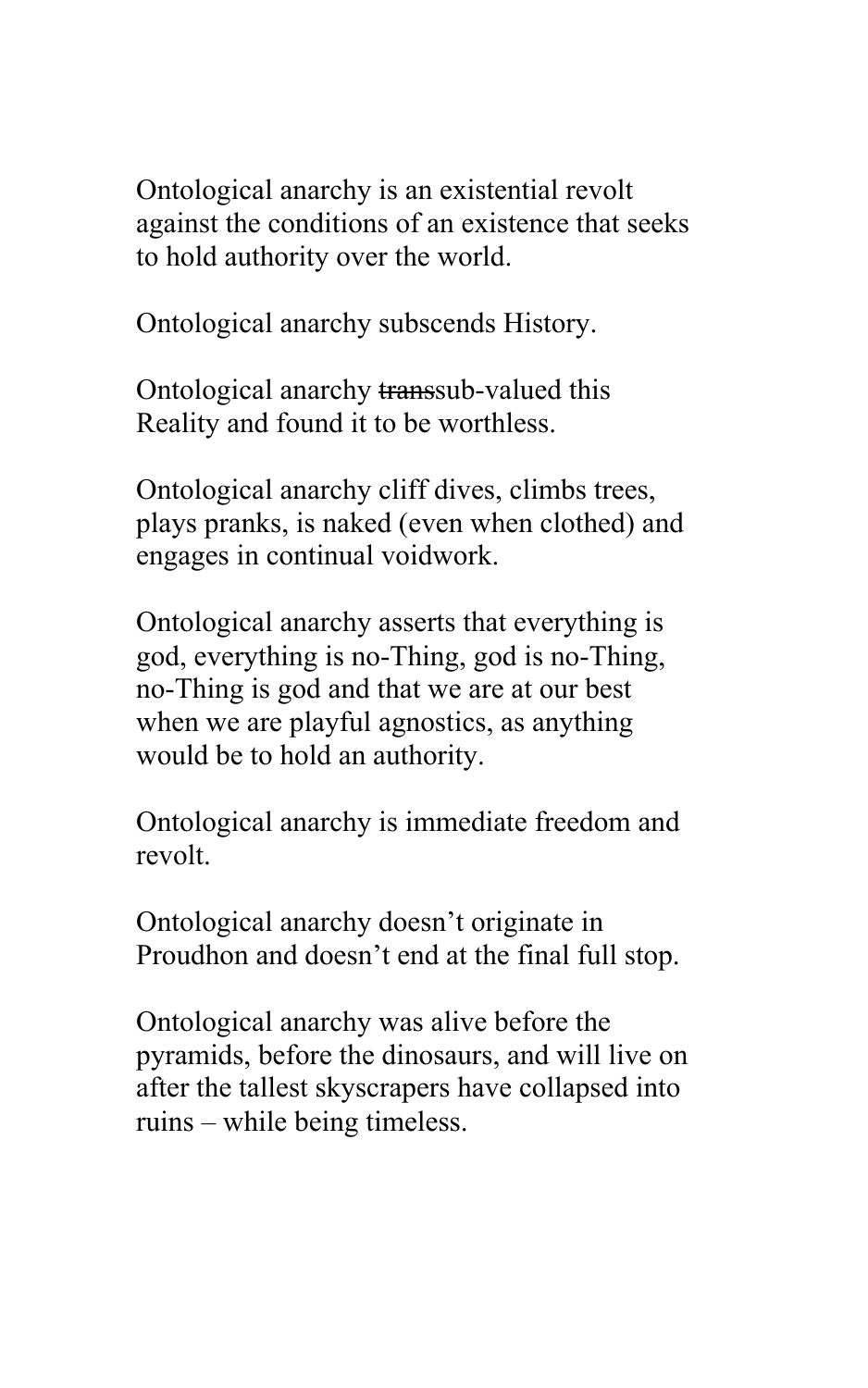Ontological anarchy is *feral consciousness* and *feral iconoclasm* as *feral life*.

Ontological anarchy is what it isn't and isn't what it isn't, while being what it is.

Ontological anarchy is seriously playful and playfully serious.

Ontological anarchy is where *primitivity* and *post-modernity* collapse into nothingness - not synthesised into dialectic absolution – (har)monised as non-dual Being/becoming.

Ontological anarchy is palaeo-ontological, meteorological, topological, biological, ecological, psychological, sociological, egological and anti-political.

Ontological anarchy happens when you shit in the woods.

#### **Part 3: Another Mediation**

Meditations are best, I find, when they occur as anarchy. No design, no structure and immediate.

Reality collapses and you have a presentist experience of authenticity and freedom. Like when you choose not to listen to your boss and find yourself listening to your breath, meditation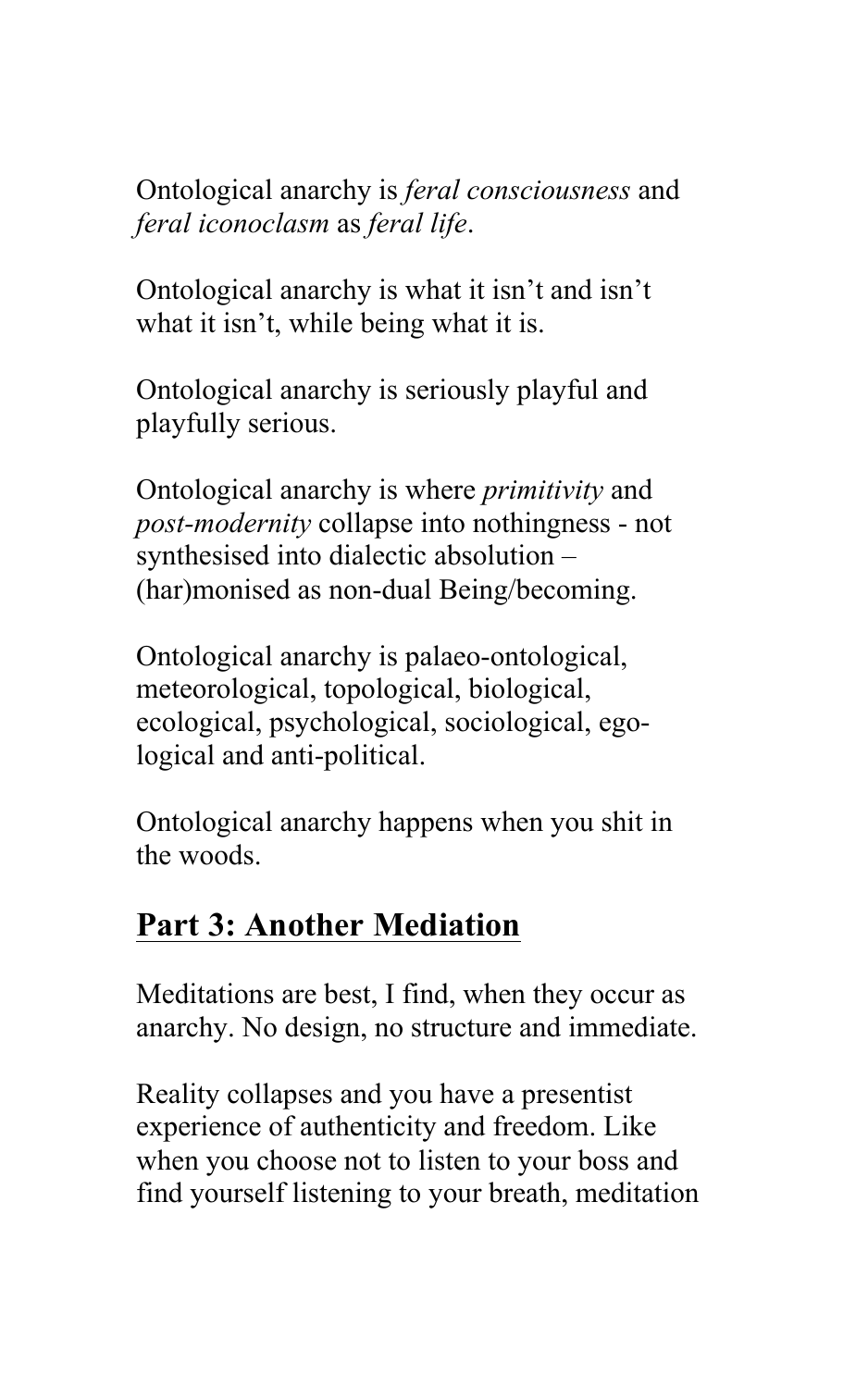has a rebellious aspect to  $it - a$  refusal to engage in activity that presently is part of Leviathan and supports production. It can be an entirely individualist practice, but it doesn't have to be – dancing, sex and riots are just a few examples of spaces for meditation to flower.

Anarchist meditations are a means of seizing the no-politics of timelessness – Kerry Thornley, the dharma bums, Alejandro De Acosta, Krishnamurti and Hakim Bey, killed Karl Marx, Buddha and Donald Trump on the road, before burning down the city and walking into the woods, to sit naked under oak trees and breathe with primal anarchists.

Subscendental meditation is as much an aspect of acts of individualist rebellion, as individualist rebellion is an aspect of anarchist praxis. It is the *dark precursor* of freedom from which thunderbolts and earthquakes erupt. Rejecting anarchist meditation as part of anarchist praxis holds as much value as rejecting individual acts of rebellion – to quote Luigi Galleani on the rejection of individual acts of rebellion "(y)ou may as well reject a thunderbolt, an earthquake, or an unlucky meteor; for they originate from causes acting beyond the will and power of man".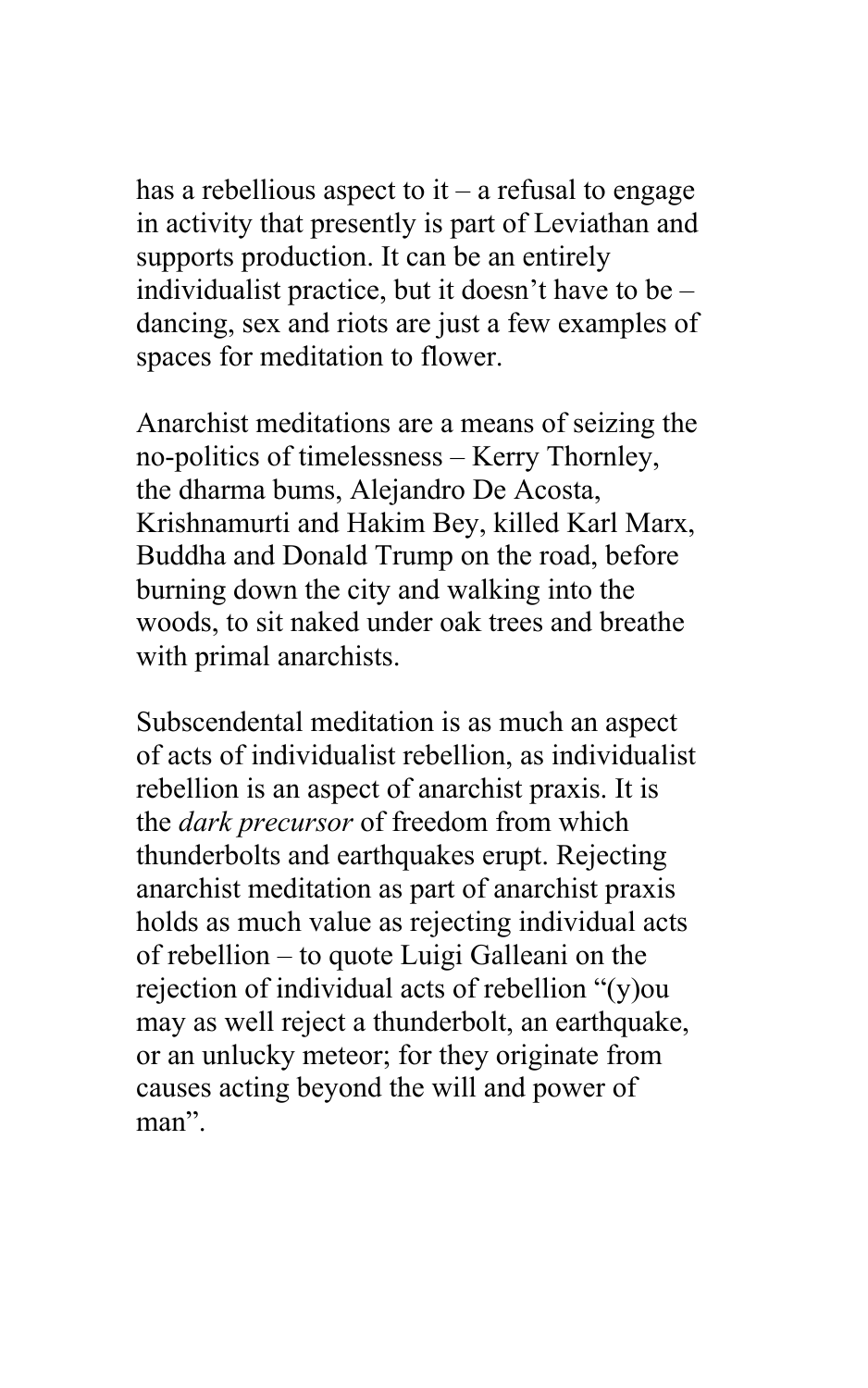The individual meditates and acts. The meditation is as much part of the event of rebellion as any other

## **Part 4 One Final Meditation**

This is a meditation for you to try. It is one that I practice during times of stress or despair.

Start, as many meditations do, by breathing in through your nose and out through your mouth. Breathe into your diaphragm rather than your chest, and be sure to breathe at a gentle pace. Notice where you are; the feel of where you are sitting or standing; the temperature of the air; or anything else that comes to you, without dwelling on it.

The first time you do this meditation, it would be better to do this somewhere more wild, that you find beautiful, free or safe in, as when using this meditation in other spaces you will look to draw from your memory of this space. Listen to whatever sounds draw your attention. What smells can you distinguish on the air? Bring as much of this space into yourself, so you remember it when in spaces that are less agreeable. If you are doing this meditation for the first time at work, on the bus, or somewhere similar, try to draw from whatever memories you have of a wild space that brought you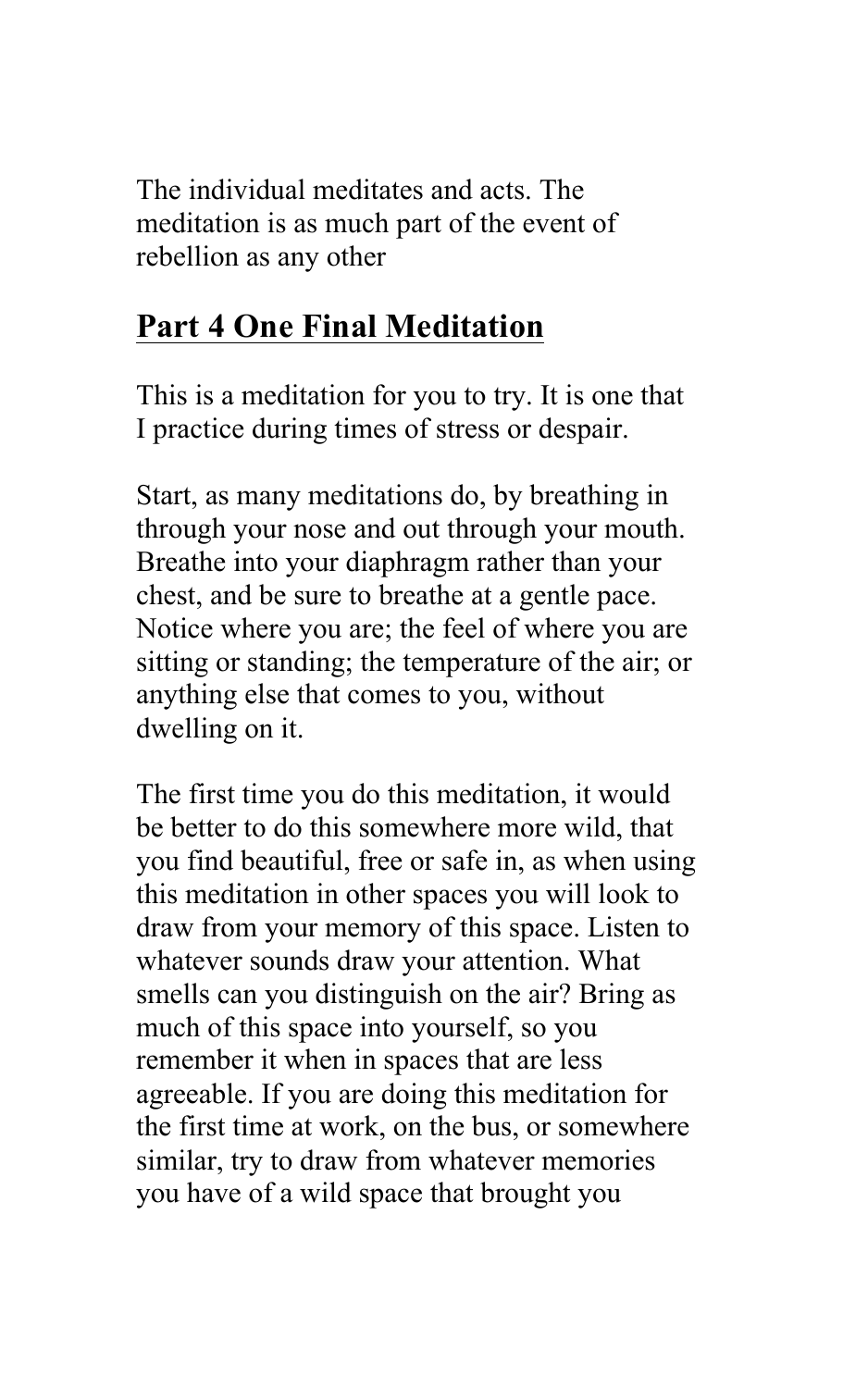intense beauty – a forest, beach, desert, mountain or somewhere similar.

Once you have reached a space that is calm and your body feels settled, feel which leg is taking most of your weight. Visualise earthly energy flowing through all the layers of the planet and up this leg with each breath in. Then hold the energy for a moment at the base of your spine, before sending it back towards the core of earth with your exhale. Keep doing this until the rhythm doesn't need your attention.

Once this process requires no effort or concentration to keep going, try to notice the free movements of the world all around you. Does the air feel free, or controlled by authorities seeking to repress its flow? Are animals able to move without prevention? Try to identify your immediate freedom in the moment you are situated within right now – the absence of any obstacle or means of repression. If you locate obstacles, consider what choices you have, and how your choice still involves your freedom to decide for yourself in this moment. If you find that your breath has become more rapid, or that you are no longer feeling the visualised flow of energy between yourself and earth, simply return your attention to these parts of the meditation.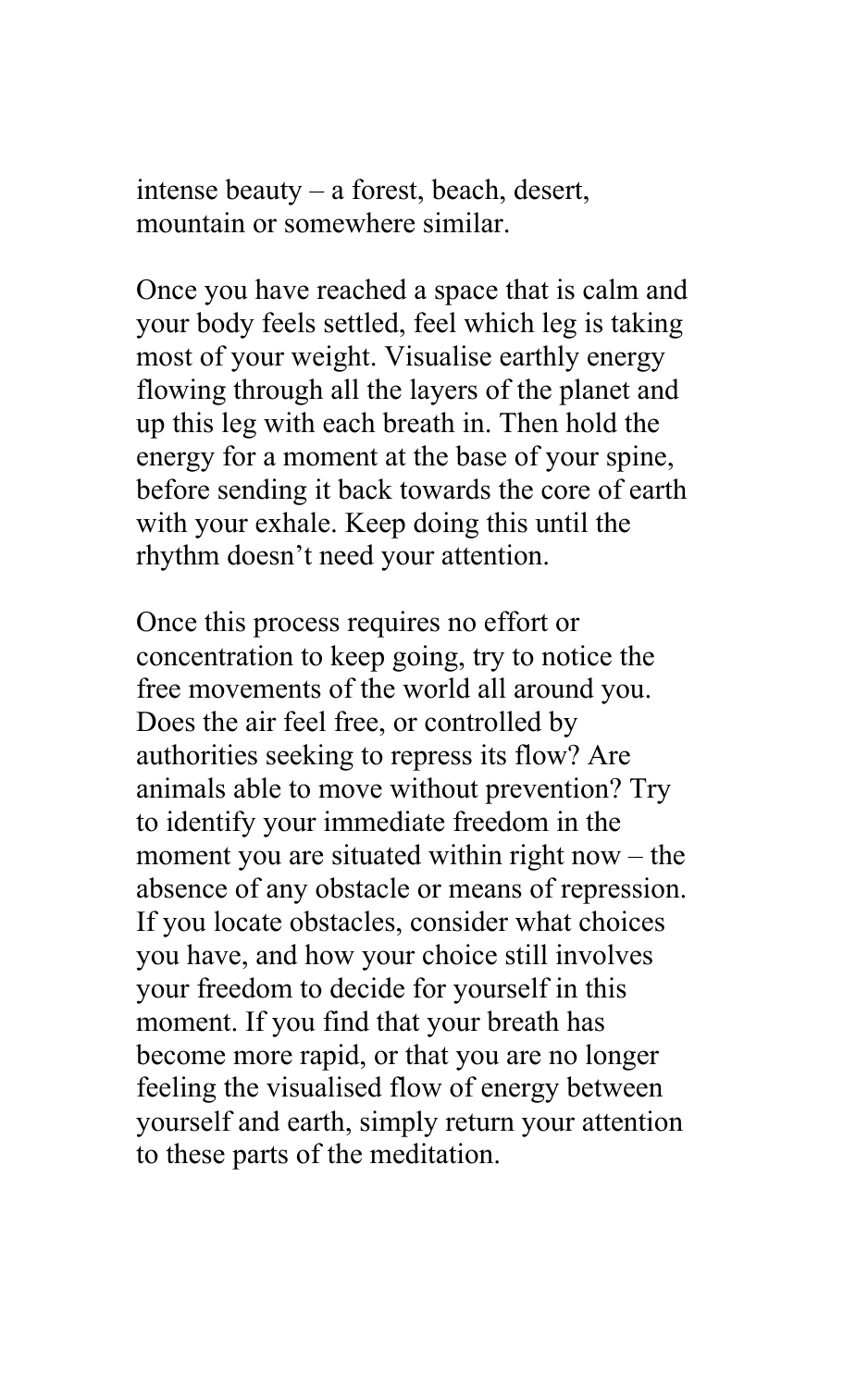This meditation can go on for 10, 5, 30 minutes, an hour, 4 hours, or a few seconds, if that is all you need. When coming out of the meditation – especially if you are somewhere where coming out of the meditation is going to involve immediately engaging with the source of your stress, anxiety and/or despair, please be sure to take a moment to notice any changes you feel in your body or in the situation, which might be dangerous or put you at risk.

Unlike other anarchist meditations, like the daydreaming and field trip that Alejandro De Acosta describes as part of his *wild styles*, this meditation is much more intentional and is intended as a more specific medicine. I find that the most personally significant meditative experiences are ones similar to the *wild styles* – really no one can teach you how to meditate, like how no one can teach you how to think, or be who you are, really. But, like how this culture pollutes the world external to us, it pollutes our internal psychic-worlds in ways that sometimes need more specific remedies – maybe this simple meditation can help you as it has helped me.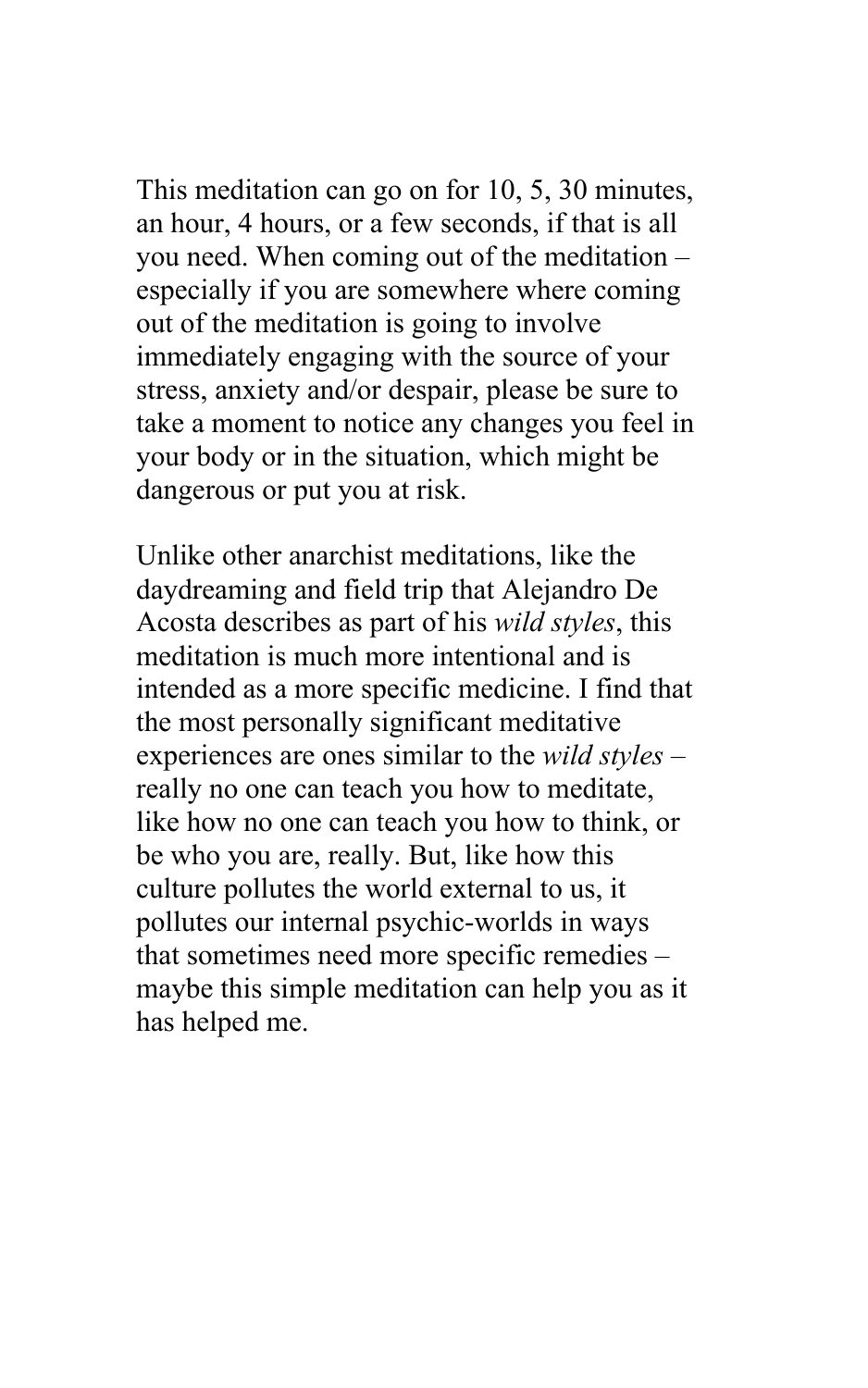## **Part 5 No More Meditations**

I am not a writer.

You are not a reader.

This is not a book.

What you have read has been nothing.

The most full are the most empty; and the most empty are the most full.

Every birth is a death.

Each death is rebirth.

Nothing is here and Nothing is lost.

Our lives are like raindrops, that crash down to earth, find themselves in a river and through a myriad of processes, eventually find that they are evaporating to return to the sky, only to crash back down to earth.

I could go there, but I'd still be here.

The world has already ended, a thousand, million times, and can never end, as all change happens within worlds that the change is part of.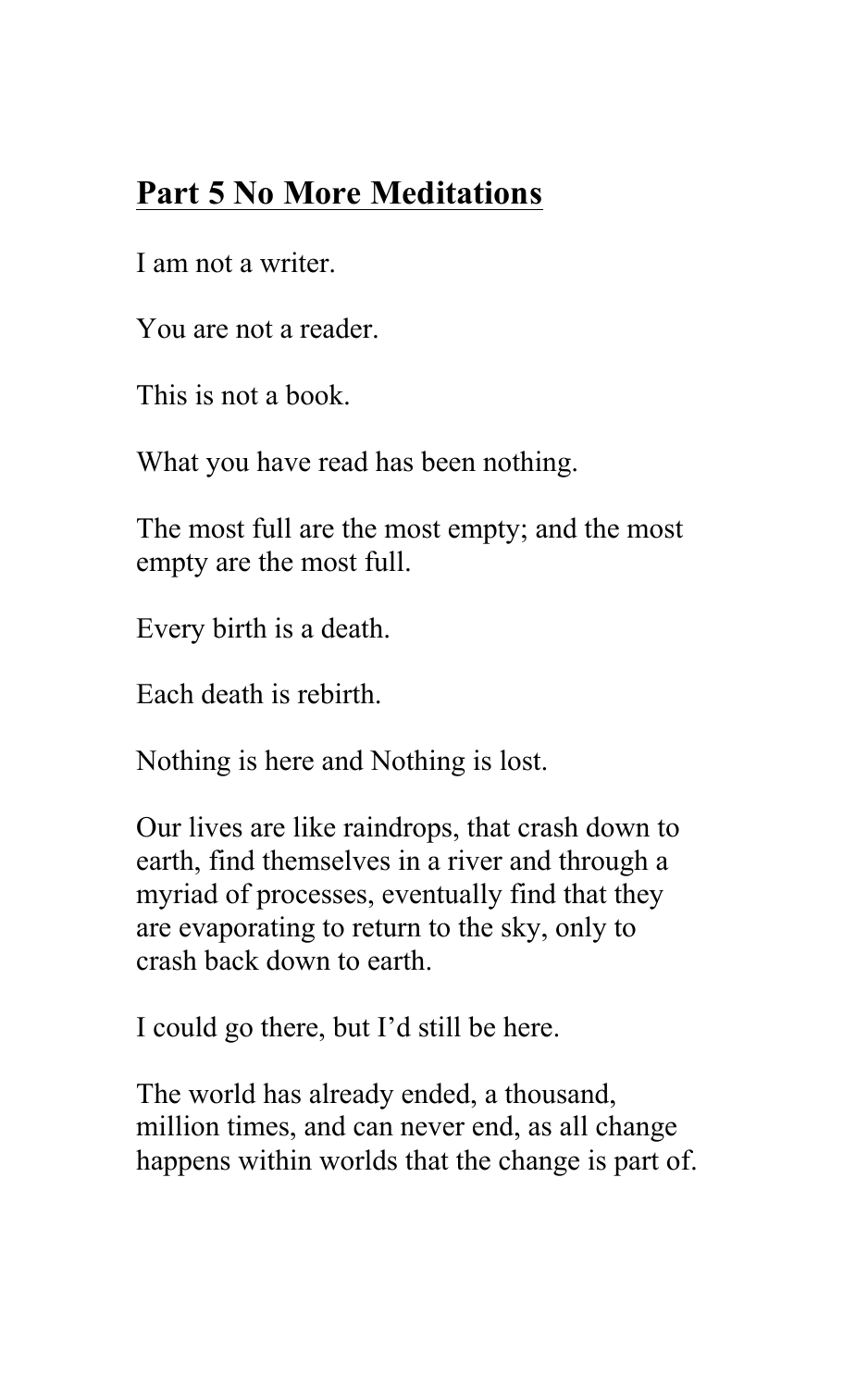If you have to search for what is Real, you have lost it.

You are what is Real, the world, the universe, truth, experiencing itself while constantly changing, with others, who are also you, and who are constantly changing.

We are condemned to never be alone, with ourselves.

Freedom is not something that happens to you – you ARE free.

If you were not free then you could not experience repression – being chained, caged, imprisoned, domesticated, subjugated to authority is the first confirmation of freedom.

Anarchy is like Shiva, destroyer and creator, and Shiva is everything.

Because you are the world, the first step to saving the world is saving yourself, by destroying yourSelf, as you are not yourSelf, so that you can create yourself, by creating the world you desire.

The second step to saving the world is realising that you cannot save the world, as you are always right here, with no salvation to reach –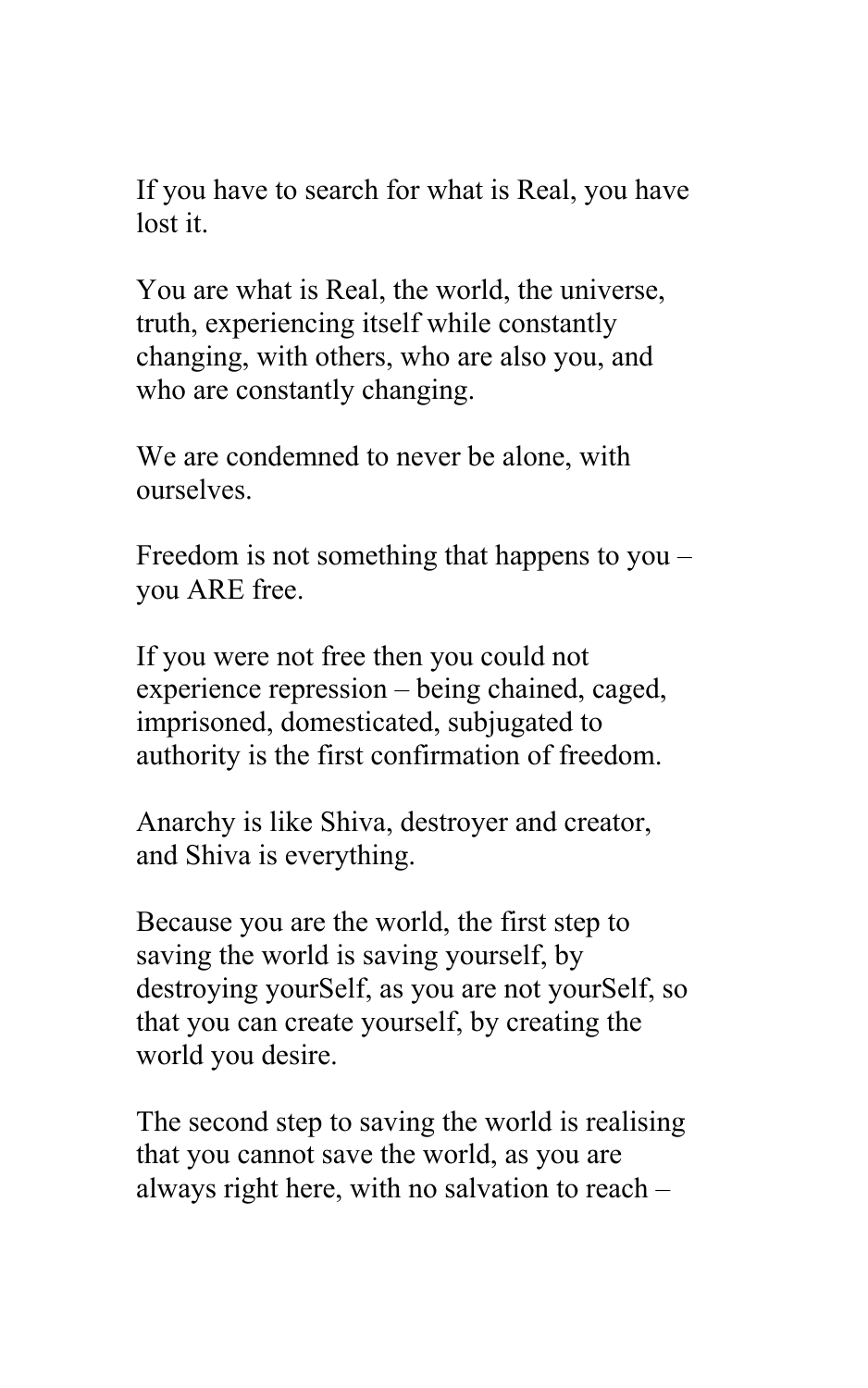you can still destroy yourSelf by creating yourself.

I am nothing and nothing is everything.

What non-dualist anarchist and environmentalist praxis involves is no separation between thought, action, spaces and constant metaphysical rebellion. Rewilding, resisting, attacking, healing and so on, remain who we are right here and right now, with no separation in space and time. We have lost and are lost, and equally have immediate victory and know exactly where we are. There is no dawn to await, as the sun is always setting and rising.

If you try to do this you make yourself fail – when you succeed it is effortless.

Like a river or a riot in free flow non-dual praxis cannot be planned or choreographed, really – though you might find that you, like the world around you, continually rhymes, as a repetition that is always different.

If you wait for the right time or conditions, you will always miss them, as you find their traces in front of you.

Resistance is not duality – it is movement.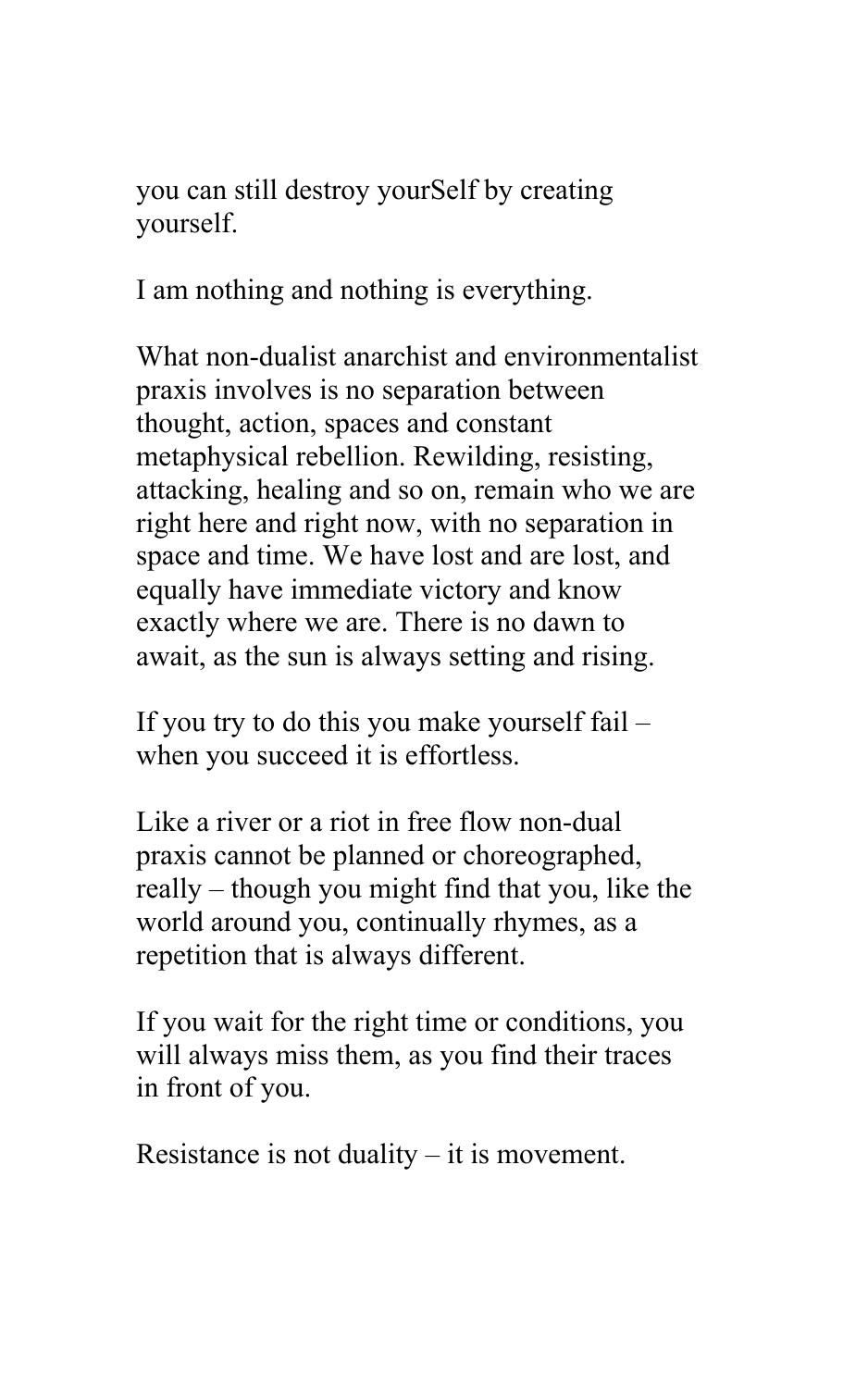Anarchy has no borders, no authorities – wild living, out of the attempted control of machines, and equally anarchy is so unknowable, despite this knowability.

Are we really aware that we are living anarchy until those moments when we renounce anarchy and find ourselves attempting to separate ourselves from the world?

All laws are nothing. All nations are nothing. All economies are nothing. All classes are nothing. All traditions are nothing. All species are nothing.

No dualisms of dialectics.

Enlightenment distorts and blinds, while in darkness the world is full of life.

What is unchanging always changes, while what changes never changes.

Be the Being you want to Be in the Being.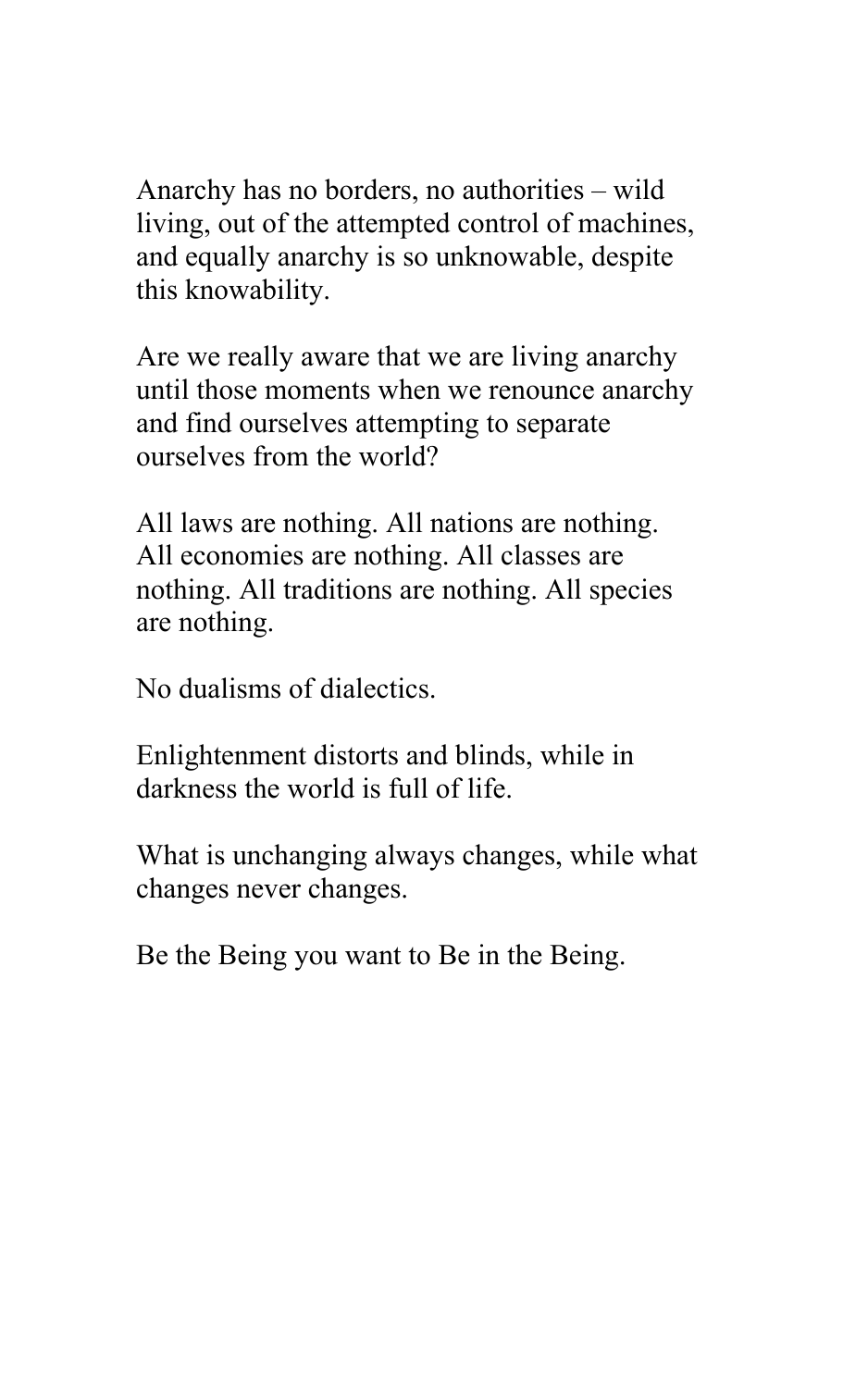# **Afterword**

*Feral consciousness* is an experience that people who are deconstructing myths and the machines they are immersed within.

*Feral Iconoclasm* is a multiplicity of processes, where the onto-theological Reality of civilisation is involuting/collapsing, with rewilded individuals rejecting this suicidal culture, to embrace their animality.

*Feral life* is absurd rebellion against the machine of Death, actively embracing the endarkenment of bewilderness that is the world as we find it today, amidst mass extinction, runaway global warming, increased political instability, famine, exoduses, technologicalservitude and mediation, and the totalitarian push for absolution.

*Feralculture* is the "practice" that I created – honouring the wishes of someone who showed more appreciation for my thoughts than I ever expected – and didn't create, as it is something that is just happening now.

The concepts and ideas within this book, like in my other 2 Feral books, are intended as both means of individual and ecological healing, and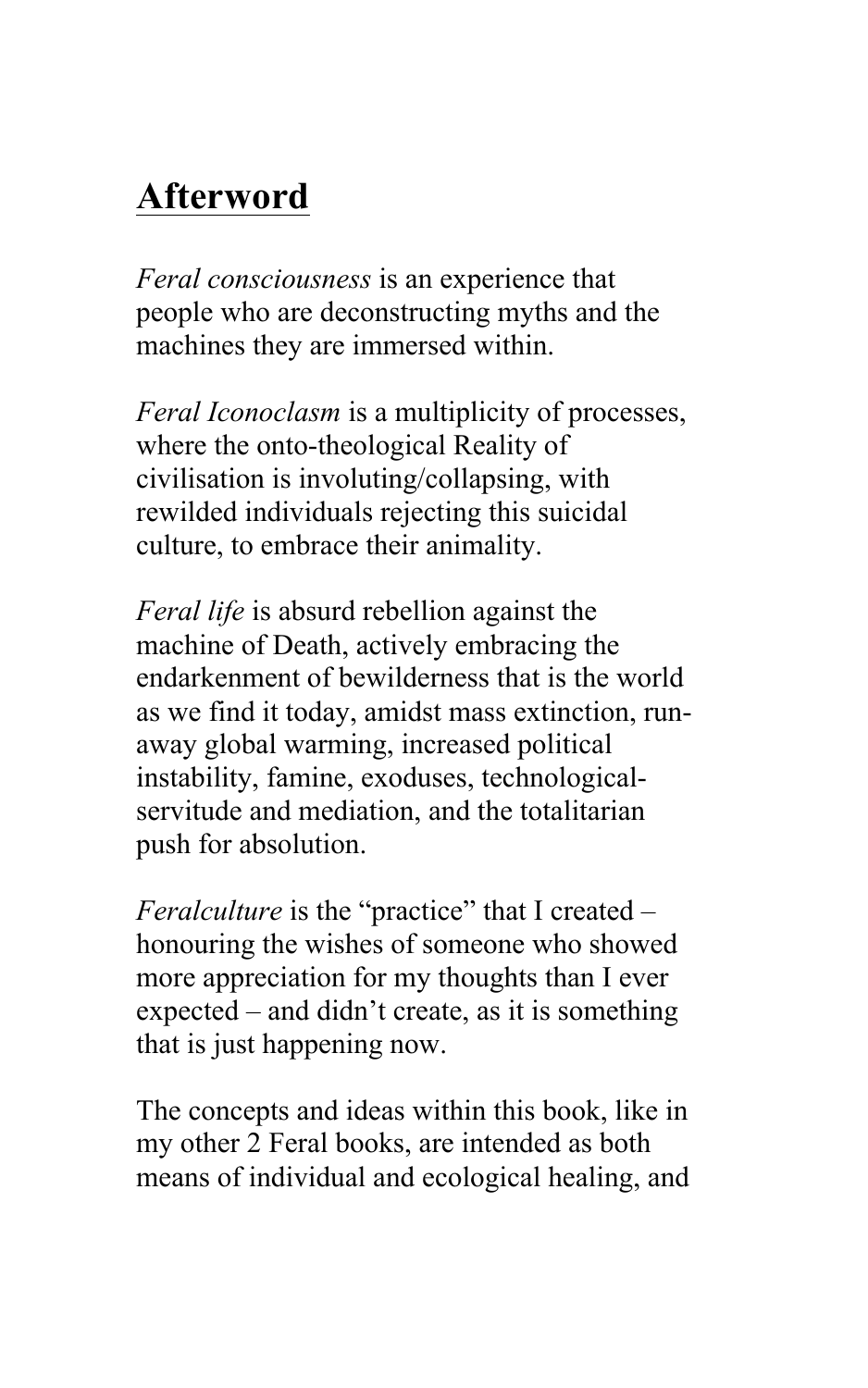as weapons to attack Leviathan. This has also been intended as a work that marries horror with humour – being silly and serious, comedic and tragic. The exercises are intended for the most part as immediatist activities for rebellion that are playfully serious and seriously playful – they are mostly individual means of becominganimal and dehumanising spaces – and meditations to ponder on.

What will you do, now that you have finished this? I've not given you any suggestions for how to build a new society, blueprints for a perfect economy, or strategy for war – I have not tried or wanted to do so, as I have not wanted to construct a Reality for you to conform to.

Will you attack through direct action? Will you free captured animals? Perhaps you will perform inhumanist poetry in a public space? Maybe you will run naked through woods and fields? Is there a road that you would like to see painted with threats? Are you prepared to mock a revolutionary or fuck with a respected intellectual's ideas? Do you have friends who are part of your tribe, happy to riot with you, create immediatist parties with you, or collaborate on publishing projects that make wild and weird materials for rebels to read? Can you locate spaces in your world where you are